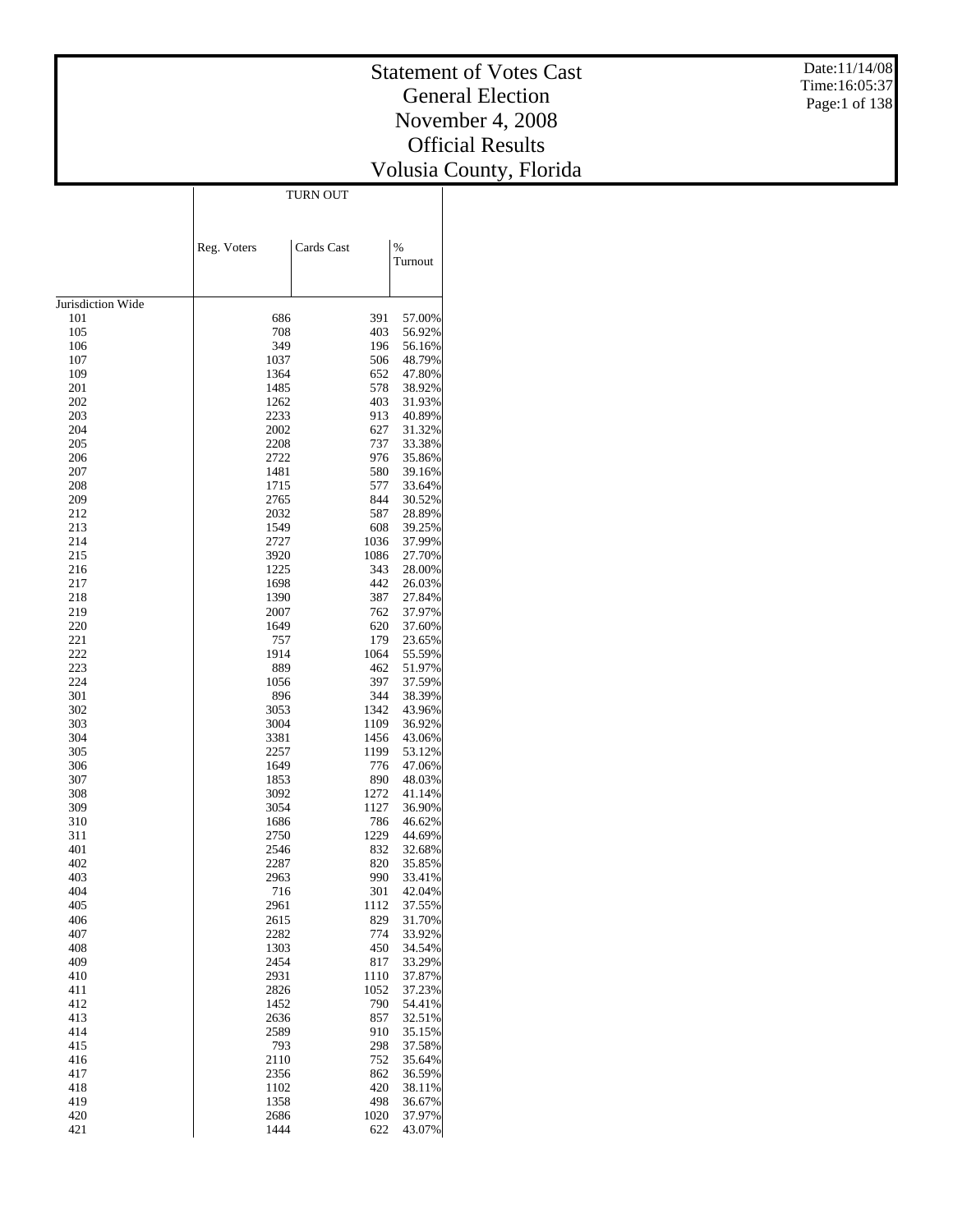#### Statement of Votes Cast General Election November 4, 2008 Official Results Volusia Count y, Florida

Date:11/14/08 Time:16:05:37 Page:2 of 138

|            | Reg. Voters  | Cards Cast  | $\%$             |
|------------|--------------|-------------|------------------|
|            |              |             | Turnout          |
|            |              |             |                  |
| 422        | 591          | 216         | 36.55%           |
| 423        | 2738         | 1002        | 36.60%           |
| 424        | 2226         | 710         | 31.90%           |
| 425        | 370          | 233         | 62.97%           |
| 426        | 2194         | 673         | 30.67%           |
| 427        | 1750         | 438         | 25.03%           |
| 428        | 2189         | 853         | 38.97%           |
| 429<br>501 | 1784<br>2831 | 612<br>1211 | 34.30%<br>42.78% |
| 502        | 2341         | 873         | 37.29%           |
| 503        | 1653         | 657         | 39.75%           |
| 504        | 1494         | 475         | 31.79%           |
| 505        | 1378         | 407         | 29.54%           |
| 506        | 1791         | 606         | 33.84%           |
| 508        | 1397         | 405         | 28.99%           |
| 509        | 2142         | 877         | 40.94%           |
| 510        | 2679         | 1134        | 42.33%           |
| 511<br>512 | 838<br>1295  | 375<br>506  | 44.75%           |
| 513        | 1985         | 730         | 39.07%<br>36.78% |
| 514        | 1678         | 588         | 35.04%           |
| 515        | 2295         | 783         | 34.12%           |
| 516        | 2354         | 858         | 36.45%           |
| 517        | 2283         | 793         | 34.73%           |
| 519        | 1642         | 473         | 28.81%           |
| 521        | 1999         | 704         | 35.22%           |
| 522        | 2410         | 646         | 26.80%           |
| 523        | 2458         | 930         | 37.84%           |
| 525<br>526 | 1687<br>1524 | 647<br>598  | 38.35%<br>39.24% |
| 527        | 1880         | 620         | 32.98%           |
| 528        | 1897         | 746         | 39.33%           |
| 529        | 1524         | 608         | 39.90%           |
| 530        | 1798         | 831         | 46.22%           |
| 531        | 527          | 231         | 43.83%           |
| 532        | 2500         | 868         | 34.72%           |
| 533        | 1009         | 300         | 29.73%           |
| 534        | 782          | 377         | 48.21%           |
| 602        | 1837         | 686         | 37.34%           |
| 603<br>605 | 2280<br>1210 | 813<br>417  | 35.66%<br>34.46% |
| 607        | 1771         | 649         | 36.65%           |
| 608        | 1361         | 617         | 45.33%           |
| 609        | 1128         | 422         | 37.41%           |
| 614        | 2358         | 803         | 34.05%           |
| 615        | 1729         | 607         | 35.11%           |
| 617        | 680          | 213         | 31.32%           |
| 618        | 1429         | 494         | 34.57%           |
| 619        | 1685         | 611         | 36.26%           |
| 620        | 2107         | 545         | 25.87%           |
| 621        | 993          | 282         | 28.40%           |
| 622<br>623 | 815<br>989   | 276<br>380  | 33.87%<br>38.42% |
| 624        | 1286         | 323         | 25.12%           |
| 625        | 1685         | 540         | 32.05%           |
| 626        | 1517         | 547         | 36.06%           |
| 628        | 2186         | 794         | 36.32%           |
| 629        | 1750         | 633         | 36.17%           |
| 632        | 545          | 274         | 50.28%           |
| 633        | 1099         | 369         | 33.58%           |

TURN OUT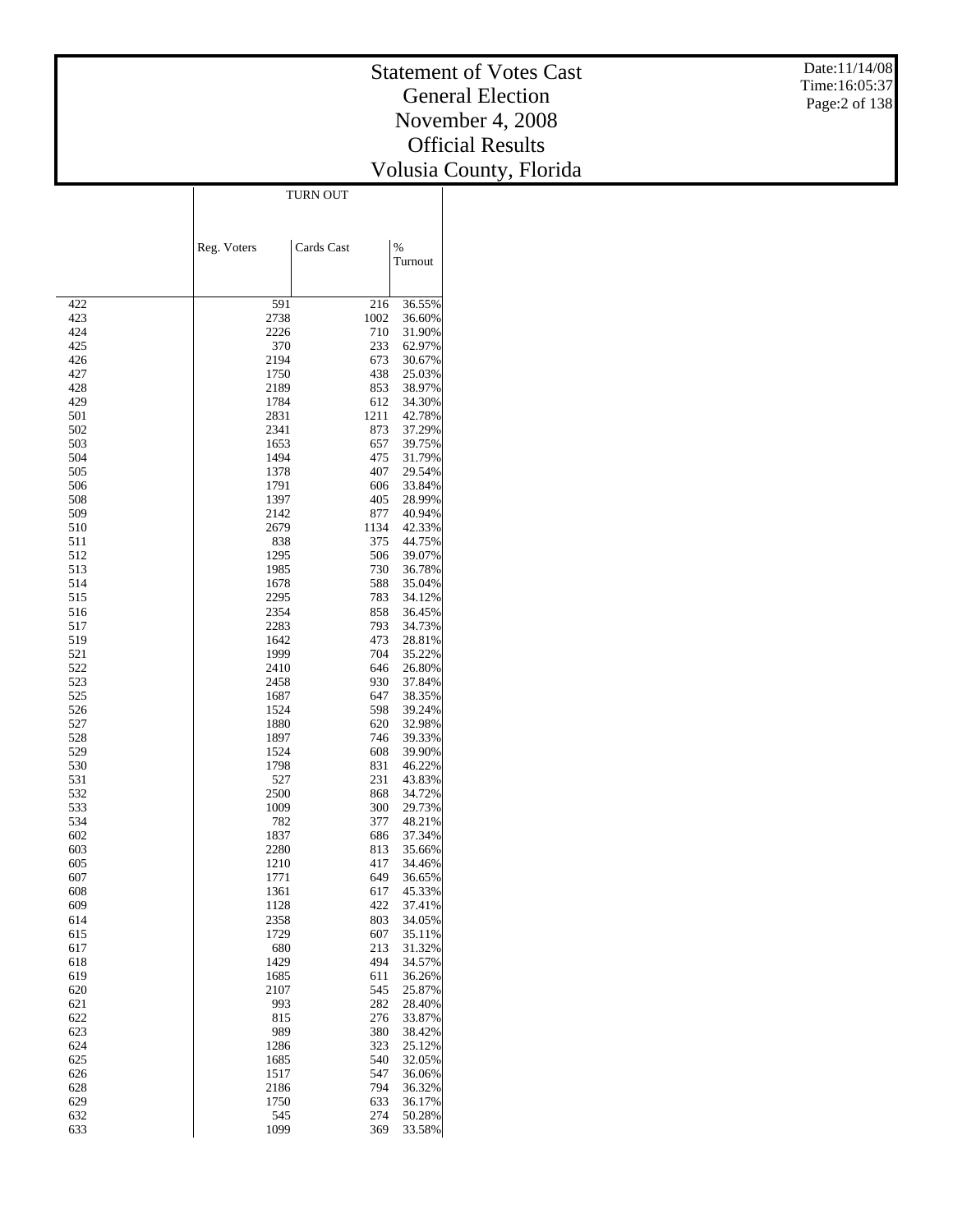#### Statement of Votes Cast General Election November 4, 2008 Official Results Volusia Count y, Florida

Date:11/14/08 Time:16:05:37 Page:3 of 138

TURN OUT

|            | Reg. Voters  | Cards Cast  | $\frac{0}{6}$    |
|------------|--------------|-------------|------------------|
|            |              |             | Turnout          |
|            |              |             |                  |
| 636        | 1093         | 358         | 32.75%           |
| 637        | 1298         | 595         | 45.84%           |
| 638<br>639 | 1100<br>1186 | 532<br>477  | 48.36%<br>40.22% |
| 640        | 1740         | 633         | 36.38%           |
| 641        | 2421         | 879         | 36.31%           |
| 701        | 1834         | 744         | 40.57%           |
| 702        | 2955         | 1301        | 44.03%           |
| 703        | 2331         | 1009        | 43.29%           |
| 704        | 844          | 335         | 39.69%           |
| 705        | 1398         | 691         | 49.43%           |
| 706<br>709 | 1757<br>2259 | 623<br>973  | 35.46%<br>43.07% |
| 711        | 2565         | 1199        | 46.74%           |
| 712        | 2176         | 963         | 44.26%           |
| 714        | 2676         | 1159        | 43.31%           |
| 716        | 2462         | 1027        | 41.71%           |
| 717        | 2632         | 1290        | 49.01%           |
| 718        | 1924         | 924         | 48.02%           |
| 719        | 886          | 462         | 52.14%           |
| 720        | 2122         | 938         | 44.20%           |
| 722<br>723 | 2017<br>1529 | 908<br>714  | 45.02%<br>46.70% |
| 724        | 2098         | 1018        | 48.52%           |
| 725        | 1908         | 839         | 43.97%           |
| 726        | 2674         | 1488        | 55.65%           |
| 727        | 2089         | 963         | 46.10%           |
| 728        | 1978         | 992         | 50.15%           |
| 729        | 3797         | 1788        | 47.09%           |
| 730        | 1716         | 764         | 44.52%           |
| 731        | 1543         | 659         | 42.71%           |
| 732<br>733 | 3017<br>1470 | 1592<br>696 | 52.77%<br>47.35% |
| 801        | 773          | 354         | 45.80%           |
| 803        | 1866         | 704         | 37.73%           |
| 804        | 1886         | 754         | 39.98%           |
| 805        | 2118         | 616         | 29.08%           |
| 806        | 1955         | 581         | 29.72%           |
| 807        | 1330         | 382         | 28.72%           |
| 808        | 3084         | 743         | 24.09%           |
| 809<br>810 | 1433<br>934  | 418<br>250  | 29.17%           |
| 811        | 1815         | 615         | 26.77%<br>33.88% |
| 812        | 1110         | 345         | 31.08%           |
| 813        | 1678         | 607         | 36.17%           |
| 814        | 2384         | 793         | 33.26%           |
| 815        | 1447         | 419         | 28.96%           |
| 816        | 1513         | 640         | 42.30%           |
| 901        | 1906         | 549         | 28.80%           |
| 902        | 2697         | 855         | 31.70%           |
| 903<br>904 | 2325<br>1643 | 807<br>623  | 34.71%<br>37.92% |
| 905        | 1126         | 407         | 36.15%           |
| 906        | 699          | 346         | 49.50%           |
| 907        | 810          | 394         | 48.64%           |
| 908        | 2438         | 742         | 30.43%           |
| 909        | 1330         | 630         | 47.37%           |
| 910        | 1168         | 369         | 31.59%           |
| 912        | 1424         | 535         | 37.57%           |
| 913        | 2231         | 905         | 40.56%           |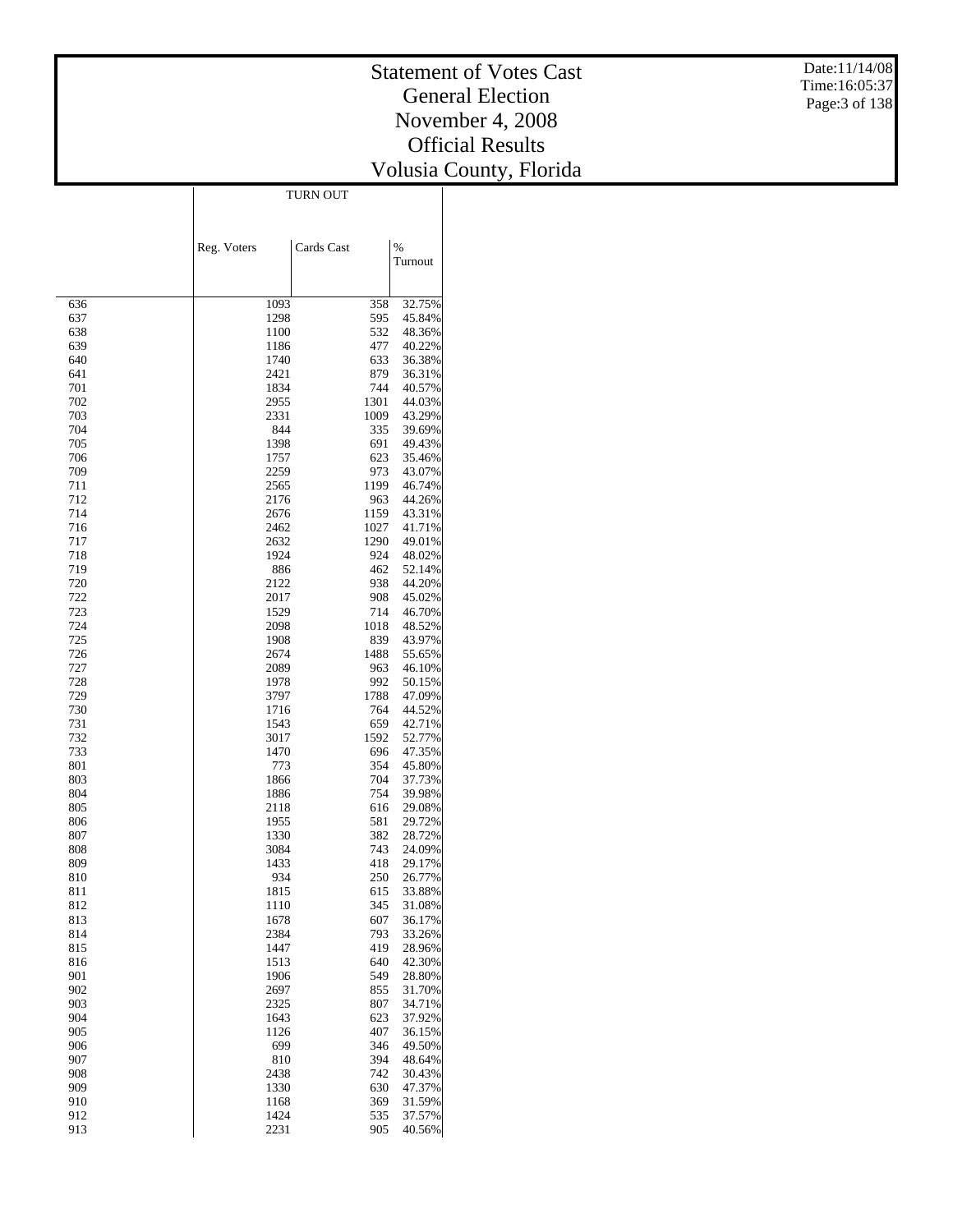|                          |             |                 |                 | <b>Statement of Votes Cast</b><br><b>General Election</b><br>November 4, 2008<br><b>Official Results</b><br>Volusia County, Florida | Date: 11/14/08<br>Time: 16:05:37<br>Page: 4 of 138 |
|--------------------------|-------------|-----------------|-----------------|-------------------------------------------------------------------------------------------------------------------------------------|----------------------------------------------------|
|                          |             | <b>TURN OUT</b> |                 |                                                                                                                                     |                                                    |
|                          | Reg. Voters | Cards Cast      | $\%$<br>Turnout |                                                                                                                                     |                                                    |
| Absentee                 | 0           | 52045           |                 |                                                                                                                                     |                                                    |
| Early Voting OS          |             | 68371           |                 |                                                                                                                                     |                                                    |
| Provisional<br>Unscanned | 0           | 262             |                 |                                                                                                                                     |                                                    |
| Provisional After 7pm    | 0<br>0      | 327<br>$\Omega$ |                 |                                                                                                                                     |                                                    |
| 10 Day Extension         |             | 30              |                 |                                                                                                                                     |                                                    |
| Total                    | 326886      | 245842          | 75.21%          |                                                                                                                                     |                                                    |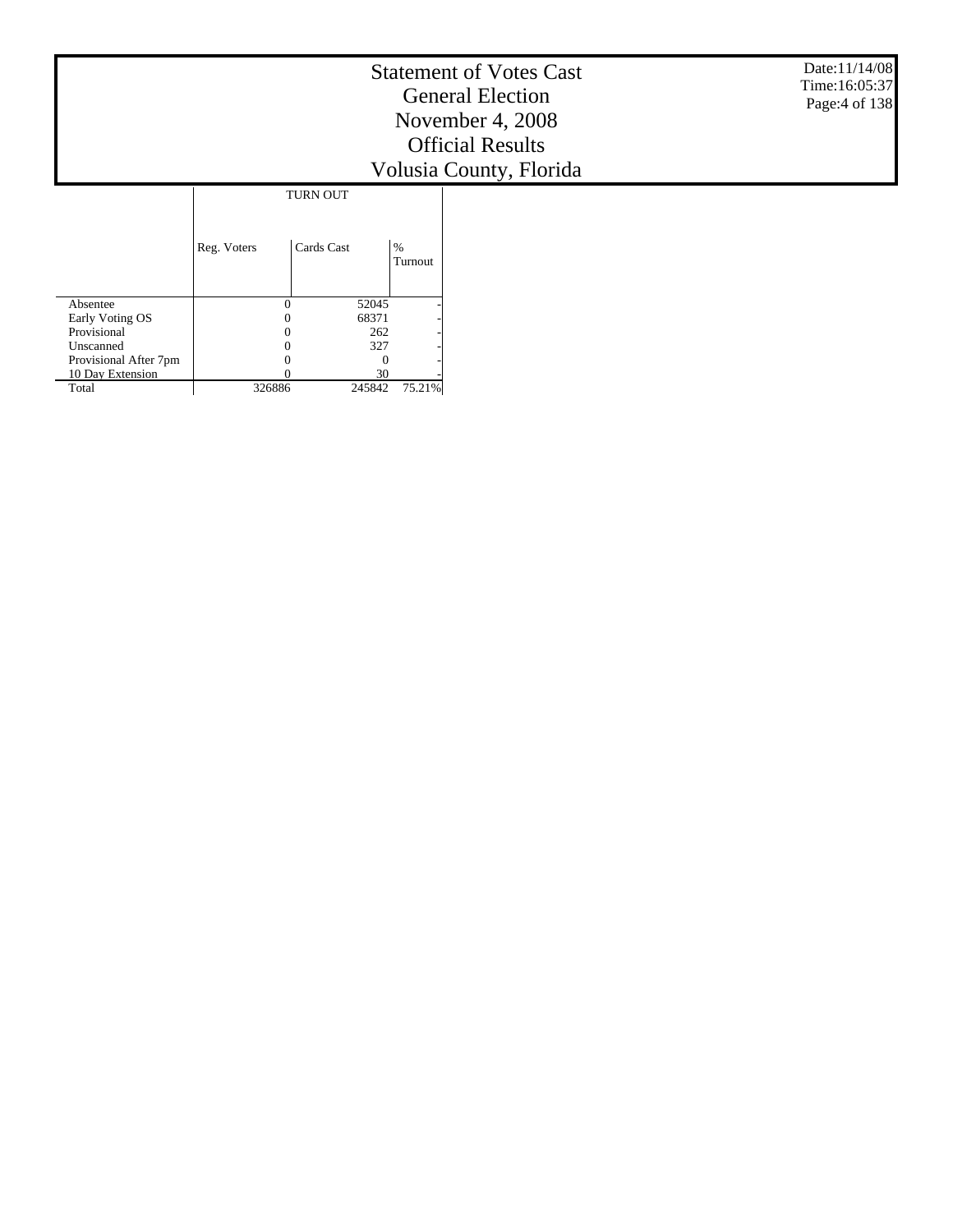Date:11/14/08 Time:16:05:37 Page:5 of 138

#### Statement of Votes Cast General Election November 4, 2008 Official Results Volusia County, Florida

|                   | Reg. Voters  | <b>Times Counted</b> | <b>Total Votes</b> | McCain/Palin (REP) |                      | Obama/Biden (DEM) |                  |
|-------------------|--------------|----------------------|--------------------|--------------------|----------------------|-------------------|------------------|
|                   |              |                      |                    |                    |                      |                   |                  |
| Jurisdiction Wide |              |                      |                    |                    |                      |                   |                  |
| 101               | 686          | 391                  | 388                | 230                | 59.28%               | 152               | 39.18%           |
| 105               | 708          | 403                  | 403                | 248                | 61.54%               | 151               | 37.47%           |
| 106               | 349          | 196                  | 195                | 131                | 67.18%               | 59                | 30.26%           |
| 107               | 1037         | 506                  | 504                | 339                | 67.26%               | 163               | 32.34%           |
| 109               | 1364         | 652                  | 651                | 414                | 63.59%               | 233               | 35.79%           |
| 201               | 1485         | 578                  | 576                | 331                | 57.47%               | 235               | 40.80%           |
| 202               | 1262         | 403                  | 400                | 208                | 52.00%               | 185               | 46.25%           |
| 203               | 2233         | 913                  | 911                | 582                | 63.89%               | 325               | 35.68%           |
| 204               | 2002         | 627                  | 625                | 398                | 63.68%               | 216               | 34.56%           |
| 205               | 2208         | 737                  | 735                | 398                | 54.15%               | 323               | 43.95%           |
| 206               | 2722         | 976                  | 973                | 506                | 52.00%               | 451               | 46.35%           |
| 207               | 1481         | 580                  | 576                | 351                | 60.94%               | 220               | 38.19%           |
| 208               | 1715         | 577                  | 576                | 354                | 61.46%               | 214               | 37.15%           |
| 209               | 2765         | 844                  | 840                | 435                | 51.79%               | 386               | 45.95%           |
| 212               | 2032         | 587                  | 585                | 262                | 44.79%               | 306               | 52.31%           |
| 213               | 1549         | 608                  | 606                | 312                | 51.49%               | 290               | 47.85%           |
| 214               | 2727         | 1036                 | 1031               | 599                | 58.10%               | 405               | 39.28%           |
| 215               | 3920         | 1086                 | 1082               | 607                | 56.10%               | 451               | 41.68%           |
| 216               | 1225         | 343                  | 343                | 72                 | 20.99%               | 267               | 77.84%           |
| 217               | 1698         | 442                  | 442                | 56                 | 12.67%               | 384               | 86.88%           |
| 218               | 1390<br>2007 | 387<br>762           | 387<br>762         | 156                | 40.31%<br>51.31%     | 226               | 58.40%<br>46.19% |
| 219<br>220        | 1649         | 620                  | 619                | 391<br>389         | 62.84%               | 352<br>224        | 36.19%           |
| 221               | 757          | 179                  | 179                | 13                 | 7.26%                | 166               | 92.74%           |
| 222               | 1914         | 1064                 | 1060               | 483                | 45.57%               | 562               | 53.02%           |
| 223               | 889          | 462                  | 462                | 235                | 50.87%               | 219               | 47.40%           |
| 224               | 1056         | 397                  | 397                | 233                | 58.69%               | 155               | 39.04%           |
| 301               | 896          | 344                  | 343                | 224                | 65.31%               | 112               | 32.65%           |
| 302               | 3053         | 1342                 | 1335               | 666                | 49.89%               | 645               | 48.31%           |
| 303               | 3004         | 1109                 | 1101               | 577                | 52.41%               | 511               | 46.41%           |
| 304               | 3381         | 1456                 | 1452               | 872                | 60.06%               | 570               | 39.26%           |
| 305               | 2257         | 1199                 | 1196               | 707                | 59.11%               | 471               | 39.38%           |
| 306               | 1649         | 776                  | 771                | 461                | 59.79%               | 299               | 38.78%           |
| 307               | 1853         | 890                  | 890                | 532                | 59.78%               | 352               | 39.55%           |
| 308               | 3092         | 1272                 | 1271               | 701                | 55.15%               | 552               | 43.43%           |
| 309               | 3054         | 1127                 | 1122               | 501                | 44.65%               | 596               | 53.12%           |
| 310               | 1686         | 786                  | 785                | 415                | 52.87%               | 359               | 45.73%           |
| 311               | 2750         | 1229                 | 1228               | 794                | 64.66%               | 426               | 34.69%           |
| 401               | 2546         | 832                  | 831                | 396                | 47.65%               | 425               | 51.14%           |
| 402               | 2287<br>2963 | 820<br>990           | 819<br>988         | 407                | 49.69%               | 402               | 49.08%<br>51.42% |
| 403<br>404        | 716          | 301                  | 301                | 461<br>208         | 46.66%               | 508<br>91         | 30.23%           |
| 405               | 2961         | 1112                 | 1109               |                    | 69.10%<br>437 39.40% | 651               | 58.70%           |
| 406               | 2615         | 829                  | 825                |                    | 437 52.97%           |                   | 372 45.09%       |
| 407               | 2282         | 774                  | 772                |                    | 302 39.12%           |                   | 461 59.72%       |
| 408               | 1303         | 450                  | 450                | 214                | 47.56%               | 229               | 50.89%           |
| 409               | 2454         | 817                  | 814                |                    | 368 45.21%           |                   | 432 53.07%       |
| 410               | 2931         | 1110                 | 1106               |                    | 500 45.21%           | 589               | 53.25%           |
| 411               | 2826         | 1052                 | 1048               |                    | 473 45.13%           |                   | 567 54.10%       |
| 412               | 1452         | 790                  | 788                |                    | 492 62.44%           | 286               | 36.29%           |
| 413               | 2636         | 857                  | 856                | 383                | 44.74%               |                   | 462 53.97%       |
| 414               | 2589         | 910                  | 908                | 433                | 47.69%               | 468               | 51.54%           |
| 415               | 793          | 298                  | 297                |                    | 155 52.19%           | 139               | 46.80%           |
| 416               | 2110         | 752                  | 750                | 303                | 40.40%               | 435               | 58.00%           |
| 417               | 2356         | 862                  | 856                | 349                | 40.77%               | 498               | 58.18%           |
| 418               | 1102         | 420                  | 419                |                    | 273 65.16%           | 137               | 32.70%           |
| 419               | 1358         | 498                  | 496                |                    | 210 42.34%           | 281               | 56.65%           |
| 420               | 2686         | 1020                 | 1020               |                    | 435 42.65%           |                   | 572 56.08%       |
| 421               | 1444         | 622                  | 621                |                    | 381 61.35%           | 229               | 36.88%           |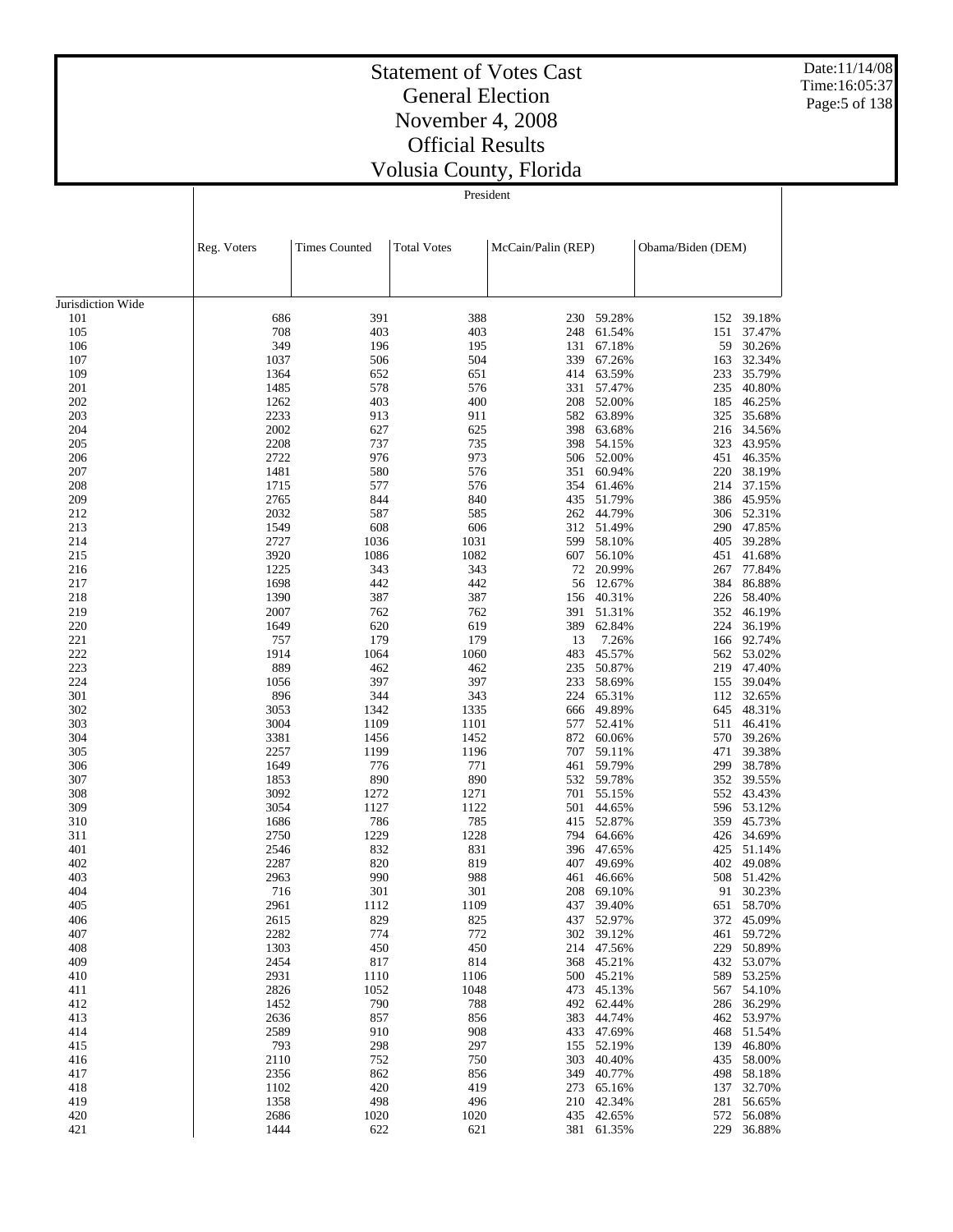Date:11/14/08 Time:16:05:37 Page:6 of 138

#### Statement of Votes Cast General Election November 4, 2008 Official Results Volusia County, Florida

|            | Reg. Voters  | <b>Times Counted</b> | <b>Total Votes</b> |            | McCain/Palin (REP)   |            | Obama/Biden (DEM)        |
|------------|--------------|----------------------|--------------------|------------|----------------------|------------|--------------------------|
|            |              |                      |                    |            |                      |            |                          |
| 422        | 591          | 216                  | 216                | 113        | 52.31%               | 99         | 45.83%                   |
| 423        | 2738         | 1002                 | 1000               | 459        | 45.90%               | 526        | 52.60%                   |
| 424        | 2226         | 710                  | 708                | 284        | 40.11%               | 413        | 58.33%                   |
| 425        | 370          | 233                  | 232                | 164        | 70.69%               | 62         | 26.72%                   |
| 426        | 2194         | 673                  | 672                | 293        | 43.60%               | 369        | 54.91%                   |
| 427        | 1750         | 438                  | 435                | 204        | 46.90%               | 230        | 52.87%<br>62.81%         |
| 428<br>429 | 2189<br>1784 | 853<br>612           | 847<br>607         | 303<br>244 | 35.77%<br>40.20%     | 532<br>360 | 59.31%                   |
| 501        | 2831         | 1211                 | 1209               | 750        | 62.03%               | 444        | 36.72%                   |
| 502        | 2341         | 873                  | 867                | 481        | 55.48%               | 368        | 42.45%                   |
| 503        | 1653         | 657                  | 653                | 352        | 53.91%               | 291        | 44.56%                   |
| 504        | 1494         | 475                  | 473                | 196        | 41.44%               | 266        | 56.24%                   |
| 505        | 1378         | 407                  | 407                | 199        | 48.89%               | 201        | 49.39%                   |
| 506        | 1791         | 606                  | 601                | 350        | 58.24%               |            | 244 40.60%               |
| 508        | 1397         | 405                  | 403                | 239        | 59.31%               | 162        | 40.20%                   |
| 509        | 2142         | 877                  | 875                | 532        | 60.80%               | 335        | 38.29%                   |
| 510        | 2679         | 1134                 | 1134               | 752        | 66.31%               |            | 374 32.98%               |
| 511        | 838          | 375                  | 375                | 246        | 65.60%               |            | 124 33.07%               |
| 512        | 1295         | 506                  | 505                | 289        | 57.23%               | 212        | 41.98%                   |
| 513        | 1985         | 730                  | 726                | 468        | 64.46%               | 250        | 34.44%                   |
| 514<br>515 | 1678<br>2295 | 588                  | 586                | 280        | 47.78%<br>52.56%     | 301        | 51.37%                   |
| 516        | 2354         | 783<br>858           | 782<br>856         | 411<br>540 | 63.08%               | 362<br>309 | 46.29%<br>36.10%         |
| 517        | 2283         | 793                  | 790                | 425        | 53.80%               | 351        | 44.43%                   |
| 519        | 1642         | 473                  | 470                | 208        | 44.26%               | 252        | 53.62%                   |
| 521        | 1999         | 704                  | 703                |            | 330 46.94%           |            | 364 51.78%               |
| 522        | 2410         | 646                  | 644                | 354        | 54.97%               | 279        | 43.32%                   |
| 523        | 2458         | 930                  | 928                | 368        | 39.66%               | 545        | 58.73%                   |
| 525        | 1687         | 647                  | 647                | 320        | 49.46%               | 319        | 49.30%                   |
| 526        | 1524         | 598                  | 596                | 203        | 34.06%               | 377        | 63.26%                   |
| 527        | 1880         | 620                  | 618                | 240        | 38.83%               | 362        | 58.58%                   |
| 528        | 1897         | 746                  | 741                | 281        | 37.92%               | 443        | 59.78%                   |
| 529        | 1524         | 608                  | 606                | 251        | 41.42%               | 337        | 55.61%                   |
| 530        | 1798         | 831                  | 828                | 321        | 38.77%               |            | 486 58.70%               |
| 531        | 527          | 231                  | 229                | 82         | 35.81%               | 143        | 62.45%                   |
| 532        | 2500<br>1009 | 868<br>300           | 867<br>300         | 643        | 74.16%<br>58.00%     | 219        | 25.26%<br>40.00%         |
| 533<br>534 | 782          | 377                  | 376                | 174<br>163 | 43.35%               | 120        | 206 54.79%               |
| 602        | 1837         | 686                  | 685                | 323        | 47.15%               | 346        | 50.51%                   |
| 603        | 2280         | 813                  | 810                | 111        | 13.70%               | 694        | 85.68%                   |
| 605        | 1210         | 417                  | 416                | 53         | 12.74%               | 358        | 86.06%                   |
| 607        | 1771         | 649                  | 648                | 343        | 52.93%               | 294        | 45.37%                   |
| 608        | 1361         | 617                  | 617                | 298        | 48.30%               | 306        | 49.59%                   |
| 609        | 1128         | 422                  | 420                |            | 179 42.62%           |            | 234 55.71%               |
| 614        | 2358         | 803                  | 801                |            | 173 21.60%           |            | 615 76.78%               |
| 615        | 1729         | 607                  | 607                |            | 283 46.62%           |            | 316 52.06%               |
| 617        | 680          | 213                  | 213                |            | 24 11.27%            |            | 188 88.26%               |
| 618        | 1429         | 494                  | 493                | 81         | 16.43%               |            | 407 82.56%               |
| 619        | 1685         | 611                  | 610                | 48         | 7.87%                |            | 555 90.98%               |
| 620        | 2107         | 545                  | 542                | 7          | 1.29%                |            | 534 98.52%               |
| 621        | 993          | 282                  | 279                | 3          | 1.08%                |            | 274 98.21%               |
| 622<br>623 | 815<br>989   | 276<br>380           | 273<br>378         | 104        | 38.10%<br>146 38.62% |            | 163 59.71%<br>217 57.41% |
| 624        | 1286         | 323                  | 322                |            | 124 38.51%           |            | 192 59.63%               |
| 625        | 1685         | 540                  | 540                |            | 295 54.63%           |            | 227 42.04%               |
| 626        | 1517         | 547                  | 542                | 199        | 36.72%               |            | 322 59.41%               |
| 628        | 2186         | 794                  | 794                | 14         | 1.76%                |            | 776 97.73%               |
| 629        | 1750         | 633                  | 633                |            | 150 23.70%           |            | 475 75.04%               |
| 632        | 545          | 274                  | 274                |            | 147 53.65%           |            | 121 44.16%               |
| 633        | 1099         | 369                  | 369                |            | 123 33.33%           |            | 240 65.04%               |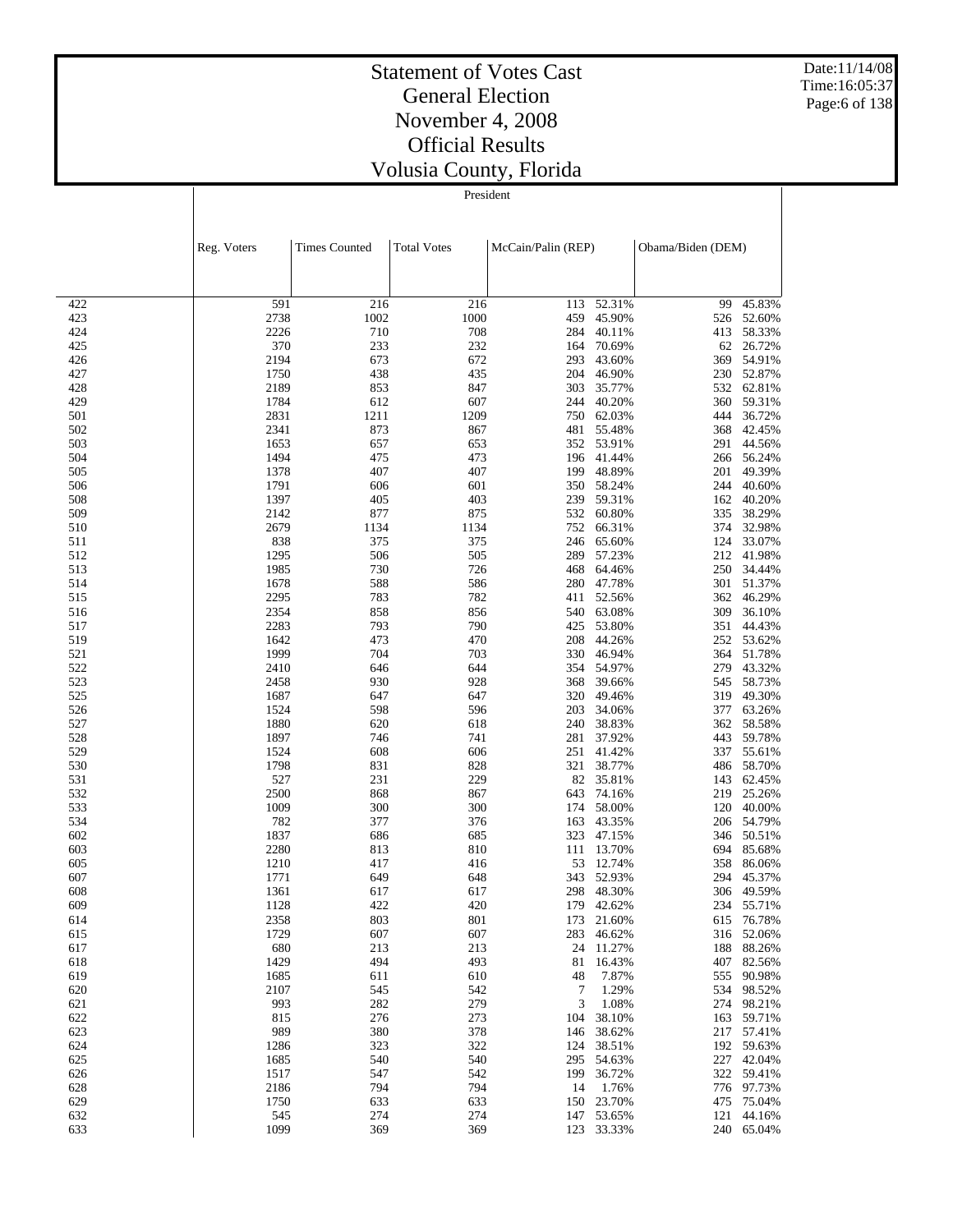Date:11/14/08 Time:16:05:37 Page:7 of 138

#### Statement of Votes Cast General Election November 4, 2008 Official Results Volusia County, Florida

|            | Reg. Voters  | <b>Times Counted</b> | <b>Total Votes</b> | McCain/Palin (REP) |                          | Obama/Biden (DEM) |                          |
|------------|--------------|----------------------|--------------------|--------------------|--------------------------|-------------------|--------------------------|
|            |              |                      |                    |                    |                          |                   |                          |
| 636        | 1093         | 358                  | 358                | 102                | 28.49%                   | 247               | 68.99%                   |
| 637        | 1298         | 595                  | 593                | 249                | 41.99%                   | 333               | 56.16%                   |
| 638        | 1100         | 532                  | 531                | 226                | 42.56%                   | 300               | 56.50%                   |
| 639        | 1186         | 477                  | 476                | 225                | 47.27%                   | 239               | 50.21%                   |
| 640        | 1740         | 633                  | 630                | 288                | 45.71%                   | 337               | 53.49%                   |
| 641<br>701 | 2421<br>1834 | 879<br>744           | 876<br>739         | 583<br>325         | 66.55%<br>43.98%         | 282<br>400        | 32.19%<br>54.13%         |
| 702        | 2955         | 1301                 | 1299               |                    | 676 52.04%               | 597               | 45.96%                   |
| 703        | 2331         | 1009                 | 1006               | 444                | 44.14%                   | 542               | 53.88%                   |
| 704        | 844          | 335                  | 333                | 110                | 33.03%                   | 219               | 65.77%                   |
| 705        | 1398         | 691                  | 690                | 340                | 49.28%                   | 335               | 48.55%                   |
| 706        | 1757         | 623                  | 617                | 380                | 61.59%                   | 229               | 37.12%                   |
| 709        | 2259         | 973                  | 973                | 466                | 47.89%                   | 490               | 50.36%                   |
| 711        | 2565         | 1199                 | 1192               | 544                | 45.64%                   | 634               | 53.19%                   |
| 712        | 2176         | 963                  | 960                | 446                | 46.46%                   | 499               | 51.98%                   |
| 714        | 2676         | 1159                 | 1156               | 589                | 50.95%                   | 548               | 47.40%                   |
| 716        | 2462         | 1027                 | 1027               | 741                | 72.15%                   | 274               | 26.68%                   |
| 717        | 2632         | 1290                 | 1286               | 597                | 46.42%                   | 670               | 52.10%                   |
| 718        | 1924         | 924                  | 922                | 458                | 49.67%                   | 448               | 48.59%                   |
| 719        | 886          | 462                  | 461                | 213                | 46.20%                   | 242               | 52.49%                   |
| 720<br>722 | 2122<br>2017 | 938<br>908           | 929<br>906         | 383<br>439         | 41.23%<br>48.45%         | 535<br>452        | 57.59%<br>49.89%         |
| 723        | 1529         | 714                  | 712                | 354                | 49.72%                   | 348               | 48.88%                   |
| 724        | 2098         | 1018                 | 1018               | 517                | 50.79%                   | 493               | 48.43%                   |
| 725        | 1908         | 839                  | 837                | 487                | 58.18%                   | 338               | 40.38%                   |
| 726        | 2674         | 1488                 | 1482               |                    | 946 63.83%               | 518               | 34.95%                   |
| 727        | 2089         | 963                  | 960                | 495                | 51.56%                   | 452               | 47.08%                   |
| 728        | 1978         | 992                  | 990                | 573                | 57.88%                   | 405               | 40.91%                   |
| 729        | 3797         | 1788                 | 1784               | 1074               | 60.20%                   | 694               | 38.90%                   |
| 730        | 1716         | 764                  | 762                | 467                | 61.29%                   | 285               | 37.40%                   |
| 731        | 1543         | 659                  | 657                | 338                | 51.45%                   | 307               | 46.73%                   |
| 732        | 3017         | 1592                 | 1588               | 917                | 57.75%                   | 659               | 41.50%                   |
| 733        | 1470         | 696                  | 695                | 367                | 52.81%                   | 321               | 46.19%                   |
| 801        | 773          | 354                  | 354                |                    | 228 64.41%               | 120               | 33.90%                   |
| 803        | 1866         | 704                  | 704                | 498                | 70.74%                   | 195               | 27.70%                   |
| 804        | 1886         | 754                  | 753                | 418                | 55.51%                   | 322               | 42.76%                   |
| 805        | 2118         | 616                  | 615                | 364                | 59.19%                   | 242               | 39.35%                   |
| 806        | 1955         | 581                  | 574                |                    | 340 59.23%               | 222               | 38.68%                   |
| 807<br>808 | 1330         | 382<br>743           | 379<br>739         | 190                | 50.13%                   | 186               | 49.08%                   |
| 809        | 3084<br>1433 | 418                  | 417                | 298<br>214         | 40.32%<br>51.32%         | 200               | 430 58.19%<br>47.96%     |
| 810        | 934          | 250                  | 250                | 129                | 51.60%                   | 117               | 46.80%                   |
| 811        | 1815         | 615                  | 614                | 325                | 52.93%                   | 280               | 45.60%                   |
| 812        | 1110         | 345                  | 345                |                    | 180 52.17%               | 158               | 45.80%                   |
| 813        | 1678         | 607                  | 606                |                    | 320 52.81%               |                   | 278 45.87%               |
| 814        | 2384         | 793                  | 792                |                    | 449 56.69%               |                   | 318 40.15%               |
| 815        | 1447         | 419                  | 416                | 231                | 55.53%                   | 177               | 42.55%                   |
| 816        | 1513         | 640                  | 637                |                    | 393 61.70%               |                   | 230 36.11%               |
| 901        | 1906         | 549                  | 549                |                    | 283 51.55%               | 258               | 46.99%                   |
| 902        | 2697         | 855                  | 852                |                    | 448 52.58%               |                   | 383 44.95%               |
| 903        | 2325         | 807                  | 806                |                    | 406 50.37%               | 388               | 48.14%                   |
| 904        | 1643         | 623                  | 620                |                    | 303 48.87%               |                   | 306 49.35%               |
| 905        | 1126         | 407                  | 406                |                    | 206 50.74%               |                   | 196 48.28%               |
| 906        | 699          | 346                  | 345                |                    | 186 53.91%               |                   | 156 45.22%               |
| 907        | 810          | 394                  | 393                |                    | 242 61.58%               | 144               | 36.64%                   |
| 908        | 2438         | 742                  | 738                |                    | 430 58.27%               |                   | 295 39.97%               |
| 909        | 1330         | 630                  | 629                |                    | 313 49.76%               |                   | 307 48.81%               |
| 910        | 1168         | 369                  | 368                |                    | 165 44.84%<br>266 49.91% |                   | 197 53.53%               |
| 912<br>913 | 1424<br>2231 | 535<br>905           | 533<br>904         |                    | 464 51.33%               |                   | 265 49.72%<br>427 47.23% |
|            |              |                      |                    |                    |                          |                   |                          |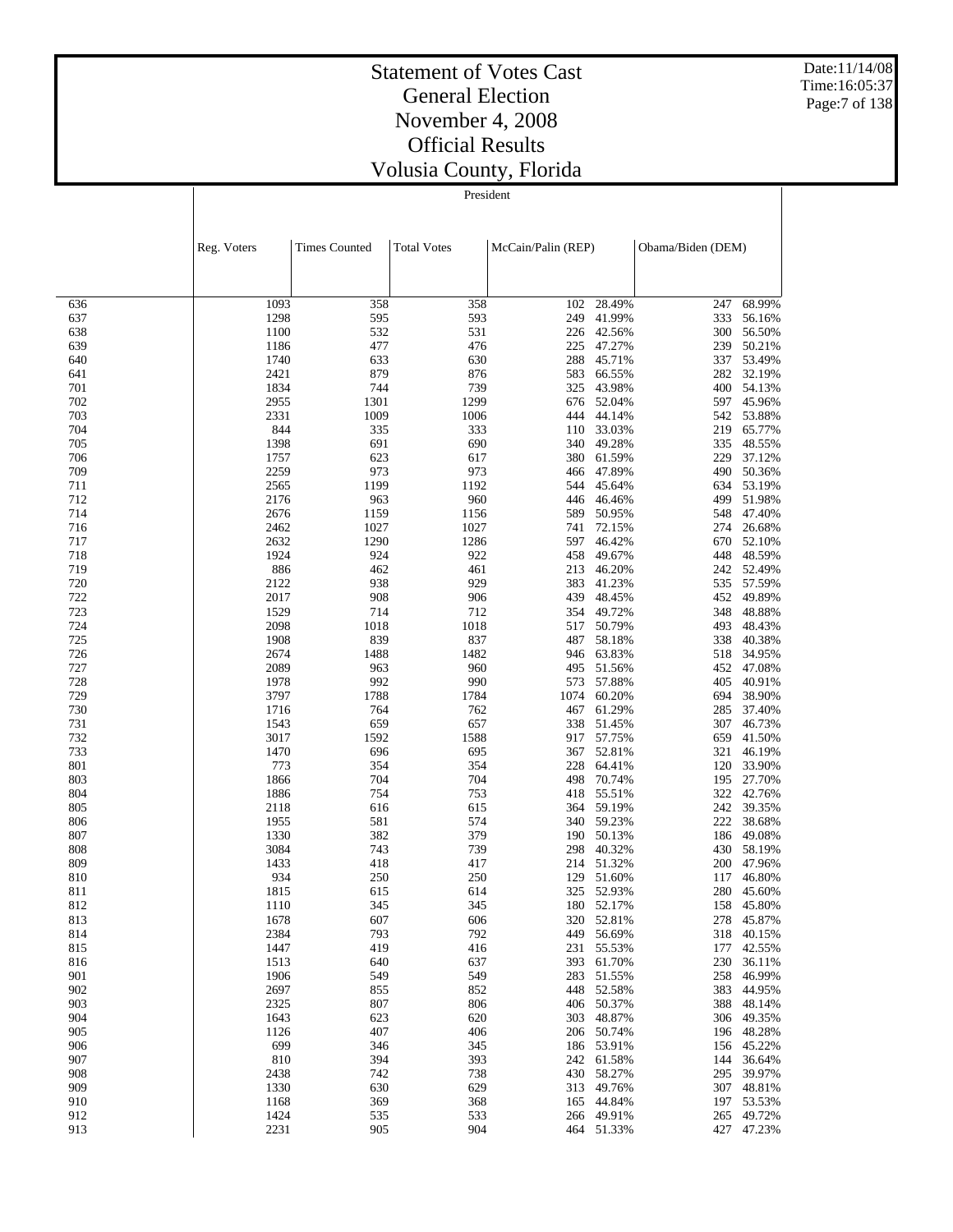Date:11/14/08 Time:16:05:37 Page:8 of 138

|                       |             | President            |                    |                    |        |                   |        |  |  |  |  |  |
|-----------------------|-------------|----------------------|--------------------|--------------------|--------|-------------------|--------|--|--|--|--|--|
|                       |             |                      |                    |                    |        |                   |        |  |  |  |  |  |
|                       | Reg. Voters | <b>Times Counted</b> | <b>Total Votes</b> | McCain/Palin (REP) |        | Obama/Biden (DEM) |        |  |  |  |  |  |
|                       |             |                      |                    |                    |        |                   |        |  |  |  |  |  |
| Absentee              | $\theta$    | 52045                | 51634              | 29078              | 56.32% | 21832             | 42.28% |  |  |  |  |  |
| Early Voting OS       | 0           | 68371                | 68230              | 22450              | 32.90% | 45235             | 66.30% |  |  |  |  |  |
| Provisional           | 0           | 262                  | 256                | 99                 | 38.67% | 155               | 60.55% |  |  |  |  |  |
| Unscanned             | 0           | 327                  | 268                | 105                | 39.18% | 154               | 57.46% |  |  |  |  |  |
| Provisional After 7pm | 0           | $\Omega$             | $\Omega$           | $_{0}$             |        |                   |        |  |  |  |  |  |
| 10 Day Extension      |             | 30                   | 30                 | 18                 | 60.00% | 12                | 40.00% |  |  |  |  |  |
| Total                 | 326886      | 245842               | 244855             | 113938             | 46.53% | 127795            | 52.19% |  |  |  |  |  |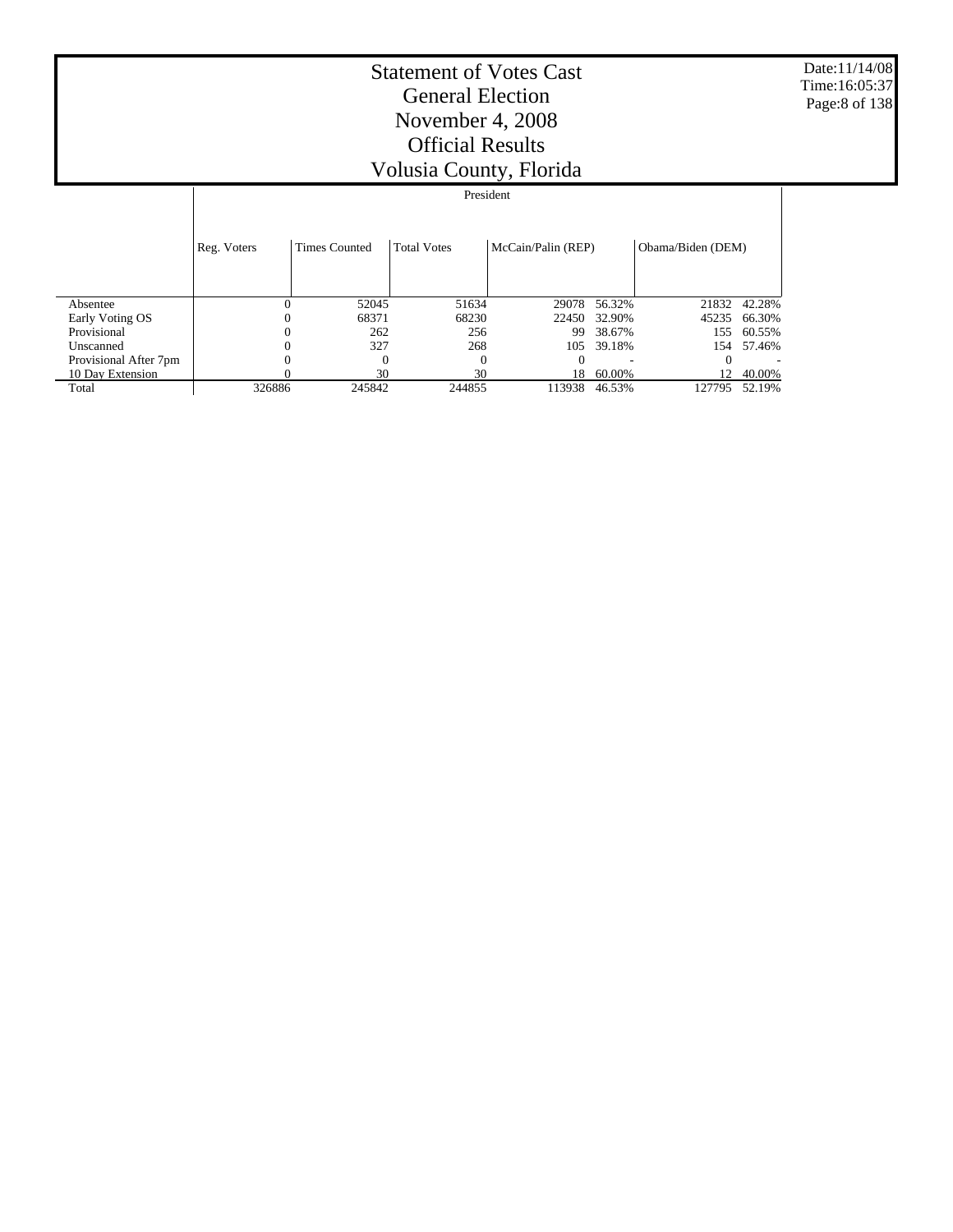Date:11/14/08 Time:16:05:37 Page:9 of 138

#### Statement of Votes Cast General Election November 4, 2008 Official Results Volusia County, Florida

|                   | La Riva/Puryear<br>(PSL)                  | Baldwin/Castle (CPF)               |                | Amondson/Pletten<br>(PRO)    |                | Barr/Root (LBT)                       | Stevens/Link<br>(OBJ)        |                | Harris/Kennedy<br>(SWP)          |                |
|-------------------|-------------------------------------------|------------------------------------|----------------|------------------------------|----------------|---------------------------------------|------------------------------|----------------|----------------------------------|----------------|
| Jurisdiction Wide |                                           |                                    |                |                              |                |                                       |                              |                |                                  |                |
| 101               | 0.26%<br>$\mathbf{1}$                     | $\mathbf{0}$                       | 0.00%          | $\boldsymbol{0}$             | 0.00%          | $\boldsymbol{2}$<br>0.52%             | $\mathbf{0}$                 | 0.00%          | $\mathbf{1}$                     | 0.26%          |
| 105               | $\boldsymbol{0}$<br>0.00%                 | $\mathbf{1}$                       | 0.25%          | $\boldsymbol{0}$             | 0.00%          | $\mathfrak{2}$<br>0.50%               | $\boldsymbol{0}$             | 0.00%          | $\boldsymbol{0}$                 | 0.00%          |
| 106               | $\overline{0}$<br>0.00%                   | $\boldsymbol{0}$                   | 0.00%          | $\boldsymbol{0}$             | 0.00%          | $\overline{c}$<br>1.03%               | $\mathbf{0}$                 | 0.00%          | $\boldsymbol{0}$                 | 0.00%          |
| 107               | $\boldsymbol{0}$<br>0.00%                 | $\boldsymbol{0}$                   | 0.00%          | $\mathbf{0}$                 | 0.00%          | $\mathbf{1}$<br>0.20%                 | $\mathbf{0}$                 | 0.00%          | $\boldsymbol{0}$                 | 0.00%          |
| 109               | $\boldsymbol{0}$<br>0.00%                 | $\boldsymbol{0}$                   | 0.00%          | $\mathbf{0}$                 | 0.00%          | $\mathbf{1}$<br>0.15%                 | $\mathbf{0}$                 | 0.00%          | $\boldsymbol{0}$                 | 0.00%          |
| 201               | $\boldsymbol{0}$<br>0.00%                 | $\overline{c}$                     | 0.35%          | $\mathbf{0}$                 | 0.00%          | $\mathbf{0}$<br>0.00%                 | $\mathbf{0}$                 | 0.00%          | $\boldsymbol{0}$                 | 0.00%          |
| 202               | $\boldsymbol{0}$<br>0.00%                 | $\mathbf{1}$                       | 0.25%          | $\mathbf{0}$                 | 0.00%          | $\boldsymbol{0}$<br>0.00%             | $\mathbf{0}$                 | 0.00%          | $\boldsymbol{0}$                 | 0.00%          |
| 203               | $\boldsymbol{0}$<br>0.00%                 | $\mathbf{1}$                       | 0.11%          | $\mathbf{0}$                 | 0.00%          | $\boldsymbol{2}$<br>0.22%             | $\mathbf{0}$                 | 0.00%          | $\boldsymbol{0}$                 | 0.00%          |
| 204               | $\boldsymbol{0}$<br>0.00%                 | $\overline{4}$                     | 0.64%          | $\mathbf{0}$                 | 0.00%          | $\mathbf{1}$<br>0.16%                 | $\mathbf{0}$                 | 0.00%          | $\boldsymbol{0}$                 | 0.00%          |
| 205               | $\boldsymbol{0}$<br>0.00%                 | $\mathfrak{2}$                     | 0.27%          | $\mathbf{0}$                 | 0.00%          | $\mathbf{1}$<br>0.14%                 | $\mathbf{0}$                 | 0.00%          | $\boldsymbol{0}$                 | 0.00%          |
| 206               | $\boldsymbol{0}$<br>0.00%                 | $\mathbf{1}$                       | 0.10%          | $\mathbf{0}$                 | 0.00%          | 6<br>0.62%                            | $\theta$                     | 0.00%          | $\boldsymbol{0}$                 | 0.00%          |
| 207               | $\boldsymbol{0}$<br>0.00%                 | $\overline{c}$                     | 0.35%          | $\mathbf{0}$                 | 0.00%          | 0.17%<br>$\mathbf{1}$                 | $\mathbf{0}$                 | 0.00%          | $\boldsymbol{0}$                 | 0.00%          |
| 208               | $\overline{0}$<br>0.00%                   | $\mathbf{1}$                       | 0.17%          | $\mathbf{0}$                 | 0.00%          | $\boldsymbol{0}$<br>0.00%             | $\theta$                     | 0.00%          | $\boldsymbol{0}$                 | 0.00%          |
| 209               | $\boldsymbol{0}$<br>0.00%                 | $\mathfrak{2}$                     | 0.24%          | $\mathbf{0}$                 | 0.00%          | $\overline{4}$<br>0.48%               | $\mathbf{0}$                 | 0.00%          | $\boldsymbol{0}$                 | 0.00%          |
| 212               | $\boldsymbol{0}$<br>0.00%                 | $\overline{4}$                     | 0.68%          | $\mathbf{0}$                 | 0.00%          | 5<br>0.85%                            | $\theta$                     | 0.00%          | $\boldsymbol{0}$                 | 0.00%          |
| 213               | 1<br>0.17%                                | $\mathbf{1}$                       | 0.17%          | $\mathbf{0}$                 | 0.00%          | $\boldsymbol{0}$<br>0.00%             | $\mathbf{0}$                 | 0.00%          | $\boldsymbol{0}$                 | 0.00%          |
| 214               | $\boldsymbol{0}$<br>0.00%                 | $\overline{4}$                     | 0.39%          | $\mathbf{0}$                 | 0.00%          | 3<br>0.29%                            | $\mathbf{0}$                 | 0.00%          | $\boldsymbol{0}$                 | 0.00%          |
| 215               | $\boldsymbol{0}$<br>0.00%                 | $\boldsymbol{0}$                   | 0.00%          | $\mathbf{0}$                 | 0.00%          | 8<br>0.74%                            | $\mathbf{0}$                 | 0.00%          | $\boldsymbol{0}$                 | 0.00%          |
| 216<br>217        | $\boldsymbol{0}$<br>0.00%<br>0.23%        | $\mathfrak{2}$<br>$\boldsymbol{0}$ | 0.58%<br>0.00% | $\mathbf{0}$<br>$\mathbf{0}$ | 0.00%<br>0.00% | $\mathbf{1}$<br>0.29%<br>0.00%        | $\mathbf{0}$                 | 0.00%<br>0.00% | $\boldsymbol{0}$                 | 0.00%<br>0.23% |
| 218               | 1<br>$\boldsymbol{0}$<br>0.00%            | $\boldsymbol{0}$                   | 0.00%          | $\mathbf{0}$                 | 0.00%          | $\boldsymbol{0}$<br>3<br>0.78%        | $\mathbf{0}$<br>$\mathbf{0}$ | 0.00%          | $\mathbf{1}$<br>$\boldsymbol{0}$ | 0.00%          |
| 219               | $\boldsymbol{0}$<br>0.00%                 | $\boldsymbol{0}$                   | 0.00%          | $\mathbf{0}$                 | 0.00%          | 3<br>0.39%                            | $\mathbf{0}$                 | 0.00%          | $\boldsymbol{0}$                 | 0.00%          |
| 220               | $\boldsymbol{0}$<br>0.00%                 | $\mathbf{1}$                       | 0.16%          | $\mathbf{0}$                 | 0.00%          | $\overline{c}$<br>0.32%               | $\theta$                     | 0.00%          | $\boldsymbol{0}$                 | 0.00%          |
| 221               | $\boldsymbol{0}$<br>0.00%                 | $\boldsymbol{0}$                   | 0.00%          | $\mathbf{0}$                 | 0.00%          | $\boldsymbol{0}$<br>0.00%             | $\mathbf{0}$                 | 0.00%          | $\boldsymbol{0}$                 | 0.00%          |
| 222               | $\overline{0}$<br>0.00%                   | $\mathfrak{2}$                     | 0.19%          | $\mathbf{1}$                 | 0.09%          | 3<br>0.28%                            | $\mathbf{0}$                 | 0.00%          | $\boldsymbol{0}$                 | 0.00%          |
| 223               | $\boldsymbol{0}$<br>0.00%                 | $\boldsymbol{0}$                   | 0.00%          | $\mathbf{0}$                 | 0.00%          | 3<br>0.65%                            | $\mathbf{0}$                 | 0.00%          | $\boldsymbol{0}$                 | 0.00%          |
| 224               | $\boldsymbol{0}$<br>0.00%                 | $\overline{c}$                     | 0.50%          | $\mathbf{0}$                 | 0.00%          | $\boldsymbol{0}$<br>0.00%             | $\theta$                     | 0.00%          | $\boldsymbol{0}$                 | 0.00%          |
| 301               | $\boldsymbol{0}$<br>0.00%                 | $\mathbf{1}$                       | 0.29%          | $\mathbf{0}$                 | 0.00%          | $\mathbf{0}$<br>0.00%                 | $\mathbf{0}$                 | 0.00%          | $\boldsymbol{0}$                 | 0.00%          |
| 302               | $\boldsymbol{0}$<br>0.00%                 | $\mathbf{1}$                       | 0.07%          | $\mathbf{0}$                 | 0.00%          | 7<br>0.52%                            | $\theta$                     | 0.00%          | $\boldsymbol{0}$                 | 0.00%          |
| 303               | $\boldsymbol{0}$<br>0.00%                 | $\mathfrak{2}$                     | 0.18%          | $\mathbf{0}$                 | 0.00%          | $\mathbf{1}$<br>0.09%                 | $\mathbf{0}$                 | 0.00%          | $\boldsymbol{0}$                 | 0.00%          |
| 304               | $\boldsymbol{0}$<br>0.00%                 | $\boldsymbol{0}$                   | 0.00%          | $\mathbf{0}$                 | 0.00%          | $\boldsymbol{2}$<br>0.14%             | $\theta$                     | 0.00%          | $\boldsymbol{0}$                 | 0.00%          |
| 305               | $\boldsymbol{0}$<br>0.00%                 | 3                                  | 0.25%          | $\mathbf{0}$                 | 0.00%          | $\mathbf{1}$<br>0.08%                 | $\mathbf{0}$                 | 0.00%          | $\boldsymbol{0}$                 | 0.00%          |
| 306               | $\boldsymbol{0}$<br>0.00%                 | $\boldsymbol{0}$                   | 0.00%          | $\mathbf{0}$                 | 0.00%          | $\mathfrak{2}$<br>0.26%               | $\mathbf{0}$                 | 0.00%          | $\boldsymbol{0}$                 | 0.00%          |
| 307               | $\boldsymbol{0}$<br>0.00%                 | $\boldsymbol{0}$                   | 0.00%          | $\mathbf{0}$                 | 0.00%          | $\boldsymbol{0}$<br>0.00%             | $\mathbf{0}$                 | 0.00%          | $\boldsymbol{0}$                 | 0.00%          |
| 308               | $\boldsymbol{0}$<br>0.00%                 | $\overline{4}$                     | 0.31%          | $\mathbf{0}$                 | 0.00%          | 5<br>0.39%                            | $\theta$                     | 0.00%          | 1                                | 0.08%          |
| 309               | $\boldsymbol{0}$<br>0.00%                 | 3                                  | 0.27%          | $\mathbf{0}$                 | 0.00%          | 0.98%<br>11                           | $\mathbf{0}$                 | 0.00%          | $\boldsymbol{0}$                 | 0.00%          |
| 310               | 1<br>0.13%                                | $\overline{c}$                     | 0.25%          | $\mathbf{0}$                 | 0.00%          | $\boldsymbol{0}$<br>0.00%             | $\theta$                     | 0.00%          | $\boldsymbol{0}$                 | 0.00%          |
| 311               | $\boldsymbol{0}$<br>0.00%                 | $\mathbf{1}$                       | 0.08%          | $\mathbf{0}$                 | 0.00%          | $\mathbf{1}$<br>0.08%                 | $\mathbf{0}$                 | 0.00%          | $\boldsymbol{0}$                 | 0.00%          |
| 401               | $\boldsymbol{0}$<br>0.00%                 | $\boldsymbol{0}$                   | 0.00%          | $\mathbf{0}$                 | 0.00%          | 2<br>0.24%                            | $\mathbf{0}$                 | 0.00%          | $\boldsymbol{0}$                 | 0.00%          |
| 402               | $\overline{0}$<br>0.00%<br>$\overline{0}$ | $\boldsymbol{0}$<br>$\mathbf{1}$   | 0.00%          | 1<br>$\mathbf{0}$            | 0.12%          | $\overline{4}$<br>0.49%<br>5<br>0.51% | $\theta$                     | 0.00%          | $\boldsymbol{0}$<br>$\mathbf{0}$ | 0.00%          |
| 403<br>404        | 0.00%<br>$\overline{0}$<br>0.00%          | $\boldsymbol{0}$                   | 0.10%<br>0.00% | $\boldsymbol{0}$             | 0.00%<br>0.00% | $\boldsymbol{0}$<br>0.00%             | $\mathbf{0}$<br>$\mathbf{0}$ | 0.00%<br>0.00% | $\boldsymbol{0}$                 | 0.00%<br>0.00% |
| 405               | $\boldsymbol{0}$<br>0.00%                 | 3                                  | 0.27%          | 0                            | 0.00%          | 6<br>0.54%                            | $\overline{0}$               | 0.00%          | $\boldsymbol{0}$                 | 0.00%          |
| 406               | 0.12%<br>1                                | 1                                  | 0.12%          | $\boldsymbol{0}$             | 0.00%          | 3<br>0.36%                            | $\mathbf{0}$                 | 0.00%          | $\boldsymbol{0}$                 | 0.00%          |
| 407               | 0.13%<br>1                                | $\boldsymbol{0}$                   | 0.00%          | $\boldsymbol{0}$             | 0.00%          | $\overline{c}$<br>0.26%               | $\mathbf 0$                  | 0.00%          | $\boldsymbol{0}$                 | 0.00%          |
| 408               | $\mathbf{0}$<br>0.00%                     | $\boldsymbol{0}$                   | 0.00%          | $\boldsymbol{0}$             | 0.00%          | $\boldsymbol{0}$<br>0.00%             | $\mathbf 0$                  | 0.00%          | $\boldsymbol{0}$                 | 0.00%          |
| 409               | 3<br>0.37%                                | 3                                  | 0.37%          | $\boldsymbol{0}$             | 0.00%          | 4<br>0.49%                            | $\mathbf 0$                  | 0.00%          | 1                                | 0.12%          |
| 410               | $\boldsymbol{0}$<br>0.00%                 | 3                                  | 0.27%          | $\mathbf{0}$                 | 0.00%          | $\overline{4}$<br>0.36%               | $\bf{0}$                     | 0.00%          | $\boldsymbol{0}$                 | 0.00%          |
| 411               | $\mathbf{0}$<br>0.00%                     | $\boldsymbol{0}$                   | 0.00%          | $\boldsymbol{0}$             | 0.00%          | $\mathbf{1}$<br>0.10%                 | $\boldsymbol{0}$             | 0.00%          | $\boldsymbol{0}$                 | 0.00%          |
| 412               | $\boldsymbol{0}$<br>0.00%                 | $\mathfrak{2}$                     | 0.25%          | $\mathbf{0}$                 | 0.00%          | $\mathbf{1}$<br>0.13%                 | $\bf{0}$                     | 0.00%          | $\boldsymbol{0}$                 | 0.00%          |
| 413               | $\mathbf{0}$<br>0.00%                     | $\mathbf{1}$                       | 0.12%          | $\boldsymbol{0}$             | 0.00%          | $\mathbf{1}$<br>0.12%                 | $\bf{0}$                     | 0.00%          | $\boldsymbol{0}$                 | 0.00%          |
| 414               | $\boldsymbol{0}$<br>0.00%                 | 1                                  | 0.11%          | $\mathbf{0}$                 | 0.00%          | $\boldsymbol{0}$<br>0.00%             | -1                           | 0.11%          | $\boldsymbol{0}$                 | 0.00%          |
| 415               | $\mathbf{0}$<br>0.00%                     | $\boldsymbol{0}$                   | 0.00%          | $\boldsymbol{0}$             | 0.00%          | $\boldsymbol{2}$<br>0.67%             | $\mathbf 0$                  | 0.00%          | $\boldsymbol{0}$                 | 0.00%          |
| 416               | $\boldsymbol{0}$<br>0.00%                 | $\boldsymbol{0}$                   | 0.00%          | $\mathbf{0}$                 | 0.00%          | 3<br>0.40%                            | $\bf{0}$                     | 0.00%          | 1                                | 0.13%          |
| 417               | $\mathbf{0}$<br>0.00%                     | $\boldsymbol{0}$                   | 0.00%          | $\boldsymbol{0}$             | 0.00%          | $\boldsymbol{2}$<br>0.23%             | $\boldsymbol{0}$             | 0.00%          | $\boldsymbol{0}$                 | 0.00%          |
| 418               | $\boldsymbol{0}$<br>0.00%                 | 1                                  | 0.24%          | $\boldsymbol{0}$             | 0.00%          | 4<br>0.95%                            | $\bf{0}$                     | 0.00%          | $\boldsymbol{0}$                 | 0.00%          |
| 419               | $\boldsymbol{0}$<br>0.00%                 | $\boldsymbol{0}$                   | 0.00%          | $\boldsymbol{0}$             | 0.00%          | $\boldsymbol{2}$<br>0.40%             | $\boldsymbol{0}$             | 0.00%          | $\boldsymbol{0}$                 | 0.00%          |
| 420               | 0.10%<br>1                                | 1                                  | 0.10%          | $\boldsymbol{0}$             | 0.00%          | 5<br>0.49%                            | $\boldsymbol{0}$             | 0.00%          | $\boldsymbol{0}$                 | 0.00%          |
| 421               | $\boldsymbol{0}$<br>0.00%                 | $\mathbf{1}$                       | 0.16%          | $\boldsymbol{0}$             | 0.00%          | $\overline{4}$<br>0.64%               | 0                            | 0.00%          | $\boldsymbol{0}$                 | 0.00%          |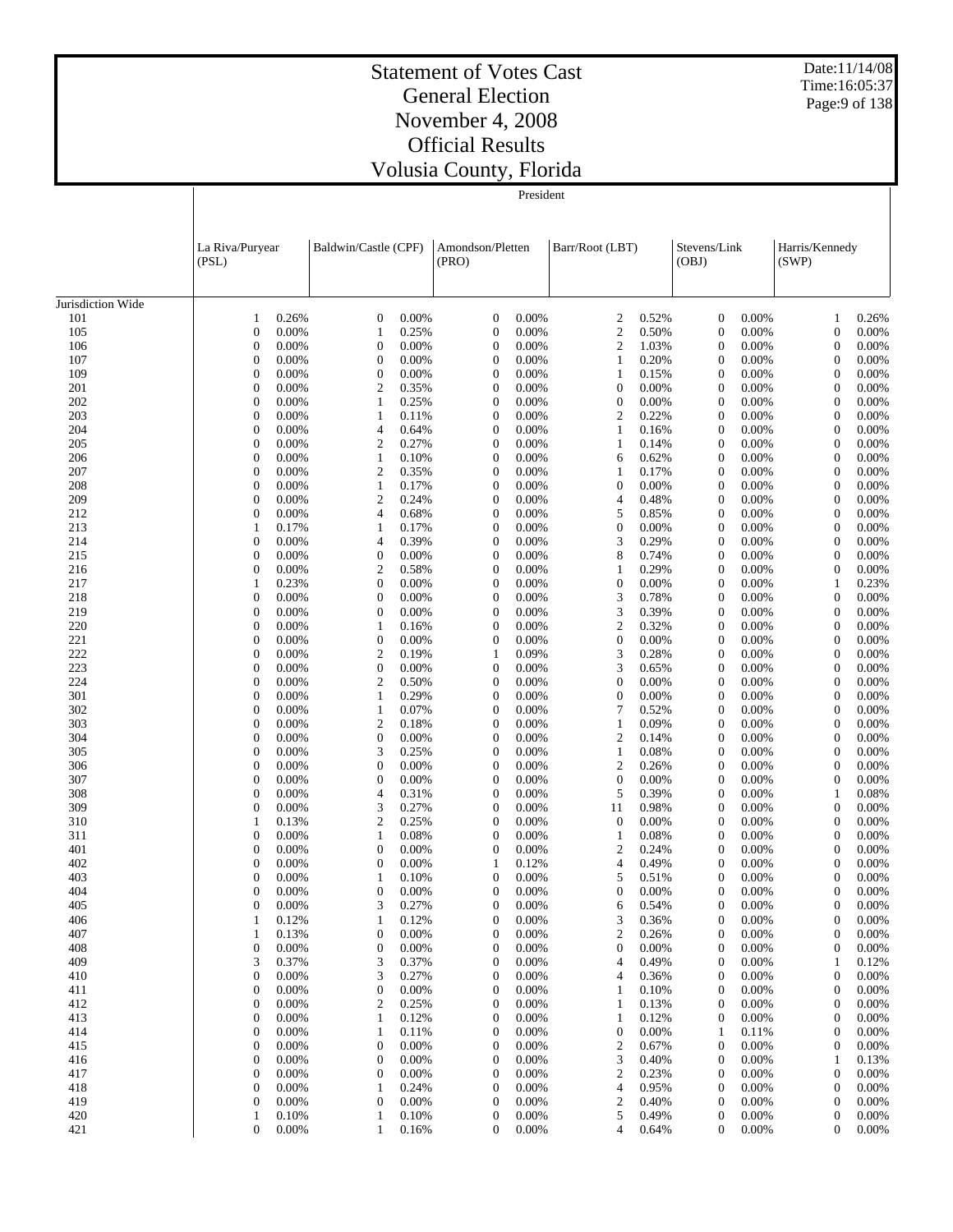Date:11/14/08 Time:16:05:38 Page:10 of 138

#### Statement of Votes Cast General Election November 4, 2008 Official Results Volusia County, Florida

President

|            | La Riva/Puryear                  |                | Baldwin/Castle (CPF)  |                | Amondson/Pletten                     |                | Barr/Root (LBT)                |                | Stevens/Link                         |                | Harris/Kennedy                   |                |
|------------|----------------------------------|----------------|-----------------------|----------------|--------------------------------------|----------------|--------------------------------|----------------|--------------------------------------|----------------|----------------------------------|----------------|
|            | (PSL)                            |                |                       |                | (PRO)                                |                |                                |                | (OBJ)                                |                | (SWP)                            |                |
|            |                                  |                |                       |                |                                      |                |                                |                |                                      |                |                                  |                |
| 422        | $\mathfrak{2}$                   | 0.93%          | $\overline{0}$        | 0.00%          | $\boldsymbol{0}$                     | 0.00%          | $\mathbf{0}$                   | 0.00%          | $\boldsymbol{0}$                     | 0.00%          | $\boldsymbol{0}$                 | 0.00%          |
| 423        | $\theta$                         | 0.00%          | $\boldsymbol{0}$      | 0.00%          | $\boldsymbol{0}$                     | 0.00%          | 5                              | 0.50%          | $\boldsymbol{0}$                     | 0.00%          | $\mathbf{1}$                     | 0.10%          |
| 424        | $\mathbf{1}$                     | 0.14%          | $\overline{c}$        | 0.28%          | $\boldsymbol{0}$                     | 0.00%          | $\mathfrak{2}$                 | 0.28%          | $\boldsymbol{0}$                     | 0.00%          | $\boldsymbol{0}$                 | 0.00%          |
| 425        | $\mathbf{0}$                     | 0.00%          | $\mathbf{0}$          | 0.00%          | $\boldsymbol{0}$                     | 0.00%          | $\mathbf{0}$                   | 0.00%          | $\boldsymbol{0}$                     | 0.00%          | $\boldsymbol{0}$                 | 0.00%          |
| 426        | $\mathbf{1}$                     | 0.15%          | $\overline{c}$        | 0.30%          | $\boldsymbol{0}$                     | 0.00%          | $\mathfrak{2}$                 | 0.30%          | $\boldsymbol{0}$                     | 0.00%          | $\mathbf{0}$                     | 0.00%          |
| 427        | $\mathbf{0}$                     | 0.00%          | $\boldsymbol{0}$      | 0.00%          | $\boldsymbol{0}$                     | 0.00%          | $\mathbf{0}$                   | 0.00%          | $\boldsymbol{0}$                     | 0.00%          | $\mathbf{0}$                     | 0.00%          |
| 428        | $\mathbf{1}$<br>$\mathbf{0}$     | 0.12%          | $\mathbf{0}$          | 0.00%          | $\boldsymbol{0}$                     | 0.00%          | 5                              | 0.59%          | $\boldsymbol{0}$                     | 0.00%          | $\boldsymbol{0}$                 | 0.00%          |
| 429<br>501 | $\theta$                         | 0.00%<br>0.00% | 1<br>4                | 0.16%<br>0.33% | $\boldsymbol{0}$<br>$\boldsymbol{0}$ | 0.00%<br>0.00% | $\boldsymbol{0}$<br>3          | 0.00%<br>0.25% | $\boldsymbol{0}$<br>$\boldsymbol{0}$ | 0.00%<br>0.00% | $\mathbf{0}$<br>$\boldsymbol{0}$ | 0.00%<br>0.00% |
| 502        | $\theta$                         | 0.00%          | $\boldsymbol{2}$      | 0.23%          | $\boldsymbol{0}$                     | 0.00%          | 4                              | 0.46%          | $\boldsymbol{0}$                     | 0.00%          | $\mathbf{0}$                     | 0.00%          |
| 503        | $\theta$                         | 0.00%          | $\boldsymbol{0}$      | 0.00%          | $\boldsymbol{0}$                     | 0.00%          | 4                              | 0.61%          | $\boldsymbol{0}$                     | 0.00%          | $\boldsymbol{0}$                 | 0.00%          |
| 504        | $\theta$                         | 0.00%          | $\boldsymbol{0}$      | 0.00%          | $\boldsymbol{0}$                     | 0.00%          | $\mathbf{1}$                   | 0.21%          | $\boldsymbol{0}$                     | 0.00%          | $\mathbf{0}$                     | 0.00%          |
| 505        | $\theta$                         | 0.00%          | 1                     | 0.25%          | $\boldsymbol{0}$                     | 0.00%          | $\mathbf{0}$                   | 0.00%          | $\boldsymbol{0}$                     | 0.00%          | $\boldsymbol{0}$                 | 0.00%          |
| 506        | $\theta$                         | 0.00%          | 3                     | 0.50%          | $\boldsymbol{0}$                     | 0.00%          | 1                              | 0.17%          | $\boldsymbol{0}$                     | 0.00%          | $\mathbf{0}$                     | 0.00%          |
| 508        | $\theta$                         | 0.00%          | 0                     | 0.00%          | $\boldsymbol{0}$                     | 0.00%          | $\mathbf{1}$                   | 0.25%          | $\boldsymbol{0}$                     | 0.00%          | $\boldsymbol{0}$                 | 0.00%          |
| 509        | $\theta$                         | 0.00%          | 3                     | 0.34%          | $\boldsymbol{0}$                     | 0.00%          | $\mathbf{0}$                   | 0.00%          | $\boldsymbol{0}$                     | 0.00%          | $\mathbf{0}$                     | 0.00%          |
| 510        | $\theta$                         | 0.00%          | 0                     | 0.00%          | $\boldsymbol{0}$                     | 0.00%          | 3                              | 0.26%          | $\boldsymbol{0}$                     | 0.00%          | $\boldsymbol{0}$                 | 0.00%          |
| 511        | $\theta$                         | 0.00%          | 1                     | 0.27%          | $\boldsymbol{0}$                     | 0.00%          | $\mathbf{1}$                   | 0.27%          | $\boldsymbol{0}$                     | 0.00%          | $\mathbf{0}$                     | 0.00%          |
| 512        | $\theta$<br>$\theta$             | 0.00%          | $\boldsymbol{0}$<br>1 | 0.00%          | $\boldsymbol{0}$<br>$\boldsymbol{0}$ | 0.00%<br>0.00% | 4                              | 0.79%<br>0.28% | $\boldsymbol{0}$                     | 0.00%<br>0.00% | $\boldsymbol{0}$<br>$\mathbf{0}$ | 0.00%          |
| 513<br>514 | $\theta$                         | 0.00%<br>0.00% | $\theta$              | 0.14%<br>0.00% | $\boldsymbol{0}$                     | 0.00%          | $\mathfrak{2}$<br>$\mathbf{1}$ | 0.17%          | $\boldsymbol{0}$<br>$\boldsymbol{0}$ | 0.00%          | $\boldsymbol{0}$                 | 0.00%<br>0.00% |
| 515        | $\theta$                         | 0.00%          | $\boldsymbol{0}$      | 0.00%          | $\boldsymbol{0}$                     | 0.00%          | $\boldsymbol{2}$               | 0.26%          | $\boldsymbol{0}$                     | 0.00%          | $\mathbf{0}$                     | 0.00%          |
| 516        | $\theta$                         | 0.00%          | $\mathbf{0}$          | 0.00%          | $\boldsymbol{0}$                     | 0.00%          | $\mathbf{1}$                   | 0.12%          | $\boldsymbol{0}$                     | 0.00%          | $\boldsymbol{0}$                 | 0.00%          |
| 517        | $\theta$                         | 0.00%          | 1                     | 0.13%          | $\boldsymbol{0}$                     | 0.00%          | $\boldsymbol{2}$               | 0.25%          | $\boldsymbol{0}$                     | 0.00%          | $\mathbf{0}$                     | 0.00%          |
| 519        | $\theta$                         | 0.00%          | $\boldsymbol{0}$      | 0.00%          | $\boldsymbol{0}$                     | 0.00%          | 3                              | 0.64%          | $\boldsymbol{0}$                     | 0.00%          | $\mathbf{0}$                     | 0.00%          |
| 521        | $\theta$                         | 0.00%          | 1                     | 0.14%          | $\boldsymbol{0}$                     | 0.00%          | $\mathbf{2}$                   | 0.28%          | $\boldsymbol{0}$                     | 0.00%          | $\mathbf{0}$                     | 0.00%          |
| 522        | $\theta$                         | 0.00%          | $\boldsymbol{0}$      | 0.00%          | $\boldsymbol{0}$                     | 0.00%          | $\boldsymbol{0}$               | 0.00%          | $\boldsymbol{0}$                     | 0.00%          | $\mathbf{0}$                     | 0.00%          |
| 523        | $\theta$                         | 0.00%          | $\overline{c}$        | 0.22%          | $\boldsymbol{0}$                     | 0.00%          | $\mathbf{1}$                   | 0.11%          | $\boldsymbol{0}$                     | 0.00%          | $\mathbf{0}$                     | 0.00%          |
| 525        | $\mathbf{1}$                     | 0.15%          | 1                     | 0.15%          | $\boldsymbol{0}$                     | 0.00%          | $\mathfrak{2}$                 | 0.31%          | $\boldsymbol{0}$                     | 0.00%          | $\mathbf{0}$                     | 0.00%          |
| 526        | $\mathbf{0}$                     | 0.00%          | 3                     | 0.50%          | $\boldsymbol{0}$                     | 0.00%          | 3                              | 0.50%          | $\boldsymbol{0}$                     | 0.00%          | $\mathbf{0}$                     | 0.00%          |
| 527<br>528 | $\mathbf{1}$                     | 0.16%          | 0<br>1                | 0.00%<br>0.13% | $\boldsymbol{0}$<br>$\boldsymbol{0}$ | 0.00%<br>0.00% | $\mathbf{1}$<br>$\tau$         | 0.16%          | $\boldsymbol{0}$                     | 0.00%<br>0.00% | 1<br>$\mathbf{0}$                | 0.16%          |
| 529        | $\mathbf{1}$<br>$\mathbf{0}$     | 0.13%<br>0.00% | 1                     | 0.17%          | $\boldsymbol{0}$                     | 0.00%          | 4                              | 0.94%<br>0.66% | $\boldsymbol{0}$<br>$\boldsymbol{0}$ | 0.00%          | $\mathbf{0}$                     | 0.00%<br>0.00% |
| 530        | $\mathbf{1}$                     | 0.12%          | $\boldsymbol{2}$      | 0.24%          | $\boldsymbol{0}$                     | 0.00%          | 3                              | 0.36%          | $\boldsymbol{0}$                     | 0.00%          | $\mathbf{0}$                     | 0.00%          |
| 531        | $\mathbf{0}$                     | 0.00%          | $\boldsymbol{0}$      | 0.00%          | $\mathbf{1}$                         | 0.44%          | $\boldsymbol{0}$               | 0.00%          | $\boldsymbol{0}$                     | 0.00%          | $\boldsymbol{0}$                 | 0.00%          |
| 532        | $\theta$                         | 0.00%          | $\theta$              | 0.00%          | $\boldsymbol{0}$                     | 0.00%          | $\overline{c}$                 | 0.23%          | $\boldsymbol{0}$                     | 0.00%          | $\mathbf{0}$                     | 0.00%          |
| 533        | $\theta$                         | 0.00%          | $\mathbf{0}$          | 0.00%          | $\boldsymbol{0}$                     | 0.00%          | $\mathbf{1}$                   | 0.33%          | $\boldsymbol{0}$                     | 0.00%          | $\boldsymbol{0}$                 | 0.00%          |
| 534        | $\mathbf{1}$                     | 0.27%          | $\boldsymbol{0}$      | 0.00%          | $\boldsymbol{0}$                     | 0.00%          | $\mathbf{1}$                   | 0.27%          | $\boldsymbol{0}$                     | 0.00%          | $\boldsymbol{0}$                 | 0.00%          |
| 602        | $\theta$                         | 0.00%          | 2                     | 0.29%          | $\boldsymbol{0}$                     | 0.00%          | 4                              | 0.58%          | $\boldsymbol{0}$                     | 0.00%          | $\boldsymbol{0}$                 | 0.00%          |
| 603        | $\theta$                         | 0.00%          | $\boldsymbol{0}$      | 0.00%          | $\boldsymbol{0}$                     | 0.00%          | $\overline{c}$                 | 0.25%          | $\boldsymbol{0}$                     | 0.00%          | $\mathbf{0}$                     | 0.00%          |
| 605        | $\overline{c}$                   | 0.48%          | $\boldsymbol{0}$      | 0.00%          | $\boldsymbol{0}$                     | 0.00%          | $\theta$                       | 0.00%          | $\boldsymbol{0}$                     | 0.00%          | $\boldsymbol{0}$                 | 0.00%          |
| 607        | $\mathbf{0}$                     | 0.00%          | $\mathbf{2}$          | 0.31%          | $\boldsymbol{0}$                     | 0.00%          | $\overline{\mathbf{c}}$        | 0.31%          | $\boldsymbol{0}$                     | 0.00%          | $\boldsymbol{0}$                 | 0.00%          |
| 608        | $\theta$<br>$\overline{0}$       | 0.00%          | 1                     | 0.16%          | $\overline{0}$<br>$\mathbf{0}$       | 0.00%          | $\overline{c}$                 | 0.32%          | $\mathbf{0}$                         | 0.00%          | $\theta$<br>$\mathbf{0}$         | 0.00%          |
| 609<br>614 | $\boldsymbol{0}$                 | 0.00%<br>0.00% | 0<br>2                | 0.00%<br>0.25% | $\boldsymbol{0}$                     | 0.00%<br>0.00% | $\mathbf{1}$                   | 0.24%<br>0.12% | $\boldsymbol{0}$<br>$\boldsymbol{0}$ | 0.00%<br>0.00% | $\boldsymbol{0}$                 | 0.00%<br>0.00% |
| 615        | $\theta$                         | 0.00%          | 1                     | 0.16%          | $\boldsymbol{0}$                     | 0.00%          | $\mathbf{1}$                   | 0.16%          | 0                                    | 0.00%          | $\boldsymbol{0}$                 | 0.00%          |
| 617        | $\overline{0}$                   | 0.00%          | 1                     | 0.47%          | $\boldsymbol{0}$                     | 0.00%          | $\boldsymbol{0}$               | 0.00%          | 0                                    | 0.00%          | $\boldsymbol{0}$                 | 0.00%          |
| 618        | $\theta$                         | 0.00%          | $\boldsymbol{0}$      | 0.00%          | $\boldsymbol{0}$                     | 0.00%          | $\boldsymbol{0}$               | 0.00%          | 0                                    | 0.00%          | $\boldsymbol{0}$                 | 0.00%          |
| 619        | $\overline{0}$                   | 0.00%          | $\boldsymbol{0}$      | 0.00%          | $\boldsymbol{0}$                     | 0.00%          | 1                              | 0.16%          | $\boldsymbol{0}$                     | 0.00%          | 1                                | 0.16%          |
| 620        | $\theta$                         | 0.00%          | $\boldsymbol{0}$      | 0.00%          | $\boldsymbol{0}$                     | 0.00%          | $\mathbf{0}$                   | 0.00%          | 0                                    | 0.00%          | $\boldsymbol{0}$                 | 0.00%          |
| 621        | $\overline{0}$                   | 0.00%          | $\mathbf{0}$          | 0.00%          | $\boldsymbol{0}$                     | 0.00%          | $\mathbf{0}$                   | 0.00%          | 0                                    | 0.00%          | $\boldsymbol{0}$                 | 0.00%          |
| 622        | $\theta$                         | 0.00%          | $\mathbf{0}$          | 0.00%          | $\boldsymbol{0}$                     | 0.00%          | $\mathbf{1}$                   | 0.37%          | $\boldsymbol{0}$                     | 0.00%          | $\boldsymbol{0}$                 | 0.00%          |
| 623        | $\overline{0}$                   | 0.00%          | $\boldsymbol{0}$      | 0.00%          | $\boldsymbol{0}$                     | 0.00%          | $\mathbf{1}$                   | 0.26%          | 0                                    | 0.00%          | $\boldsymbol{0}$                 | 0.00%          |
| 624        | $\theta$                         | 0.00%          | $\mathbf{0}$          | 0.00%          | $\boldsymbol{0}$                     | 0.00%          | $\mathbf{0}$                   | 0.00%          | 0                                    | 0.00%          | $\boldsymbol{0}$                 | 0.00%          |
| 625        | $\overline{0}$                   | 0.00%          | $\boldsymbol{0}$      | 0.00%          | $\boldsymbol{0}$                     | 0.00%          | 6                              | 1.11%          | $\boldsymbol{0}$                     | 0.00%          | $\boldsymbol{0}$                 | 0.00%          |
| 626        | $\boldsymbol{0}$                 | 0.00%          | 1                     | 0.18%          | $\mathbf{1}$                         | 0.18%          | 5                              | 0.92%          | $\boldsymbol{0}$                     | 0.00%          | $\boldsymbol{0}$                 | 0.00%          |
| 628<br>629 | $\boldsymbol{0}$<br>$\mathbf{0}$ | 0.00%<br>0.00% | $\boldsymbol{0}$<br>3 | 0.00%<br>0.47% | $\boldsymbol{0}$<br>$\boldsymbol{0}$ | 0.00%<br>0.00% | $\mathbf{1}$<br>$\mathbf{1}$   | 0.13%<br>0.16% | 0<br>0                               | 0.00%<br>0.00% | 1<br>$\boldsymbol{0}$            | 0.13%<br>0.00% |
|            |                                  |                |                       |                |                                      |                |                                |                |                                      |                |                                  |                |

 $0 \t 0.00\%$  2 0.73% 0 0.00% 0 0.00% 0 0.00% 0 0.00%  $0 \t 0.00\%$  0 0.00% 0 0.00% 0 0.00% 0 0.00% 0 0.00% 0 0.00% 0 0.00% 0 0.00% 0 0.00% 0 0.00% 0 0.00% 0 0.00% 0 0.00% 0 0.00% 0 0.00% 0 0.00% 0 0.00% 0 0.00% 0 0.00% 0 0.00% 0 0.00% 0 0.00% 0 0.00% 0 0.00% 0 0.00% 0 0.00%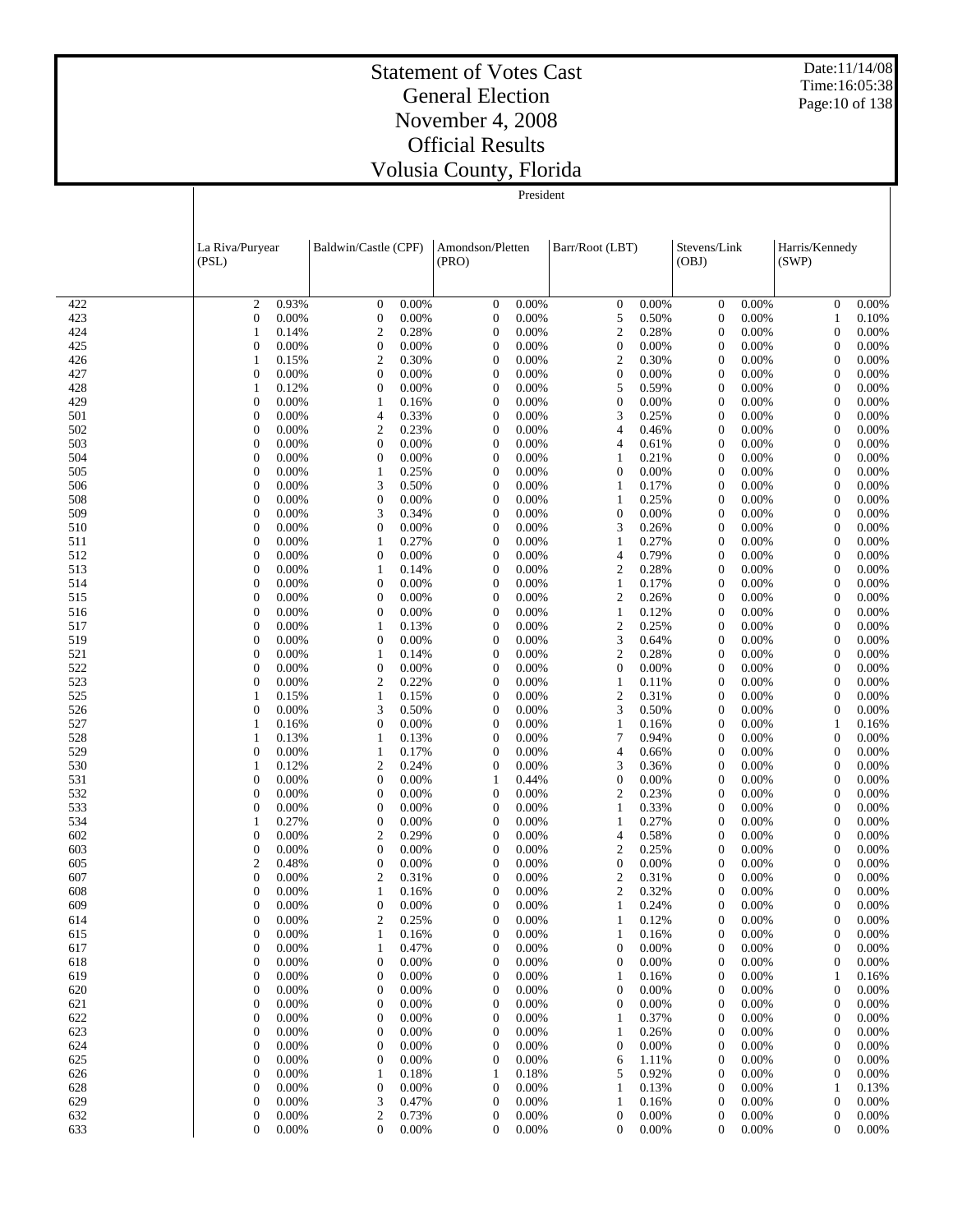Date:11/14/08 Time:16:05:38 Page:11 of 138

#### Statement of Votes Cast General Election November 4, 2008 Official Results Volusia County, Florida

|            | La Riva/Puryear<br>(PSL)     |                | Baldwin/Castle (CPF)                 |                | Amondson/Pletten<br>(PRO)            |                | Barr/Root (LBT)                    |                | Stevens/Link<br>(OBJ)                |                | Harris/Kennedy<br>(SWP)              |                |
|------------|------------------------------|----------------|--------------------------------------|----------------|--------------------------------------|----------------|------------------------------------|----------------|--------------------------------------|----------------|--------------------------------------|----------------|
|            |                              |                |                                      |                |                                      |                |                                    |                |                                      |                |                                      |                |
| 636        | $\overline{0}$               | 0.00%          | $\overline{c}$                       | 0.56%          | $\boldsymbol{0}$                     | 0.00%          | 1                                  | 0.28%          | $\boldsymbol{0}$                     | 0.00%          | $\mathbf{0}$                         | 0.00%          |
| 637        | $\mathbf{0}$                 | 0.00%          | $\overline{c}$                       | 0.34%          | $\boldsymbol{0}$                     | 0.00%          | $\mathbf{2}$                       | 0.34%          | $\boldsymbol{0}$                     | 0.00%          | $\boldsymbol{0}$                     | 0.00%          |
| 638        | $\theta$                     | 0.00%          | $\boldsymbol{0}$                     | 0.00%          | $\boldsymbol{0}$                     | 0.00%          | $\boldsymbol{2}$                   | 0.38%          | $\boldsymbol{0}$                     | 0.00%          | $\mathbf{0}$                         | 0.00%          |
| 639        | $\theta$                     | 0.00%          | $\boldsymbol{0}$                     | 0.00%          | $\boldsymbol{0}$                     | 0.00%          | $\mathbf{1}$                       | 0.21%          | $\boldsymbol{0}$                     | 0.00%          | $\mathbf{0}$                         | 0.00%          |
| 640        | $\overline{0}$               | 0.00%          | $\boldsymbol{0}$                     | 0.00%          | $\boldsymbol{0}$                     | 0.00%          | $\boldsymbol{0}$                   | 0.00%          | $\overline{0}$                       | 0.00%          | $\boldsymbol{0}$                     | 0.00%          |
| 641<br>701 | $\mathbf{0}$<br>$\mathbf{0}$ | 0.00%<br>0.00% | $\mathbf{1}$<br>$\boldsymbol{0}$     | 0.11%<br>0.00% | $\boldsymbol{0}$<br>$\boldsymbol{0}$ | 0.00%<br>0.00% | $\overline{2}$<br>6                | 0.23%<br>0.81% | $\boldsymbol{0}$<br>$\boldsymbol{0}$ | 0.00%<br>0.00% | $\overline{0}$<br>$\mathbf{0}$       | 0.00%<br>0.00% |
| 702        | $\theta$                     | 0.00%          | 3                                    | 0.23%          | $\mathbf{1}$                         | 0.08%          | 4                                  | 0.31%          | $\boldsymbol{0}$                     | 0.00%          | $\mathbf{0}$                         | 0.00%          |
| 703        | $\mathbf{0}$                 | 0.00%          | $\mathbf{1}$                         | 0.10%          | $\boldsymbol{0}$                     | 0.00%          | 3                                  | 0.30%          | $\boldsymbol{0}$                     | 0.00%          | $\mathbf{0}$                         | 0.00%          |
| 704        | $\theta$                     | 0.00%          | $\boldsymbol{0}$                     | 0.00%          | $\mathbf{0}$                         | 0.00%          | $\mathbf{0}$                       | 0.00%          | $\boldsymbol{0}$                     | 0.00%          | $\overline{0}$                       | 0.00%          |
| 705        | $\overline{0}$               | 0.00%          | 3                                    | 0.43%          | $\mathbf{0}$                         | 0.00%          | 3                                  | 0.43%          | $\boldsymbol{0}$                     | 0.00%          | $\mathbf{0}$                         | 0.00%          |
| 706        | $\theta$                     | 0.00%          | $\boldsymbol{0}$                     | 0.00%          | $\mathbf{0}$                         | 0.00%          | 3                                  | 0.49%          | $\boldsymbol{0}$                     | 0.00%          | $\overline{0}$                       | 0.00%          |
| 709        | $\mathbf{0}$                 | 0.00%          | $\mathbf{1}$                         | 0.10%          | $\mathbf{0}$                         | 0.00%          | $\mathbf{1}$                       | 0.10%          | $\overline{0}$                       | 0.00%          | $\boldsymbol{0}$                     | 0.00%          |
| 711        | $\theta$                     | 0.00%          | $\boldsymbol{0}$                     | 0.00%          | $\mathbf{0}$                         | 0.00%          | 3                                  | 0.25%          | $\boldsymbol{0}$                     | 0.00%          | $\overline{0}$                       | 0.00%          |
| 712<br>714 | $\mathbf{0}$<br>$\theta$     | 0.00%<br>0.00% | $\mathbf{1}$<br>$\boldsymbol{0}$     | 0.10%<br>0.00% | $\mathbf{0}$<br>$\mathbf{0}$         | 0.00%<br>0.00% | $\boldsymbol{0}$<br>4              | 0.00%<br>0.35% | $\boldsymbol{0}$<br>$\mathbf{1}$     | 0.00%<br>0.09% | $\mathbf{0}$<br>$\mathbf{0}$         | 0.00%<br>0.00% |
| 716        | $\overline{0}$               | 0.00%          | $\boldsymbol{0}$                     | 0.00%          | $\mathbf{0}$                         | 0.00%          | $\overline{\mathbf{c}}$            | 0.19%          | $\boldsymbol{0}$                     | 0.00%          | $\boldsymbol{0}$                     | 0.00%          |
| 717        | $\theta$                     | 0.00%          | $\mathbf{1}$                         | 0.08%          | $\mathbf{0}$                         | 0.00%          | 5                                  | 0.39%          | $\boldsymbol{0}$                     | 0.00%          | 1                                    | 0.08%          |
| 718        | $\mathbf{0}$                 | 0.00%          | 3                                    | 0.33%          | $\mathbf{0}$                         | 0.00%          | $\mathfrak{2}$                     | 0.22%          | $\boldsymbol{0}$                     | 0.00%          | $\mathbf{0}$                         | 0.00%          |
| 719        | $\theta$                     | 0.00%          | $\boldsymbol{0}$                     | 0.00%          | $\mathbf{0}$                         | 0.00%          | $\mathbf{1}$                       | 0.22%          | $\boldsymbol{0}$                     | 0.00%          | $\mathbf{0}$                         | 0.00%          |
| 720        | $\mathbf{0}$                 | 0.00%          | $\mathbf{1}$                         | 0.11%          | $\mathbf{0}$                         | 0.00%          | $\overline{c}$                     | 0.22%          | $\boldsymbol{0}$                     | 0.00%          | $\boldsymbol{0}$                     | 0.00%          |
| 722        | 1                            | 0.11%          | 3                                    | 0.33%          | $\mathbf{0}$                         | 0.00%          | $\mathbf{1}$                       | 0.11%          | $\boldsymbol{0}$                     | 0.00%          | $\overline{0}$                       | 0.00%          |
| 723        | $\overline{0}$               | 0.00%          | $\boldsymbol{0}$                     | 0.00%          | $\mathbf{0}$                         | 0.00%          | 3                                  | 0.42%          | $\boldsymbol{0}$                     | 0.00%          | $\mathbf{0}$                         | 0.00%          |
| 724<br>725 | $\theta$<br>$\overline{0}$   | 0.00%<br>0.00% | $\boldsymbol{0}$<br>$\boldsymbol{0}$ | 0.00%<br>0.00% | $\mathbf{0}$<br>$\mathbf{0}$         | 0.00%<br>0.00% | 1<br>4                             | 0.10%<br>0.48% | $\boldsymbol{0}$<br>$\overline{0}$   | 0.00%<br>0.00% | $\mathbf{0}$<br>$\mathbf{0}$         | 0.00%<br>0.00% |
| 726        | $\theta$                     | 0.00%          | $\overline{c}$                       | 0.13%          | $\mathbf{0}$                         | 0.00%          | 4                                  | 0.27%          | $\boldsymbol{0}$                     | 0.00%          | $\overline{0}$                       | 0.00%          |
| 727        | $\mathbf{0}$                 | 0.00%          | $\mathbf{1}$                         | 0.10%          | $\mathbf{0}$                         | 0.00%          | $\mathbf{1}$                       | 0.10%          | $\boldsymbol{0}$                     | 0.00%          | $\mathbf{0}$                         | 0.00%          |
| 728        | $\theta$                     | 0.00%          | 3                                    | 0.30%          | $\mathbf{0}$                         | 0.00%          | 3                                  | 0.30%          | $\boldsymbol{0}$                     | 0.00%          | $\overline{0}$                       | 0.00%          |
| 729        | $\mathbf{0}$                 | 0.00%          | 3                                    | 0.17%          | $\mathbf{0}$                         | 0.00%          | 3                                  | 0.17%          | $\boldsymbol{0}$                     | 0.00%          | $\boldsymbol{0}$                     | 0.00%          |
| 730        | $\theta$                     | 0.00%          | $\overline{4}$                       | 0.52%          | $\mathbf{0}$                         | 0.00%          | $\mathbf{2}$                       | 0.26%          | $\boldsymbol{0}$                     | 0.00%          | $\overline{0}$                       | 0.00%          |
| 731        | $\overline{0}$               | 0.00%          | $\mathbf{1}$                         | 0.15%          | $\mathbf{0}$                         | 0.00%          | 3                                  | 0.46%          | $\boldsymbol{0}$                     | 0.00%          | $\mathbf{0}$                         | 0.00%          |
| 732        | $\theta$                     | 0.00%          | $\boldsymbol{2}$                     | 0.13%          | $\mathbf{0}$                         | 0.00%          | $\mathbf{2}$                       | 0.13%          | $\boldsymbol{0}$                     | 0.00%          | $\overline{0}$                       | 0.00%          |
| 733<br>801 | $\mathbf{0}$<br>$\theta$     | 0.00%<br>0.00% | $\mathfrak{2}$<br>$\boldsymbol{0}$   | 0.29%<br>0.00% | $\mathbf{0}$<br>$\mathbf{0}$         | 0.00%<br>0.00% | $\boldsymbol{0}$<br>$\mathfrak{2}$ | 0.00%<br>0.56% | $\overline{0}$<br>$\boldsymbol{0}$   | 0.00%<br>0.00% | $\boldsymbol{0}$<br>$\mathbf{0}$     | 0.00%<br>0.00% |
| 803        | $\mathbf{0}$                 | 0.00%          | $\boldsymbol{0}$                     | 0.00%          | $\mathbf{0}$                         | 0.00%          | 5                                  | 0.71%          | $\boldsymbol{0}$                     | 0.00%          | $\boldsymbol{0}$                     | 0.00%          |
| 804        | $\theta$                     | 0.00%          | $\mathbf{1}$                         | 0.13%          | $\mathbf{0}$                         | 0.00%          | $\mathbf{1}$                       | 0.13%          | $\boldsymbol{0}$                     | 0.00%          | $\mathbf{1}$                         | 0.13%          |
| 805        | $\mathbf{0}$                 | 0.00%          | $\mathbf{1}$                         | 0.16%          | $\mathbf{0}$                         | 0.00%          | $\mathfrak{2}$                     | 0.33%          | $\boldsymbol{0}$                     | 0.00%          | $\mathbf{0}$                         | 0.00%          |
| 806        | $\mathbf{0}$                 | 0.00%          | $\mathbf{1}$                         | 0.17%          | $\mathbf{0}$                         | 0.00%          | 4                                  | 0.70%          | $\boldsymbol{0}$                     | 0.00%          | $\mathbf{0}$                         | 0.00%          |
| 807        | $\overline{0}$               | 0.00%          | $\mathbf{2}$                         | 0.53%          | $\mathbf{0}$                         | 0.00%          | $\boldsymbol{0}$                   | 0.00%          | $\boldsymbol{0}$                     | 0.00%          | $\mathbf{0}$                         | 0.00%          |
| 808        | $\mathbf{0}$                 | 0.00%          | $\mathbf{1}$                         | 0.14%          | $\mathbf{0}$                         | 0.00%          | $\mathbf{1}$                       | 0.14%          | $\boldsymbol{0}$                     | 0.00%          | $\mathbf{0}$                         | 0.00%          |
| 809        | $\mathbf{0}$                 | 0.00%          | $\boldsymbol{0}$                     | 0.00%          | $\boldsymbol{0}$                     | 0.00%          | $\mathbf{1}$                       | 0.24%          | $\boldsymbol{0}$                     | 0.00%          | $\boldsymbol{0}$                     | 0.00%          |
| 810<br>811 | $\mathbf{0}$<br>$\mathbf{0}$ | 0.00%<br>0.00% | $\theta$<br>$\mathbf{0}$             | 0.00%<br>0.00% | $\theta$<br>$\boldsymbol{0}$         | 0.00%<br>0.00% | $\mathbf{0}$<br>$\boldsymbol{0}$   | 0.00%<br>0.00% | $\mathbf{0}$<br>$\overline{0}$       | 0.00%<br>0.00% | $\mathbf{0}$<br>$\boldsymbol{0}$     | 0.00%<br>0.00% |
| 812        | $\Omega$                     | 0.00%          | $\Omega$                             | 0.00%          | $\overline{0}$                       | 0.00%          | $\mathbf{0}$                       | 0.00%          | $\theta$                             | 0.00%          | $\overline{0}$                       | 0.00%          |
| 813        | $\overline{0}$               | 0.00%          | $\mathbf{1}$                         | 0.17%          | 0                                    | 0.00%          | 2                                  | 0.33%          | $\boldsymbol{0}$                     | 0.00%          | $\boldsymbol{0}$                     | 0.00%          |
| 814        | 0                            | 0.00%          | 2                                    | 0.25%          | 0                                    | 0.00%          | 6                                  | 0.76%          | 0                                    | 0.00%          | $\boldsymbol{0}$                     | 0.00%          |
| 815        | 0                            | 0.00%          | $\boldsymbol{0}$                     | 0.00%          | 0                                    | 0.00%          | $\boldsymbol{0}$                   | 0.00%          | 0                                    | 0.00%          | $\boldsymbol{0}$                     | 0.00%          |
| 816        | 0                            | 0.00%          | 2                                    | 0.31%          | 0                                    | 0.00%          | 1                                  | 0.16%          | $\boldsymbol{0}$                     | 0.00%          | $\boldsymbol{0}$                     | 0.00%          |
| 901        | 0                            | 0.00%          | $\boldsymbol{0}$                     | 0.00%          | 0                                    | 0.00%          | 1                                  | 0.18%          | 0                                    | 0.00%          | $\boldsymbol{0}$                     | 0.00%          |
| 902        | 0                            | 0.00%          | $\mathbf{0}$                         | 0.00%          | 0                                    | 0.00%          | 3                                  | 0.35%          | $\boldsymbol{0}$                     | 0.00%          | $\boldsymbol{0}$                     | 0.00%          |
| 903<br>904 | 1<br>0                       | 0.12%          | $\boldsymbol{0}$                     | 0.00%          | 0                                    | 0.00%          | $\mathbf{2}$<br>$\boldsymbol{0}$   | 0.25%          | 0                                    | 0.00%          | $\boldsymbol{0}$<br>$\boldsymbol{0}$ | 0.00%          |
| 905        | 0                            | 0.00%<br>0.00% | $\mathbf{1}$<br>$\boldsymbol{2}$     | 0.16%<br>0.49% | 0<br>0                               | 0.00%<br>0.00% | $\boldsymbol{0}$                   | 0.00%<br>0.00% | $\boldsymbol{0}$<br>0                | 0.00%<br>0.00% | $\boldsymbol{0}$                     | 0.00%<br>0.00% |
| 906        | 0                            | 0.00%          | $\mathbf{0}$                         | 0.00%          | 0                                    | 0.00%          | $\boldsymbol{0}$                   | 0.00%          | $\boldsymbol{0}$                     | 0.00%          | $\boldsymbol{0}$                     | 0.00%          |
| 907        | 0                            | 0.00%          | $\boldsymbol{0}$                     | 0.00%          | 0                                    | 0.00%          | 3                                  | 0.76%          | 0                                    | 0.00%          | $\boldsymbol{0}$                     | 0.00%          |
| 908        | 0                            | 0.00%          | $\mathbf{0}$                         | 0.00%          | 0                                    | 0.00%          | 5                                  | 0.68%          | 0                                    | 0.00%          | $\boldsymbol{0}$                     | 0.00%          |
| 909        | 0                            | 0.00%          | $\boldsymbol{0}$                     | 0.00%          | 0                                    | 0.00%          | $\boldsymbol{0}$                   | 0.00%          | 0                                    | 0.00%          | $\boldsymbol{0}$                     | 0.00%          |
| 910        | 0                            | 0.00%          | 1                                    | 0.27%          | 0                                    | 0.00%          | $\boldsymbol{0}$                   | 0.00%          | 0                                    | 0.00%          | $\boldsymbol{0}$                     | 0.00%          |
| 912        | 0                            | 0.00%          | $\boldsymbol{0}$                     | 0.00%          | 0                                    | 0.00%          | $\boldsymbol{0}$                   | 0.00%          | 0                                    | 0.00%          | $\boldsymbol{0}$                     | 0.00%          |
| 913        | 0                            | 0.00%          | 1                                    | 0.11%          | 0                                    | 0.00%          | 3                                  | 0.33%          | $\overline{0}$                       | 0.00%          | $\mathbf{0}$                         | 0.00%          |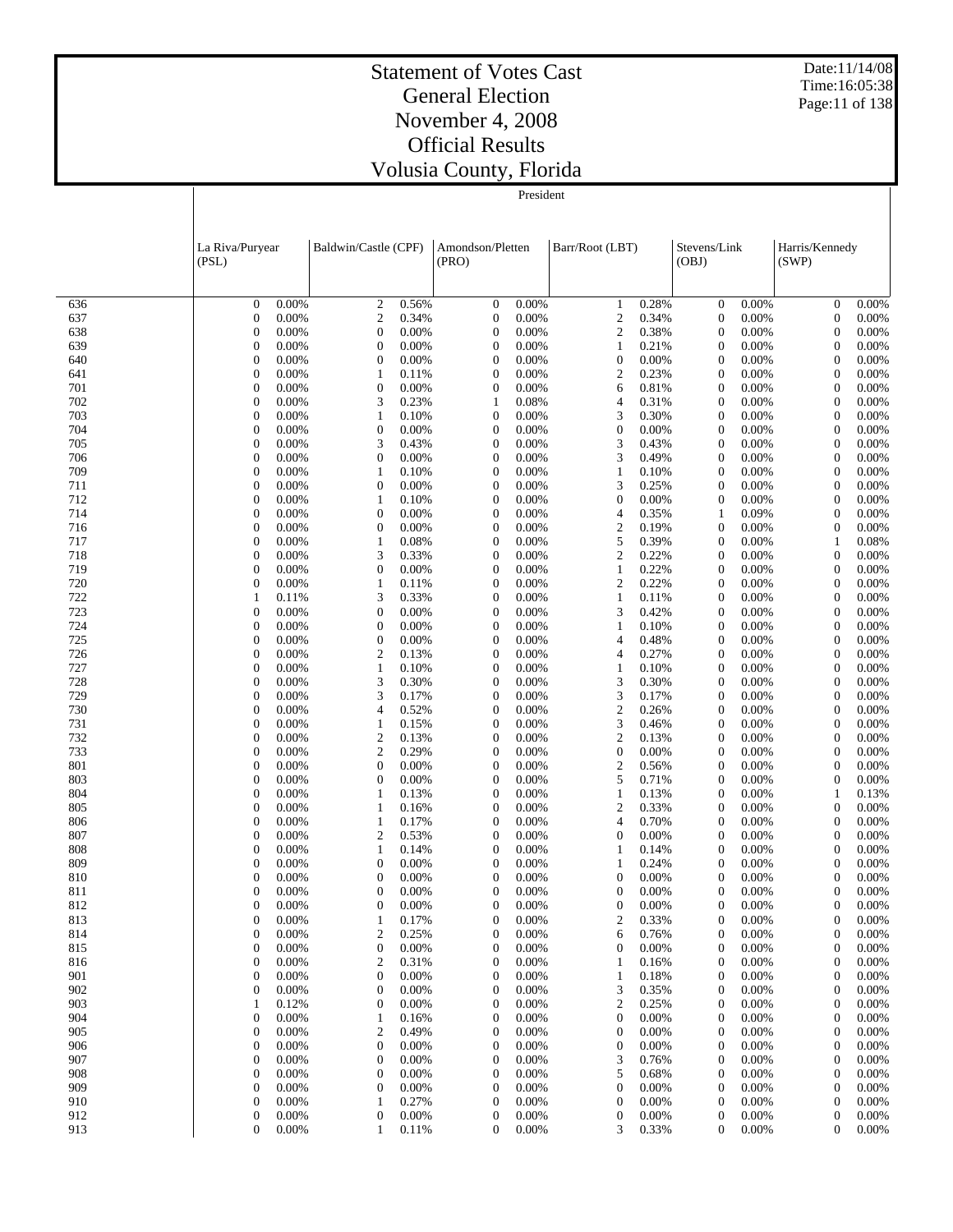Date:11/14/08 Time:16:05:38 Page:12 of 138

#### Statement of Votes Cast General Election November 4, 2008 Official Results Volusia County, Florida

#### Absentee Early Voting OS Provisional Unscanned Provisional After 7pm 10 Day Extension Total La Riva/Puryear (PSL) Baldwin/Castle (CPF) | Amondson/Pletten (PRO) Barr/Root (LBT) Stevens/Link (OBJ) Harris/Kennedy (SWP) President 13 0.03% 47 0.09% 5 0.01% 152 0.29% 1 0.00% 1 0.00% 8 0.01% 33 0.05% 2 0.00% 115 0.17% 5 0.01% 3 0.00% 1 0.39% 0 0.00% 0 0.00% 0 0.00% 0 0.00% 0 0.00%  $0 \t 0.00\%$  0 0.00% 0 0.00% 0 0.00% 0 0.00% 0 0.00% 0 0.00% 0 0.00% 0 0.00% 0 0.00% 0 0.00% 0 0.00% 0 0.00% 0 0.00% 0 0.00% 0 0.00% 0 0.00% 0 0.00% 0 0.00% 0 0.00% 0 0.00% 0 0.00% 0 0.00% 0 0.00% 0 0.00% 0 0.00% 0 0.00%  $0$  - 0 - 0 - 0 - 0 - 0 - $0$  0.00% 0 0.00% 0 0.00% 0 0.00% 0 0.00% 0 0.00% 0 0.00% 0 0.00% 0 0.00% 0 0.00% 0 0.00% 0 0.00% 0 0.00% 0 0.00% 0 0.00% 0 0.00% 0 0.00% 0 0.00% 0 0.00% 0 0.00% 0 0.00% 0 0.00% 0 0.00% 0 0.00% 0 0.00% 0 0.00% 0 0.00% 0 0 46 0.02% 251 0.10% 12 0.00% 627 0.26% 8 0.00% 15 0.01%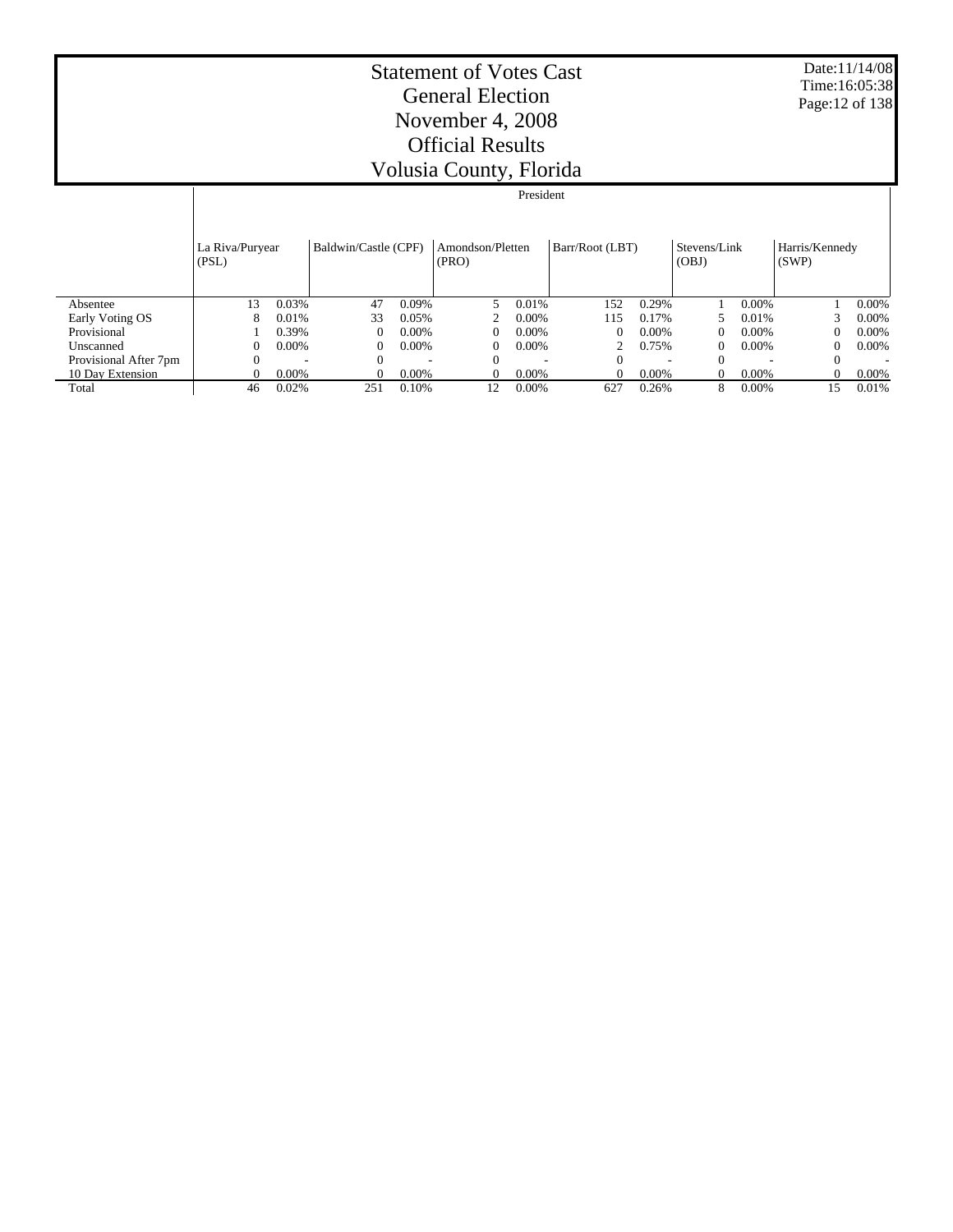Date:11/14/08 Time:16:05:38 Page:13 of 138

## Statement of Votes Cast General Election November 4, 2008 Official Results Volusia County, Florida

|                   | McKinney/Clemente                |                | Keyes/Rohrbough                      |                | Nader/Gonzalez                 |                |                                      |                | Jay/Smith (BTP)                             |                |
|-------------------|----------------------------------|----------------|--------------------------------------|----------------|--------------------------------|----------------|--------------------------------------|----------------|---------------------------------------------|----------------|
|                   | (GRE)                            |                | (AIP)                                |                | (ECO)                          |                | Moore/Alexander<br>(SPF)             |                |                                             |                |
|                   |                                  |                |                                      |                |                                |                |                                      |                |                                             |                |
| Jurisdiction Wide |                                  |                |                                      |                |                                |                |                                      |                |                                             |                |
| 101               | $\mathbf{0}$                     | 0.00%          | $\boldsymbol{0}$                     | 0.00%          | $\mathbf{1}$                   | 0.26%          | $\boldsymbol{0}$                     | 0.00%          | $\boldsymbol{0}$                            | 0.00%          |
| 105               | $\mathbf{0}$                     | 0.00%          | $\boldsymbol{0}$                     | 0.00%          | $\mathbf{1}$                   | 0.25%          | $\boldsymbol{0}$                     | 0.00%          | $\boldsymbol{0}$                            | 0.00%          |
| 106               | $\mathbf{0}$                     | 0.00%          | 0                                    | 0.00%          | 3                              | 1.54%          | $\boldsymbol{0}$                     | 0.00%          | $\boldsymbol{0}$                            | 0.00%          |
| 107               | $\mathbf{0}$                     | 0.00%          | $\boldsymbol{0}$                     | 0.00%          | $\boldsymbol{0}$               | 0.00%          | $\boldsymbol{0}$                     | 0.00%          | $\boldsymbol{0}$                            | 0.00%          |
| 109               | $\mathbf{0}$                     | 0.00%          | $\boldsymbol{0}$                     | 0.00%          | $\mathbf{1}$                   | 0.15%          | $\boldsymbol{0}$                     | 0.00%          | $\boldsymbol{0}$                            | 0.00%          |
| 201               | $\mathbf{0}$                     | 0.00%          | 3                                    | 0.52%          | $\mathfrak{2}$                 | 0.35%          | $\boldsymbol{0}$                     | 0.00%          | $\boldsymbol{0}$                            | 0.00%          |
| 202               | 1                                | 0.25%          | $\boldsymbol{0}$                     | 0.00%          | $\overline{4}$                 | 1.00%          | $\boldsymbol{0}$                     | 0.00%          | $\boldsymbol{0}$                            | 0.00%          |
| 203               | $\mathbf{0}$                     | 0.00%          | $\boldsymbol{0}$                     | 0.00%          | $\boldsymbol{0}$               | 0.00%          | $\boldsymbol{0}$                     | 0.00%          | $\boldsymbol{0}$                            | 0.00%          |
| 204               | $\mathbf{0}$                     | 0.00%          | $\boldsymbol{0}$                     | 0.00%          | 3                              | 0.48%          | $\boldsymbol{0}$                     | 0.00%          | $\boldsymbol{0}$                            | 0.00%          |
| 205               | $\mathbf{0}$                     | 0.00%          | $\boldsymbol{0}$                     | 0.00%          | $\mathbf{2}$                   | 0.27%          | $\boldsymbol{0}$                     | 0.00%          | $\boldsymbol{0}$                            | 0.00%          |
| 206               | $\mathbf{0}$                     | 0.00%          | 1                                    | 0.10%          | 3                              | 0.31%          | $\mathbf{1}$                         | 0.10%          | $\boldsymbol{0}$                            | 0.00%          |
| 207               | 1                                | 0.17%          | $\boldsymbol{0}$                     | 0.00%<br>0.00% | $\mathbf{1}$                   | 0.17%          | $\boldsymbol{0}$                     | 0.00%          | $\boldsymbol{0}$                            | 0.00%          |
| 208<br>209        | $\mathbf{0}$<br>$\mathbf{2}$     | 0.00%<br>0.24% | 0<br>$\boldsymbol{0}$                | 0.00%          | $\overline{4}$<br>$\mathbf{2}$ | 0.69%<br>0.24% | $\boldsymbol{0}$<br>$\boldsymbol{0}$ | 0.00%<br>0.00% | $\boldsymbol{0}$<br>1                       | 0.00%<br>0.12% |
| 212               | $\boldsymbol{0}$                 | 0.00%          | 1                                    | 0.17%          | $\overline{4}$                 | 0.68%          | $\boldsymbol{0}$                     | 0.00%          | $\boldsymbol{0}$                            | 0.00%          |
| 213               | $\mathbf{0}$                     | 0.00%          | $\boldsymbol{0}$                     | 0.00%          | $\boldsymbol{2}$               | 0.33%          | $\boldsymbol{0}$                     | 0.00%          | $\boldsymbol{0}$                            | 0.00%          |
| 214               | 3                                | 0.29%          | $\boldsymbol{0}$                     | 0.00%          | 10                             | 0.97%          | $\boldsymbol{0}$                     | 0.00%          | $\mathbf{1}$                                | 0.10%          |
| 215               | $\mathbf{1}$                     | 0.09%          | 1                                    | 0.09%          | 3                              | 0.28%          | $\boldsymbol{0}$                     | 0.00%          | $\boldsymbol{0}$                            | 0.00%          |
| 216               | $\mathbf{0}$                     | 0.00%          | $\boldsymbol{0}$                     | 0.00%          | $\boldsymbol{0}$               | 0.00%          | $\boldsymbol{0}$                     | 0.00%          | $\boldsymbol{0}$                            | 0.00%          |
| 217               | $\mathbf{0}$                     | 0.00%          | $\boldsymbol{0}$                     | 0.00%          | $\boldsymbol{0}$               | 0.00%          | $\boldsymbol{0}$                     | 0.00%          | $\boldsymbol{0}$                            | 0.00%          |
| 218               | $\mathbf{0}$                     | 0.00%          | 0                                    | 0.00%          | $\mathbf{0}$                   | 0.00%          | $\boldsymbol{0}$                     | 0.00%          | $\boldsymbol{0}$                            | 0.00%          |
| 219               | $\mathbf{0}$                     | 0.00%          | $\boldsymbol{0}$                     | 0.00%          | 6                              | 0.79%          | $\boldsymbol{0}$                     | 0.00%          | $\boldsymbol{0}$                            | 0.00%          |
| 220               | $\mathbf{0}$                     | 0.00%          | $\boldsymbol{0}$                     | 0.00%          | $\mathbf{0}$                   | 0.00%          | $\boldsymbol{0}$                     | 0.00%          | $\boldsymbol{0}$                            | 0.00%          |
| 221               | $\mathbf{0}$                     | 0.00%          | $\boldsymbol{0}$                     | 0.00%          | $\boldsymbol{0}$               | 0.00%          | $\boldsymbol{0}$                     | 0.00%          | $\boldsymbol{0}$                            | 0.00%          |
| 222               | $\mathbf{0}$                     | 0.00%          | 0                                    | 0.00%          | 5                              | 0.47%          | $\boldsymbol{0}$                     | 0.00%          | $\boldsymbol{0}$                            | 0.00%          |
| 223               | 1                                | 0.22%          | $\boldsymbol{0}$                     | 0.00%          | $\mathbf{2}$                   | 0.43%          | $\boldsymbol{0}$                     | 0.00%          | $\boldsymbol{0}$                            | 0.00%          |
| 224               | 1                                | 0.25%          | 0                                    | 0.00%          | $\overline{4}$                 | 1.01%          | $\boldsymbol{0}$                     | 0.00%          | 2                                           | 0.50%          |
| 301               | $\mathbf{0}$                     | 0.00%          | $\boldsymbol{0}$                     | 0.00%          | 3                              | 0.87%          | $\boldsymbol{0}$                     | 0.00%          | $\boldsymbol{0}$                            | 0.00%          |
| 302               | $\mathbf{0}$                     | 0.00%          | 0                                    | 0.00%          | $\overline{4}$                 | 0.30%          | $\boldsymbol{0}$                     | 0.00%          | 1                                           | 0.07%          |
| 303               | 1                                | 0.09%          | $\boldsymbol{0}$                     | 0.00%          | 6                              | 0.54%          | $\boldsymbol{0}$                     | 0.00%          | $\boldsymbol{0}$                            | 0.00%          |
| 304               | $\mathbf{0}$                     | 0.00%          | $\boldsymbol{0}$                     | 0.00%          | $\boldsymbol{0}$               | 0.00%          | $\boldsymbol{0}$                     | 0.00%          | $\mathbf{1}$                                | 0.07%          |
| 305               | $\mathbf{0}$                     | 0.00%          | $\boldsymbol{0}$                     | 0.00%          | 9                              | 0.75%          | $\boldsymbol{0}$                     | 0.00%          | $\boldsymbol{0}$                            | 0.00%          |
| 306               | $\mathbf{0}$                     | 0.00%          | 0                                    | 0.00%          | 8                              | 1.04%          | $\boldsymbol{0}$                     | 0.00%          | $\boldsymbol{0}$                            | 0.00%          |
| 307               | $\mathbf{1}$                     | 0.11%          | $\boldsymbol{0}$                     | 0.00%          | 3                              | 0.34%          | $\boldsymbol{0}$                     | 0.00%          | $\boldsymbol{0}$                            | 0.00%          |
| 308<br>309        | $\mathbf{0}$<br>1                | 0.00%<br>0.09% | $\mathfrak{2}$<br>$\boldsymbol{0}$   | 0.16%<br>0.00% | 6<br>5                         | 0.47%<br>0.45% | $\boldsymbol{0}$<br>$\boldsymbol{0}$ | 0.00%<br>0.00% | $\boldsymbol{0}$<br>$\boldsymbol{0}$        | 0.00%<br>0.00% |
| 310               | $\mathbf{0}$                     | 0.00%          | 1                                    | 0.13%          | 3                              | 0.38%          | $\boldsymbol{0}$                     | 0.00%          | $\mathbf{1}$                                | 0.13%          |
| 311               | 1                                | 0.08%          | $\boldsymbol{0}$                     | 0.00%          | 5                              | 0.41%          | $\boldsymbol{0}$                     | 0.00%          | $\boldsymbol{0}$                            | 0.00%          |
| 401               | $\mathbf{0}$                     | 0.00%          | 1                                    | 0.12%          | 3                              | 0.36%          | $\boldsymbol{0}$                     | 0.00%          | $\boldsymbol{0}$                            | 0.00%          |
| 402               | $\mathbf{0}$                     | 0.00%          | $\boldsymbol{0}$                     | 0.00%          | $\boldsymbol{0}$               | 0.00%          | $\boldsymbol{0}$                     | 0.00%          | $\boldsymbol{0}$                            | 0.00%          |
| 403               | $\mathbf{0}$                     | 0.00%          | 0                                    | 0.00%          | 6                              | 0.61%          | $\boldsymbol{0}$                     | 0.00%          | $\mathbf{1}$                                | 0.10%          |
| 404               | $\overline{0}$                   | 0.00%          | 0                                    | 0.00%          | $\mathfrak{2}$                 | 0.66%          | $\overline{0}$                       | 0.00%          | 0                                           | 0.00%          |
| 405               | 1                                | 0.09%          | $\boldsymbol{0}$                     | 0.00%          | $\overline{2}$                 | 0.18%          | 0                                    | 0.00%          | 0                                           | 0.00%          |
| 406               | $\boldsymbol{0}$                 | 0.00%          | $\boldsymbol{0}$                     | 0.00%          | 7                              | 0.85%          | $\boldsymbol{0}$                     | 0.00%          | $\boldsymbol{0}$                            | 0.00%          |
| 407               | $\boldsymbol{0}$                 | 0.00%          | $\boldsymbol{0}$                     | 0.00%          | 5                              | 0.65%          | $\boldsymbol{0}$                     | 0.00%          | $\boldsymbol{0}$                            | 0.00%          |
| 408               | $\mathbf{0}$                     | 0.00%          | $\boldsymbol{0}$                     | 0.00%          | 4                              | 0.89%          | $\boldsymbol{0}$                     | 0.00%          | $\boldsymbol{0}$                            | 0.00%          |
| 409               | $\boldsymbol{0}$                 | 0.00%          | $\boldsymbol{0}$                     | 0.00%          | $\mathfrak{2}$                 | 0.25%          | $\boldsymbol{0}$                     | 0.00%          | $\boldsymbol{0}$                            | 0.00%          |
| 410               | $\mathbf{1}$                     | 0.09%          | $\boldsymbol{0}$                     | 0.00%          | $\boldsymbol{2}$               | 0.18%          | $\boldsymbol{0}$                     | 0.00%          | $\mathbf{0}$                                | 0.00%          |
| 411               | 3                                | 0.29%          | $\boldsymbol{0}$                     | 0.00%          | $\mathbf{1}$                   | 0.10%          | $\boldsymbol{0}$                     | 0.00%          | $\mathbf{1}$                                | 0.10%          |
| 412               | $\boldsymbol{0}$                 | 0.00%          | $\boldsymbol{0}$                     | 0.00%          | 7                              | 0.89%          | $\boldsymbol{0}$                     | 0.00%          | $\boldsymbol{0}$                            | 0.00%          |
| 413               | $\boldsymbol{0}$                 | 0.00%          | 2                                    | 0.23%          | $\mathbf{1}$                   | 0.12%          | $\boldsymbol{0}$                     | 0.00%          | $\boldsymbol{0}$                            | 0.00%          |
| 414               | $\mathbf{0}$                     | 0.00%          | $\boldsymbol{0}$                     | 0.00%          | 3                              | 0.33%          | 0                                    | 0.00%          | $\mathbf{0}$                                | 0.00%          |
| 415               | $\boldsymbol{0}$                 | 0.00%          | $\boldsymbol{0}$                     | 0.00%          | $\mathbf{1}$                   | 0.34%          | $\boldsymbol{0}$                     | 0.00%          | $\boldsymbol{0}$                            | 0.00%          |
| 416               | $\mathbf{0}$                     | 0.00%          | $\boldsymbol{0}$                     | 0.00%          | $\mathbf{1}$                   | 0.13%          | $\boldsymbol{0}$                     | 0.00%          | $\boldsymbol{0}$                            | 0.00%          |
| 417               | $\boldsymbol{0}$                 | 0.00%          | $\boldsymbol{0}$                     | 0.00%          | $\overline{c}$                 | 0.23%          | $\boldsymbol{0}$                     | 0.00%          | $\boldsymbol{0}$                            | 0.00%          |
| 418               | $\mathbf{0}$                     | 0.00%          | $\boldsymbol{0}$                     | 0.00%          | $\mathbf{1}$                   | 0.24%          | $\boldsymbol{0}$                     | 0.00%          | $\boldsymbol{0}$                            | 0.00%          |
| 419<br>420        | $\mathbf{1}$<br>$\boldsymbol{0}$ | 0.20%<br>0.00% | $\boldsymbol{0}$<br>$\boldsymbol{0}$ | 0.00%<br>0.00% | $\boldsymbol{0}$<br>6          | 0.00%<br>0.59% | $\boldsymbol{0}$<br>$\boldsymbol{0}$ | 0.00%<br>0.00% | $\overline{\mathbf{c}}$<br>$\boldsymbol{0}$ | 0.40%<br>0.00% |
| 421               | 1                                | 0.16%          | 0                                    | 0.00%          | 5                              | 0.81%          | $\boldsymbol{0}$                     | 0.00%          | 0                                           | 0.00%          |
|                   |                                  |                |                                      |                |                                |                |                                      |                |                                             |                |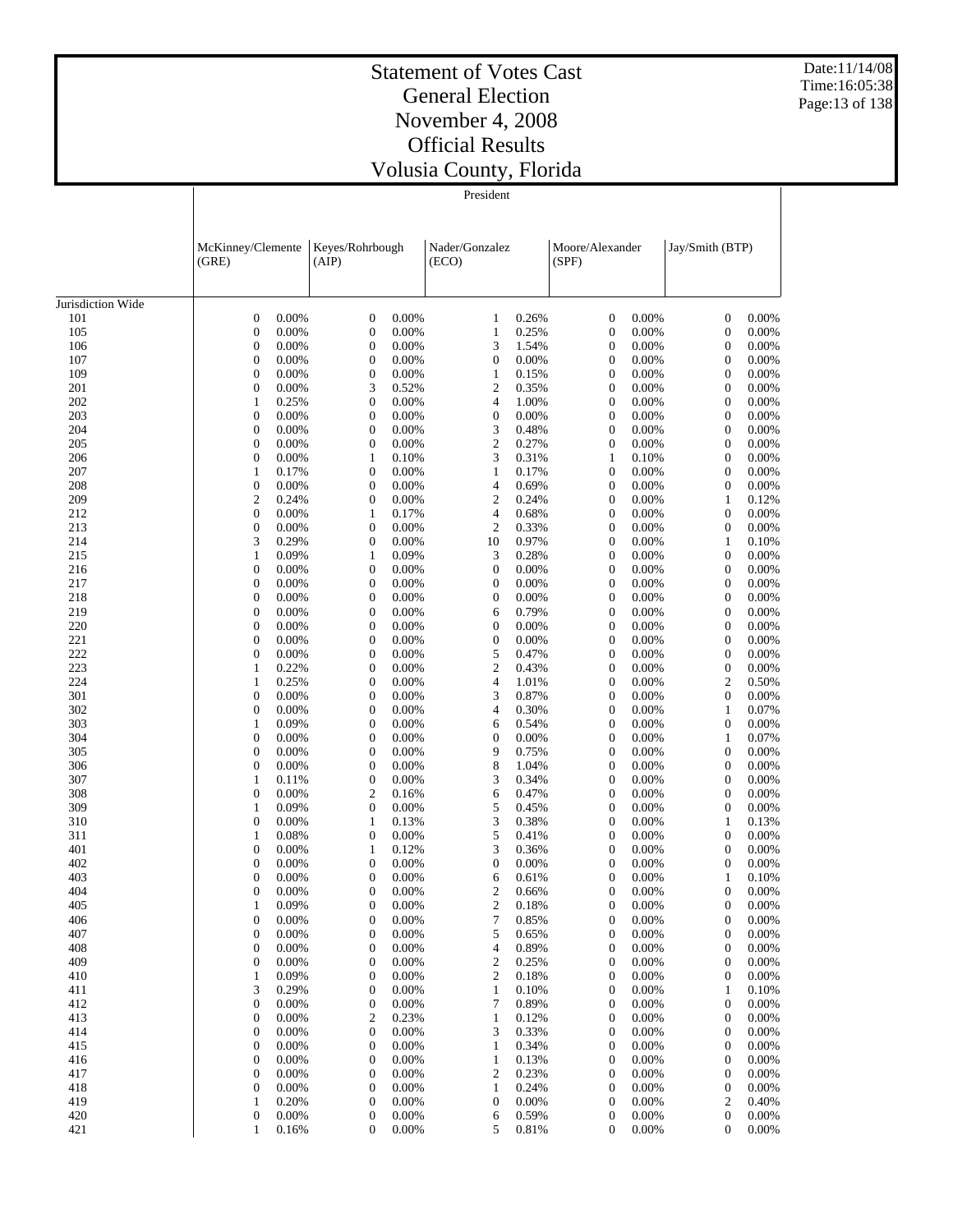Date:11/14/08 Time:16:05:38 Page:14 of 138

#### Statement of Votes Cast General Election November 4, 2008 Official Results Volusia County, Florida

|            | McKinney/Clemente<br>(GRE)                     | Keyes/Rohrbough<br>(AIP)                           | Nader/Gonzalez                            | Moore/Alexander<br>(SPF)                               | Jay/Smith (BTP)                                        |
|------------|------------------------------------------------|----------------------------------------------------|-------------------------------------------|--------------------------------------------------------|--------------------------------------------------------|
|            |                                                |                                                    | (ECO)                                     |                                                        |                                                        |
|            |                                                |                                                    |                                           |                                                        |                                                        |
| 422        | 0.00%<br>$\boldsymbol{0}$                      | 0.00%<br>$\boldsymbol{0}$                          | $\boldsymbol{2}$<br>0.93%                 | 0.00%<br>$\boldsymbol{0}$                              | $\boldsymbol{0}$<br>0.00%<br>0.00%                     |
| 423<br>424 | 0.20%<br>$\overline{\mathbf{c}}$<br>0.14%<br>1 | 0.00%<br>$\boldsymbol{0}$<br>$\mathbf{0}$<br>0.00% | 0.40%<br>4<br>$\boldsymbol{2}$<br>0.28%   | $\boldsymbol{0}$<br>0.00%<br>0.00%<br>$\boldsymbol{0}$ | $\boldsymbol{0}$<br>0.00%<br>$\boldsymbol{0}$          |
| 425        | 0.00%                                          | $\boldsymbol{0}$                                   | 1.72%                                     | 0.00%                                                  | $\boldsymbol{2}$                                       |
|            | $\boldsymbol{0}$                               | 0.00%                                              | 4                                         | $\boldsymbol{0}$                                       | 0.86%                                                  |
| 426        | 0.00%                                          | 0.15%                                              | 3                                         | $\boldsymbol{0}$                                       | $\mathbf{0}$                                           |
|            | $\boldsymbol{0}$                               | 1                                                  | 0.45%                                     | 0.00%                                                  | 0.00%                                                  |
| 427        | 0.00%                                          | $\boldsymbol{0}$                                   | 0.23%                                     | 0.00%                                                  | $\mathbf{0}$                                           |
|            | $\boldsymbol{0}$                               | 0.00%                                              | $\mathbf{1}$                              | 0                                                      | 0.00%                                                  |
| 428        | 1                                              | 0.00%                                              | 3                                         | $\mathbf{1}$                                           | $\mathbf{0}$                                           |
|            | 0.12%                                          | $\mathbf{0}$                                       | 0.35%                                     | 0.12%                                                  | 0.00%                                                  |
| 429        | 0.00%                                          | $\boldsymbol{0}$                                   | $\mathbf{1}$                              | 0.00%                                                  | $\mathbf{0}$                                           |
|            | $\boldsymbol{0}$                               | 0.00%                                              | 0.16%                                     | $\boldsymbol{0}$                                       | 0.00%                                                  |
| 501        | 0.00%                                          | $\boldsymbol{0}$                                   | $\mathbf{1}$                              | 0.00%                                                  | $\mathbf{0}$                                           |
|            | $\boldsymbol{0}$                               | 0.00%                                              | 0.08%                                     | $\boldsymbol{0}$                                       | 0.00%                                                  |
| 502        | 1                                              | $\boldsymbol{0}$                                   | 3                                         | 0.00%                                                  | $\mathbf{0}$                                           |
|            | 0.12%                                          | 0.00%                                              | 0.35%                                     | $\boldsymbol{0}$                                       | 0.00%                                                  |
| 503        | 1                                              | 0.00%                                              | $\mathbf{1}$                              | 0.00%                                                  | $\mathbf{0}$                                           |
|            | 0.15%                                          | $\mathbf{0}$                                       | 0.15%                                     | $\boldsymbol{0}$                                       | 0.00%                                                  |
| 504        | 0.21%                                          | 0.21%                                              | 5                                         | 0.00%                                                  | $\mathbf{0}$                                           |
|            | 1                                              | 1                                                  | 1.06%                                     | $\boldsymbol{0}$                                       | 0.00%                                                  |
| 505        | 0.00%                                          | 0.00%                                              | 3                                         | $\boldsymbol{0}$                                       | $\mathbf{0}$                                           |
|            | $\boldsymbol{0}$                               | $\mathbf{0}$                                       | 0.74%                                     | 0.00%                                                  | 0.00%                                                  |
| 506        | 0.00%                                          | $\mathfrak{2}$                                     | 0.00%                                     | 0.00%                                                  | $\mathbf{0}$                                           |
|            | $\boldsymbol{0}$                               | 0.33%                                              | $\mathbf{0}$                              | $\boldsymbol{0}$                                       | 0.00%                                                  |
| 508        | 0.00%                                          | $\mathbf{0}$                                       | $\mathbf{1}$                              | $\boldsymbol{0}$                                       | $\mathbf{0}$                                           |
|            | $\boldsymbol{0}$                               | 0.00%                                              | 0.25%                                     | 0.00%                                                  | 0.00%                                                  |
| 509        | 0.00%                                          | $\boldsymbol{0}$                                   | 3                                         | $\mathbf{1}$                                           | 0.00%                                                  |
|            | $\boldsymbol{0}$                               | 0.00%                                              | 0.34%                                     | 0.11%                                                  | $\mathbf{0}$                                           |
| 510        | $\boldsymbol{0}$<br>0.00%<br>0.00%             | $\mathbf{0}$<br>0.00%<br>0.00%                     | 0.09%<br>$\mathbf{1}$<br>0.27%            | $\boldsymbol{0}$<br>0.00%<br>0.00%                     | $\boldsymbol{0}$<br>0.00%                              |
| 511<br>512 | $\boldsymbol{0}$<br>$\boldsymbol{0}$<br>0.00%  | $\boldsymbol{0}$<br>0.00%<br>$\mathbf{0}$          | $\mathbf{1}$<br>$\boldsymbol{0}$<br>0.00% | $\boldsymbol{0}$<br>$\boldsymbol{0}$<br>0.00%          | $\boldsymbol{0}$<br>0.00%<br>0.00%<br>$\boldsymbol{0}$ |
| 513        | 0.00%                                          | $\boldsymbol{0}$                                   | $\mathfrak{2}$                            | 0.00%                                                  | 0.00%                                                  |
|            | $\boldsymbol{0}$                               | 0.00%                                              | 0.28%                                     | $\boldsymbol{0}$                                       | $\boldsymbol{0}$                                       |
| 514        | 0.00%                                          | 0.00%                                              | $\mathfrak{2}$                            | $\boldsymbol{0}$                                       | $\boldsymbol{0}$                                       |
|            | $\boldsymbol{0}$                               | $\mathbf{0}$                                       | 0.34%                                     | 0.00%                                                  | 0.00%                                                  |
| 515        | 0.00%                                          | 0.13%                                              | 0.00%                                     | 0.00%                                                  | $\boldsymbol{0}$                                       |
|            | $\boldsymbol{0}$                               | 1                                                  | $\boldsymbol{0}$                          | $\boldsymbol{0}$                                       | 0.00%                                                  |
| 516        | 0.00%                                          | 0.00%                                              | $\overline{c}$                            | $\boldsymbol{0}$                                       | 0.00%                                                  |
|            | $\boldsymbol{0}$                               | $\boldsymbol{0}$                                   | 0.23%                                     | 0.00%                                                  | $\boldsymbol{0}$                                       |
| 517        | 0.00%                                          | 0.13%                                              | 0.76%                                     | 0.00%                                                  | 0.00%                                                  |
|            | $\boldsymbol{0}$                               | 1                                                  | 6                                         | $\boldsymbol{0}$                                       | $\boldsymbol{0}$                                       |
| 519        | 0.21%                                          | $\mathbf{0}$                                       | $\sqrt{2}$                                | $\boldsymbol{0}$                                       | 0.00%                                                  |
|            | 1                                              | 0.00%                                              | 0.43%                                     | 0.00%                                                  | $\boldsymbol{0}$                                       |
| 521        | 0.00%                                          | 0.00%                                              | 3                                         | 0.00%                                                  | 0.00%                                                  |
|            | $\boldsymbol{0}$                               | $\boldsymbol{0}$                                   | 0.43%                                     | $\boldsymbol{0}$                                       | $\boldsymbol{0}$                                       |
| 522        | 0.00%                                          | 0.00%                                              | 5                                         | $\boldsymbol{0}$                                       | 0.00%                                                  |
|            | $\boldsymbol{0}$                               | $\mathbf{0}$                                       | 0.78%                                     | 0.00%                                                  | $\boldsymbol{0}$                                       |
| 523        | 1                                              | $\boldsymbol{0}$                                   | $\overline{4}$                            | 0.00%                                                  | 0.00%                                                  |
|            | 0.11%                                          | 0.00%                                              | 0.43%                                     | $\boldsymbol{0}$                                       | $\boldsymbol{0}$                                       |
| 525        | 0.00%                                          | 0.00%                                              | $\sqrt{2}$                                | $\boldsymbol{0}$                                       | 0.00%                                                  |
|            | $\boldsymbol{0}$                               | $\boldsymbol{0}$                                   | 0.31%                                     | 0.00%                                                  | $\boldsymbol{0}$                                       |
| 526        | 1                                              | 0.00%                                              | $\boldsymbol{2}$                          | 0.00%                                                  | 0.00%                                                  |
|            | 0.17%                                          | $\boldsymbol{0}$                                   | 0.34%                                     | $\boldsymbol{0}$                                       | $\boldsymbol{0}$                                       |
| 527        | 0.00%                                          | 0.00%                                              | 5                                         | $\boldsymbol{0}$                                       | 0.00%                                                  |
|            | $\boldsymbol{0}$                               | $\boldsymbol{0}$                                   | 0.81%                                     | 0.00%                                                  | $\boldsymbol{0}$                                       |
| 528<br>529 | 0.00%<br>$\boldsymbol{0}$<br>0.00%             | 0.00%<br>$\boldsymbol{0}$<br>0.00%                 | 5<br>0.67%                                | 0.00%<br>$\boldsymbol{0}$<br>0.00%                     | 0.13%<br>1                                             |
| 530        | $\boldsymbol{0}$<br>0.00%<br>$\boldsymbol{0}$  | $\boldsymbol{0}$<br>0.00%<br>$\boldsymbol{0}$      | 10<br>1.65%<br>0.60%<br>5                 | $\boldsymbol{0}$<br>0.00%<br>0                         | $\boldsymbol{0}$<br>0.00%<br>0.00%<br>$\boldsymbol{0}$ |
| 531        | 1                                              | 0.00%                                              | $\boldsymbol{0}$                          | $\boldsymbol{0}$                                       | 0.00%                                                  |
|            | 0.44%                                          | $\boldsymbol{0}$                                   | 0.00%                                     | 0.00%                                                  | $\boldsymbol{0}$                                       |
| 532        | 0.00%                                          | $\boldsymbol{0}$                                   | 0.12%                                     | 0.00%                                                  | 0.00%                                                  |
|            | $\boldsymbol{0}$                               | 0.00%                                              | $\mathbf{1}$                              | $\boldsymbol{0}$                                       | $\boldsymbol{0}$                                       |
| 533        | 0.00%                                          | 0.33%                                              | $\mathbf{1}$                              | $\boldsymbol{0}$                                       | 0.33%                                                  |
|            | $\boldsymbol{0}$                               | 1                                                  | 0.33%                                     | 0.00%                                                  | $\mathbf{1}$                                           |
| 534        | 0.00%                                          | $\boldsymbol{0}$                                   | 0.27%                                     | 0.00%                                                  | 0.27%                                                  |
|            | $\boldsymbol{0}$                               | 0.00%                                              | $\mathbf{1}$                              | 0                                                      | $\mathbf{1}$                                           |
| 602        | $\boldsymbol{0}$                               | 0.00%                                              | 0.58%                                     | $\boldsymbol{0}$                                       | 0.00%                                                  |
|            | 0.00%                                          | $\mathbf{0}$                                       | 4                                         | 0.00%                                                  | $\mathbf{0}$                                           |
| 603        | 0.00%                                          | $\mathbf{2}$                                       | 0.12%                                     | 0.00%                                                  | 0.00%                                                  |
|            | $\boldsymbol{0}$                               | 0.25%                                              | $\mathbf{1}$                              | $\boldsymbol{0}$                                       | $\mathbf{0}$                                           |
| 605        | 1                                              | $\boldsymbol{0}$                                   | $\boldsymbol{0}$                          | $\boldsymbol{0}$                                       | $\mathbf{0}$                                           |
|            | 0.24%                                          | 0.00%                                              | 0.00%                                     | 0.00%                                                  | 0.00%                                                  |
| 607        | 0.00%                                          | $\boldsymbol{0}$                                   | $\mathbf{1}$                              | 0.00%                                                  | $\mathbf{0}$                                           |
|            | $\boldsymbol{0}$                               | 0.00%                                              | 0.15%                                     | 0                                                      | 0.00%                                                  |
| 608        | $\boldsymbol{0}$                               | $\boldsymbol{0}$                                   | 8                                         | 0                                                      | $\boldsymbol{0}$                                       |
|            | 0.00%                                          | 0.00%                                              | 1.30%                                     | 0.00%                                                  | 0.00%                                                  |
| 609        | $\overline{0}$                                 | $\overline{0}$                                     | 4                                         | 0                                                      | $\overline{0}$                                         |
|            | 0.00%                                          | 0.00%                                              | 0.95%                                     | 0.00%                                                  | 0.00%                                                  |
| 614        | $\boldsymbol{0}$                               | $\boldsymbol{0}$                                   | 0.50%                                     | $\boldsymbol{0}$                                       | $\mathbf{0}$                                           |
|            | 0.00%                                          | $0.00\%$                                           | 4                                         | 0.00%                                                  | 0.00%                                                  |
| 615        | $\boldsymbol{0}$<br>0.00%<br>0.00%             | $\mathbf{0}$<br>0.00%                              | $\overline{c}$<br>0.33%                   | $\boldsymbol{0}$<br>0.00%                              | $\boldsymbol{0}$<br>0.00%                              |
| 617        | $\boldsymbol{0}$<br>$\boldsymbol{0}$<br>0.00%  | 0.00%<br>$\mathbf{0}$<br>$\boldsymbol{0}$<br>0.00% | $\boldsymbol{0}$<br>0.00%                 | 0.00%<br>$\boldsymbol{0}$<br>0.20%                     | 0.00%<br>$\boldsymbol{0}$<br>$\boldsymbol{0}$<br>0.00% |
| 618<br>619 | $\boldsymbol{0}$<br>0.00%                      | $\mathbf{0}$<br>0.00%                              | 0.81%<br>4<br>4<br>0.66%                  | 1<br>$\boldsymbol{0}$<br>0.00%                         | $\boldsymbol{0}$<br>0.00%                              |
| 620        | $\boldsymbol{0}$                               | $\mathbf{0}$                                       | 0.18%                                     | $\boldsymbol{0}$                                       | $\boldsymbol{0}$                                       |
|            | 0.00%                                          | 0.00%                                              | $\mathbf{1}$                              | 0.00%                                                  | 0.00%                                                  |
| 621        | 0                                              | $\mathbf{0}$                                       | $\boldsymbol{2}$                          | $\boldsymbol{0}$                                       | $\boldsymbol{0}$                                       |
|            | 0.00%                                          | 0.00%                                              | 0.72%                                     | 0.00%                                                  | 0.00%                                                  |
| 622        | $\boldsymbol{0}$                               | $\mathbf{0}$                                       | $\boldsymbol{2}$                          | $\boldsymbol{0}$                                       | $\boldsymbol{0}$                                       |
|            | 0.00%                                          | 0.00%                                              | 0.73%                                     | 0.00%                                                  | 0.00%                                                  |
| 623        | $\mathbf{1}$                                   | $\mathbf{0}$                                       | 5                                         | $\boldsymbol{0}$                                       | $\boldsymbol{0}$                                       |
|            | 0.26%                                          | 0.00%                                              | 1.32%                                     | 0.00%                                                  | 0.00%                                                  |
| 624        | 0.31%                                          | $\boldsymbol{0}$                                   | $\boldsymbol{2}$                          | $\boldsymbol{0}$                                       | $\boldsymbol{0}$                                       |
|            | 1                                              | 0.00%                                              | 0.62%                                     | 0.00%                                                  | 0.00%                                                  |
| 625        | 0                                              | $\mathbf{0}$                                       | 7                                         | $\boldsymbol{0}$                                       | $\boldsymbol{0}$                                       |
|            | 0.00%                                          | 0.00%                                              | 1.30%                                     | 0.00%                                                  | 0.00%                                                  |
| 626        | 0.18%                                          | 0.18%                                              | 7                                         | $\boldsymbol{0}$                                       | $\boldsymbol{0}$                                       |
|            | 1                                              | 1                                                  | 1.29%                                     | 0.00%                                                  | 0.00%                                                  |
| 628        | 0                                              | $\mathbf{0}$                                       | 2                                         | $\boldsymbol{0}$                                       | $\boldsymbol{0}$                                       |
|            | 0.00%                                          | 0.00%                                              | 0.25%                                     | 0.00%                                                  | 0.00%                                                  |
| 629        | 0.16%                                          | $\mathbf{0}$                                       | 0.16%                                     | $\boldsymbol{0}$                                       | 0.16%                                                  |
|            | 1                                              | 0.00%                                              | $\mathbf{1}$                              | 0.00%                                                  | 1                                                      |
| 632        | 0                                              | $\boldsymbol{0}$                                   | 2                                         | $\boldsymbol{0}$                                       | $\boldsymbol{0}$                                       |
|            | 0.00%                                          | 0.00%                                              | 0.73%                                     | 0.00%                                                  | 0.00%                                                  |
| 633        | $\boldsymbol{0}$                               | $\boldsymbol{0}$                                   | 3                                         | $\boldsymbol{0}$                                       | $\mathbf{0}$                                           |
|            | 0.00%                                          | 0.00%                                              | 0.81%                                     | 0.00%                                                  | 0.00%                                                  |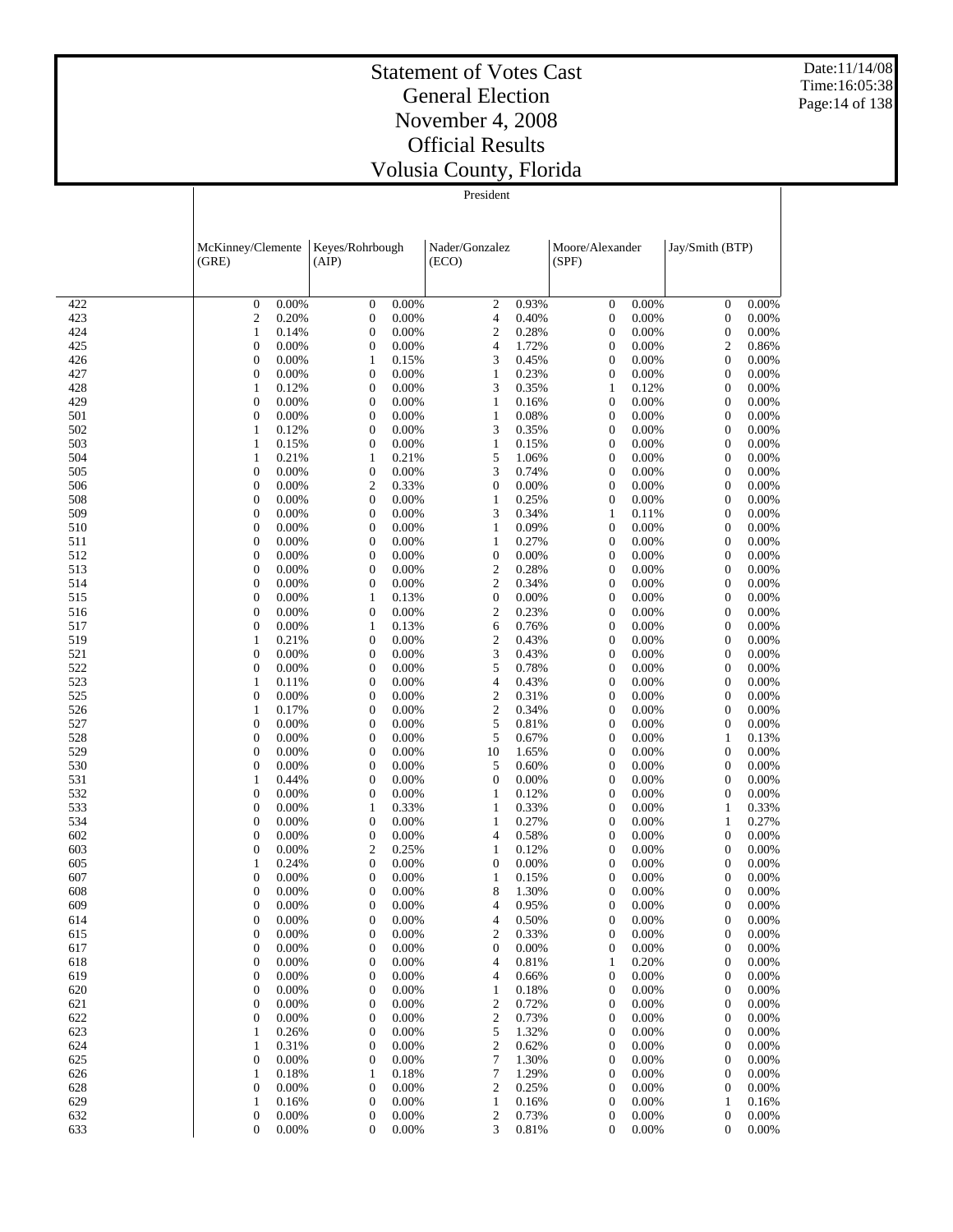Date:11/14/08 Time:16:05:38 Page:15 of 138

#### Statement of Votes Cast General Election November 4, 2008 Official Results Volusia County, Florida

|            | McKinney/Clemente                              | Keyes/Rohrbough                                        | Nader/Gonzalez             | Moore/Alexander                                        | Jay/Smith (BTP)                                    |
|------------|------------------------------------------------|--------------------------------------------------------|----------------------------|--------------------------------------------------------|----------------------------------------------------|
|            | (GRE)                                          | (AIP)                                                  | (ECO)                      | (SPF)                                                  |                                                    |
|            |                                                |                                                        |                            |                                                        |                                                    |
| 636        | $\mathbf{0}$                                   | $\boldsymbol{0}$                                       | $\boldsymbol{2}$           | $\boldsymbol{0}$                                       | $\boldsymbol{0}$                                   |
|            | 0.00%                                          | 0.00%                                                  | 0.56%                      | 0.00%                                                  | 0.00%                                              |
| 637<br>638 | $\mathbf{0}$<br>0.00%<br>0.00%<br>$\mathbf{0}$ | $\boldsymbol{0}$<br>0.00%<br>0.00%                     | 3<br>0.51%<br>3            | $\boldsymbol{0}$<br>0.00%<br>$\boldsymbol{0}$<br>0.00% | $\boldsymbol{0}$<br>0.00%<br>0.00%                 |
| 639        | $\mathbf{0}$<br>0.00%                          | $\boldsymbol{0}$<br>0.21%<br>$\mathbf{1}$              | 0.56%<br>5<br>1.05%        | $\boldsymbol{0}$<br>0.00%                              | $\boldsymbol{0}$<br>0.00%<br>$\boldsymbol{0}$      |
| 640        | $\boldsymbol{0}$                               | 0.00%                                                  | 3                          | $\boldsymbol{0}$                                       | 0.00%                                              |
|            | 0.00%                                          | $\boldsymbol{0}$                                       | 0.48%                      | 0.00%                                                  | $\boldsymbol{0}$                                   |
| 641        | $\mathbf{2}$                                   | 0.00%                                                  | $\mathfrak{2}$             | $\boldsymbol{0}$                                       | 0.00%                                              |
|            | 0.23%                                          | $\boldsymbol{0}$                                       | 0.23%                      | 0.00%                                                  | $\boldsymbol{0}$                                   |
| 701        | $\overline{c}$                                 | 0.00%                                                  | $\overline{\mathbf{4}}$    | $\boldsymbol{0}$                                       | $\mathbf{1}$                                       |
|            | 0.27%                                          | $\boldsymbol{0}$                                       | 0.54%                      | 0.00%                                                  | 0.14%                                              |
| 702        | $\mathbf{0}$                                   | $\mathfrak{2}$                                         | 0.85%                      | $\boldsymbol{0}$                                       | 0.00%                                              |
|            | 0.00%                                          | 0.15%                                                  | 11                         | 0.00%                                                  | $\boldsymbol{0}$                                   |
| 703        | 0.00%                                          | 0.00%                                                  | 8                          | $\boldsymbol{0}$                                       | 0.00%                                              |
|            | $\mathbf{0}$                                   | $\boldsymbol{0}$                                       | 0.80%                      | 0.00%                                                  | $\boldsymbol{0}$                                   |
| 704        | $\mathbf{0}$                                   | 0.00%                                                  | 0.30%                      | $\boldsymbol{0}$                                       | 0.00%                                              |
|            | 0.00%                                          | $\boldsymbol{0}$                                       | $\mathbf{1}$               | 0.00%                                                  | $\boldsymbol{0}$                                   |
| 705        | 0.00%                                          | 0.00%                                                  | 5                          | $\boldsymbol{0}$                                       | 0.00%                                              |
|            | $\mathbf{0}$                                   | $\boldsymbol{0}$                                       | 0.72%                      | 0.00%                                                  | $\boldsymbol{0}$                                   |
| 706        | $\mathbf{0}$                                   | 0.00%                                                  | $\mathfrak{2}$             | $\boldsymbol{0}$                                       | 0.00%                                              |
|            | 0.00%                                          | $\boldsymbol{0}$                                       | 0.32%                      | 0.00%                                                  | $\boldsymbol{0}$                                   |
| 709        | $\mathbf{0}$                                   | $\mathbf{1}$                                           | $\boldsymbol{7}$           | $\boldsymbol{0}$                                       | 0.00%                                              |
|            | 0.00%                                          | 0.10%                                                  | 0.72%                      | 0.00%                                                  | $\boldsymbol{0}$                                   |
| 711        | $\mathbf{0}$                                   | 0.00%                                                  | 7                          | $\boldsymbol{0}$                                       | 0.08%                                              |
|            | 0.00%                                          | $\boldsymbol{0}$                                       | 0.59%                      | 0.00%                                                  | $\mathbf{1}$                                       |
| 712        | $\mathbf{1}$                                   | 0.00%                                                  | 5                          | $\boldsymbol{0}$                                       | 0.00%                                              |
|            | 0.10%                                          | $\boldsymbol{0}$                                       | 0.52%                      | 0.00%                                                  | $\boldsymbol{0}$                                   |
| 714        | 0.09%                                          | $\mathfrak{2}$                                         | 6                          | $\boldsymbol{0}$                                       | $\boldsymbol{0}$                                   |
|            | 1                                              | 0.17%                                                  | 0.52%                      | 0.00%                                                  | 0.00%                                              |
| 716        | $\mathbf{0}$                                   | 0.00%                                                  | 6                          | $\boldsymbol{0}$                                       | 0.00%                                              |
|            | 0.00%                                          | $\boldsymbol{0}$                                       | 0.58%                      | 0.00%                                                  | $\boldsymbol{0}$                                   |
| 717        | $\overline{c}$                                 | 0.08%                                                  | $\mathbf{2}$               | $\boldsymbol{0}$                                       | 0.00%                                              |
|            | 0.16%                                          | $\mathbf{1}$                                           | 0.16%                      | 0.00%                                                  | $\boldsymbol{0}$                                   |
| 718        | $\mathbf{0}$                                   | 0.00%                                                  | 4                          | $\boldsymbol{0}$                                       | 0.00%                                              |
|            | 0.00%                                          | $\boldsymbol{0}$                                       | 0.43%                      | 0.00%                                                  | $\boldsymbol{0}$                                   |
| 719        | 0.22%                                          | 0.00%                                                  | 0.22%                      | $\boldsymbol{0}$                                       | 0.00%                                              |
|            | 1                                              | $\boldsymbol{0}$                                       | $\mathbf{1}$               | 0.00%                                                  | $\boldsymbol{0}$                                   |
| 720<br>722 | $\mathbf{0}$<br>0.00%<br>$\mathbf{0}$<br>0.00% | 0.00%<br>$\boldsymbol{0}$<br>0.00%                     | 3<br>0.32%<br>4<br>0.44%   | $\boldsymbol{0}$<br>0.00%<br>0.00%                     | 0.00%<br>$\boldsymbol{0}$                          |
| 723        | 1<br>0.14%                                     | $\boldsymbol{0}$<br>0.00%<br>$\boldsymbol{0}$          | 5<br>0.70%                 | $\boldsymbol{0}$<br>$\boldsymbol{0}$<br>0.00%          | $\mathbf{1}$<br>0.11%<br>0.00%<br>$\boldsymbol{0}$ |
| 724        | 0.10%                                          | 0.00%                                                  | 5                          | $\boldsymbol{0}$                                       | $\boldsymbol{0}$                                   |
|            | 1                                              | $\boldsymbol{0}$                                       | 0.49%                      | 0.00%                                                  | 0.00%                                              |
| 725        | $\mathbf{0}$                                   | 0.00%                                                  | 3                          | $\boldsymbol{0}$                                       | 0.00%                                              |
|            | 0.00%                                          | $\boldsymbol{0}$                                       | 0.36%                      | 0.00%                                                  | $\boldsymbol{0}$                                   |
| 726        | $\mathbf{0}$                                   | 0.00%                                                  | 5                          | $\boldsymbol{0}$                                       | 0.00%                                              |
|            | 0.00%                                          | $\boldsymbol{0}$                                       | 0.34%                      | 0.00%                                                  | $\boldsymbol{0}$                                   |
| 727        | $\mathbf{1}$                                   | $\mathbf{1}$                                           | 4                          | $\boldsymbol{0}$                                       | 0.00%                                              |
|            | 0.10%                                          | 0.10%                                                  | 0.42%                      | 0.00%                                                  | $\boldsymbol{0}$                                   |
| 728        | $\mathbf{0}$                                   | $\boldsymbol{0}$                                       | 0.10%                      | $\boldsymbol{0}$                                       | $\boldsymbol{0}$                                   |
|            | 0.00%                                          | 0.00%                                                  | $\mathbf{1}$               | 0.00%                                                  | 0.00%                                              |
| 729        | $\mathbf{0}$                                   | 0.00%                                                  | 4                          | $\boldsymbol{0}$                                       | 0.00%                                              |
|            | 0.00%                                          | $\boldsymbol{0}$                                       | 0.22%                      | 0.00%                                                  | $\boldsymbol{0}$                                   |
| 730        | $\mathbf{0}$                                   | 0.00%                                                  | 0.13%                      | $\boldsymbol{0}$                                       | 0.00%                                              |
|            | 0.00%                                          | $\boldsymbol{0}$                                       | $\mathbf{1}$               | 0.00%                                                  | $\boldsymbol{0}$                                   |
| 731        | $\mathbf{0}$                                   | 0.00%                                                  | 4                          | $\boldsymbol{0}$                                       | 0.00%                                              |
|            | 0.00%                                          | $\boldsymbol{0}$                                       | 0.61%                      | 0.00%                                                  | $\boldsymbol{0}$                                   |
| 732        | $\mathbf{0}$                                   | 0.00%                                                  | 3                          | $\boldsymbol{0}$                                       | $\boldsymbol{0}$                                   |
|            | 0.00%                                          | $\boldsymbol{0}$                                       | 0.19%                      | 0.00%                                                  | 0.00%                                              |
| 733        | $\mathbf{0}$                                   | $\mathbf{1}$                                           | 3                          | $\boldsymbol{0}$                                       | 0.00%                                              |
|            | 0.00%                                          | 0.14%                                                  | 0.43%                      | 0.00%                                                  | $\boldsymbol{0}$                                   |
| 801        | $\mathbf{0}$                                   | 0.28%                                                  | $\mathbf{1}$               | $\boldsymbol{0}$                                       | 0.00%                                              |
|            | 0.00%                                          | $\mathbf{1}$                                           | 0.28%                      | 0.00%                                                  | $\boldsymbol{0}$                                   |
| 803        | $\mathbf{0}$                                   | 0.00%                                                  | $\mathbf{2}$               | $\boldsymbol{0}$                                       | 0.00%                                              |
|            | 0.00%                                          | $\boldsymbol{0}$                                       | 0.28%                      | 0.00%                                                  | $\boldsymbol{0}$                                   |
| 804        | $\mathbf{0}$                                   | 0.00%                                                  | 4                          | $\boldsymbol{0}$                                       | 0.00%                                              |
|            | 0.00%                                          | $\boldsymbol{0}$                                       | 0.53%                      | 0.00%                                                  | $\boldsymbol{0}$                                   |
| 805        | $\mathbf{0}$                                   | 0.00%                                                  | 4                          | $\boldsymbol{0}$                                       | 0.00%                                              |
|            | 0.00%                                          | $\boldsymbol{0}$                                       | 0.65%                      | 0.00%                                                  | $\boldsymbol{0}$                                   |
| 806        | $\mathbf{0}$<br>0.00%<br>$\mathbf{0}$          | 0.00%<br>$\boldsymbol{0}$<br>0.00%                     | 3<br>0.52%<br>0.26%        | $\boldsymbol{0}$<br>0.00%                              | 0.00%<br>$\boldsymbol{0}$<br>0.00%                 |
| 807<br>808 | 0.00%<br>$\mathbf{0}$<br>0.00%                 | $\boldsymbol{0}$<br>0.00%<br>$\boldsymbol{0}$          | $\mathbf{1}$<br>4<br>0.54% | $\boldsymbol{0}$<br>0.00%<br>$\boldsymbol{0}$<br>0.00% | $\boldsymbol{0}$<br>$\mathbf{1}$<br>0.14%          |
| 809        | $\mathbf{0}$                                   | 0.00%                                                  | $\mathfrak{2}$             | $\boldsymbol{0}$                                       | 0.00%                                              |
|            | 0.00%                                          | $\boldsymbol{0}$                                       | 0.48%                      | 0.00%                                                  | $\boldsymbol{0}$                                   |
| 810        | 0.00%                                          | 0.00%                                                  | 3                          | $\boldsymbol{0}$                                       | 0                                                  |
|            | $\mathbf{0}$                                   | $\boldsymbol{0}$                                       | 1.20%                      | 0.00%                                                  | 0.00%                                              |
| 811        | $\mathbf{0}$                                   | $\boldsymbol{0}$                                       | 6                          | $\boldsymbol{0}$                                       | 0                                                  |
|            | 0.00%                                          | 0.00%                                                  | 0.98%                      | 0.00%                                                  | 0.00%                                              |
| 812        | $\overline{0}$                                 | 0                                                      | $\overline{4}$             | $\mathbf{1}$                                           | $\overline{0}$                                     |
|            | 0.00%                                          | 0.00%                                                  | 1.16%                      | 0.29%                                                  | 0.00%                                              |
| 813        | $\theta$                                       | $\theta$                                               | $\theta$                   | $\theta$                                               | $\theta$                                           |
|            | $0.00\%$                                       | $0.00\%$                                               | $0.00\%$                   | $0.00\%$                                               | $0.00\%$                                           |
| 814        | $\mathbf{1}$                                   | $\boldsymbol{0}$                                       | 7                          | $\boldsymbol{0}$                                       | $\mathbf{1}$                                       |
|            | 0.13%                                          | 0.00%                                                  | 0.88%                      | 0.00%                                                  | 0.13%                                              |
| 815        | 0.24%                                          | 0.00%                                                  | 6                          | $\boldsymbol{0}$                                       | 0.00%                                              |
|            | $\mathbf{1}$                                   | $\boldsymbol{0}$                                       | 1.44%                      | 0.00%                                                  | $\boldsymbol{0}$                                   |
| 816        | $\mathbf{0}$                                   | $\boldsymbol{0}$                                       | $\mathfrak{2}$             | $\boldsymbol{0}$                                       | $\mathbf{1}$                                       |
|            | 0.00%                                          | 0.00%                                                  | 0.31%                      | 0.00%                                                  | 0.16%                                              |
| 901        | $\boldsymbol{0}$                               | $\boldsymbol{0}$                                       | 5                          | $\boldsymbol{0}$                                       | $\boldsymbol{0}$                                   |
|            | 0.00%                                          | 0.00%                                                  | 0.91%                      | 0.00%                                                  | 0.00%                                              |
| 902        | $\mathbf{2}$                                   | $\mathbf{1}$                                           | 8                          | $\boldsymbol{0}$                                       | $\boldsymbol{0}$                                   |
|            | 0.23%                                          | 0.12%                                                  | 0.94%                      | 0.00%                                                  | 0.00%                                              |
| 903        | $\mathbf{1}$                                   | $\boldsymbol{0}$                                       | 5                          | $\boldsymbol{0}$                                       | $\boldsymbol{0}$                                   |
|            | 0.12%                                          | 0.00%                                                  | 0.62%                      | 0.00%                                                  | 0.00%                                              |
| 904        | $\boldsymbol{0}$                               | $\boldsymbol{0}$                                       | 5                          | $\boldsymbol{0}$                                       | $\boldsymbol{0}$                                   |
|            | 0.00%                                          | 0.00%                                                  | 0.81%                      | 0.00%                                                  | 0.00%                                              |
| 905        | $\mathbf{0}$                                   | $\boldsymbol{0}$                                       | $\boldsymbol{0}$           | $\boldsymbol{0}$                                       | 0.00%                                              |
|            | 0.00%                                          | 0.00%                                                  | 0.00%                      | 0.00%                                                  | 0                                                  |
| 906        | $\boldsymbol{0}$                               | $\boldsymbol{0}$                                       | 3                          | $\boldsymbol{0}$                                       | $\boldsymbol{0}$                                   |
|            | 0.00%                                          | 0.00%                                                  | 0.87%                      | 0.00%                                                  | 0.00%                                              |
| 907        | $\mathbf{0}$                                   | $\mathbf{1}$                                           | $\boldsymbol{2}$           | $\boldsymbol{0}$                                       | $\boldsymbol{0}$                                   |
|            | 0.00%                                          | 0.25%                                                  | 0.51%                      | 0.00%                                                  | 0.00%                                              |
| 908        | 1                                              | 0.00%                                                  | 5                          | $\boldsymbol{0}$                                       | $\boldsymbol{0}$                                   |
|            | 0.14%                                          | $\boldsymbol{0}$                                       | 0.68%                      | 0.00%                                                  | 0.00%                                              |
| 909<br>910 | $\mathbf{0}$<br>0.00%<br>$\mathbf{0}$<br>0.00% | $\boldsymbol{0}$<br>0.00%<br>$\boldsymbol{0}$<br>0.00% | 6<br>0.95%<br>4<br>1.09%   | $\boldsymbol{0}$<br>0.00%<br>$\boldsymbol{0}$<br>0.00% | 0.00%<br>0<br>$\mathbf{0}$<br>0.00%                |
| 912        | $\boldsymbol{0}$                               | $\boldsymbol{0}$                                       | $\boldsymbol{0}$           | $\boldsymbol{0}$                                       | $\mathbf{0}$                                       |
|            | 0.00%                                          | 0.00%                                                  | 0.00%                      | 0.00%                                                  | 0.00%                                              |
| 913        | $\boldsymbol{0}$                               | 1                                                      | 2                          | $\boldsymbol{0}$                                       | $0.00\%$                                           |
|            | 0.00%                                          | 0.11%                                                  | 0.22%                      | 0.00%                                                  | 0                                                  |
|            |                                                |                                                        |                            |                                                        |                                                    |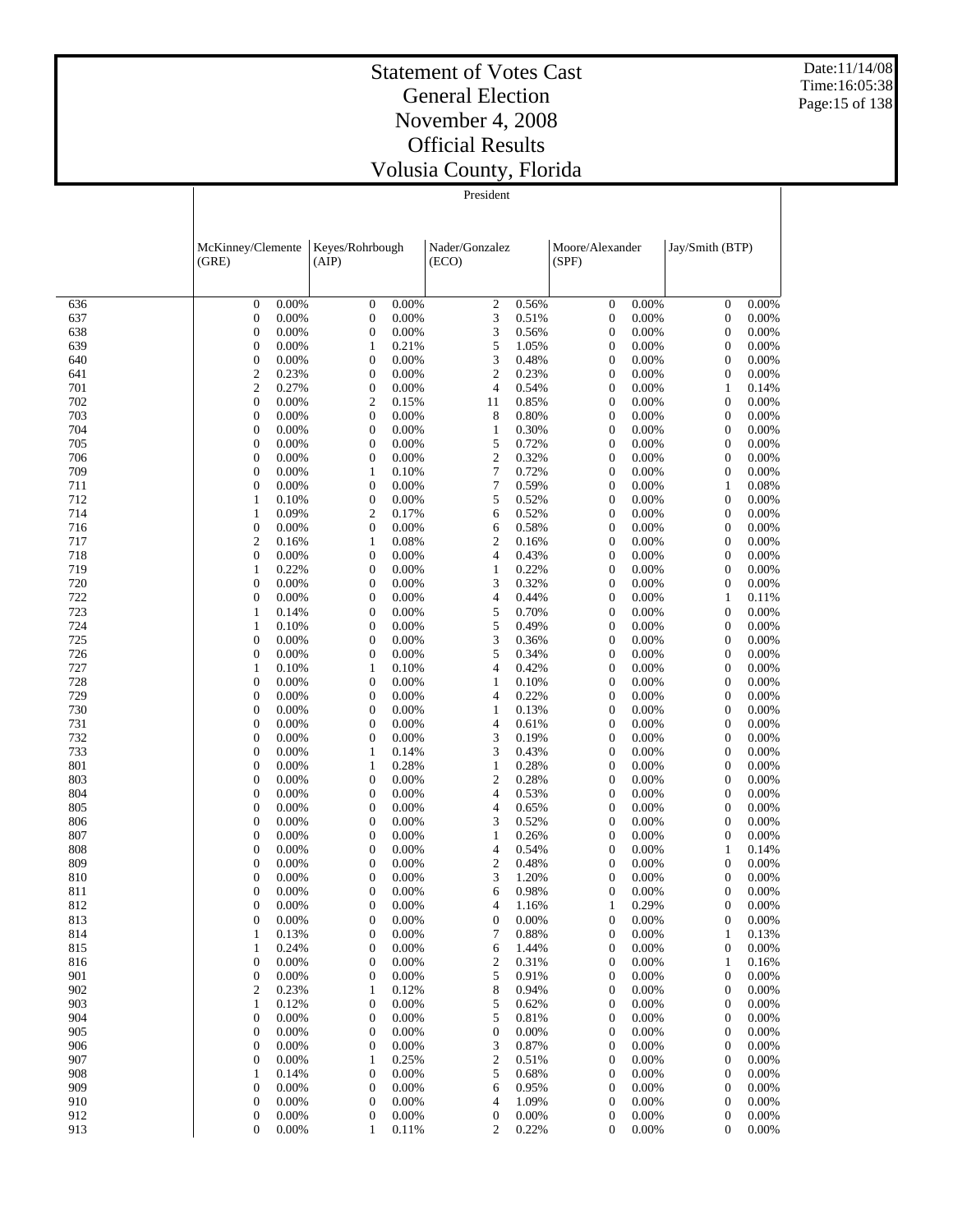Date:11/14/08 Time:16:05:38 Page:16 of 138

|                       |                            | President |                          |          |                         |          |                          |          |                 |          |  |  |
|-----------------------|----------------------------|-----------|--------------------------|----------|-------------------------|----------|--------------------------|----------|-----------------|----------|--|--|
|                       | McKinney/Clemente<br>(GRE) |           | Keyes/Rohrbough<br>(AIP) |          | Nader/Gonzalez<br>(ECO) |          | Moore/Alexander<br>(SPF) |          | Jay/Smith (BTP) |          |  |  |
| Absentee              | 12                         | 0.02%     | 19                       | 0.04%    | 198                     | 0.38%    |                          | $0.00\%$ | 4               | 0.01%    |  |  |
| Early Voting OS       | 12                         | 0.02%     | 20                       | 0.03%    | 175                     | 0.26%    | 4                        | 0.01%    |                 | 0.00%    |  |  |
| Provisional           |                            | 0.39%     | 0                        | $0.00\%$ | $\Omega$                | $0.00\%$ | $\Omega$                 | $0.00\%$ |                 | $0.00\%$ |  |  |
| Unscanned             | 0                          | $0.00\%$  | 0                        | $0.00\%$ |                         | 0.37%    | $\Omega$                 | $0.00\%$ |                 | $0.00\%$ |  |  |
| Provisional After 7pm | 0                          |           | 0                        |          | $\Omega$                |          | $\Omega$                 |          | $\Omega$        |          |  |  |
| 10 Day Extension      | 0                          | $0.00\%$  |                          | $0.00\%$ | $\Omega$                | $0.00\%$ | $\Omega$                 | $0.00\%$ |                 | $0.00\%$ |  |  |
| Total                 | 80                         | 0.03%     | 74                       | 0.03%    | 939                     | 0.38%    | 10                       | 0.00%    | 29              | 0.01%    |  |  |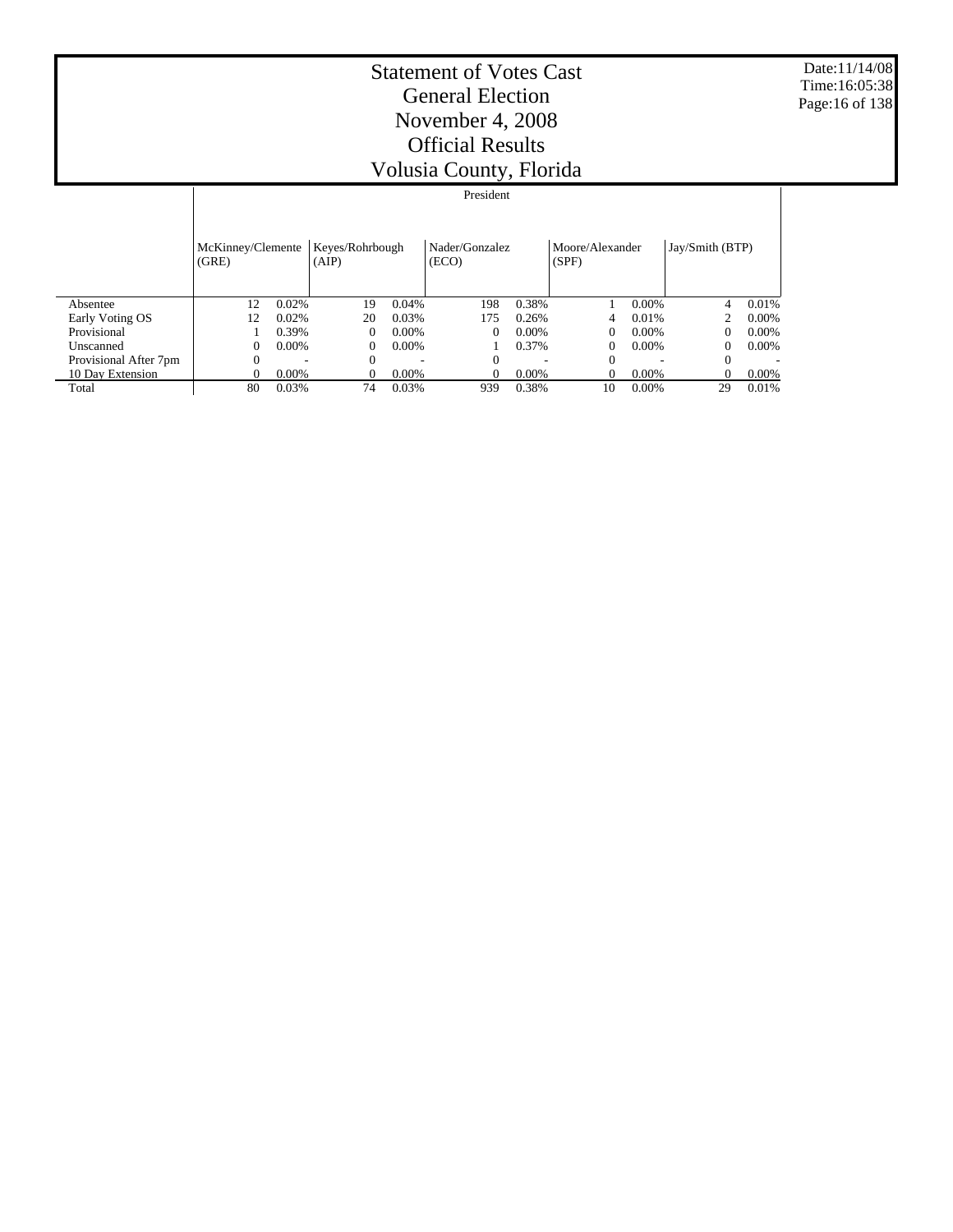#### Statement of Votes Cast General Election November 4, 2008 Official Results Volusia Count y, Florida

Date:11/14/08 Time:16:05:38 Page:17 of 138

|                   | President                                       |       |
|-------------------|-------------------------------------------------|-------|
|                   |                                                 |       |
|                   |                                                 |       |
|                   | Write-In Votes                                  |       |
|                   |                                                 |       |
|                   |                                                 |       |
|                   |                                                 |       |
| Jurisdiction Wide |                                                 |       |
| 101               | $\mathbf{1}$                                    | 0.26% |
| 105               | $\boldsymbol{0}$                                | 0.00% |
| 106               | $\boldsymbol{0}$                                | 0.00% |
| 107               | $\mathbf{1}$                                    | 0.20% |
| 109               | $\sqrt{2}$                                      | 0.31% |
| $201\,$           | $\ensuremath{\mathfrak{Z}}$                     | 0.52% |
| $202\,$           | $\mathbf{1}$                                    | 0.25% |
| 203               | $\mathbf{1}$                                    | 0.11% |
| 204               | $\mathfrak z$                                   | 0.48% |
| 205               | 9                                               | 1.22% |
| 206               | $\overline{4}$                                  | 0.41% |
| $207\,$           | $\boldsymbol{0}$                                | 0.00% |
| $208\,$           | $\ensuremath{\mathfrak{Z}}$                     | 0.52% |
| 209               | $\,8\,$                                         | 0.95% |
| 212               | $\ensuremath{\mathfrak{Z}}$                     | 0.51% |
| 213               | $\boldsymbol{0}$                                | 0.00% |
| 214               | 6                                               | 0.58% |
| 215               | 11                                              | 1.02% |
| 216               | $\mathbf{1}$                                    | 0.29% |
| 217               | $\boldsymbol{0}$                                | 0.00% |
| 218               | $\sqrt{2}$                                      | 0.52% |
| 219               | $10\,$                                          | 1.31% |
| 220               | $\ensuremath{\mathfrak{Z}}$                     | 0.48% |
| 221               | $\boldsymbol{0}$                                | 0.00% |
| 222               | $\overline{4}$                                  | 0.38% |
| 223               | $\sqrt{2}$                                      | 0.43% |
| 224               | $\boldsymbol{0}$                                | 0.00% |
| 301               | $\ensuremath{\mathfrak{Z}}$                     | 0.87% |
| 302               | 11                                              | 0.82% |
| 303               |                                                 |       |
| 304               | $\ensuremath{\mathfrak{Z}}$<br>$\boldsymbol{7}$ | 0.27% |
|                   |                                                 | 0.48% |
| 305               | $\sqrt{5}$                                      | 0.42% |
| 306               | $\mathbf{1}$                                    | 0.13% |
| 307               | $\sqrt{2}$                                      | 0.22% |
| 308               | $\boldsymbol{0}$                                | 0.00% |
| 309               | $\sqrt{5}$                                      | 0.45% |
| 310               | $\mathfrak z$                                   | 0.38% |
| 311               | $\boldsymbol{0}$                                | 0.00% |
| 401               | $\overline{4}$                                  | 0.48% |
| 402               | $\sqrt{5}$                                      | 0.61% |
| 403               | 6                                               | 0.61% |
| 404               | $\boldsymbol{0}$                                | 0.00% |
| 405               | 9                                               | 0.81% |
| 406               | $\overline{\mathbf{4}}$                         | 0.48% |
| 407               | $\mathbf{1}$                                    | 0.13% |
| 408               | $\mathfrak{Z}$                                  | 0.67% |
| 409               | $1\,$                                           | 0.12% |
| $410\,$           | $\boldsymbol{7}$                                | 0.63% |
| 411               | $\sqrt{2}$                                      | 0.19% |
| 412               | $\boldsymbol{0}$                                | 0.00% |
| 413               | $\sqrt{6}$                                      | 0.70% |
| 414               | $\sqrt{2}$                                      | 0.22% |
| 415               | $\boldsymbol{0}$                                | 0.00% |
| 416               | $\boldsymbol{7}$                                | 0.93% |
| 417               | 5                                               | 0.58% |
| 418               | $\mathfrak{Z}$                                  | 0.72% |
| 419               | $\boldsymbol{0}$                                | 0.00% |
| $420\,$           | $\boldsymbol{0}$                                | 0.00% |
| 421               | $\mathbf{0}$                                    | 0.00% |
|                   |                                                 |       |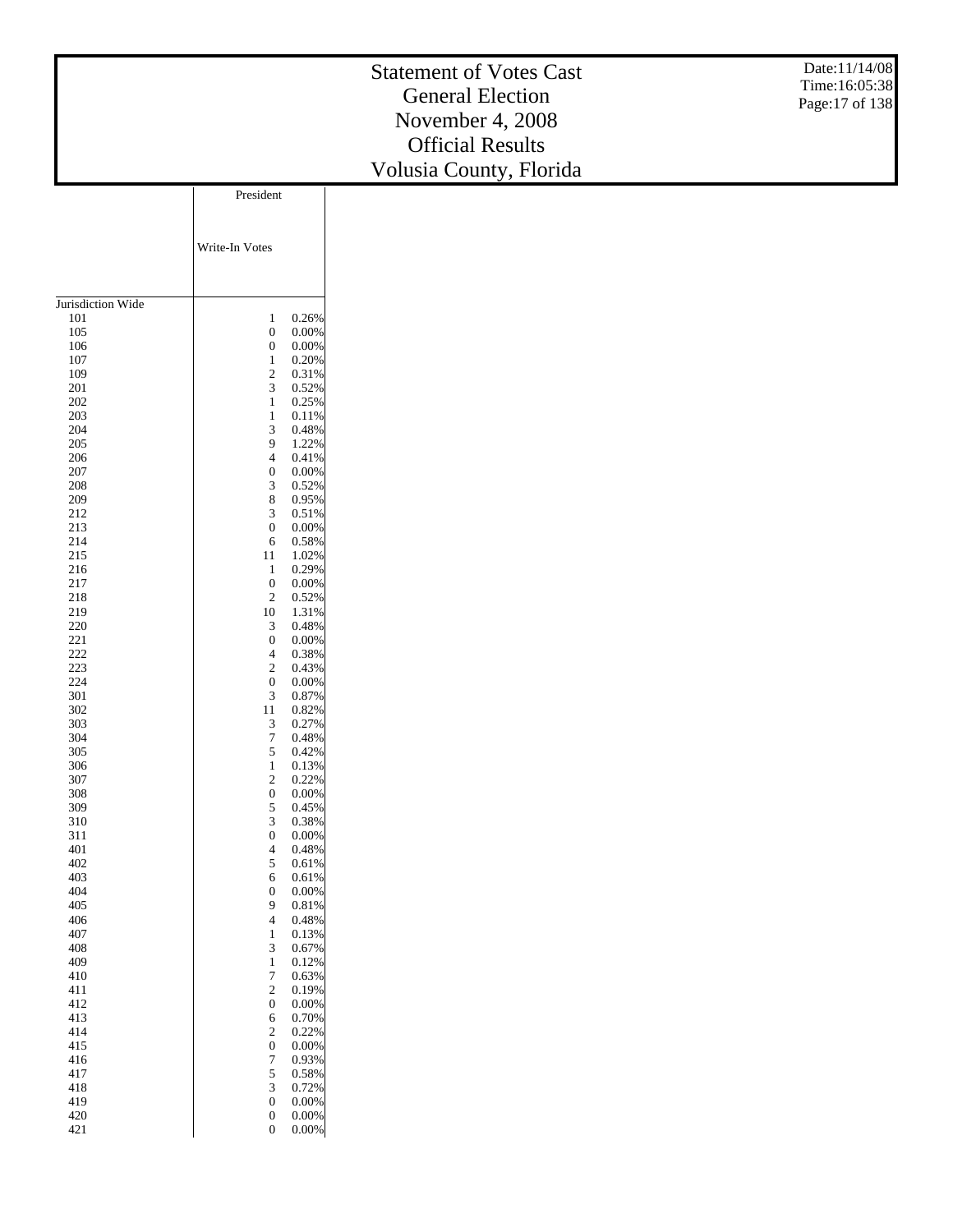#### Statement of Votes Cast General Election November 4, 2008 Official Results Volusia Count y, Florida Date:11/14/08 Time:16:05:38 Page:18 of 138 President

|            | Write-In Votes                   |                |
|------------|----------------------------------|----------------|
|            |                                  |                |
|            |                                  |                |
| 422        | $\boldsymbol{0}$                 | 0.00%          |
| 423        | 3                                | 0.30%          |
| 424        | 3                                | 0.42%          |
| 425<br>426 | 0<br>1                           | 0.00%<br>0.15% |
| 427        | $\overline{0}$                   | 0.00%          |
| 428        | 1                                | 0.12%          |
| 429        | 1                                | 0.16%          |
| 501        | 7                                | 0.58%          |
| 502        | 8                                | 0.92%          |
| 503        | 4                                | 0.61%          |
| 504        | 3                                | 0.63%          |
| 505        | 3                                | 0.74%          |
| 506        | 1                                | 0.17%          |
| 508        | $\overline{0}$<br>1              | 0.00%          |
| 509<br>510 | 4                                | 0.11%<br>0.35% |
| 511        | $\overline{c}$                   | 0.53%          |
| 512        | 0                                | 0.00%          |
| 513        | 3                                | 0.41%          |
| 514        | $\overline{c}$                   | 0.34%          |
| 515        | 6                                | 0.77%          |
| 516        | 4                                | 0.47%          |
| 517        | $\overline{4}$                   | 0.51%          |
| 519        | 4                                | 0.85%          |
| 521        | 3                                | 0.43%          |
| 522        | 6                                | 0.93%          |
| 523        | $\overline{7}$                   | 0.75%          |
| 525        | $\overline{c}$                   | 0.31%          |
| 526<br>527 | 7<br>8                           | 1.17%<br>1.29% |
| 528        | $\overline{c}$                   | 0.27%          |
| 529        | 3                                | 0.50%          |
| 530        | 10                               | 1.21%          |
| 531        | $\overline{\mathbf{c}}$          | 0.87%          |
| 532        | $\overline{\mathbf{c}}$          | 0.23%          |
| 533        | $\overline{c}$                   | 0.67%          |
| 534        | 3                                | 0.80%          |
| 602        | 6                                | 0.88%          |
| 603        | 0                                | 0.00%          |
| 605        | $\overline{c}$                   | 0.48%          |
| 607        | 6                                | 0.93%          |
| 608<br>609 | $\overline{c}$<br>$\overline{c}$ | 0.32%<br>0.48% |
| 614        | 6                                | 0.75%          |
| 615        | 4                                | 0.66%          |
| 617        | 0                                | 0.00%          |
| 618        | $\overline{0}$                   | 0.00%          |
| 619        | 1                                | 0.16%          |
| 620        | 0                                | 0.00%          |
| 621        | $\boldsymbol{0}$                 | 0.00%          |
| 622        | 3                                | 1.10%          |
| 623        | 8                                | 2.12%          |
| 624        | 3                                | 0.93%          |
| 625        | 5                                | 0.93%          |
| 626        | 5                                | 0.92%          |
| 628<br>629 | $\boldsymbol{0}$                 | 0.00%          |
| 632        | 1<br>$\overline{\mathbf{c}}$     | 0.16%<br>0.73% |
| 633        | 3                                | 0.81%          |
|            |                                  |                |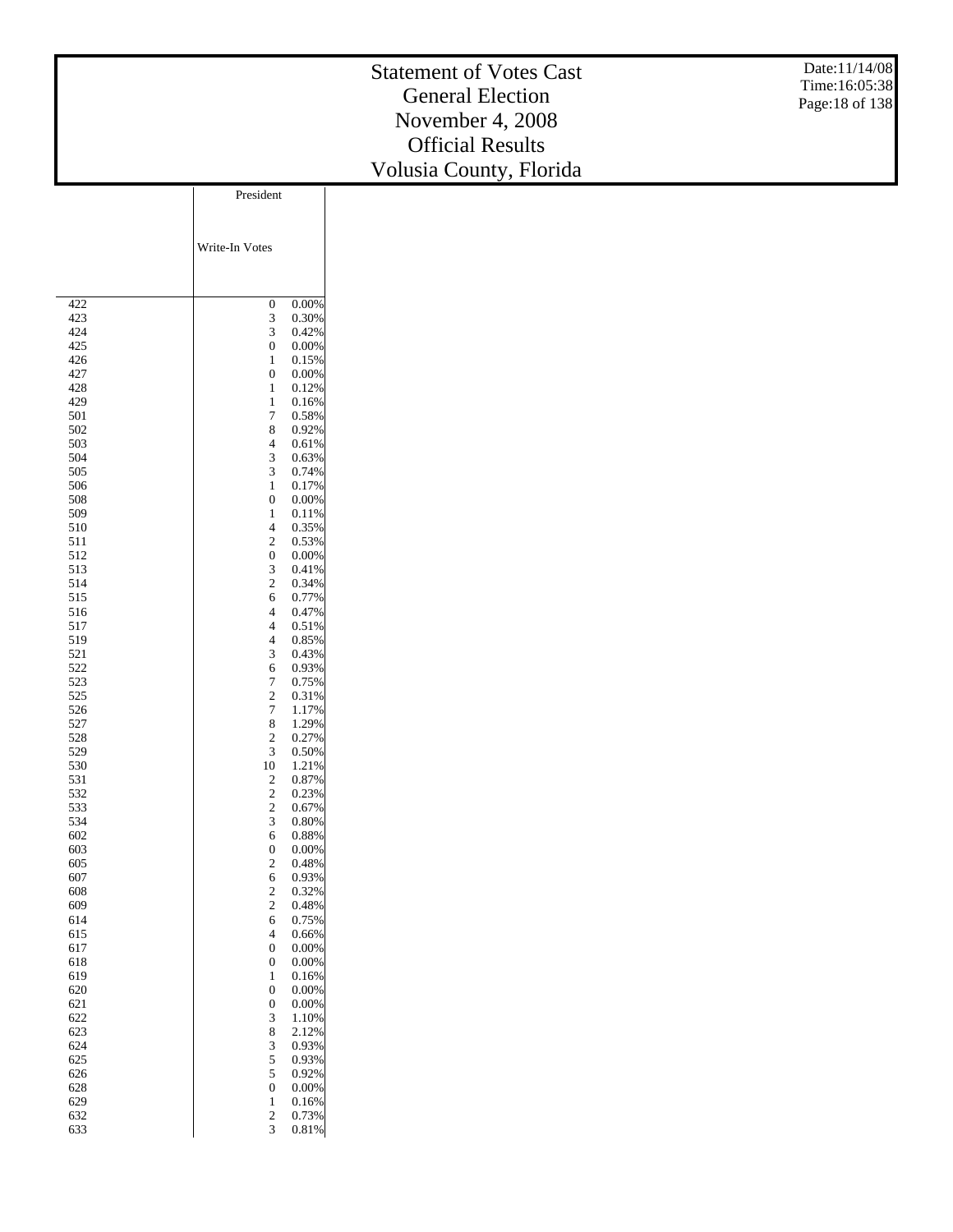#### Statement of Votes Cast General Election November 4, 2008 Official Results Volusia Count y, Florida Date:11/14/08 Time:16:05:38 Page:19 of 138 Write-In Votes President

| 4<br>636<br>1.12%<br>4<br>637<br>0.67%<br>0<br>638<br>0.00%<br>5<br>639<br>1.05%<br>$\overline{c}$<br>640<br>0.32%<br>4<br>641<br>0.46%<br>1<br>701<br>0.14%<br>5<br>702<br>0.38%<br>8<br>703<br>0.80%<br>3<br>704<br>0.90%<br>4<br>705<br>0.58%<br>3<br>706<br>0.49%<br>7<br>709<br>0.72%<br>3<br>711<br>0.25%<br>8<br>712<br>0.83%<br>5<br>714<br>0.43%<br>4<br>0.39%<br>716<br>7<br>717<br>0.54%<br>7<br>718<br>0.76%<br>3<br>719<br>0.65%<br>5<br>720<br>0.54%<br>722<br>5<br>0.55%<br>723<br>1<br>0.14%<br>724<br>1<br>0.10%<br>725<br>5<br>0.60%<br>726<br>7<br>0.47%<br>5<br>727<br>0.52%<br>728<br>5<br>0.51%<br>0.34%<br>729<br>6<br>730<br>3<br>0.39%<br>4<br>731<br>0.61%<br>5<br>732<br>0.31%<br>1<br>733<br>0.14%<br>$\overline{c}$<br>801<br>0.56%<br>4<br>0.57%<br>803<br>804<br>6<br>0.80%<br>$\overline{c}$<br>0.33%<br>805<br>4<br>806<br>0.70%<br>0<br>0.00%<br>807<br>4<br>808<br>0.54%<br>0<br>809<br>0.00%<br>810<br>1<br>0.40%<br>3<br>811<br>0.49%<br>$\overline{c}$<br>812<br>0.58%<br>5<br>813<br>0.83%<br>8<br>814<br>1.01%<br>815<br>1<br>0.24%<br>8<br>1.26%<br>816<br>0.36%<br>901<br>$\overline{\mathbf{c}}$<br>7<br>0.82%<br>902<br>3<br>0.37%<br>903<br>5<br>904<br>0.81%<br>$\overline{c}$<br>905<br>0.49%<br>$\boldsymbol{0}$<br>906<br>0.00%<br>$\mathbf{1}$<br>0.25%<br>907<br>$\overline{\mathbf{c}}$<br>0.27%<br>908<br>3<br>909<br>0.48%<br>0.27%<br>910<br>1<br>$\overline{\mathbf{c}}$<br>0.38%<br>912<br>913<br>6<br>0.66% |  |  |
|-----------------------------------------------------------------------------------------------------------------------------------------------------------------------------------------------------------------------------------------------------------------------------------------------------------------------------------------------------------------------------------------------------------------------------------------------------------------------------------------------------------------------------------------------------------------------------------------------------------------------------------------------------------------------------------------------------------------------------------------------------------------------------------------------------------------------------------------------------------------------------------------------------------------------------------------------------------------------------------------------------------------------------------------------------------------------------------------------------------------------------------------------------------------------------------------------------------------------------------------------------------------------------------------------------------------------------------------------------------------------------------------------------------------------------------------------------------------------|--|--|
|                                                                                                                                                                                                                                                                                                                                                                                                                                                                                                                                                                                                                                                                                                                                                                                                                                                                                                                                                                                                                                                                                                                                                                                                                                                                                                                                                                                                                                                                       |  |  |
|                                                                                                                                                                                                                                                                                                                                                                                                                                                                                                                                                                                                                                                                                                                                                                                                                                                                                                                                                                                                                                                                                                                                                                                                                                                                                                                                                                                                                                                                       |  |  |
|                                                                                                                                                                                                                                                                                                                                                                                                                                                                                                                                                                                                                                                                                                                                                                                                                                                                                                                                                                                                                                                                                                                                                                                                                                                                                                                                                                                                                                                                       |  |  |
|                                                                                                                                                                                                                                                                                                                                                                                                                                                                                                                                                                                                                                                                                                                                                                                                                                                                                                                                                                                                                                                                                                                                                                                                                                                                                                                                                                                                                                                                       |  |  |
|                                                                                                                                                                                                                                                                                                                                                                                                                                                                                                                                                                                                                                                                                                                                                                                                                                                                                                                                                                                                                                                                                                                                                                                                                                                                                                                                                                                                                                                                       |  |  |
|                                                                                                                                                                                                                                                                                                                                                                                                                                                                                                                                                                                                                                                                                                                                                                                                                                                                                                                                                                                                                                                                                                                                                                                                                                                                                                                                                                                                                                                                       |  |  |
|                                                                                                                                                                                                                                                                                                                                                                                                                                                                                                                                                                                                                                                                                                                                                                                                                                                                                                                                                                                                                                                                                                                                                                                                                                                                                                                                                                                                                                                                       |  |  |
|                                                                                                                                                                                                                                                                                                                                                                                                                                                                                                                                                                                                                                                                                                                                                                                                                                                                                                                                                                                                                                                                                                                                                                                                                                                                                                                                                                                                                                                                       |  |  |
|                                                                                                                                                                                                                                                                                                                                                                                                                                                                                                                                                                                                                                                                                                                                                                                                                                                                                                                                                                                                                                                                                                                                                                                                                                                                                                                                                                                                                                                                       |  |  |
|                                                                                                                                                                                                                                                                                                                                                                                                                                                                                                                                                                                                                                                                                                                                                                                                                                                                                                                                                                                                                                                                                                                                                                                                                                                                                                                                                                                                                                                                       |  |  |
|                                                                                                                                                                                                                                                                                                                                                                                                                                                                                                                                                                                                                                                                                                                                                                                                                                                                                                                                                                                                                                                                                                                                                                                                                                                                                                                                                                                                                                                                       |  |  |
|                                                                                                                                                                                                                                                                                                                                                                                                                                                                                                                                                                                                                                                                                                                                                                                                                                                                                                                                                                                                                                                                                                                                                                                                                                                                                                                                                                                                                                                                       |  |  |
|                                                                                                                                                                                                                                                                                                                                                                                                                                                                                                                                                                                                                                                                                                                                                                                                                                                                                                                                                                                                                                                                                                                                                                                                                                                                                                                                                                                                                                                                       |  |  |
|                                                                                                                                                                                                                                                                                                                                                                                                                                                                                                                                                                                                                                                                                                                                                                                                                                                                                                                                                                                                                                                                                                                                                                                                                                                                                                                                                                                                                                                                       |  |  |
|                                                                                                                                                                                                                                                                                                                                                                                                                                                                                                                                                                                                                                                                                                                                                                                                                                                                                                                                                                                                                                                                                                                                                                                                                                                                                                                                                                                                                                                                       |  |  |
|                                                                                                                                                                                                                                                                                                                                                                                                                                                                                                                                                                                                                                                                                                                                                                                                                                                                                                                                                                                                                                                                                                                                                                                                                                                                                                                                                                                                                                                                       |  |  |
|                                                                                                                                                                                                                                                                                                                                                                                                                                                                                                                                                                                                                                                                                                                                                                                                                                                                                                                                                                                                                                                                                                                                                                                                                                                                                                                                                                                                                                                                       |  |  |
|                                                                                                                                                                                                                                                                                                                                                                                                                                                                                                                                                                                                                                                                                                                                                                                                                                                                                                                                                                                                                                                                                                                                                                                                                                                                                                                                                                                                                                                                       |  |  |
|                                                                                                                                                                                                                                                                                                                                                                                                                                                                                                                                                                                                                                                                                                                                                                                                                                                                                                                                                                                                                                                                                                                                                                                                                                                                                                                                                                                                                                                                       |  |  |
|                                                                                                                                                                                                                                                                                                                                                                                                                                                                                                                                                                                                                                                                                                                                                                                                                                                                                                                                                                                                                                                                                                                                                                                                                                                                                                                                                                                                                                                                       |  |  |
|                                                                                                                                                                                                                                                                                                                                                                                                                                                                                                                                                                                                                                                                                                                                                                                                                                                                                                                                                                                                                                                                                                                                                                                                                                                                                                                                                                                                                                                                       |  |  |
|                                                                                                                                                                                                                                                                                                                                                                                                                                                                                                                                                                                                                                                                                                                                                                                                                                                                                                                                                                                                                                                                                                                                                                                                                                                                                                                                                                                                                                                                       |  |  |
|                                                                                                                                                                                                                                                                                                                                                                                                                                                                                                                                                                                                                                                                                                                                                                                                                                                                                                                                                                                                                                                                                                                                                                                                                                                                                                                                                                                                                                                                       |  |  |
|                                                                                                                                                                                                                                                                                                                                                                                                                                                                                                                                                                                                                                                                                                                                                                                                                                                                                                                                                                                                                                                                                                                                                                                                                                                                                                                                                                                                                                                                       |  |  |
|                                                                                                                                                                                                                                                                                                                                                                                                                                                                                                                                                                                                                                                                                                                                                                                                                                                                                                                                                                                                                                                                                                                                                                                                                                                                                                                                                                                                                                                                       |  |  |
|                                                                                                                                                                                                                                                                                                                                                                                                                                                                                                                                                                                                                                                                                                                                                                                                                                                                                                                                                                                                                                                                                                                                                                                                                                                                                                                                                                                                                                                                       |  |  |
|                                                                                                                                                                                                                                                                                                                                                                                                                                                                                                                                                                                                                                                                                                                                                                                                                                                                                                                                                                                                                                                                                                                                                                                                                                                                                                                                                                                                                                                                       |  |  |
|                                                                                                                                                                                                                                                                                                                                                                                                                                                                                                                                                                                                                                                                                                                                                                                                                                                                                                                                                                                                                                                                                                                                                                                                                                                                                                                                                                                                                                                                       |  |  |
|                                                                                                                                                                                                                                                                                                                                                                                                                                                                                                                                                                                                                                                                                                                                                                                                                                                                                                                                                                                                                                                                                                                                                                                                                                                                                                                                                                                                                                                                       |  |  |
|                                                                                                                                                                                                                                                                                                                                                                                                                                                                                                                                                                                                                                                                                                                                                                                                                                                                                                                                                                                                                                                                                                                                                                                                                                                                                                                                                                                                                                                                       |  |  |
|                                                                                                                                                                                                                                                                                                                                                                                                                                                                                                                                                                                                                                                                                                                                                                                                                                                                                                                                                                                                                                                                                                                                                                                                                                                                                                                                                                                                                                                                       |  |  |
|                                                                                                                                                                                                                                                                                                                                                                                                                                                                                                                                                                                                                                                                                                                                                                                                                                                                                                                                                                                                                                                                                                                                                                                                                                                                                                                                                                                                                                                                       |  |  |
|                                                                                                                                                                                                                                                                                                                                                                                                                                                                                                                                                                                                                                                                                                                                                                                                                                                                                                                                                                                                                                                                                                                                                                                                                                                                                                                                                                                                                                                                       |  |  |
|                                                                                                                                                                                                                                                                                                                                                                                                                                                                                                                                                                                                                                                                                                                                                                                                                                                                                                                                                                                                                                                                                                                                                                                                                                                                                                                                                                                                                                                                       |  |  |
|                                                                                                                                                                                                                                                                                                                                                                                                                                                                                                                                                                                                                                                                                                                                                                                                                                                                                                                                                                                                                                                                                                                                                                                                                                                                                                                                                                                                                                                                       |  |  |
|                                                                                                                                                                                                                                                                                                                                                                                                                                                                                                                                                                                                                                                                                                                                                                                                                                                                                                                                                                                                                                                                                                                                                                                                                                                                                                                                                                                                                                                                       |  |  |
|                                                                                                                                                                                                                                                                                                                                                                                                                                                                                                                                                                                                                                                                                                                                                                                                                                                                                                                                                                                                                                                                                                                                                                                                                                                                                                                                                                                                                                                                       |  |  |
|                                                                                                                                                                                                                                                                                                                                                                                                                                                                                                                                                                                                                                                                                                                                                                                                                                                                                                                                                                                                                                                                                                                                                                                                                                                                                                                                                                                                                                                                       |  |  |
|                                                                                                                                                                                                                                                                                                                                                                                                                                                                                                                                                                                                                                                                                                                                                                                                                                                                                                                                                                                                                                                                                                                                                                                                                                                                                                                                                                                                                                                                       |  |  |
|                                                                                                                                                                                                                                                                                                                                                                                                                                                                                                                                                                                                                                                                                                                                                                                                                                                                                                                                                                                                                                                                                                                                                                                                                                                                                                                                                                                                                                                                       |  |  |
|                                                                                                                                                                                                                                                                                                                                                                                                                                                                                                                                                                                                                                                                                                                                                                                                                                                                                                                                                                                                                                                                                                                                                                                                                                                                                                                                                                                                                                                                       |  |  |
|                                                                                                                                                                                                                                                                                                                                                                                                                                                                                                                                                                                                                                                                                                                                                                                                                                                                                                                                                                                                                                                                                                                                                                                                                                                                                                                                                                                                                                                                       |  |  |
|                                                                                                                                                                                                                                                                                                                                                                                                                                                                                                                                                                                                                                                                                                                                                                                                                                                                                                                                                                                                                                                                                                                                                                                                                                                                                                                                                                                                                                                                       |  |  |
|                                                                                                                                                                                                                                                                                                                                                                                                                                                                                                                                                                                                                                                                                                                                                                                                                                                                                                                                                                                                                                                                                                                                                                                                                                                                                                                                                                                                                                                                       |  |  |
|                                                                                                                                                                                                                                                                                                                                                                                                                                                                                                                                                                                                                                                                                                                                                                                                                                                                                                                                                                                                                                                                                                                                                                                                                                                                                                                                                                                                                                                                       |  |  |
|                                                                                                                                                                                                                                                                                                                                                                                                                                                                                                                                                                                                                                                                                                                                                                                                                                                                                                                                                                                                                                                                                                                                                                                                                                                                                                                                                                                                                                                                       |  |  |
|                                                                                                                                                                                                                                                                                                                                                                                                                                                                                                                                                                                                                                                                                                                                                                                                                                                                                                                                                                                                                                                                                                                                                                                                                                                                                                                                                                                                                                                                       |  |  |
|                                                                                                                                                                                                                                                                                                                                                                                                                                                                                                                                                                                                                                                                                                                                                                                                                                                                                                                                                                                                                                                                                                                                                                                                                                                                                                                                                                                                                                                                       |  |  |
|                                                                                                                                                                                                                                                                                                                                                                                                                                                                                                                                                                                                                                                                                                                                                                                                                                                                                                                                                                                                                                                                                                                                                                                                                                                                                                                                                                                                                                                                       |  |  |
|                                                                                                                                                                                                                                                                                                                                                                                                                                                                                                                                                                                                                                                                                                                                                                                                                                                                                                                                                                                                                                                                                                                                                                                                                                                                                                                                                                                                                                                                       |  |  |
|                                                                                                                                                                                                                                                                                                                                                                                                                                                                                                                                                                                                                                                                                                                                                                                                                                                                                                                                                                                                                                                                                                                                                                                                                                                                                                                                                                                                                                                                       |  |  |
|                                                                                                                                                                                                                                                                                                                                                                                                                                                                                                                                                                                                                                                                                                                                                                                                                                                                                                                                                                                                                                                                                                                                                                                                                                                                                                                                                                                                                                                                       |  |  |
|                                                                                                                                                                                                                                                                                                                                                                                                                                                                                                                                                                                                                                                                                                                                                                                                                                                                                                                                                                                                                                                                                                                                                                                                                                                                                                                                                                                                                                                                       |  |  |
|                                                                                                                                                                                                                                                                                                                                                                                                                                                                                                                                                                                                                                                                                                                                                                                                                                                                                                                                                                                                                                                                                                                                                                                                                                                                                                                                                                                                                                                                       |  |  |
|                                                                                                                                                                                                                                                                                                                                                                                                                                                                                                                                                                                                                                                                                                                                                                                                                                                                                                                                                                                                                                                                                                                                                                                                                                                                                                                                                                                                                                                                       |  |  |
|                                                                                                                                                                                                                                                                                                                                                                                                                                                                                                                                                                                                                                                                                                                                                                                                                                                                                                                                                                                                                                                                                                                                                                                                                                                                                                                                                                                                                                                                       |  |  |
|                                                                                                                                                                                                                                                                                                                                                                                                                                                                                                                                                                                                                                                                                                                                                                                                                                                                                                                                                                                                                                                                                                                                                                                                                                                                                                                                                                                                                                                                       |  |  |
|                                                                                                                                                                                                                                                                                                                                                                                                                                                                                                                                                                                                                                                                                                                                                                                                                                                                                                                                                                                                                                                                                                                                                                                                                                                                                                                                                                                                                                                                       |  |  |
|                                                                                                                                                                                                                                                                                                                                                                                                                                                                                                                                                                                                                                                                                                                                                                                                                                                                                                                                                                                                                                                                                                                                                                                                                                                                                                                                                                                                                                                                       |  |  |
|                                                                                                                                                                                                                                                                                                                                                                                                                                                                                                                                                                                                                                                                                                                                                                                                                                                                                                                                                                                                                                                                                                                                                                                                                                                                                                                                                                                                                                                                       |  |  |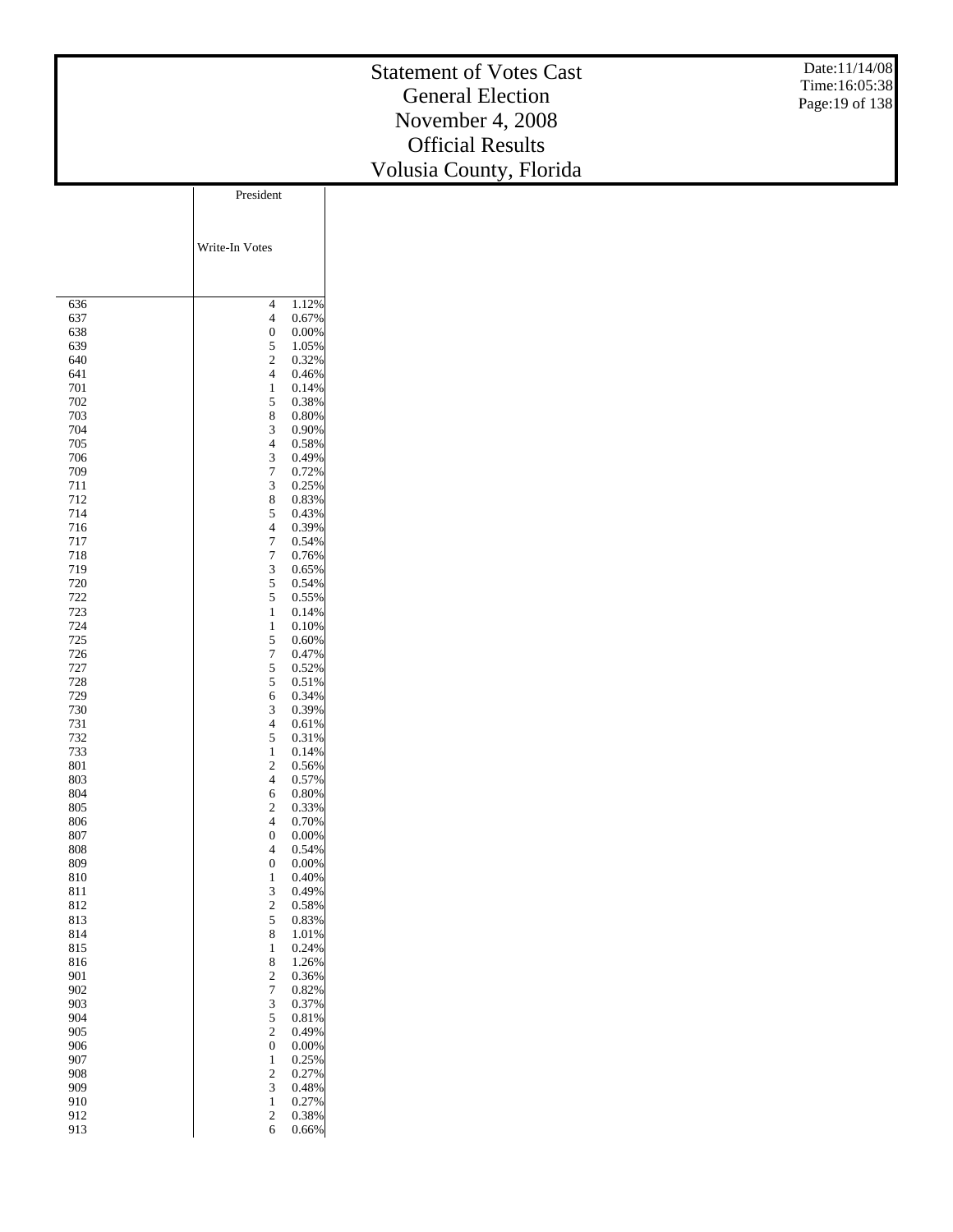#### Statement of Votes Cast General Election November 4, 2008 Official Results Volusia County, Florida

Date:11/14/08 Time:16:05:38 Page:20 of 138

|                       | Write-In Votes |       |
|-----------------------|----------------|-------|
| Absentee              | 271            | 0.52% |
| Early Voting OS       | 166            | 0.24% |
| Provisional           |                | 0.00% |
| Unscanned             | 6              | 2.24% |
| Provisional After 7pm |                |       |
| 10 Day Extension      |                | 0.00% |
| Total                 | 1031           |       |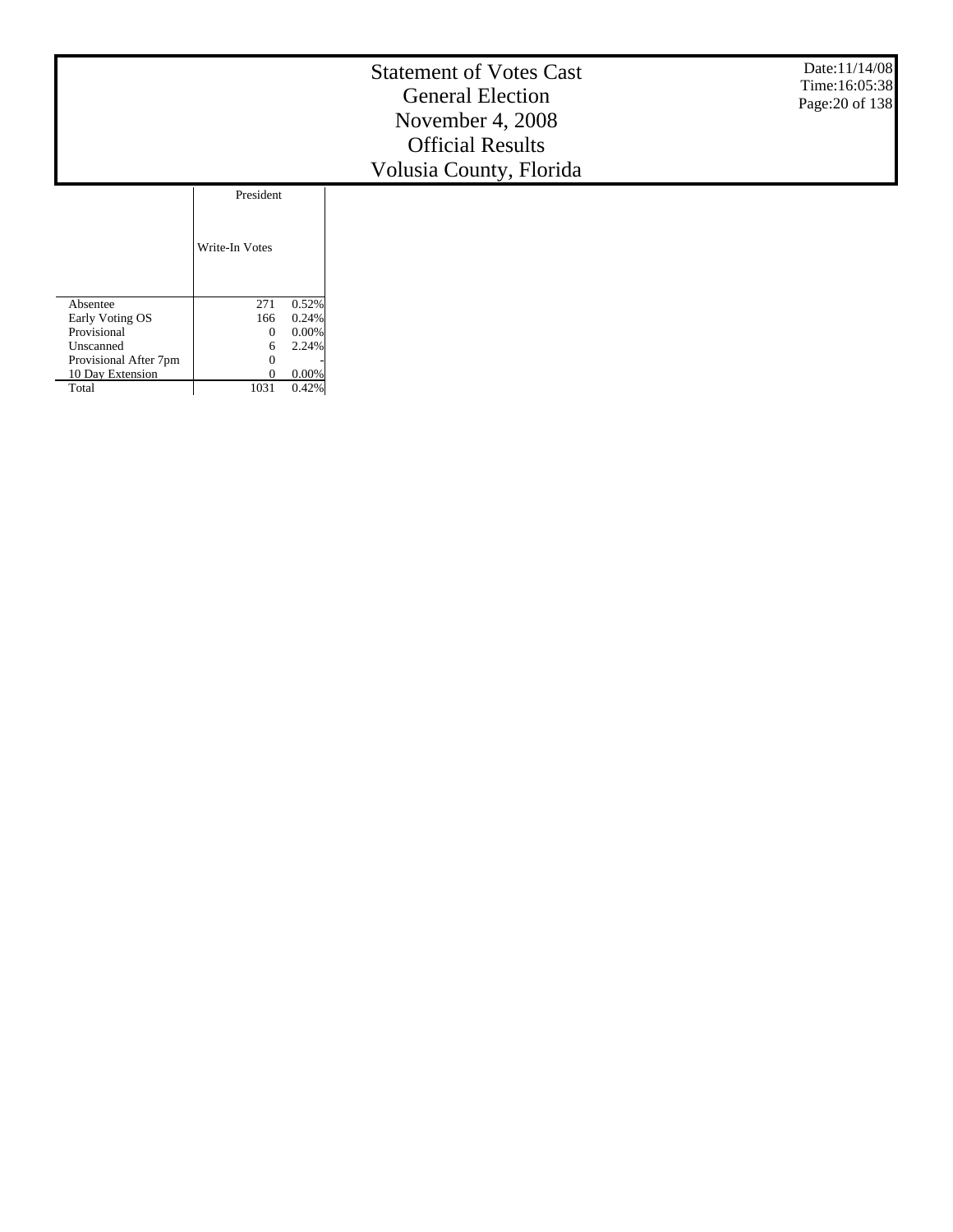Date:11/14/08 Time:16:05:38 Page:21 of 138

# Statement of Votes Cast General Election November 4, 2008 Official Results Volusia County, Florida

|                   | <b>Times Counted</b><br>Reg. Voters |             | <b>Total Votes</b> | John L. Mica (REP) |                          |            | Faye Armitage (DEM)     |  |  |
|-------------------|-------------------------------------|-------------|--------------------|--------------------|--------------------------|------------|-------------------------|--|--|
|                   |                                     |             |                    |                    |                          |            |                         |  |  |
| Jurisdiction Wide |                                     |             |                    |                    |                          |            |                         |  |  |
| 101               | 394                                 | 227         | 215                | 129                | 60.00%                   | 86         | 40.00%                  |  |  |
| 105               | 323                                 | 200         | 190                | 132                | 69.47%                   | 58         | 30.53%                  |  |  |
| 106               | 167                                 | 96          | 89                 | 63                 | 70.79%                   | 26         | 29.21%                  |  |  |
| 107               | 324                                 | 182         | 176                | 130                | 73.86%                   | 46         | 26.14%                  |  |  |
| 109               | 1364                                | 652         | 633                | 451                | 71.25%                   | 182        | 28.75%                  |  |  |
| 201               | 1470                                | 578         | 560                | 373                | 66.61%                   | 187        | 33.39%                  |  |  |
| 202               | 1262                                | 403         | 389                | 244                | 62.72%                   | 145        | 37.28%                  |  |  |
| 203               | 2233                                | 913         | 883                | 655                | 74.18%                   | 228        | 25.82%                  |  |  |
| 204               | 2002                                | 627         | 595                | 435                | 73.11%                   | 160        | 26.89%                  |  |  |
| 205               | 2208<br>2722                        | 737<br>976  | 712<br>901         | 474<br>589         | 66.57%<br>65.37%         | 238        | 33.43%                  |  |  |
| 206<br>207        | 1481                                | 580         | 555                | 396                | 71.35%                   | 312<br>159 | 34.63%<br>28.65%        |  |  |
| 209               | 2765                                | 844         | 806                | 545                | 67.62%                   | 261        | 32.38%                  |  |  |
| 212               | 2032                                | 587         | 547                | 318                | 58.14%                   | 229        | 41.86%                  |  |  |
| 213               | 1549                                | 608         | 574                | 375                | 65.33%                   | 199        | 34.67%                  |  |  |
| 214               | 2727                                | 1036        | 988                | 693                | 70.14%                   | 295        | 29.86%                  |  |  |
| 215               | 3920                                | 1086        | 1040               | 694                | 66.73%                   |            | 346 33.27%              |  |  |
| 218               | 1376                                | 383         | 370                | 204                | 55.14%                   | 166        | 44.86%                  |  |  |
| 219               | 2007                                | 762         | 725                | 469                | 64.69%                   | 256        | 35.31%                  |  |  |
| 220               | 1649                                | 620         | 597                | 446                | 74.71%                   | 151        | 25.29%                  |  |  |
| 221               | 65                                  | 13          | 12                 | 4                  | 33.33%                   | 8          | 66.67%                  |  |  |
| 222               | 1914                                | 1064        | 1008               | 590                | 58.53%                   | 418        | 41.47%                  |  |  |
| 223               | 774                                 | 422         | 405                | 256                | 63.21%                   | 149        | 36.79%                  |  |  |
| 224               | 1056                                | 397         | 382                | 255                | 66.75%                   | 127        | 33.25%                  |  |  |
| 301               | 896                                 | 344         | 327                | 233                | 71.25%                   | 94         | 28.75%                  |  |  |
| 302               | 3053                                | 1342        | 1259               | 765                | 60.76%                   | 494        | 39.24%                  |  |  |
| 303               | 3004                                | 1109        | 1050               | 705                | 67.14%                   | 345        | 32.86%                  |  |  |
| 304               | 3381                                | 1456        | 1375               | 975                | 70.91%                   | 400        | 29.09%                  |  |  |
| 305               | 2257                                | 1199        | 1125               | 803                | 71.38%                   | 322        | 28.62%                  |  |  |
| 307<br>308        | 1853<br>3049                        | 890<br>1246 | 825<br>1183        | 572<br>778         | 69.33%<br>65.77%         | 253        | 30.67%<br>34.23%        |  |  |
| 309               | 3054                                | 1127        | 1053               | 606                | 57.55%                   | 405<br>447 | 42.45%                  |  |  |
| 310               | 1686                                | 786         | 720                | 452                | 62.78%                   | 268        | 37.22%                  |  |  |
| 311               | 2750                                | 1229        | 1175               | 911                | 77.53%                   | 264        | 22.47%                  |  |  |
| 401               | 2546                                | 832         | 771                | 459                | 59.53%                   | 312        | 40.47%                  |  |  |
| 402               | 2287                                | 820         | 765                | 466                | 60.92%                   | 299        | 39.08%                  |  |  |
| 403               | 2963                                | 990         | 936                | 514                | 54.91%                   | 422        | 45.09%                  |  |  |
| 406               | 2615                                | 829         | 758                | 467                | 61.61%                   | 291        | 38.39%                  |  |  |
| 407               | 2282                                | 774         | 699                | 365                | 52.22%                   | 334        | 47.78%                  |  |  |
| 408               | 1303                                | 450         | 408                | 241                | 59.07%                   | 167        | 40.93%                  |  |  |
| 409               | 2454                                | 817         | 770                | 432                | 56.10%                   | 338        | 43.90%                  |  |  |
| 412               | 314                                 | 149         | 139                | 96                 | 69.06%                   | 43         | 30.94%                  |  |  |
| 415               | 793                                 | 298         | 278                | 175                | 62.95%                   |            | 103 37.05%              |  |  |
| 416               | 2110                                | 752         | 675                |                    | 363 53.78%               |            | 312 46.22%              |  |  |
| 417               | 2356                                | 862         | 783                |                    | 434 55.43%               |            | 349 44.57%              |  |  |
| 418               | 796                                 | 290         | 279                |                    | 190 68.10%               |            | 89 31.90%               |  |  |
| 419               | 1358                                | 498         | 461                |                    | 245 53.15%               |            | 216 46.85%              |  |  |
| 420               | 533<br>1444                         | 222         | 214<br>594         |                    | 121 56.54%               |            | 93 43.46%<br>184 30.98% |  |  |
| 421<br>422        | 591                                 | 622<br>216  | 211                |                    | 410 69.02%<br>128 60.66% |            | 83 39.34%               |  |  |
| 423               | 2738                                | 1002        | 895                | 528                | 58.99%                   |            | 367 41.01%              |  |  |
| 424               | 2226                                | 710         | 628                |                    | 335 53.34%               |            | 293 46.66%              |  |  |
| 426               | 2194                                | 673         | 623                |                    | 340 54.57%               |            | 283 45.43%              |  |  |
| 428               | 2189                                | 853         | 782                |                    | 380 48.59%               |            | 402 51.41%              |  |  |
| 429               | 1784                                | 612         | 535                |                    | 283 52.90%               |            | 252 47.10%              |  |  |
| 501               | 2831                                | 1211        | 1163               |                    | 808 69.48%               |            | 355 30.52%              |  |  |
| 502               | 2341                                | 873         | 839                |                    | 528 62.93%               |            | 311 37.07%              |  |  |
| 503               | 1653                                | 657         | 623                |                    | 389 62.44%               |            | 234 37.56%              |  |  |
| 504               | 1494                                | 475         | 440                |                    | 226 51.36%               |            | 214 48.64%              |  |  |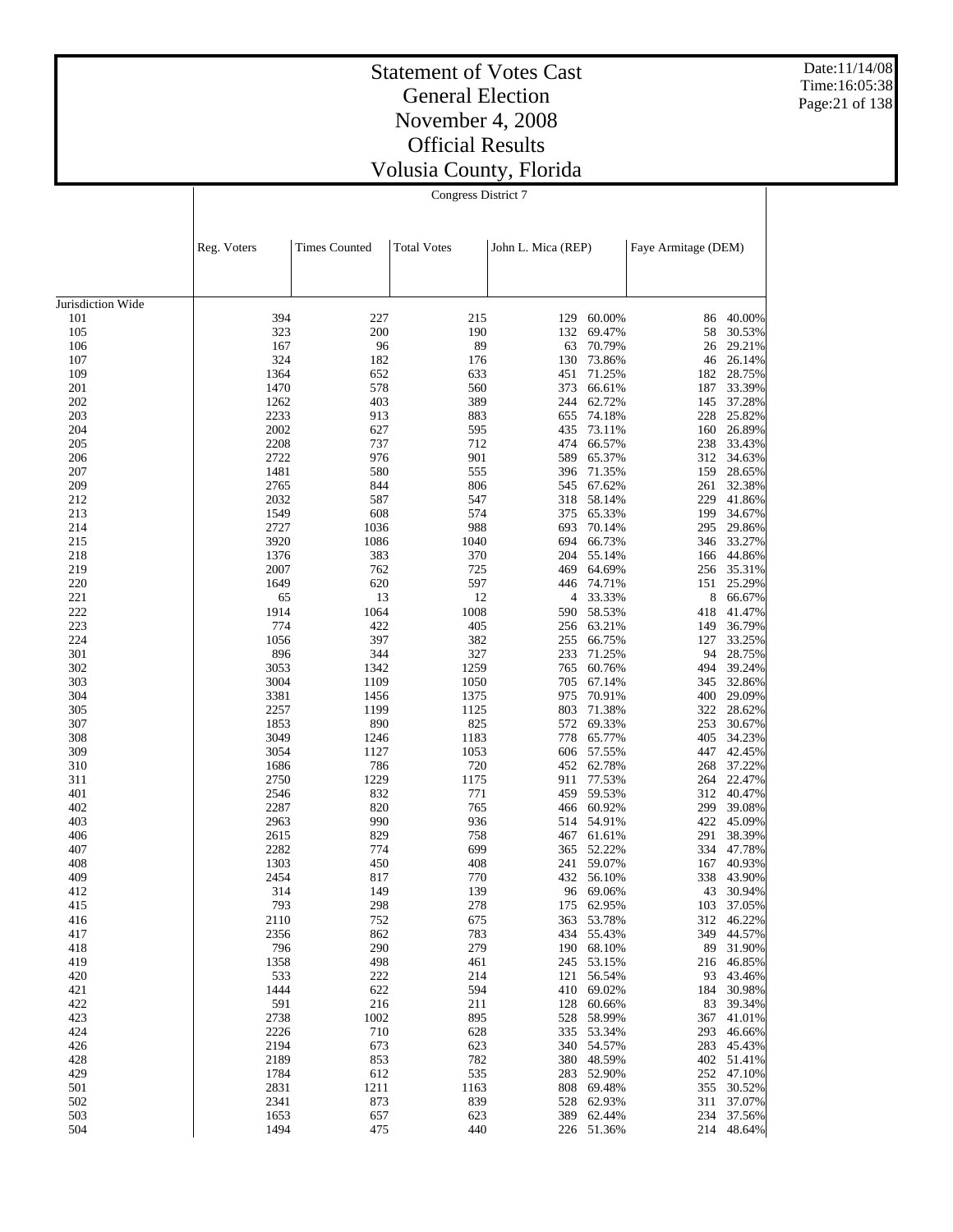Date:11/14/08 Time:16:05:39 Page:22 of 138

# Statement of Votes Cast General Election November 4, 2008 Official Results Volusia County, Florida

|                                           | Reg. Voters                          | <b>Times Counted</b>   | <b>Total Votes</b> | John L. Mica (REP)     |                  | Faye Armitage (DEM)   |                  |  |
|-------------------------------------------|--------------------------------------|------------------------|--------------------|------------------------|------------------|-----------------------|------------------|--|
|                                           |                                      |                        |                    |                        |                  |                       |                  |  |
| 505                                       | 1378                                 | 407                    | 385                | 220                    | 57.14%           | 165                   | 42.86%           |  |
| 506                                       | 1791                                 | 606                    | 581                | 397                    | 68.33%           | 184                   | 31.67%           |  |
| 508                                       | 1397                                 | 405                    | 383                | 262                    | 68.41%           | 121                   | 31.59%           |  |
| 509<br>510                                | 2142<br>2679                         | 877<br>1134            | 827<br>1086        | 576<br>843             | 69.65%<br>77.62% | 251<br>243            | 30.35%<br>22.38% |  |
| 511                                       | 838                                  | 375                    | 360                | 259                    | 71.94%           | 101                   | 28.06%           |  |
| 512                                       | 1295                                 | 506                    | 488                | 338                    | 69.26%           | 150                   | 30.74%           |  |
| 513                                       | 1985                                 | 730                    | 698                | 525                    | 75.21%           | 173                   | 24.79%           |  |
| 514                                       | 1678                                 | 588                    | 553                | 314                    | 56.78%           | 239                   | 43.22%           |  |
| 515                                       | 2295                                 | 783                    | 749                | 482                    | 64.35%           | 267                   | 35.65%           |  |
| 516                                       | 2354                                 | 858                    | 827                | 626                    | 75.70%           | 201                   | 24.30%           |  |
| 517<br>519                                | 2283<br>1642                         | 793<br>473             | 762<br>435         | 494<br>245             | 64.83%<br>56.32% | 268<br>190            | 35.17%           |  |
| 521                                       | 1999                                 | 704                    | 663                | 394                    | 59.43%           | 269                   | 43.68%<br>40.57% |  |
| 522                                       | 2410                                 | 646                    | 620                | 407                    | 65.65%           | 213                   | 34.35%           |  |
| 523                                       | 2458                                 | 930                    | 866                | 409                    | 47.23%           | 457                   | 52.77%           |  |
| 525                                       | 1687                                 | 647                    | 616                | 367                    | 59.58%           | 249                   | 40.42%           |  |
| 526                                       | 1524                                 | 598                    | 565                | 254                    | 44.96%           | 311                   | 55.04%           |  |
| 527                                       | 1880                                 | 620                    | 585                | 292                    | 49.91%           | 293                   | 50.09%           |  |
| 528                                       | 1897                                 | 746                    | 710                | 348                    | 49.01%           | 362                   | 50.99%           |  |
| 529<br>530                                | 1524                                 | 608                    | 570<br>777         | 281<br>373             | 49.30%           | 289<br>404            | 50.70%<br>51.99% |  |
| 531                                       | 1798<br>527                          | 831<br>231             | 219                | 77                     | 48.01%<br>35.16% | 142                   | 64.84%           |  |
| 532                                       | 2500                                 | 868                    | 833                | 640                    | 76.83%           | 193                   | 23.17%           |  |
| 533                                       | 1009                                 | 300                    | 286                | 197                    | 68.88%           | 89                    | 31.12%           |  |
| 534                                       | 782                                  | 377                    | 353                | 197                    | 55.81%           | 156                   | 44.19%           |  |
| 602                                       | 786                                  | 250                    | 234                | 114                    | 48.72%           | 120                   | 51.28%           |  |
| 603                                       | 2280                                 | 813                    | 760                | 186                    | 24.47%           | 574                   | 75.53%           |  |
| 605                                       | 1210                                 | 417                    | 386                | 71                     | 18.39%           | 315                   | 81.61%           |  |
| 607<br>608                                | 1771<br>1361                         | 649<br>617             | 613<br>569         | 377<br>343             | 61.50%<br>60.28% | 236<br>226            | 38.50%<br>39.72% |  |
| 609                                       | 1128                                 | 422                    | 394                | 206                    | 52.28%           | 188                   | 47.72%           |  |
| 614                                       | 2358                                 | 803                    | 751                | 227                    | 30.23%           | 524                   | 69.77%           |  |
| 615                                       | 684                                  | 217                    | 192                | 89                     | 46.35%           | 103                   | 53.65%           |  |
| 617                                       | 680                                  | 213                    | 202                | 31                     | 15.35%           | 171                   | 84.65%           |  |
| 618                                       | 1429                                 | 494                    | 452                | 119                    | 26.33%           | 333                   | 73.67%           |  |
| 619                                       | 1685                                 | 611                    | 565                | 85                     | 15.04%           | 480                   | 84.96%           |  |
| 620                                       | 2107                                 | 545                    | 494                | 45                     | 9.11%            | 449                   | 90.89%           |  |
| 621<br>622                                | 993<br>815                           | 282<br>276             | 256<br>249         | 26<br>112              | 10.16%<br>44.98% | 230<br>137            | 89.84%<br>55.02% |  |
| 623                                       | 989                                  | 380                    | 359                | 174                    | 48.47%           | 185                   | 51.53%           |  |
| 624                                       | 999                                  | 268                    | 249                | 116                    | 46.59%           | 133                   | 53.41%           |  |
| 626                                       | 1517                                 | 547                    | 501                | 240                    | 47.90%           | 261                   | 52.10%           |  |
| 628                                       | 2186                                 | 794                    | 718                | 67                     | 9.33%            | 651                   | 90.67%           |  |
| 629                                       | 1750                                 | 633                    | 589                | 196                    | 33.28%           | 393                   | 66.72%           |  |
| 633                                       | 1099                                 | 369                    | 347                | 135                    | 38.90%           | 212                   | 61.10%           |  |
| 636                                       | 1093                                 | 358                    | 333                | 130                    | 39.04%           | 203                   | 60.96%           |  |
| 637<br>638                                | 1298<br>1100                         | 595<br>532             | 559<br>497         | 300<br>287             | 53.67%<br>57.75% | 259<br>210            | 46.33%<br>42.25% |  |
| 639                                       | 383                                  | 182                    | 171                | 108                    | 63.16%           | 63                    | 36.84%           |  |
| 701                                       | 1834                                 | 744                    | 700                | 360                    | 51.43%           | 340                   | 48.57%           |  |
| 704                                       | 844                                  | 335                    | 315                | 137                    | 43.49%           | 178                   | 56.51%           |  |
| Absentee                                  | $\boldsymbol{0}$                     | 30279                  | 28695              | 18961                  | 66.08%           | 9734                  | 33.92%           |  |
| Early Voting OS                           | $\boldsymbol{0}$                     | 40330                  | 37896              | 16589                  | 43.78%           | 21307                 | 56.22%           |  |
| Provisional                               | $\boldsymbol{0}$                     | 138                    | 121                | 56                     | 46.28%           | 65                    | 53.72%           |  |
| Unscanned                                 | $\boldsymbol{0}$                     | 103                    | 91                 | 32                     | 35.16%           | 59                    | 64.84%           |  |
| Provisional After 7pm<br>10 Day Extension | $\boldsymbol{0}$<br>$\boldsymbol{0}$ | $\boldsymbol{0}$<br>20 | $\mathbf{0}$<br>14 | $\boldsymbol{0}$<br>12 | 85.71%           | $\boldsymbol{0}$<br>2 | 14.29%           |  |
| Total                                     | 189093                               | 141065                 | 132782             | 74391                  | 56.02%           | 58391                 | 43.98%           |  |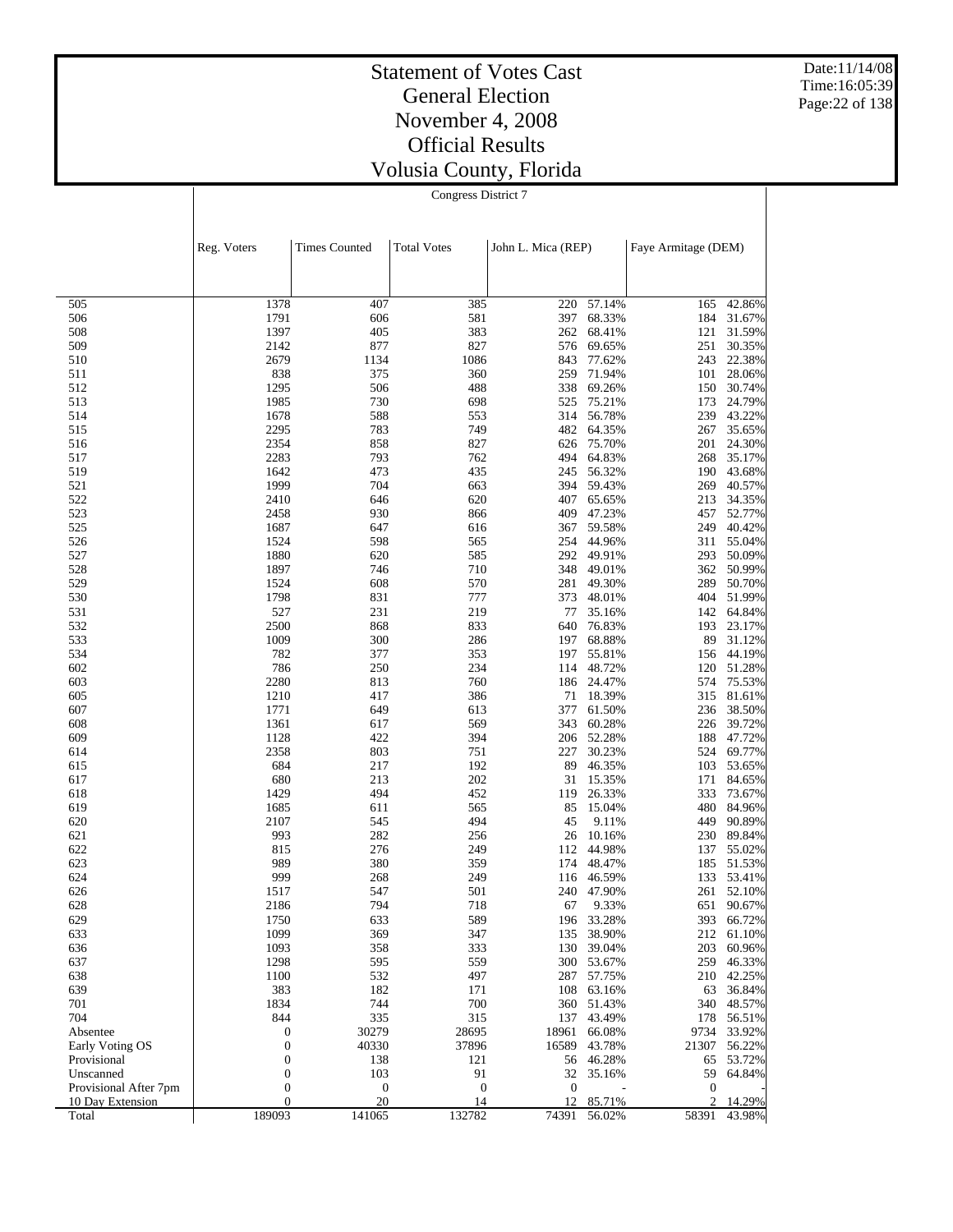Date:11/14/08 Time:16:05:39 Page:23 of 138

#### Statement of Votes Cast General Election November 4, 2008 Official Results Volusia County, Florida

|                   | Reg. Voters  | <b>Times Counted</b> | <b>Total Votes</b> | Tom Feeney (REP) |                      | Suzanne M. Kosmas<br>(DEM) |                      | Gaurav Bhola (NPA)   |                |
|-------------------|--------------|----------------------|--------------------|------------------|----------------------|----------------------------|----------------------|----------------------|----------------|
| Jurisdiction Wide |              |                      |                    |                  |                      |                            |                      |                      |                |
| 223               | 115          | 40                   | 39                 | 19               | 48.72%               | 19                         | 48.72%               | 1                    | 2.56%          |
| 404               | 716          | 301                  | 292                | 149              | 51.03%               | 138                        | 47.26%               | 5                    | 1.71%          |
| 405               | 2961         | 1112                 | 1038               | 341              | 32.85%               | 678                        | 65.32%               | 19                   | 1.83%          |
| 410               | 2931         | 1110                 | 1048               | 390              | 37.21%               | 644                        | 61.45%               | 14                   | 1.34%          |
| 411               | 2826         | 1052                 | 1004               | 366              | 36.45%               | 611                        | 60.86%               | 27                   | 2.69%          |
| 412               | 1138         | 641                  | 612                | 309              | 50.49%               | 296                        | 48.37%               | $\overline{7}$       | 1.14%          |
| 413               | 2636         | 857                  | 821                | 301              | 36.66%               | 503                        | 61.27%               | 17                   | 2.07%          |
| 414               | 2589         | 910                  | 867                | 331              | 38.18%               | 519                        | 59.86%               | 17                   | 1.96%          |
| 418               | 306          | 130                  | 127                | 73               | 57.48%               | 50                         | 39.37%               | $\overline{4}$       | 3.15%          |
| 420               | 2153         | 798                  | 761                | 254              | 33.38%               | 487                        | 63.99%               | 20                   | 2.63%          |
| 425               | 370          | 233                  | 226                |                  | 118 52.21%           | 101                        | 44.69%               | 7                    | 3.10%          |
| 427               | 1750         | 438                  | 413                | 165              | 39.95%               | 242                        | 58.60%               | 6                    | 1.45%          |
| 602               | 1051         | 436                  | 418                | 168              | 40.19%               | 239                        | 57.18%               | 11                   | 2.63%          |
| 615               | 1045         | 390                  | 369                | 138              | 37.40%               | 222                        | 60.16%               | 9                    | 2.44%          |
| 624               | 287          | 55                   | 53                 | 21               | 39.62%               | 32                         | 60.38%               | $\mathbf{0}$         | 0.00%          |
| 625               | 1685         | 540                  | 518                | 216              | 41.70%               | 284                        | 54.83%               | 18                   | 3.47%          |
| 632               | 545          | 274                  | 268                | 105              | 39.18%               | 161                        | 60.07%<br>70.46%     | $\overline{c}$       | 0.75%          |
| 639<br>640        | 803<br>1740  | 295<br>633           | 281<br>594         | 81<br>214        | 28.83%<br>36.03%     | 198<br>366                 | 61.62%               | $\mathfrak{2}$<br>14 | 0.71%<br>2.36% |
| 641               | 2421         | 879                  | 836                | 444              | 53.11%               | 379                        | 45.33%               | 13                   | 1.56%          |
| 702               | 2955         | 1301                 | 1249               | 467              | 37.39%               | 753                        | 60.29%               | 29                   | 2.32%          |
| 703               | 2331         | 1009                 | 976                | 316              | 32.38%               | 640                        | 65.57%               | 20                   | 2.05%          |
| 705               | 1398         | 691                  | 656                | 227              | 34.60%               | 417                        | 63.57%               | 12                   | 1.83%          |
| 706               | 1757         | 623                  | 592                | 272              | 45.95%               | 307                        | 51.86%               | 13                   | 2.20%          |
| 709               | 2259         | 973                  | 937                | 351              | 37.46%               | 564                        | 60.19%               | 22                   | 2.35%          |
| 711               | 2565         | 1199                 | 1138               | 370              | 32.51%               | 736                        | 64.67%               | 32                   | 2.81%          |
| 712               | 2176         | 963                  | 918                | 307              | 33.44%               | 597                        | 65.03%               | 14                   | 1.53%          |
| 714               | 2676         | 1159                 | 1124               | 442              | 39.32%               | 668                        | 59.43%               | 14                   | 1.25%          |
| 716               | 2462         | 1027                 | 1001               |                  | 574 57.34%           | 413                        | 41.26%               | 14                   | 1.40%          |
| 717               | 2632         | 1290                 | 1238               | 421              | 34.01%               | 790                        | 63.81%               | 27                   | 2.18%          |
| 718               | 1924         | 924                  | 893                | 313              | 35.05%               | 563                        | 63.05%               | 17                   | 1.90%          |
| 719               | 886          | 462                  | 444                | 153              | 34.46%               | 274                        | 61.71%               | 17                   | 3.83%          |
| 720               | 2122         | 938                  | 905                | 294              | 32.49%               | 590                        | 65.19%               | 21                   | 2.32%          |
| 722               | 2017         | 908                  | 872                | 299              | 34.29%               | 551                        | 63.19%               | 22                   | 2.52%          |
| 723<br>724        | 1529<br>2098 | 714<br>1018          | 694<br>989         | 232<br>377       | 33.43%<br>38.12%     | 451<br>601                 | 64.99%<br>60.77%     | 11<br>11             | 1.59%<br>1.11% |
| 725               | 1908         | 839                  | 812                | 366              | 45.07%               | 434                        | 53.45%               | 12                   | 1.48%          |
| 726               | 2674         | 1488                 | 1439               | 684              | 47.53%               | 738                        | 51.29%               | 17                   | 1.18%          |
| 727               | 2089         | 963                  | 913                | 335              | 36.69%               | 565                        | 61.88%               | 13                   | 1.42%          |
| 728               | 1978         | 992                  | 966                | 442              | 45.76%               | 511                        | 52.90%               | 13                   | 1.35%          |
| 729               | 3797         | 1788                 | 1718               |                  | 762 44.35%           | 934                        | 54.37%               | 22                   | 1.28%          |
| 730               | 1716         | 764                  | 735                | 338              | 45.99%               | 386                        | 52.52%               | 11                   | 1.50%          |
| 731               | 1543         | 659                  | 633                | 241              | 38.07%               | 380                        | 60.03%               | 12                   | 1.90%          |
| 732               | 3017         | 1592                 | 1514               |                  | 625 41.28%           | 855                        | 56.47%               | 34                   | 2.25%          |
| 733               | 1470         | 696                  | 674                | 224              | 33.23%               |                            | 437 64.84%           | 13                   | 1.93%          |
| 801               | 773          | 354                  | 347                | 162              | 46.69%               |                            | 175 50.43%           | 10                   | 2.88%          |
| 803               | 1866         | 704                  | 677                | 363              | 53.62%               |                            | 301 44.46%           | 13                   | 1.92%          |
| 804               | 1886         | 754                  | 724                | 271              | 37.43%               |                            | 434 59.94%           | 19                   | 2.62%          |
| 805               | 2118         | 616                  | 592                | 251              | 42.40%               |                            | 336 56.76%           | 5                    | 0.84%          |
| 806               | 1955         | 581                  | 563                | 229              | 40.67%               |                            | 326 57.90%           | 8                    | 1.42%          |
| 807               | 1330         | 382                  | 367                | 119              | 32.43%               |                            | 240 65.40%           | 8                    | 2.18%          |
| 808               | 3084         | 743                  | 709                | 213              | 30.04%               |                            | 485 68.41%           | 11                   | 1.55%          |
| 809               | 1433<br>934  | 418                  | 407                | 154              | 37.84%               |                            | 248 60.93%           | 5                    | 1.23%<br>0.41% |
| 810<br>811        | 1815         | 250<br>615           | 246<br>606         | 84               | 34.15%<br>255 42.08% | 161                        | 65.45%<br>338 55.78% | -1<br>13             | 2.15%          |
| 812               | 1110         | 345                  | 332                | 118              | 35.54%               |                            | 206 62.05%           | 8                    | 2.41%          |
| 813               | 1678         | 607                  | 596                | 224              | 37.58%               |                            | 364 61.07%           | 8                    | 1.34%          |
| 814               | 2384         | 793                  | 775                | 307              | 39.61%               |                            | 450 58.06%           | 18                   | 2.32%          |
| 815               | 1447         | 419                  | 408                |                  | 161 39.46%           |                            | 240 58.82%           | 7                    | 1.72%          |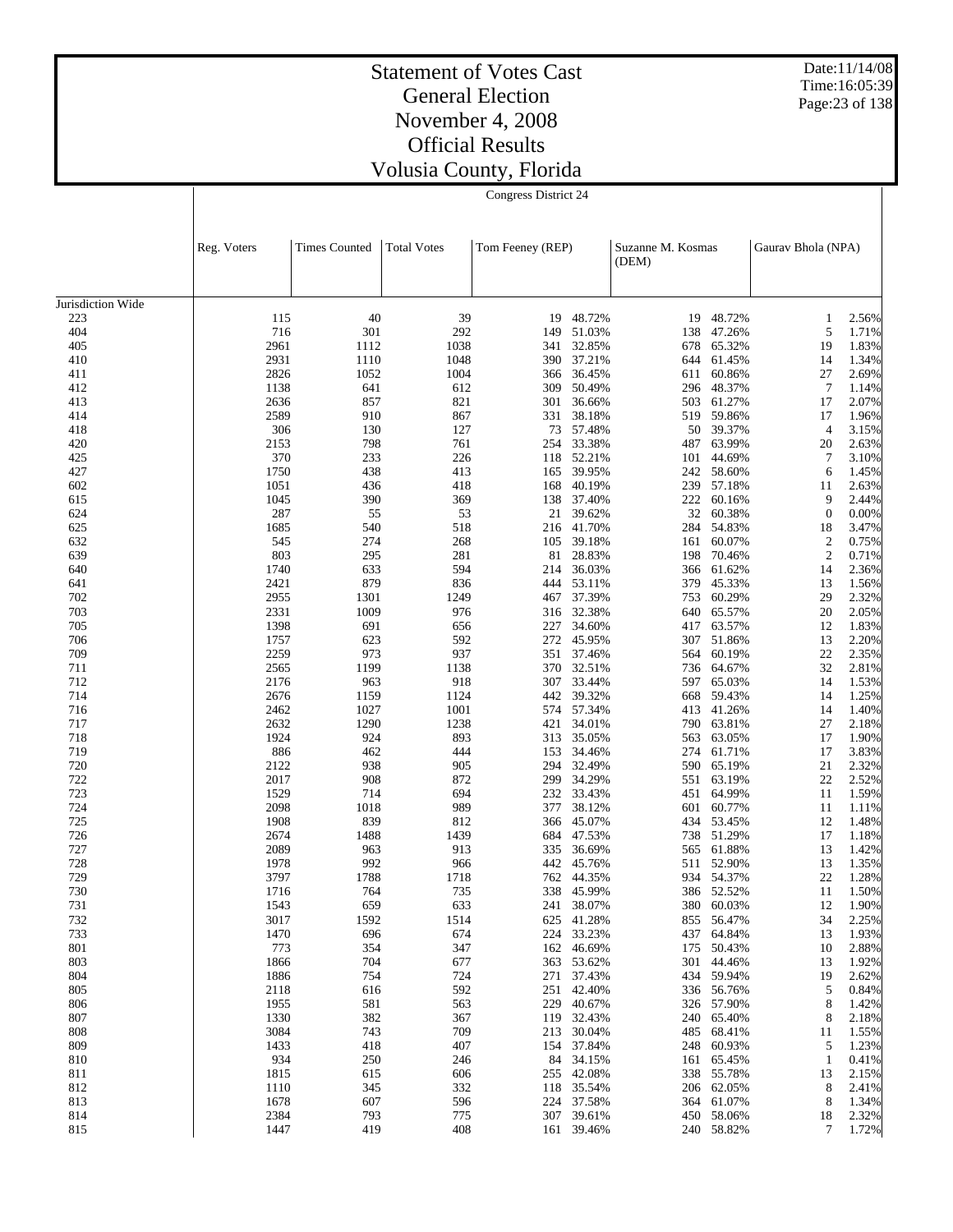Date:11/14/08 Time:16:05:39 Page:24 of 138

#### Statement of Votes Cast General Election November 4, 2008 Official Results Volusia County, Florida

|                       | Reg. Voters | <b>Times Counted</b> | <b>Total Votes</b> | Tom Feeney (REP) |        | Suzanne M. Kosmas<br>(DEM) |        | Gauray Bhola (NPA) |       |
|-----------------------|-------------|----------------------|--------------------|------------------|--------|----------------------------|--------|--------------------|-------|
|                       |             |                      |                    |                  |        |                            |        |                    |       |
| 816                   | 1513        | 640                  | 619                | 281              | 45.40% | 330                        | 53.31% | 8                  | 1.29% |
| 901                   | 1906        | 549                  | 528                | 204              | 38.64% | 306                        | 57.95% | 18                 | 3.41% |
| 902                   | 2697        | 855                  | 835                | 297              | 35.57% | 521                        | 62.40% | 17                 | 2.04% |
| 903                   | 2325        | 807                  | 777                | 283              | 36.42% | 478                        | 61.52% | 16                 | 2.06% |
| 904                   | 1643        | 623                  | 603                | 210              | 34.83% | 379                        | 62.85% | 14                 | 2.32% |
| 905                   | 1126        | 407                  | 392                | 142              | 36.22% | 240                        | 61.22% | 10                 | 2.55% |
| 906                   | 699         | 346                  | 340                | 140              | 41.18% | 194                        | 57.06% | 6                  | 1.76% |
| 907                   | 810         | 394                  | 377                | 178              | 47.21% | 194                        | 51.46% |                    | 1.33% |
| 908                   | 2438        | 742                  | 708                | 278              | 39.27% | 416                        | 58.76% | 14                 | 1.98% |
| 909                   | 1330        | 630                  | 610                | 218              | 35.74% | 377                        | 61.80% | 15                 | 2.46% |
| 910                   | 1168        | 369                  | 362                | 113              | 31.22% | 238                        | 65.75% | 11                 | 3.04% |
| 912                   | 1424        | 535                  | 510                | 165              | 32.35% | 342                        | 67.06% | 3                  | 0.59% |
| 913                   | 2231        | 905                  | 876                | 310              | 35.39% | 545                        | 62.21% | 21                 | 2.40% |
| Absentee              | 0           | 20277                | 19419              | 8379             | 43.15% | 10626                      | 54.72% | 414                | 2.13% |
| Early Voting OS       | 0           | 26313                | 25395              | 6760             | 26.62% | 18183                      | 71.60% | 452                | 1.78% |
| Provisional           | 0           | 118                  | 102                | 33               | 32.35% | 68                         | 66.67% |                    | 0.98% |
| Unscanned             |             | 222                  | 214                | 63               | 29.44% | 147                        | 68.69% | 4                  | 1.87% |
| Provisional After 7pm | 0           | $\overline{0}$       | $\Omega$           |                  |        | 0                          |        | $\Omega$           |       |
| 10 Day Extension      |             | 10                   | $\mathbf Q$        | 4                | 44.44% |                            | 55.56% |                    | 0.00% |
| Total                 | 129170      | 98427                | 94640              | 34604            | 36.56% | 58217                      | 61.51% | 1819               | 1.92% |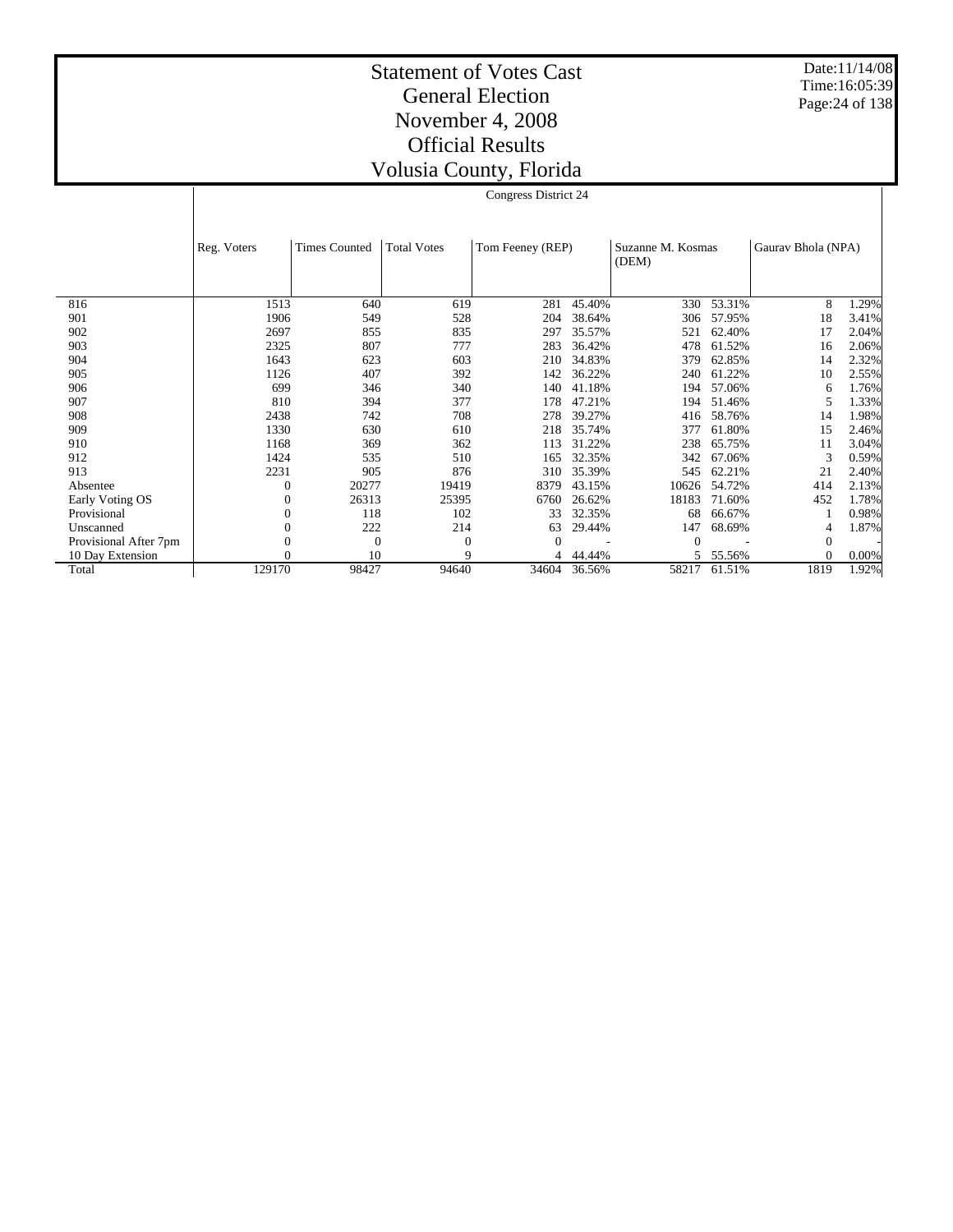Date:11/14/08 Time:16:05:39 Page:25 of 138

# Statement of Votes Cast General Election November 4, 2008 Official Results Volusia County, Florida

 $0 \qquad \qquad 1 \qquad \qquad 0 \qquad \qquad 0 \qquad \qquad -$ 14166 12551 11030 87.88% 1521 12.12%

State Senator 1

|                       | Reg. Voters    | <b>Times Counted</b> | <b>Total Votes</b> | Anthony C. "Tony" Hi<br>(DEM) |            | Louis J. Tart (CPF) |        |
|-----------------------|----------------|----------------------|--------------------|-------------------------------|------------|---------------------|--------|
| Jurisdiction Wide     |                |                      |                    |                               |            |                     |        |
| 511                   | 828            | 369                  | 295                | 156                           | 52.88%     | 139                 | 47.12% |
| 522                   | 72             | 31                   | 18                 | 13                            | 72.22%     | 5                   | 27.78% |
| 531                   | 527            | 231                  | 201                | 157                           | 78.11%     | 44                  | 21.89% |
| 602                   | 1228           | 489                  | 398                | 252                           | 63.32%     | 146                 | 36.68% |
| 603                   | 2070           | 724                  | 655                | 606                           | 92.52%     | 49                  | 7.48%  |
| 605                   | 1057           | 374                  | 339                | 322                           | 94.99%     | 17                  | 5.01%  |
| 614                   | 2358           | 803                  | 711                | 619                           | 87.06%     | 92                  | 12.94% |
| 615                   | 277            | 77                   | 65                 | 52                            | 80.00%     | 13                  | 20.00% |
| 617                   | 680            | 213                  | 196                | 185                           | 94.39%     | 11                  | 5.61%  |
| 618                   | 1429           | 494                  | 438                | 375                           | 85.62%     | 63                  | 14.38% |
| 619                   | 1504           | 560                  | 516                | 489                           | 94.77%     | 27                  | 5.23%  |
| 620                   | 2107           | 545                  | 492                | 480                           | 97.56%     | 12                  | 2.44%  |
| 621                   | 993            | 282                  | 258                | 254                           | 98.45%     | 4                   | 1.55%  |
| 626                   | 117            | 20                   | 14                 | 12                            | 85.71%     | 2                   | 14.29% |
| 628                   | 2186           | 794                  | 718                | 694                           | 96.66%     | 24                  | 3.34%  |
| 629                   | 1712           | 620                  | 539                | 447                           | 82.93%     | 92                  | 17.07% |
| 632                   | 19             | 4                    | 3                  | 1                             | 33.33%     | 2                   | 66.67% |
| 633                   | 1099           | 369                  | 318                | 246                           | 77.36%     | 72                  | 22.64% |
| Absentee              | $\overline{0}$ | 2037                 | 1747               | 1367                          | 78.25%     | 380                 | 21.75% |
| Early Voting OS       | $\overline{0}$ | 5089                 | 4595               | 4269                          | 92.91%     | 326                 | 7.09%  |
| Provisional           | $\theta$       | 23                   | 21                 | 20                            | 95.24%     | 1                   | 4.76%  |
| Unscanned             | $\overline{0}$ | 17                   | 14                 |                               | 14 100.00% | 0                   | 0.00%  |
| Provisional After 7pm | $\mathbf{0}$   | $\mathbf{0}$         | $\mathbf{0}$       | $\mathbf{0}$                  |            | $\mathbf{0}$        |        |

10 Day Extension Total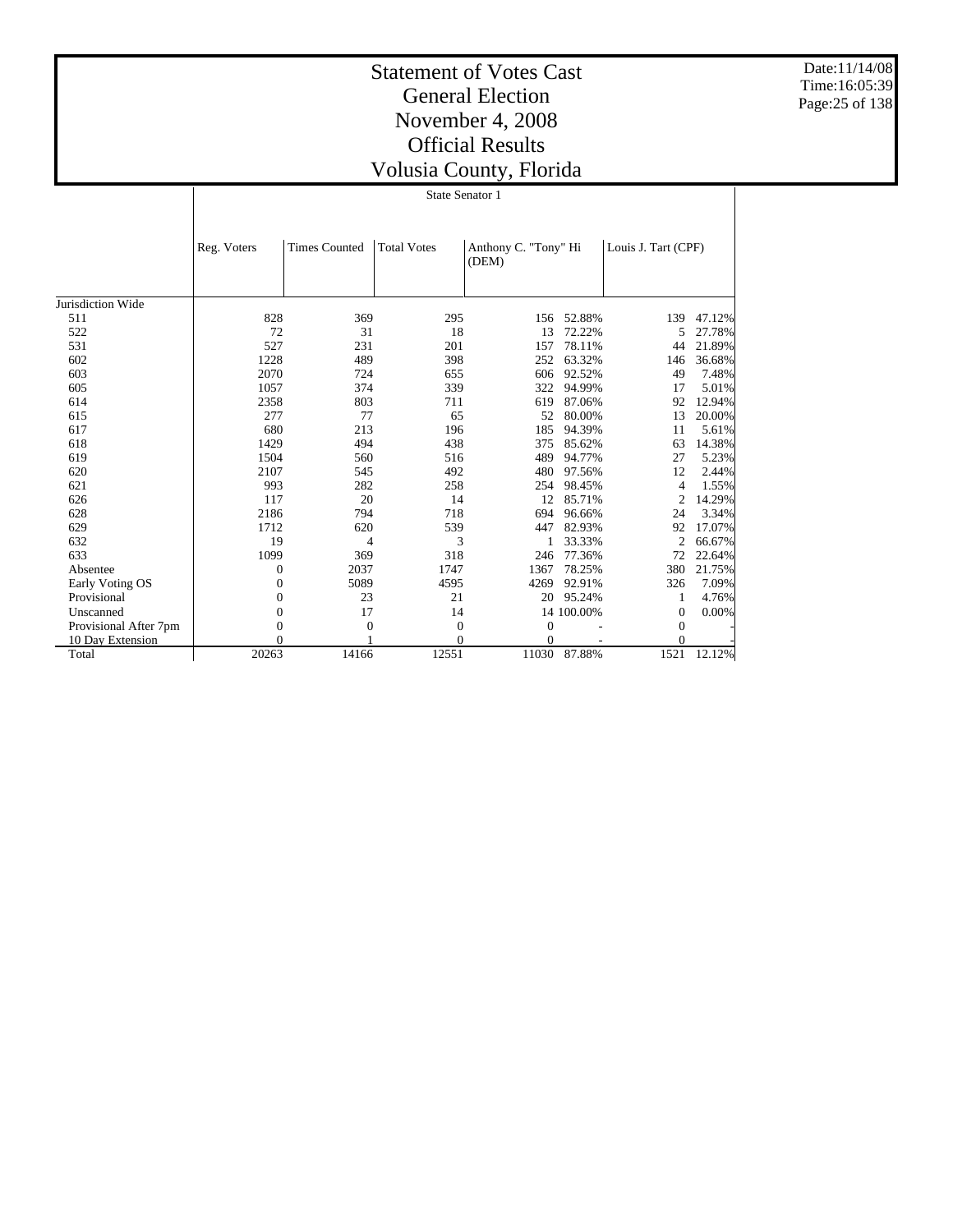Date:11/14/08 Time:16:05:39 Page:26 of 138

# Statement of Votes Cast General Election November 4, 2008 Official Results Volusia County, Florida

State Senator 7

|                   | Reg. Voters  | <b>Times Counted</b> | <b>Total Votes</b> | Evelyn Lynn (REP) |                          | <b>Richard Paul Dembins</b> |                          |
|-------------------|--------------|----------------------|--------------------|-------------------|--------------------------|-----------------------------|--------------------------|
|                   |              |                      |                    |                   |                          | (NPA)                       |                          |
|                   |              |                      |                    |                   |                          |                             |                          |
| Jurisdiction Wide |              |                      |                    |                   |                          |                             |                          |
| 101               | 686          | 391                  | 344                | 258               | 75.00%                   | 86                          | 25.00%                   |
| 105               | 708          | 403                  | 361                | 267               | 73.96%                   | 94                          | 26.04%                   |
| 106               | 349          | 196                  | 170                | 135               | 79.41%                   | 35                          | 20.59%                   |
| 107               | 1037         | 506                  | 454                | 350               | 77.09%                   | 104                         | 22.91%                   |
| 109<br>201        | 1364<br>1485 | 652<br>578           | 597<br>529         | 466<br>378        | 78.06%<br>71.46%         | 131<br>151                  | 21.94%<br>28.54%         |
| 202               | 1262         | 403                  | 362                | 268               | 74.03%                   | 94                          | 25.97%                   |
| 203               | 2233         | 913                  | 840                | 678               | 80.71%                   | 162                         | 19.29%                   |
| 204               | 2002         | 627                  | 566                | 434               | 76.68%                   |                             | 132 23.32%               |
| 205               | 365          | 137                  | 122                | 94                | 77.05%                   | 28                          | 22.95%                   |
| 207               | 1481         | 580                  | 519                | 405               | 78.03%                   | 114                         | 21.97%                   |
| 208               | 304          | 111                  | 95                 | 77                | 81.05%                   | 18                          | 18.95%                   |
| 209               | 1096         | 319                  | 275                | 199               | 72.36%                   | 76                          | 27.64%                   |
| 404               | 716          | 301                  | 276                | 232               | 84.06%                   | 44                          | 15.94%                   |
| 410               | 2931         | 1110                 | 910                | 640               | 70.33%                   | 270                         | 29.67%                   |
| 411               | 2826         | 1052                 | 909                | 593               | 65.24%                   | 316                         | 34.76%                   |
| 412               | 1452         | 790                  | 684                | 517               | 75.58%                   | 167                         | 24.42%                   |
| 413               | 2005         | 646                  | 542                | 358               | 66.05%                   | 184                         | 33.95%                   |
| 418<br>419        | 1102<br>795  | 420<br>286           | 373<br>244         | 290<br>161        | 77.75%<br>65.98%         | 83<br>83                    | 22.25%<br>34.02%         |
| 420               | 2686         | 1020                 | 860                | 565               | 65.70%                   | 295                         | 34.30%                   |
| 421               | 1444         | 622                  | 563                | 425               | 75.49%                   | 138                         | 24.51%                   |
| 425               | 370          | 233                  | 214                | 157               | 73.36%                   | 57                          | 26.64%                   |
| 502               | 2341         | 873                  | 804                | 630               | 78.36%                   | 174                         | 21.64%                   |
| 503               | 1653         | 657                  | 594                | 460               | 77.44%                   | 134                         | 22.56%                   |
| 504               | 1494         | 475                  | 425                | 295               | 69.41%                   | 130                         | 30.59%                   |
| 505               | 1378         | 407                  | 361                | 275               | 76.18%                   | 86                          | 23.82%                   |
| 506               | 1791         | 606                  | 556                |                   | 452 81.29%               | 104                         | 18.71%                   |
| 511               | 10           | 6                    | 6                  |                   | 6 100.00%                | $\boldsymbol{0}$            | 0.00%                    |
| 514               | 1678         | 588                  | 532                | 394               | 74.06%                   | 138                         | 25.94%                   |
| 515               | 2295         | 783                  | 734                | 581               | 79.16%                   | 153                         | 20.84%                   |
| 516<br>517        | 2354<br>2283 | 858<br>793           | 799<br>746         | 670<br>548        | 83.85%<br>73.46%         | 129<br>198                  | 16.15%<br>26.54%         |
| 519               | 1642         | 473                  | 423                | 309               | 73.05%                   | 114                         | 26.95%                   |
| 525               | 1687         | 647                  | 606                | 453               | 74.75%                   | 153                         | 25.25%                   |
| 526               | 1524         | 598                  | 535                | 337               | 62.99%                   | 198                         | 37.01%                   |
| 527               | 1873         | 620                  | 547                | 387               | 70.75%                   | 160                         | 29.25%                   |
| 528               | 1893         | 744                  | 666                | 460               | 69.07%                   | 206                         | 30.93%                   |
| 529               | 1524         | 608                  | 546                | 368               | 67.40%                   | 178                         | 32.60%                   |
| 534               | 776          | 374                  | 331                | 247               | 74.62%                   | 84                          | 25.38%                   |
| 607               | 1771         | 649                  | 593                | 442               | 74.54%                   | 151                         | 25.46%                   |
| 608               | 1361         | 617                  | 550                | 409               | 74.36%                   | 141                         | 25.64%                   |
| 609               | 1128         | 422                  | 368                | 237               | 64.40%                   |                             | 131 35.60%               |
| 619               | 181          | 51                   | 46                 |                   | 30 65.22%                |                             | 16 34.78%                |
| 622<br>623        | 815<br>989   | 276<br>380           | 230<br>340         |                   | 155 67.39%<br>197 57.94% |                             | 75 32.61%<br>143 42.06%  |
| 624               | 1286         | 323                  | 277                |                   | 182 65.70%               |                             | 95 34.30%                |
| 625               | 1685         | 540                  | 478                |                   | 349 73.01%               |                             | 129 26.99%               |
| 626               | 1400         | 527                  | 453                |                   | 288 63.58%               |                             | 165 36.42%               |
| 629               | 38           | 13                   | 13                 |                   | 9 69.23%                 |                             | 4 30.77%                 |
| 632               | 526          | 270                  | 251                |                   | 190 75.70%               |                             | 61 24.30%                |
| 636               | 1093         | 358                  | 309                |                   | 175 56.63%               |                             | 134 43.37%               |
| 637               | 1298         | 595                  | 526                |                   | 380 72.24%               |                             | 146 27.76%               |
| 638               | 1100         | 532                  | 458                |                   | 344 75.11%               |                             | 114 24.89%               |
| 639               | 1186         | 477                  | 417                |                   | 315 75.54%               |                             | 102 24.46%               |
| 640               | 1740         | 633                  | 557                |                   | 411 73.79%               |                             | 146 26.21%               |
| 641               | 2421         | 879                  | 786                |                   | 673 85.62%               |                             | 113 14.38%               |
| 701<br>702        | 1834<br>2955 | 744<br>1301          | 659<br>1174        |                   | 444 67.37%<br>879 74.87% |                             | 215 32.63%<br>295 25.13% |
|                   |              |                      |                    |                   |                          |                             |                          |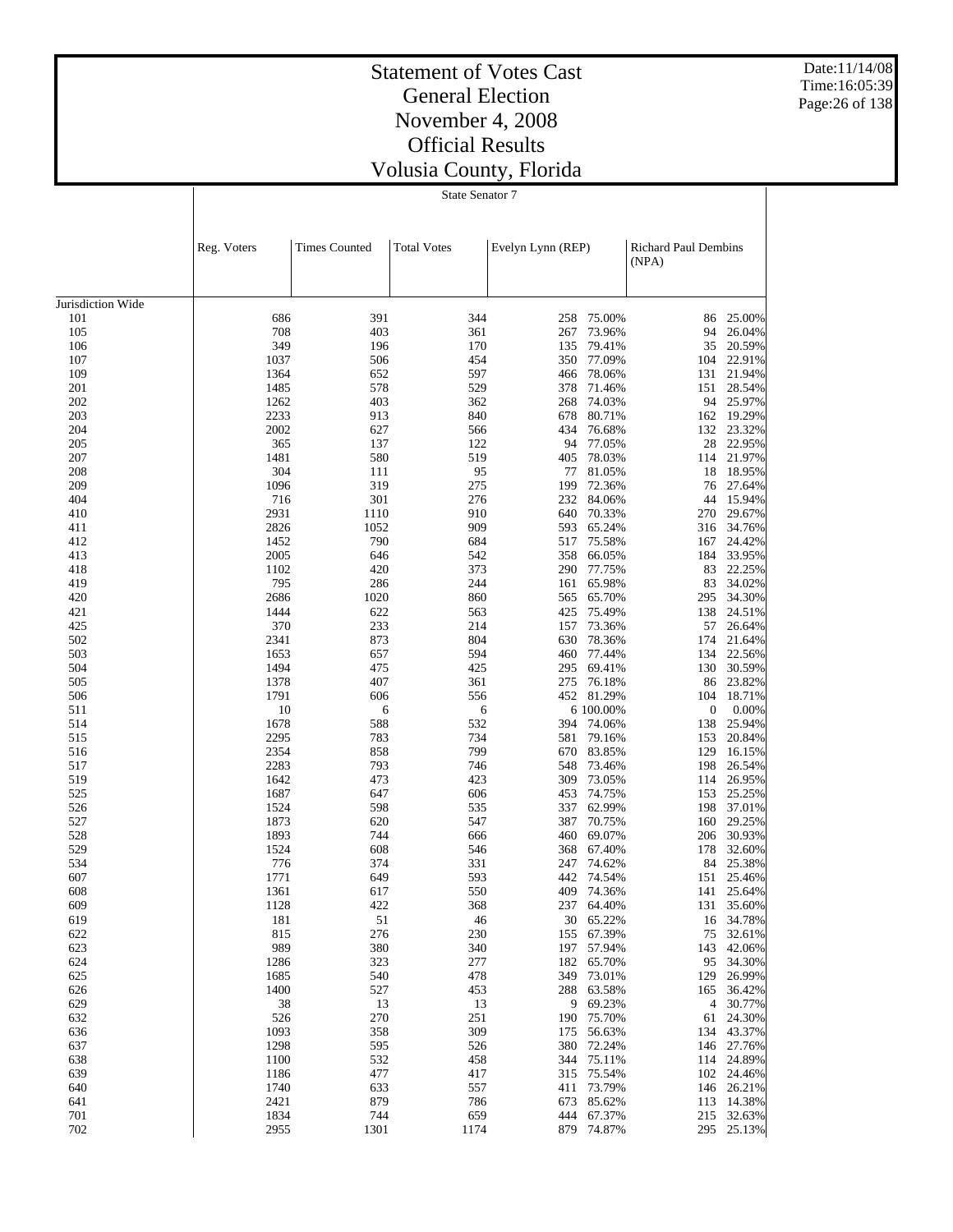Date:11/14/08 Time:16:05:39 Page:27 of 138

## Statement of Votes Cast General Election November 4, 2008 Official Results Volusia County, Florida

State Senator 7

|                           | Reg. Voters                          | <b>Times Counted</b>   | <b>Total Votes</b>                   | Evelyn Lynn (REP)                |                  | <b>Richard Paul Dembins</b><br>(NPA) |                  |
|---------------------------|--------------------------------------|------------------------|--------------------------------------|----------------------------------|------------------|--------------------------------------|------------------|
| 703                       | 2331                                 | 1009                   | 906                                  | 655                              | 72.30%           | 251                                  | 27.70%           |
| 704                       | 844                                  | 335                    | 289                                  | 180                              | 62.28%           | 109                                  | 37.72%           |
| 705                       | 1398                                 | 691                    | 616                                  | 462                              | 75.00%           | 154                                  | 25.00%           |
| 706                       | 1757                                 | 623                    | 567                                  | 442                              | 77.95%           | 125                                  | 22.05%           |
| 709                       | 2259                                 | 973                    | 869                                  | 613                              | 70.54%           | 256                                  | 29.46%           |
| 711                       | 2565                                 | 1199                   | 1029                                 | 737                              | 71.62%           | 292                                  | 28.38%           |
| 712                       | 2176                                 | 963                    | 863                                  | 612                              | 70.92%           | 251                                  | 29.08%           |
| 714                       | 2676                                 | 1159                   | 1036                                 | 776                              | 74.90%           | 260                                  | 25.10%           |
| 716                       | 2462                                 | 1027                   | 962                                  | 828                              | 86.07%           |                                      | 134 13.93%       |
| 717<br>718                | 2632<br>1924                         | 1290<br>924            | 1130<br>824                          | 817<br>614                       | 72.30%<br>74.51% | 313<br>210                           | 27.70%<br>25.49% |
| 719                       | 886                                  | 462                    | 411                                  | 291                              | 70.80%           | 120                                  | 29.20%           |
| 720                       | 2122                                 | 938                    | 838                                  | 613                              | 73.15%           | 225                                  | 26.85%           |
| 722                       | 2017                                 | 908                    | 807                                  | 570                              | 70.63%           | 237                                  | 29.37%           |
| 723                       | 1529                                 | 714                    | 641                                  | 483                              | 75.35%           | 158                                  | 24.65%           |
| 724                       | 2098                                 | 1018                   | 918                                  | 717                              | 78.10%           | 201                                  | 21.90%           |
| 725                       | 1908                                 | 839                    | 769                                  | 623                              | 81.01%           |                                      | 146 18.99%       |
| 726                       | 2674                                 | 1488                   | 1375                                 | 1128                             | 82.04%           | 247                                  | 17.96%           |
| 727                       | 2089                                 | 963                    | 849                                  | 648                              | 76.33%           | 201                                  | 23.67%           |
| 728                       | 1978                                 | 992                    | 900                                  | 734                              | 81.56%           | 166                                  | 18.44%           |
| 729                       | 3797                                 | 1788                   | 1607                                 | 1265                             | 78.72%           |                                      | 342 21.28%       |
| 730<br>731                | 1716<br>1543                         | 764<br>659             | 706<br>584                           | 570<br>445                       | 80.74%<br>76.20% | 136<br>139                           | 19.26%<br>23.80% |
| 732                       | 3017                                 | 1592                   | 1412                                 | 1129                             | 79.96%           | 283                                  | 20.04%           |
| 733                       | 1470                                 | 696                    | 637                                  | 486                              | 76.30%           | 151                                  | 23.70%           |
| 801                       | 773                                  | 354                    | 329                                  | 244                              | 74.16%           | 85                                   | 25.84%           |
| 803                       | 1866                                 | 704                    | 652                                  | 564                              | 86.50%           | 88                                   | 13.50%           |
| 804                       | 1886                                 | 754                    | 670                                  | 504                              | 75.22%           | 166                                  | 24.78%           |
| 805                       | 2118                                 | 616                    | 529                                  | 425                              | 80.34%           | 104                                  | 19.66%           |
| 806                       | 1955                                 | 581                    | 507                                  | 395                              | 77.91%           | 112                                  | 22.09%           |
| 807                       | 1330                                 | 382                    | 326                                  | 226                              | 69.33%           | 100                                  | 30.67%           |
| 808                       | 3084                                 | 743                    | 629                                  | 405                              | 64.39%           | 224                                  | 35.61%           |
| 809                       | 1433                                 | 418                    | 374                                  | 287                              | 76.74%           | 87                                   | 23.26%           |
| 810<br>811                | 934<br>1815                          | 250<br>615             | 225<br>556                           | 168<br>411                       | 74.67%<br>73.92% | 57<br>145                            | 25.33%<br>26.08% |
| 812                       | 1110                                 | 345                    | 308                                  | 231                              | 75.00%           | 77                                   | 25.00%           |
| 813                       | 1678                                 | 607                    | 561                                  | 416                              | 74.15%           | 145                                  | 25.85%           |
| 814                       | 2384                                 | 793                    | 711                                  | 546                              | 76.79%           | 165                                  | 23.21%           |
| 815                       | 1447                                 | 419                    | 376                                  | 292                              | 77.66%           |                                      | 84 22.34%        |
| 816                       | 1513                                 | 640                    | 582                                  | 449                              | 77.15%           | 133                                  | 22.85%           |
| 901                       | 1906                                 | 549                    | 503                                  | 363                              | 72.17%           | 140                                  | 27.83%           |
| 902                       | 2697                                 | 855                    | 757                                  | 532                              | 70.28%           | 225                                  | 29.72%           |
| 903                       | 2325                                 | 807                    | 709                                  | 505                              | 71.23%           | 204                                  | 28.77%           |
| 904                       | 1643                                 | 623                    | 563                                  | 400                              | 71.05%           | 163                                  | 28.95%           |
| 905                       | 1126                                 | 407                    | 364                                  |                                  | 259 71.15%       |                                      | 105 28.85%       |
| 906<br>907                | 699<br>810                           | 346<br>394             | 313<br>353                           | 240<br>277                       | 76.68%<br>78.47% | 73<br>76                             | 23.32%<br>21.53% |
| 908                       | 2438                                 | 742                    | 664                                  | 507                              | 76.36%           | 157                                  | 23.64%           |
| 909                       | 1330                                 | 630                    | 548                                  | 373                              | 68.07%           | 175                                  | 31.93%           |
| 910                       | 1168                                 | 369                    | 334                                  | 226                              | 67.66%           | 108                                  | 32.34%           |
| 912                       | 1424                                 | 535                    | 477                                  | 339                              | 71.07%           | 138                                  | 28.93%           |
| 913                       | 2231                                 | 905                    | 812                                  | 599                              | 73.77%           | 213                                  | 26.23%           |
| Absentee                  | $\boldsymbol{0}$                     | 29125                  | 26101                                | 20022                            | 76.71%           | 6079                                 | 23.29%           |
| Early Voting OS           | $\boldsymbol{0}$                     | 35959                  | 31433                                | 20365                            | 64.79%           | 11068                                | 35.21%           |
| Provisional               | $\boldsymbol{0}$                     | 153                    | 117                                  | 80                               | 68.38%           | 37                                   | 31.62%           |
| Unscanned                 | $\boldsymbol{0}$                     | 243                    | 209                                  | 145                              | 69.38%           | 64                                   | 30.62%           |
| Provisional After 7pm     | $\boldsymbol{0}$<br>$\boldsymbol{0}$ | $\boldsymbol{0}$<br>13 | $\boldsymbol{0}$<br>$\boldsymbol{0}$ | $\boldsymbol{0}$<br>$\mathbf{0}$ |                  | $\mathbf{0}$<br>$\mathbf{0}$         |                  |
| 10 Day Extension<br>Total | 180693                               | 136883                 | 121642                               | 88161                            | 72.48%           | 33481                                | 27.52%           |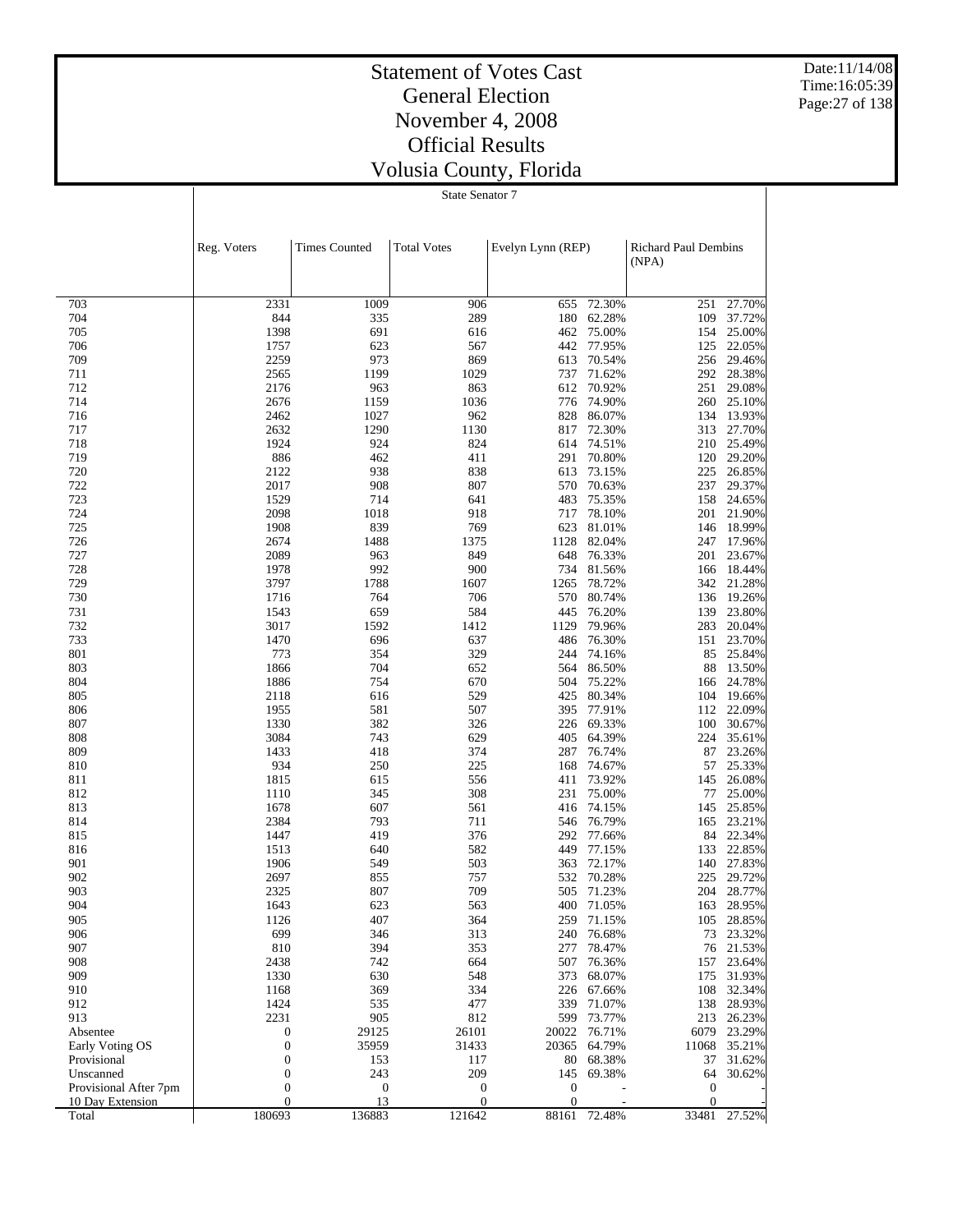Date:11/14/08 Time:16:05:39 Page:28 of 138

| State Representative 21 |             |              |  |  |  |  |  |  |  |
|-------------------------|-------------|--------------|--|--|--|--|--|--|--|
|                         |             |              |  |  |  |  |  |  |  |
|                         | Reg. Voters | <b>Times</b> |  |  |  |  |  |  |  |

|                       |      | Counted |      |      |            |          |        |
|-----------------------|------|---------|------|------|------------|----------|--------|
|                       |      |         |      |      |            |          |        |
| Jurisdiction Wide     |      |         |      |      |            |          |        |
| 101                   | 686  | 391     | 366  |      | 215 58.74% | 151      | 41.26% |
| 105                   | 708  | 403     | 385  | 238  | 61.82%     | 147      | 38.18% |
| 106                   | 349  | 196     | 187  | 125  | 66.84%     | 62       | 33.16% |
| 107                   | 929  | 453     | 429  | 261  | 60.84%     | 168      | 39.16% |
| Absentee              |      | 392     | 378  | 259  | 68.52%     | 119      | 31.48% |
| Early Voting OS       |      | 166     | 154  | 65   | 42.21%     | 89       | 57.79% |
| Provisional           |      |         |      |      | 2 100,00%  | $\Omega$ | 0.00%  |
| Unscanned             |      | 0       |      |      |            |          |        |
| Provisional After 7pm |      |         |      |      |            |          |        |
| 10 Day Extension      |      | 0       |      |      |            |          |        |
| Total                 | 2672 | 2003    | 1901 | 1165 | 61.28%     | 736      | 38.72% |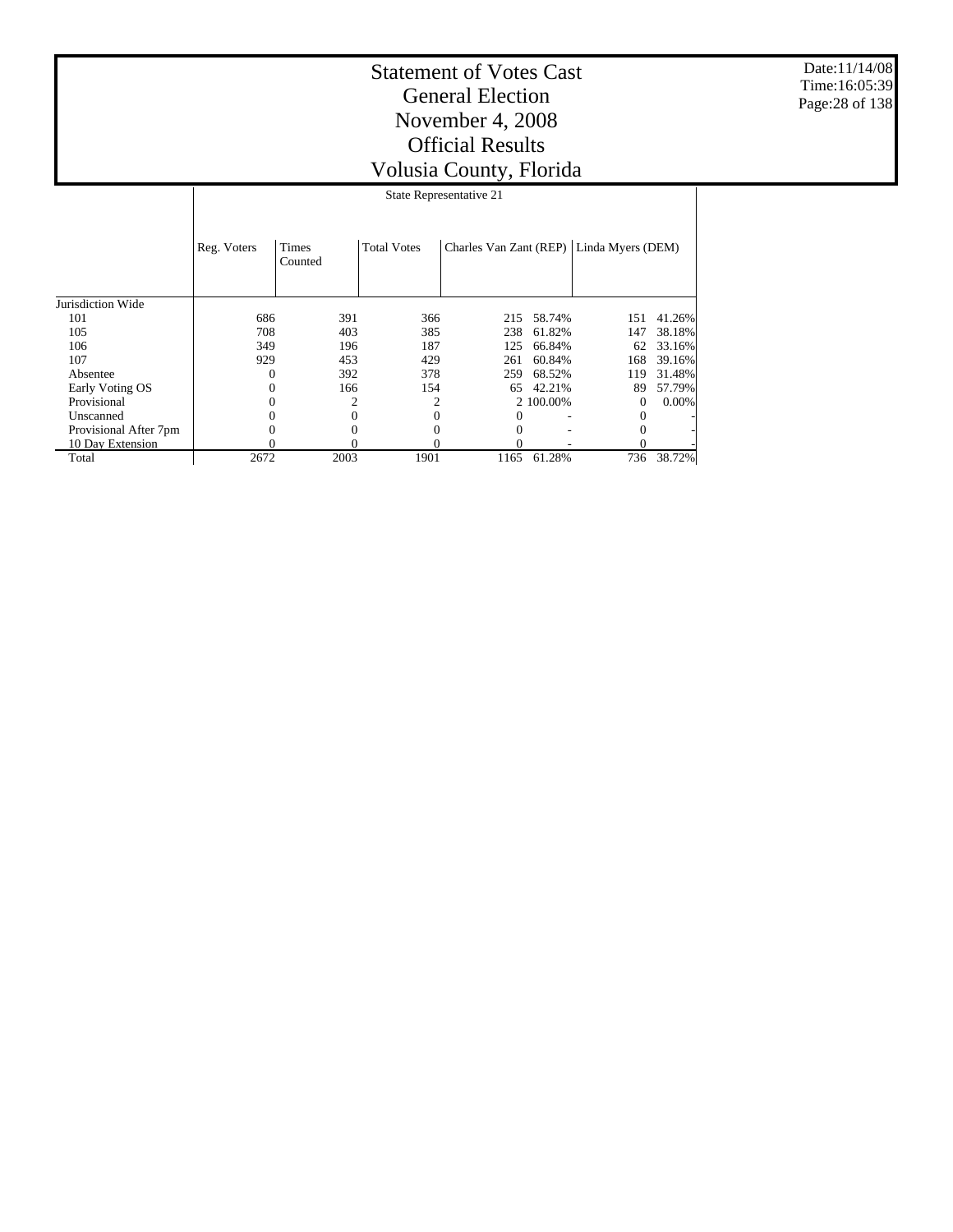Date:11/14/08 Time:16:05:39 Page:29 of 138

# Statement of Votes Cast General Election November 4, 2008 Official Results Volusia County, Florida

State Representative 26

|                   | Reg. Voters  | <b>Times Counted</b> | <b>Total Votes</b> | Pat Patterson (REP) |                          | Barry Flynn (DEM) |                         |
|-------------------|--------------|----------------------|--------------------|---------------------|--------------------------|-------------------|-------------------------|
|                   |              |                      |                    |                     |                          |                   |                         |
| Jurisdiction Wide |              |                      |                    |                     |                          |                   |                         |
| 107               | 108          | 53                   | 52                 |                     | 36 69.23%                | 16                | 30.77%                  |
| 109               | 1361         | 651                  | 625                | 425                 | 68.00%                   | 200               | 32.00%                  |
| 201               | 1485         | 578                  | 556                | 358                 | 64.39%                   | 198               | 35.61%                  |
| 202               | 1262         | 403                  | 382                | 233                 | 60.99%                   | 149               | 39.01%                  |
| 203               | 2233         | 913                  | 864                | 609                 | 70.49%                   | 255               | 29.51%                  |
| 204               | 2002         | 627                  | 599                | 419                 | 69.95%                   | 180               | 30.05%                  |
| 205               | 2208         | 737                  | 711                | 440                 | 61.88%                   | 271               | 38.12%                  |
| 206               | 2722         | 976                  | 890                | 543                 | 61.01%                   | 347               | 38.99%                  |
| 207               | 1481         | 580                  | 545                | 361                 | 66.24%                   | 184               | 33.76%                  |
| 208               | 1715         | 577                  | 541                | 381                 | 70.43%                   | 160               | 29.57%                  |
| 209               | 2765         | 844                  | 789                | 479                 | 60.71%                   | 310               | 39.29%                  |
| 213               | 935          | 377                  | 356                | 224                 | 62.92%                   | 132               | 37.08%                  |
| 214               | 569          | 239                  | 230                | 180                 | 78.26%                   | 50                | 21.74%                  |
| 215               | 3574         | 1024                 | 968                | 623                 | 64.36%                   | 345               | 35.64%                  |
| 218               | 1066<br>1751 | 255<br>680           | 245                | 120<br>408          | 48.98%                   | 125<br>242        | 51.02%<br>37.23%        |
| 219<br>220        | 1649         | 620                  | 650<br>590         |                     | 62.77%<br>70.51%         | 174               | 29.49%                  |
| 222               | 1841         | 1013                 | 955                | 416<br>515          | 53.93%                   | 440               | 46.07%                  |
| 223               | 556          | 306                  | 285                | 149                 | 52.28%                   | 136               | 47.72%                  |
| 224               | 1056         | 397                  | 376                | 255                 | 67.82%                   | 121               | 32.18%                  |
| 301               | 896          | 344                  | 325                | 227                 | 69.85%                   | 98                | 30.15%                  |
| 302               | 3053         | 1342                 | 1245               | 709                 | 56.95%                   | 536               | 43.05%                  |
| 303               | 3004         | 1109                 | 1031               | 621                 | 60.23%                   | 410               | 39.77%                  |
| 304               | 3381         | 1456                 | 1357               | 823                 | 60.65%                   | 534               | 39.35%                  |
| 306               | 210          | 94                   | 79                 | 56                  | 70.89%                   | 23                | 29.11%                  |
| 308               | 3092         | 1272                 | 1178               | 744                 | 63.16%                   | 434               | 36.84%                  |
| 309               | 3054         | 1127                 | 1037               | 536                 | 51.69%                   | 501               | 48.31%                  |
| 311               | 2750         | 1229                 | 1140               | 824                 | 72.28%                   | 316               | 27.72%                  |
| 401               | 2546         | 832                  | 763                | 409                 | 53.60%                   |                   | 354 46.40%              |
| 402               | 2287         | 820                  | 749                | 426                 | 56.88%                   | 323               | 43.12%                  |
| 403               | 83           | 16                   | 16                 | 10                  | 62.50%                   | 6                 | 37.50%                  |
| 406               | 2615         | 829                  | 752                | 455                 | 60.51%                   | 297               | 39.49%                  |
| 408               | 1303         | 450                  | 410                | 226                 | 55.12%                   | 184               | 44.88%                  |
| 409               | 2454         | 817                  | 756                | 360                 | 47.62%                   | 396               | 52.38%                  |
| 413               | 631          | 211                  | 190                | 89                  | 46.84%                   | 101               | 53.16%                  |
| 414               | 2589         | 910                  | 843                | 445                 | 52.79%                   | 398               | 47.21%                  |
| 415               | 793          | 298                  | 270                | 159                 | 58.89%                   | 111               | 41.11%                  |
| 422               | 591          | 216                  | 206                | 108                 | 52.43%                   | 98                | 47.57%                  |
| 426               | 2194         | 673                  | 615                | 321                 | 52.20%                   | 294               | 47.80%                  |
| 501               | 2831         | 1211                 | 1150               | 764                 | 66.43%                   | 386               | 33.57%                  |
| 502               | 2341         | 873                  | 813                | 479                 | 58.92%                   | 334               | 41.08%                  |
| 503               | 1653         | 657                  | 608                | 352                 | 57.89%                   | 256               | 42.11%                  |
| 504               | 1494         | 475                  | 434                |                     | 212 48.85%               |                   | 222 51.15%              |
| 505               | 1378         | 407                  | 371                |                     | 203 54.72%               |                   | 168 45.28%              |
| 506               | 1791         | 606                  | 572                |                     | 366 63.99%               |                   | 206 36.01%              |
| 508               | 1397         | 405                  | 381                |                     | 260 68.24%               |                   | 121 31.76%<br>34.48%    |
| 509               | 2142         | 877                  | 815                |                     | 534 65.52%               | 281               |                         |
| 510               | 2679         | 1134                 | 1072<br>137        |                     | 779 72.67%               |                   | 293 27.33%<br>29 21.17% |
| 511               | 310<br>1295  | 143<br>506           | 486                |                     | 108 78.83%<br>308 63.37% |                   | 178 36.63%              |
| 512<br>513        | 1985         | 730                  | 685                |                     | 499 72.85%               |                   | 186 27.15%              |
| 514               | 1678         | 588                  | 546                |                     | 303 55.49%               |                   | 243 44.51%              |
| 515               | 1809         | 620                  | 583                |                     | 386 66.21%               |                   | 197 33.79%              |
| 516               | 2354         | 858                  | 797                |                     | 536 67.25%               |                   | 261 32.75%              |
| 517               | 1073         | 368                  | 336                |                     | 199 59.23%               |                   | 137 40.77%              |
| 521               | 1999         | 704                  | 652                |                     | 362 55.52%               |                   | 290 44.48%              |
| 525               | 1687         | 647                  | 604                |                     | 350 57.95%               |                   | 254 42.05%              |
| 527               | 7            | 1                    | 1                  |                     | 1 100.00%                | $\overline{0}$    | $0.00\%$                |
| 532               | 2500         | 868                  | 811                |                     | 601 74.11%               |                   | 210 25.89%              |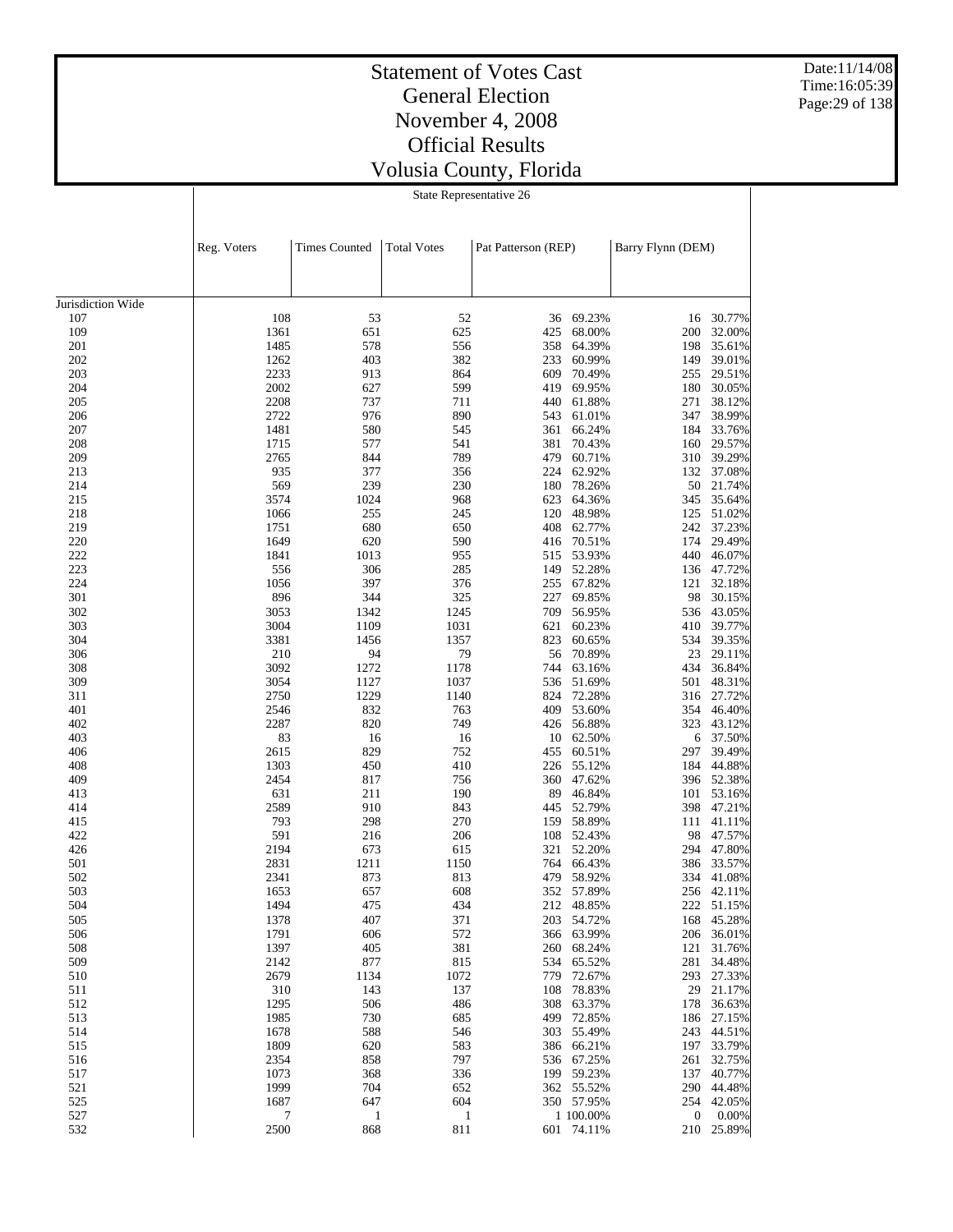Date:11/14/08 Time:16:05:39 Page:30 of 138

|                       |             | State Representative 26 |                    |                     |            |                   |        |  |  |  |
|-----------------------|-------------|-------------------------|--------------------|---------------------|------------|-------------------|--------|--|--|--|
|                       | Reg. Voters | <b>Times Counted</b>    | <b>Total Votes</b> | Pat Patterson (REP) |            | Barry Flynn (DEM) |        |  |  |  |
| 533                   | 1009        | 300                     | 282                |                     | 184 65.25% | 98                | 34.75% |  |  |  |
| 534                   | 776         | 374                     | 341                | 176                 | 51.61%     | 165               | 48.39% |  |  |  |
| Absentee              | 0           | 19751                   | 18439              | 11911               | 64.60%     | 6528              | 35.40% |  |  |  |
| Early Voting OS       | 0           | 23584                   | 22143              | 9751                | 44.04%     | 12392             | 55.96% |  |  |  |
| Provisional           |             | 60                      | 50                 | 32                  | 64.00%     | 18                | 36.00% |  |  |  |
| Unscanned             | 0           | 36                      | 30                 | 12                  | 40.00%     | 18                | 60.00% |  |  |  |
| Provisional After 7pm |             | $\theta$                |                    |                     |            |                   |        |  |  |  |
| 10 Day Extension      |             |                         |                    |                     |            |                   |        |  |  |  |
| Total                 | 106053      | 82689                   | 77310              | 44390               | 57.42%     | 32920             | 42.58% |  |  |  |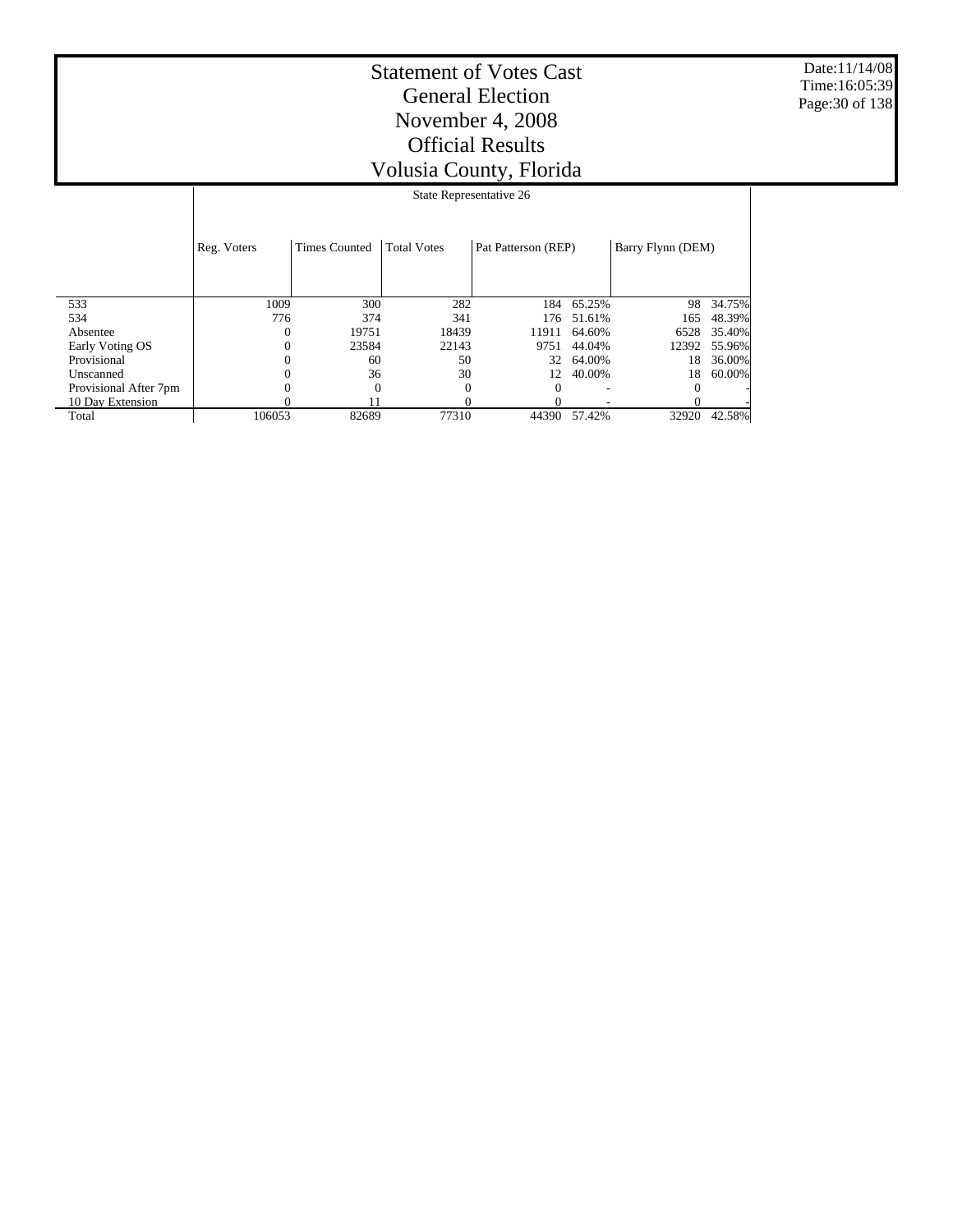Date:11/14/08 Time:16:05:39 Page:31 of 138

## Statement of Votes Cast General Election November 4, 2008 Official Results Volusia County, Florida

State Representative 27

|                   | Reg. Voters      | <b>Times Counted</b> | <b>Total Votes</b> |     |                      | Dwayne L. Taylor (DEM)   Maureen Monahan (NPA) |                      |
|-------------------|------------------|----------------------|--------------------|-----|----------------------|------------------------------------------------|----------------------|
|                   |                  |                      |                    |     |                      |                                                |                      |
| Jurisdiction Wide |                  |                      |                    |     |                      |                                                |                      |
| 109               | 3                | $\,1\,$              | 1                  | 0   | 0.00%                |                                                | 1 100.00%            |
| 212               | 2032             | 587                  | 494                | 256 | 51.82%               | 238                                            | 48.18%               |
| 213               | 614              | 231                  | 204                | 110 | 53.92%               | 94                                             | 46.08%               |
| 214               | 2158             | 797                  | 689                | 311 | 45.14%               | 378                                            | 54.86%               |
| 215               | 346              | 62                   | 56                 |     | 30 53.57%            | 26                                             | 46.43%               |
| 216               | 1225             | 343                  | 294                | 219 | 74.49%               | 75                                             | 25.51%               |
| 217               | 1698             | 442                  | 403                |     | 342 84.86%           | 61                                             | 15.14%               |
| 218               | 324              | 132                  | 114                | 63  | 55.26%               | 51                                             | 44.74%               |
| 219               | 256              | 82                   | 76                 | 46  | 60.53%               | 30                                             | 39.47%               |
| 221               | 757              | 179                  | 170                | 150 | 88.24%               | 20                                             | 11.76%               |
| 511               | 528              | 232                  | 187                | 88  | 47.06%               | 99                                             | 52.94%               |
| 515               | 486              | 163                  | 137                | 64  | 46.72%               |                                                | 73 53.28%            |
| 517               | 1210             | 425                  | 379                | 167 | 44.06%               |                                                | 212 55.94%           |
| 519               | 1642             | 473                  | 400                | 183 | 45.75%               | 217                                            | 54.25%               |
| 522               | 2410             | 646                  | 543                |     | 248 45.67%           | 295                                            | 54.33%               |
| 523               | 2458             | 930                  | 812                | 471 | 58.00%               | 341                                            | 42.00%               |
| 526               | 1524             | 598                  | 538                |     | 312 57.99%           |                                                | 226 42.01%           |
| 527               | 1873             | 619                  | 539                | 274 | 50.83%               | 265                                            | 49.17%               |
| 528               | 1897             | 746                  | 661                |     | 350 52.95%           | 311                                            | 47.05%               |
| 529               | 1524             | 608                  | 546                |     | 246 45.05%           | 300                                            | 54.95%               |
| 530               | 1798             | 831                  | 740                |     | 427 57.70%           | 313                                            | 42.30%               |
| 531               | 527              | 231                  | 209                |     | 136 65.07%           | 73                                             | 34.93%               |
| 534               | 6                | 3                    | 3                  |     | 2 66.67%             |                                                | 1 33.33%             |
| 602               | 1837             | 686                  | 596                | 292 | 48.99%               |                                                | 304 51.01%           |
| 603               | 2280             | 813                  | 745                |     | 616 82.68%           | 129                                            | 17.32%<br>14.94%     |
| 605               | 1210             | 417                  | 395                |     | 336 85.06%           | 59<br>322                                      |                      |
| 607               | 1771<br>1361     | 649                  | 550<br>533         | 228 | 41.45%               |                                                | 58.55%               |
| 608<br>609        | 1128             | 617<br>422           | 357                | 230 | 43.15%<br>167 46.78% | 303                                            | 56.85%<br>190 53.22% |
| 614               | 2358             | 803                  | 744                | 561 | 75.40%               | 183                                            | 24.60%               |
| 615               | 1729             | 607                  | 519                |     | 255 49.13%           | 264                                            | 50.87%               |
| 617               | 680              | 213                  | 202                | 178 | 88.12%               | 24                                             | 11.88%               |
| 618               | 1429             | 494                  | 457                | 346 | 75.71%               | 111                                            | 24.29%               |
| 619               | 1685             | 611                  | 575                | 509 | 88.52%               | 66                                             | 11.48%               |
| 620               | 2107             | 545                  | 499                | 462 | 92.59%               | 37                                             | 7.41%                |
| 621               | 993              | 282                  | 259                | 238 | 91.89%               | 21                                             | 8.11%                |
| 622               | 815              | 276                  | 232                |     | 140 60.34%           | 92                                             | 39.66%               |
| 623               | 989              | 380                  | 340                | 193 | 56.76%               | 147                                            | 43.24%               |
| 624               | 1033             | 277                  | 234                |     | 110 47.01%           | 124                                            | 52.99%               |
| 626               | 1517             | 547                  | 465                | 272 | 58.49%               | 193                                            | 41.51%               |
| 628               | 2186             | 794                  | 738                | 668 | 90.51%               | 70                                             | 9.49%                |
| 629               | 1750             | 633                  | 569                | 408 | 71.70%               | 161                                            | 28.30%               |
| 632               | 545              | 274                  | 247                |     | 131 53.04%           |                                                | 116 46.96%           |
| 633               | 1099             | 369                  | 331                |     | 208 62.84%           |                                                | 123 37.16%           |
| 636               | 1093             | 358                  | 318                |     | 216 67.92%           |                                                | 102 32.08%           |
| 637               | 1298             | 595                  | 529                |     | 278 52.55%           |                                                | 251 47.45%           |
| 638               | 1100             | 532                  | 450                |     | 261 58.00%           |                                                | 189 42.00%           |
| 639               | 1186             | 477                  | 401                |     | 204 50.87%           |                                                | 197 49.13%           |
| 640               | 11               | 6                    | 5                  |     | 4 80.00%             |                                                | 1 20.00%             |
| 701               | 1834             | 744                  | 627                |     | 362 57.74%           |                                                | 265 42.26%           |
| 702               | 2955             | 1301                 | 1125               |     | 565 50.22%           |                                                | 560 49.78%           |
| 703               | 2331             | 1009                 | 876                |     | 488 55.71%           |                                                | 388 44.29%           |
| 704               | 844              | 335                  | 292                |     | 176 60.27%           |                                                | 116 39.73%           |
| 709               | 2004             | 870                  | 758                |     | 375 49.47%           |                                                | 383 50.53%           |
| 711               | 2565             | 1199                 | 995                |     | 545 54.77%           |                                                | 450 45.23%           |
| 712               | 2176             | 963                  | 818                |     | 425 51.96%           |                                                | 393 48.04%           |
| 719               | 886              | 462                  | 400                |     | 215 53.75%           |                                                | 185 46.25%           |
| 722               | 2017             | 908                  | 789                |     | 408 51.71%           |                                                | 381 48.29%           |
| Absentee          | $\boldsymbol{0}$ | 10926                | 9220               |     | 4927 53.44%          | 4293                                           | 46.56%               |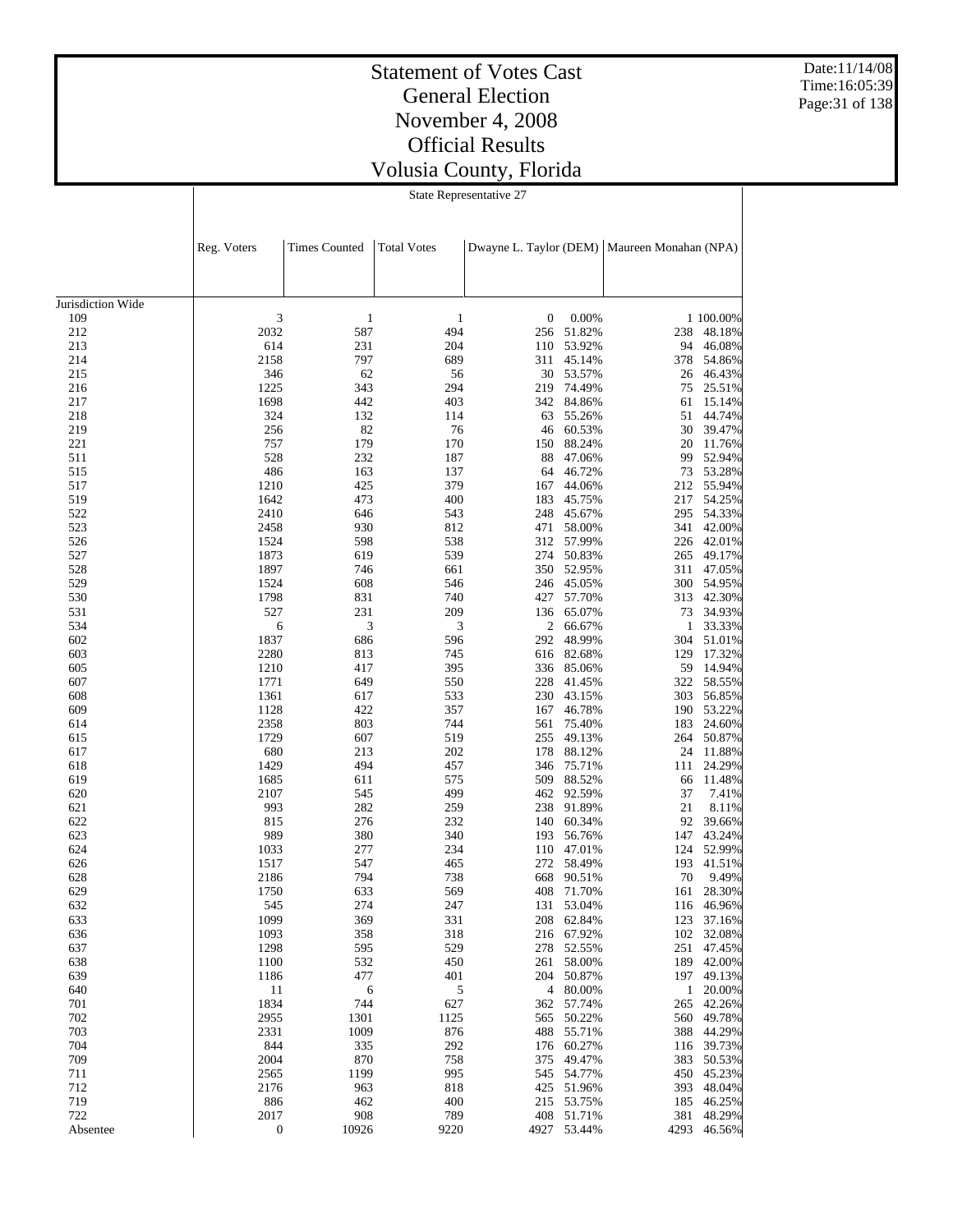Date:11/14/08 Time:16:05:39 Page:32 of 138

|                       |             | State Representative 27 |                    |       |        |                                                |        |  |  |  |  |  |
|-----------------------|-------------|-------------------------|--------------------|-------|--------|------------------------------------------------|--------|--|--|--|--|--|
|                       | Reg. Voters | <b>Times Counted</b>    | <b>Total Votes</b> |       |        | Dwayne L. Taylor (DEM)   Maureen Monahan (NPA) |        |  |  |  |  |  |
| Early Voting OS       | $\theta$    | 15823                   | 14310              | 9930  | 69.39% | 4380                                           | 30.61% |  |  |  |  |  |
| Provisional           |             | 75                      | 64                 | 47    | 73.44% | 17                                             | 26.56% |  |  |  |  |  |
| Unscanned             |             | 44                      | 41                 | 24    | 58.54% |                                                | 41.46% |  |  |  |  |  |
| Provisional After 7pm |             |                         |                    |       |        |                                                |        |  |  |  |  |  |
| 10 Day Extension      |             |                         |                    |       |        |                                                |        |  |  |  |  |  |
| Total                 | 80098       | 56700                   | 49800              | 30493 | 61.23% | 19307                                          | 38.77% |  |  |  |  |  |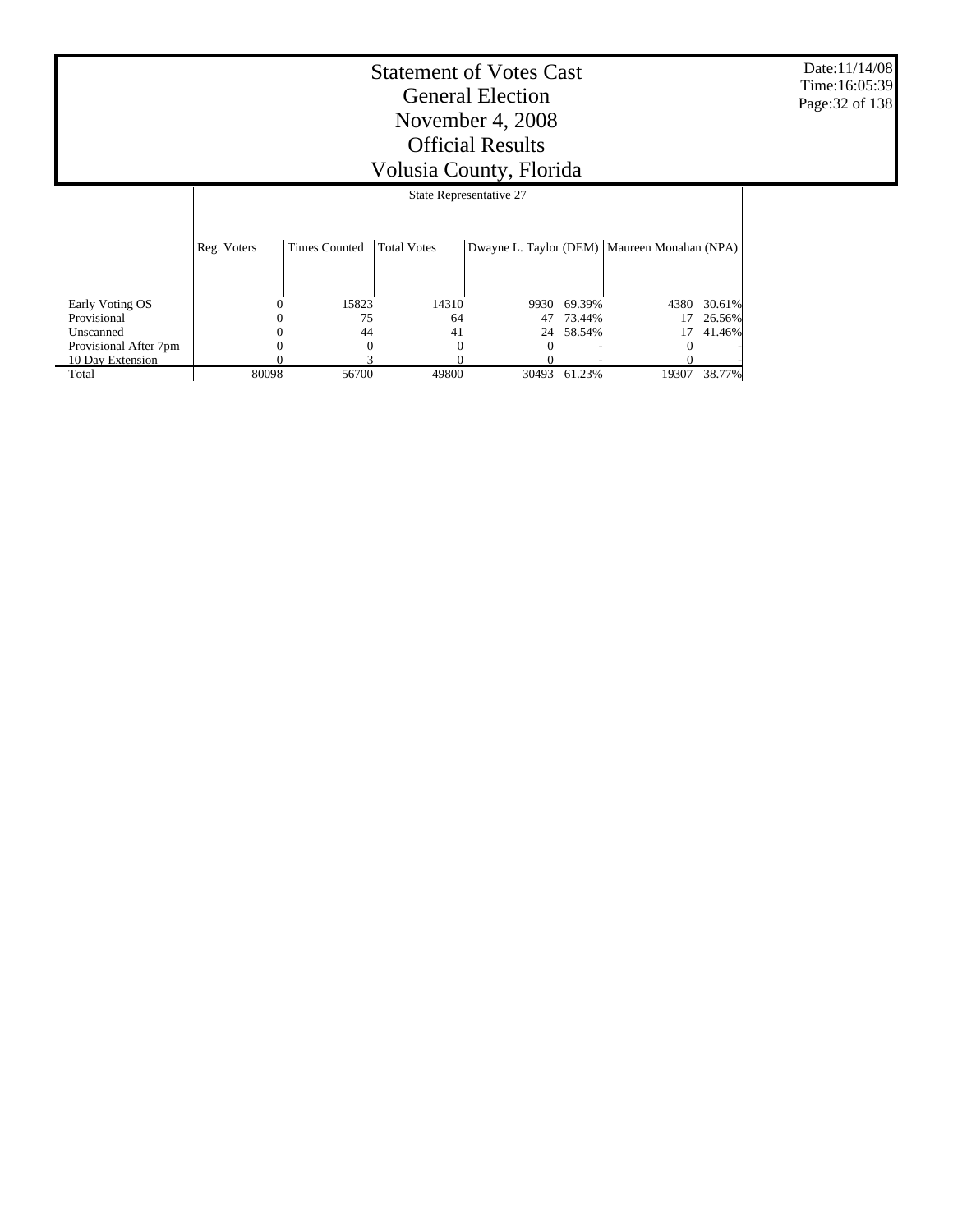Date:11/14/08 Time:16:05:39 Page:33 of 138

#### Statement of Votes Cast General Election November 4, 2008 Official Results Volusia County, Florida

State Representative 28

|                   | Reg. Voters<br><b>Times Counted</b><br><b>Total Votes</b><br>Dorothy L. Hukill (REP) |             | William Smalley (DEM) |             |                          |                  |                          |
|-------------------|--------------------------------------------------------------------------------------|-------------|-----------------------|-------------|--------------------------|------------------|--------------------------|
|                   |                                                                                      |             |                       |             |                          |                  |                          |
| Jurisdiction Wide |                                                                                      |             |                       |             |                          |                  |                          |
| 222               | 73                                                                                   | 51          | 46                    | 33          | 71.74%                   | 13               | 28.26%                   |
| 223<br>403        | 333<br>2880                                                                          | 156<br>974  | 149<br>905            | 97          | 65.10%                   | 52               | 34.90%                   |
| 404               | 716                                                                                  | 301         | 279                   | 473<br>210  | 52.27%<br>75.27%         | 432<br>69        | 47.73%<br>24.73%         |
| 405               | 2961                                                                                 | 1112        | 1004                  | 458         | 45.62%                   | 546              | 54.38%                   |
| 410               | 2931                                                                                 | 1110        | 984                   | 515         | 52.34%                   | 469              | 47.66%                   |
| 411               | 2826                                                                                 | 1052        | 960                   | 477         | 49.69%                   | 483              | 50.31%                   |
| 412               | 1064                                                                                 | 591         | 535                   |             | 353 65.98%               | 182              | 34.02%                   |
| 420               | 5                                                                                    | 5           | 3                     |             | 3 100.00%                | $\boldsymbol{0}$ | 0.00%                    |
| 425               | 370                                                                                  | 233         | 215                   | 154         | 71.63%                   | 61               | 28.37%                   |
| 427               | 1750                                                                                 | 438         | 398                   | 209         | 52.51%                   | 189              | 47.49%                   |
| 428               | 2189                                                                                 | 853         | 755                   | 357         | 47.28%                   | 398              | 52.72%                   |
| 624               | 253                                                                                  | 46          | 44                    | 28          | 63.64%                   | 16               | 36.36%                   |
| 625               | 1685                                                                                 | 540         | 484                   | 325         | 67.15%                   | 159              | 32.85%                   |
| 640               | 1729                                                                                 | 627         | 582                   | 360         | 61.86%                   | 222              | 38.14%                   |
| 641               | 2421                                                                                 | 879         | 804                   | 635         | 78.98%                   | 169              | 21.02%                   |
| 705               | 1398                                                                                 | 691         | 624                   | 406         | 65.06%                   | 218              | 34.94%                   |
| 706               | 1757                                                                                 | 623         | 584                   | 416         | 71.23%                   | 168              | 28.77%                   |
| 709               | 255                                                                                  | 103         | 97                    | 71          | 73.20%                   | 26               | 26.80%                   |
| 714               | 2676                                                                                 | 1159        | 1076                  | 692         | 64.31%                   | 384              | 35.69%                   |
| 716               | 2462                                                                                 | 1027        | 984                   | 794         | 80.69%                   | 190              | 19.31%                   |
| 717               | 2632                                                                                 | 1290        | 1190                  | 710         | 59.66%                   | 480              | 40.34%                   |
| 718               | 1924                                                                                 | 924         | 850                   | 583         | 68.59%                   | 267              | 31.41%                   |
| 720               | 2122                                                                                 | 938         | 879                   | 529         | 60.18%                   | 350              | 39.82%                   |
| 723               | 1529                                                                                 | 714         | 672                   | 459         | 68.30%                   | 213              | 31.70%                   |
| 724               | 2098                                                                                 | 1018        | 969                   | 645         | 66.56%                   | 324              | 33.44%                   |
| 725               | 1908<br>2674                                                                         | 839<br>1488 | 801<br>1402           | 585<br>1062 | 73.03%                   | 216              | 26.97%<br>340 24.25%     |
| 726<br>727        | 2089                                                                                 | 963         | 895                   | 605         | 75.75%<br>67.60%         |                  | 290 32.40%               |
| 728               | 1978                                                                                 | 992         | 933                   | 698         | 74.81%                   | 235              | 25.19%                   |
| 729               | 3797                                                                                 | 1788        | 1684                  | 1202        | 71.38%                   |                  | 482 28.62%               |
| 730               | 1716                                                                                 | 764         | 713                   | 517         | 72.51%                   |                  | 196 27.49%               |
| 731               | 1543                                                                                 | 659         | 618                   | 419         | 67.80%                   |                  | 199 32.20%               |
| 732               | 3017                                                                                 | 1592        | 1484                  | 1063        | 71.63%                   | 421              | 28.37%                   |
| 733               | 1470                                                                                 | 696         | 658                   | 446         | 67.78%                   | 212              | 32.22%                   |
| 801               | 773                                                                                  | 354         | 336                   | 242         | 72.02%                   | 94               | 27.98%                   |
| 803               | 1866                                                                                 | 704         | 662                   | 538         | 81.27%                   | 124              | 18.73%                   |
| 804               | 1886                                                                                 | 754         | 691                   | 440         | 63.68%                   | 251              | 36.32%                   |
| 805               | 2118                                                                                 | 616         | 553                   | 392         | 70.89%                   | 161              | 29.11%                   |
| 806               | 1955                                                                                 | 581         | 531                   | 375         | 70.62%                   | 156              | 29.38%                   |
| 807               | 1330                                                                                 | 382         | 346                   | 201         | 58.09%                   | 145              | 41.91%                   |
| 808               | 3084                                                                                 | 743         | 668                   | 331         | 49.55%                   | 337              | 50.45%                   |
| 809               | 1433                                                                                 | 418         | 389                   |             | 264 67.87%               | 125              | 32.13%                   |
| 810               | 934                                                                                  | 250         | 239                   |             | 149 62.34%               |                  | 90 37.66%                |
| 811               | 1815                                                                                 | 615         | 565                   |             | 362 64.07%               |                  | 203 35.93%               |
| 812               | 1110                                                                                 | 345         | 323                   |             | 219 67.80%               |                  | 104 32.20%               |
| 813               | 1678                                                                                 | 607         | 576                   |             | 392 68.06%               |                  | 184 31.94%               |
| 814               | 2384                                                                                 | 793         | 733                   |             | 470 64.12%               |                  | 263 35.88%               |
| 815               | 1447                                                                                 | 419         | 389                   |             | 266 68.38%               | 123              | 31.62%                   |
| 816               | 1513                                                                                 | 640         | 603                   |             | 418 69.32%               | 185              | 30.68%                   |
| 901<br>902        | 1906<br>2697                                                                         | 549<br>855  | 511<br>790            |             | 325 63.60%<br>491 62.15% |                  | 186 36.40%<br>299 37.85% |
| 903               | 2325                                                                                 | 807         | 747                   |             | 466 62.38%               | 281              | 37.62%                   |
| 904               | 1643                                                                                 | 623         | 585                   |             | 348 59.49%               | 237              | 40.51%                   |
| 905               | 1126                                                                                 | 407         | 377                   |             | 246 65.25%               | 131              | 34.75%                   |
| 906               | 699                                                                                  | 346         | 325                   |             | 206 63.38%               |                  | 119 36.62%               |
| 907               | 810                                                                                  | 394         | 363                   |             | 240 66.12%               |                  | 123 33.88%               |
| 908               | 2438                                                                                 | 742         | 681                   |             | 454 66.67%               |                  | 227 33.33%               |
| 909               | 1330                                                                                 | 630         | 578                   |             | 327 56.57%               | 251              | 43.43%                   |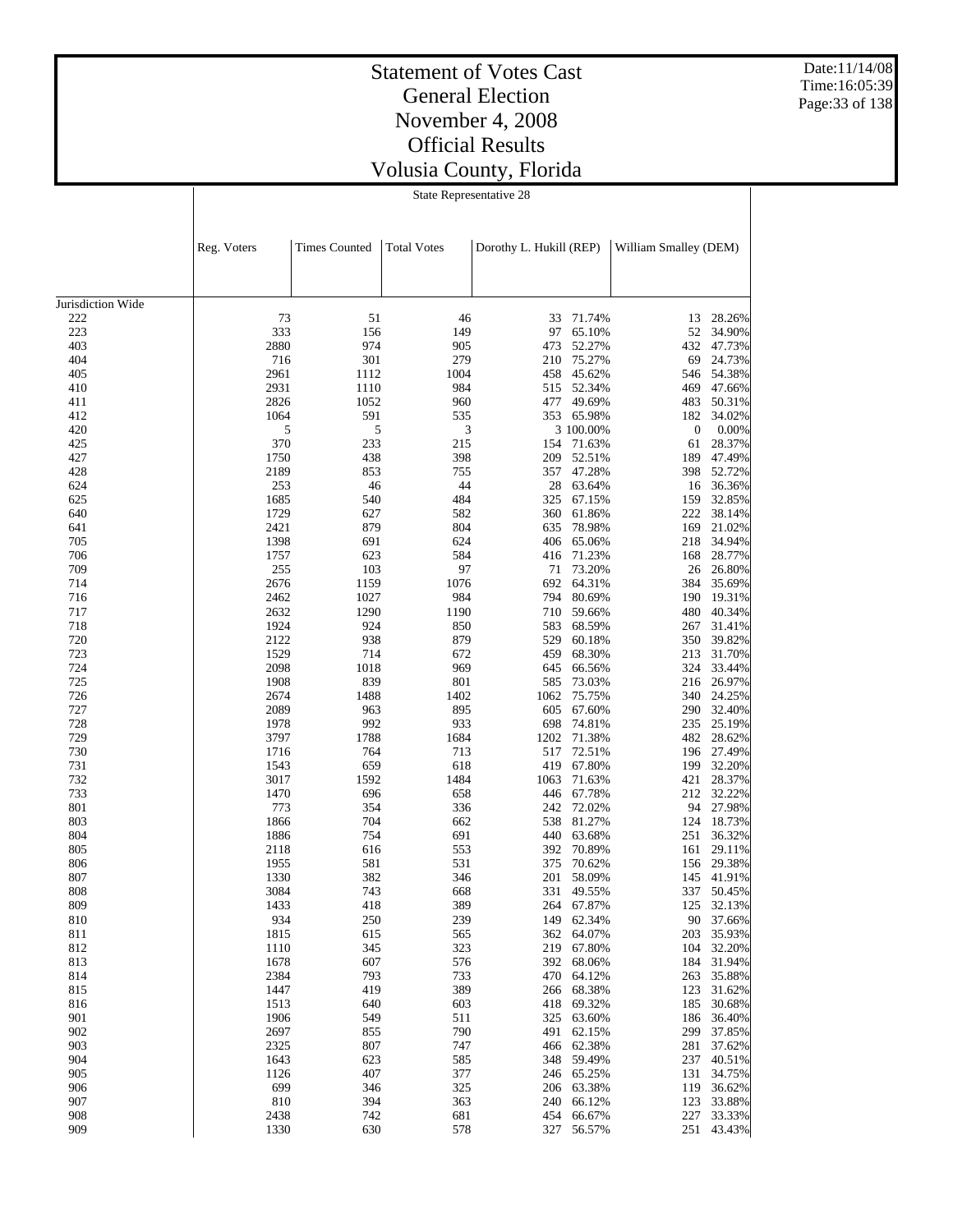Date:11/14/08 Time:16:05:40 Page:34 of 138

|                       |             | State Representative 28 |                    |                         |        |                       |        |  |  |  |  |
|-----------------------|-------------|-------------------------|--------------------|-------------------------|--------|-----------------------|--------|--|--|--|--|
|                       | Reg. Voters | <b>Times Counted</b>    | <b>Total Votes</b> | Dorothy L. Hukill (REP) |        | William Smalley (DEM) |        |  |  |  |  |
| 910                   | 1168        | 369                     | 344                | 185                     | 53.78% | 159                   | 46.22% |  |  |  |  |
| 912                   | 1424        | 535                     | 493                | 281                     | 57.00% | 212                   | 43.00% |  |  |  |  |
| 913                   | 2231        | 905                     | 853                | 525                     | 61.55% | 328                   | 38.45% |  |  |  |  |
| Absentee              |             | 16972                   | 15760              | 10758                   | 68.26% | 5002                  | 31.74% |  |  |  |  |
| Early Voting OS       |             | 23113                   | 21494              | 10771                   | 50.11% | 10723                 | 49.89% |  |  |  |  |
| Provisional           |             | 98                      | 78                 | 42                      | 53.85% | 36                    | 46.15% |  |  |  |  |
| Unscanned             |             | 237                     | 222                | 130                     | 58.56% | 92                    | 41.44% |  |  |  |  |
| Provisional After 7pm |             | $\theta$                |                    |                         |        |                       |        |  |  |  |  |
| 10 Day Extension      |             | Q                       |                    |                         |        |                       |        |  |  |  |  |
| Total                 | 108354      | 83048                   | 77065              | 47443                   | 61.56% | 29622                 | 38.44% |  |  |  |  |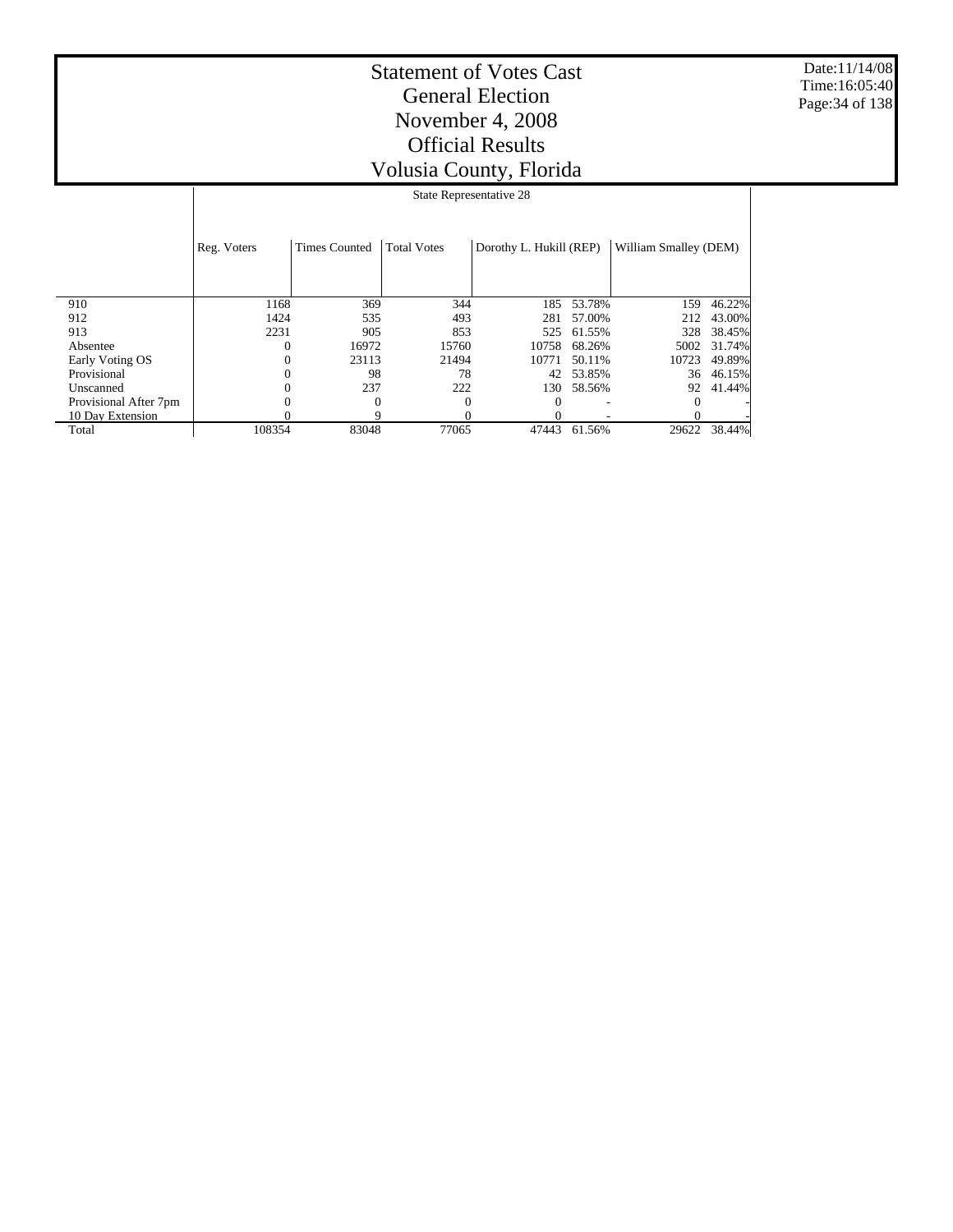Date:11/14/08 Time:16:05:40 Page:35 of 138

|                       |             | State Representative 33 |                    |                               |        |                     |        |                      |       |  |  |
|-----------------------|-------------|-------------------------|--------------------|-------------------------------|--------|---------------------|--------|----------------------|-------|--|--|
|                       | Reg. Voters | Times<br>Counted        | <b>Total Votes</b> | Sandra "Sandy" Adams<br>(REP) |        | Robert Acosta (DEM) |        | Franklin Perez (NPA) |       |  |  |
| Jurisdiction Wide     |             |                         |                    |                               |        |                     |        |                      |       |  |  |
| 412                   | 388         | 199                     | 184                | 129                           | 70.11% | 49                  | 26.63% | 6                    | 3.26% |  |  |
| 413                   | 2005        | 646                     | 588                | 296                           | 50.34% | 272                 | 46.26% | 20                   | 3.40% |  |  |
| 418                   | 1102        | 420                     | 390                | 282                           | 72.31% | 92                  | 23.59% | 16                   | 4.10% |  |  |
| 420                   | 2681        | 1015                    | 926                | 475                           | 51.30% | 415                 | 44.82% | 36                   | 3.89% |  |  |
| 421                   | 929         | 447                     | 424                | 304                           | 71.70% | 97                  | 22.88% | 23                   | 5.42% |  |  |
| Absentee              | 0           | 953                     | 892                | 588                           | 65.92% | 277                 | 31.05% | 27                   | 3.03% |  |  |
| Early Voting OS       |             | 1507                    | 1384               | 546                           | 39.45% | 782                 | 56.50% | 56                   | 4.05% |  |  |
| Provisional           |             |                         |                    | 4                             | 57.14% | 3                   | 42.86% | $^{(1)}$             | 0.00% |  |  |
| Unscanned             |             | $\Omega$                |                    | $^{(1)}$                      |        |                     |        |                      |       |  |  |
| Provisional After 7pm |             | $\Omega$                | 0                  | 0                             |        |                     |        | $^{0}$               |       |  |  |
| 10 Day Extension      |             |                         |                    |                               |        |                     |        |                      |       |  |  |
| Total                 | 7105        | 5195                    | 4795               | 2624                          | 54.72% | 1987                | 41.44% | 184                  | 3.84% |  |  |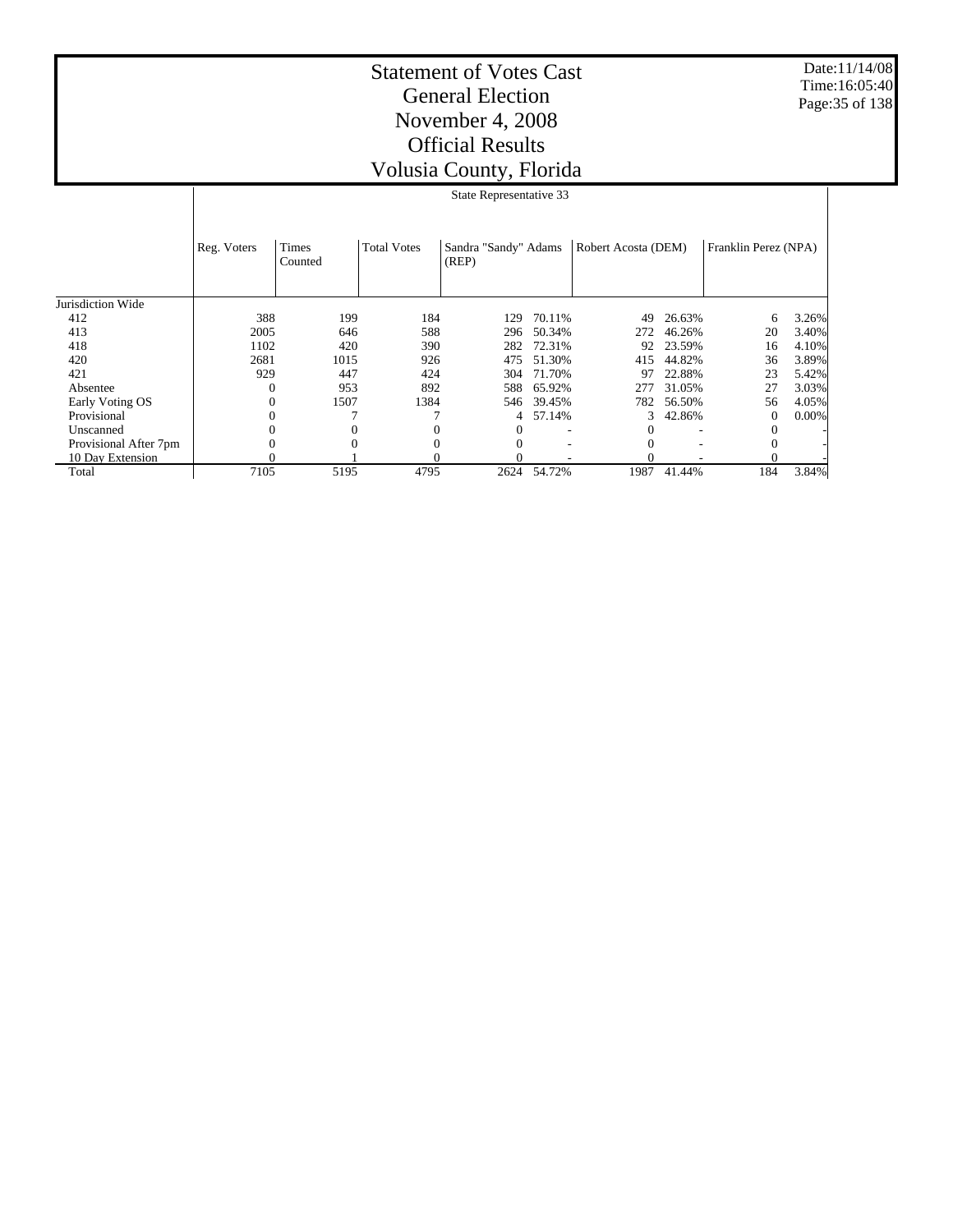Date:11/14/08 Time:16:05:40 Page:36 of 138

## Statement of Votes Cast General Election November 4, 2008 Official Results Volusia County, Florida

Supreme Court

|                   | Reg. Voters  | <b>Times Counted</b> | <b>Total Votes</b> | <b>YES</b> |                      | NO         |                  |
|-------------------|--------------|----------------------|--------------------|------------|----------------------|------------|------------------|
|                   |              |                      |                    |            |                      |            |                  |
|                   |              |                      |                    |            |                      |            |                  |
| Jurisdiction Wide |              |                      |                    |            |                      |            |                  |
| 101<br>105        | 686<br>708   | 391<br>403           | 329<br>339         | 239<br>204 | 72.64%<br>60.18%     | 90<br>135  | 27.36%<br>39.82% |
| 106               | 349          | 196                  | 164                | 101        | 61.59%               | 63         | 38.41%           |
| 107               | 1037         | 506                  | 413                | 263        | 63.68%               | 150        | 36.32%           |
| 109               | 1364         | 652                  | 559                | 346        | 61.90%               | 213        | 38.10%           |
| 201               | 1485         | 578                  | 498                | 321        | 64.46%               | 177        | 35.54%           |
| 202               | 1262         | 403                  | 340                | 243        | 71.47%               | 97         | 28.53%           |
| 203               | 2233         | 913                  | 779                | 535        | 68.68%               | 244        | 31.32%           |
| 204               | 2002         | 627                  | 517                | 356        | 68.86%               | 161        | 31.14%           |
| 205               | 2208         | 737                  | 613                | 438        | 71.45%               | 175        | 28.55%           |
| 206               | 2722         | 976                  | 757                | 555        | 73.32%               | 202        | 26.68%           |
| 207               | 1481         | 580                  | 493                | 317        | 64.30%               | 176        | 35.70%           |
| 208               | 1715         | 577                  | 477                | 340        | 71.28%               | 137        | 28.72%           |
| 209               | 2765         | 844                  | 699                | 496        | 70.96%               | 203        | 29.04%           |
| 212<br>213        | 2032<br>1549 | 587<br>608           | 460<br>504         | 330<br>339 | 71.74%<br>67.26%     | 130        | 28.26%<br>32.74% |
| 214               | 2727         | 1036                 | 880                | 612        | 69.55%               | 165<br>268 | 30.45%           |
| 215               | 3920         | 1086                 | 867                | 628        | 72.43%               | 239        | 27.57%           |
| 216               | 1225         | 343                  | 290                | 212        | 73.10%               | 78         | 26.90%           |
| 217               | 1698         | 442                  | 397                | 316        | 79.60%               | 81         | 20.40%           |
| 218               | 1390         | 387                  | 326                | 218        | 66.87%               | 108        | 33.13%           |
| 219               | 2007         | 762                  | 651                | 446        | 68.51%               | 205        | 31.49%           |
| 220               | 1649         | 620                  | 494                | 340        | 68.83%               | 154        | 31.17%           |
| 221               | 757          | 179                  | 164                | 135        | 82.32%               | 29         | 17.68%           |
| 222               | 1914         | 1064                 | 860                | 601        | 69.88%               | 259        | 30.12%           |
| 223               | 889          | 462                  | 390                | 260        | 66.67%               | 130        | 33.33%           |
| 224               | 1056         | 397                  | 335                | 228        | 68.06%               | 107        | 31.94%           |
| 301               | 896          | 344                  | 281                | 188        | 66.90%               | 93         | 33.10%           |
| 302               | 3053         | 1342                 | 1085               | 726        | 66.91%               | 359        | 33.09%           |
| 303<br>304        | 3004         | 1109<br>1456         | 877<br>1149        | 644<br>760 | 73.43%<br>66.14%     | 233        | 26.57%<br>33.86% |
| 305               | 3381<br>2257 | 1199                 | 983                | 648        | 65.92%               | 389<br>335 | 34.08%           |
| 306               | 1649         | 776                  | 611                | 398        | 65.14%               | 213        | 34.86%           |
| 307               | 1853         | 890                  | 723                | 490        | 67.77%               | 233        | 32.23%           |
| 308               | 3092         | 1272                 | 1056               | 728        | 68.94%               | 328        | 31.06%           |
| 309               | 3054         | 1127                 | 924                | 602        | 65.15%               | 322        | 34.85%           |
| 310               | 1686         | 786                  | 647                | 453        | 70.02%               | 194        | 29.98%           |
| 311               | 2750         | 1229                 | 963                | 664        | 68.95%               | 299        | 31.05%           |
| 401               | 2546         | 832                  | 672                | 475        | 70.68%               | 197        | 29.32%           |
| 402               | 2287         | 820                  | 660                | 439        | 66.52%               | 221        | 33.48%           |
| 403               | 2963         | 990                  | 844                | 559        | 66.23%               | 285        | 33.77%           |
| 404               | 716          | 301                  | 245                | 154        | 62.86%               | 91         | 37.14%           |
| 405               | 2961         | 1112                 | 929                | 639        | 68.78%               | 290        | 31.22%           |
| 406<br>407        | 2615<br>2282 | 829<br>774           | 649<br>614         | 426        | 446 68.72%<br>69.38% | 203<br>188 | 31.28%<br>30.62% |
| 408               | 1303         | 450                  | 365                | 238        | 65.21%               | 127        | 34.79%           |
| 409               | 2454         | 817                  | 664                | 435        | 65.51%               | 229        | 34.49%           |
| 410               | 2931         | 1110                 | 872                | 587        | 67.32%               | 285        | 32.68%           |
| 411               | 2826         | 1052                 | 868                | 629        | 72.47%               | 239        | 27.53%           |
| 412               | 1452         | 790                  | 641                | 379        | 59.13%               | 262        | 40.87%           |
| 413               | 2636         | 857                  | 697                | 467        | 67.00%               | 230        | 33.00%           |
| 414               | 2589         | 910                  | 751                | 510        | 67.91%               | 241        | 32.09%           |
| 415               | 793          | 298                  | 247                | 171        | 69.23%               | 76         | 30.77%           |
| 416               | 2110         | 752                  | 593                | 407        | 68.63%               | 186        | 31.37%           |
| 417               | 2356         | 862                  | 726                | 510        | 70.25%               | 216        | 29.75%           |
| 418               | 1102         | 420                  | 347                | 226        | 65.13%               | 121        | 34.87%           |
| 419               | 1358         | 498                  | 394                | 247        | 62.69%               | 147        | 37.31%           |
| 420<br>421        | 2686<br>1444 | 1020<br>622          | 837<br>510         | 542<br>333 | 64.76%<br>65.29%     | 295<br>177 | 35.24%<br>34.71% |
|                   |              |                      |                    |            |                      |            |                  |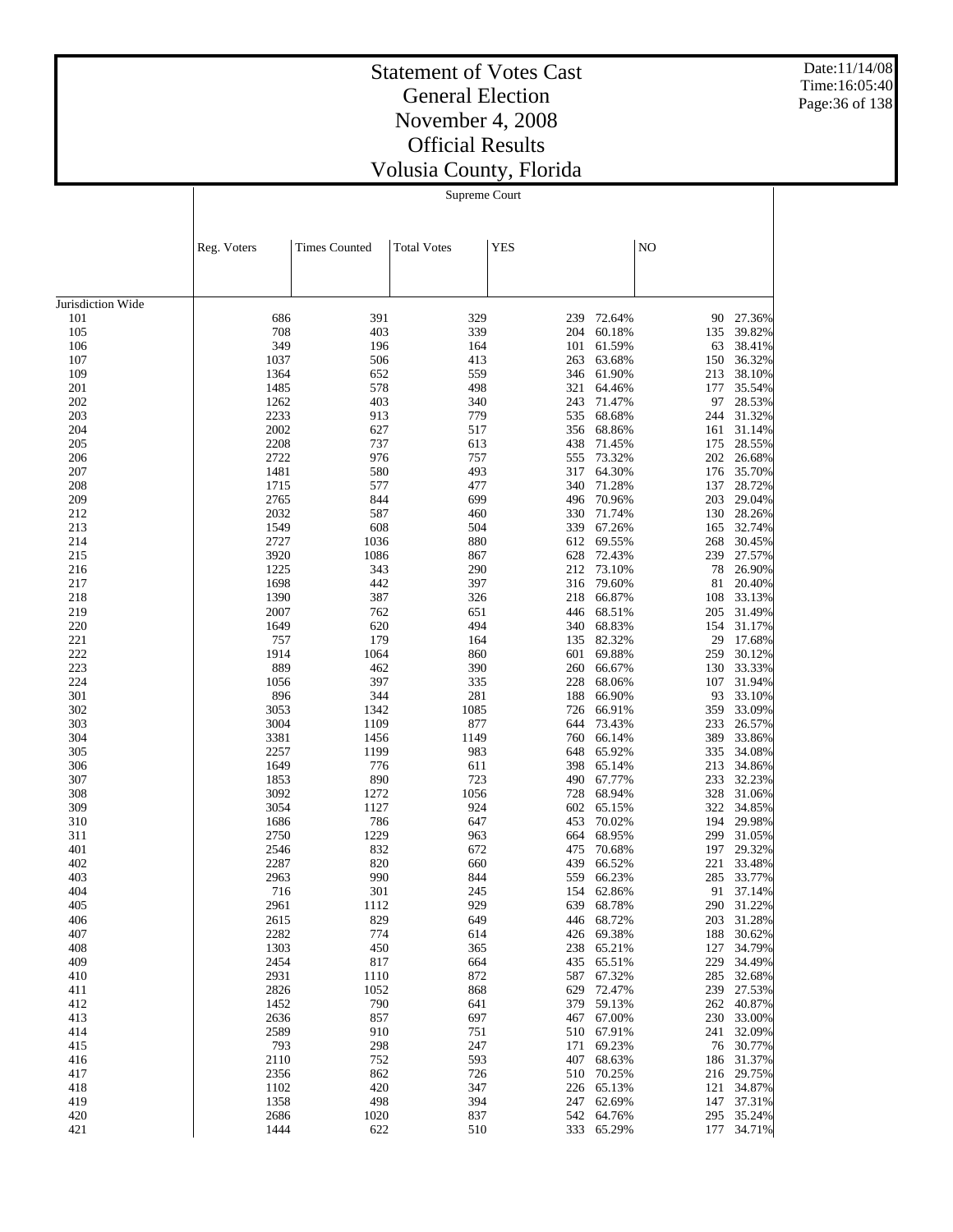Date:11/14/08 Time:16:05:40 Page:37 of 138

# Statement of Votes Cast General Election November 4, 2008 Official Results Volusia County, Florida

Supreme Court

|            | Reg. Voters  | <b>Times Counted</b> | <b>Total Votes</b> | <b>YES</b> |                  | NO         |                     |
|------------|--------------|----------------------|--------------------|------------|------------------|------------|---------------------|
|            |              |                      |                    |            |                  |            |                     |
|            |              |                      |                    |            |                  |            |                     |
| 422<br>423 | 591<br>2738  | 216<br>1002          | 185<br>794         | 117<br>547 | 63.24%<br>68.89% | 68<br>247  | 36.76%<br>31.11%    |
| 424        | 2226         | 710                  | 572                | 370        | 64.69%           | 202        | 35.31%              |
| 425        | 370          | 233                  | 199                | 115        | 57.79%           | 84         | 42.21%              |
| 426        | 2194         | 673                  | 522                | 364        | 69.73%           | 158        | 30.27%              |
| 427        | 1750         | 438                  | 344                | 218        | 63.37%           | 126        | 36.63%              |
| 428        | 2189         | 853                  | 696                | 458        | 65.80%           | 238        | 34.20%              |
| 429<br>501 | 1784<br>2831 | 612<br>1211          | 497<br>1024        | 341<br>716 | 68.61%<br>69.92% | 156<br>308 | 31.39%<br>30.08%    |
| 502        | 2341         | 873                  | 706                | 454        | 64.31%           | 252        | 35.69%              |
| 503        | 1653         | 657                  | 528                | 376        | 71.21%           | 152        | 28.79%              |
| 504        | 1494         | 475                  | 402                | 274        | 68.16%           | 128        | 31.84%              |
| 505        | 1378         | 407                  | 324                | 225        | 69.44%           | 99         | 30.56%              |
| 506        | 1791         | 606                  | 497                | 351        | 70.62%           | 146        | 29.38%              |
| 508        | 1397         | 405                  | 328                | 234        | 71.34%           | 94         | 28.66%              |
| 509<br>510 | 2142<br>2679 | 877<br>1134          | 714<br>887         | 495<br>637 | 69.33%<br>71.82% | 219<br>250 | 30.67%<br>28.18%    |
| 511        | 838          | 375                  | 314                | 205        | 65.29%           | 109        | 34.71%              |
| 512        | 1295         | 506                  | 413                | 309        | 74.82%           | 104        | 25.18%              |
| 513        | 1985         | 730                  | 613                | 457        | 74.55%           | 156        | 25.45%              |
| 514        | 1678         | 588                  | 474                | 357        | 75.32%           | 117        | 24.68%              |
| 515        | 2295         | 783                  | 646                | 477        | 73.84%           | 169        | 26.16%              |
| 516        | 2354         | 858                  | 704                | 512        | 72.73%           | 192        | 27.27%              |
| 517        | 2283         | 793                  | 647                | 445        | 68.78%           | 202        | 31.22%              |
| 519<br>521 | 1642<br>1999 | 473<br>704           | 370<br>571         | 267<br>407 | 72.16%<br>71.28% | 103<br>164 | 27.84%<br>28.72%    |
| 522        | 2410         | 646                  | 518                | 381        | 73.55%           | 137        | 26.45%              |
| 523        | 2458         | 930                  | 767                | 552        | 71.97%           | 215        | 28.03%              |
| 525        | 1687         | 647                  | 542                | 384        | 70.85%           | 158        | 29.15%              |
| 526        | 1524         | 598                  | 522                | 352        | 67.43%           | 170        | 32.57%              |
| 527        | 1880         | 620                  | 504                | 373        | 74.01%           | 131        | 25.99%              |
| 528        | 1897         | 746                  | 650                | 470        | 72.31%           | 180        | 27.69%              |
| 529        | 1524         | 608                  | 486                | 320<br>468 | 65.84%<br>67.53% | 166        | 34.16%<br>32.47%    |
| 530<br>531 | 1798<br>527  | 831<br>231           | 693<br>198         | 158        | 79.80%           | 225<br>40  | 20.20%              |
| 532        | 2500         | 868                  | 714                | 499        | 69.89%           | 215        | 30.11%              |
| 533        | 1009         | 300                  | 240                | 181        | 75.42%           | 59         | 24.58%              |
| 534        | 782          | 377                  | 306                | 211        | 68.95%           | 95         | 31.05%              |
| 602        | 1837         | 686                  | 566                | 404        | 71.38%           | 162        | 28.62%              |
| 603        | 2280         | 813                  | 699                | 526        | 75.25%           | 173        | 24.75%              |
| 605        | 1210         | 417                  | 350                | 259        | 74.00%           | 91         | 26.00%              |
| 607<br>608 | 1771<br>1361 | 649<br>617           | 516<br>519         | 341<br>379 | 66.09%<br>73.03% | 175<br>140 | 33.91%<br>26.97%    |
| 609        | 1128         | 422                  | 322                | 209        | 64.91%           |            | 113 35.09%          |
| 614        | 2358         | 803                  | 677                |            | 488 72.08%       |            | 189 27.92%          |
| 615        | 1729         | 607                  | 482                |            | 356 73.86%       |            | 126 26.14%          |
| 617        | 680          | 213                  | 186                | 137        | 73.66%           | 49         | 26.34%              |
| 618        | 1429         | 494                  | 411                | 284        | 69.10%           | 127        | 30.90%              |
| 619        | 1685         | 611                  | 519                | 364        | 70.13%           | 155        | 29.87%              |
| 620        | 2107         | 545                  | 438                | 330        | 75.34%           | 108        | 24.66%              |
| 621<br>622 | 993<br>815   | 282<br>276           | 236<br>216         | 168<br>154 | 71.19%<br>71.30% | 68         | 28.81%<br>62 28.70% |
| 623        | 989          | 380                  | 314                | 204        | 64.97%           | 110        | 35.03%              |
| 624        | 1286         | 323                  | 268                | 181        | 67.54%           |            | 87 32.46%           |
| 625        | 1685         | 540                  | 428                | 299        | 69.86%           | 129        | 30.14%              |
| 626        | 1517         | 547                  | 440                | 288        | 65.45%           |            | 152 34.55%          |
| 628        | 2186         | 794                  | 671                | 484        | 72.13%           | 187        | 27.87%              |
| 629        | 1750         | 633                  | 521                | 375        | 71.98%           |            | 146 28.02%          |
| 632        | 545          | 274                  | 242                | 169        | 69.83%           | 73         | 30.17%              |
| 633        | 1099         | 369                  | 315                | 224        | 71.11%           |            | 91 28.89%           |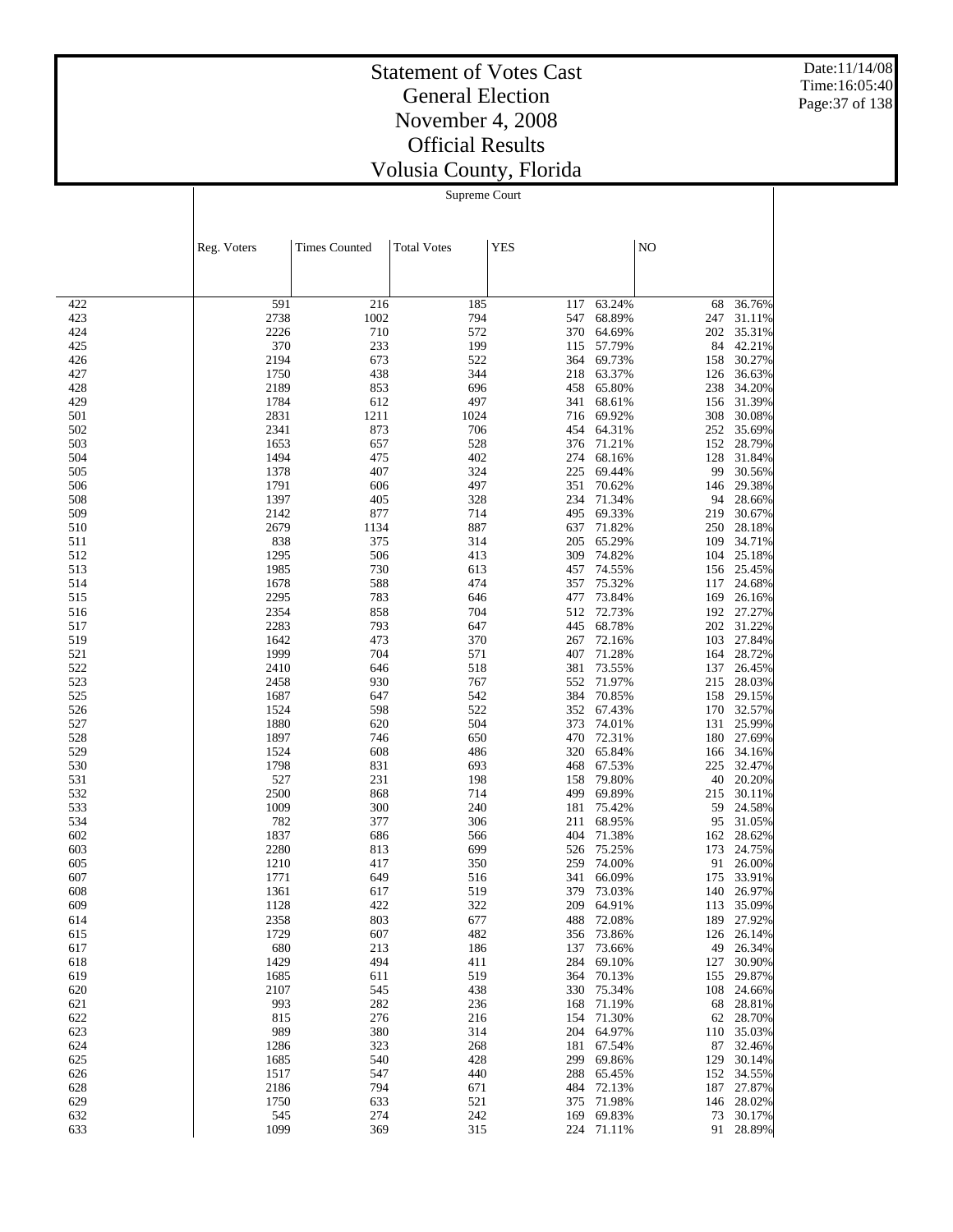Date:11/14/08 Time:16:05:40 Page:38 of 138

# Statement of Votes Cast General Election November 4, 2008 Official Results Volusia County, Florida

Supreme Court

|            | Reg. Voters  | <b>Times Counted</b> | <b>Total Votes</b> | <b>YES</b> |                      | NO         |                          |
|------------|--------------|----------------------|--------------------|------------|----------------------|------------|--------------------------|
|            |              |                      |                    |            |                      |            |                          |
|            |              |                      |                    |            |                      |            |                          |
| 636        | 1093         | 358                  | 302                | 201        | 66.56%               | 101        | 33.44%                   |
| 637        | 1298         | 595                  | 486                | 336        | 69.14%               | 150        | 30.86%                   |
| 638        | 1100         | 532                  | 435                | 324        | 74.48%               | 111        | 25.52%                   |
| 639<br>640 | 1186<br>1740 | 477<br>633           | 395<br>513         | 305<br>362 | 77.22%<br>70.57%     | 90<br>151  | 22.78%<br>29.43%         |
| 641        | 2421         | 879                  | 702                | 478        | 68.09%               | 224        | 31.91%                   |
| 701        | 1834         | 744                  | 606                | 412        | 67.99%               | 194        | 32.01%                   |
| 702        | 2955         | 1301                 | 1089               | 739        | 67.86%               | 350        | 32.14%                   |
| 703        | 2331         | 1009                 | 838                | 602        | 71.84%               | 236        | 28.16%                   |
| 704        | 844          | 335                  | 259                | 186        | 71.81%               | 73         | 28.19%                   |
| 705        | 1398         | 691                  | 554                | 391        | 70.58%               | 163        | 29.42%                   |
| 706<br>709 | 1757         | 623<br>973           | 496                | 342        | 68.95%               | 154        | 31.05%<br>26.46%         |
| 711        | 2259<br>2565 | 1199                 | 824<br>976         | 606<br>683 | 73.54%<br>69.98%     | 218<br>293 | 30.02%                   |
| 712        | 2176         | 963                  | 801                | 564        | 70.41%               | 237        | 29.59%                   |
| 714        | 2676         | 1159                 | 984                | 745        | 75.71%               | 239        | 24.29%                   |
| 716        | 2462         | 1027                 | 858                | 565        | 65.85%               | 293        | 34.15%                   |
| 717        | 2632         | 1290                 | 1061               | 789        | 74.36%               | 272        | 25.64%                   |
| 718        | 1924         | 924                  | 754                | 578        | 76.66%               | 176        | 23.34%                   |
| 719        | 886          | 462                  | 382                | 269        | 70.42%               | 113        | 29.58%                   |
| 720        | 2122<br>2017 | 938<br>908           | 784<br>763         | 559<br>547 | 71.30%<br>71.69%     | 225        | 28.70%<br>28.31%         |
| 722<br>723 | 1529         | 714                  | 590                | 435        | 73.73%               | 216<br>155 | 26.27%                   |
| 724        | 2098         | 1018                 | 847                | 601        | 70.96%               | 246        | 29.04%                   |
| 725        | 1908         | 839                  | 684                | 488        | 71.35%               | 196        | 28.65%                   |
| 726        | 2674         | 1488                 | 1193               | 817        | 68.48%               | 376        | 31.52%                   |
| 727        | 2089         | 963                  | 765                | 544        | 71.11%               | 221        | 28.89%                   |
| 728        | 1978         | 992                  | 812                | 574        | 70.69%               | 238        | 29.31%                   |
| 729        | 3797         | 1788                 | 1439               | 980        | 68.10%               | 459        | 31.90%                   |
| 730        | 1716         | 764                  | 618                | 435        | 70.39%               | 183        | 29.61%                   |
| 731<br>732 | 1543<br>3017 | 659<br>1592          | 540<br>1298        | 394<br>910 | 72.96%<br>70.11%     | 146<br>388 | 27.04%<br>29.89%         |
| 733        | 1470         | 696                  | 564                | 413        | 73.23%               | 151        | 26.77%                   |
| 801        | 773          | 354                  | 303                | 182        | 60.07%               | 121        | 39.93%                   |
| 803        | 1866         | 704                  | 594                | 442        | 74.41%               | 152        | 25.59%                   |
| 804        | 1886         | 754                  | 590                | 413        | 70.00%               | 177        | 30.00%                   |
| 805        | 2118         | 616                  | 468                | 316        | 67.52%               | 152        | 32.48%                   |
| 806        | 1955         | 581                  | 456                | 330        | 72.37%               | 126        | 27.63%                   |
| 807        | 1330         | 382                  | 315                | 213<br>413 | 67.62%<br>70.60%     | 102        | 32.38%<br>29.40%         |
| 808<br>809 | 3084<br>1433 | 743<br>418           | 585<br>324         | 235        | 72.53%               | 172<br>89  | 27.47%                   |
| 810        | 934          | 250                  | 213                | 142        | 66.67%               | 71         | 33.33%                   |
| 811        | 1815         | 615                  | 502                | 331        | 65.94%               | 171        | 34.06%                   |
| 812        | 1110         | 345                  | 288                | 184        | 63.89%               | 104        | 36.11%                   |
| 813        | 1678         | 607                  | 497                |            | 337 67.81%           |            | 160 32.19%               |
| 814        | 2384         | 793                  | 656                |            | 409 62.35%           |            | 247 37.65%               |
| 815        | 1447         | 419                  | 358                | 255        | 71.23%               | 103        | 28.77%                   |
| 816<br>901 | 1513<br>1906 | 640<br>549           | 518<br>452         | 311        | 332 64.09%<br>68.81% |            | 186 35.91%<br>141 31.19% |
| 902        | 2697         | 855                  | 714                | 486        | 68.07%               | 228        | 31.93%                   |
| 903        | 2325         | 807                  | 667                | 441        | 66.12%               |            | 226 33.88%               |
| 904        | 1643         | 623                  | 523                | 366        | 69.98%               |            | 157 30.02%               |
| 905        | 1126         | 407                  | 347                | 226        | 65.13%               | 121        | 34.87%                   |
| 906        | 699          | 346                  | 293                | 222        | 75.77%               |            | 71 24.23%                |
| 907        | 810          | 394                  | 327                | 207        | 63.30%               | 120        | 36.70%                   |
| 908        | 2438         | 742                  | 578                | 388        | 67.13%               |            | 190 32.87%               |
| 909<br>910 | 1330         | 630<br>369           | 524<br>324         | 327<br>213 | 62.40%<br>65.74%     |            | 197 37.60%<br>111 34.26% |
| 912        | 1168<br>1424 | 535                  | 443                | 311        | 70.20%               |            | 132 29.80%               |
| 913        | 2231         | 905                  | 758                | 539        | 71.11%               |            | 219 28.89%               |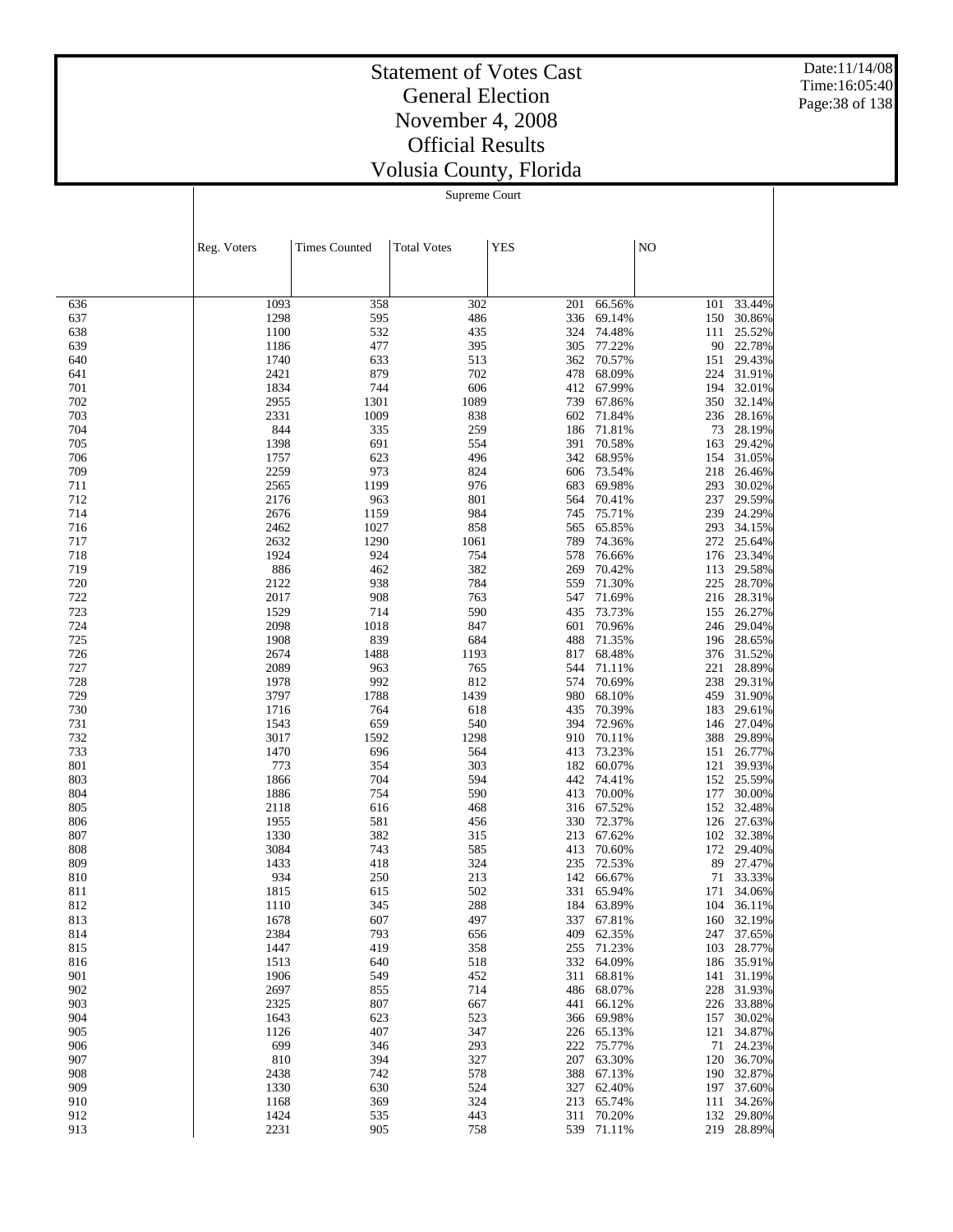Date:11/14/08 Time:16:05:40 Page:39 of 138

|                       |             | Supreme Court        |                    |            |              |                |              |  |
|-----------------------|-------------|----------------------|--------------------|------------|--------------|----------------|--------------|--|
|                       | Reg. Voters | <b>Times Counted</b> | <b>Total Votes</b> | <b>YES</b> |              | N <sub>O</sub> |              |  |
| Absentee              |             | 52045                | 41028              |            | 28672 69.88% |                | 12356 30.12% |  |
| Early Voting OS       |             | 68371                | 55131              | 37665      | 68.32%       | 17466          | 31.68%       |  |
| Provisional           |             | 262                  | 187                |            | 136 72.73%   | 51             | 27.27%       |  |
| Unscanned             |             | 327                  | 292                |            | 212 72.60%   | 80             | 27.40%       |  |
| Provisional After 7pm |             | $\Omega$             | $\Omega$           | $\theta$   |              |                |              |  |
| 10 Day Extension      |             | 30                   |                    |            |              |                |              |  |
| Total                 | 326886      | 245842               | 198933             | 137669     | 69.20%       | 61264          | 30.80%       |  |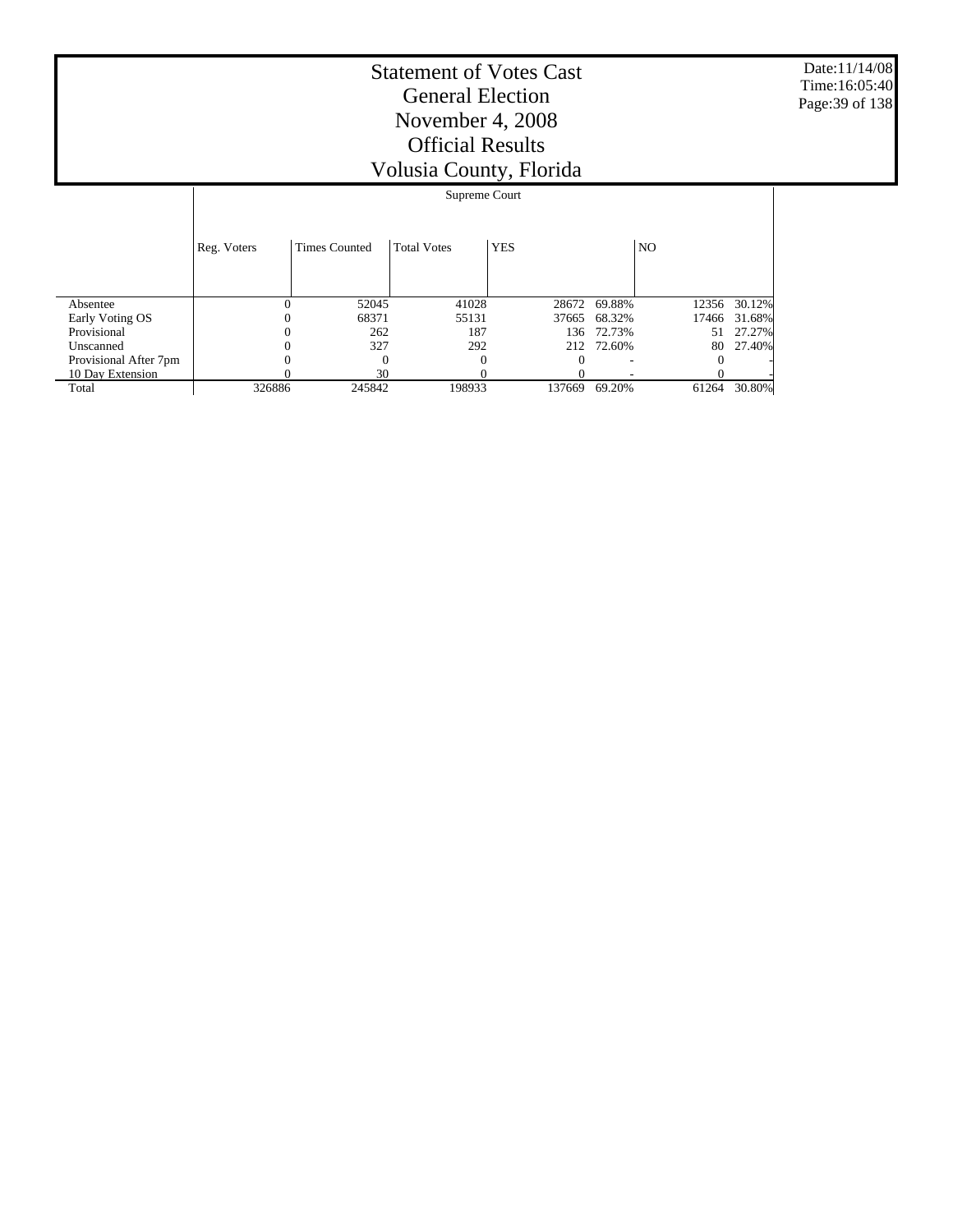Date:11/14/08 Time:16:05:40 Page:40 of 138

# Statement of Votes Cast General Election November 4, 2008 Official Results Volusia County, Florida

5th Court of Appeal Evander

|                   | Reg. Voters  | <b>Times Counted</b> | <b>Total Votes</b> | <b>YES</b> |                  | NO         |                          |
|-------------------|--------------|----------------------|--------------------|------------|------------------|------------|--------------------------|
|                   |              |                      |                    |            |                  |            |                          |
|                   |              |                      |                    |            |                  |            |                          |
| Jurisdiction Wide |              |                      |                    |            |                  |            |                          |
| 101               | 686          | 391                  | 322                | 234        | 72.67%           | 88         | 27.33%                   |
| 105               | 708          | 403                  | 332                | 195        | 58.73%           | 137        | 41.27%                   |
| 106               | 349          | 196                  | 162                | 102        | 62.96%           | 60         | 37.04%                   |
| 107               | 1037         | 506                  | 403                | 260        | 64.52%           | 143        | 35.48%                   |
| 109<br>201        | 1364<br>1485 | 652<br>578           | 543<br>485         | 349<br>307 | 64.27%<br>63.30% | 194<br>178 | 35.73%<br>36.70%         |
| 202               | 1262         | 403                  | 335                | 250        | 74.63%           | 85         | 25.37%                   |
| 203               | 2233         | 913                  | 766                | 551        | 71.93%           | 215        | 28.07%                   |
| 204               | 2002         | 627                  | 514                | 352        | 68.48%           | 162        | 31.52%                   |
| 205               | 2208         | 737                  | 605                | 446        | 73.72%           | 159        | 26.28%                   |
| 206               | 2722         | 976                  | 736                | 538        | 73.10%           | 198        | 26.90%                   |
| 207               | 1481         | 580                  | 489                | 330        | 67.48%           | 159        | 32.52%                   |
| 208               | 1715         | 577                  | 465                | 351        | 75.48%           | 114        | 24.52%                   |
| 209               | 2765         | 844                  | 683                | 494        | 72.33%           | 189        | 27.67%                   |
| 212<br>213        | 2032<br>1549 | 587<br>608           | 451<br>494         | 322<br>325 | 71.40%<br>65.79% | 129        | 28.60%<br>34.21%         |
| 214               | 2727         | 1036                 | 869                | 601        | 69.16%           | 169<br>268 | 30.84%                   |
| 215               | 3920         | 1086                 | 851                | 618        | 72.62%           | 233        | 27.38%                   |
| 216               | 1225         | 343                  | 290                | 215        | 74.14%           | 75         | 25.86%                   |
| 217               | 1698         | 442                  | 389                | 307        | 78.92%           | 82         | 21.08%                   |
| 218               | 1390         | 387                  | 322                | 218        | 67.70%           | 104        | 32.30%                   |
| 219               | 2007         | 762                  | 643                | 424        | 65.94%           | 219        | 34.06%                   |
| 220               | 1649         | 620                  | 489                | 347        | 70.96%           | 142        | 29.04%                   |
| 221               | 757          | 179                  | 163                | 121        | 74.23%           | 42         | 25.77%                   |
| 222               | 1914         | 1064                 | 849                | 584        | 68.79%           | 265        | 31.21%                   |
| 223<br>224        | 889<br>1056  | 462<br>397           | 383<br>330         | 251<br>225 | 65.54%<br>68.18% | 132<br>105 | 34.46%<br>31.82%         |
| 301               | 896          | 344                  | 283                | 190        | 67.14%           | 93         | 32.86%                   |
| 302               | 3053         | 1342                 | 1064               | 723        | 67.95%           | 341        | 32.05%                   |
| 303               | 3004         | 1109                 | 867                | 644        | 74.28%           | 223        | 25.72%                   |
| 304               | 3381         | 1456                 | 1122               | 750        | 66.84%           | 372        | 33.16%                   |
| 305               | 2257         | 1199                 | 971                | 655        | 67.46%           |            | 316 32.54%               |
| 306               | 1649         | 776                  | 594                | 390        | 65.66%           | 204        | 34.34%                   |
| 307               | 1853         | 890                  | 709                | 483        | 68.12%           | 226        | 31.88%                   |
| 308               | 3092         | 1272                 | 1037               | 716        | 69.05%           | 321        | 30.95%                   |
| 309<br>310        | 3054<br>1686 | 1127<br>786          | 903<br>639         | 612<br>457 | 67.77%<br>71.52% | 291<br>182 | 32.23%<br>28.48%         |
| 311               | 2750         | 1229                 | 939                | 652        | 69.44%           | 287        | 30.56%                   |
| 401               | 2546         | 832                  | 657                | 462        | 70.32%           | 195        | 29.68%                   |
| 402               | 2287         | 820                  | 651                | 425        | 65.28%           | 226        | 34.72%                   |
| 403               | 2963         | 990                  | 834                | 550        | 65.95%           | 284        | 34.05%                   |
| 404               | 716          | 301                  | 243                | 155        | 63.79%           | 88         | 36.21%                   |
| 405               | 2961         | 1112                 | 911                | 626        | 68.72%           | 285        | 31.28%                   |
| 406               | 2615         | 829                  | 634                | 414        | 65.30%           | 220        | 34.70%                   |
| 407               | 2282         | 774                  | 606                | 420        | 69.31%           |            | 186 30.69%               |
| 408               | 1303         | 450                  | 357                | 237        | 66.39%           | 120        | 33.61%                   |
| 409<br>410        | 2454<br>2931 | 817<br>1110          | 650<br>850         | 419<br>568 | 64.46%<br>66.82% |            | 231 35.54%<br>282 33.18% |
| 411               | 2826         | 1052                 | 861                | 615        | 71.43%           | 246        | 28.57%                   |
| 412               | 1452         | 790                  | 624                | 374        | 59.94%           |            | 250 40.06%               |
| 413               | 2636         | 857                  | 676                | 447        | 66.12%           | 229        | 33.88%                   |
| 414               | 2589         | 910                  | 736                | 492        | 66.85%           | 244        | 33.15%                   |
| 415               | 793          | 298                  | 241                | 156        | 64.73%           | 85         | 35.27%                   |
| 416               | 2110         | 752                  | 582                | 400        | 68.73%           | 182        | 31.27%                   |
| 417               | 2356         | 862                  | 699                | 471        | 67.38%           | 228        | 32.62%                   |
| 418               | 1102         | 420                  | 339                | 233        | 68.73%           | 106        | 31.27%                   |
| 419<br>420        | 1358<br>2686 | 498<br>1020          | 391<br>818         | 249<br>548 | 63.68%<br>66.99% | 142<br>270 | 36.32%<br>33.01%         |
| 421               | 1444         | 622                  | 494                | 329        | 66.60%           |            | 165 33.40%               |
|                   |              |                      |                    |            |                  |            |                          |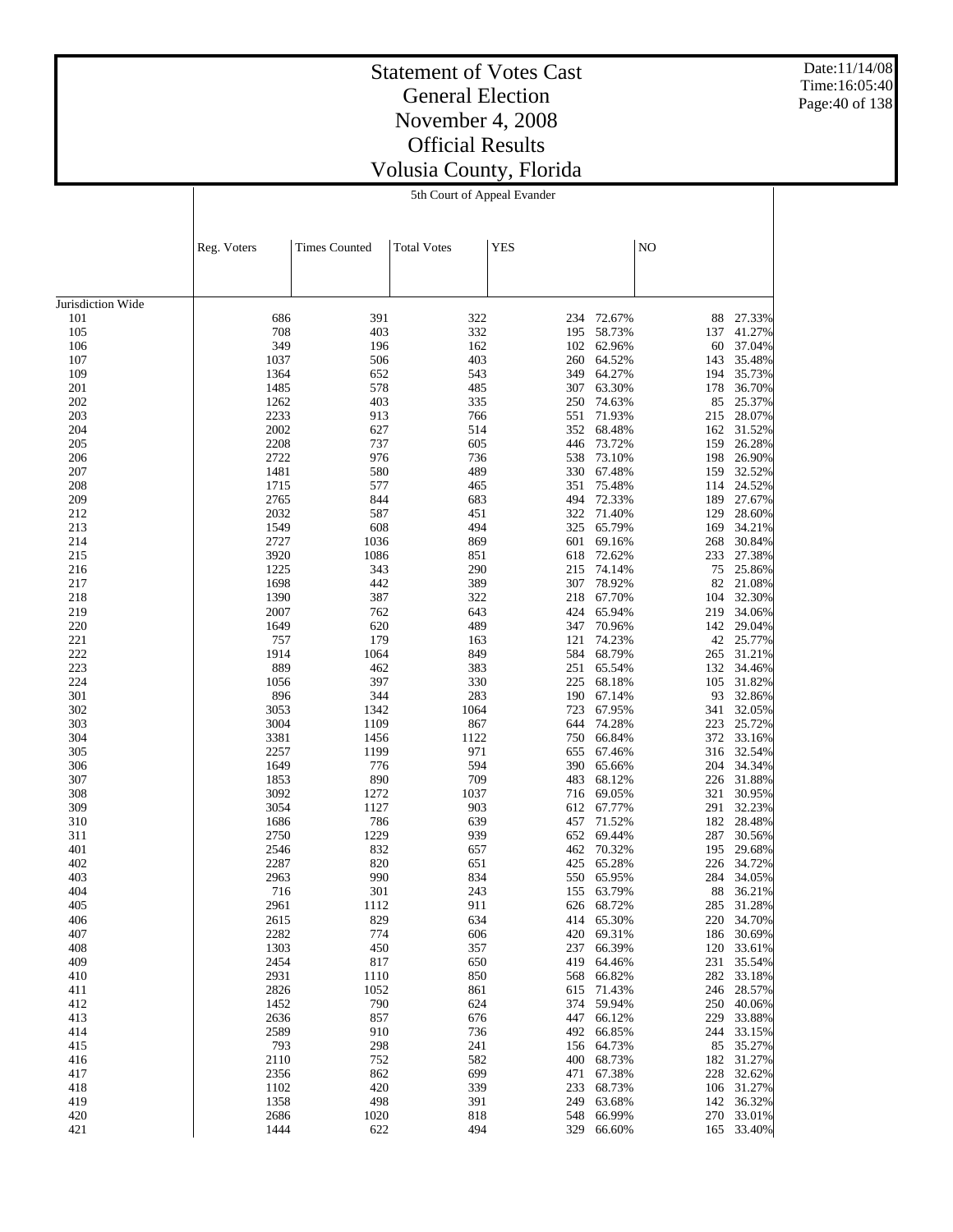Date:11/14/08 Time:16:05:40 Page:41 of 138

#### Statement of Votes Cast General Election November 4, 2008 Official Results Volusia County, Florida 5th Court of Appeal Evander

|            | Reg. Voters  | <b>Times Counted</b> | <b>Total Votes</b> | <b>YES</b> |                  | N <sub>O</sub> |                  |
|------------|--------------|----------------------|--------------------|------------|------------------|----------------|------------------|
|            |              |                      |                    |            |                  |                |                  |
|            |              |                      |                    |            |                  |                |                  |
| 422        | 591          | 216                  | 181                | 117        | 64.64%           | 64             | 35.36%           |
| 423        | 2738         | 1002                 | 784                | 552        | 70.41%           | 232            | 29.59%           |
| 424        | 2226         | 710                  | 560                | 378        | 67.50%           | 182            | 32.50%           |
| 425        | 370          | 233                  | 198                | 133        | 67.17%           | 65             | 32.83%           |
| 426<br>427 | 2194<br>1750 | 673<br>438           | 502<br>337         | 361<br>219 | 71.91%<br>64.99% | 141<br>118     | 28.09%<br>35.01% |
| 428        | 2189         | 853                  | 683                | 453        | 66.33%           | 230            | 33.67%           |
| 429        | 1784         | 612                  | 486                | 330        | 67.90%           | 156            | 32.10%           |
| 501        | 2831         | 1211                 | 1005               | 725        | 72.14%           | 280            | 27.86%           |
| 502        | 2341         | 873                  | 696                | 452        | 64.94%           | 244            | 35.06%           |
| 503        | 1653         | 657                  | 523                | 374        | 71.51%           | 149            | 28.49%           |
| 504<br>505 | 1494<br>1378 | 475<br>407           | 394<br>319         | 274<br>223 | 69.54%<br>69.91% | 120<br>96      | 30.46%<br>30.09% |
| 506        | 1791         | 606                  | 489                | 355        | 72.60%           | 134            | 27.40%           |
| 508        | 1397         | 405                  | 320                | 228        | 71.25%           | 92             | 28.75%           |
| 509        | 2142         | 877                  | 701                | 500        | 71.33%           | 201            | 28.67%           |
| 510        | 2679         | 1134                 | 867                | 637        | 73.47%           | 230            | 26.53%           |
| 511        | 838          | 375                  | 309                | 213        | 68.93%           | 96             | 31.07%           |
| 512<br>513 | 1295<br>1985 | 506<br>730           | 406<br>603         | 303<br>459 | 74.63%<br>76.12% | 103<br>144     | 25.37%<br>23.88% |
| 514        | 1678         | 588                  | 461                | 352        | 76.36%           | 109            | 23.64%           |
| 515        | 2295         | 783                  | 636                | 474        | 74.53%           | 162            | 25.47%           |
| 516        | 2354         | 858                  | 689                | 528        | 76.63%           | 161            | 23.37%           |
| 517        | 2283         | 793                  | 637                | 469        | 73.63%           | 168            | 26.37%           |
| 519        | 1642         | 473                  | 363                | 280        | 77.13%           | 83             | 22.87%           |
| 521        | 1999         | 704                  | 555                | 407<br>372 | 73.33%           | 148            | 26.67%           |
| 522<br>523 | 2410<br>2458 | 646<br>930           | 505<br>760         | 559        | 73.66%<br>73.55% | 133<br>201     | 26.34%<br>26.45% |
| 525        | 1687         | 647                  | 531                | 391        | 73.63%           | 140            | 26.37%           |
| 526        | 1524         | 598                  | 516                | 350        | 67.83%           | 166            | 32.17%           |
| 527        | 1880         | 620                  | 500                | 364        | 72.80%           |                | 136 27.20%       |
| 528        | 1897         | 746                  | 640                | 458        | 71.56%           | 182            | 28.44%           |
| 529        | 1524         | 608                  | 483                | 323        | 66.87%           | 160            | 33.13%           |
| 530<br>531 | 1798<br>527  | 831<br>231           | 686<br>195         | 461<br>151 | 67.20%<br>77.44% | 225<br>44      | 32.80%<br>22.56% |
| 532        | 2500         | 868                  | 700                | 506        | 72.29%           | 194            | 27.71%           |
| 533        | 1009         | 300                  | 239                | 189        | 79.08%           | 50             | 20.92%           |
| 534        | 782          | 377                  | 301                | 207        | 68.77%           | 94             | 31.23%           |
| 602        | 1837         | 686                  | 557                | 401        | 71.99%           | 156            | 28.01%           |
| 603        | 2280         | 813                  | 698                | 515        | 73.78%           | 183            | 26.22%           |
| 605<br>607 | 1210<br>1771 | 417<br>649           | 342<br>510         | 252<br>357 | 73.68%<br>70.00% | 90<br>153      | 26.32%<br>30.00% |
| 608        | 1361         | 617                  | 505                | 371        | 73.47%           | 134            | 26.53%           |
| 609        | 1128         | 422                  | 321                | 216        | 67.29%           | 105            | 32.71%           |
| 614        | 2358         | 803                  | 672                |            | 478 71.13%       | 194            | 28.87%           |
| 615        | 1729         | 607                  | 466                | 345        | 74.03%           | 121            | 25.97%           |
| 617        | 680          | 213                  | 185                |            | 134 72.43%       |                | 51 27.57%        |
| 618<br>619 | 1429<br>1685 | 494<br>611           | 404<br>512         | 282<br>349 | 69.80%<br>68.16% | 122<br>163     | 30.20%<br>31.84% |
| 620        | 2107         | 545                  | 428                | 320        | 74.77%           | 108            | 25.23%           |
| 621        | 993          | 282                  | 234                | 155        | 66.24%           | 79             | 33.76%           |
| 622        | 815          | 276                  | 209                | 142        | 67.94%           | 67             | 32.06%           |
| 623        | 989          | 380                  | 309                | 203        | 65.70%           | 106            | 34.30%           |
| 624        | 1286         | 323                  | 261                | 174        | 66.67%           | 87             | 33.33%           |
| 625        | 1685         | 540                  | 418                | 289        | 69.14%           | 129            | 30.86%           |
| 626<br>628 | 1517<br>2186 | 547<br>794           | 430<br>665         | 291<br>462 | 67.67%<br>69.47% | 139<br>203     | 32.33%<br>30.53% |
| 629        | 1750         | 633                  | 512                | 373        | 72.85%           | 139            | 27.15%           |
| 632        | 545          | 274                  | 238                | 165        | 69.33%           | 73             | 30.67%           |
| 633        | 1099         | 369                  | 314                |            | 233 74.20%       | 81             | 25.80%           |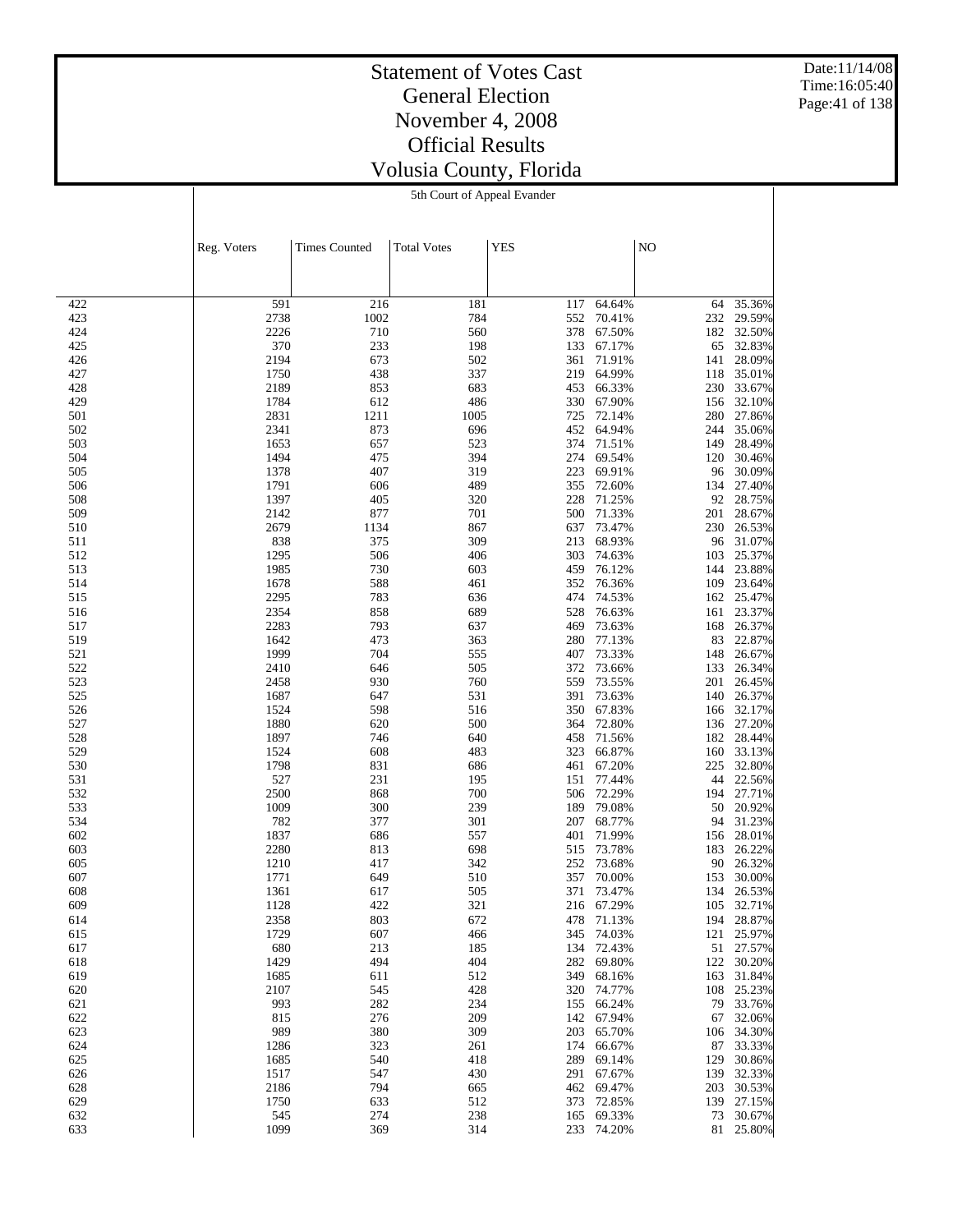Date:11/14/08 Time:16:05:40 Page:42 of 138

#### Statement of Votes Cast General Election November 4, 2008 Official Results Volusia County, Florida 5th Court of Appeal Evander

|            | Reg. Voters  | <b>Times Counted</b> | <b>Total Votes</b> | <b>YES</b> |                  | NO         |                  |
|------------|--------------|----------------------|--------------------|------------|------------------|------------|------------------|
|            |              |                      |                    |            |                  |            |                  |
|            |              |                      |                    |            |                  |            |                  |
| 636        | 1093         | 358                  | 293                | 206        | 70.31%           | 87         | 29.69%           |
| 637        | 1298         | 595                  | 468                | 332        | 70.94%           | 136        | 29.06%           |
| 638        | 1100         | 532                  | 426                | 330        | 77.46%           | 96         | 22.54%           |
| 639        | 1186         | 477                  | 383                | 298        | 77.81%           | 85         | 22.19%           |
| 640        | 1740         | 633                  | 499                | 365        | 73.15%           | 134        | 26.85%           |
| 641<br>701 | 2421<br>1834 | 879<br>744           | 687<br>594         | 495<br>426 | 72.05%<br>71.72% | 192<br>168 | 27.95%<br>28.28% |
| 702        | 2955         | 1301                 | 1067               | 767        | 71.88%           | 300        | 28.12%           |
| 703        | 2331         | 1009                 | 826                | 613        | 74.21%           | 213        | 25.79%           |
| 704        | 844          | 335                  | 255                | 189        | 74.12%           | 66         | 25.88%           |
| 705        | 1398         | 691                  | 544                | 386        | 70.96%           | 158        | 29.04%           |
| 706        | 1757         | 623                  | 482                | 337        | 69.92%           | 145        | 30.08%           |
| 709        | 2259         | 973                  | 809                | 601        | 74.29%           | 208        | 25.71%           |
| 711<br>712 | 2565<br>2176 | 1199                 | 952<br>775         | 668<br>561 | 70.17%<br>72.39% | 284        | 29.83%<br>27.61% |
| 714        | 2676         | 963<br>1159          | 968                | 742        | 76.65%           | 214<br>226 | 23.35%           |
| 716        | 2462         | 1027                 | 844                | 578        | 68.48%           | 266        | 31.52%           |
| 717        | 2632         | 1290                 | 1047               | 779        | 74.40%           | 268        | 25.60%           |
| 718        | 1924         | 924                  | 747                | 571        | 76.44%           | 176        | 23.56%           |
| 719        | 886          | 462                  | 380                | 281        | 73.95%           | 99         | 26.05%           |
| 720        | 2122         | 938                  | 774                | 580        | 74.94%           | 194        | 25.06%           |
| 722        | 2017         | 908                  | 745                | 537        | 72.08%           | 208        | 27.92%           |
| 723<br>724 | 1529<br>2098 | 714                  | 583<br>831         | 434<br>616 | 74.44%<br>74.13% | 149        | 25.56%<br>25.87% |
| 725        | 1908         | 1018<br>839          | 671                | 498        | 74.22%           | 215<br>173 | 25.78%           |
| 726        | 2674         | 1488                 | 1178               | 834        | 70.80%           | 344        | 29.20%           |
| 727        | 2089         | 963                  | 747                | 553        | 74.03%           | 194        | 25.97%           |
| 728        | 1978         | 992                  | 807                | 579        | 71.75%           | 228        | 28.25%           |
| 729        | 3797         | 1788                 | 1414               | 993        | 70.23%           | 421        | 29.77%           |
| 730        | 1716         | 764                  | 596                | 422        | 70.81%           | 174        | 29.19%           |
| 731        | 1543         | 659                  | 527                | 393        | 74.57%           | 134        | 25.43%           |
| 732<br>733 | 3017<br>1470 | 1592<br>696          | 1269<br>560        | 922<br>407 | 72.66%<br>72.68% | 347<br>153 | 27.34%<br>27.32% |
| 801        | 773          | 354                  | 302                | 190        | 62.91%           |            | 112 37.09%       |
| 803        | 1866         | 704                  | 583                | 453        | 77.70%           | 130        | 22.30%           |
| 804        | 1886         | 754                  | 580                | 423        | 72.93%           | 157        | 27.07%           |
| 805        | 2118         | 616                  | 451                | 318        | 70.51%           | 133        | 29.49%           |
| 806        | 1955         | 581                  | 444                | 331        | 74.55%           | 113        | 25.45%           |
| 807        | 1330         | 382                  | 308                | 214        | 69.48%           | 94         | 30.52%           |
| 808        | 3084         | 743                  | 571                | 427        | 74.78%           | 144        | 25.22%           |
| 809<br>810 | 1433<br>934  | 418<br>250           | 323<br>210         | 239<br>142 | 73.99%<br>67.62% | 84<br>68   | 26.01%<br>32.38% |
| 811        | 1815         | 615                  | 490                | 340        | 69.39%           | 150        | 30.61%           |
| 812        | 1110         | 345                  | 280                |            | 192 68.57%       |            | 88 31.43%        |
| 813        | 1678         | 607                  | 492                | 355        | 72.15%           | 137        | 27.85%           |
| 814        | 2384         | 793                  | 647                | 421        | 65.07%           | 226        | 34.93%           |
| 815        | 1447         | 419                  | 350                | 264        | 75.43%           | 86         | 24.57%           |
| 816        | 1513         | 640                  | 509                | 324        | 63.65%           | 185        | 36.35%           |
| 901        | 1906         | 549                  | 447                | 320        | 71.59%           | 127        | 28.41%           |
| 902<br>903 | 2697<br>2325 | 855<br>807           | 711<br>650         | 502<br>434 | 70.60%<br>66.77% | 209<br>216 | 29.40%<br>33.23% |
| 904        | 1643         | 623                  | 519                | 385        | 74.18%           | 134        | 25.82%           |
| 905        | 1126         | 407                  | 343                | 233        | 67.93%           | 110        | 32.07%           |
| 906        | 699          | 346                  | 288                | 225        | 78.13%           | 63         | 21.88%           |
| 907        | 810          | 394                  | 325                | 209        | 64.31%           | 116        | 35.69%           |
| 908        | 2438         | 742                  | 577                | 405        | 70.19%           | 172        | 29.81%           |
| 909        | 1330         | 630                  | 516                | 317        | 61.43%           | 199        | 38.57%           |
| 910        | 1168         | 369                  | 318                | 216        | 67.92%           | 102        | 32.08%           |
| 912<br>913 | 1424<br>2231 | 535<br>905           | 434<br>749         | 308<br>545 | 70.97%<br>72.76% | 126<br>204 | 29.03%<br>27.24% |
|            |              |                      |                    |            |                  |            |                  |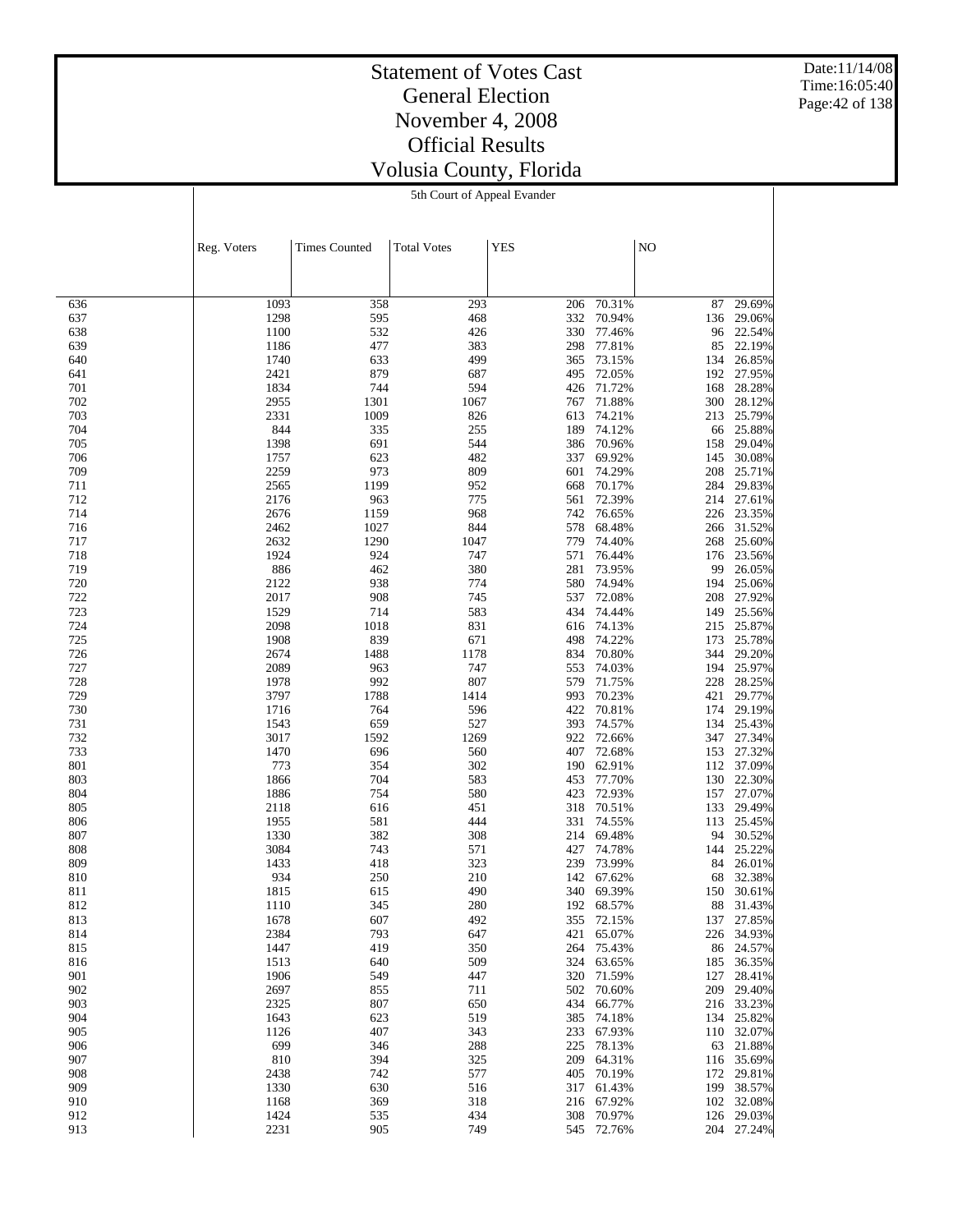Date:11/14/08 Time:16:05:40 Page:43 of 138

# Statement of Votes Cast General Election November 4, 2008 Official Results Volusia County, Florida

#### 5th Court of Appeal Evander

|                       | Reg. Voters | <b>Times Counted</b> | <b>Total Votes</b> | <b>YES</b> |              | N <sub>O</sub> |        |
|-----------------------|-------------|----------------------|--------------------|------------|--------------|----------------|--------|
| Absentee              | $_{0}$      | 52045                | 40110              |            | 28466 70.97% | 11644          | 29.03% |
| Early Voting OS       | $_{0}$      | 68371                | 54048              | 37548      | 69.47%       | 16500          | 30.53% |
| Provisional           |             | 262                  | 186                |            | 140 75.27%   | 46             | 24.73% |
| Unscanned             |             | 327                  | 282                |            | 210 74.47%   | 72             | 25.53% |
| Provisional After 7pm |             |                      |                    |            |              |                |        |
| 10 Day Extension      |             | 30                   |                    |            |              |                |        |
| Total                 | 326886      | 245842               | 195086             | 137202     | 70.33%       | 57884          | 29.67% |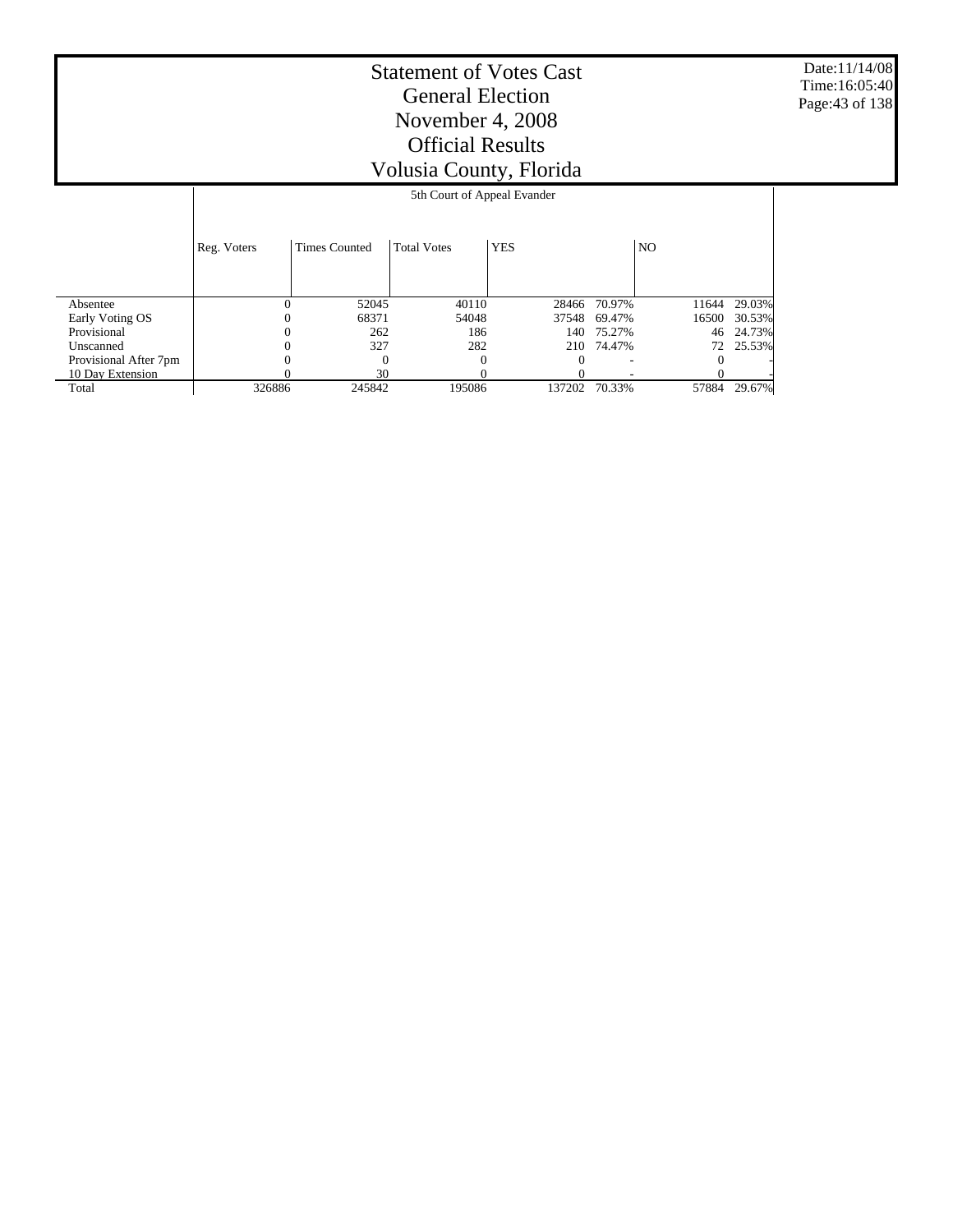Date:11/14/08 Time:16:05:40 Page:44 of 138

# Statement of Votes Cast General Election November 4, 2008 Official Results Volusia County, Florida

5th Court of Appeal Lawson

622 494 328 66.40% 166 33.60%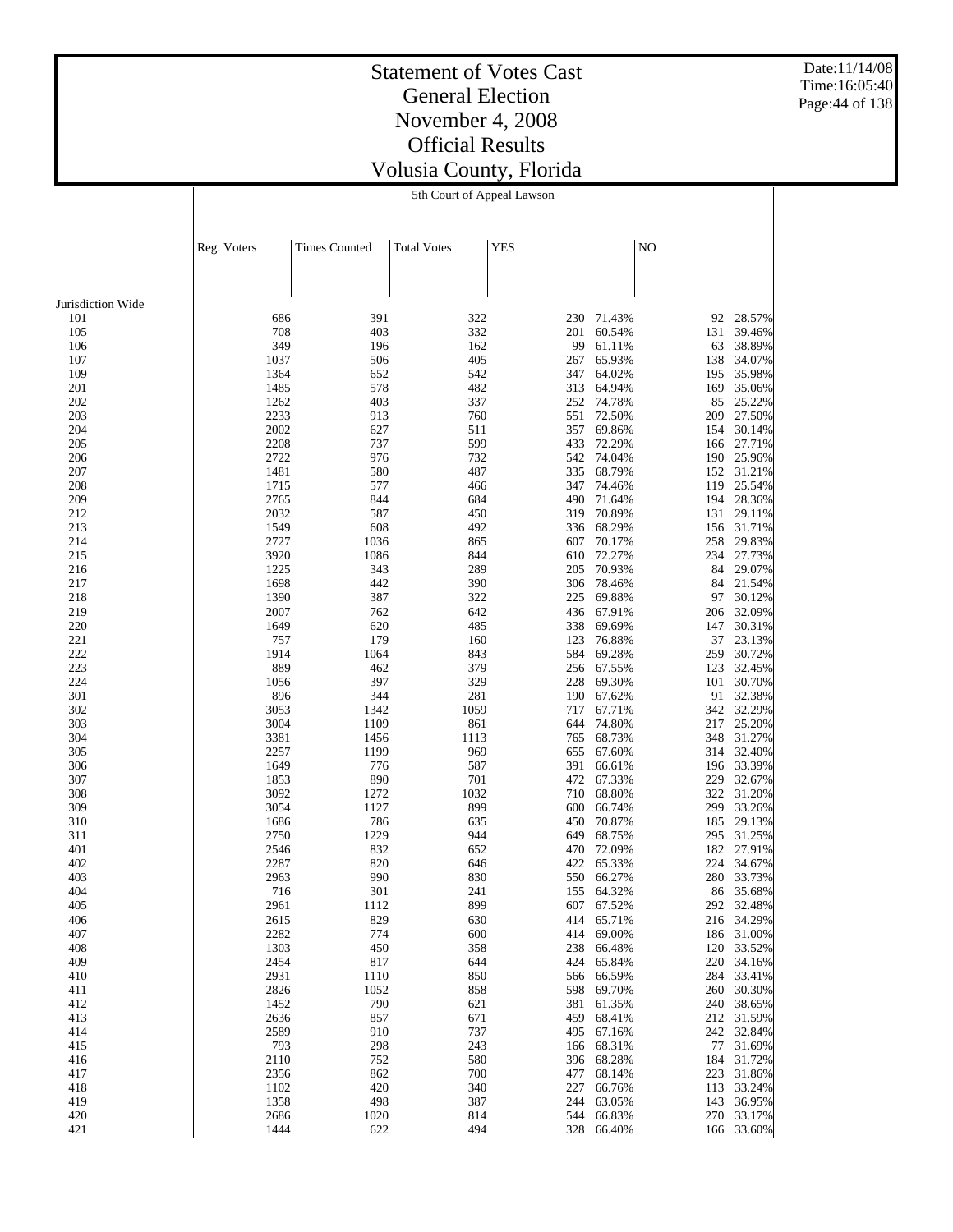Date:11/14/08 Time:16:05:40 Page:45 of 138

#### Statement of Votes Cast General Election November 4, 2008 Official Results Volusia County, Florida 5th Court of Appeal Lawson

|            | Reg. Voters  | <b>Times Counted</b> | <b>Total Votes</b> | <b>YES</b> |                  | NO         |                  |
|------------|--------------|----------------------|--------------------|------------|------------------|------------|------------------|
|            |              |                      |                    |            |                  |            |                  |
|            |              |                      |                    |            |                  |            |                  |
| 422        | 591          | 216                  | 183                | 121        | 66.12%           | 62         | 33.88%           |
| 423        | 2738         | 1002                 | 776                | 552        | 71.13%           | 224        | 28.87%           |
| 424        | 2226         | 710                  | 558                | 369        | 66.13%           | 189        | 33.87%           |
| 425<br>426 | 370<br>2194  | 233<br>673           | 198<br>500         | 125<br>352 | 63.13%<br>70.40% | 73<br>148  | 36.87%<br>29.60% |
| 427        | 1750         | 438                  | 333                | 219        | 65.77%           | 114        | 34.23%           |
| 428        | 2189         | 853                  | 679                | 463        | 68.19%           | 216        | 31.81%           |
| 429        | 1784         | 612                  | 479                | 325        | 67.85%           | 154        | 32.15%           |
| 501        | 2831         | 1211                 | 1002               | 724        | 72.26%           | 278        | 27.74%           |
| 502<br>503 | 2341<br>1653 | 873<br>657           | 689<br>519         | 447<br>366 | 64.88%<br>70.52% | 242<br>153 | 35.12%<br>29.48% |
| 504        | 1494         | 475                  | 393                | 268        | 68.19%           | 125        | 31.81%           |
| 505        | 1378         | 407                  | 319                | 232        | 72.73%           | 87         | 27.27%           |
| 506        | 1791         | 606                  | 484                | 351        | 72.52%           | 133        | 27.48%           |
| 508        | 1397         | 405                  | 318                | 227        | 71.38%           | 91         | 28.62%           |
| 509        | 2142<br>2679 | 877                  | 703                | 505<br>635 | 71.83%<br>73.07% | 198        | 28.17%<br>26.93% |
| 510<br>511 | 838          | 1134<br>375          | 869<br>305         | 211        | 69.18%           | 234<br>94  | 30.82%           |
| 512        | 1295         | 506                  | 404                | 305        | 75.50%           | 99         | 24.50%           |
| 513        | 1985         | 730                  | 603                | 465        | 77.11%           | 138        | 22.89%           |
| 514        | 1678         | 588                  | 464                | 360        | 77.59%           | 104        | 22.41%           |
| 515        | 2295         | 783                  | 636                | 477        | 75.00%           | 159        | 25.00%           |
| 516<br>517 | 2354<br>2283 | 858<br>793           | 683<br>632         | 519<br>467 | 75.99%<br>73.89% | 164<br>165 | 24.01%<br>26.11% |
| 519        | 1642         | 473                  | 364                | 275        | 75.55%           | 89         | 24.45%           |
| 521        | 1999         | 704                  | 548                | 405        | 73.91%           | 143        | 26.09%           |
| 522        | 2410         | 646                  | 503                | 377        | 74.95%           | 126        | 25.05%           |
| 523        | 2458         | 930                  | 757                | 555        | 73.32%           | 202        | 26.68%           |
| 525<br>526 | 1687<br>1524 | 647<br>598           | 527<br>511         | 386<br>341 | 73.24%<br>66.73% | 141<br>170 | 26.76%<br>33.27% |
| 527        | 1880         | 620                  | 499                | 365        | 73.15%           | 134        | 26.85%           |
| 528        | 1897         | 746                  | 633                | 445        | 70.30%           | 188        | 29.70%           |
| 529        | 1524         | 608                  | 481                | 312        | 64.86%           | 169        | 35.14%           |
| 530        | 1798         | 831                  | 685                | 468        | 68.32%           | 217        | 31.68%           |
| 531<br>532 | 527<br>2500  | 231<br>868           | 194<br>689         | 152<br>498 | 78.35%<br>72.28% | 42<br>191  | 21.65%<br>27.72% |
| 533        | 1009         | 300                  | 237                | 181        | 76.37%           | 56         | 23.63%           |
| 534        | 782          | 377                  | 297                | 212        | 71.38%           | 85         | 28.62%           |
| 602        | 1837         | 686                  | 554                | 392        | 70.76%           | 162        | 29.24%           |
| 603        | 2280         | 813                  | 690                | 521        | 75.51%           | 169        | 24.49%           |
| 605<br>607 | 1210<br>1771 | 417<br>649           | 340<br>501         | 257<br>356 | 75.59%<br>71.06% | 83         | 24.41%<br>28.94% |
| 608        | 1361         | 617                  | 506                | 365        | 72.13%           | 145<br>141 | 27.87%           |
| 609        | 1128         | 422                  | 319                | 208        | 65.20%           | 111        | 34.80%           |
| 614        | 2358         | 803                  | 666                |            | 481 72.22%       | 185        | 27.78%           |
| 615        | 1729         | 607                  | 461                |            | 344 74.62%       | 117        | 25.38%           |
| 617        | 680          | 213                  | 185                | 137        | 74.05%           | 48         | 25.95%           |
| 618<br>619 | 1429<br>1685 | 494<br>611           | 397<br>511         | 270<br>350 | 68.01%<br>68.49% | 127<br>161 | 31.99%<br>31.51% |
| 620        | 2107         | 545                  | 425                | 302        | 71.06%           | 123        | 28.94%           |
| 621        | 993          | 282                  | 232                | 169        | 72.84%           | 63         | 27.16%           |
| 622        | 815          | 276                  | 208                | 138        | 66.35%           | 70         | 33.65%           |
| 623        | 989          | 380                  | 308                | 206        | 66.88%           | 102        | 33.12%           |
| 624<br>625 | 1286<br>1685 | 323<br>540           | 261<br>420         | 175<br>300 | 67.05%<br>71.43% | 86<br>120  | 32.95%<br>28.57% |
| 626        | 1517         | 547                  | 424                | 298        | 70.28%           | 126        | 29.72%           |
| 628        | 2186         | 794                  | 654                | 465        | 71.10%           | 189        | 28.90%           |
| 629        | 1750         | 633                  | 514                | 375        | 72.96%           | 139        | 27.04%           |
| 632        | 545          | 274                  | 238                |            | 164 68.91%       | 74         | 31.09%           |
| 633        | 1099         | 369                  | 309                |            | 232 75.08%       |            | 77 24.92%        |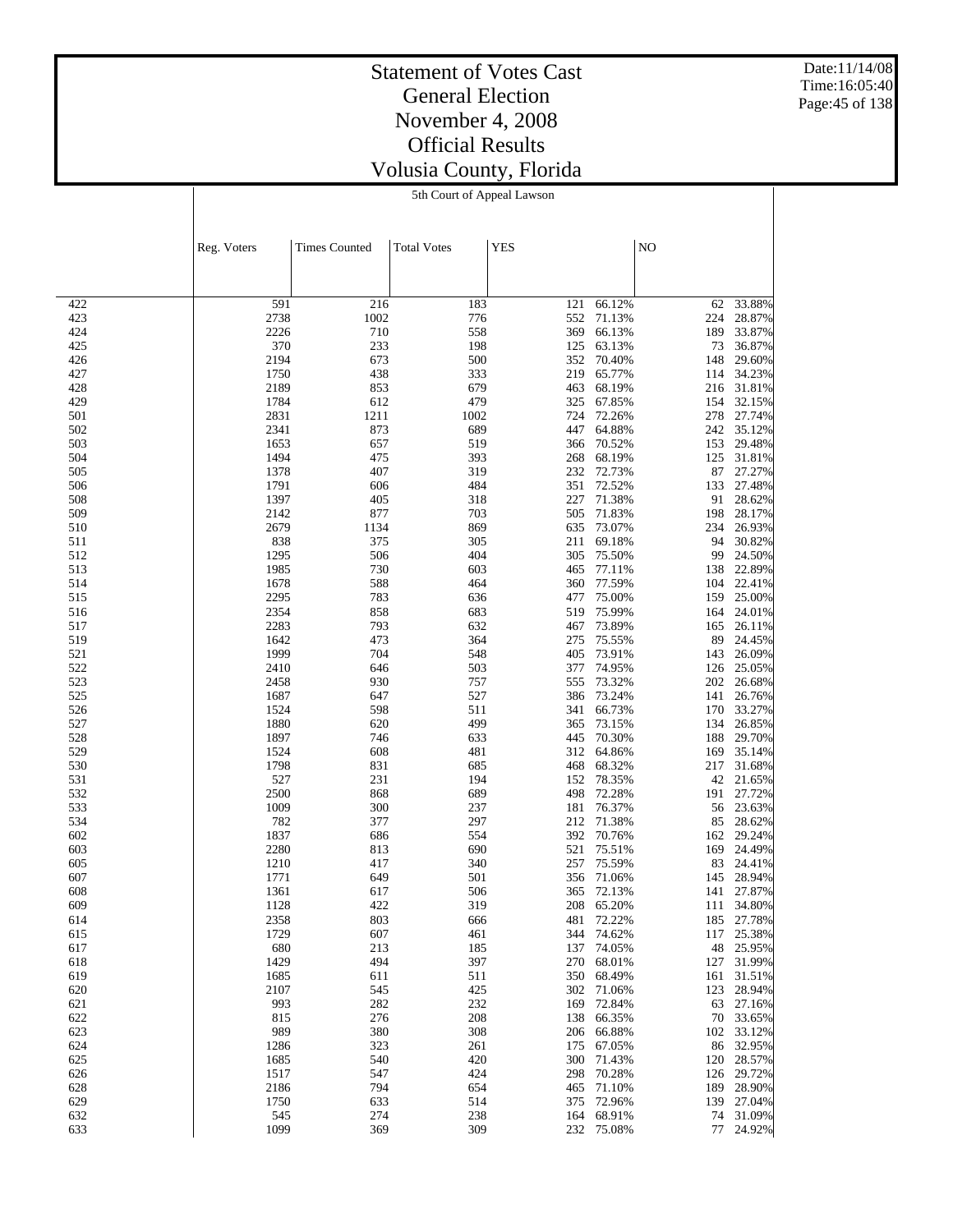Date:11/14/08 Time:16:05:41 Page:46 of 138

#### Statement of Votes Cast General Election November 4, 2008 Official Results Volusia County, Florida 5th Court of Appeal Lawson

|            | Reg. Voters  | <b>Times Counted</b> | <b>Total Votes</b> | <b>YES</b> |                  | N <sub>O</sub> |                      |
|------------|--------------|----------------------|--------------------|------------|------------------|----------------|----------------------|
|            |              |                      |                    |            |                  |                |                      |
|            |              |                      |                    |            |                  |                |                      |
| 636        | 1093         | 358                  | 292                | 198        | 67.81%           | 94             | 32.19%               |
| 637        | 1298         | 595                  | 472                | 339        | 71.82%           | 133            | 28.18%               |
| 638        | 1100         | 532                  | 425                | 334        | 78.59%           | 91             | 21.41%               |
| 639        | 1186         | 477                  | 379                | 297        | 78.36%           | 82             | 21.64%               |
| 640<br>641 | 1740<br>2421 | 633<br>879           | 498<br>685         | 372<br>508 | 74.70%<br>74.16% | 126<br>177     | 25.30%<br>25.84%     |
| 701        | 1834         | 744                  | 589                | 415        | 70.46%           | 174            | 29.54%               |
| 702        | 2955         | 1301                 | 1067               | 769        | 72.07%           | 298            | 27.93%               |
| 703        | 2331         | 1009                 | 824                | 619        | 75.12%           | 205            | 24.88%               |
| 704        | 844          | 335                  | 256                | 192        | 75.00%           | 64             | 25.00%               |
| 705<br>706 | 1398<br>1757 | 691<br>623           | 538<br>476         | 387<br>333 | 71.93%<br>69.96% | 151<br>143     | 28.07%<br>30.04%     |
| 709        | 2259         | 973                  | 807                | 594        | 73.61%           | 213            | 26.39%               |
| 711        | 2565         | 1199                 | 951                | 658        | 69.19%           | 293            | 30.81%               |
| 712        | 2176         | 963                  | 771                | 551        | 71.47%           | 220            | 28.53%               |
| 714        | 2676         | 1159                 | 966                | 745        | 77.12%           | 221            | 22.88%               |
| 716        | 2462         | 1027                 | 841                | 585        | 69.56%           | 256            | 30.44%               |
| 717<br>718 | 2632<br>1924 | 1290<br>924          | 1039<br>746        | 769<br>580 | 74.01%<br>77.75% | 270<br>166     | 25.99%<br>22.25%     |
| 719        | 886          | 462                  | 376                | 278        | 73.94%           | 98             | 26.06%               |
| 720        | 2122         | 938                  | 772                | 568        | 73.58%           | 204            | 26.42%               |
| 722        | 2017         | 908                  | 750                | 540        | 72.00%           | 210            | 28.00%               |
| 723        | 1529         | 714                  | 581                | 434        | 74.70%           | 147            | 25.30%               |
| 724        | 2098         | 1018                 | 830                | 618        | 74.46%<br>73.99% | 212            | 25.54%               |
| 725<br>726 | 1908<br>2674 | 839<br>1488          | 669<br>1173        | 495<br>845 | 72.04%           | 174<br>328     | 26.01%<br>27.96%     |
| 727        | 2089         | 963                  | 746                | 543        | 72.79%           | 203            | 27.21%               |
| 728        | 1978         | 992                  | 802                | 577        | 71.95%           | 225            | 28.05%               |
| 729        | 3797         | 1788                 | 1414               | 1000       | 70.72%           | 414            | 29.28%               |
| 730        | 1716         | 764                  | 597                | 427        | 71.52%           | 170            | 28.48%               |
| 731<br>732 | 1543<br>3017 | 659<br>1592          | 527<br>1264        | 387<br>912 | 73.43%<br>72.15% | 140<br>352     | 26.57%<br>27.85%     |
| 733        | 1470         | 696                  | 555                | 400        | 72.07%           | 155            | 27.93%               |
| 801        | 773          | 354                  | 304                | 194        | 63.82%           | 110            | 36.18%               |
| 803        | 1866         | 704                  | 579                | 446        | 77.03%           | 133            | 22.97%               |
| 804        | 1886         | 754                  | 577                | 414        | 71.75%           | 163            | 28.25%               |
| 805        | 2118         | 616                  | 453                | 323        | 71.30%           | 130            | 28.70%               |
| 806<br>807 | 1955<br>1330 | 581<br>382           | 442<br>306         | 329<br>211 | 74.43%<br>68.95% | 113<br>95      | 25.57%<br>31.05%     |
| 808        | 3084         | 743                  | 566                | 419        | 74.03%           | 147            | 25.97%               |
| 809        | 1433         | 418                  | 322                | 239        | 74.22%           | 83             | 25.78%               |
| 810        | 934          | 250                  | 210                | 144        | 68.57%           | 66             | 31.43%               |
| 811        | 1815         | 615                  | 487                | 339        | 69.61%           | 148            | 30.39%               |
| 812        | 1110         | 345                  | 280                | 190        | 67.86%<br>72.51% | 90             | 32.14%               |
| 813<br>814 | 1678<br>2384 | 607<br>793           | 491<br>640         | 356<br>423 | 66.09%           | 135<br>217     | 27.49%<br>33.91%     |
| 815        | 1447         | 419                  | 347                | 253        | 72.91%           | 94             | 27.09%               |
| 816        | 1513         | 640                  | 505                | 327        | 64.75%           | 178            | 35.25%               |
| 901        | 1906         | 549                  | 446                | 322        | 72.20%           | 124            | 27.80%               |
| 902        | 2697         | 855                  | 693                | 487        | 70.27%           | 206            | 29.73%               |
| 903<br>904 | 2325<br>1643 | 807<br>623           | 649<br>515         | 437<br>387 | 67.33%<br>75.15% | 128            | 212 32.67%<br>24.85% |
| 905        | 1126         | 407                  | 338                | 230        | 68.05%           | 108            | 31.95%               |
| 906        | 699          | 346                  | 286                | 223        | 77.97%           | 63             | 22.03%               |
| 907        | 810          | 394                  | 323                | 217        | 67.18%           | 106            | 32.82%               |
| 908        | 2438         | 742                  | 567                | 397        | 70.02%           | 170            | 29.98%               |
| 909        | 1330         | 630                  | 509                |            | 316 62.08%       | 193            | 37.92%               |
| 910<br>912 | 1168<br>1424 | 369<br>535           | 317<br>431         | 217<br>309 | 68.45%<br>71.69% | 100<br>122     | 31.55%<br>28.31%     |
| 913        | 2231         | 905                  | 740                | 534        | 72.16%           | 206            | 27.84%               |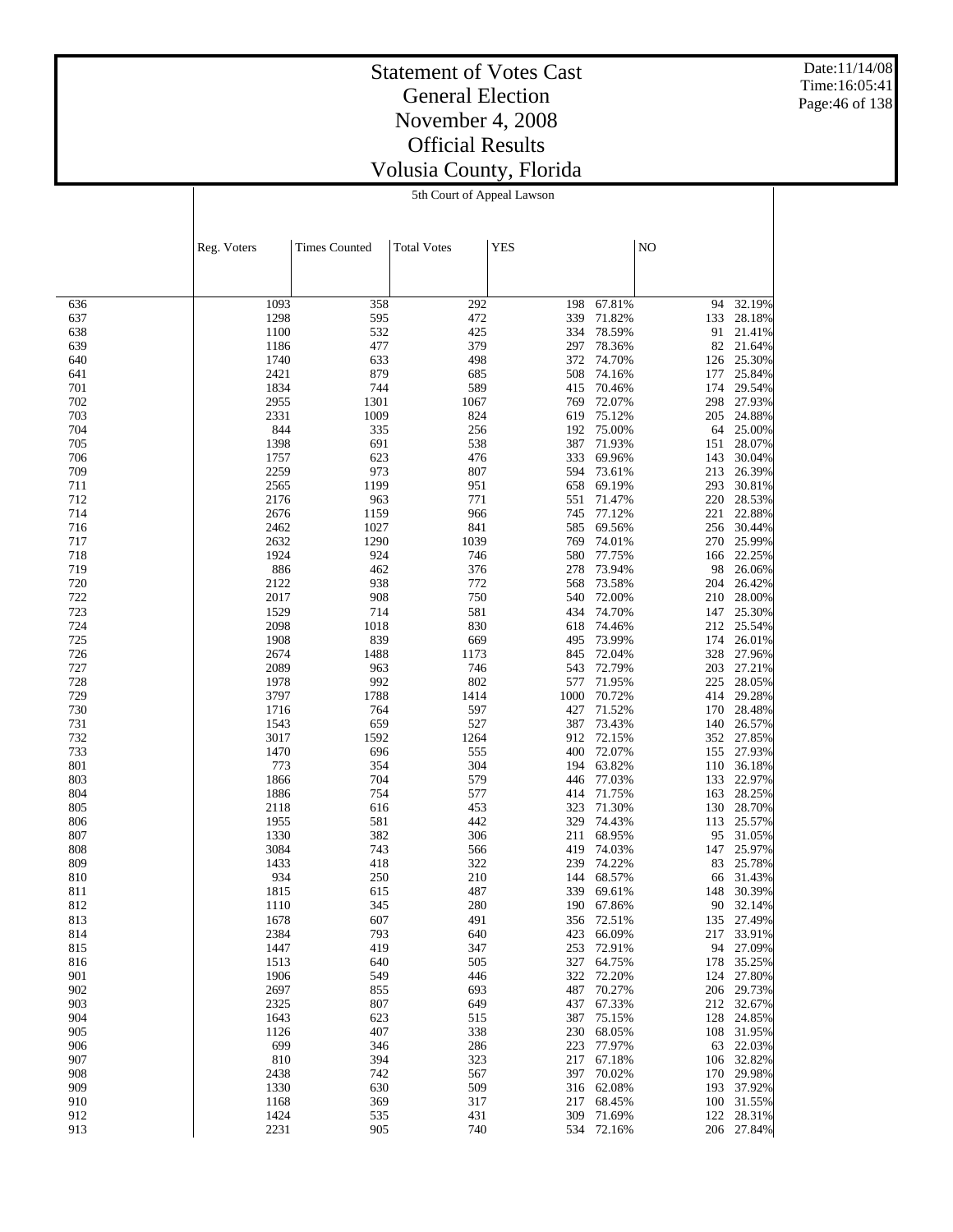Date:11/14/08 Time:16:05:41 Page:47 of 138

|                             | 5th Court of Appeal Lawson |                      |                    |            |        |       |        |  |  |
|-----------------------------|----------------------------|----------------------|--------------------|------------|--------|-------|--------|--|--|
|                             | Reg. Voters                | <b>Times Counted</b> | <b>Total Votes</b> | <b>YES</b> |        | NO.   |        |  |  |
|                             | $\Omega$                   | 52045                | 39906              | 28380      | 71.12% | 11526 | 28.88% |  |  |
| Absentee<br>Early Voting OS | 0                          | 68371                | 53721              | 37216      | 69.28% | 16505 | 30.72% |  |  |
| Provisional                 |                            | 262                  | 187                | 137        | 73.26% | 50    | 26.74% |  |  |
| Unscanned                   | 0                          | 327                  | 281                | 211        | 75.09% | 70    | 24.91% |  |  |
| Provisional After 7pm       |                            | $\Omega$             |                    |            |        |       |        |  |  |
| 10 Day Extension            |                            | 30                   |                    |            |        |       |        |  |  |
| Total                       | 326886                     | 245842               | 194060             | 136613     | 70.40% | 57447 | 29.60% |  |  |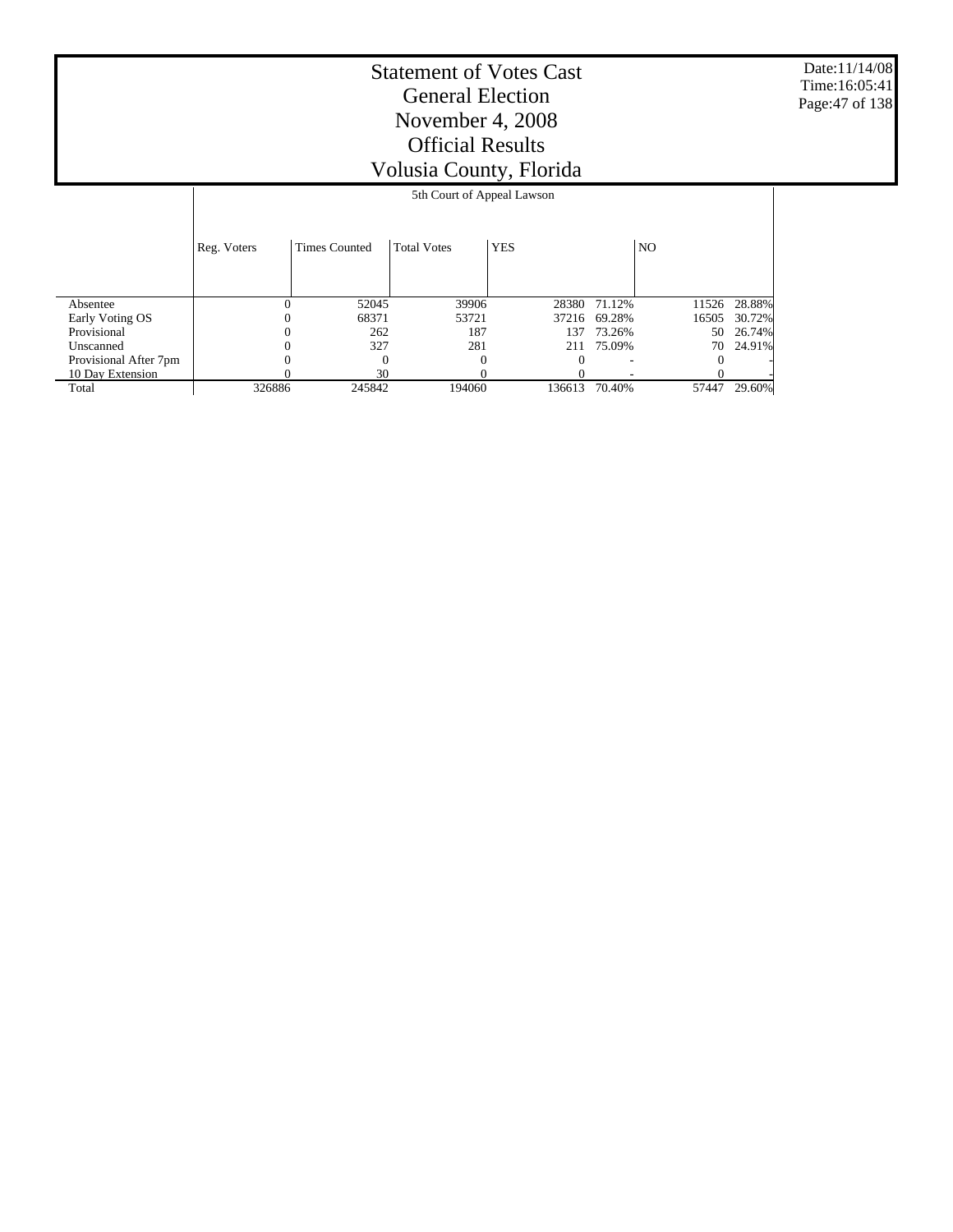Date:11/14/08 Time:16:05:41 Page:48 of 138

# Statement of Votes Cast General Election November 4, 2008 Official Results Volusia County, Florida

5th Court of Appeal Orfinger

|                   | Reg. Voters  | <b>Times Counted</b> | <b>Total Votes</b> | <b>YES</b> |                          | NO         |                      |
|-------------------|--------------|----------------------|--------------------|------------|--------------------------|------------|----------------------|
|                   |              |                      |                    |            |                          |            |                      |
|                   |              |                      |                    |            |                          |            |                      |
| Jurisdiction Wide |              |                      |                    |            |                          |            |                      |
| 101               | 686<br>708   | 391<br>403           | 319<br>336         | 224        | 70.22%                   | 95         | 29.78%<br>39.58%     |
| 105<br>106        | 349          | 196                  | 162                | 203<br>99  | 60.42%<br>61.11%         | 133<br>63  | 38.89%               |
| 107               | 1037         | 506                  | 404                | 256        | 63.37%                   | 148        | 36.63%               |
| 109               | 1364         | 652                  | 544                | 368        | 67.65%                   | 176        | 32.35%               |
| 201               | 1485         | 578                  | 484                | 325        | 67.15%                   | 159        | 32.85%               |
| 202               | 1262         | 403                  | 337                | 242        | 71.81%                   | 95         | 28.19%               |
| 203               | 2233         | 913                  | 758                | 551        | 72.69%                   | 207        | 27.31%               |
| 204               | 2002         | 627                  | 511                | 355        | 69.47%                   | 156        | 30.53%               |
| 205               | 2208         | 737                  | 600                | 423        | 70.50%                   | 177        | 29.50%               |
| 206               | 2722         | 976                  | 740                | 555        | 75.00%                   | 185        | 25.00%               |
| 207               | 1481         | 580                  | 489                | 340        | 69.53%                   | 149        | 30.47%               |
| 208               | 1715         | 577                  | 464                | 341        | 73.49%                   | 123        | 26.51%               |
| 209               | 2765         | 844                  | 684                | 478        | 69.88%                   | 206        | 30.12%               |
| 212               | 2032         | 587                  | 449                | 319        | 71.05%                   | 130        | 28.95%               |
| 213               | 1549         | 608                  | 496                | 356        | 71.77%                   | 140        | 28.23%               |
| 214               | 2727         | 1036                 | 872                | 596        | 68.35%                   | 276        | 31.65%               |
| 215               | 3920         | 1086                 | 844                | 615        | 72.87%                   | 229        | 27.13%               |
| 216               | 1225         | 343                  | 288                | 202        | 70.14%                   | 86         | 29.86%               |
| 217               | 1698         | 442                  | 391                | 307        | 78.52%                   | 84         | 21.48%               |
| 218               | 1390         | 387                  | 325                | 223        | 68.62%                   | 102        | 31.38%               |
| 219               | 2007         | 762                  | 642                | 437        | 68.07%                   | 205        | 31.93%               |
| 220               | 1649         | 620                  | 487                | 345        | 70.84%                   |            | 142 29.16%           |
| 221               | 757<br>1914  | 179<br>1064          | 162                | 123<br>578 | 75.93%<br>68.48%         | 39         | 24.07%<br>31.52%     |
| 222<br>223        | 889          | 462                  | 844<br>378         | 250        | 66.14%                   | 266<br>128 | 33.86%               |
| 224               | 1056         | 397                  | 330                | 222        | 67.27%                   | 108        | 32.73%               |
| 301               | 896          | 344                  | 280                | 190        | 67.86%                   | 90         | 32.14%               |
| 302               | 3053         | 1342                 | 1055               | 706        | 66.92%                   | 349        | 33.08%               |
| 303               | 3004         | 1109                 | 860                | 633        | 73.60%                   | 227        | 26.40%               |
| 304               | 3381         | 1456                 | 1108               | 745        | 67.24%                   | 363        | 32.76%               |
| 305               | 2257         | 1199                 | 961                | 625        | 65.04%                   | 336        | 34.96%               |
| 306               | 1649         | 776                  | 582                | 374        | 64.26%                   | 208        | 35.74%               |
| 307               | 1853         | 890                  | 708                | 469        | 66.24%                   | 239        | 33.76%               |
| 308               | 3092         | 1272                 | 1038               | 700        | 67.44%                   | 338        | 32.56%               |
| 309               | 3054         | 1127                 | 901                | 586        | 65.04%                   | 315        | 34.96%               |
| 310               | 1686         | 786                  | 633                | 433        | 68.40%                   | 200        | 31.60%               |
| 311               | 2750         | 1229                 | 938                | 639        | 68.12%                   | 299        | 31.88%               |
| 401               | 2546         | 832                  | 652                | 457        | 70.09%                   | 195        | 29.91%               |
| 402               | 2287         | 820                  | 643                | 423        | 65.79%                   | 220        | 34.21%               |
| 403               | 2963         | 990                  | 830                | 542        | 65.30%                   | 288        | 34.70%               |
| 404               | 716          | 301                  | 238                | 146        | 61.34%                   | 92         | 38.66%               |
| 405               | 2961         | 1112                 | 892                | 610        | 68.39%                   | 282        | 31.61%               |
| 406<br>407        | 2615         | 829                  | 625                |            | 415 66.40%               |            | 210 33.60%           |
| 408               | 2282<br>1303 | 774<br>450           | 595<br>357         |            | 406 68.24%<br>232 64.99% | 125        | 189 31.76%<br>35.01% |
| 409               | 2454         | 817                  | 639                | 400        | 62.60%                   | 239        | 37.40%               |
| 410               | 2931         | 1110                 | 842                | 547        | 64.96%                   |            | 295 35.04%           |
| 411               | 2826         | 1052                 | 855                | 578        | 67.60%                   |            | 277 32.40%           |
| 412               | 1452         | 790                  | 620                | 369        | 59.52%                   | 251        | 40.48%               |
| 413               | 2636         | 857                  | 670                | 431        | 64.33%                   | 239        | 35.67%               |
| 414               | 2589         | 910                  | 737                | 499        | 67.71%                   | 238        | 32.29%               |
| 415               | 793          | 298                  | 241                | 157        | 65.15%                   |            | 84 34.85%            |
| 416               | 2110         | 752                  | 575                | 385        | 66.96%                   |            | 190 33.04%           |
| 417               | 2356         | 862                  | 691                | 466        | 67.44%                   |            | 225 32.56%           |
| 418               | 1102         | 420                  | 338                | 224        | 66.27%                   |            | 114 33.73%           |
| 419               | 1358         | 498                  | 385                | 237        | 61.56%                   | 148        | 38.44%               |
| 420               | 2686         | 1020                 | 816                | 538        | 65.93%                   | 278        | 34.07%               |
| 421               | 1444         | 622                  | 491                |            | 315 64.15%               |            | 176 35.85%           |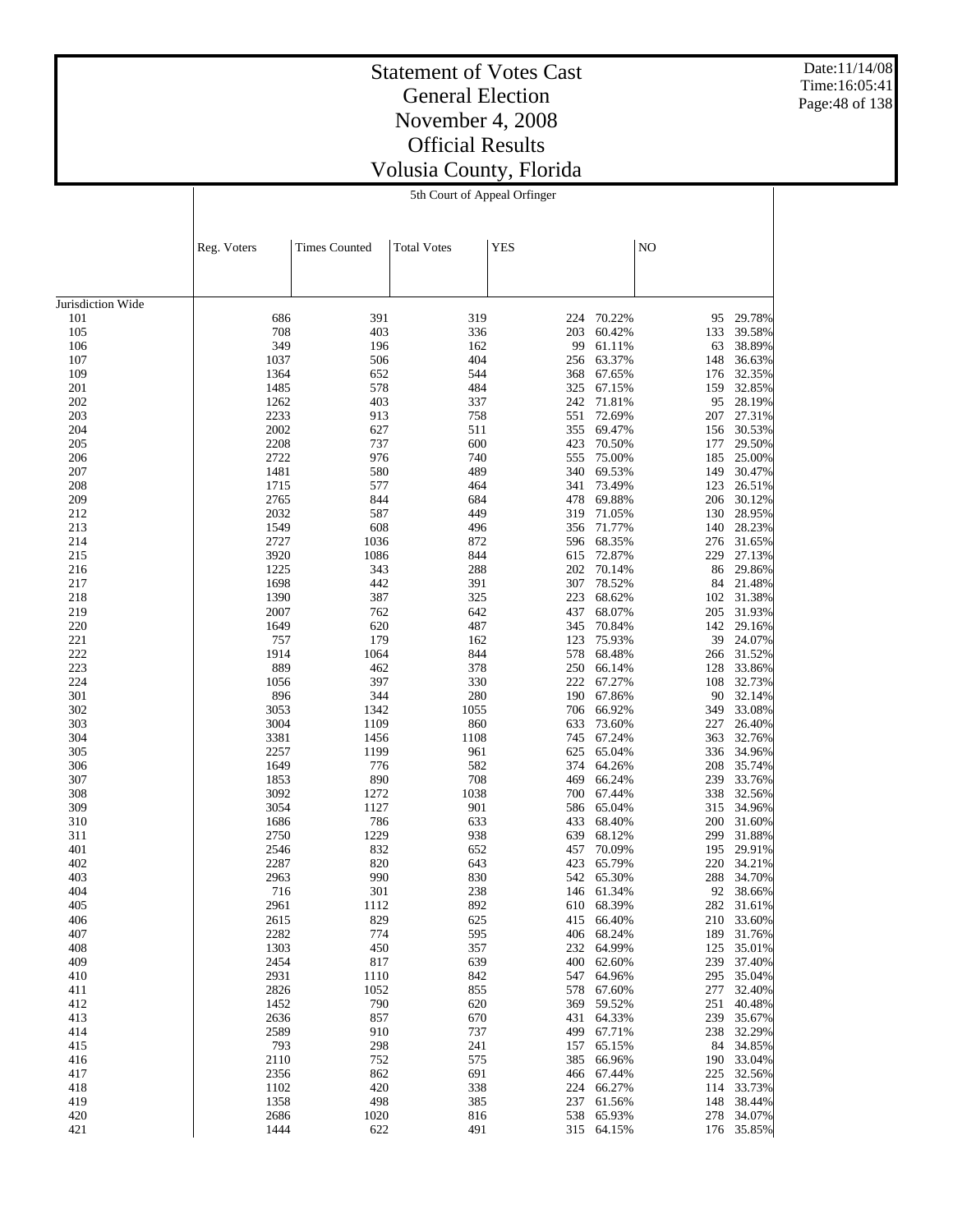Date:11/14/08 Time:16:05:41 Page:49 of 138

#### Statement of Votes Cast General Election November 4, 2008 Official Results Volusia County, Florida 5th Court of Appeal Orfinger

|            | Reg. Voters  | <b>Times Counted</b> | <b>Total Votes</b> | <b>YES</b> |                  | NO         |                  |
|------------|--------------|----------------------|--------------------|------------|------------------|------------|------------------|
|            |              |                      |                    |            |                  |            |                  |
|            |              |                      |                    |            |                  |            |                  |
| 422        | 591          | 216                  | 181                | 125        | 69.06%           | 56         | 30.94%           |
| 423        | 2738         | 1002                 | 770                | 514        | 66.75%           | 256        | 33.25%           |
| 424        | 2226         | 710                  | 551                | 360        | 65.34%           | 191        | 34.66%           |
| 425        | 370          | 233                  | 197                | 117        | 59.39%           | 80         | 40.61%           |
| 426<br>427 | 2194<br>1750 | 673                  | 496<br>332         | 355<br>207 | 71.57%<br>62.35% | 141        | 28.43%           |
| 428        | 2189         | 438<br>853           | 681                | 451        | 66.23%           | 125<br>230 | 37.65%<br>33.77% |
| 429        | 1784         | 612                  | 479                | 302        | 63.05%           | 177        | 36.95%           |
| 501        | 2831         | 1211                 | 1015               | 727        | 71.63%           | 288        | 28.37%           |
| 502        | 2341         | 873                  | 695                | 471        | 67.77%           | 224        | 32.23%           |
| 503        | 1653         | 657                  | 524                | 382        | 72.90%           | 142        | 27.10%           |
| 504        | 1494         | 475                  | 396                | 278        | 70.20%           | 118        | 29.80%           |
| 505<br>506 | 1378<br>1791 | 407<br>606           | 323<br>502         | 238<br>380 | 73.68%<br>75.70% | 85<br>122  | 26.32%<br>24.30% |
| 508        | 1397         | 405                  | 321                | 236        | 73.52%           | 85         | 26.48%           |
| 509        | 2142         | 877                  | 715                | 528        | 73.85%           | 187        | 26.15%           |
| 510        | 2679         | 1134                 | 885                | 673        | 76.05%           | 212        | 23.95%           |
| 511        | 838          | 375                  | 314                | 229        | 72.93%           | 85         | 27.07%           |
| 512        | 1295         | 506                  | 413                | 328        | 79.42%           | 85         | 20.58%           |
| 513        | 1985         | 730                  | 613                | 483        | 78.79%           | 130        | 21.21%           |
| 514        | 1678         | 588                  | 467                | 365<br>499 | 78.16%           | 102        | 21.84%<br>22.99% |
| 515<br>516 | 2295<br>2354 | 783<br>858           | 648<br>712         | 566        | 77.01%<br>79.49% | 149<br>146 | 20.51%           |
| 517        | 2283         | 793                  | 646                | 476        | 73.68%           | 170        | 26.32%           |
| 519        | 1642         | 473                  | 375                | 279        | 74.40%           | 96         | 25.60%           |
| 521        | 1999         | 704                  | 558                | 419        | 75.09%           | 139        | 24.91%           |
| 522        | 2410         | 646                  | 505                | 380        | 75.25%           | 125        | 24.75%           |
| 523        | 2458         | 930                  | 762                | 573        | 75.20%           | 189        | 24.80%           |
| 525        | 1687         | 647                  | 534                | 403        | 75.47%           | 131        | 24.53%           |
| 526<br>527 | 1524<br>1880 | 598<br>620           | 515<br>502         | 347<br>365 | 67.38%<br>72.71% | 168<br>137 | 32.62%<br>27.29% |
| 528        | 1897         | 746                  | 639                | 455        | 71.21%           | 184        | 28.79%           |
| 529        | 1524         | 608                  | 483                | 326        | 67.49%           | 157        | 32.51%           |
| 530        | 1798         | 831                  | 686                | 465        | 67.78%           | 221        | 32.22%           |
| 531        | 527          | 231                  | 198                | 136        | 68.69%           | 62         | 31.31%           |
| 532        | 2500         | 868                  | 694                | 508        | 73.20%           | 186        | 26.80%           |
| 533<br>534 | 1009<br>782  | 300                  | 237                | 191        | 80.59%<br>71.05% | 46         | 19.41%<br>28.95% |
| 602        | 1837         | 377<br>686           | 304<br>560         | 216<br>398 | 71.07%           | 88<br>162  | 28.93%           |
| 603        | 2280         | 813                  | 694                | 497        | 71.61%           | 197        | 28.39%           |
| 605        | 1210         | 417                  | 339                | 244        | 71.98%           | 95         | 28.02%           |
| 607        | 1771         | 649                  | 506                | 364        | 71.94%           | 142        | 28.06%           |
| 608        | 1361         | 617                  | 505                | 372        | 73.66%           | 133        | 26.34%           |
| 609        | 1128         | 422                  | 321                | 221        | 68.85%           | 100        | 31.15%           |
| 614        | 2358         | 803                  | 669                | 471        | 70.40%           | 198        | 29.60%           |
| 615<br>617 | 1729<br>680  | 607<br>213           | 462<br>189         | 338<br>133 | 73.16%<br>70.37% | 124<br>56  | 26.84%<br>29.63% |
| 618        | 1429         | 494                  | 402                | 277        | 68.91%           | 125        | 31.09%           |
| 619        | 1685         | 611                  | 508                | 343        | 67.52%           | 165        | 32.48%           |
| 620        | 2107         | 545                  | 424                | 306        | 72.17%           | 118        | 27.83%           |
| 621        | 993          | 282                  | 233                | 159        | 68.24%           | 74         | 31.76%           |
| 622        | 815          | 276                  | 210                | 137        | 65.24%           | 73         | 34.76%           |
| 623        | 989          | 380                  | 306                | 214        | 69.93%           | 92         | 30.07%           |
| 624<br>625 | 1286<br>1685 | 323<br>540           | 263<br>429         | 179<br>318 | 68.06%<br>74.13% | 84<br>111  | 31.94%<br>25.87% |
| 626        | 1517         | 547                  | 424                | 284        | 66.98%           | 140        | 33.02%           |
| 628        | 2186         | 794                  | 651                | 431        | 66.21%           | 220        | 33.79%           |
| 629        | 1750         | 633                  | 523                | 391        | 74.76%           | 132        | 25.24%           |
| 632        | 545          | 274                  | 242                | 162        | 66.94%           | 80         | 33.06%           |
| 633        | 1099         | 369                  | 311                | 226        | 72.67%           | 85         | 27.33%           |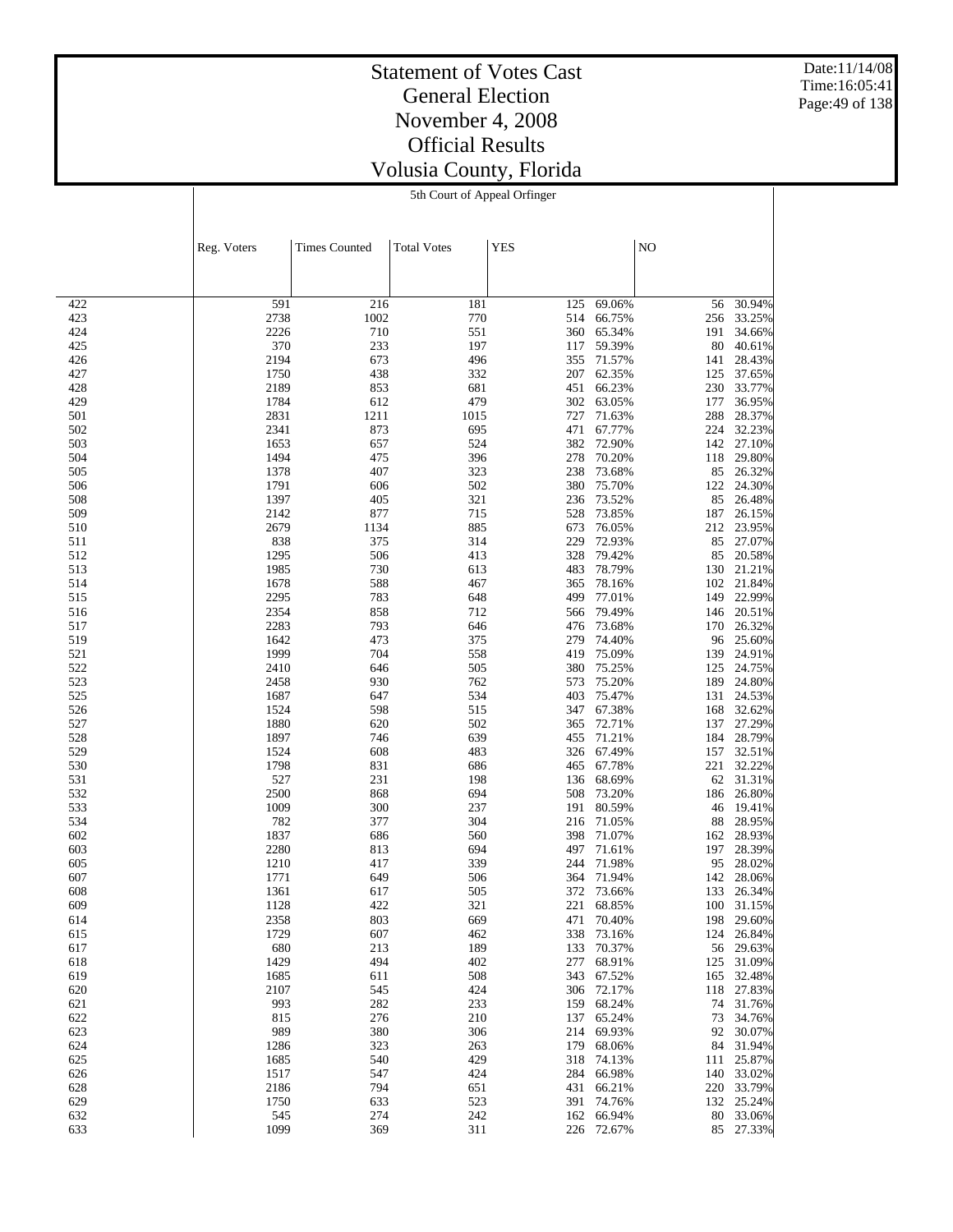Date:11/14/08 Time:16:05:41 Page:50 of 138

#### Statement of Votes Cast General Election November 4, 2008 Official Results Volusia County, Florida 5th Court of Appeal Orfinger

|            | Reg. Voters  | <b>Times Counted</b> | <b>Total Votes</b> | <b>YES</b> |                  | N <sub>O</sub> |                  |
|------------|--------------|----------------------|--------------------|------------|------------------|----------------|------------------|
|            |              |                      |                    |            |                  |                |                  |
|            |              |                      |                    |            |                  |                |                  |
| 636        | 1093         | 358                  | 290                | 194        | 66.90%           | 96             | 33.10%           |
| 637        | 1298         | 595                  | 476                | 341        | 71.64%           | 135            | 28.36%           |
| 638        | 1100         | 532                  | 423                | 336        | 79.43%           | 87             | 20.57%           |
| 639        | 1186         | 477<br>633           | 379<br>507         | 297<br>378 | 78.36%<br>74.56% | 82<br>129      | 21.64%<br>25.44% |
| 640<br>641 | 1740<br>2421 | 879                  | 698                | 513        | 73.50%           | 185            | 26.50%           |
| 701        | 1834         | 744                  | 591                | 409        | 69.20%           | 182            | 30.80%           |
| 702        | 2955         | 1301                 | 1079               | 771        | 71.46%           | 308            | 28.54%           |
| 703        | 2331         | 1009                 | 834                | 619        | 74.22%           | 215            | 25.78%           |
| 704        | 844          | 335                  | 253                | 188        | 74.31%           | 65             | 25.69%           |
| 705        | 1398         | 691                  | 542                | 389        | 71.77%           | 153            | 28.23%           |
| 706<br>709 | 1757<br>2259 | 623<br>973           | 482<br>809         | 339<br>595 | 70.33%<br>73.55% | 143<br>214     | 29.67%<br>26.45% |
| 711        | 2565         | 1199                 | 947                | 661        | 69.80%           | 286            | 30.20%           |
| 712        | 2176         | 963                  | 779                | 557        | 71.50%           | 222            | 28.50%           |
| 714        | 2676         | 1159                 | 959                | 735        | 76.64%           | 224            | 23.36%           |
| 716        | 2462         | 1027                 | 852                | 591        | 69.37%           | 261            | 30.63%           |
| 717        | 2632         | 1290                 | 1044               | 760        | 72.80%           | 284            | 27.20%           |
| 718<br>719 | 1924<br>886  | 924<br>462           | 749<br>386         | 574<br>276 | 76.64%<br>71.50% | 175            | 23.36%<br>28.50% |
| 720        | 2122         | 938                  | 769                | 560        | 72.82%           | 110<br>209     | 27.18%           |
| 722        | 2017         | 908                  | 748                | 546        | 72.99%           | 202            | 27.01%           |
| 723        | 1529         | 714                  | 583                | 421        | 72.21%           |                | 162 27.79%       |
| 724        | 2098         | 1018                 | 827                | 616        | 74.49%           | 211            | 25.51%           |
| 725        | 1908         | 839                  | 679                | 501        | 73.78%           | 178            | 26.22%           |
| 726        | 2674         | 1488                 | 1174               | 848        | 72.23%           | 326            | 27.77%           |
| 727<br>728 | 2089<br>1978 | 963<br>992           | 753<br>811         | 543<br>596 | 72.11%<br>73.49% | 210            | 27.89%           |
| 729        | 3797         | 1788                 | 1420               | 1025       | 72.18%           | 215<br>395     | 26.51%<br>27.82% |
| 730        | 1716         | 764                  | 591                | 429        | 72.59%           | 162            | 27.41%           |
| 731        | 1543         | 659                  | 529                | 393        | 74.29%           | 136            | 25.71%           |
| 732        | 3017         | 1592                 | 1270               | 913        | 71.89%           | 357            | 28.11%           |
| 733        | 1470         | 696                  | 564                | 405        | 71.81%           | 159            | 28.19%           |
| 801        | 773          | 354                  | 301                | 192        | 63.79%           | 109            | 36.21%           |
| 803<br>804 | 1866<br>1886 | 704<br>754           | 581<br>580         | 454<br>414 | 78.14%<br>71.38% | 127<br>166     | 21.86%<br>28.62% |
| 805        | 2118         | 616                  | 449                | 317        | 70.60%           | 132            | 29.40%           |
| 806        | 1955         | 581                  | 450                | 340        | 75.56%           | 110            | 24.44%           |
| 807        | 1330         | 382                  | 306                | 211        | 68.95%           | 95             | 31.05%           |
| 808        | 3084         | 743                  | 572                | 416        | 72.73%           | 156            | 27.27%           |
| 809        | 1433         | 418                  | 323                | 229        | 70.90%           | 94             | 29.10%           |
| 810<br>811 | 934<br>1815  | 250<br>615           | 209<br>485         | 140<br>338 | 66.99%<br>69.69% | 69<br>147      | 33.01%<br>30.31% |
| 812        | 1110         | 345                  | 283                | 194        | 68.55%           | 89             | 31.45%           |
| 813        | 1678         | 607                  | 488                | 350        | 71.72%           | 138            | 28.28%           |
| 814        | 2384         | 793                  | 651                | 424        | 65.13%           | 227            | 34.87%           |
| 815        | 1447         | 419                  | 349                | 255        | 73.07%           | 94             | 26.93%           |
| 816        | 1513         | 640                  | 510                | 344        | 67.45%           | 166            | 32.55%           |
| 901<br>902 | 1906<br>2697 | 549                  | 441                | 311<br>480 | 70.52%           | 130            | 29.48%           |
| 903        | 2325         | 855<br>807           | 698<br>648         | 425        | 68.77%<br>65.59% | 218<br>223     | 31.23%<br>34.41% |
| 904        | 1643         | 623                  | 514                | 373        | 72.57%           | 141            | 27.43%           |
| 905        | 1126         | 407                  | 338                | 229        | 67.75%           | 109            | 32.25%           |
| 906        | 699          | 346                  | 284                | 224        | 78.87%           | 60             | 21.13%           |
| 907        | 810          | 394                  | 324                | 205        | 63.27%           | 119            | 36.73%           |
| 908        | 2438         | 742                  | 568                | 386        | 67.96%           | 182            | 32.04%           |
| 909<br>910 | 1330<br>1168 | 630<br>369           | 514<br>316         | 304<br>210 | 59.14%<br>66.46% | 210<br>106     | 40.86%<br>33.54% |
| 912        | 1424         | 535                  | 432                | 310        | 71.76%           | 122            | 28.24%           |
| 913        | 2231         | 905                  | 741                | 525        | 70.85%           |                | 216 29.15%       |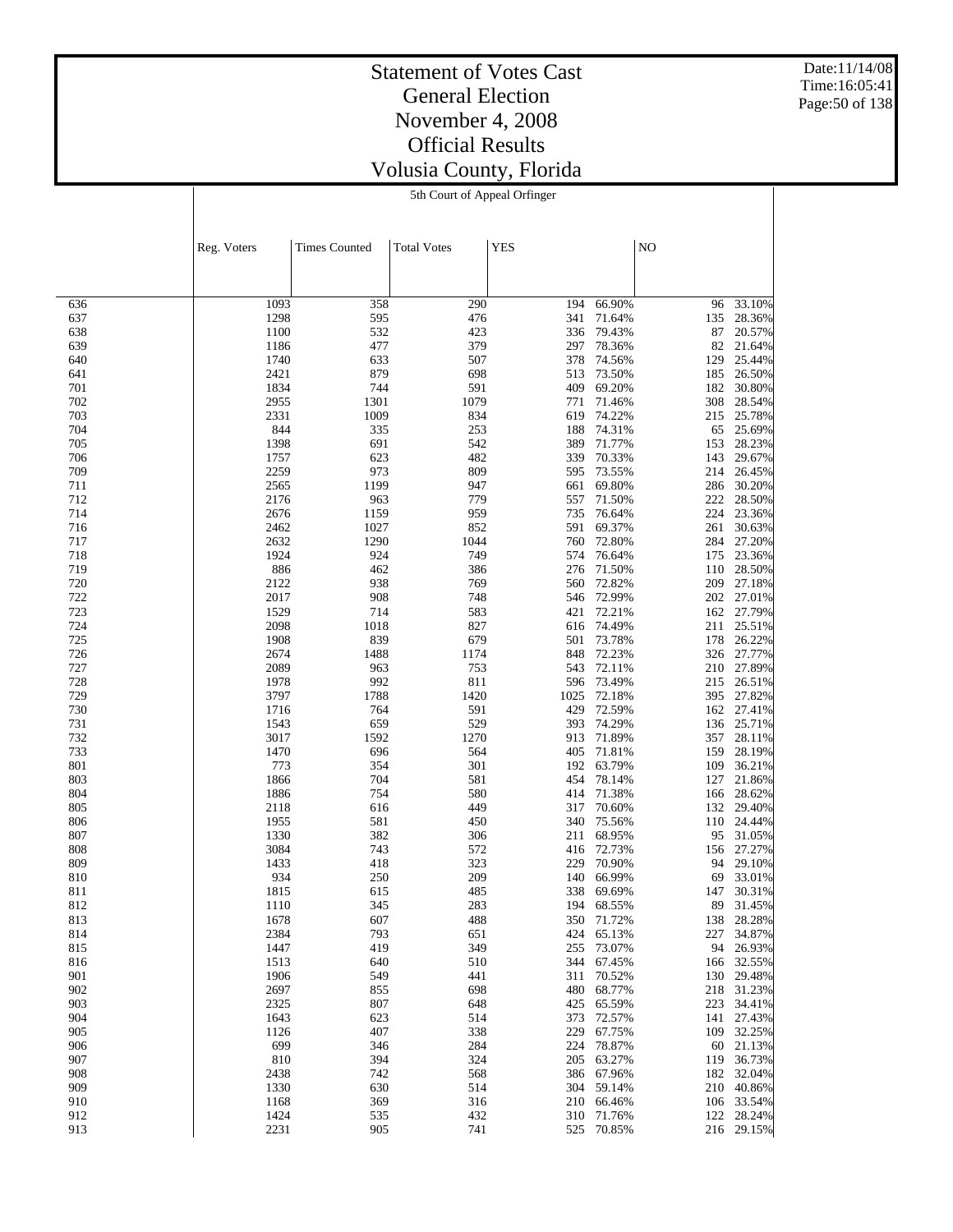Date:11/14/08 Time:16:05:41 Page:51 of 138

# Statement of Votes Cast General Election November 4, 2008 Official Results Volusia County, Florida

#### 5th Court of Appeal Orfinger

|                       | Reg. Voters | Times Counted | <b>Total Votes</b> | <b>YES</b> |            | NO.   |        |
|-----------------------|-------------|---------------|--------------------|------------|------------|-------|--------|
| Absentee              |             | 52045         | 40540              | 29201      | 72.03%     | 11339 | 27.97% |
| Early Voting OS       | 0           | 68371         | 54016              | 37453      | 69.34%     | 16563 | 30.66% |
| Provisional           | O           | 262           | 183                | 131        | 71.58%     | 52    | 28.42% |
| Unscanned             |             | 327           | 278                |            | 206 74.10% | 72.   | 25.90% |
| Provisional After 7pm |             | $\Omega$      |                    |            |            |       |        |
| 10 Day Extension      |             | 30            |                    |            |            |       |        |
| Total                 | 326886      | 245842        | 195344             | 137538     | 70.41%     | 57806 | 29.59% |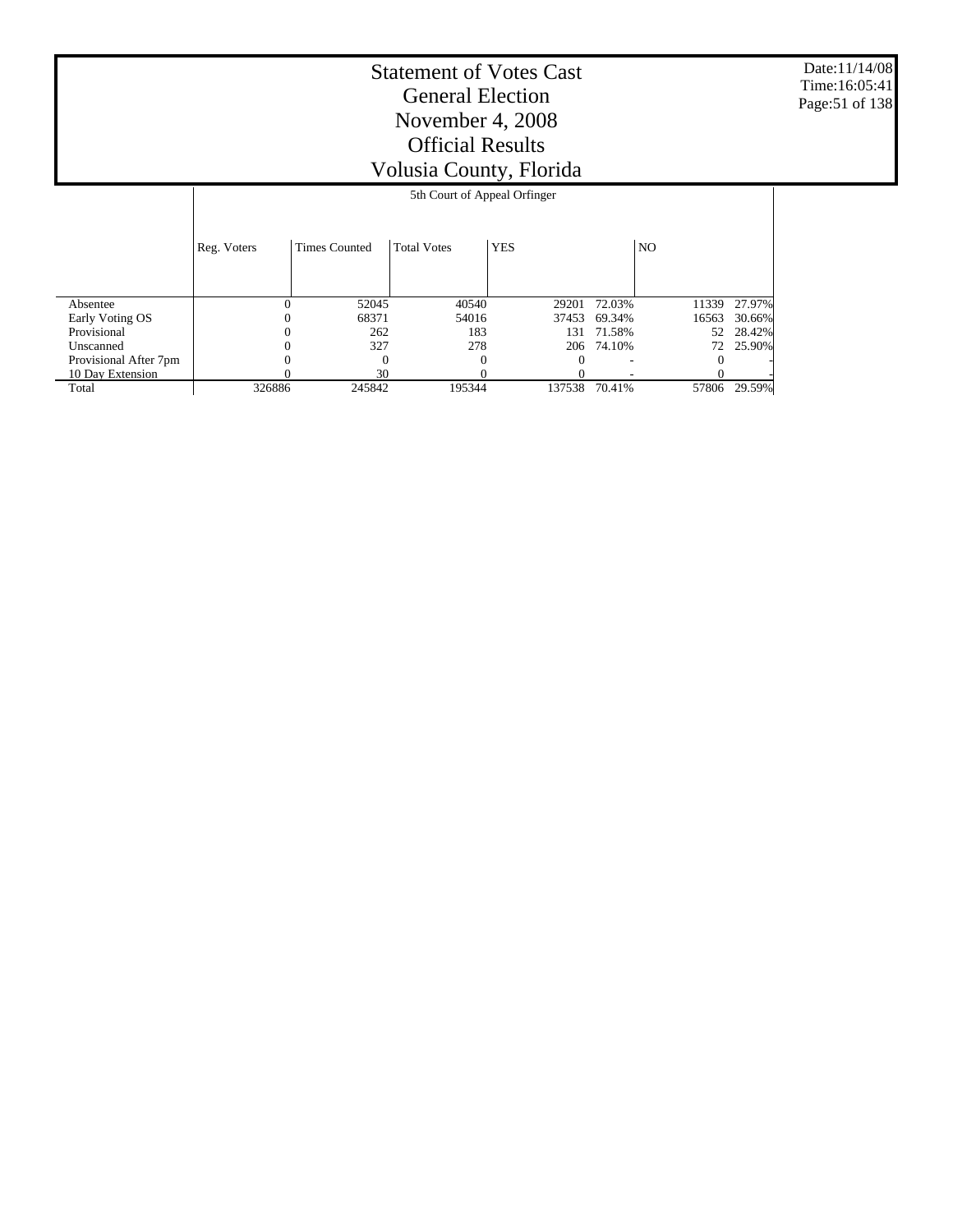Date:11/14/08 Time:16:05:41 Page:52 of 138

#### Statement of Votes Cast General Election November 4, 2008 Official Results Volusia County, Florida 5th Court of Appeal Palmer

|                   | Reg. Voters  | <b>Times Counted</b> | <b>Total Votes</b> | <b>YES</b> |                  | NO         |                  |
|-------------------|--------------|----------------------|--------------------|------------|------------------|------------|------------------|
|                   |              |                      |                    |            |                  |            |                  |
|                   |              |                      |                    |            |                  |            |                  |
| Jurisdiction Wide |              |                      |                    |            |                  |            |                  |
| 101               | 686          | 391                  | 322                | 238        | 73.91%           | 84         | 26.09%           |
| 105               | 708          | 403                  | 333                | 200        | 60.06%           | 133        | 39.94%           |
| 106               | 349          | 196                  | 160                | 101        | 63.13%           | 59         | 36.88%           |
| 107               | 1037         | 506                  | 396                | 257        | 64.90%           | 139        | 35.10%           |
| 109               | 1364         | 652                  | 540                | 349        | 64.63%           | 191        | 35.37%           |
| 201<br>202        | 1485<br>1262 | 578<br>403           | 476<br>335         | 313<br>246 | 65.76%<br>73.43% | 163<br>89  | 34.24%<br>26.57% |
| 203               | 2233         | 913                  | 756                | 542        | 71.69%           | 214        | 28.31%           |
| 204               | 2002         | 627                  | 505                | 346        | 68.51%           | 159        | 31.49%           |
| 205               | 2208         | 737                  | 601                | 423        | 70.38%           | 178        | 29.62%           |
| 206               | 2722         | 976                  | 723                | 541        | 74.83%           | 182        | 25.17%           |
| 207               | 1481         | 580                  | 484                | 326        | 67.36%           | 158        | 32.64%           |
| 208               | 1715         | 577                  | 461                | 337        | 73.10%           | 124        | 26.90%           |
| 209               | 2765         | 844                  | 683                | 490        | 71.74%           | 193        | 28.26%           |
| 212               | 2032         | 587                  | 449                | 314        | 69.93%           | 135        | 30.07%           |
| 213               | 1549         | 608                  | 494                | 340        | 68.83%           | 154        | 31.17%           |
| 214               | 2727         | 1036                 | 863                | 607        | 70.34%           | 256        | 29.66%           |
| 215               | 3920         | 1086                 | 845                | 627        | 74.20%           | 218        | 25.80%           |
| 216               | 1225         | 343                  | 285                | 206        | 72.28%           | 79         | 27.72%           |
| 217               | 1698<br>1390 | 442                  | 386                | 302<br>225 | 78.24%           | 84         | 21.76%<br>30.34% |
| 218<br>219        | 2007         | 387<br>762           | 323<br>635         | 427        | 69.66%<br>67.24% | 98<br>208  | 32.76%           |
| 220               | 1649         | 620                  | 484                | 339        | 70.04%           | 145        | 29.96%           |
| 221               | 757          | 179                  | 161                | 127        | 78.88%           | 34         | 21.12%           |
| 222               | 1914         | 1064                 | 830                | 582        | 70.12%           | 248        | 29.88%           |
| 223               | 889          | 462                  | 377                | 251        | 66.58%           | 126        | 33.42%           |
| 224               | 1056         | 397                  | 327                | 235        | 71.87%           | 92         | 28.13%           |
| 301               | 896          | 344                  | 277                | 190        | 68.59%           | 87         | 31.41%           |
| 302               | 3053         | 1342                 | 1055               | 709        | 67.20%           | 346        | 32.80%           |
| 303               | 3004         | 1109                 | 855                | 642        | 75.09%           | 213        | 24.91%           |
| 304               | 3381         | 1456                 | 1100               | 763        | 69.36%           | 337        | 30.64%           |
| 305               | 2257         | 1199                 | 964                | 654        | 67.84%           | 310        | 32.16%           |
| 306               | 1649         | 776                  | 582                | 383        | 65.81%           | 199        | 34.19%           |
| 307               | 1853<br>3092 | 890                  | 699                | 478<br>719 | 68.38%           | 221        | 31.62%           |
| 308<br>309        | 3054         | 1272<br>1127         | 1033<br>893        | 600        | 69.60%<br>67.19% | 314<br>293 | 30.40%<br>32.81% |
| 310               | 1686         | 786                  | 632                | 458        | 72.47%           | 174        | 27.53%           |
| 311               | 2750         | 1229                 | 931                | 652        | 70.03%           | 279        | 29.97%           |
| 401               | 2546         | 832                  | 643                | 448        | 69.67%           | 195        | 30.33%           |
| 402               | 2287         | 820                  | 642                | 435        | 67.76%           | 207        | 32.24%           |
| 403               | 2963         | 990                  | 830                | 550        | 66.27%           | 280        | 33.73%           |
| 404               | 716          | 301                  | 239                | 157        | 65.69%           | 82         | 34.31%           |
| 405               | 2961         | 1112                 | 891                | 622        | 69.81%           | 269        | 30.19%           |
| 406               | 2615         | 829                  | 622                | 415        | 66.72%           | 207        | 33.28%           |
| 407               | 2282         | 774                  | 592                | 407        | 68.75%           | 185        | 31.25%           |
| 408               | 1303         | 450                  | 355                | 247        | 69.58%           | 108        | 30.42%           |
| 409               | 2454         | 817                  | 642                | 428        | 66.67%           | 214        | 33.33%           |
| 410               | 2931         | 1110                 | 843                | 572        | 67.85%           | 271        | 32.15%<br>28.65% |
| 411<br>412        | 2826<br>1452 | 1052<br>790          | 855<br>619         | 610<br>384 | 71.35%<br>62.04% | 245<br>235 | 37.96%           |
| 413               | 2636         | 857                  | 670                | 459        | 68.51%           | 211        | 31.49%           |
| 414               | 2589         | 910                  | 730                | 489        | 66.99%           | 241        | 33.01%           |
| 415               | 793          | 298                  | 239                | 163        | 68.20%           | 76         | 31.80%           |
| 416               | 2110         | 752                  | 571                | 382        | 66.90%           | 189        | 33.10%           |
| 417               | 2356         | 862                  | 691                | 472        | 68.31%           | 219        | 31.69%           |
| 418               | 1102         | 420                  | 338                | 230        | 68.05%           | 108        | 31.95%           |
| 419               | 1358         | 498                  | 388                | 260        | 67.01%           | 128        | 32.99%           |
| 420               | 2686         | 1020                 | 814                | 542        | 66.58%           | 272        | 33.42%           |
| 421               | 1444         | 622                  | 490                | 331        | 67.55%           | 159        | 32.45%           |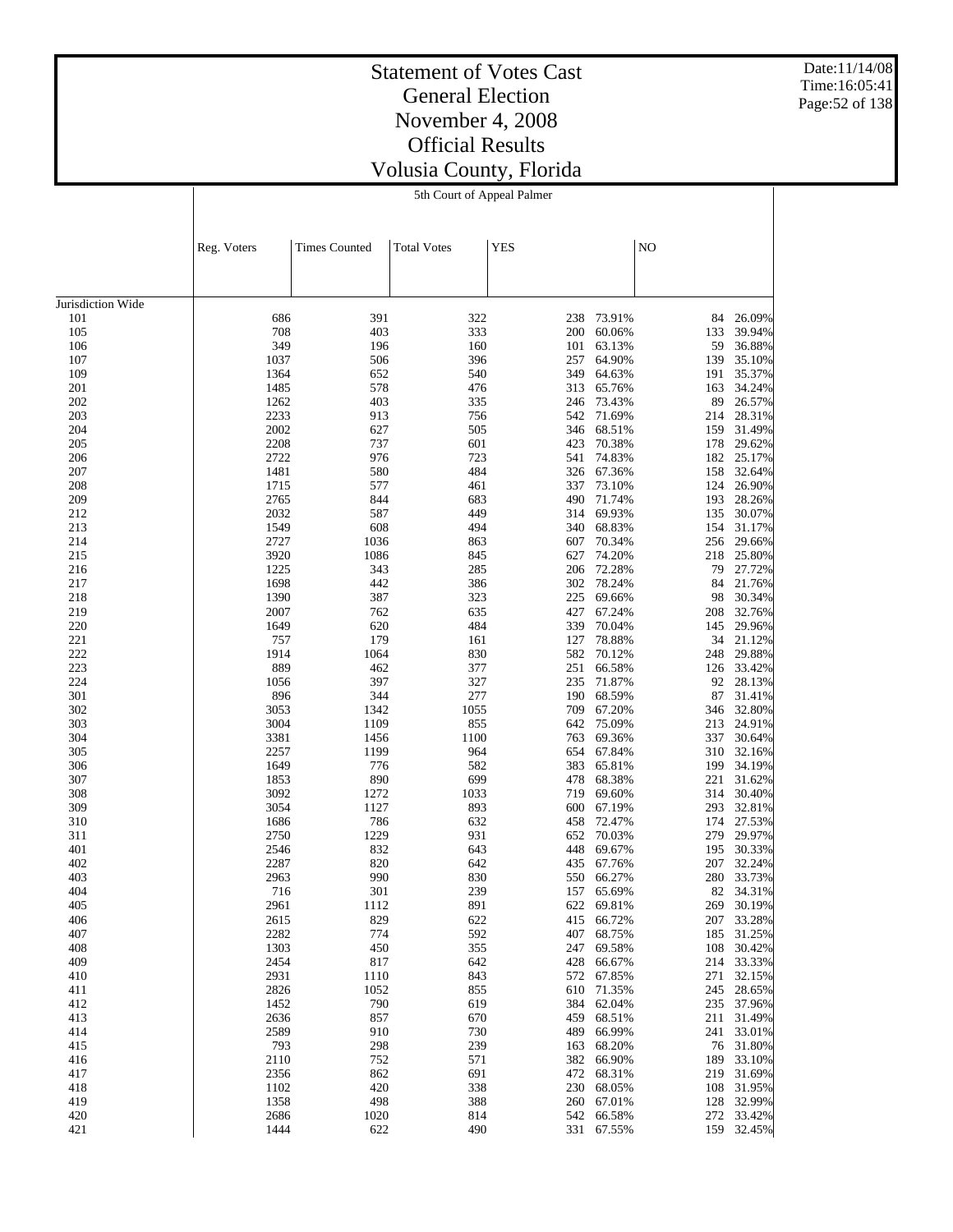Date:11/14/08 Time:16:05:41 Page:53 of 138

# Statement of Votes Cast General Election November 4, 2008 Official Results Volusia County, Florida

5th Court of Appeal Palmer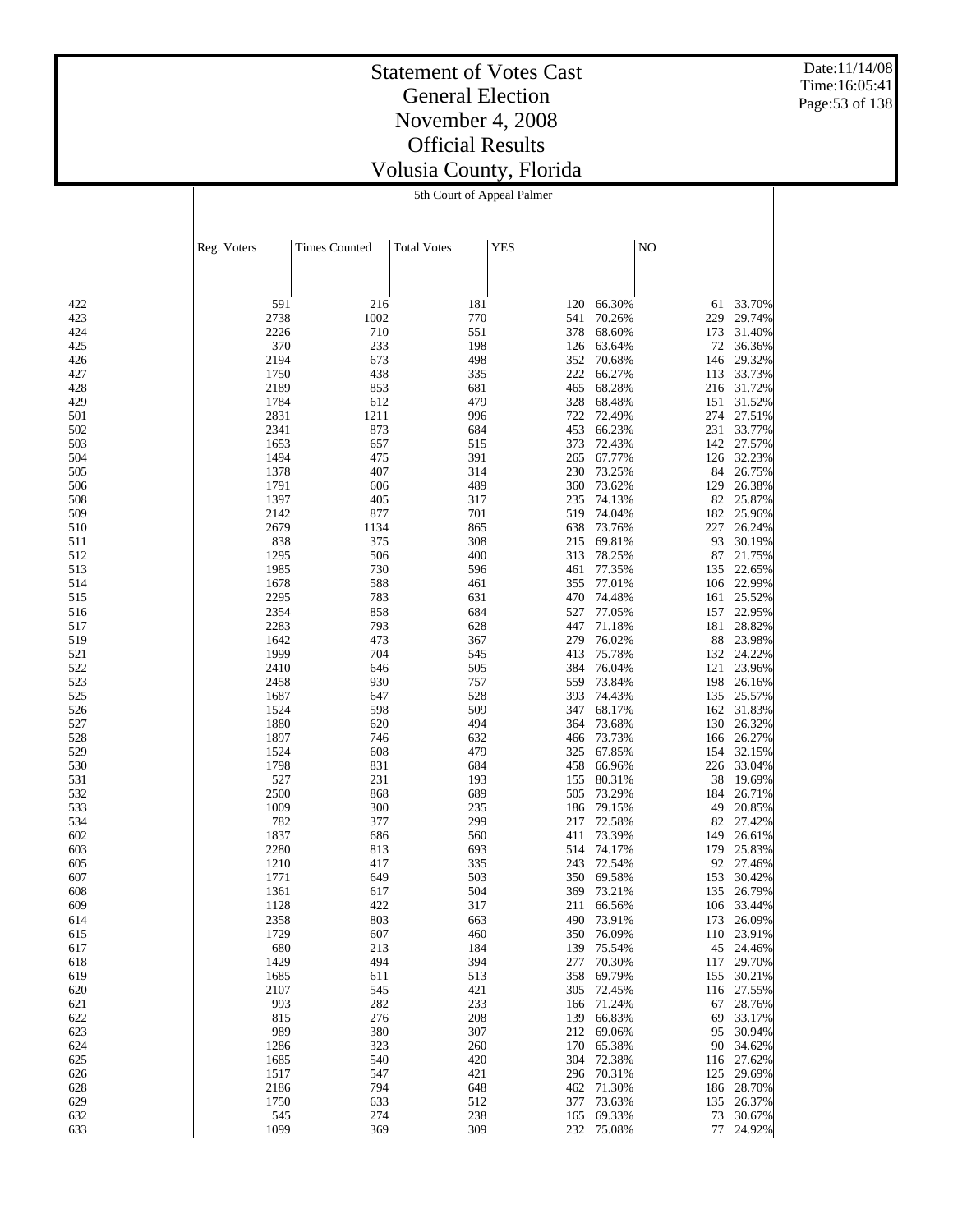Date:11/14/08 Time:16:05:41 Page:54 of 138

# Statement of Votes Cast General Election November 4, 2008 Official Results Volusia County, Florida

5th Court of Appeal Palmer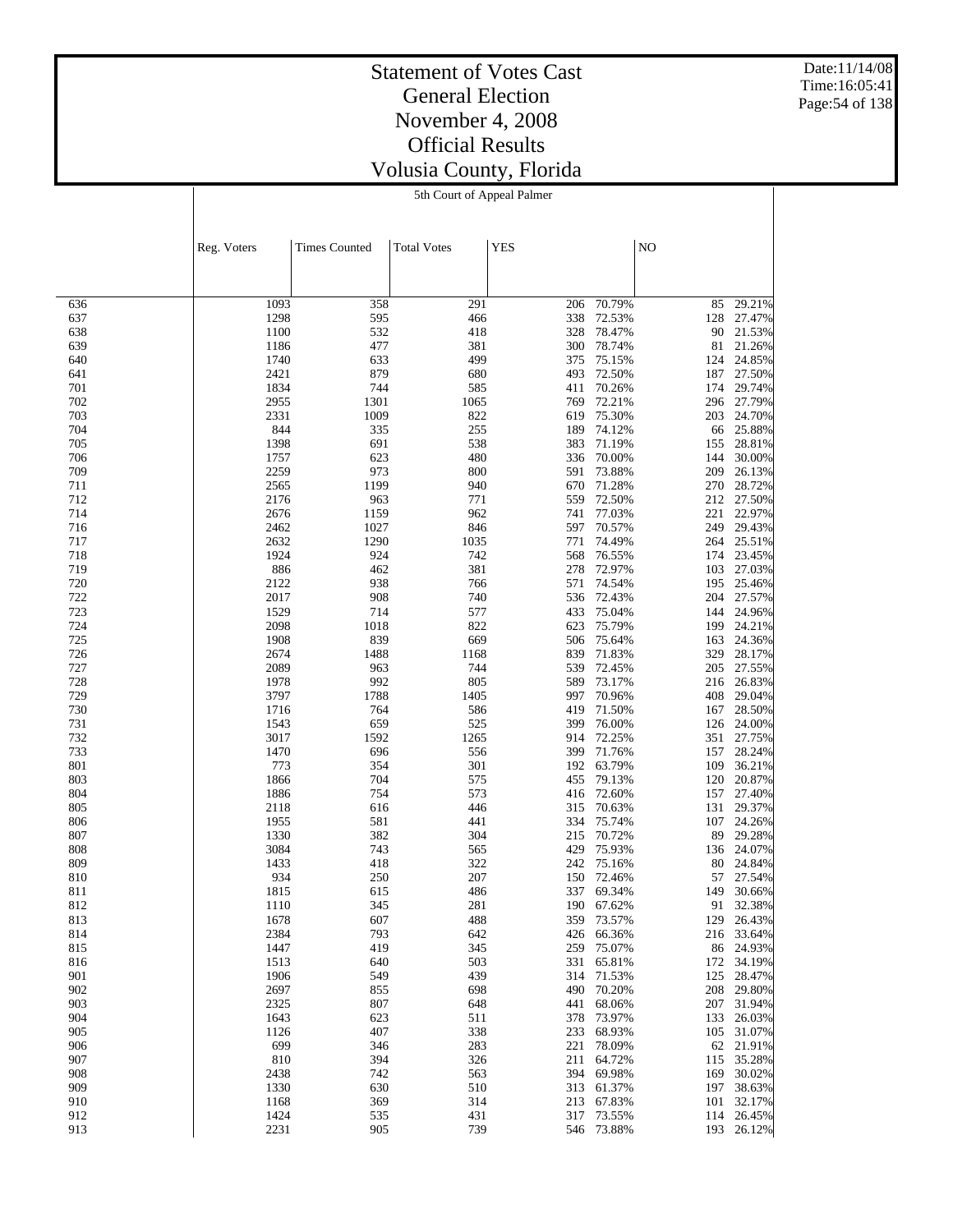Date:11/14/08 Time:16:05:41 Page:55 of 138

|                       |             | 5th Court of Appeal Palmer |                    |            |        |       |        |  |  |
|-----------------------|-------------|----------------------------|--------------------|------------|--------|-------|--------|--|--|
|                       |             |                            |                    |            |        |       |        |  |  |
|                       | Reg. Voters | <b>Times Counted</b>       | <b>Total Votes</b> | <b>YES</b> |        | NO.   |        |  |  |
|                       |             |                            |                    |            |        |       |        |  |  |
| Absentee              | $\Omega$    | 52045                      | 39820              | 28564      | 71.73% | 11256 | 28.27% |  |  |
| Early Voting OS       |             | 68371                      | 53523              | 37374      | 69.83% | 16149 | 30.17% |  |  |
| Provisional           | $\theta$    | 262                        | 186                | 131        | 70.43% | 55    | 29.57% |  |  |
| Unscanned             |             | 327                        | 275                | 209        | 76.00% | 66    | 24.00% |  |  |
| Provisional After 7pm |             |                            |                    |            |        |       |        |  |  |
| 10 Day Extension      |             | 30                         |                    |            |        |       |        |  |  |
| Total                 | 326886      | 245842                     | 193319             | 137133     | 70.94% | 56186 | 29.06% |  |  |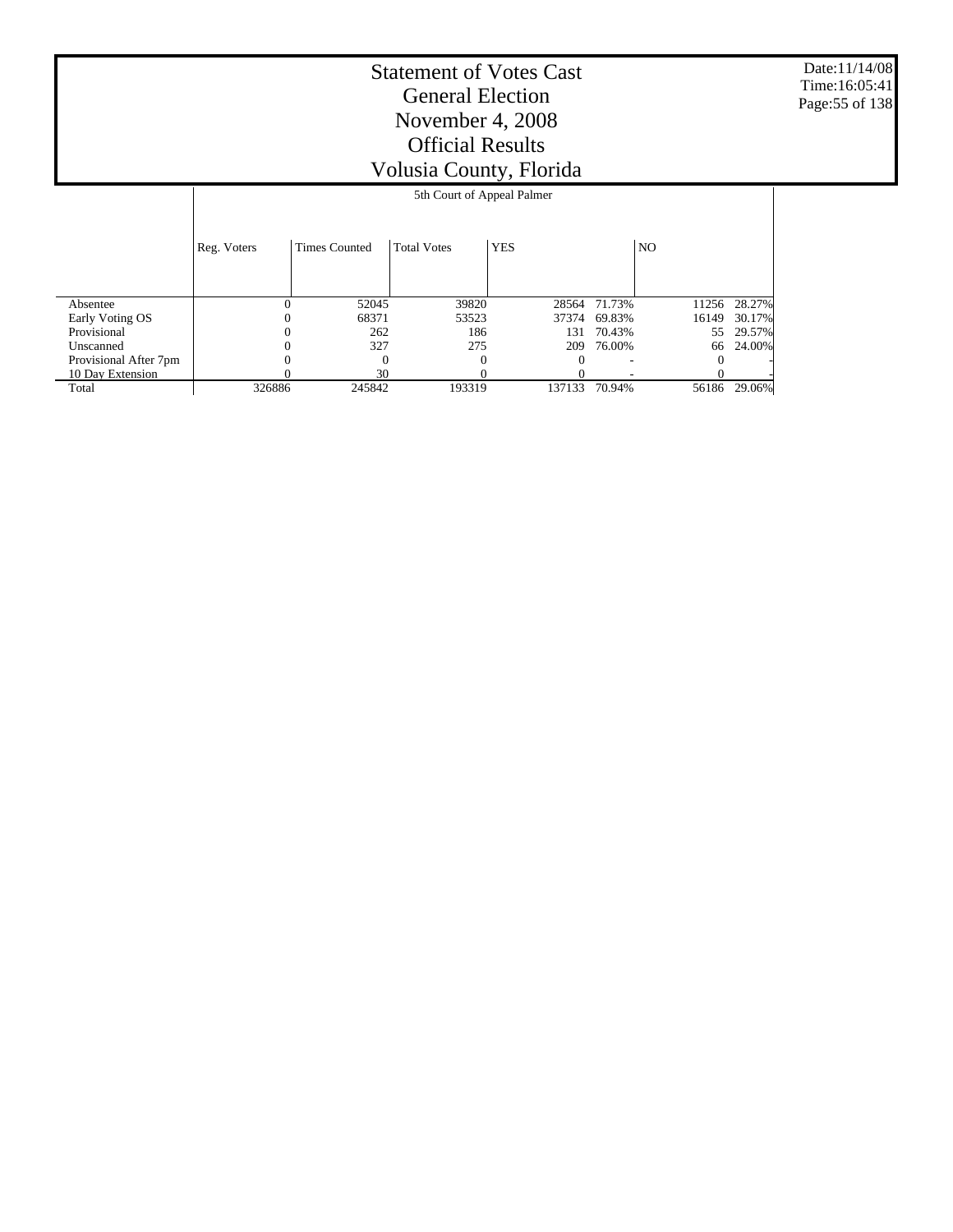Date:11/14/08 Time:16:05:41 Page:56 of 138

# Statement of Votes Cast General Election November 4, 2008 Official Results Volusia County, Florida

5th Court of Appeal Sawaya

|                   | Reg. Voters  | <b>Times Counted</b> | <b>Total Votes</b> | <b>YES</b> |                          | NO         |                          |
|-------------------|--------------|----------------------|--------------------|------------|--------------------------|------------|--------------------------|
|                   |              |                      |                    |            |                          |            |                          |
| Jurisdiction Wide |              |                      |                    |            |                          |            |                          |
| 101               | 686          | 391                  | 321                | 229        | 71.34%                   | 92         | 28.66%                   |
| 105               | 708          | 403                  | 333                | 195        | 58.56%                   | 138        | 41.44%                   |
| 106               | 349          | 196                  | 159                | 92         | 57.86%                   | 67         | 42.14%                   |
| 107               | 1037         | 506                  | 404                | 254        | 62.87%                   | 150        | 37.13%                   |
| 109               | 1364         | 652                  | 545                |            | 350 64.22%               | 195        | 35.78%                   |
| 201               | 1485         | 578                  | 476                | 301        | 63.24%                   | 175        | 36.76%                   |
| 202               | 1262         | 403                  | 334                | 236        | 70.66%                   | 98         | 29.34%                   |
| 203               | 2233         | 913                  | 758                | 545        | 71.90%                   | 213        | 28.10%                   |
| 204               | 2002         | 627                  | 512                | 345        | 67.38%                   | 167        | 32.62%                   |
| 205               | 2208         | 737                  | 601                | 421        | 70.05%                   | 180        | 29.95%                   |
| 206               | 2722         | 976                  | 727                | 517        | 71.11%                   | 210        | 28.89%                   |
| 207               | 1481         | 580                  | 485                | 317        | 65.36%                   | 168        | 34.64%                   |
| 208               | 1715<br>2765 | 577<br>844           | 462<br>677         | 334        | 72.29%                   | 128        | 27.71%<br>29.99%         |
| 209               |              | 587                  | 445                | 474<br>312 | 70.01%                   | 203        |                          |
| 212<br>213        | 2032<br>1549 | 608                  | 493                | 324        | 70.11%<br>65.72%         | 133<br>169 | 29.89%<br>34.28%         |
| 214               | 2727         | 1036                 | 863                | 592        | 68.60%                   | 271        | 31.40%                   |
| 215               | 3920         | 1086                 | 841                | 607        | 72.18%                   | 234        | 27.82%                   |
| 216               | 1225         | 343                  | 287                | 200        | 69.69%                   | 87         | 30.31%                   |
| 217               | 1698         | 442                  | 387                | 305        | 78.81%                   | 82         | 21.19%                   |
| 218               | 1390         | 387                  | 322                | 216        | 67.08%                   | 106        | 32.92%                   |
| 219               | 2007         | 762                  | 637                | 414        | 64.99%                   | 223        | 35.01%                   |
| 220               | 1649         | 620                  | 482                | 328        | 68.05%                   | 154        | 31.95%                   |
| 221               | 757          | 179                  | 159                | 119        | 74.84%                   | 40         | 25.16%                   |
| 222               | 1914         | 1064                 | 835                | 565        | 67.66%                   | 270        | 32.34%                   |
| 223               | 889          | 462                  | 380                | 246        | 64.74%                   | 134        | 35.26%                   |
| 224               | 1056         | 397                  | 329                | 217        | 65.96%                   | 112        | 34.04%                   |
| 301               | 896          | 344                  | 275                | 177        | 64.36%                   | 98         | 35.64%                   |
| 302               | 3053         | 1342                 | 1054               | 692        | 65.65%                   | 362        | 34.35%                   |
| 303               | 3004         | 1109                 | 854                | 633        | 74.12%                   | 221        | 25.88%                   |
| 304               | 3381         | 1456                 | 1100               | 722        | 65.64%                   | 378        | 34.36%                   |
| 305               | 2257         | 1199                 | 962                | 631        | 65.59%                   | 331        | 34.41%                   |
| 306               | 1649         | 776                  | 579                | 372        | 64.25%                   | 207        | 35.75%                   |
| 307               | 1853         | 890                  | 703                | 469        | 66.71%                   | 234        | 33.29%                   |
| 308               | 3092         | 1272                 | 1032               | 690        | 66.86%                   | 342        | 33.14%                   |
| 309               | 3054         | 1127                 | 891                | 576        | 64.65%                   | 315        | 35.35%                   |
| 310               | 1686         | 786                  | 635                | 456        | 71.81%                   | 179        | 28.19%                   |
| 311               | 2750         | 1229                 | 931                | 634        | 68.10%                   | 297        | 31.90%                   |
| 401               | 2546         | 832                  | 651                | 451        | 69.28%                   | 200        | 30.72%                   |
| 402               | 2287         | 820                  | 639                | 417        | 65.26%                   | 222        | 34.74%                   |
| 403               | 2963         | 990                  | 829                | 534        | 64.41%                   | 295        | 35.59%                   |
| 404               | 716          | 301                  | 238                | 149        | 62.61%                   | 89         | 37.39%                   |
| 405               | 2961         | 1112                 | 897                |            | 615 68.56%               |            | 282 31.44%               |
| 406               | 2615         | 829                  | 625                |            | 407 65.12%               |            | 218 34.88%               |
| 407               | 2282         | 774                  | 584                |            | 387 66.27%               |            | 197 33.73%               |
| 408<br>409        | 1303<br>2454 | 450<br>817           | 356                |            | 231 64.89%               |            | 125 35.11%               |
| 410               | 2931         | 1110                 | 645<br>843         |            | 404 62.64%<br>556 65.95% |            | 241 37.36%<br>287 34.05% |
| 411               | 2826         | 1052                 | 854                |            | 577 67.56%               |            | 277 32.44%               |
| 412               | 1452         | 790                  | 621                | 368        | 59.26%                   |            | 253 40.74%               |
| 413               | 2636         | 857                  | 669                |            | 430 64.28%               |            | 239 35.72%               |
| 414               | 2589         | 910                  | 738                |            | 492 66.67%               |            | 246 33.33%               |
| 415               | 793          | 298                  | 239                |            | 157 65.69%               |            | 82 34.31%                |
| 416               | 2110         | 752                  | 573                | 380        | 66.32%                   |            | 193 33.68%               |
| 417               | 2356         | 862                  | 690                |            | 464 67.25%               |            | 226 32.75%               |
| 418               | 1102         | 420                  | 338                | 228        | 67.46%                   |            | 110 32.54%               |
| 419               | 1358         | 498                  | 389                | 248        | 63.75%                   |            | 141 36.25%               |
| 420               | 2686         | 1020                 | 811                |            | 522 64.36%               |            | 289 35.64%               |
| 421               | 1444         | 622                  | 488                |            | 314 64.34%               |            | 174 35.66%               |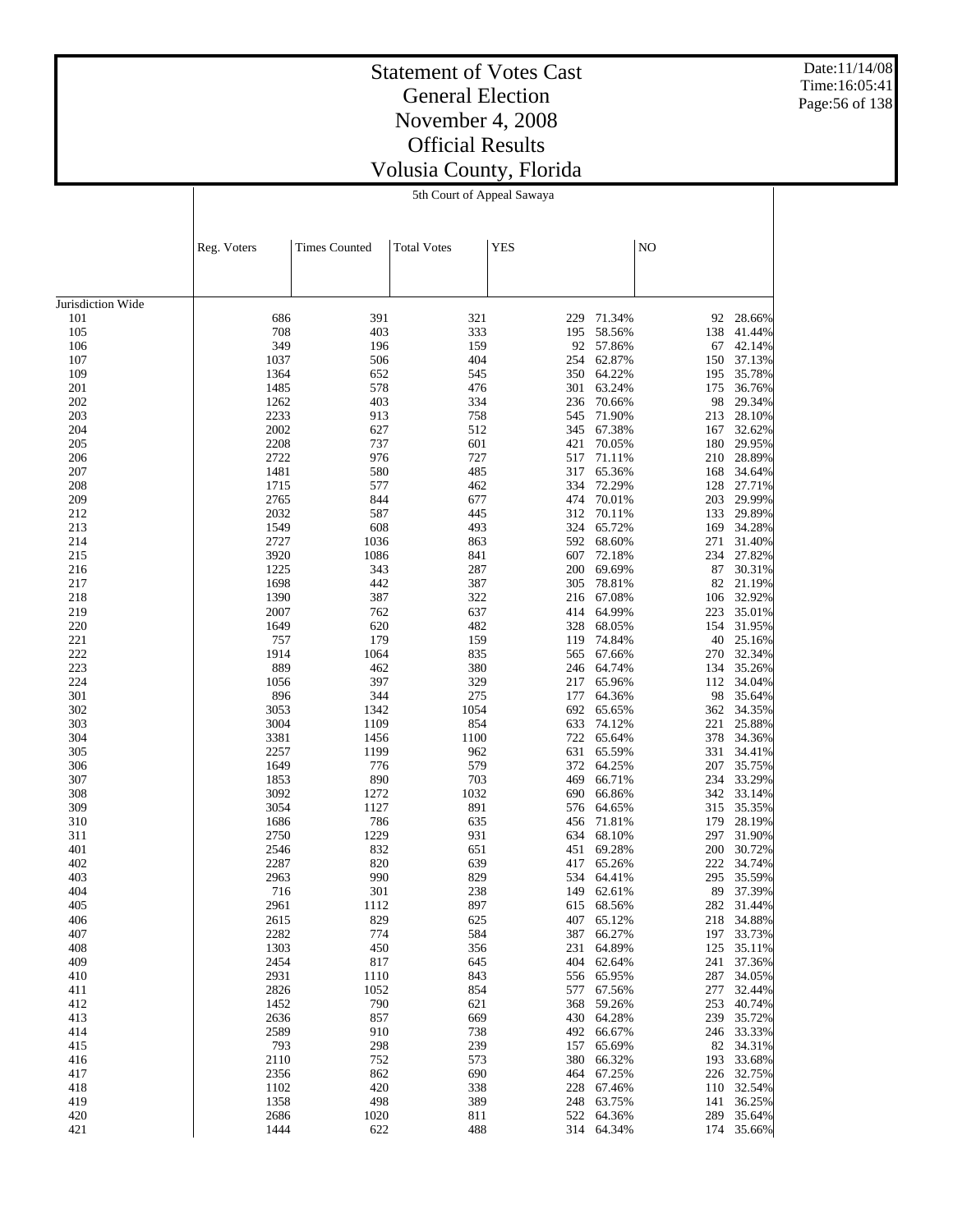Date:11/14/08 Time:16:05:41 Page:57 of 138

# Statement of Votes Cast General Election November 4, 2008 Official Results Volusia County, Florida

5th Court of Appeal Sawaya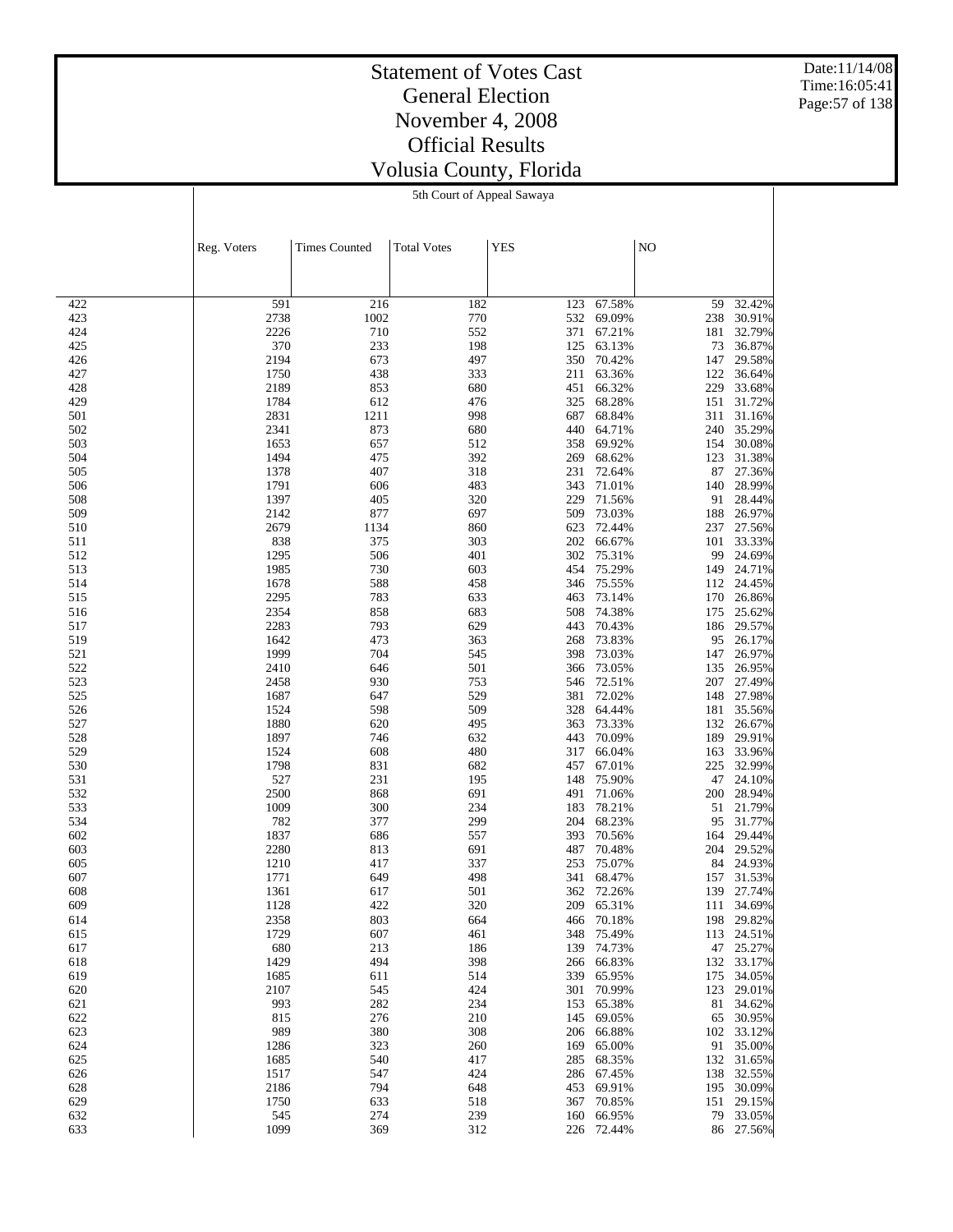Date:11/14/08 Time:16:05:42 Page:58 of 138

# Statement of Votes Cast General Election November 4, 2008 Official Results Volusia County, Florida

5th Court of Appeal Sawaya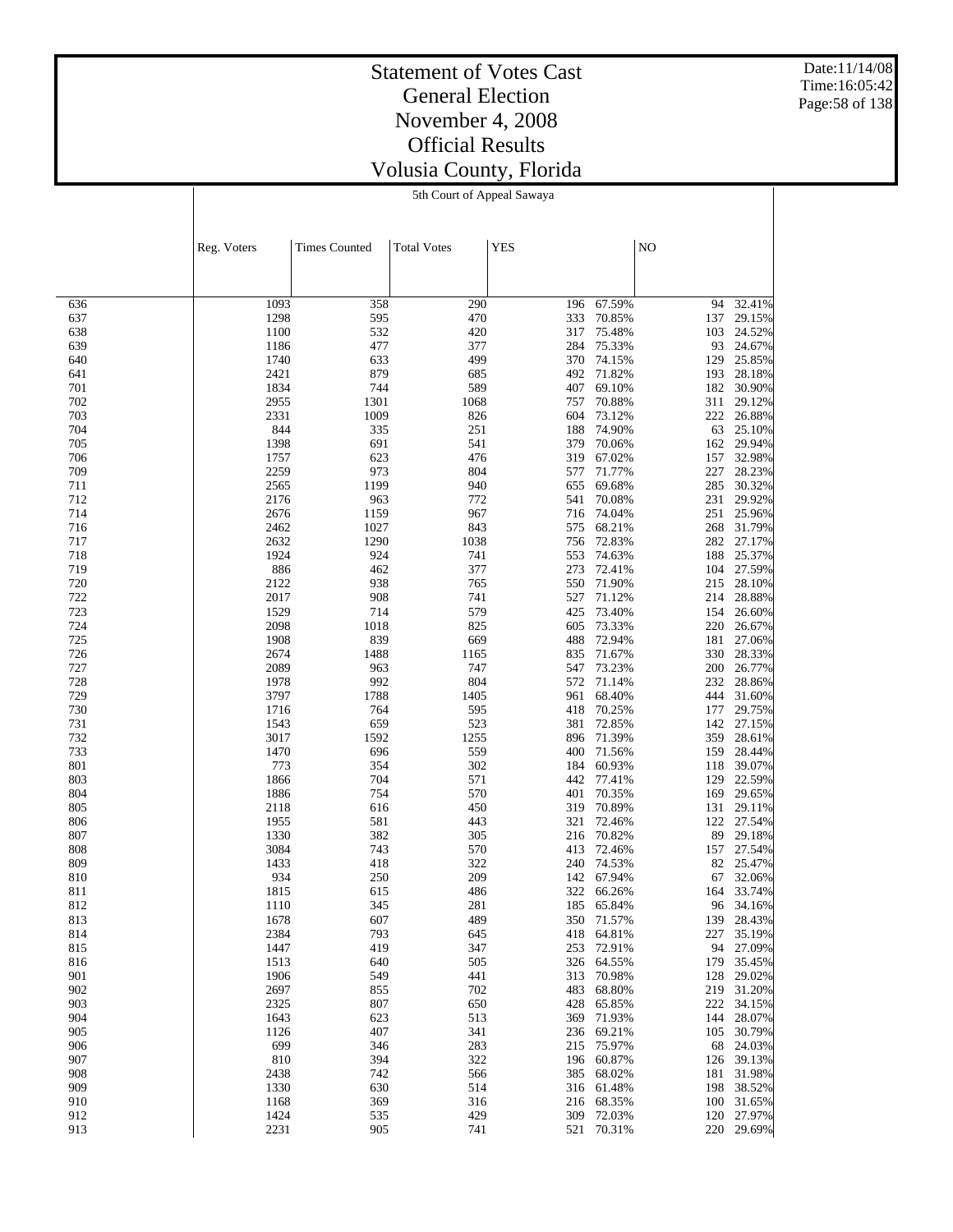Date:11/14/08 Time:16:05:42 Page:59 of 138

|                       |             | 5th Court of Appeal Sawaya |                    |            |            |       |        |  |  |
|-----------------------|-------------|----------------------------|--------------------|------------|------------|-------|--------|--|--|
|                       | Reg. Voters | <b>Times Counted</b>       | <b>Total Votes</b> | <b>YES</b> |            | NO.   |        |  |  |
| Absentee              |             | 52045                      | 39861              | 27620      | 69.29%     | 12241 | 30.71% |  |  |
| Early Voting OS       |             | 68371                      | 53600              | 36783      | 68.63%     | 16817 | 31.38% |  |  |
| Provisional           |             | 262                        | 184                | 134        | 72.83%     | 50    | 27.17% |  |  |
| Unscanned             |             | 327                        | 284                |            | 214 75.35% | 70    | 24.65% |  |  |
| Provisional After 7pm |             | 0                          |                    |            |            |       |        |  |  |
| 10 Day Extension      |             | 30                         |                    |            |            |       |        |  |  |
| Total                 | 326886      | 245842                     | 193522             | 133747     | 69.11%     | 59775 | 30.89% |  |  |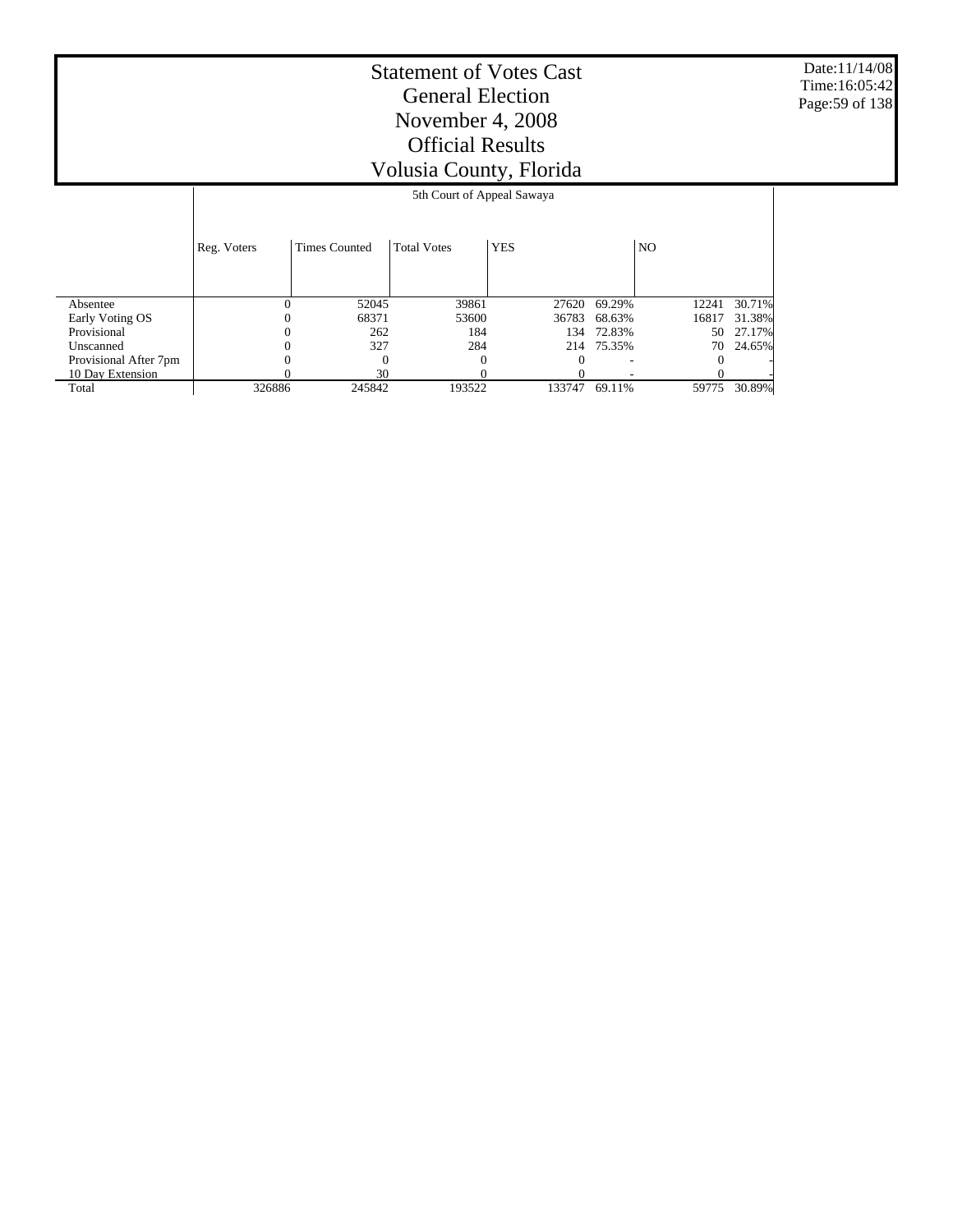Date:11/14/08 Time:16:05:42 Page:60 of 138

# Statement of Votes Cast General Election November 4, 2008 Official Results Volusia County, Florida

**Sheriff** 

|                   | Reg. Voters  | <b>Times Counted</b> | <b>Total Votes</b> | Ben F. Johnson |                          | Kevin N. Vaughn |                          |
|-------------------|--------------|----------------------|--------------------|----------------|--------------------------|-----------------|--------------------------|
|                   |              |                      |                    |                |                          |                 |                          |
| Jurisdiction Wide |              |                      |                    |                |                          |                 |                          |
| 101               | 686          | 391                  | 381                | 189            | 49.61%                   | 192             | 50.39%                   |
| 105               | 708          | 403                  | 394                | 198            | 50.25%                   | 196             | 49.75%                   |
| 106               | 349          | 196                  | 190                | 122            | 64.21%                   | 68              | 35.79%                   |
| 107               | 1037         | 506                  | 489                | 276            | 56.44%                   | 213             | 43.56%                   |
| 109               | 1364         | 652                  | 636                | 469            | 73.74%                   | 167             | 26.26%                   |
| 201               | 1485         | 578                  | 564                | 386            | 68.44%                   | 178             | 31.56%                   |
| 202               | 1262         | 403                  | 386                | 296            | 76.68%                   | 90              | 23.32%                   |
| 203               | 2233         | 913                  | 896                | 751            | 83.82%                   | 145             | 16.18%                   |
| 204               | 2002         | 627                  | 604                | 479            | 79.30%                   | 125             | 20.70%                   |
| 205               | 2208         | 737                  | 713                | 564            | 79.10%                   | 149             | 20.90%                   |
| 206               | 2722         | 976                  | 891                | 698            | 78.34%                   | 193             | 21.66%                   |
| 207               | 1481         | 580                  | 567                | 462            | 81.48%                   | 105             | 18.52%                   |
| 208               | 1715         | 577                  | 567<br>795         | 493            | 86.95%                   | 74              | 13.05%<br>22.77%         |
| 209               | 2765<br>2032 | 844                  | 539                | 614<br>397     | 77.23%                   | 181             | 26.35%                   |
| 212<br>213        | 1549         | 587<br>608           | 582                | 468            | 73.65%<br>80.41%         | 142<br>114      | 19.59%                   |
| 214               | 2727         | 1036                 | 999                | 793            | 79.38%                   | 206             | 20.62%                   |
| 215               | 3920         | 1086                 | 999                | 776            | 77.68%                   | 223             | 22.32%                   |
| 216               | 1225         | 343                  | 317                | 178            | 56.15%                   | 139             | 43.85%                   |
| 217               | 1698         | 442                  | 421                | 170            | 40.38%                   | 251             | 59.62%                   |
| 218               | 1390         | 387                  | 373                | 269            | 72.12%                   | 104             | 27.88%                   |
| 219               | 2007         | 762                  | 734                | 564            | 76.84%                   | 170             | 23.16%                   |
| 220               | 1649         | 620                  | 589                | 482            | 81.83%                   | 107             | 18.17%                   |
| 221               | 757          | 179                  | 172                | 57             | 33.14%                   | 115             | 66.86%                   |
| 222               | 1914         | 1064                 | 1012               | 755            | 74.60%                   | 257             | 25.40%                   |
| 223               | 889          | 462                  | 444                | 338            | 76.13%                   | 106             | 23.87%                   |
| 224               | 1056         | 397                  | 390                |                | 310 79.49%               |                 | 80 20.51%                |
| 301               | 896          | 344                  | 330                | 264            | 80.00%                   | 66              | 20.00%                   |
| 302               | 3053         | 1342                 | 1217               | 947            | 77.81%                   | 270             | 22.19%                   |
| 303               | 3004         | 1109                 | 1016               | 807            | 79.43%                   | 209             | 20.57%                   |
| 304               | 3381         | 1456                 | 1317               | 1014           | 76.99%                   | 303             | 23.01%                   |
| 305               | 2257         | 1199                 | 1098               | 812            | 73.95%                   | 286             | 26.05%                   |
| 306               | 1649         | 776                  | 683                | 502            | 73.50%                   | 181             | 26.50%                   |
| 307               | 1853         | 890                  | 804                | 600            | 74.63%                   | 204             | 25.37%                   |
| 308               | 3092         | 1272                 | 1199               | 914            | 76.23%                   | 285             | 23.77%                   |
| 309               | 3054         | 1127                 | 1027               | 754            | 73.42%                   | 273             | 26.58%                   |
| 310               | 1686         | 786                  | 711                | 523            | 73.56%                   | 188             | 26.44%                   |
| 311               | 2750         | 1229                 | 1097               | 857            | 78.12%                   | 240             | 21.88%                   |
| 401               | 2546         | 832                  | 739                | 537            | 72.67%                   | 202             | 27.33%                   |
| 402               | 2287         | 820                  | 746                | 571            | 76.54%                   | 175             | 23.46%                   |
| 403               | 2963         | 990                  | 906                | 647            | 71.41%                   | 259             | 28.59%                   |
| 404               | 716          | 301                  | 289                | 227            | 78.55%                   | 62              | 21.45%                   |
| 405               | 2961         | 1112                 | 1007               |                | 704 69.91%               | 303             | 30.09%                   |
| 406               | 2615         | 829                  | 731                |                | 588 80.44%               |                 | 143 19.56%               |
| 407               | 2282         | 774                  | 685<br>398         |                | 454 66.28%<br>276 69.35% |                 | 231 33.72%               |
| 408<br>409        | 1303<br>2454 | 450<br>817           | 738                |                | 509 68.97%               |                 | 122 30.65%<br>229 31.03% |
| 410               | 2931         | 1110                 | 995                |                | 696 69.95%               |                 | 299 30.05%               |
| 411               | 2826         | 1052                 | 946                |                | 675 71.35%               |                 | 271 28.65%               |
| 412               | 1452         | 790                  | 719                |                | 537 74.69%               |                 | 182 25.31%               |
| 413               | 2636         | 857                  | 769                |                | 549 71.39%               |                 | 220 28.61%               |
| 414               | 2589         | 910                  | 834                |                | 604 72.42%               |                 | 230 27.58%               |
| 415               | 793          | 298                  | 266                |                | 198 74.44%               |                 | 68 25.56%                |
| 416               | 2110         | 752                  | 666                |                | 479 71.92%               |                 | 187 28.08%               |
| 417               | 2356         | 862                  | 785                |                | 575 73.25%               |                 | 210 26.75%               |
| 418               | 1102         | 420                  | 395                | 277            | 70.13%                   |                 | 118 29.87%               |
| 419               | 1358         | 498                  | 444                |                | 305 68.69%               |                 | 139 31.31%               |
| 420               | 2686         | 1020                 | 912                |                | 661 72.48%               |                 | 251 27.52%               |
| 421               | 1444         | 622                  | 571                |                | 450 78.81%               |                 | 121 21.19%               |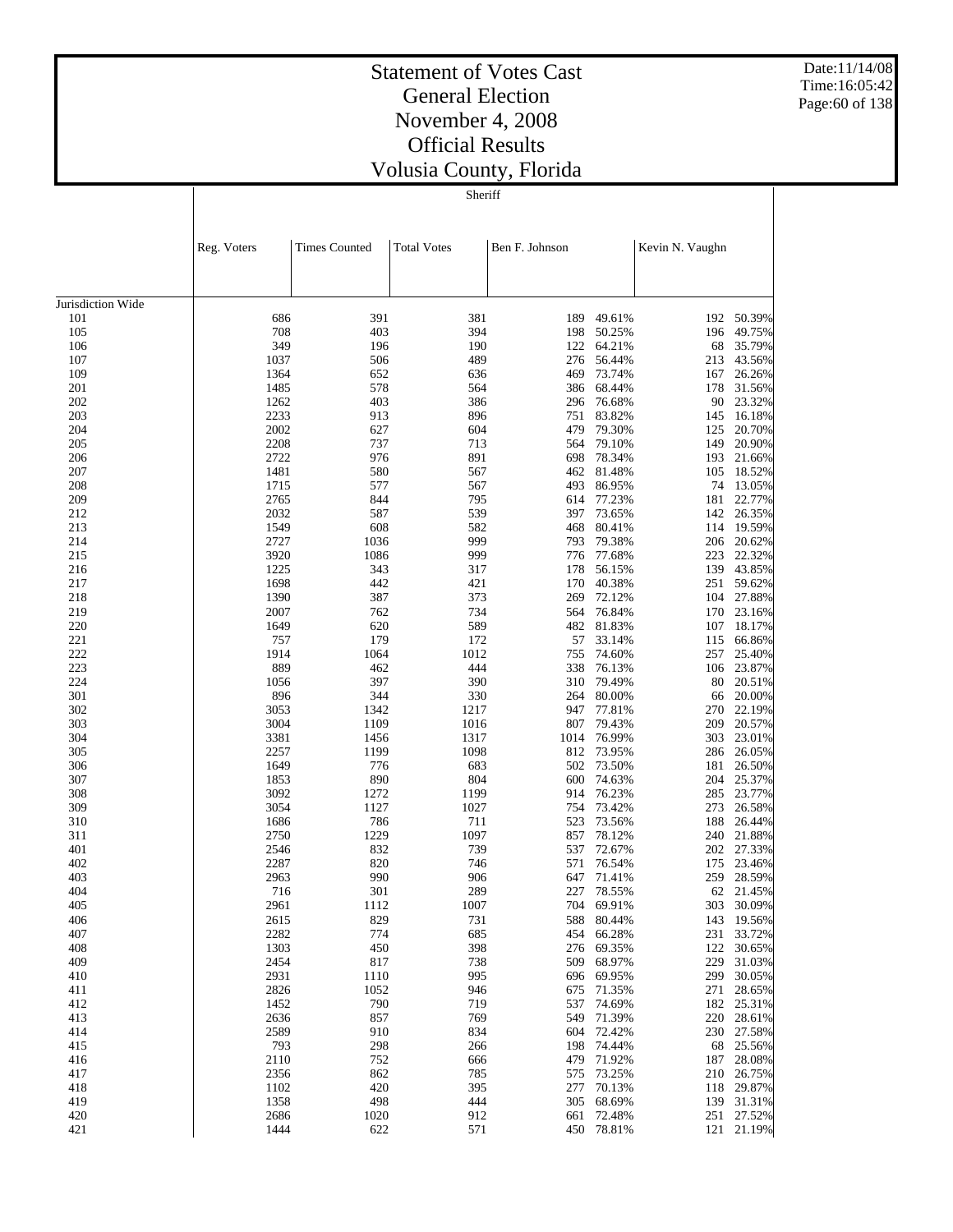Date:11/14/08 Time:16:05:42 Page:61 of 138

# Statement of Votes Cast General Election November 4, 2008 Official Results Volusia County, Florida

**Sheriff** 

|            | Reg. Voters  | <b>Times Counted</b> | <b>Total Votes</b> | Ben F. Johnson |                  | Kevin N. Vaughn |                     |
|------------|--------------|----------------------|--------------------|----------------|------------------|-----------------|---------------------|
|            |              |                      |                    |                |                  |                 |                     |
| 422        | 591          | 216                  | 205                |                | 152 74.15%       | 53              | 25.85%              |
| 423        | 2738         | 1002                 | 878                | 625            | 71.18%           | 253             | 28.82%              |
| 424        | 2226         | 710                  | 634                | 457            | 72.08%           | 177             | 27.92%              |
| 425        | 370          | 233                  | 202                | 132            | 65.35%           | 70              | 34.65%              |
| 426        | 2194         | 673                  | 600                | 433            | 72.17%           |                 | 167 27.83%          |
| 427        | 1750         | 438                  | 391                | 290            | 74.17%           | 101             | 25.83%              |
| 428        | 2189         | 853                  | 776                | 517            | 66.62%           | 259             | 33.38%              |
| 429        | 1784         | 612                  | 525                | 377            | 71.81%           | 148             | 28.19%              |
| 501        | 2831         | 1211                 | 1138               |                | 845 74.25%       | 293             | 25.75%              |
| 502        | 2341         | 873                  | 805                | 616            | 76.52%           | 189             | 23.48%              |
| 503        | 1653         | 657                  | 607                | 440            | 72.49%           | 167             | 27.51%              |
| 504        | 1494         | 475                  | 440                | 308            | 70.00%           | 132             | 30.00%              |
| 505        | 1378         | 407                  | 371                | 254            | 68.46%           | 117             | 31.54%              |
| 506        | 1791         | 606                  | 550                | 428            | 77.82%           | 122             | 22.18%              |
| 508        | 1397         | 405                  | 372                | 268            | 72.04%           | 104             | 27.96%              |
| 509        | 2142         | 877                  | 810                | 655            | 80.86%           | 155             | 19.14%              |
| 510        | 2679         | 1134                 | 1020               | 811            | 79.51%           | 209             | 20.49%              |
| 511        | 838          | 375<br>506           | 358<br>466         | 268            | 74.86%<br>78.33% |                 | 90 25.14%<br>21.67% |
| 512<br>513 | 1295<br>1985 | 730                  | 685                | 365<br>551     | 80.44%           | 101<br>134      | 19.56%              |
| 514        | 1678         | 588                  | 523                |                | 385 73.61%       | 138             | 26.39%              |
| 515        | 2295         | 783                  | 739                | 588            | 79.57%           | 151             | 20.43%              |
| 516        | 2354         | 858                  | 782                | 621            | 79.41%           | 161             | 20.59%              |
| 517        | 2283         | 793                  | 742                | 550            | 74.12%           | 192             | 25.88%              |
| 519        | 1642         | 473                  | 431                | 303            | 70.30%           | 128             | 29.70%              |
| 521        | 1999         | 704                  | 641                | 466            | 72.70%           | 175             | 27.30%              |
| 522        | 2410         | 646                  | 592                |                | 460 77.70%       |                 | 132 22.30%          |
| 523        | 2458         | 930                  | 861                | 622            | 72.24%           | 239             | 27.76%              |
| 525        | 1687         | 647                  | 603                | 454            | 75.29%           | 149             | 24.71%              |
| 526        | 1524         | 598                  | 559                | 378            | 67.62%           | 181             | 32.38%              |
| 527        | 1880         | 620                  | 574                | 418            | 72.82%           |                 | 156 27.18%          |
| 528        | 1897         | 746                  | 688                | 494            | 71.80%           | 194             | 28.20%              |
| 529        | 1524         | 608                  | 565                | 418            | 73.98%           | 147             | 26.02%              |
| 530        | 1798         | 831                  | 774                | 591            | 76.36%           | 183             | 23.64%              |
| 531        | 527          | 231                  | 216                | 153            | 70.83%           | 63              | 29.17%              |
| 532        | 2500         | 868                  | 782                | 594            | 75.96%           | 188             | 24.04%              |
| 533        | 1009         | 300                  | 286                | 224            | 78.32%           |                 | 62 21.68%           |
| 534        | 782          | 377                  | 349                | 258            | 73.93%           | 91              | 26.07%              |
| 602        | 1837         | 686                  | 616                | 443            | 71.92%           | 173             | 28.08%              |
| 603<br>605 | 2280<br>1210 | 813<br>417           | 735<br>378         | 452<br>269     | 61.50%<br>71.16% | 283<br>109      | 38.50%<br>28.84%    |
| 607        | 1771         | 649                  | 593                | 414            | 69.81%           | 179             | 30.19%              |
| 608        | 1361         | 617                  | 565                | 396            | 70.09%           | 169             | 29.91%              |
| 609        | 1128         | 422                  | 373                | 264            | 70.78%           | 109             | 29.22%              |
| 614        | 2358         | 803                  | 733                | 497            | 67.80%           |                 | 236 32.20%          |
| 615        | 1729         | 607                  | 526                |                | 365 69.39%       | 161             | 30.61%              |
| 617        | 680          | 213                  | 200                | 132            | 66.00%           | 68              | 34.00%              |
| 618        | 1429         | 494                  | 453                | 297            | 65.56%           | 156             | 34.44%              |
| 619        | 1685         | 611                  | 556                | 359            | 64.57%           | 197             | 35.43%              |
| 620        | 2107         | 545                  | 439                | 231            | 52.62%           | 208             | 47.38%              |
| 621        | 993          | 282                  | 248                | 146            | 58.87%           |                 | 102 41.13%          |
| 622        | 815          | 276                  | 235                | 155            | 65.96%           | 80              | 34.04%              |
| 623        | 989          | 380                  | 345                | 239            | 69.28%           | 106             | 30.72%              |
| 624        | 1286         | 323                  | 288                | 189            | 65.63%           | 99              | 34.38%              |
| 625        | 1685         | 540                  | 491                | 374            | 76.17%           | 117             | 23.83%              |
| 626        | 1517         | 547                  | 476                | 337            | 70.80%           | 139             | 29.20%              |
| 628        | 2186         | 794                  | 695                | 481            | 69.21%           | 214             | 30.79%              |
| 629        | 1750         | 633                  | 569                | 401            | 70.47%           | 168             | 29.53%              |
| 632        | 545          | 274                  | 262                |                | 190 72.52%       |                 | 72 27.48%           |
| 633        | 1099         | 369                  | 336                | 231            | 68.75%           |                 | 105 31.25%          |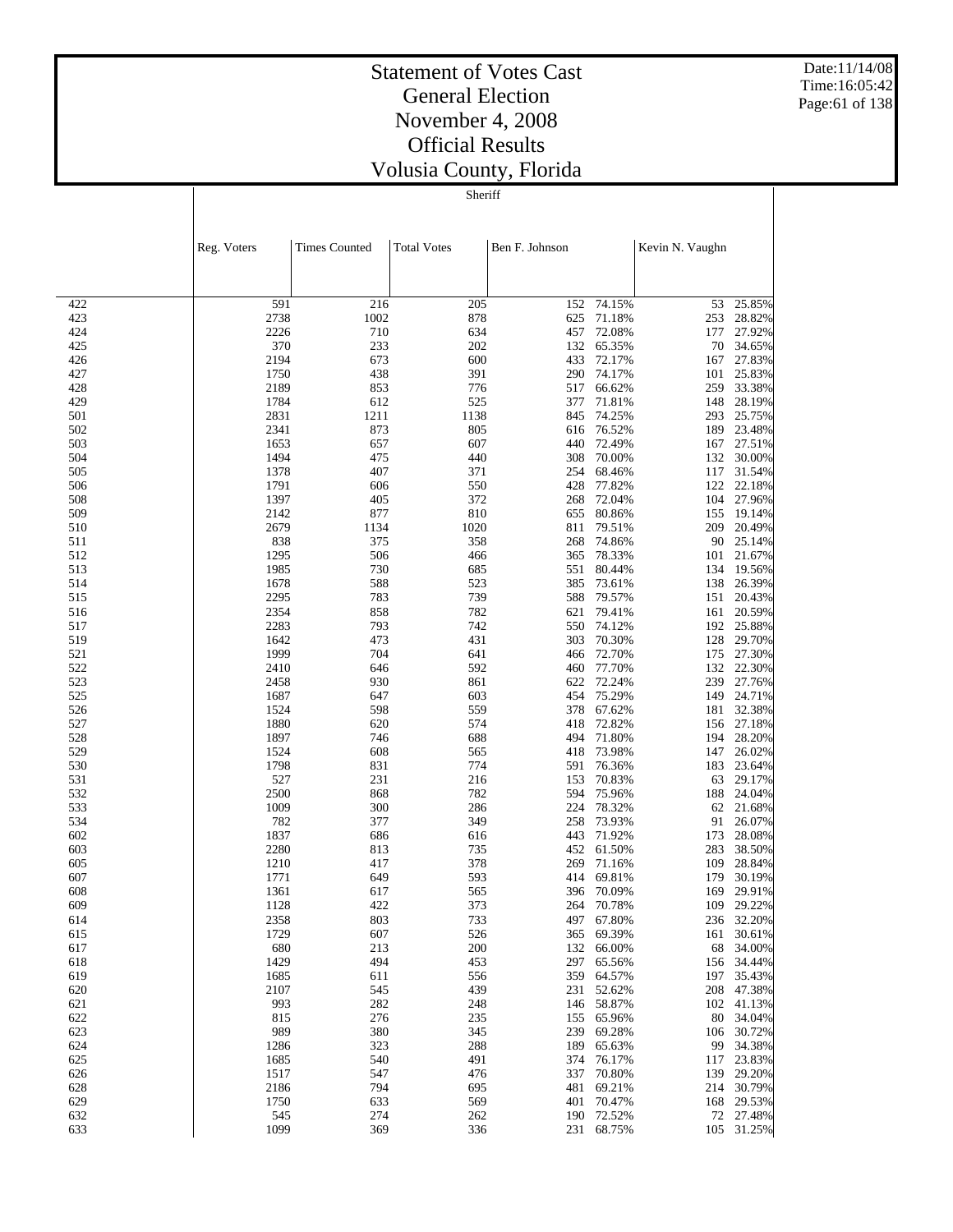Date:11/14/08 Time:16:05:42 Page:62 of 138

# Statement of Votes Cast General Election November 4, 2008 Official Results Volusia County, Florida

**Sheriff** 

|            | Reg. Voters  | <b>Times Counted</b> | <b>Total Votes</b> | Ben F. Johnson |                      | Kevin N. Vaughn |                      |
|------------|--------------|----------------------|--------------------|----------------|----------------------|-----------------|----------------------|
|            |              |                      |                    |                |                      |                 |                      |
| 636        | 1093         | 358                  | 322                | 219            | 68.01%               | 103             | 31.99%               |
| 637        | 1298         | 595                  | 541                | 402            | 74.31%               | 139             | 25.69%               |
| 638        | 1100         | 532                  | 479                | 375            | 78.29%               | 104             | 21.71%               |
| 639        | 1186         | 477                  | 441                | 338            | 76.64%               | 103             | 23.36%               |
| 640        | 1740         | 633                  | 567                | 414            | 73.02%               | 153             | 26.98%               |
| 641        | 2421         | 879                  | 789                | 586            | 74.27%<br>480 70.80% | 203             | 25.73%               |
| 701<br>702 | 1834<br>2955 | 744<br>1301          | 678<br>1219        | 947            | 77.69%               | 272             | 198 29.20%<br>22.31% |
| 703        | 2331         | 1009                 | 944                | 722            | 76.48%               |                 | 222 23.52%           |
| 704        | 844          | 335                  | 297                | 207            | 69.70%               | 90              | 30.30%               |
| 705        | 1398         | 691                  | 631                | 495            | 78.45%               |                 | 136 21.55%           |
| 706        | 1757         | 623                  | 561                | 415            | 73.98%               | 146             | 26.02%               |
| 709        | 2259         | 973                  | 895                | 669            | 74.75%               |                 | 226 25.25%           |
| 711        | 2565         | 1199                 | 1085               | 779            | 71.80%               | 306             | 28.20%               |
| 712        | 2176         | 963                  | 877                | 611            | 69.67%               |                 | 266 30.33%           |
| 714        | 2676         | 1159                 | 1060               | 772            | 72.83%               | 288             | 27.17%               |
| 716        | 2462         | 1027                 | 943                | 748            | 79.32%               |                 | 195 20.68%           |
| 717        | 2632         | 1290                 | 1165               | 860            | 73.82%               | 305             | 26.18%               |
| 718        | 1924         | 924                  | 844                | 633            | 75.00%               | 211             | 25.00%               |
| 719<br>720 | 886<br>2122  | 462<br>938           | 423<br>869         | 284            | 67.14%<br>631 72.61% | 139             | 32.86%<br>238 27.39% |
| 722        | 2017         | 908                  | 841                | 628            | 74.67%               | 213             | 25.33%               |
| 723        | 1529         | 714                  | 661                | 467            | 70.65%               |                 | 194 29.35%           |
| 724        | 2098         | 1018                 | 955                | 725            | 75.92%               | 230             | 24.08%               |
| 725        | 1908         | 839                  | 769                |                | 613 79.71%           |                 | 156 20.29%           |
| 726        | 2674         | 1488                 | 1386               | 1100           | 79.37%               | 286             | 20.63%               |
| 727        | 2089         | 963                  | 867                |                | 627 72.32%           |                 | 240 27.68%           |
| 728        | 1978         | 992                  | 926                | 720            | 77.75%               |                 | 206 22.25%           |
| 729        | 3797         | 1788                 | 1638               |                | 1224 74.73%          |                 | 414 25.27%           |
| 730        | 1716         | 764                  | 684                | 510            | 74.56%               | 174             | 25.44%               |
| 731        | 1543         | 659                  | 588                | 405            | 68.88%               | 183             | 31.12%               |
| 732<br>733 | 3017<br>1470 | 1592<br>696          | 1430<br>642        | 1068<br>505    | 74.69%<br>78.66%     | 362             | 25.31%<br>137 21.34% |
| 801        | 773          | 354                  | 346                | 274            | 79.19%               |                 | 72 20.81%            |
| 803        | 1866         | 704                  | 655                |                | 540 82.44%           |                 | 115 17.56%           |
| 804        | 1886         | 754                  | 698                | 551            | 78.94%               | 147             | 21.06%               |
| 805        | 2118         | 616                  | 552                | 423            | 76.63%               | 129             | 23.37%               |
| 806        | 1955         | 581                  | 543                | 438            | 80.66%               | 105             | 19.34%               |
| 807        | 1330         | 382                  | 364                | 283            | 77.75%               | 81              | 22.25%               |
| 808        | 3084         | 743                  | 651                | 460            | 70.66%               | 191             | 29.34%               |
| 809        | 1433         | 418                  | 382                | 285            | 74.61%               | 97              | 25.39%               |
| 810        | 934          | 250                  | 233                | 184            | 78.97%               | 49              | 21.03%               |
| 811        | 1815         | 615                  | 565                | 426            | 75.40%<br>79.94%     | 139             | 24.60%               |
| 812<br>813 | 1110<br>1678 | 345<br>607           | 319<br>569         | 255            | 431 75.75%           | 64              | 20.06%<br>138 24.25% |
| 814        | 2384         | 793                  | 744                |                | 575 77.28%           | 169             | 22.72%               |
| 815        | 1447         | 419                  | 387                |                | 306 79.07%           | 81              | 20.93%               |
| 816        | 1513         | 640                  | 611                | 471            | 77.09%               | 140             | 22.91%               |
| 901        | 1906         | 549                  | 511                | 371            | 72.60%               |                 | 140 27.40%           |
| 902        | 2697         | 855                  | 796                | 579            | 72.74%               | 217             | 27.26%               |
| 903        | 2325         | 807                  | 757                |                | 556 73.45%           | 201             | 26.55%               |
| 904        | 1643         | 623                  | 578                | 412            | 71.28%               | 166             | 28.72%               |
| 905        | 1126         | 407                  | 384                | 283            | 73.70%               | 101             | 26.30%               |
| 906        | 699          | 346                  | 327                | 261            | 79.82%<br>293 79.84% | 66              | 20.18%               |
| 907<br>908 | 810<br>2438  | 394<br>742           | 367<br>683         | 547            | 80.09%               | 74<br>136       | 20.16%<br>19.91%     |
| 909        | 1330         | 630                  | 590                | 426            | 72.20%               |                 | 164 27.80%           |
| 910        | 1168         | 369                  | 351                | 268            | 76.35%               | 83              | 23.65%               |
| 912        | 1424         | 535                  | 494                |                | 372 75.30%           |                 | 122 24.70%           |
| 913        | 2231         | 905                  | 853                |                | 621 72.80%           |                 | 232 27.20%           |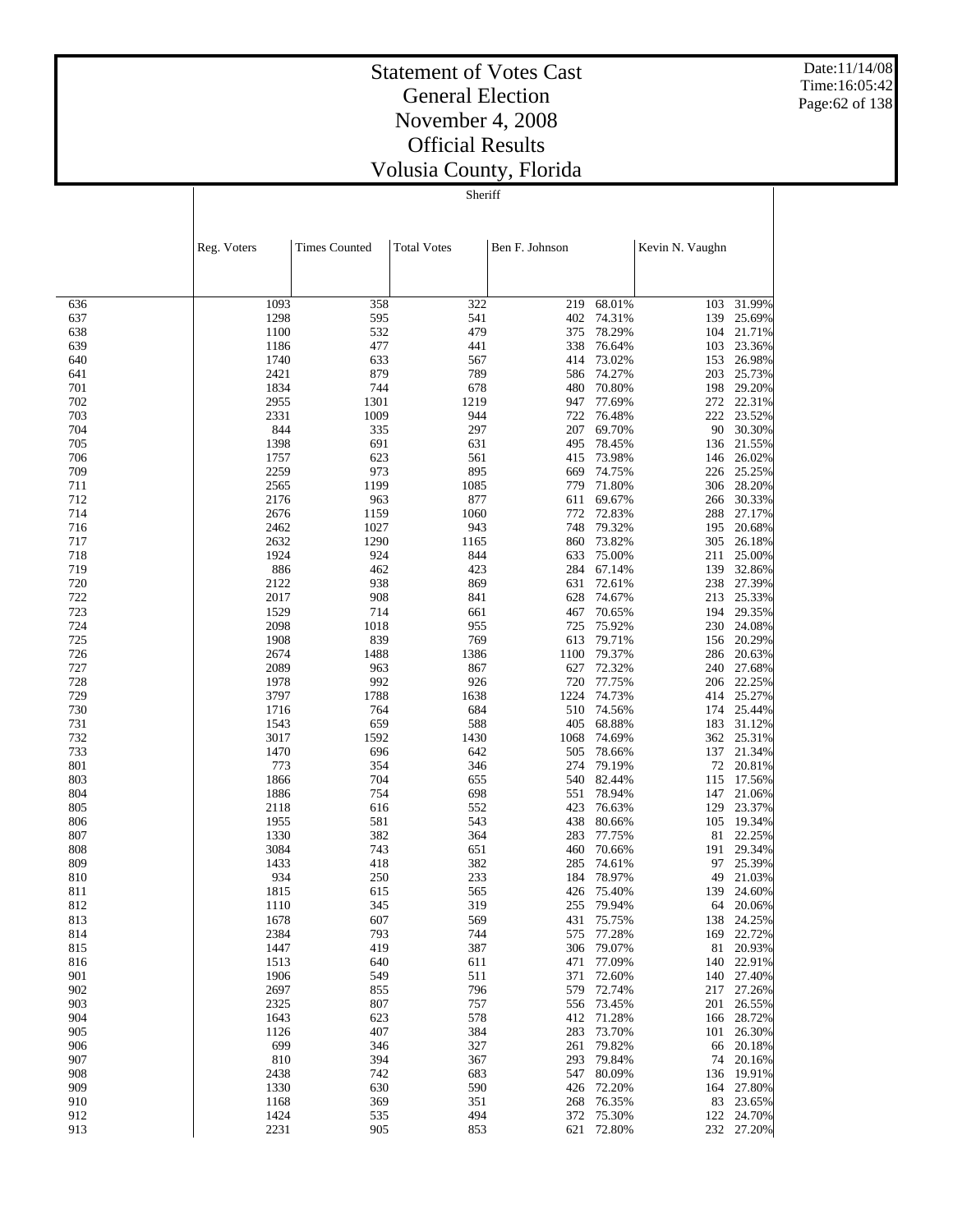Date:11/14/08 Time:16:05:42 Page:63 of 138

|  | $\frac{1}{2}$ . $\frac{1}{2}$ . $\frac{1}{2}$ . $\frac{1}{2}$ . $\frac{1}{2}$ . $\frac{1}{2}$ |  |
|--|-----------------------------------------------------------------------------------------------|--|
|  | Sheriff                                                                                       |  |
|  |                                                                                               |  |
|  |                                                                                               |  |
|  |                                                                                               |  |

|                       | Reg. Voters | <b>Times Counted</b> | <b>Total Votes</b> | Ben F. Johnson |              | Kevin N. Vaughn |        |
|-----------------------|-------------|----------------------|--------------------|----------------|--------------|-----------------|--------|
| Absentee              |             | 52045                | 46645              |                | 36323 77.87% | 10322           | 22.13% |
| Early Voting OS       |             | 68371                | 61703              | 42707          | 69.21%       | 18996           | 30.79% |
| Provisional           |             | 262                  | 213                | 145            | 68.08%       | 68              | 31.92% |
| Unscanned             |             | 327                  | 306                |                | 218 71.24%   | 88              | 28.76% |
| Provisional After 7pm |             |                      |                    |                |              |                 |        |
| 10 Day Extension      |             | 30                   |                    |                |              |                 |        |
| Total                 | 326886      | 245842               | 223530             | 164161         | 73.44%       | 59369           | 26.56% |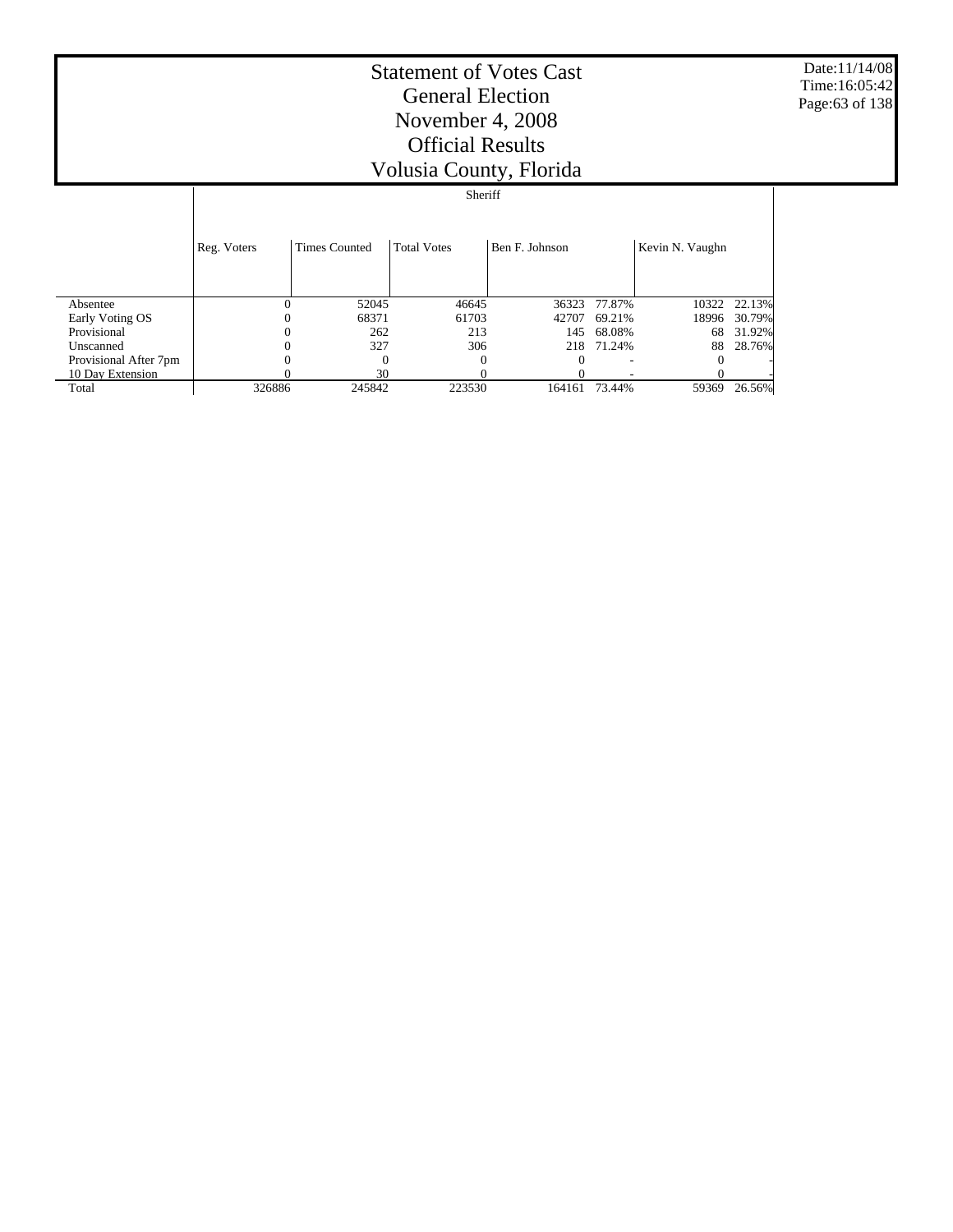Date:11/14/08 Time:16:05:42 Page:64 of 138

# Statement of Votes Cast General Election November 4, 2008 Official Results Volusia County, Florida

Property Appraiser

|                   | Reg. Voters  | <b>Times Counted</b> | <b>Total Votes</b> | Morgan B. Gilreath, |                          | Ruth M. Zimmerman |                          |
|-------------------|--------------|----------------------|--------------------|---------------------|--------------------------|-------------------|--------------------------|
|                   |              |                      |                    |                     |                          |                   |                          |
| Jurisdiction Wide |              |                      |                    |                     |                          |                   |                          |
| 101               | 686          | 391                  | 351                | 229                 | 65.24%                   | 122               | 34.76%                   |
| 105               | 708          | 403                  | 359                | 238                 | 66.30%                   | 121               | 33.70%                   |
| 106               | 349          | 196                  | 172                | 118                 | 68.60%                   | 54                | 31.40%                   |
| 107<br>109        | 1037<br>1364 | 506<br>652           | 444<br>586         | 259<br>365          | 58.33%<br>62.29%         | 185               | 41.67%                   |
| 201               | 1485         | 578                  | 512                | 291                 | 56.84%                   | $221\,$<br>221    | 37.71%<br>43.16%         |
| 202               | 1262         | 403                  | 355                | 227                 | 63.94%                   | 128               | 36.06%                   |
| 203               | 2233         | 913                  | 813                | 562                 | 69.13%                   | 251               | 30.87%                   |
| 204               | 2002         | 627                  | 563                | 342                 | 60.75%                   | 221               | 39.25%                   |
| 205               | 2208         | 737                  | 657                | 399                 | 60.73%                   | 258               | 39.27%                   |
| 206               | 2722         | 976                  | 804                | 481                 | 59.83%                   | 323               | 40.17%                   |
| 207               | 1481         | 580                  | 531                | 356                 | 67.04%                   | 175               | 32.96%                   |
| 208               | 1715         | 577                  | 522                | 351                 | 67.24%                   | 171               | 32.76%                   |
| 209               | 2765         | 844                  | 720                | 420                 | 58.33%                   | 300               | 41.67%                   |
| 212               | 2032         | 587                  | 478                | 288                 | 60.25%                   |                   | 190 39.75%               |
| 213               | 1549         | 608                  | 524                | 329                 | 62.79%                   | 195               | 37.21%                   |
| 214               | 2727         | 1036                 | 936                | 605                 | 64.64%                   | 331               | 35.36%                   |
| 215               | 3920         | 1086                 | 891                | 502                 | 56.34%                   | 389               | 43.66%                   |
| 216               | 1225         | 343                  | 290                | 125                 | 43.10%                   | 165               | 56.90%                   |
| 217               | 1698         | 442                  | 395                | 142                 | 35.95%                   | 253               | 64.05%                   |
| 218               | 1390         | 387                  | 341                | 185                 | 54.25%                   | 156               | 45.75%                   |
| 219               | 2007         | 762                  | 684                | 409                 | 59.80%                   | 275               | 40.20%                   |
| 220               | 1649         | 620                  | 544                | 344                 | 63.24%                   | 200               | 36.76%                   |
| 221               | 757          | 179                  | 168                | 48                  | 28.57%                   | 120               | 71.43%                   |
| 222               | 1914         | 1064                 | 918                | 558                 | 60.78%                   | 360               | 39.22%                   |
| 223<br>224        | 889          | 462<br>397           | 407<br>357         | 240                 | 58.97%                   | 167               | 41.03%                   |
| 301               | 1056<br>896  | 344                  | 291                | 213<br>178          | 59.66%<br>61.17%         | 144<br>113        | 40.34%<br>38.83%         |
| 302               | 3053         | 1342                 | 1099               | 567                 | 51.59%                   | 532               | 48.41%                   |
| 303               | 3004         | 1109                 | 913                | 520                 | 56.96%                   | 393               | 43.04%                   |
| 304               | 3381         | 1456                 | 1186               | 679                 | 57.25%                   |                   | 507 42.75%               |
| 305               | 2257         | 1199                 | 988                | 565                 | 57.19%                   | 423               | 42.81%                   |
| 306               | 1649         | 776                  | 623                | 334                 | 53.61%                   | 289               | 46.39%                   |
| 307               | 1853         | 890                  | 733                | 405                 | 55.25%                   | 328               | 44.75%                   |
| 308               | 3092         | 1272                 | 1076               | 583                 | 54.18%                   |                   | 493 45.82%               |
| 309               | 3054         | 1127                 | 940                | 443                 | 47.13%                   |                   | 497 52.87%               |
| 310               | 1686         | 786                  | 651                | 333                 | 51.15%                   | 318               | 48.85%                   |
| 311               | 2750         | 1229                 | 997                | 628                 | 62.99%                   | 369               | 37.01%                   |
| 401               | 2546         | 832                  | 681                | 353                 | 51.84%                   |                   | 328 48.16%               |
| 402               | 2287         | 820                  | 673                | 372                 | 55.27%                   | 301               | 44.73%                   |
| 403               | 2963         | 990                  | 838                | 382                 | 45.58%                   |                   | 456 54.42%               |
| 404               | 716          | 301                  | 256                | 169                 | 66.02%                   | 87                | 33.98%                   |
| 405               | 2961         | 1112                 | 899                | 417                 | 46.38%                   |                   | 482 53.62%               |
| 406               | 2615         | 829                  | 675                |                     | 344 50.96%               |                   | 331 49.04%               |
| 407               | 2282         | 774                  | 621                |                     | 289 46.54%               |                   | 332 53.46%               |
| 408<br>409        | 1303<br>2454 | 450<br>817           | 360                |                     | 172 47.78%<br>341 51.43% |                   | 188 52.22%<br>322 48.57% |
| 410               | 2931         | 1110                 | 663<br>878         |                     | 416 47.38%               |                   | 462 52.62%               |
| 411               | 2826         | 1052                 | 864                |                     | 412 47.69%               |                   | 452 52.31%               |
| 412               | 1452         | 790                  | 648                |                     | 376 58.02%               |                   | 272 41.98%               |
| 413               | 2636         | 857                  | 689                |                     | 320 46.44%               |                   | 369 53.56%               |
| 414               | 2589         | 910                  | 735                |                     | 332 45.17%               |                   | 403 54.83%               |
| 415               | 793          | 298                  | 248                |                     | 118 47.58%               |                   | 130 52.42%               |
| 416               | 2110         | 752                  | 593                |                     | 284 47.89%               |                   | 309 52.11%               |
| 417               | 2356         | 862                  | 719                |                     | 338 47.01%               |                   | 381 52.99%               |
| 418               | 1102         | 420                  | 357                |                     | 201 56.30%               |                   | 156 43.70%               |
| 419               | 1358         | 498                  | 400                |                     | 202 50.50%               |                   | 198 49.50%               |
| 420               | 2686         | 1020                 | 836                |                     | 401 47.97%               |                   | 435 52.03%               |
| 421               | 1444         | 622                  | 520                |                     | 298 57.31%               |                   | 222 42.69%               |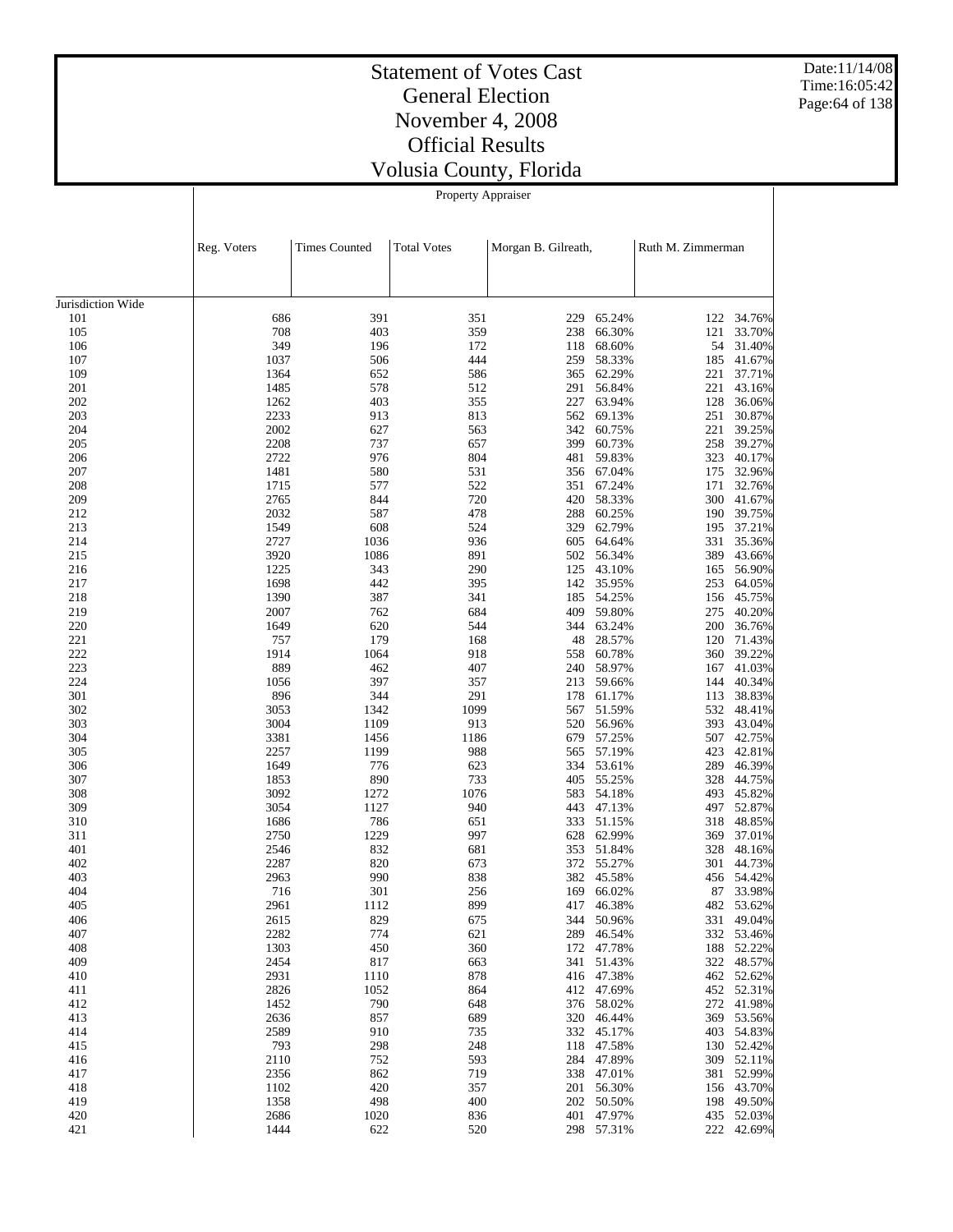Date:11/14/08 Time:16:05:42 Page:65 of 138

# Statement of Votes Cast General Election November 4, 2008 Official Results Volusia County, Florida

Property Appraiser

|            | Reg. Voters  | <b>Times Counted</b> | <b>Total Votes</b> | Morgan B. Gilreath, |                  | Ruth M. Zimmerman |                      |
|------------|--------------|----------------------|--------------------|---------------------|------------------|-------------------|----------------------|
|            |              |                      |                    |                     |                  |                   |                      |
| 422        | 591          | 216                  | 189                | 100                 | 52.91%           | 89                | 47.09%               |
| 423        | 2738         | 1002                 | 800                | 379                 | 47.38%           | 421               | 52.63%               |
| 424        | 2226         | 710                  | 573                | 252                 | 43.98%           | 321               | 56.02%               |
| 425        | 370          | 233                  | 192                | 100                 | 52.08%           |                   | 92 47.92%            |
| 426        | 2194         | 673                  | 527                |                     | 252 47.82%       | 275               | 52.18%               |
| 427<br>428 | 1750<br>2189 | 438<br>853           | 342<br>696         | 156<br>313          | 45.61%<br>44.97% | 186               | 54.39%<br>383 55.03% |
| 429        | 1784         | 612                  | 486                | 234                 | 48.15%           | 252               | 51.85%               |
| 501        | 2831         | 1211                 | 1085               | 725                 | 66.82%           | 360               | 33.18%               |
| 502        | 2341         | 873                  | 755                | 481                 | 63.71%           | 274               | 36.29%               |
| 503        | 1653         | 657                  | 571                | 384                 | 67.25%           | 187               | 32.75%               |
| 504        | 1494         | 475                  | 411                | 227                 | 55.23%           | 184               | 44.77%               |
| 505        | 1378         | 407                  | 343                |                     | 212 61.81%       | 131               | 38.19%               |
| 506        | 1791         | 606                  | 526                | 382                 | 72.62%           | 144               | 27.38%               |
| 508        | 1397         | 405                  | 350                | 229                 | 65.43%           | 121               | 34.57%               |
| 509        | 2142         | 877                  | 749                | 515                 | 68.76%           | 234               | 31.24%               |
| 510        | 2679         | 1134                 | 967                | 720                 | 74.46%           |                   | 247 25.54%           |
| 511<br>512 | 838<br>1295  | 375<br>506           | 337<br>439         | 215<br>293          | 63.80%<br>66.74% | 122<br>146        | 36.20%<br>33.26%     |
| 513        | 1985         | 730                  | 648                | 484                 | 74.69%           | 164               | 25.31%               |
| 514        | 1678         | 588                  | 478                | 293                 | 61.30%           | 185               | 38.70%               |
| 515        | 2295         | 783                  | 681                | 451                 | 66.23%           | 230               | 33.77%               |
| 516        | 2354         | 858                  | 749                | 557                 | 74.37%           |                   | 192 25.63%           |
| 517        | 2283         | 793                  | 688                | 437                 | 63.52%           | 251               | 36.48%               |
| 519        | 1642         | 473                  | 390                | 223                 | 57.18%           | 167               | 42.82%               |
| 521        | 1999         | 704                  | 590                | 344                 | 58.31%           | 246               | 41.69%               |
| 522        | 2410         | 646                  | 554                | 331                 | 59.75%           | 223               | 40.25%               |
| 523        | 2458         | 930                  | 802                | 428                 | 53.37%           | 374               | 46.63%               |
| 525        | 1687         | 647                  | 568                | 393                 | 69.19%           | 175               | 30.81%               |
| 526        | 1524         | 598                  | 526                | 262                 | 49.81%           | 264               | 50.19%               |
| 527<br>528 | 1880<br>1897 | 620<br>746           | 526<br>654         | 268<br>366          | 50.95%<br>55.96% | 258<br>288        | 49.05%<br>44.04%     |
| 529        | 1524         | 608                  | 517                | 279                 | 53.97%           | 238               | 46.03%               |
| 530        | 1798         | 831                  | 711                | 423                 | 59.49%           | 288               | 40.51%               |
| 531        | 527          | 231                  | 206                | 124                 | 60.19%           | 82                | 39.81%               |
| 532        | 2500         | 868                  | 746                | 511                 | 68.50%           | 235               | 31.50%               |
| 533        | 1009         | 300                  | 259                | 175                 | 67.57%           |                   | 84 32.43%            |
| 534        | 782          | 377                  | 325                | 199                 | 61.23%           | 126               | 38.77%               |
| 602        | 1837         | 686                  | 577                | 312                 | 54.07%           | 265               | 45.93%               |
| 603        | 2280         | 813                  | 683                | 286                 | 41.87%           | 397               | 58.13%               |
| 605        | 1210         | 417                  | 347                |                     | 164 47.26%       | 183               | 52.74%               |
| 607        | 1771         | 649                  | 564                | 351                 | 62.23%           | 213               | 37.77%               |
| 608<br>609 | 1361<br>1128 | 617<br>422           | 542<br>343         | 303<br>201          | 55.90%<br>58.60% | 239               | 44.10%<br>142 41.40% |
| 614        | 2358         | 803                  | 677                |                     | 370 54.65%       |                   | 307 45.35%           |
| 615        | 1729         | 607                  | 486                |                     | 267 54.94%       |                   | 219 45.06%           |
| 617        | 680          | 213                  | 189                |                     | 82 43.39%        |                   | 107 56.61%           |
| 618        | 1429         | 494                  | 402                | 195                 | 48.51%           |                   | 207 51.49%           |
| 619        | 1685         | 611                  | 517                | 201                 | 38.88%           |                   | 316 61.12%           |
| 620        | 2107         | 545                  | 428                | 142                 | 33.18%           | 286               | 66.82%               |
| 621        | 993          | 282                  | 224                | 80                  | 35.71%           |                   | 144 64.29%           |
| 622        | 815          | 276                  | 211                | 105                 | 49.76%           |                   | 106 50.24%           |
| 623        | 989          | 380                  | 329                | 162                 | 49.24%           | 167               | 50.76%               |
| 624        | 1286         | 323                  | 274                | 147                 | 53.65%           | 127               | 46.35%               |
| 625        | 1685         | 540                  | 464                | 302                 | 65.09%           | 162               | 34.91%               |
| 626        | 1517         | 547<br>794           | 439                | 219                 | 49.89%           | 220               | 50.11%<br>60.80%     |
| 628<br>629 | 2186<br>1750 | 633                  | 653<br>533         | 256<br>251          | 39.20%<br>47.09% | 397               | 282 52.91%           |
| 632        | 545          | 274                  | 251                |                     | 134 53.39%       |                   | 117 46.61%           |
| 633        | 1099         | 369                  | 312                |                     | 141 45.19%       | 171               | 54.81%               |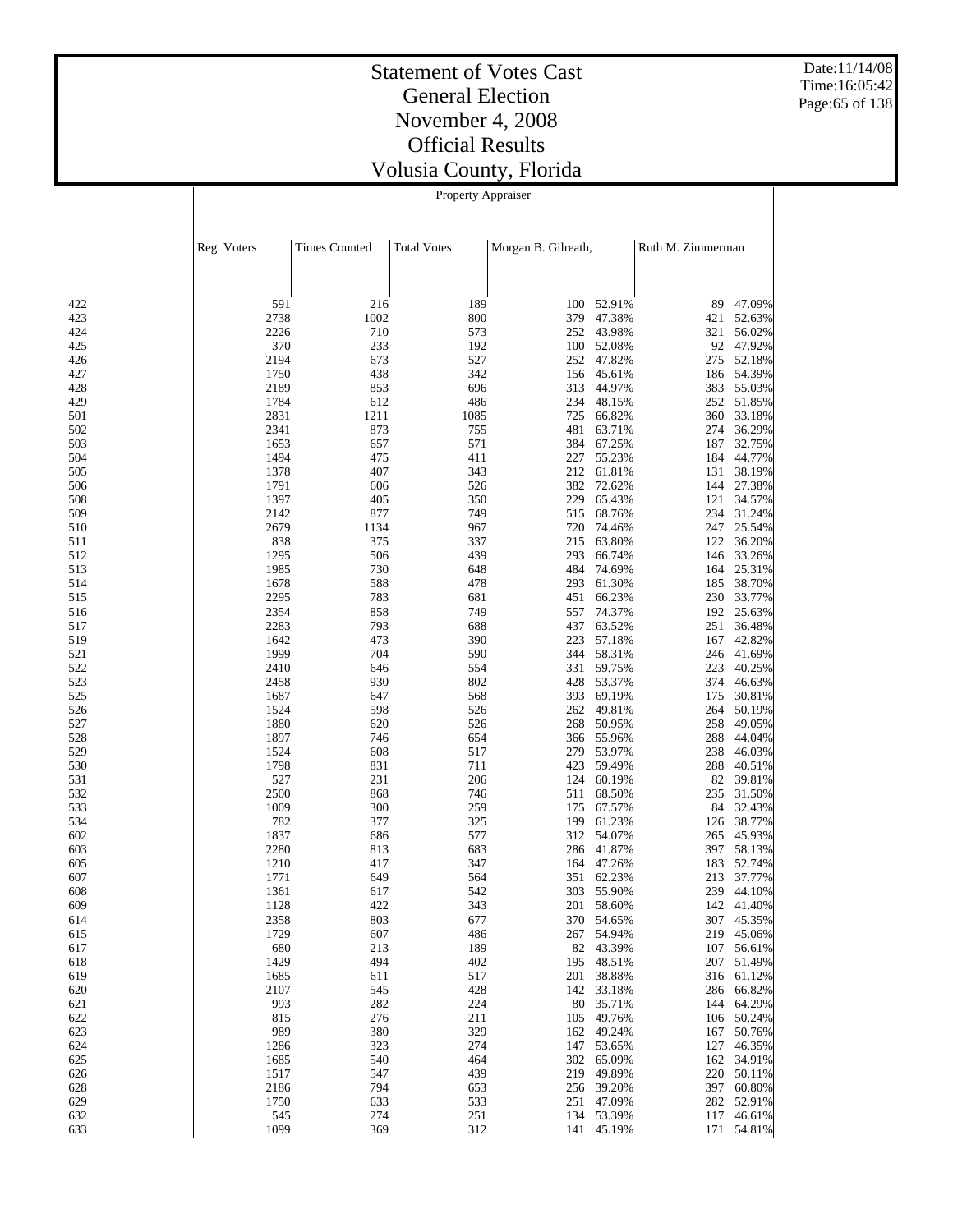Date:11/14/08 Time:16:05:42 Page:66 of 138

# Statement of Votes Cast General Election November 4, 2008 Official Results Volusia County, Florida

Property Appraiser

|            | Reg. Voters  | <b>Times Counted</b> | <b>Total Votes</b> | Morgan B. Gilreath, |                          | Ruth M. Zimmerman |                      |
|------------|--------------|----------------------|--------------------|---------------------|--------------------------|-------------------|----------------------|
|            |              |                      |                    |                     |                          |                   |                      |
| 636        | 1093         | 358                  | 292                | 118                 | 40.41%                   | 174               | 59.59%               |
| 637        | 1298         | 595                  | 500                | 323                 | 64.60%                   | 177               | 35.40%               |
| 638        | 1100         | 532                  | 439                | 252                 | 57.40%                   | 187               | 42.60%               |
| 639        | 1186         | 477                  | 403                | 244                 | 60.55%                   | 159               | 39.45%               |
| 640        | 1740         | 633                  | 526                | 323                 | 61.41%                   | 203               | 38.59%               |
| 641        | 2421         | 879<br>744           | 735<br>634         | 515<br>382          | 70.07%                   | 220<br>252        | 29.93%<br>39.75%     |
| 701<br>702 | 1834<br>2955 | 1301                 | 1128               | 703                 | 60.25%<br>62.32%         | 425               | 37.68%               |
| 703        | 2331         | 1009                 | 876                | 521                 | 59.47%                   |                   | 355 40.53%           |
| 704        | 844          | 335                  | 274                | 128                 | 46.72%                   |                   | 146 53.28%           |
| 705        | 1398         | 691                  | 590                | 406                 | 68.81%                   |                   | 184 31.19%           |
| 706        | 1757         | 623                  | 521                | 345                 | 66.22%                   | 176               | 33.78%               |
| 709        | 2259         | 973                  | 841                | 478                 | 56.84%                   | 363               | 43.16%               |
| 711        | 2565         | 1199                 | 995                | 573                 | 57.59%                   | 422               | 42.41%               |
| 712        | 2176         | 963                  | 812                | 466                 | 57.39%                   |                   | 346 42.61%           |
| 714        | 2676<br>2462 | 1159                 | 994<br>892         | 620                 | 62.37%<br>66.93%         | 374<br>295        | 37.63%<br>33.07%     |
| 716<br>717 | 2632         | 1027<br>1290         | 1087               | 597<br>638          | 58.69%                   | 449               | 41.31%               |
| 718        | 1924         | 924                  | 785                | 491                 | 62.55%                   | 294               | 37.45%               |
| 719        | 886          | 462                  | 403                | 235                 | 58.31%                   | 168               | 41.69%               |
| 720        | 2122         | 938                  | 802                |                     | 432 53.87%               | 370               | 46.13%               |
| 722        | 2017         | 908                  | 795                | 470                 | 59.12%                   | 325               | 40.88%               |
| 723        | 1529         | 714                  | 615                |                     | 382 62.11%               | 233               | 37.89%               |
| 724        | 2098         | 1018                 | 880                | 549                 | 62.39%                   | 331               | 37.61%               |
| 725        | 1908         | 839                  | 714                |                     | 480 67.23%               |                   | 234 32.77%           |
| 726        | 2674         | 1488                 | 1337               | 948                 | 70.91%                   | 389               | 29.09%               |
| 727        | 2089         | 963                  | 811                | 518                 | 63.87%                   | 293               | 36.13%               |
| 728<br>729 | 1978<br>3797 | 992<br>1788          | 862<br>1518        | 585<br>965          | 67.87%<br>63.57%         | 277<br>553        | 32.13%<br>36.43%     |
| 730        | 1716         | 764                  | 656                | 472                 | 71.95%                   | 184               | 28.05%               |
| 731        | 1543         | 659                  | 547                | 317                 | 57.95%                   |                   | 230 42.05%           |
| 732        | 3017         | 1592                 | 1332               | 800                 | 60.06%                   | 532               | 39.94%               |
| 733        | 1470         | 696                  | 614                | 392                 | 63.84%                   | 222               | 36.16%               |
| 801        | 773          | 354                  | 332                | 213                 | 64.16%                   | 119               | 35.84%               |
| 803        | 1866         | 704                  | 625                | 439                 | 70.24%                   |                   | 186 29.76%           |
| 804        | 1886         | 754                  | 647                | 400                 | 61.82%                   | 247               | 38.18%               |
| 805<br>806 | 2118<br>1955 | 616<br>581           | 508<br>512         | 341<br>354          | 67.13%<br>69.14%         | 167<br>158        | 32.87%<br>30.86%     |
| 807        | 1330         | 382                  | 333                |                     | 201 60.36%               | 132               | 39.64%               |
| 808        | 3084         | 743                  | 600                | 302                 | 50.33%                   | 298               | 49.67%               |
| 809        | 1433         | 418                  | 345                |                     | 210 60.87%               | 135               | 39.13%               |
| 810        | 934          | 250                  | 219                | 137                 | 62.56%                   | 82                | 37.44%               |
| 811        | 1815         | 615                  | 528                | 346                 | 65.53%                   | 182               | 34.47%               |
| 812        | 1110         | 345                  | 297                | 182                 | 61.28%                   | 115               | 38.72%               |
| 813        | 1678         | 607                  | 540                |                     | 356 65.93%               |                   | 184 34.07%           |
| 814        | 2384         | 793                  | 685                |                     | 420 61.31%               | 265               | 38.69%               |
| 815        | 1447         | 419                  | 369                | 237                 | 64.23%                   | 132               | 35.77%               |
| 816        | 1513         | 640                  | 568                | 350                 | 61.62%<br>56.32%         | 218               | 38.38%<br>204 43.68% |
| 901<br>902 | 1906<br>2697 | 549<br>855           | 467<br>737         | 263<br>398          | 54.00%                   | 339               | 46.00%               |
| 903        | 2325         | 807                  | 696                | 402                 | 57.76%                   | 294               | 42.24%               |
| 904        | 1643         | 623                  | 529                | 285                 | 53.88%                   | 244               | 46.12%               |
| 905        | 1126         | 407                  | 354                | 180                 | 50.85%                   | 174               | 49.15%               |
| 906        | 699          | 346                  | 298                | 179                 | 60.07%                   | 119               | 39.93%               |
| 907        | 810          | 394                  | 340                | 202                 | 59.41%                   | 138               | 40.59%               |
| 908        | 2438         | 742                  | 602                | 348                 | 57.81%                   | 254               | 42.19%               |
| 909        | 1330         | 630                  | 555                | 285                 | 51.35%                   |                   | 270 48.65%           |
| 910        | 1168         | 369                  | 326                | 176                 | 53.99%                   | 150               | 46.01%               |
| 912<br>913 | 1424<br>2231 | 535<br>905           | 464<br>783         |                     | 264 56.90%<br>435 55.56% | 348               | 200 43.10%<br>44.44% |
|            |              |                      |                    |                     |                          |                   |                      |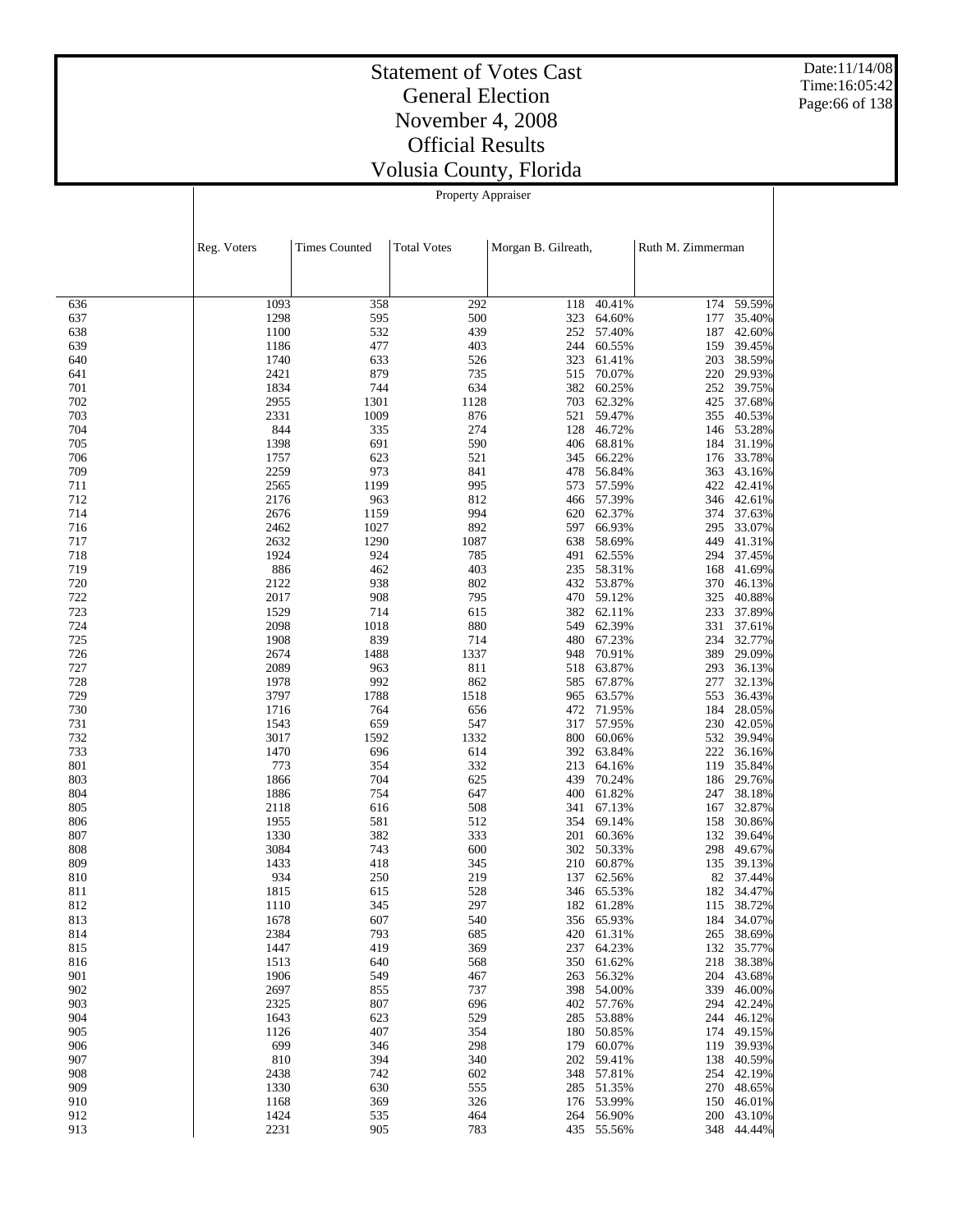Date:11/14/08 Time:16:05:42 Page:67 of 138

|                       | Property Appraiser |                      |                    |                     |        |                   |        |  |  |
|-----------------------|--------------------|----------------------|--------------------|---------------------|--------|-------------------|--------|--|--|
|                       | Reg. Voters        | <b>Times Counted</b> | <b>Total Votes</b> | Morgan B. Gilreath, |        | Ruth M. Zimmerman |        |  |  |
| Absentee              | 0                  | 52045                | 44202              | 28609               | 64.72% | 15593             | 35.28% |  |  |
| Early Voting OS       |                    | 68371                | 57556              | 31486               | 54.70% | 26070             | 45.30% |  |  |
| Provisional           | 0                  | 262                  | 188                | 98                  | 52.13% | 90                | 47.87% |  |  |
| Unscanned             |                    | 327                  | 288                | 163                 | 56.60% | 125               | 43.40% |  |  |
| Provisional After 7pm |                    | $\Omega$             | $\Omega$           |                     |        |                   |        |  |  |
| 10 Day Extension      |                    | 30                   |                    |                     |        |                   |        |  |  |
| Total                 | 326886             | 245842               | 208076             | 121715              | 58.50% | 86361             | 41.50% |  |  |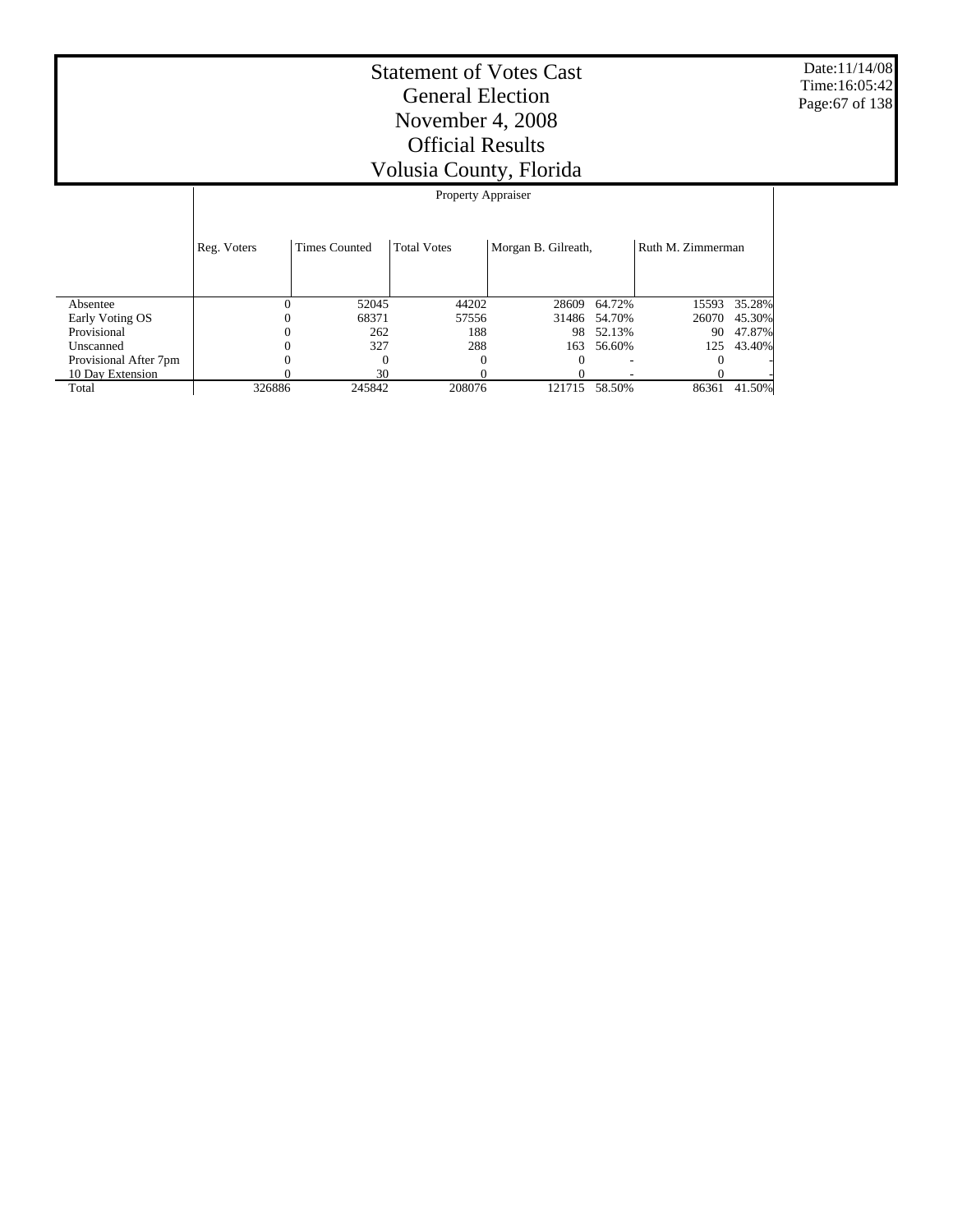Date:11/14/08 Time:16:05:42 Page:68 of 138

|  | Supervisor of Elections |  |  |  |  |  |  |  |
|--|-------------------------|--|--|--|--|--|--|--|
|  |                         |  |  |  |  |  |  |  |
|  | المتحدث والمحامر        |  |  |  |  |  |  |  |

| Jurisdiction Wide<br>686<br>391<br>347<br>74.35%<br>101<br>258<br>89<br>25.65%<br>105<br>708<br>403<br>352<br>75.00%<br>25.00%<br>264<br>88<br>349<br>106<br>196<br>172<br>68.60%<br>31.40%<br>118<br>54<br>107<br>1037<br>506<br>439<br>301<br>68.56%<br>138<br>31.44%<br>1364<br>109<br>652<br>597<br>427<br>71.52%<br>170<br>28.48%<br>201<br>1485<br>578<br>519<br>334<br>64.35%<br>35.65%<br>185<br>403<br>371<br>202<br>1262<br>255<br>68.73%<br>31.27%<br>116<br>2233<br>203<br>913<br>814<br>537<br>65.97%<br>277<br>34.03%<br>2002<br>204<br>627<br>559<br>378<br>67.62%<br>181<br>32.38%<br>205<br>2208<br>737<br>651<br>435<br>66.82%<br>216 33.18%<br>2722<br>976<br>823<br>206<br>572<br>69.50%<br>251<br>30.50%<br>149 28.44%<br>207<br>1481<br>580<br>524<br>375<br>71.56%<br>519<br>208<br>1715<br>577<br>368<br>70.91%<br>151<br>29.09%<br>209<br>2765<br>844<br>740<br>515<br>69.59%<br>225<br>30.41%<br>2032<br>212<br>587<br>492<br>355<br>72.15%<br>137<br>27.85%<br>71.29%<br>213<br>1549<br>608<br>526<br>375<br>151 28.71%<br>2727<br>214<br>1036<br>914<br>668<br>73.09%<br>246 26.91%<br>215<br>3920<br>1086<br>904<br>639<br>70.69%<br>265 29.31%<br>1225<br>343<br>295<br>167<br>56.61%<br>128 43.39%<br>216<br>217<br>1698<br>442<br>404<br>171<br>42.33%<br>233 57.67%<br>1390<br>218<br>387<br>335<br>198<br>59.10%<br>137<br>40.90%<br>219<br>2007<br>762<br>679<br>497<br>73.20%<br>182 26.80%<br>1649<br>220<br>620<br>538<br>379<br>70.45%<br>159<br>29.55%<br>221<br>757<br>179<br>167<br>38.92%<br>102<br>61.08%<br>65<br>1914<br>938<br>222<br>1064<br>67.59%<br>304<br>32.41%<br>634<br>889<br>407<br>223<br>462<br>65.85%<br>139<br>34.15%<br>268<br>397<br>224<br>1056<br>356<br>240<br>67.42%<br>32.58%<br>116<br>896<br>301<br>344<br>286<br>219<br>76.57%<br>67<br>23.43%<br>3053<br>302<br>1342<br>1131<br>843<br>74.54%<br>288<br>25.46%<br>931<br>303<br>3004<br>1109<br>700<br>75.19%<br>231 24.81%<br>1207<br>304<br>3381<br>1456<br>905<br>74.98%<br>302 25.02%<br>1008<br>234 23.21%<br>305<br>2257<br>1199<br>774<br>76.79%<br>1649<br>776<br>634<br>306<br>476<br>75.08%<br>158<br>24.92%<br>890<br>742<br>307<br>1853<br>579<br>78.03%<br>163<br>21.97%<br>3092<br>1104<br>308<br>1272<br>817<br>74.00%<br>287<br>26.00%<br>3054<br>309<br>1127<br>953<br>684<br>71.77%<br>269 28.23%<br>786<br>659<br>310<br>1686<br>488<br>74.05%<br>171<br>25.95%<br>1229<br>311<br>2750<br>1018<br>805<br>79.08%<br>213 20.92%<br>832<br>401<br>2546<br>695<br>520<br>74.82%<br>175<br>25.18%<br>2287<br>402<br>820<br>689<br>515<br>74.75%<br>174 25.25%<br>403<br>2963<br>990<br>855<br>598<br>69.94%<br>257<br>30.06%<br>404<br>716<br>301<br>261<br>215<br>82.38%<br>17.62%<br>46<br>405<br>2961<br>1112<br>932<br>645<br>69.21%<br>287<br>30.79%<br>829<br>406<br>2615<br>672<br>73.96%<br>26.04%<br>497<br>175<br>407<br>2282<br>774<br>640<br>448<br>70.00%<br>30.00%<br>192<br>408<br>1303<br>450<br>373<br>274 73.46%<br>99 26.54%<br>409<br>2454<br>817<br>668<br>464<br>69.46%<br>204<br>30.54%<br>2931<br>893<br>75.25%<br>410<br>1110<br>672<br>221<br>24.75%<br>2826<br>1052<br>881<br>74.57%<br>224<br>25.43%<br>411<br>657<br>412<br>1452<br>790<br>79.08%<br>137<br>20.92%<br>655<br>518<br>2636<br>857<br>718<br>413<br>520<br>72.42%<br>198<br>27.58%<br>2589<br>910<br>74.41%<br>25.59%<br>414<br>762<br>567<br>195<br>793<br>298<br>257<br>73.15%<br>69<br>26.85%<br>415<br>188<br>2110<br>74.07%<br>25.93%<br>416<br>752<br>617<br>457<br>160<br>2356<br>862<br>737<br>29.58%<br>417<br>519<br>70.42%<br>218<br>420<br>74.10%<br>94 25.90%<br>418<br>1102<br>363<br>269<br>1358<br>498<br>401<br>74.31%<br>25.69%<br>419<br>298<br>103<br>420<br>2686<br>1020<br>849<br>592 69.73%<br>30.27%<br>257<br>421<br>1444<br>622<br>526<br>415 78.90%<br>111 21.10% | Reg. Voters | <b>Times Counted</b> | <b>Total Votes</b> | Ann McFall | Susan Rose Pynchon |  |
|------------------------------------------------------------------------------------------------------------------------------------------------------------------------------------------------------------------------------------------------------------------------------------------------------------------------------------------------------------------------------------------------------------------------------------------------------------------------------------------------------------------------------------------------------------------------------------------------------------------------------------------------------------------------------------------------------------------------------------------------------------------------------------------------------------------------------------------------------------------------------------------------------------------------------------------------------------------------------------------------------------------------------------------------------------------------------------------------------------------------------------------------------------------------------------------------------------------------------------------------------------------------------------------------------------------------------------------------------------------------------------------------------------------------------------------------------------------------------------------------------------------------------------------------------------------------------------------------------------------------------------------------------------------------------------------------------------------------------------------------------------------------------------------------------------------------------------------------------------------------------------------------------------------------------------------------------------------------------------------------------------------------------------------------------------------------------------------------------------------------------------------------------------------------------------------------------------------------------------------------------------------------------------------------------------------------------------------------------------------------------------------------------------------------------------------------------------------------------------------------------------------------------------------------------------------------------------------------------------------------------------------------------------------------------------------------------------------------------------------------------------------------------------------------------------------------------------------------------------------------------------------------------------------------------------------------------------------------------------------------------------------------------------------------------------------------------------------------------------------------------------------------------------------------------------------------------------------------------------------------------------------------------------------------------------------------------------------------------------------------------------------------------------------------------------------------------------------------------------------------------------------------------------------------------------------------------------------------------------------------------------------------------------------------------------------------------------------------------------------------------------------------------------------------------------------------------|-------------|----------------------|--------------------|------------|--------------------|--|
|                                                                                                                                                                                                                                                                                                                                                                                                                                                                                                                                                                                                                                                                                                                                                                                                                                                                                                                                                                                                                                                                                                                                                                                                                                                                                                                                                                                                                                                                                                                                                                                                                                                                                                                                                                                                                                                                                                                                                                                                                                                                                                                                                                                                                                                                                                                                                                                                                                                                                                                                                                                                                                                                                                                                                                                                                                                                                                                                                                                                                                                                                                                                                                                                                                                                                                                                                                                                                                                                                                                                                                                                                                                                                                                                                                                                                              |             |                      |                    |            |                    |  |
|                                                                                                                                                                                                                                                                                                                                                                                                                                                                                                                                                                                                                                                                                                                                                                                                                                                                                                                                                                                                                                                                                                                                                                                                                                                                                                                                                                                                                                                                                                                                                                                                                                                                                                                                                                                                                                                                                                                                                                                                                                                                                                                                                                                                                                                                                                                                                                                                                                                                                                                                                                                                                                                                                                                                                                                                                                                                                                                                                                                                                                                                                                                                                                                                                                                                                                                                                                                                                                                                                                                                                                                                                                                                                                                                                                                                                              |             |                      |                    |            |                    |  |
|                                                                                                                                                                                                                                                                                                                                                                                                                                                                                                                                                                                                                                                                                                                                                                                                                                                                                                                                                                                                                                                                                                                                                                                                                                                                                                                                                                                                                                                                                                                                                                                                                                                                                                                                                                                                                                                                                                                                                                                                                                                                                                                                                                                                                                                                                                                                                                                                                                                                                                                                                                                                                                                                                                                                                                                                                                                                                                                                                                                                                                                                                                                                                                                                                                                                                                                                                                                                                                                                                                                                                                                                                                                                                                                                                                                                                              |             |                      |                    |            |                    |  |
|                                                                                                                                                                                                                                                                                                                                                                                                                                                                                                                                                                                                                                                                                                                                                                                                                                                                                                                                                                                                                                                                                                                                                                                                                                                                                                                                                                                                                                                                                                                                                                                                                                                                                                                                                                                                                                                                                                                                                                                                                                                                                                                                                                                                                                                                                                                                                                                                                                                                                                                                                                                                                                                                                                                                                                                                                                                                                                                                                                                                                                                                                                                                                                                                                                                                                                                                                                                                                                                                                                                                                                                                                                                                                                                                                                                                                              |             |                      |                    |            |                    |  |
|                                                                                                                                                                                                                                                                                                                                                                                                                                                                                                                                                                                                                                                                                                                                                                                                                                                                                                                                                                                                                                                                                                                                                                                                                                                                                                                                                                                                                                                                                                                                                                                                                                                                                                                                                                                                                                                                                                                                                                                                                                                                                                                                                                                                                                                                                                                                                                                                                                                                                                                                                                                                                                                                                                                                                                                                                                                                                                                                                                                                                                                                                                                                                                                                                                                                                                                                                                                                                                                                                                                                                                                                                                                                                                                                                                                                                              |             |                      |                    |            |                    |  |
|                                                                                                                                                                                                                                                                                                                                                                                                                                                                                                                                                                                                                                                                                                                                                                                                                                                                                                                                                                                                                                                                                                                                                                                                                                                                                                                                                                                                                                                                                                                                                                                                                                                                                                                                                                                                                                                                                                                                                                                                                                                                                                                                                                                                                                                                                                                                                                                                                                                                                                                                                                                                                                                                                                                                                                                                                                                                                                                                                                                                                                                                                                                                                                                                                                                                                                                                                                                                                                                                                                                                                                                                                                                                                                                                                                                                                              |             |                      |                    |            |                    |  |
|                                                                                                                                                                                                                                                                                                                                                                                                                                                                                                                                                                                                                                                                                                                                                                                                                                                                                                                                                                                                                                                                                                                                                                                                                                                                                                                                                                                                                                                                                                                                                                                                                                                                                                                                                                                                                                                                                                                                                                                                                                                                                                                                                                                                                                                                                                                                                                                                                                                                                                                                                                                                                                                                                                                                                                                                                                                                                                                                                                                                                                                                                                                                                                                                                                                                                                                                                                                                                                                                                                                                                                                                                                                                                                                                                                                                                              |             |                      |                    |            |                    |  |
|                                                                                                                                                                                                                                                                                                                                                                                                                                                                                                                                                                                                                                                                                                                                                                                                                                                                                                                                                                                                                                                                                                                                                                                                                                                                                                                                                                                                                                                                                                                                                                                                                                                                                                                                                                                                                                                                                                                                                                                                                                                                                                                                                                                                                                                                                                                                                                                                                                                                                                                                                                                                                                                                                                                                                                                                                                                                                                                                                                                                                                                                                                                                                                                                                                                                                                                                                                                                                                                                                                                                                                                                                                                                                                                                                                                                                              |             |                      |                    |            |                    |  |
|                                                                                                                                                                                                                                                                                                                                                                                                                                                                                                                                                                                                                                                                                                                                                                                                                                                                                                                                                                                                                                                                                                                                                                                                                                                                                                                                                                                                                                                                                                                                                                                                                                                                                                                                                                                                                                                                                                                                                                                                                                                                                                                                                                                                                                                                                                                                                                                                                                                                                                                                                                                                                                                                                                                                                                                                                                                                                                                                                                                                                                                                                                                                                                                                                                                                                                                                                                                                                                                                                                                                                                                                                                                                                                                                                                                                                              |             |                      |                    |            |                    |  |
|                                                                                                                                                                                                                                                                                                                                                                                                                                                                                                                                                                                                                                                                                                                                                                                                                                                                                                                                                                                                                                                                                                                                                                                                                                                                                                                                                                                                                                                                                                                                                                                                                                                                                                                                                                                                                                                                                                                                                                                                                                                                                                                                                                                                                                                                                                                                                                                                                                                                                                                                                                                                                                                                                                                                                                                                                                                                                                                                                                                                                                                                                                                                                                                                                                                                                                                                                                                                                                                                                                                                                                                                                                                                                                                                                                                                                              |             |                      |                    |            |                    |  |
|                                                                                                                                                                                                                                                                                                                                                                                                                                                                                                                                                                                                                                                                                                                                                                                                                                                                                                                                                                                                                                                                                                                                                                                                                                                                                                                                                                                                                                                                                                                                                                                                                                                                                                                                                                                                                                                                                                                                                                                                                                                                                                                                                                                                                                                                                                                                                                                                                                                                                                                                                                                                                                                                                                                                                                                                                                                                                                                                                                                                                                                                                                                                                                                                                                                                                                                                                                                                                                                                                                                                                                                                                                                                                                                                                                                                                              |             |                      |                    |            |                    |  |
|                                                                                                                                                                                                                                                                                                                                                                                                                                                                                                                                                                                                                                                                                                                                                                                                                                                                                                                                                                                                                                                                                                                                                                                                                                                                                                                                                                                                                                                                                                                                                                                                                                                                                                                                                                                                                                                                                                                                                                                                                                                                                                                                                                                                                                                                                                                                                                                                                                                                                                                                                                                                                                                                                                                                                                                                                                                                                                                                                                                                                                                                                                                                                                                                                                                                                                                                                                                                                                                                                                                                                                                                                                                                                                                                                                                                                              |             |                      |                    |            |                    |  |
|                                                                                                                                                                                                                                                                                                                                                                                                                                                                                                                                                                                                                                                                                                                                                                                                                                                                                                                                                                                                                                                                                                                                                                                                                                                                                                                                                                                                                                                                                                                                                                                                                                                                                                                                                                                                                                                                                                                                                                                                                                                                                                                                                                                                                                                                                                                                                                                                                                                                                                                                                                                                                                                                                                                                                                                                                                                                                                                                                                                                                                                                                                                                                                                                                                                                                                                                                                                                                                                                                                                                                                                                                                                                                                                                                                                                                              |             |                      |                    |            |                    |  |
|                                                                                                                                                                                                                                                                                                                                                                                                                                                                                                                                                                                                                                                                                                                                                                                                                                                                                                                                                                                                                                                                                                                                                                                                                                                                                                                                                                                                                                                                                                                                                                                                                                                                                                                                                                                                                                                                                                                                                                                                                                                                                                                                                                                                                                                                                                                                                                                                                                                                                                                                                                                                                                                                                                                                                                                                                                                                                                                                                                                                                                                                                                                                                                                                                                                                                                                                                                                                                                                                                                                                                                                                                                                                                                                                                                                                                              |             |                      |                    |            |                    |  |
|                                                                                                                                                                                                                                                                                                                                                                                                                                                                                                                                                                                                                                                                                                                                                                                                                                                                                                                                                                                                                                                                                                                                                                                                                                                                                                                                                                                                                                                                                                                                                                                                                                                                                                                                                                                                                                                                                                                                                                                                                                                                                                                                                                                                                                                                                                                                                                                                                                                                                                                                                                                                                                                                                                                                                                                                                                                                                                                                                                                                                                                                                                                                                                                                                                                                                                                                                                                                                                                                                                                                                                                                                                                                                                                                                                                                                              |             |                      |                    |            |                    |  |
|                                                                                                                                                                                                                                                                                                                                                                                                                                                                                                                                                                                                                                                                                                                                                                                                                                                                                                                                                                                                                                                                                                                                                                                                                                                                                                                                                                                                                                                                                                                                                                                                                                                                                                                                                                                                                                                                                                                                                                                                                                                                                                                                                                                                                                                                                                                                                                                                                                                                                                                                                                                                                                                                                                                                                                                                                                                                                                                                                                                                                                                                                                                                                                                                                                                                                                                                                                                                                                                                                                                                                                                                                                                                                                                                                                                                                              |             |                      |                    |            |                    |  |
|                                                                                                                                                                                                                                                                                                                                                                                                                                                                                                                                                                                                                                                                                                                                                                                                                                                                                                                                                                                                                                                                                                                                                                                                                                                                                                                                                                                                                                                                                                                                                                                                                                                                                                                                                                                                                                                                                                                                                                                                                                                                                                                                                                                                                                                                                                                                                                                                                                                                                                                                                                                                                                                                                                                                                                                                                                                                                                                                                                                                                                                                                                                                                                                                                                                                                                                                                                                                                                                                                                                                                                                                                                                                                                                                                                                                                              |             |                      |                    |            |                    |  |
|                                                                                                                                                                                                                                                                                                                                                                                                                                                                                                                                                                                                                                                                                                                                                                                                                                                                                                                                                                                                                                                                                                                                                                                                                                                                                                                                                                                                                                                                                                                                                                                                                                                                                                                                                                                                                                                                                                                                                                                                                                                                                                                                                                                                                                                                                                                                                                                                                                                                                                                                                                                                                                                                                                                                                                                                                                                                                                                                                                                                                                                                                                                                                                                                                                                                                                                                                                                                                                                                                                                                                                                                                                                                                                                                                                                                                              |             |                      |                    |            |                    |  |
|                                                                                                                                                                                                                                                                                                                                                                                                                                                                                                                                                                                                                                                                                                                                                                                                                                                                                                                                                                                                                                                                                                                                                                                                                                                                                                                                                                                                                                                                                                                                                                                                                                                                                                                                                                                                                                                                                                                                                                                                                                                                                                                                                                                                                                                                                                                                                                                                                                                                                                                                                                                                                                                                                                                                                                                                                                                                                                                                                                                                                                                                                                                                                                                                                                                                                                                                                                                                                                                                                                                                                                                                                                                                                                                                                                                                                              |             |                      |                    |            |                    |  |
|                                                                                                                                                                                                                                                                                                                                                                                                                                                                                                                                                                                                                                                                                                                                                                                                                                                                                                                                                                                                                                                                                                                                                                                                                                                                                                                                                                                                                                                                                                                                                                                                                                                                                                                                                                                                                                                                                                                                                                                                                                                                                                                                                                                                                                                                                                                                                                                                                                                                                                                                                                                                                                                                                                                                                                                                                                                                                                                                                                                                                                                                                                                                                                                                                                                                                                                                                                                                                                                                                                                                                                                                                                                                                                                                                                                                                              |             |                      |                    |            |                    |  |
|                                                                                                                                                                                                                                                                                                                                                                                                                                                                                                                                                                                                                                                                                                                                                                                                                                                                                                                                                                                                                                                                                                                                                                                                                                                                                                                                                                                                                                                                                                                                                                                                                                                                                                                                                                                                                                                                                                                                                                                                                                                                                                                                                                                                                                                                                                                                                                                                                                                                                                                                                                                                                                                                                                                                                                                                                                                                                                                                                                                                                                                                                                                                                                                                                                                                                                                                                                                                                                                                                                                                                                                                                                                                                                                                                                                                                              |             |                      |                    |            |                    |  |
|                                                                                                                                                                                                                                                                                                                                                                                                                                                                                                                                                                                                                                                                                                                                                                                                                                                                                                                                                                                                                                                                                                                                                                                                                                                                                                                                                                                                                                                                                                                                                                                                                                                                                                                                                                                                                                                                                                                                                                                                                                                                                                                                                                                                                                                                                                                                                                                                                                                                                                                                                                                                                                                                                                                                                                                                                                                                                                                                                                                                                                                                                                                                                                                                                                                                                                                                                                                                                                                                                                                                                                                                                                                                                                                                                                                                                              |             |                      |                    |            |                    |  |
|                                                                                                                                                                                                                                                                                                                                                                                                                                                                                                                                                                                                                                                                                                                                                                                                                                                                                                                                                                                                                                                                                                                                                                                                                                                                                                                                                                                                                                                                                                                                                                                                                                                                                                                                                                                                                                                                                                                                                                                                                                                                                                                                                                                                                                                                                                                                                                                                                                                                                                                                                                                                                                                                                                                                                                                                                                                                                                                                                                                                                                                                                                                                                                                                                                                                                                                                                                                                                                                                                                                                                                                                                                                                                                                                                                                                                              |             |                      |                    |            |                    |  |
|                                                                                                                                                                                                                                                                                                                                                                                                                                                                                                                                                                                                                                                                                                                                                                                                                                                                                                                                                                                                                                                                                                                                                                                                                                                                                                                                                                                                                                                                                                                                                                                                                                                                                                                                                                                                                                                                                                                                                                                                                                                                                                                                                                                                                                                                                                                                                                                                                                                                                                                                                                                                                                                                                                                                                                                                                                                                                                                                                                                                                                                                                                                                                                                                                                                                                                                                                                                                                                                                                                                                                                                                                                                                                                                                                                                                                              |             |                      |                    |            |                    |  |
|                                                                                                                                                                                                                                                                                                                                                                                                                                                                                                                                                                                                                                                                                                                                                                                                                                                                                                                                                                                                                                                                                                                                                                                                                                                                                                                                                                                                                                                                                                                                                                                                                                                                                                                                                                                                                                                                                                                                                                                                                                                                                                                                                                                                                                                                                                                                                                                                                                                                                                                                                                                                                                                                                                                                                                                                                                                                                                                                                                                                                                                                                                                                                                                                                                                                                                                                                                                                                                                                                                                                                                                                                                                                                                                                                                                                                              |             |                      |                    |            |                    |  |
|                                                                                                                                                                                                                                                                                                                                                                                                                                                                                                                                                                                                                                                                                                                                                                                                                                                                                                                                                                                                                                                                                                                                                                                                                                                                                                                                                                                                                                                                                                                                                                                                                                                                                                                                                                                                                                                                                                                                                                                                                                                                                                                                                                                                                                                                                                                                                                                                                                                                                                                                                                                                                                                                                                                                                                                                                                                                                                                                                                                                                                                                                                                                                                                                                                                                                                                                                                                                                                                                                                                                                                                                                                                                                                                                                                                                                              |             |                      |                    |            |                    |  |
|                                                                                                                                                                                                                                                                                                                                                                                                                                                                                                                                                                                                                                                                                                                                                                                                                                                                                                                                                                                                                                                                                                                                                                                                                                                                                                                                                                                                                                                                                                                                                                                                                                                                                                                                                                                                                                                                                                                                                                                                                                                                                                                                                                                                                                                                                                                                                                                                                                                                                                                                                                                                                                                                                                                                                                                                                                                                                                                                                                                                                                                                                                                                                                                                                                                                                                                                                                                                                                                                                                                                                                                                                                                                                                                                                                                                                              |             |                      |                    |            |                    |  |
|                                                                                                                                                                                                                                                                                                                                                                                                                                                                                                                                                                                                                                                                                                                                                                                                                                                                                                                                                                                                                                                                                                                                                                                                                                                                                                                                                                                                                                                                                                                                                                                                                                                                                                                                                                                                                                                                                                                                                                                                                                                                                                                                                                                                                                                                                                                                                                                                                                                                                                                                                                                                                                                                                                                                                                                                                                                                                                                                                                                                                                                                                                                                                                                                                                                                                                                                                                                                                                                                                                                                                                                                                                                                                                                                                                                                                              |             |                      |                    |            |                    |  |
|                                                                                                                                                                                                                                                                                                                                                                                                                                                                                                                                                                                                                                                                                                                                                                                                                                                                                                                                                                                                                                                                                                                                                                                                                                                                                                                                                                                                                                                                                                                                                                                                                                                                                                                                                                                                                                                                                                                                                                                                                                                                                                                                                                                                                                                                                                                                                                                                                                                                                                                                                                                                                                                                                                                                                                                                                                                                                                                                                                                                                                                                                                                                                                                                                                                                                                                                                                                                                                                                                                                                                                                                                                                                                                                                                                                                                              |             |                      |                    |            |                    |  |
|                                                                                                                                                                                                                                                                                                                                                                                                                                                                                                                                                                                                                                                                                                                                                                                                                                                                                                                                                                                                                                                                                                                                                                                                                                                                                                                                                                                                                                                                                                                                                                                                                                                                                                                                                                                                                                                                                                                                                                                                                                                                                                                                                                                                                                                                                                                                                                                                                                                                                                                                                                                                                                                                                                                                                                                                                                                                                                                                                                                                                                                                                                                                                                                                                                                                                                                                                                                                                                                                                                                                                                                                                                                                                                                                                                                                                              |             |                      |                    |            |                    |  |
|                                                                                                                                                                                                                                                                                                                                                                                                                                                                                                                                                                                                                                                                                                                                                                                                                                                                                                                                                                                                                                                                                                                                                                                                                                                                                                                                                                                                                                                                                                                                                                                                                                                                                                                                                                                                                                                                                                                                                                                                                                                                                                                                                                                                                                                                                                                                                                                                                                                                                                                                                                                                                                                                                                                                                                                                                                                                                                                                                                                                                                                                                                                                                                                                                                                                                                                                                                                                                                                                                                                                                                                                                                                                                                                                                                                                                              |             |                      |                    |            |                    |  |
|                                                                                                                                                                                                                                                                                                                                                                                                                                                                                                                                                                                                                                                                                                                                                                                                                                                                                                                                                                                                                                                                                                                                                                                                                                                                                                                                                                                                                                                                                                                                                                                                                                                                                                                                                                                                                                                                                                                                                                                                                                                                                                                                                                                                                                                                                                                                                                                                                                                                                                                                                                                                                                                                                                                                                                                                                                                                                                                                                                                                                                                                                                                                                                                                                                                                                                                                                                                                                                                                                                                                                                                                                                                                                                                                                                                                                              |             |                      |                    |            |                    |  |
|                                                                                                                                                                                                                                                                                                                                                                                                                                                                                                                                                                                                                                                                                                                                                                                                                                                                                                                                                                                                                                                                                                                                                                                                                                                                                                                                                                                                                                                                                                                                                                                                                                                                                                                                                                                                                                                                                                                                                                                                                                                                                                                                                                                                                                                                                                                                                                                                                                                                                                                                                                                                                                                                                                                                                                                                                                                                                                                                                                                                                                                                                                                                                                                                                                                                                                                                                                                                                                                                                                                                                                                                                                                                                                                                                                                                                              |             |                      |                    |            |                    |  |
|                                                                                                                                                                                                                                                                                                                                                                                                                                                                                                                                                                                                                                                                                                                                                                                                                                                                                                                                                                                                                                                                                                                                                                                                                                                                                                                                                                                                                                                                                                                                                                                                                                                                                                                                                                                                                                                                                                                                                                                                                                                                                                                                                                                                                                                                                                                                                                                                                                                                                                                                                                                                                                                                                                                                                                                                                                                                                                                                                                                                                                                                                                                                                                                                                                                                                                                                                                                                                                                                                                                                                                                                                                                                                                                                                                                                                              |             |                      |                    |            |                    |  |
|                                                                                                                                                                                                                                                                                                                                                                                                                                                                                                                                                                                                                                                                                                                                                                                                                                                                                                                                                                                                                                                                                                                                                                                                                                                                                                                                                                                                                                                                                                                                                                                                                                                                                                                                                                                                                                                                                                                                                                                                                                                                                                                                                                                                                                                                                                                                                                                                                                                                                                                                                                                                                                                                                                                                                                                                                                                                                                                                                                                                                                                                                                                                                                                                                                                                                                                                                                                                                                                                                                                                                                                                                                                                                                                                                                                                                              |             |                      |                    |            |                    |  |
|                                                                                                                                                                                                                                                                                                                                                                                                                                                                                                                                                                                                                                                                                                                                                                                                                                                                                                                                                                                                                                                                                                                                                                                                                                                                                                                                                                                                                                                                                                                                                                                                                                                                                                                                                                                                                                                                                                                                                                                                                                                                                                                                                                                                                                                                                                                                                                                                                                                                                                                                                                                                                                                                                                                                                                                                                                                                                                                                                                                                                                                                                                                                                                                                                                                                                                                                                                                                                                                                                                                                                                                                                                                                                                                                                                                                                              |             |                      |                    |            |                    |  |
|                                                                                                                                                                                                                                                                                                                                                                                                                                                                                                                                                                                                                                                                                                                                                                                                                                                                                                                                                                                                                                                                                                                                                                                                                                                                                                                                                                                                                                                                                                                                                                                                                                                                                                                                                                                                                                                                                                                                                                                                                                                                                                                                                                                                                                                                                                                                                                                                                                                                                                                                                                                                                                                                                                                                                                                                                                                                                                                                                                                                                                                                                                                                                                                                                                                                                                                                                                                                                                                                                                                                                                                                                                                                                                                                                                                                                              |             |                      |                    |            |                    |  |
|                                                                                                                                                                                                                                                                                                                                                                                                                                                                                                                                                                                                                                                                                                                                                                                                                                                                                                                                                                                                                                                                                                                                                                                                                                                                                                                                                                                                                                                                                                                                                                                                                                                                                                                                                                                                                                                                                                                                                                                                                                                                                                                                                                                                                                                                                                                                                                                                                                                                                                                                                                                                                                                                                                                                                                                                                                                                                                                                                                                                                                                                                                                                                                                                                                                                                                                                                                                                                                                                                                                                                                                                                                                                                                                                                                                                                              |             |                      |                    |            |                    |  |
|                                                                                                                                                                                                                                                                                                                                                                                                                                                                                                                                                                                                                                                                                                                                                                                                                                                                                                                                                                                                                                                                                                                                                                                                                                                                                                                                                                                                                                                                                                                                                                                                                                                                                                                                                                                                                                                                                                                                                                                                                                                                                                                                                                                                                                                                                                                                                                                                                                                                                                                                                                                                                                                                                                                                                                                                                                                                                                                                                                                                                                                                                                                                                                                                                                                                                                                                                                                                                                                                                                                                                                                                                                                                                                                                                                                                                              |             |                      |                    |            |                    |  |
|                                                                                                                                                                                                                                                                                                                                                                                                                                                                                                                                                                                                                                                                                                                                                                                                                                                                                                                                                                                                                                                                                                                                                                                                                                                                                                                                                                                                                                                                                                                                                                                                                                                                                                                                                                                                                                                                                                                                                                                                                                                                                                                                                                                                                                                                                                                                                                                                                                                                                                                                                                                                                                                                                                                                                                                                                                                                                                                                                                                                                                                                                                                                                                                                                                                                                                                                                                                                                                                                                                                                                                                                                                                                                                                                                                                                                              |             |                      |                    |            |                    |  |
|                                                                                                                                                                                                                                                                                                                                                                                                                                                                                                                                                                                                                                                                                                                                                                                                                                                                                                                                                                                                                                                                                                                                                                                                                                                                                                                                                                                                                                                                                                                                                                                                                                                                                                                                                                                                                                                                                                                                                                                                                                                                                                                                                                                                                                                                                                                                                                                                                                                                                                                                                                                                                                                                                                                                                                                                                                                                                                                                                                                                                                                                                                                                                                                                                                                                                                                                                                                                                                                                                                                                                                                                                                                                                                                                                                                                                              |             |                      |                    |            |                    |  |
|                                                                                                                                                                                                                                                                                                                                                                                                                                                                                                                                                                                                                                                                                                                                                                                                                                                                                                                                                                                                                                                                                                                                                                                                                                                                                                                                                                                                                                                                                                                                                                                                                                                                                                                                                                                                                                                                                                                                                                                                                                                                                                                                                                                                                                                                                                                                                                                                                                                                                                                                                                                                                                                                                                                                                                                                                                                                                                                                                                                                                                                                                                                                                                                                                                                                                                                                                                                                                                                                                                                                                                                                                                                                                                                                                                                                                              |             |                      |                    |            |                    |  |
|                                                                                                                                                                                                                                                                                                                                                                                                                                                                                                                                                                                                                                                                                                                                                                                                                                                                                                                                                                                                                                                                                                                                                                                                                                                                                                                                                                                                                                                                                                                                                                                                                                                                                                                                                                                                                                                                                                                                                                                                                                                                                                                                                                                                                                                                                                                                                                                                                                                                                                                                                                                                                                                                                                                                                                                                                                                                                                                                                                                                                                                                                                                                                                                                                                                                                                                                                                                                                                                                                                                                                                                                                                                                                                                                                                                                                              |             |                      |                    |            |                    |  |
|                                                                                                                                                                                                                                                                                                                                                                                                                                                                                                                                                                                                                                                                                                                                                                                                                                                                                                                                                                                                                                                                                                                                                                                                                                                                                                                                                                                                                                                                                                                                                                                                                                                                                                                                                                                                                                                                                                                                                                                                                                                                                                                                                                                                                                                                                                                                                                                                                                                                                                                                                                                                                                                                                                                                                                                                                                                                                                                                                                                                                                                                                                                                                                                                                                                                                                                                                                                                                                                                                                                                                                                                                                                                                                                                                                                                                              |             |                      |                    |            |                    |  |
|                                                                                                                                                                                                                                                                                                                                                                                                                                                                                                                                                                                                                                                                                                                                                                                                                                                                                                                                                                                                                                                                                                                                                                                                                                                                                                                                                                                                                                                                                                                                                                                                                                                                                                                                                                                                                                                                                                                                                                                                                                                                                                                                                                                                                                                                                                                                                                                                                                                                                                                                                                                                                                                                                                                                                                                                                                                                                                                                                                                                                                                                                                                                                                                                                                                                                                                                                                                                                                                                                                                                                                                                                                                                                                                                                                                                                              |             |                      |                    |            |                    |  |
|                                                                                                                                                                                                                                                                                                                                                                                                                                                                                                                                                                                                                                                                                                                                                                                                                                                                                                                                                                                                                                                                                                                                                                                                                                                                                                                                                                                                                                                                                                                                                                                                                                                                                                                                                                                                                                                                                                                                                                                                                                                                                                                                                                                                                                                                                                                                                                                                                                                                                                                                                                                                                                                                                                                                                                                                                                                                                                                                                                                                                                                                                                                                                                                                                                                                                                                                                                                                                                                                                                                                                                                                                                                                                                                                                                                                                              |             |                      |                    |            |                    |  |
|                                                                                                                                                                                                                                                                                                                                                                                                                                                                                                                                                                                                                                                                                                                                                                                                                                                                                                                                                                                                                                                                                                                                                                                                                                                                                                                                                                                                                                                                                                                                                                                                                                                                                                                                                                                                                                                                                                                                                                                                                                                                                                                                                                                                                                                                                                                                                                                                                                                                                                                                                                                                                                                                                                                                                                                                                                                                                                                                                                                                                                                                                                                                                                                                                                                                                                                                                                                                                                                                                                                                                                                                                                                                                                                                                                                                                              |             |                      |                    |            |                    |  |
|                                                                                                                                                                                                                                                                                                                                                                                                                                                                                                                                                                                                                                                                                                                                                                                                                                                                                                                                                                                                                                                                                                                                                                                                                                                                                                                                                                                                                                                                                                                                                                                                                                                                                                                                                                                                                                                                                                                                                                                                                                                                                                                                                                                                                                                                                                                                                                                                                                                                                                                                                                                                                                                                                                                                                                                                                                                                                                                                                                                                                                                                                                                                                                                                                                                                                                                                                                                                                                                                                                                                                                                                                                                                                                                                                                                                                              |             |                      |                    |            |                    |  |
|                                                                                                                                                                                                                                                                                                                                                                                                                                                                                                                                                                                                                                                                                                                                                                                                                                                                                                                                                                                                                                                                                                                                                                                                                                                                                                                                                                                                                                                                                                                                                                                                                                                                                                                                                                                                                                                                                                                                                                                                                                                                                                                                                                                                                                                                                                                                                                                                                                                                                                                                                                                                                                                                                                                                                                                                                                                                                                                                                                                                                                                                                                                                                                                                                                                                                                                                                                                                                                                                                                                                                                                                                                                                                                                                                                                                                              |             |                      |                    |            |                    |  |
|                                                                                                                                                                                                                                                                                                                                                                                                                                                                                                                                                                                                                                                                                                                                                                                                                                                                                                                                                                                                                                                                                                                                                                                                                                                                                                                                                                                                                                                                                                                                                                                                                                                                                                                                                                                                                                                                                                                                                                                                                                                                                                                                                                                                                                                                                                                                                                                                                                                                                                                                                                                                                                                                                                                                                                                                                                                                                                                                                                                                                                                                                                                                                                                                                                                                                                                                                                                                                                                                                                                                                                                                                                                                                                                                                                                                                              |             |                      |                    |            |                    |  |
|                                                                                                                                                                                                                                                                                                                                                                                                                                                                                                                                                                                                                                                                                                                                                                                                                                                                                                                                                                                                                                                                                                                                                                                                                                                                                                                                                                                                                                                                                                                                                                                                                                                                                                                                                                                                                                                                                                                                                                                                                                                                                                                                                                                                                                                                                                                                                                                                                                                                                                                                                                                                                                                                                                                                                                                                                                                                                                                                                                                                                                                                                                                                                                                                                                                                                                                                                                                                                                                                                                                                                                                                                                                                                                                                                                                                                              |             |                      |                    |            |                    |  |
|                                                                                                                                                                                                                                                                                                                                                                                                                                                                                                                                                                                                                                                                                                                                                                                                                                                                                                                                                                                                                                                                                                                                                                                                                                                                                                                                                                                                                                                                                                                                                                                                                                                                                                                                                                                                                                                                                                                                                                                                                                                                                                                                                                                                                                                                                                                                                                                                                                                                                                                                                                                                                                                                                                                                                                                                                                                                                                                                                                                                                                                                                                                                                                                                                                                                                                                                                                                                                                                                                                                                                                                                                                                                                                                                                                                                                              |             |                      |                    |            |                    |  |
|                                                                                                                                                                                                                                                                                                                                                                                                                                                                                                                                                                                                                                                                                                                                                                                                                                                                                                                                                                                                                                                                                                                                                                                                                                                                                                                                                                                                                                                                                                                                                                                                                                                                                                                                                                                                                                                                                                                                                                                                                                                                                                                                                                                                                                                                                                                                                                                                                                                                                                                                                                                                                                                                                                                                                                                                                                                                                                                                                                                                                                                                                                                                                                                                                                                                                                                                                                                                                                                                                                                                                                                                                                                                                                                                                                                                                              |             |                      |                    |            |                    |  |
|                                                                                                                                                                                                                                                                                                                                                                                                                                                                                                                                                                                                                                                                                                                                                                                                                                                                                                                                                                                                                                                                                                                                                                                                                                                                                                                                                                                                                                                                                                                                                                                                                                                                                                                                                                                                                                                                                                                                                                                                                                                                                                                                                                                                                                                                                                                                                                                                                                                                                                                                                                                                                                                                                                                                                                                                                                                                                                                                                                                                                                                                                                                                                                                                                                                                                                                                                                                                                                                                                                                                                                                                                                                                                                                                                                                                                              |             |                      |                    |            |                    |  |
|                                                                                                                                                                                                                                                                                                                                                                                                                                                                                                                                                                                                                                                                                                                                                                                                                                                                                                                                                                                                                                                                                                                                                                                                                                                                                                                                                                                                                                                                                                                                                                                                                                                                                                                                                                                                                                                                                                                                                                                                                                                                                                                                                                                                                                                                                                                                                                                                                                                                                                                                                                                                                                                                                                                                                                                                                                                                                                                                                                                                                                                                                                                                                                                                                                                                                                                                                                                                                                                                                                                                                                                                                                                                                                                                                                                                                              |             |                      |                    |            |                    |  |
|                                                                                                                                                                                                                                                                                                                                                                                                                                                                                                                                                                                                                                                                                                                                                                                                                                                                                                                                                                                                                                                                                                                                                                                                                                                                                                                                                                                                                                                                                                                                                                                                                                                                                                                                                                                                                                                                                                                                                                                                                                                                                                                                                                                                                                                                                                                                                                                                                                                                                                                                                                                                                                                                                                                                                                                                                                                                                                                                                                                                                                                                                                                                                                                                                                                                                                                                                                                                                                                                                                                                                                                                                                                                                                                                                                                                                              |             |                      |                    |            |                    |  |
|                                                                                                                                                                                                                                                                                                                                                                                                                                                                                                                                                                                                                                                                                                                                                                                                                                                                                                                                                                                                                                                                                                                                                                                                                                                                                                                                                                                                                                                                                                                                                                                                                                                                                                                                                                                                                                                                                                                                                                                                                                                                                                                                                                                                                                                                                                                                                                                                                                                                                                                                                                                                                                                                                                                                                                                                                                                                                                                                                                                                                                                                                                                                                                                                                                                                                                                                                                                                                                                                                                                                                                                                                                                                                                                                                                                                                              |             |                      |                    |            |                    |  |
|                                                                                                                                                                                                                                                                                                                                                                                                                                                                                                                                                                                                                                                                                                                                                                                                                                                                                                                                                                                                                                                                                                                                                                                                                                                                                                                                                                                                                                                                                                                                                                                                                                                                                                                                                                                                                                                                                                                                                                                                                                                                                                                                                                                                                                                                                                                                                                                                                                                                                                                                                                                                                                                                                                                                                                                                                                                                                                                                                                                                                                                                                                                                                                                                                                                                                                                                                                                                                                                                                                                                                                                                                                                                                                                                                                                                                              |             |                      |                    |            |                    |  |
|                                                                                                                                                                                                                                                                                                                                                                                                                                                                                                                                                                                                                                                                                                                                                                                                                                                                                                                                                                                                                                                                                                                                                                                                                                                                                                                                                                                                                                                                                                                                                                                                                                                                                                                                                                                                                                                                                                                                                                                                                                                                                                                                                                                                                                                                                                                                                                                                                                                                                                                                                                                                                                                                                                                                                                                                                                                                                                                                                                                                                                                                                                                                                                                                                                                                                                                                                                                                                                                                                                                                                                                                                                                                                                                                                                                                                              |             |                      |                    |            |                    |  |
|                                                                                                                                                                                                                                                                                                                                                                                                                                                                                                                                                                                                                                                                                                                                                                                                                                                                                                                                                                                                                                                                                                                                                                                                                                                                                                                                                                                                                                                                                                                                                                                                                                                                                                                                                                                                                                                                                                                                                                                                                                                                                                                                                                                                                                                                                                                                                                                                                                                                                                                                                                                                                                                                                                                                                                                                                                                                                                                                                                                                                                                                                                                                                                                                                                                                                                                                                                                                                                                                                                                                                                                                                                                                                                                                                                                                                              |             |                      |                    |            |                    |  |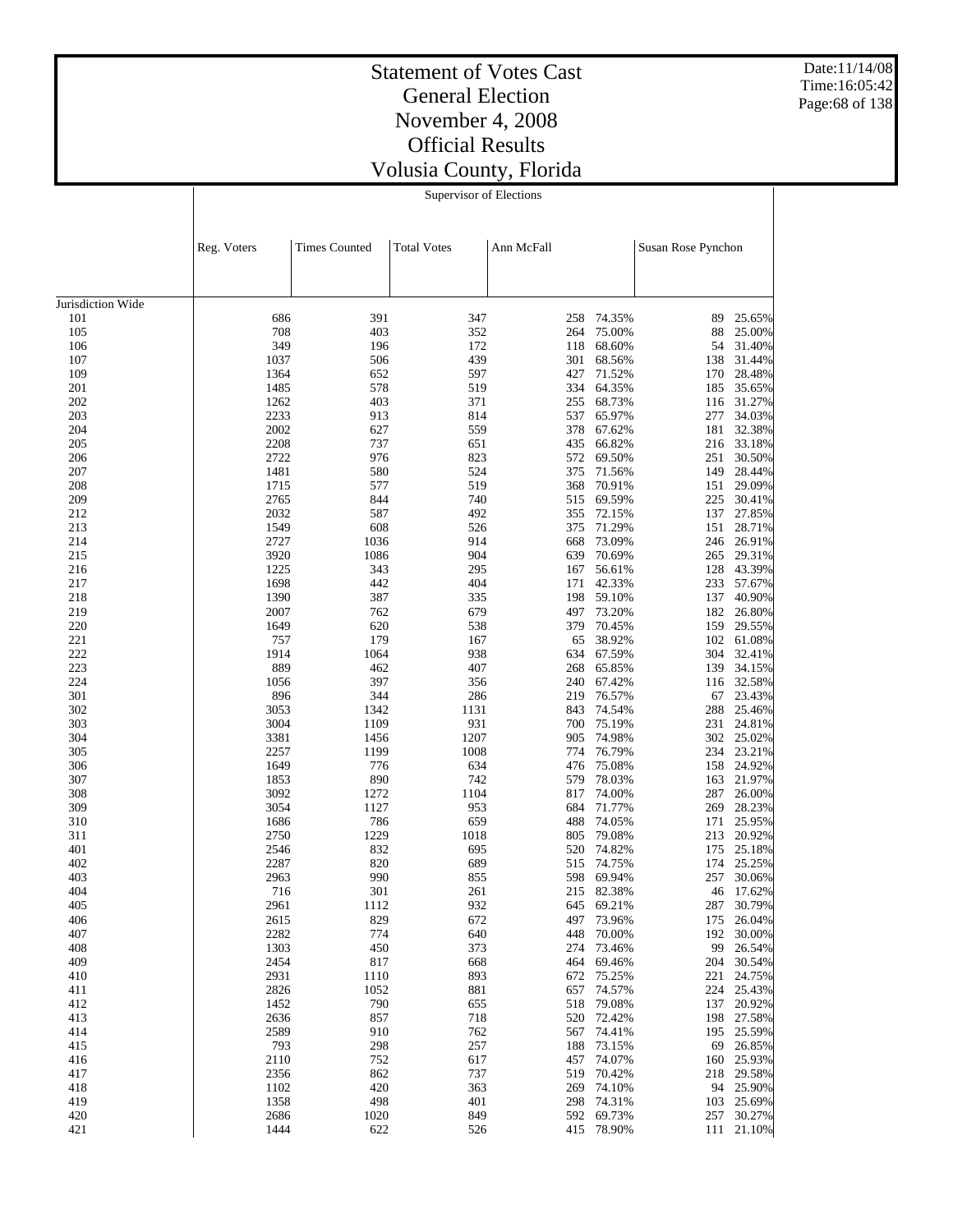Date:11/14/08 Time:16:05:42 Page:69 of 138

#### Statement of Votes Cast General Election November 4, 2008 Official Results Volusia County, Florida Supervisor of Elections

|            | Reg. Voters  | <b>Times Counted</b> | <b>Total Votes</b> | Ann McFall |                  | Susan Rose Pynchon |                      |
|------------|--------------|----------------------|--------------------|------------|------------------|--------------------|----------------------|
|            |              |                      |                    |            |                  |                    |                      |
| 422        | 591          | 216                  | 196                | 135        | 68.88%           | 61                 | 31.12%               |
| 423        | 2738         | 1002                 | 824                | 610        | 74.03%           | 214                | 25.97%               |
| 424        | 2226         | 710                  | 584                | 430        | 73.63%           | 154                | 26.37%               |
| 425        | 370          | 233                  | 188                | 144        | 76.60%           | 44                 | 23.40%               |
| 426<br>427 | 2194<br>1750 | 673<br>438           | 544<br>353         | 387        | 71.14%<br>74.22% | 157                | 28.86%<br>25.78%     |
| 428        | 2189         | 853                  | 707                | 262<br>497 | 70.30%           | 91<br>210          | 29.70%               |
| 429        | 1784         | 612                  | 487                | 358        | 73.51%           | 129                | 26.49%               |
| 501        | 2831         | 1211                 | 1068               | 749        | 70.13%           | 319                | 29.87%               |
| 502        | 2341         | 873                  | 744                | 520        | 69.89%           | 224                | 30.11%               |
| 503        | 1653         | 657                  | 560                | 397        | 70.89%           | 163                | 29.11%               |
| 504        | 1494         | 475                  | 413                | 265        | 64.16%           |                    | 148 35.84%           |
| 505        | 1378         | 407                  | 339                | 245        | 72.27%           |                    | 94 27.73%            |
| 506        | 1791         | 606                  | 520                | 385        | 74.04%           | 135                | 25.96%               |
| 508        | 1397         | 405                  | 346                | 255        | 73.70%           | 91                 | 26.30%               |
| 509        | 2142         | 877                  | 748                | 552        | 73.80%           | 196                | 26.20%               |
| 510        | 2679         | 1134                 | 944                | 730        | 77.33%           | 214                | 22.67%               |
| 511        | 838          | 375                  | 332                | 258        | 77.71%           | 74                 | 22.29%               |
| 512        | 1295         | 506                  | 431                | 348        | 80.74%           | 83                 | 19.26%               |
| 513        | 1985         | 730                  | 648                | 499        | 77.01%           | 149                | 22.99%               |
| 514<br>515 | 1678         | 588<br>783           | 499                | 394        | 78.96%<br>72.70% | 105                | 21.04%<br>27.30%     |
| 516        | 2295<br>2354 | 858                  | 696<br>755         | 506<br>563 | 74.57%           | 190<br>192         | 25.43%               |
| 517        | 2283         | 793                  | 707                | 449        | 63.51%           | 258                | 36.49%               |
| 519        | 1642         | 473                  | 389                | 279        | 71.72%           | 110                | 28.28%               |
| 521        | 1999         | 704                  | 610                | 441        | 72.30%           | 169                | 27.70%               |
| 522        | 2410         | 646                  | 555                | 399        | 71.89%           |                    | 156 28.11%           |
| 523        | 2458         | 930                  | 816                | 545        | 66.79%           | 271                | 33.21%               |
| 525        | 1687         | 647                  | 569                | 392        | 68.89%           | 177                | 31.11%               |
| 526        | 1524         | 598                  | 544                | 412        | 75.74%           | 132                | 24.26%               |
| 527        | 1880         | 620                  | 539                | 406        | 75.32%           | 133                | 24.68%               |
| 528        | 1897         | 746                  | 655                | 499        | 76.18%           | 156                | 23.82%               |
| 529        | 1524         | 608                  | 520                | 372        | 71.54%           | 148                | 28.46%               |
| 530        | 1798         | 831                  | 721                | 503        | 69.76%           | 218                | 30.24%               |
| 531        | 527          | 231                  | 207                | 156        | 75.36%           | 51                 | 24.64%               |
| 532        | 2500         | 868                  | 732                | 557        | 76.09%           | 175                | 23.91%               |
| 533<br>534 | 1009         | 300<br>377           | 257<br>326         | 207        | 80.54%           | 50                 | 19.46%               |
| 602        | 782<br>1837  | 686                  | 580                | 240<br>440 | 73.62%<br>75.86% | 86<br>140          | 26.38%<br>24.14%     |
| 603        | 2280         | 813                  | 705                | 482        | 68.37%           | 223                | 31.63%               |
| 605        | 1210         | 417                  | 356                | 231        | 64.89%           | 125                | 35.11%               |
| 607        | 1771         | 649                  | 541                | 380        | 70.24%           | 161                | 29.76%               |
| 608        | 1361         | 617                  | 537                | 373        | 69.46%           | 164                | 30.54%               |
| 609        | 1128         | 422                  | 349                | 254        | 72.78%           | 95                 | 27.22%               |
| 614        | 2358         | 803                  | 695                |            | 482 69.35%       | 213                | 30.65%               |
| 615        | 1729         | 607                  | 494                |            | 369 74.70%       | 125                | 25.30%               |
| 617        | 680          | 213                  | 193                | 145        | 75.13%           | 48                 | 24.87%               |
| 618        | 1429         | 494                  | 427                | 277        | 64.87%           |                    | 150 35.13%           |
| 619        | 1685         | 611                  | 530                | 405        | 76.42%           | 125                | 23.58%               |
| 620        | 2107         | 545                  | 420                | 276        | 65.71%           | 144                | 34.29%               |
| 621        | 993          | 282                  | 237                | 173        | 73.00%           | 64                 | 27.00%               |
| 622        | 815          | 276                  | 226                | 156        | 69.03%           | 70                 | 30.97%               |
| 623        | 989          | 380                  | 322                | 224        | 69.57%           | 98                 | 30.43%               |
| 624<br>625 | 1286<br>1685 | 323<br>540           | 268<br>446         | 189<br>334 | 70.52%<br>74.89% | 79                 | 29.48%<br>112 25.11% |
| 626        | 1517         | 547                  | 444                | 320        | 72.07%           | 124                | 27.93%               |
| 628        | 2186         | 794                  | 666                | 463        | 69.52%           | 203                | 30.48%               |
| 629        | 1750         | 633                  | 532                | 355        | 66.73%           | 177                | 33.27%               |
| 632        | 545          | 274                  | 257                | 196        | 76.26%           | 61                 | 23.74%               |
| 633        | 1099         | 369                  | 317                |            | 247 77.92%       |                    | 70 22.08%            |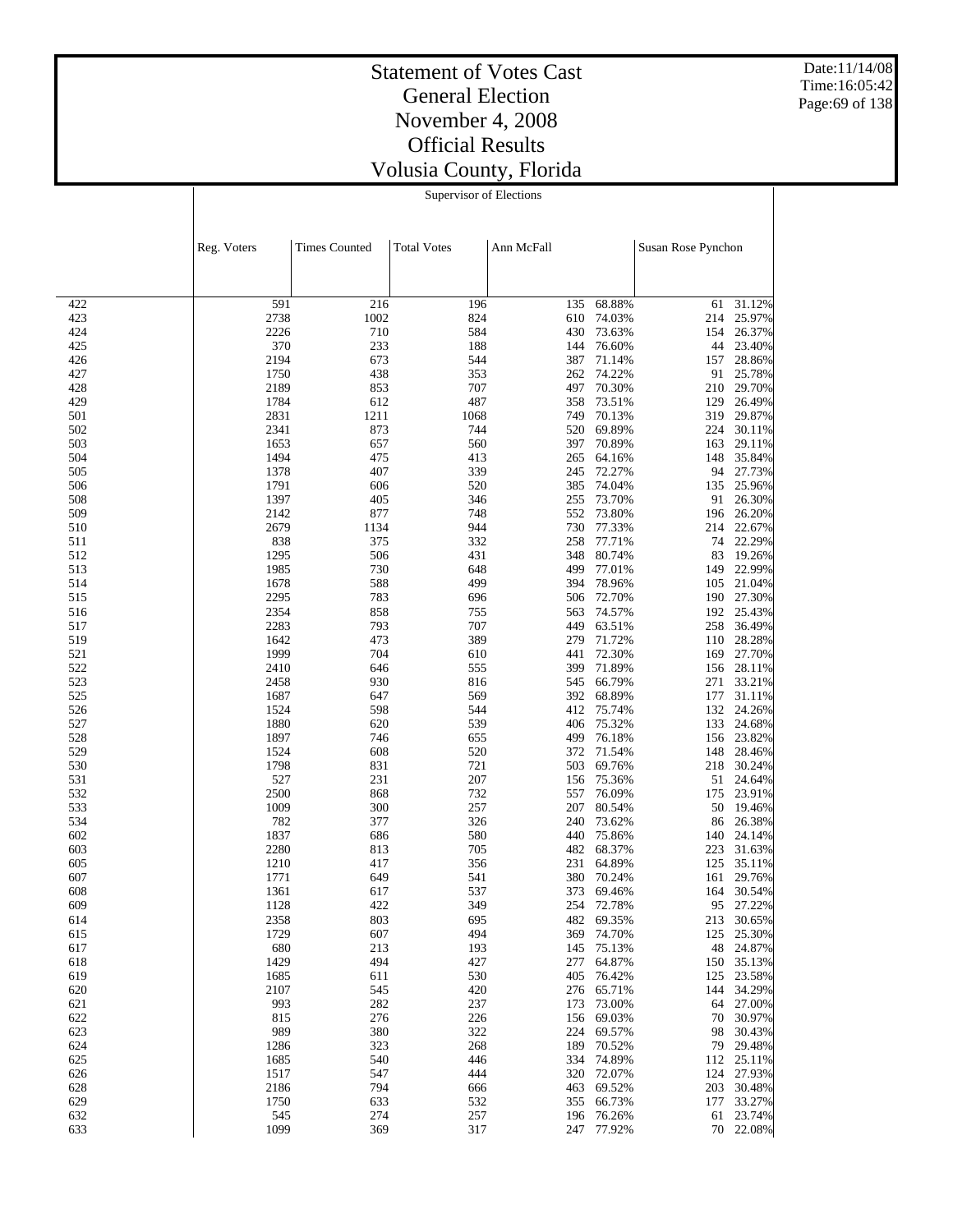Date:11/14/08 Time:16:05:43 Page:70 of 138

#### Statement of Votes Cast General Election November 4, 2008 Official Results Volusia County, Florida Supervisor of Elections

|            | Reg. Voters  | <b>Times Counted</b> | <b>Total Votes</b> | Ann McFall |                  | Susan Rose Pynchon |                          |
|------------|--------------|----------------------|--------------------|------------|------------------|--------------------|--------------------------|
|            |              |                      |                    |            |                  |                    |                          |
| 636        | 1093         | 358                  | 299                | 213        | 71.24%           | 86                 | 28.76%                   |
| 637        | 1298         | 595                  | 503                | 382        | 75.94%           | 121                | 24.06%                   |
| 638        | 1100         | 532                  | 444                | 340        | 76.58%           | 104                | 23.42%                   |
| 639        | 1186         | 477                  | 413                | 321        | 77.72%           |                    | 92 22.28%                |
| 640        | 1740         | 633                  | 537                | 411        | 76.54%           | 126                | 23.46%                   |
| 641        | 2421         | 879                  | 737                | 610        | 82.77%           | 127                | 17.23%                   |
| 701        | 1834         | 744                  | 640                | 489        | 76.41%           | 151                | 23.59%                   |
| 702        | 2955         | 1301                 | 1110               | 841        | 75.77%           | 269                | 24.23%                   |
| 703        | 2331         | 1009                 | 882                | 673        | 76.30%           | 209                | 23.70%                   |
| 704        | 844          | 335                  | 280                | 198        | 70.71%           | 82                 | 29.29%                   |
| 705        | 1398         | 691                  | 576                | 425        | 73.78%           | 151                | 26.22%                   |
| 706        | 1757         | 623                  | 532                | 403        | 75.75%           | 129                | 24.25%                   |
| 709        | 2259         | 973                  | 837                | 601        | 71.80%           | 236                | 28.20%                   |
| 711        | 2565         | 1199                 | 1000               | 755        | 75.50%           | 245                | 24.50%                   |
| 712        | 2176         | 963                  | 823                | 573        | 69.62%           | 250                | 30.38%                   |
| 714        | 2676         | 1159                 | 1007               | 752        | 74.68%           | 255                | 25.32%                   |
| 716        | 2462         | 1027                 | 886                | 705        | 79.57%           | 181                | 20.43%                   |
| 717        | 2632         | 1290                 | 1089               | 825        | 75.76%           | 264                | 24.24%                   |
| 718        | 1924         | 924                  | 776                | 569        | 73.32%           | 207                | 26.68%                   |
| 719        | 886          | 462                  | 397                | 289        | 72.80%           | 108                | 27.20%                   |
| 720        | 2122         | 938                  | 814                | 587        | 72.11%           | 227                | 27.89%                   |
| 722        | 2017         | 908                  | 784                | 567        | 72.32%           | 217                | 27.68%                   |
| 723        | 1529         | 714                  | 609                | 422        | 69.29%           | 187                | 30.71%                   |
| 724        | 2098         | 1018                 | 877                | 664        | 75.71%<br>77.57% | 213                | 24.29%                   |
| 725        | 1908         | 839                  | 709                | 550        | 75.50%           | 159                | 22.43%<br>24.50%         |
| 726        | 2674<br>2089 | 1488<br>963          | 1302<br>815        | 983<br>578 | 70.92%           | 319                | 29.08%                   |
| 727<br>728 | 1978         | 992                  | 857                | 682        | 79.58%           | 237<br>175         | 20.42%                   |
| 729        | 3797         | 1788                 | 1505               | 1169       | 77.67%           | 336                | 22.33%                   |
| 730        | 1716         | 764                  | 645                | 505        | 78.29%           | 140                | 21.71%                   |
| 731        | 1543         | 659                  | 549                | 406        | 73.95%           | 143                | 26.05%                   |
| 732        | 3017         | 1592                 | 1309               | 1013       | 77.39%           | 296                | 22.61%                   |
| 733        | 1470         | 696                  | 608                | 439        | 72.20%           | 169                | 27.80%                   |
| 801        | 773          | 354                  | 321                | 250        | 77.88%           | 71                 | 22.12%                   |
| 803        | 1866         | 704                  | 604                | 481        | 79.64%           | 123                | 20.36%                   |
| 804        | 1886         | 754                  | 625                | 461        | 73.76%           | 164                | 26.24%                   |
| 805        | 2118         | 616                  | 479                | 339        | 70.77%           | 140                | 29.23%                   |
| 806        | 1955         | 581                  | 508                | 371        | 73.03%           | 137                | 26.97%                   |
| 807        | 1330         | 382                  | 324                | 233        | 71.91%           | 91                 | 28.09%                   |
| 808        | 3084         | 743                  | 608                | 441        | 72.53%           | 167                | 27.47%                   |
| 809        | 1433         | 418                  | 328                | 232        | 70.73%           | 96                 | 29.27%                   |
| 810        | 934          | 250                  | 221                | 151        | 68.33%           | 70                 | 31.67%                   |
| 811        | 1815         | 615                  | 522                | 382        | 73.18%           | 140                | 26.82%                   |
| 812        | 1110         | 345                  | 296                | 218        | 73.65%           | 78                 | 26.35%                   |
| 813        | 1678         | 607                  | 528                |            | 371 70.27%       | 157                | 29.73%                   |
| 814        | 2384         | 793                  | 671                | 493        | 73.47%           | 178                | 26.53%                   |
| 815        | 1447         | 419                  | 374                | 277        | 74.06%           | 97                 | 25.94%                   |
| 816        | 1513         | 640                  | 556                | 406        | 73.02%           | 150                | 26.98%                   |
| 901<br>902 | 1906<br>2697 | 549<br>855           | 474<br>735         | 370        | 78.06%           |                    | 104 21.94%<br>213 28.98% |
| 903        |              | 807                  | 684                | 522<br>494 | 71.02%<br>72.22% |                    | 190 27.78%               |
| 904        | 2325<br>1643 | 623                  | 530                | 378        | 71.32%           | 152                | 28.68%                   |
| 905        | 1126         | 407                  | 348                | 248        | 71.26%           | 100                | 28.74%                   |
| 906        | 699          | 346                  | 298                | 219        | 73.49%           | 79                 | 26.51%                   |
| 907        | 810          | 394                  | 338                | 267        | 78.99%           | 71                 | 21.01%                   |
| 908        | 2438         | 742                  | 610                | 472        | 77.38%           | 138                | 22.62%                   |
| 909        | 1330         | 630                  | 547                | 405        | 74.04%           | 142                | 25.96%                   |
| 910        | 1168         | 369                  | 330                | 235        | 71.21%           | 95                 | 28.79%                   |
| 912        | 1424         | 535                  | 455                | 337        | 74.07%           | 118                | 25.93%                   |
| 913        | 2231         | 905                  | 789                |            | 599 75.92%       |                    | 190 24.08%               |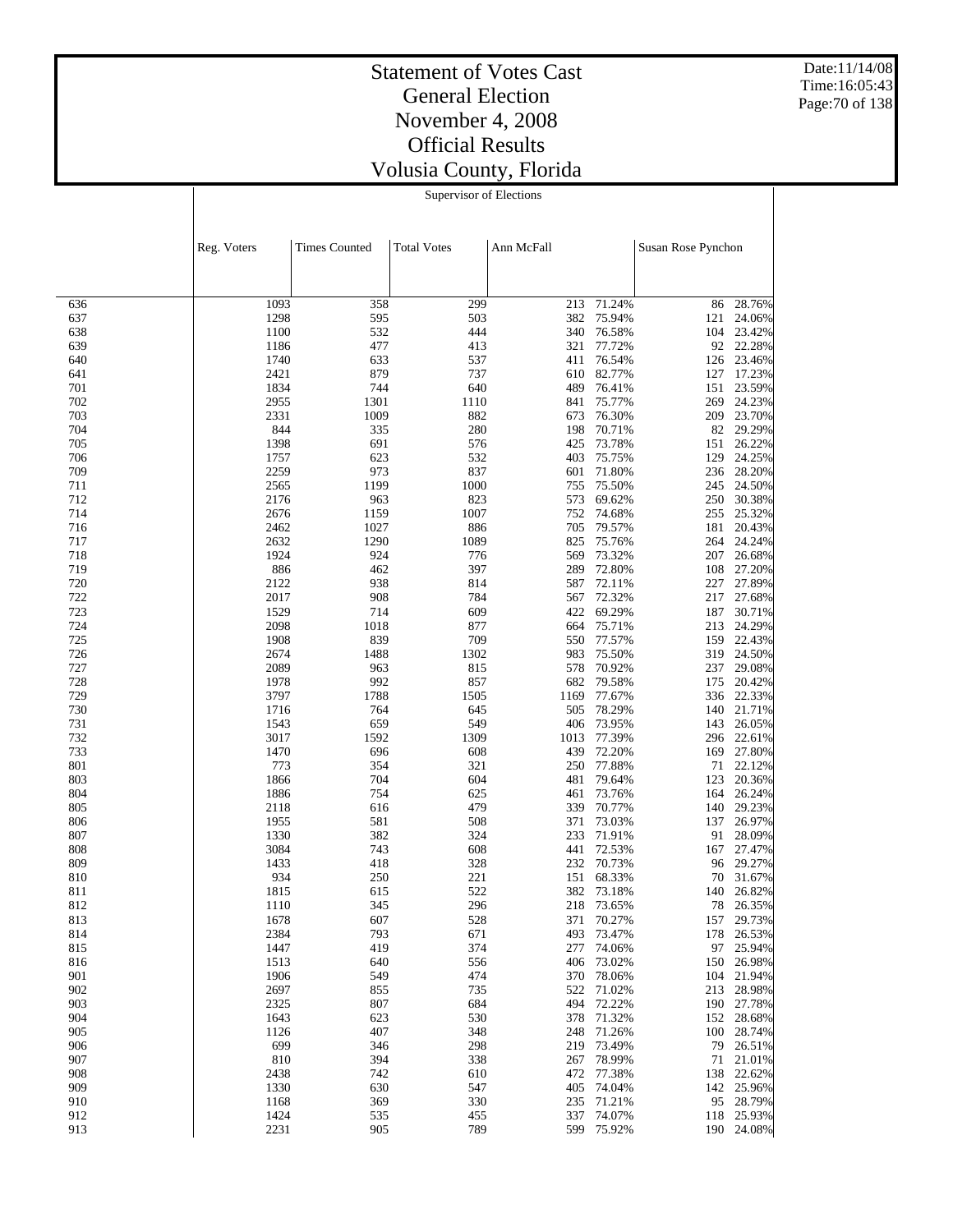Date:11/14/08 Time:16:05:43 Page:71 of 138

|                       | Supervisor of Elections |                      |                    |            |            |                    |        |  |  |
|-----------------------|-------------------------|----------------------|--------------------|------------|------------|--------------------|--------|--|--|
|                       | Reg. Voters             | <b>Times Counted</b> | <b>Total Votes</b> | Ann McFall |            | Susan Rose Pynchon |        |  |  |
|                       |                         |                      |                    |            |            |                    |        |  |  |
| Absentee              | $\Omega$                | 52045                | 45745              | 36969      | 80.82%     | 8776               | 19.18% |  |  |
| Early Voting OS       | 0                       | 68371                | 58694              | 38108      | 64.93%     | 20586              | 35.07% |  |  |
| Provisional           | 0                       | 262                  | 202                | 141        | 69.80%     | 61                 | 30.20% |  |  |
| Unscanned             |                         | 327                  | 283                |            | 186 65.72% | 97                 | 34.28% |  |  |
| Provisional After 7pm |                         | $\Omega$             | 0                  |            |            |                    |        |  |  |
| 10 Day Extension      |                         | 30                   |                    |            |            |                    |        |  |  |
| Total                 | 326886                  | 245842               | 211292             | 153044     | 72.43%     | 58248              | 27.57% |  |  |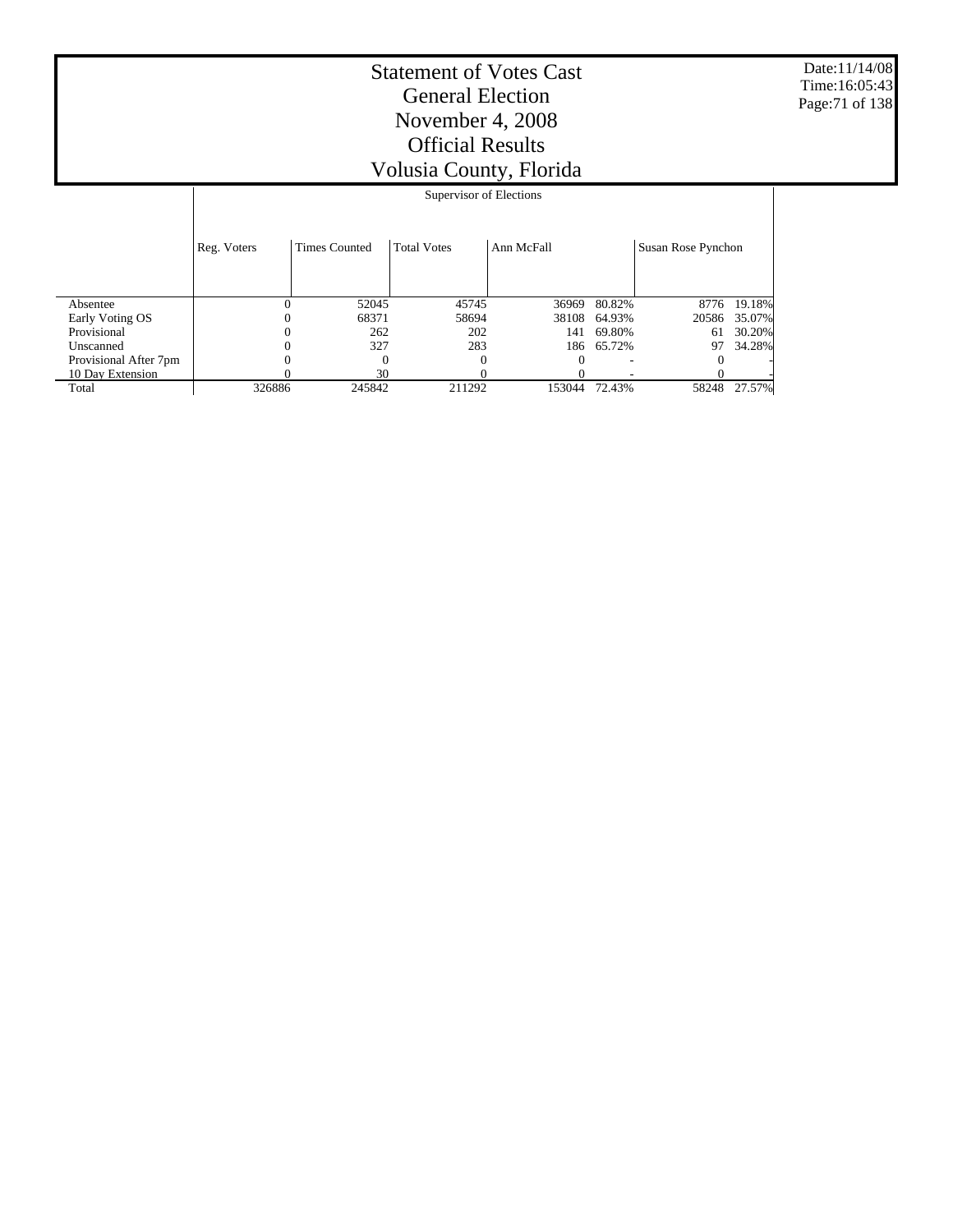Date:11/14/08 Time:16:05:43 Page:72 of 138

# Statement of Votes Cast General Election November 4, 2008 Official Results Volusia County, Florida

County Council District 2

|                       | Reg. Voters      | <b>Times Counted</b> | <b>Total Votes</b> | Nancy Epps |        | Joshua J. Wagner |            |
|-----------------------|------------------|----------------------|--------------------|------------|--------|------------------|------------|
|                       |                  |                      |                    |            |        |                  |            |
| Jurisdiction Wide     |                  |                      |                    |            |        |                  |            |
| 607                   | 1771             | 649                  | 552                | 310        | 56.16% | 242              | 43.84%     |
| 608                   | 1361             | 617                  | 553                | 287        | 51.90% | 266              | 48.10%     |
| 609                   | 1128             | 422                  | 347                | 182        | 52.45% | 165              | 47.55%     |
| 614                   | 2358             | 803                  | 687                | 401        | 58.37% | 286              | 41.63%     |
| 618                   | 1429             | 494                  | 433                | 240        | 55.43% | 193              | 44.57%     |
| 619                   | 1685             | 611                  | 544                | 230        | 42.28% |                  | 314 57.72% |
| 620                   | 2107             | 545                  | 455                | 191        | 41.98% | 264              | 58.02%     |
|                       | 993              | 282                  |                    |            |        |                  |            |
| 621                   |                  |                      | 245                | 105        | 42.86% | 140              | 57.14%     |
| 622                   | 815              | 276                  | 226                | 96         | 42.48% | 130              | 57.52%     |
| 623                   | 989              | 380                  | 338                | 168        | 49.70% | 170              | 50.30%     |
| 624                   | 1286             | 323                  | 276                | 142        | 51.45% | 134              | 48.55%     |
| 625                   | 1685             | 540                  | 470                | 185        | 39.36% | 285              | 60.64%     |
| 626                   | 1517             | 547                  | 454                | 231        | 50.88% | 223              | 49.12%     |
| 628                   | 2186             | 794                  | 684                | 259        | 37.87% | 425              | 62.13%     |
| 629                   | 1750             | 633                  | 537                | 257        | 47.86% | 280              | 52.14%     |
| 633                   | 1099             | 369                  | 318                | 167        | 52.52% | 151              | 47.48%     |
| 636                   | 1093             | 358                  | 300                | 156        | 52.00% | 144              | 48.00%     |
| 637                   | 1298             | 595                  | 498                | 268        | 53.82% | 230              | 46.18%     |
| 638                   | 1100             | 532                  | 454                | 257        | 56.61% | 197              | 43.39%     |
| 639                   | 1186             | 477                  | 410                | 228        | 55.61% | 182              | 44.39%     |
| 640                   | 11               | 6                    | 6                  | 5          | 83.33% | 1                | 16.67%     |
| 701                   | 1834             | 744                  | 636                | 275        | 43.24% | 361              | 56.76%     |
| 702                   | 2955             | 1301                 | 1134               | 548        | 48.32% | 586              | 51.68%     |
| 703                   | 2331             | 1009                 | 884                | 439        | 49.66% | 445              | 50.34%     |
| 704                   | 844              | 335                  | 283                | 128        | 45.23% | 155              | 54.77%     |
| 705                   | 1398             | 691                  | 613                | 209        | 34.09% | 404              | 65.91%     |
| 706                   | 1757             | 623                  | 535                | 310        | 57.94% | 225              | 42.06%     |
| 711                   | 2565             | 1199                 | 999                | 511        | 51.15% | 488              | 48.85%     |
| 712                   | 2176             | 963                  | 842                | 394        | 46.79% | 448              | 53.21%     |
| 714                   | 2676             | 1159                 | 1016               | 468        | 46.06% | 548              | 53.94%     |
| 717                   | 2632             | 1290                 | 1109               | 523        | 47.16% | 586              | 52.84%     |
| 726                   | 2674             | 1488                 | 1401               | 738        | 52.68% | 663              | 47.32%     |
| 730                   | 1716             | 764                  | 635                | 371        | 58.43% | 264              | 41.57%     |
|                       |                  | 659                  | 552                | 284        |        |                  |            |
| 731                   | 1543             |                      |                    |            | 51.45% | 268              | 48.55%     |
| 732                   | 3017             | 1592                 | 1320               | 767        | 58.11% | 553              | 41.89%     |
| Absentee              | $\boldsymbol{0}$ | 8484                 | 6979               | 3882       | 55.62% | 3097             | 44.38%     |
| Early Voting OS       | $\boldsymbol{0}$ | 10309                | 9034               | 4134       | 45.76% | 4900             | 54.24%     |
| Provisional           | $\mathbf{0}$     | 52                   | 43                 | 17         | 39.53% | 26               | 60.47%     |
| Unscanned             | $\mathbf{0}$     | 22                   | 21                 | 10         | 47.62% | 11               | 52.38%     |
| Provisional After 7pm | $\mathbf{0}$     | $\mathbf{0}$         | $\boldsymbol{0}$   | $\theta$   |        | $\mathbf{0}$     |            |
| 10 Day Extension      | $\overline{0}$   | $\overline{4}$       | $\theta$           | $\theta$   |        | $\Omega$         |            |
| Total                 | 58965            | 42941                | 36823              | 18373      | 49.90% | 18450            | 50.10%     |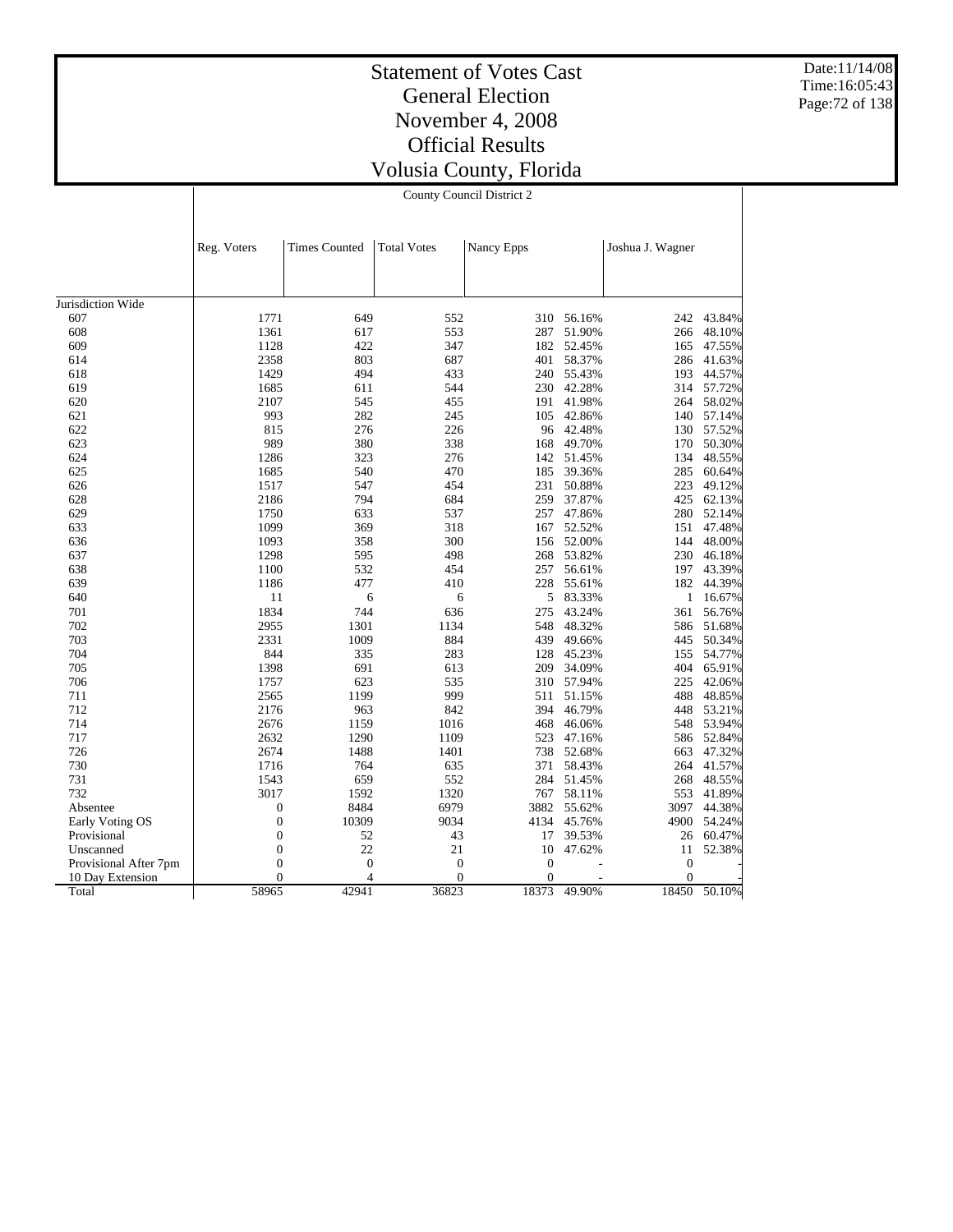Date:11/14/08 Time:16:05:43 Page:73 of 138

#### Statement of Votes Cast General Election November 4, 2008 Official Results Volusia County, Florida Volusia Soil Water Group 1

|                   | Reg. Voters  | <b>Times Counted</b> | <b>Total Votes</b> | Gordon Currie |                          | Mary Prevatte |                          |
|-------------------|--------------|----------------------|--------------------|---------------|--------------------------|---------------|--------------------------|
|                   |              |                      |                    |               |                          |               |                          |
| Jurisdiction Wide |              |                      |                    |               |                          |               |                          |
| 101               | 686          | 391                  | 354                |               | 191 53.95%               | 163           | 46.05%                   |
| 105               | 708          | 403                  | 332                | 165           | 49.70%                   | 167           | 50.30%                   |
| 106               | 349          | 196                  | 162                | 75            | 46.30%                   | 87            | 53.70%                   |
| 107               | 1037         | 506                  | 402                | 166           | 41.29%                   | 236           | 58.71%                   |
| 109               | 1364         | 652                  | 541                | 220           | 40.67%                   | 321           | 59.33%                   |
| 201               | 1485         | 578                  | 472                | 191           | 40.47%                   | 281           | 59.53%                   |
| 202               | 1262         | 403                  | 333                | 143           | 42.94%                   | 190           | 57.06%                   |
| 203               | 2233         | 913                  | 724                | 330           | 45.58%                   | 394           | 54.42%                   |
| 204               | 2002         | 627                  | 488                |               | 196 40.16%               | 292           | 59.84%                   |
| 205               | 2208         | 737                  | 587                | 248           | 42.25%                   | 339           | 57.75%                   |
| 206               | 2722         | 976                  | 695                | 292           | 42.01%                   | 403           | 57.99%                   |
| 207<br>208        | 1481<br>1715 | 580<br>577           | 441<br>440         | 187<br>194    | 42.40%<br>44.09%         | 254           | 57.60%<br>246 55.91%     |
| 209               | 2765         | 844                  | 633                |               | 290 45.81%               | 343           | 54.19%                   |
| 212               | 2032         | 587                  | 427                | 171           | 40.05%                   | 256           | 59.95%                   |
| 213               | 1549         | 608                  | 472                | 186           | 39.41%                   | 286           | 60.59%                   |
| 214               | 2727         | 1036                 | 819                |               | 355 43.35%               | 464           | 56.65%                   |
| 215               | 3920         | 1086                 | 805                | 357           | 44.35%                   | 448           | 55.65%                   |
| 216               | 1225         | 343                  | 278                |               | 131 47.12%               | 147           | 52.88%                   |
| 217               | 1698         | 442                  | 388                | 237           | 61.08%                   | 151           | 38.92%                   |
| 218               | 1390         | 387                  | 309                |               | 116 37.54%               | 193           | 62.46%                   |
| 219               | 2007         | 762                  | 627                | 258           | 41.15%                   | 369           | 58.85%                   |
| 220               | 1649         | 620                  | 453                | 198           | 43.71%                   | 255           | 56.29%                   |
| 221               | 757          | 179                  | 162                | 94            | 58.02%                   | 68            | 41.98%                   |
| 222               | 1914         | 1064                 | 826                | 343           | 41.53%                   | 483           | 58.47%                   |
| 223               | 889          | 462                  | 365                | 128           | 35.07%                   | 237           | 64.93%                   |
| 224               | 1056         | 397                  | 310                | 119           | 38.39%                   | 191           | 61.61%                   |
| 301<br>302        | 896<br>3053  | 344<br>1342          | 245<br>1012        | 111<br>433    | 45.31%<br>42.79%         | 134<br>579    | 54.69%<br>57.21%         |
| 303               | 3004         | 1109                 | 796                | 346           | 43.47%                   | 450           | 56.53%                   |
| 304               | 3381         | 1456                 | 1054               | 479           | 45.45%                   | 575           | 54.55%                   |
| 305               | 2257         | 1199                 | 908                | 404           | 44.49%                   | 504           | 55.51%                   |
| 306               | 1649         | 776                  | 563                | 225           | 39.96%                   | 338           | 60.04%                   |
| 307               | 1853         | 890                  | 684                | 288           | 42.11%                   | 396           | 57.89%                   |
| 308               | 3092         | 1272                 | 974                | 397           | 40.76%                   | 577           | 59.24%                   |
| 309               | 3054         | 1127                 | 874                | 345           | 39.47%                   | 529           | 60.53%                   |
| 310               | 1686         | 786                  | 608                |               | 267 43.91%               | 341           | 56.09%                   |
| 311               | 2750         | 1229                 | 864                | 418           | 48.38%                   | 446           | 51.62%                   |
| 401               | 2546         | 832                  | 630                |               | 276 43.81%               | 354           | 56.19%                   |
| 402               | 2287         | 820                  | 599                | 268           | 44.74%                   | 331           | 55.26%                   |
| 403<br>404        | 2963<br>716  | 990<br>301           | 801<br>229         | 312           | 38.95%                   | 123           | 489 61.05%               |
| 405               | 2961         | 1112                 | 864                | 106<br>349    | 46.29%<br>40.39%         |               | 53.71%<br>515 59.61%     |
| 406               | 2615         | 829                  | 601                |               | 267 44.43%               |               | 334 55.57%               |
| 407               | 2282         | 774                  | 574                |               | 255 44.43%               |               | 319 55.57%               |
| 408               | 1303         | 450                  | 337                |               | 149 44.21%               |               | 188 55.79%               |
| 409               | 2454         | 817                  | 617                |               | 251 40.68%               |               | 366 59.32%               |
| 410               | 2931         | 1110                 | 801                |               | 328 40.95%               |               | 473 59.05%               |
| 411               | 2826         | 1052                 | 825                |               | 380 46.06%               |               | 445 53.94%               |
| 412               | 1452         | 790                  | 575                |               | 264 45.91%               |               | 311 54.09%               |
| 413               | 2636         | 857                  | 649                |               | 285 43.91%               |               | 364 56.09%               |
| 414               | 2589         | 910                  | 691                |               | 290 41.97%               |               | 401 58.03%               |
| 415               | 793          | 298                  | 225                |               | 90 40.00%                |               | 135 60.00%               |
| 416               | 2110         | 752                  | 553                |               | 245 44.30%               | 308           | 55.70%                   |
| 417               | 2356         | 862                  | 690                |               | 321 46.52%               |               | 369 53.48%               |
| 418               | 1102         | 420                  | 325                |               | 145 44.62%               |               | 180 55.38%               |
| 419<br>420        | 1358<br>2686 | 498<br>1020          | 366<br>766         |               | 159 43.44%<br>311 40.60% |               | 207 56.56%<br>455 59.40% |
| 421               | 1444         | 622                  | 448                |               | 195 43.53%               |               | 253 56.47%               |
|                   |              |                      |                    |               |                          |               |                          |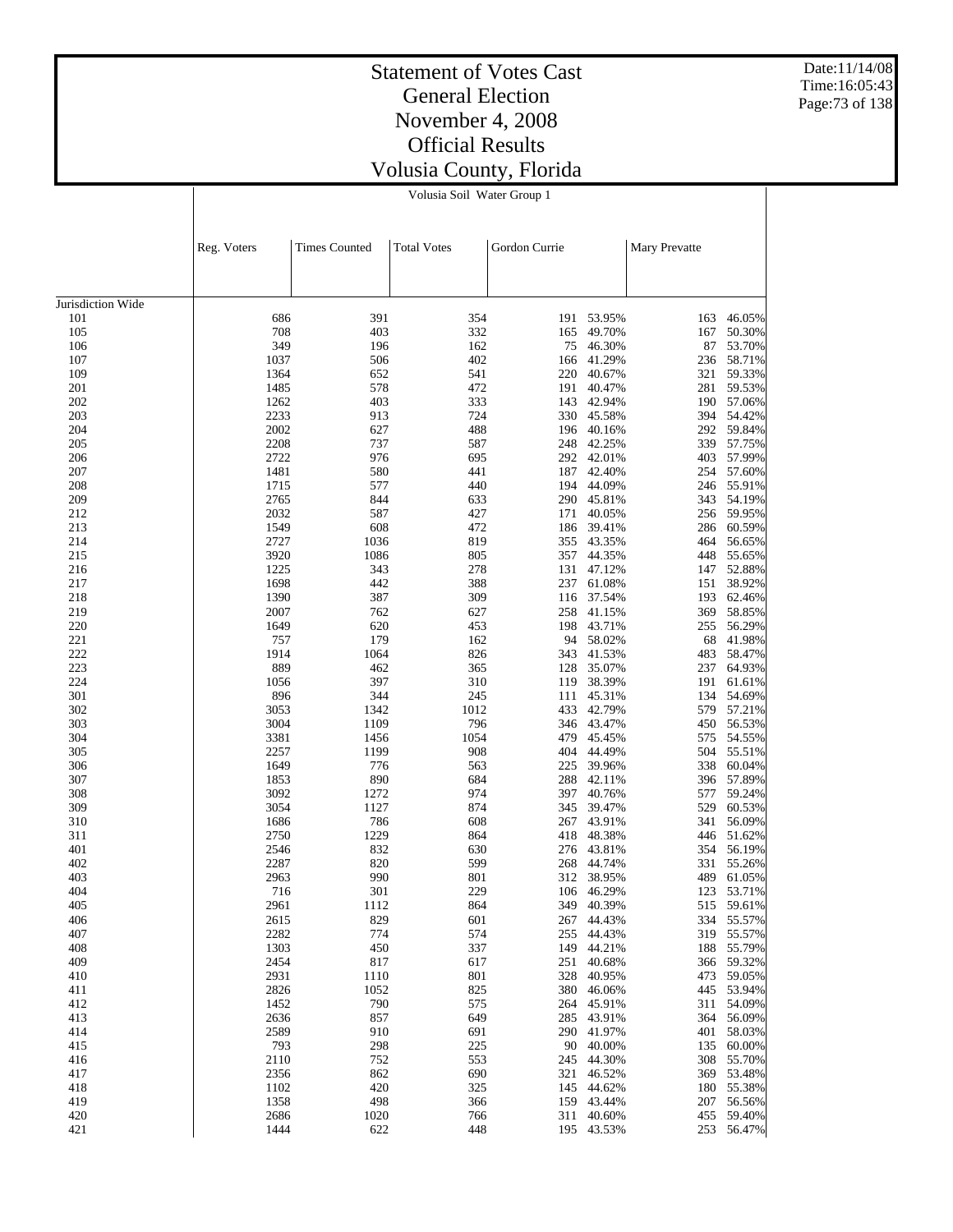Date:11/14/08 Time:16:05:43 Page:74 of 138

#### Statement of Votes Cast General Election November 4, 2008 Official Results Volusia County, Florida Volusia Soil Water Group 1

|            | Reg. Voters  | <b>Times Counted</b> | <b>Total Votes</b> | Gordon Currie |                         | Mary Prevatte |                      |
|------------|--------------|----------------------|--------------------|---------------|-------------------------|---------------|----------------------|
|            |              |                      |                    |               |                         |               |                      |
| 422        | 591          | 216                  | 174                | 70            | 40.23%                  | 104           | 59.77%               |
| 423        | 2738         | 1002                 | 724                | 276           | 38.12%                  | 448           | 61.88%               |
| 424        | 2226         | 710                  | 531                | 227           | 42.75%                  | 304           | 57.25%               |
| 425        | 370          | 233                  | 183                | 94            | 51.37%                  | 89            | 48.63%               |
| 426        | 2194         | 673                  | 464                | 205           | 44.18%                  | 259           | 55.82%               |
| 427        | 1750         | 438                  | 326                | 128           | 39.26%                  | 198           | 60.74%               |
| 428        | 2189         | 853                  | 660                |               | 290 43.94%              | 370           | 56.06%               |
| 429        | 1784         | 612                  | 449                | 203           | 45.21%                  | 246           | 54.79%               |
| 501        | 2831         | 1211                 | 952                | 461           | 48.42%                  | 491           | 51.58%               |
| 502<br>503 | 2341<br>1653 | 873<br>657           | 650<br>493         | 292<br>244    | 44.92%<br>49.49%        | 358<br>249    | 55.08%<br>50.51%     |
| 504        | 1494         | 475                  | 384                | 168           | 43.75%                  | 216           | 56.25%               |
| 505        | 1378         | 407                  | 309                |               | 130 42.07%              | 179           | 57.93%               |
| 506        | 1791         | 606                  | 437                | 220           | 50.34%                  | 217           | 49.66%               |
| 508        | 1397         | 405                  | 305                |               | 158 51.80%              | 147           | 48.20%               |
| 509        | 2142         | 877                  | 669                | 368           | 55.01%                  | 301           | 44.99%               |
| 510        | 2679         | 1134                 | 793                | 419           | 52.84%                  |               | 374 47.16%           |
| 511        | 838          | 375                  | 293                | 141           | 48.12%                  | 152           | 51.88%               |
| 512        | 1295         | 506                  | 372                | 211           | 56.72%                  | 161           | 43.28%               |
| 513        | 1985         | 730                  | 555                | 278           | 50.09%                  | 277           | 49.91%               |
| 514        | 1678         | 588                  | 440                | 207           | 47.05%                  | 233           | 52.95%               |
| 515        | 2295         | 783                  | 614                | 318           | 51.79%                  | 296           | 48.21%               |
| 516        | 2354<br>2283 | 858<br>793           | 654                | 351           | 53.67%<br>49.84%        | 303<br>308    | 46.33%               |
| 517<br>519 | 1642         | 473                  | 614<br>356         | 306<br>162    | 45.51%                  | 194           | 50.16%<br>54.49%     |
| 521        | 1999         | 704                  | 541                | 267           | 49.35%                  | 274           | 50.65%               |
| 522        | 2410         | 646                  | 493                | 228           | 46.25%                  | 265           | 53.75%               |
| 523        | 2458         | 930                  | 740                | 328           | 44.32%                  | 412           | 55.68%               |
| 525        | 1687         | 647                  | 513                | 255           | 49.71%                  | 258           | 50.29%               |
| 526        | 1524         | 598                  | 504                | 247           | 49.01%                  | 257           | 50.99%               |
| 527        | 1880         | 620                  | 485                | 264           | 54.43%                  | 221           | 45.57%               |
| 528        | 1897         | 746                  | 624                | 329           | 52.72%                  | 295           | 47.28%               |
| 529        | 1524         | 608                  | 473                | 234           | 49.47%                  | 239           | 50.53%               |
| 530        | 1798         | 831                  | 677                | 358           | 52.88%                  | 319           | 47.12%               |
| 531        | 527          | 231                  | 194                | 87            | 44.85%                  | 107           | 55.15%               |
| 532<br>533 | 2500         | 868<br>300           | 666                | 344           | 51.65%                  | 322           | 48.35%               |
| 534        | 1009<br>782  | 377                  | 225<br>295         | 112<br>150    | 49.78%<br>50.85%        | 113<br>145    | 50.22%<br>49.15%     |
| 602        | 1837         | 686                  | 524                | 263           | 50.19%                  | 261           | 49.81%               |
| 603        | 2280         | 813                  | 673                | 312           | 46.36%                  | 361           | 53.64%               |
| 605        | 1210         | 417                  | 335                | 166           | 49.55%                  | 169           | 50.45%               |
| 607        | 1771         | 649                  | 474                | 230           | 48.52%                  | 244           | 51.48%               |
| 608        | 1361         | 617                  | 459                | 213           | 46.41%                  | 246           | 53.59%               |
| 609        | 1128         | 422                  | 300                | 135           | 45.00%                  | 165           | 55.00%               |
| 614        | 2358         | 803                  | 656                |               | 353 53.81%              |               | 303 46.19%           |
| 615        | 1729         | 607                  | 442                |               | 229 51.81%              | 213           | 48.19%               |
| 617        | 680          | 213                  | 182                |               | 93 51.10%               | 89            | 48.90%               |
| 618        | 1429         | 494                  | 385                |               | 204 52.99%              | 181           | 47.01%               |
| 619        | 1685         | 611                  | 498                |               | 246 49.40%              | 252           | 50.60%               |
| 620        | 2107<br>993  | 545                  | 408                |               | 209 51.23%              | 199           | 48.77%               |
| 621<br>622 | 815          | 282<br>276           | 221<br>198         |               | 114 51.58%<br>86 43.43% | 107           | 48.42%<br>112 56.57% |
| 623        | 989          | 380                  | 302                |               | 151 50.00%              | 151           | 50.00%               |
| 624        | 1286         | 323                  | 243                | 127           | 52.26%                  |               | 116 47.74%           |
| 625        | 1685         | 540                  | 380                |               | 179 47.11%              | 201           | 52.89%               |
| 626        | 1517         | 547                  | 401                |               | 179 44.64%              | 222           | 55.36%               |
| 628        | 2186         | 794                  | 620                |               | 300 48.39%              |               | 320 51.61%           |
| 629        | 1750         | 633                  | 495                |               | 235 47.47%              |               | 260 52.53%           |
| 632        | 545          | 274                  | 235                |               | 111 47.23%              | 124           | 52.77%               |
| 633        | 1099         | 369                  | 295                |               | 152 51.53%              | 143           | 48.47%               |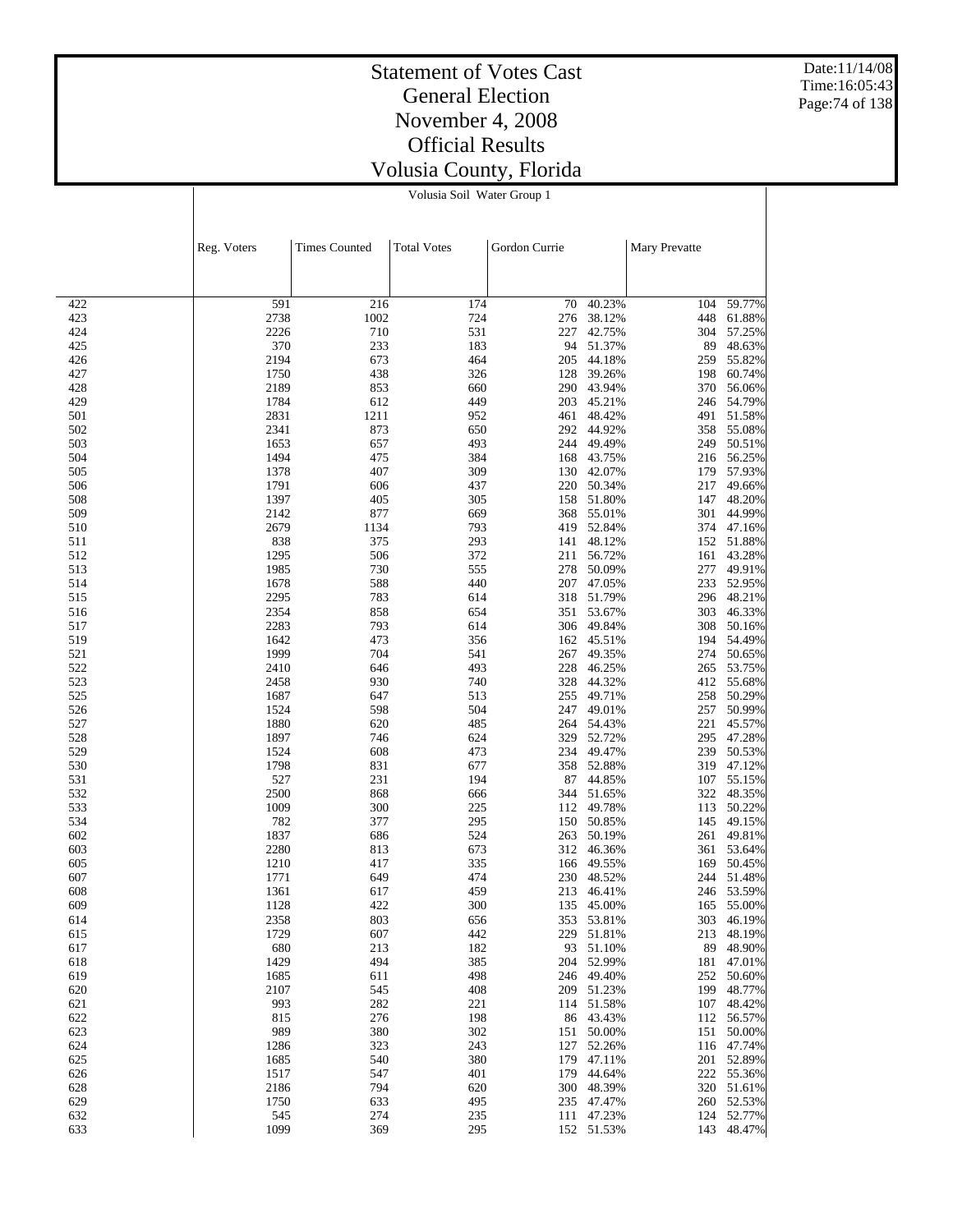Date:11/14/08 Time:16:05:43 Page:75 of 138

#### Statement of Votes Cast General Election November 4, 2008 Official Results Volusia County, Florida Volusia Soil Water Group 1

|            | Reg. Voters  | <b>Times Counted</b> | <b>Total Votes</b> | Gordon Currie |                      | Mary Prevatte |                      |
|------------|--------------|----------------------|--------------------|---------------|----------------------|---------------|----------------------|
|            |              |                      |                    |               |                      |               |                      |
| 636        | 1093         | 358                  | 281                | 129           | 45.91%               | 152           | 54.09%               |
| 637        | 1298         | 595                  | 443                | 199           | 44.92%               | 244           | 55.08%               |
| 638        | 1100         | 532                  | 401                | 183           | 45.64%               | 218           | 54.36%               |
| 639        | 1186         | 477                  | 368                | 165           | 44.84%               | 203           | 55.16%               |
| 640        | 1740         | 633                  | 492                | 252           | 51.22%               | 240           | 48.78%               |
| 641        | 2421         | 879                  | 638                | 348           | 54.55%               | 290           | 45.45%               |
| 701<br>702 | 1834<br>2955 | 744<br>1301          | 562<br>998         | 254<br>481    | 45.20%<br>48.20%     | 308<br>517    | 54.80%<br>51.80%     |
| 703        | 2331         | 1009                 | 782                | 358           | 45.78%               | 424           | 54.22%               |
| 704        | 844          | 335                  | 247                | 115           | 46.56%               | 132           | 53.44%               |
| 705        | 1398         | 691                  | 501                | 224           | 44.71%               | 277           | 55.29%               |
| 706        | 1757         | 623                  | 460                | 218           | 47.39%               | 242           | 52.61%               |
| 709        | 2259         | 973                  | 776                | 379           | 48.84%               | 397           | 51.16%               |
| 711<br>712 | 2565<br>2176 | 1199<br>963          | 900<br>747         | 427<br>327    | 47.44%<br>43.78%     | 473<br>420    | 52.56%<br>56.22%     |
| 714        | 2676         | 1159                 | 913                | 448           | 49.07%               | 465           | 50.93%               |
| 716        | 2462         | 1027                 | 784                | 434           | 55.36%               | 350           | 44.64%               |
| 717        | 2632         | 1290                 | 988                | 468           | 47.37%               | 520           | 52.63%               |
| 718        | 1924         | 924                  | 690                | 315           | 45.65%               | 375           | 54.35%               |
| 719        | 886          | 462                  | 358                | 163           | 45.53%               | 195           | 54.47%               |
| 720        | 2122         | 938                  | 733                | 357           | 48.70%               |               | 376 51.30%           |
| 722<br>723 | 2017<br>1529 | 908<br>714           | 722<br>559         | 331<br>264    | 45.84%<br>47.23%     | 391<br>295    | 54.16%<br>52.77%     |
| 724        | 2098         | 1018                 | 786                | 418           | 53.18%               | 368           | 46.82%               |
| 725        | 1908         | 839                  | 616                |               | 318 51.62%           | 298           | 48.38%               |
| 726        | 2674         | 1488                 | 1104               | 521           | 47.19%               | 583           | 52.81%               |
| 727        | 2089         | 963                  | 716                | 324           | 45.25%               | 392           | 54.75%               |
| 728        | 1978         | 992                  | 736                | 370           | 50.27%               | 366           | 49.73%               |
| 729        | 3797         | 1788                 | 1330               |               | 650 48.87%           | 680           | 51.13%               |
| 730        | 1716<br>1543 | 764<br>659           | 538                | 280<br>227    | 52.04%               | 258           | 47.96%               |
| 731<br>732 | 3017         | 1592                 | 508<br>1175        | 550           | 44.69%<br>46.81%     | 281<br>625    | 55.31%<br>53.19%     |
| 733        | 1470         | 696                  | 520                | 228           | 43.85%               | 292           | 56.15%               |
| 801        | 773          | 354                  | 281                | 119           | 42.35%               | 162           | 57.65%               |
| 803        | 1866         | 704                  | 538                |               | 296 55.02%           | 242           | 44.98%               |
| 804        | 1886         | 754                  | 578                | 263           | 45.50%               | 315           | 54.50%               |
| 805        | 2118         | 616                  | 406                | 195           | 48.03%               | 211           | 51.97%               |
| 806<br>807 | 1955<br>1330 | 581<br>382           | 436<br>296         | 207<br>152    | 47.48%<br>51.35%     | 229<br>144    | 52.52%<br>48.65%     |
| 808        | 3084         | 743                  | 553                | 255           | 46.11%               | 298           | 53.89%               |
| 809        | 1433         | 418                  | 303                | 130           | 42.90%               | 173           | 57.10%               |
| 810        | 934          | 250                  | 192                | 88            | 45.83%               | 104           | 54.17%               |
| 811        | 1815         | 615                  | 458                | 225           | 49.13%               | 233           | 50.87%               |
| 812        | 1110         | 345                  | 263                | 127           | 48.29%               | 136           | 51.71%               |
| 813        | 1678         | 607                  | 471                |               | 213 45.22%           |               | 258 54.78%           |
| 814<br>815 | 2384<br>1447 | 793<br>419           | 601<br>334         | 162           | 262 43.59%<br>48.50% | 172           | 339 56.41%<br>51.50% |
| 816        | 1513         | 640                  | 495                | 243           | 49.09%               | 252           | 50.91%               |
| 901        | 1906         | 549                  | 432                | 211           | 48.84%               | 221           | 51.16%               |
| 902        | 2697         | 855                  | 683                |               | 308 45.10%           | 375           | 54.90%               |
| 903        | 2325         | 807                  | 631                | 303           | 48.02%               |               | 328 51.98%           |
| 904        | 1643         | 623                  | 501                |               | 249 49.70%           | 252           | 50.30%               |
| 905        | 1126         | 407                  | 326                |               | 151 46.32%           | 175           | 53.68%               |
| 906<br>907 | 699<br>810   | 346<br>394           | 263<br>319         | 124           | 47.15%<br>159 49.84% | 139           | 52.85%<br>160 50.16% |
| 908        | 2438         | 742                  | 550                |               | 253 46.00%           | 297           | 54.00%               |
| 909        | 1330         | 630                  | 491                |               | 215 43.79%           |               | 276 56.21%           |
| 910        | 1168         | 369                  | 303                | 141           | 46.53%               | 162           | 53.47%               |
| 912        | 1424         | 535                  | 412                |               | 196 47.57%           |               | 216 52.43%           |
| 913        | 2231         | 905                  | 705                |               | 341 48.37%           |               | 364 51.63%           |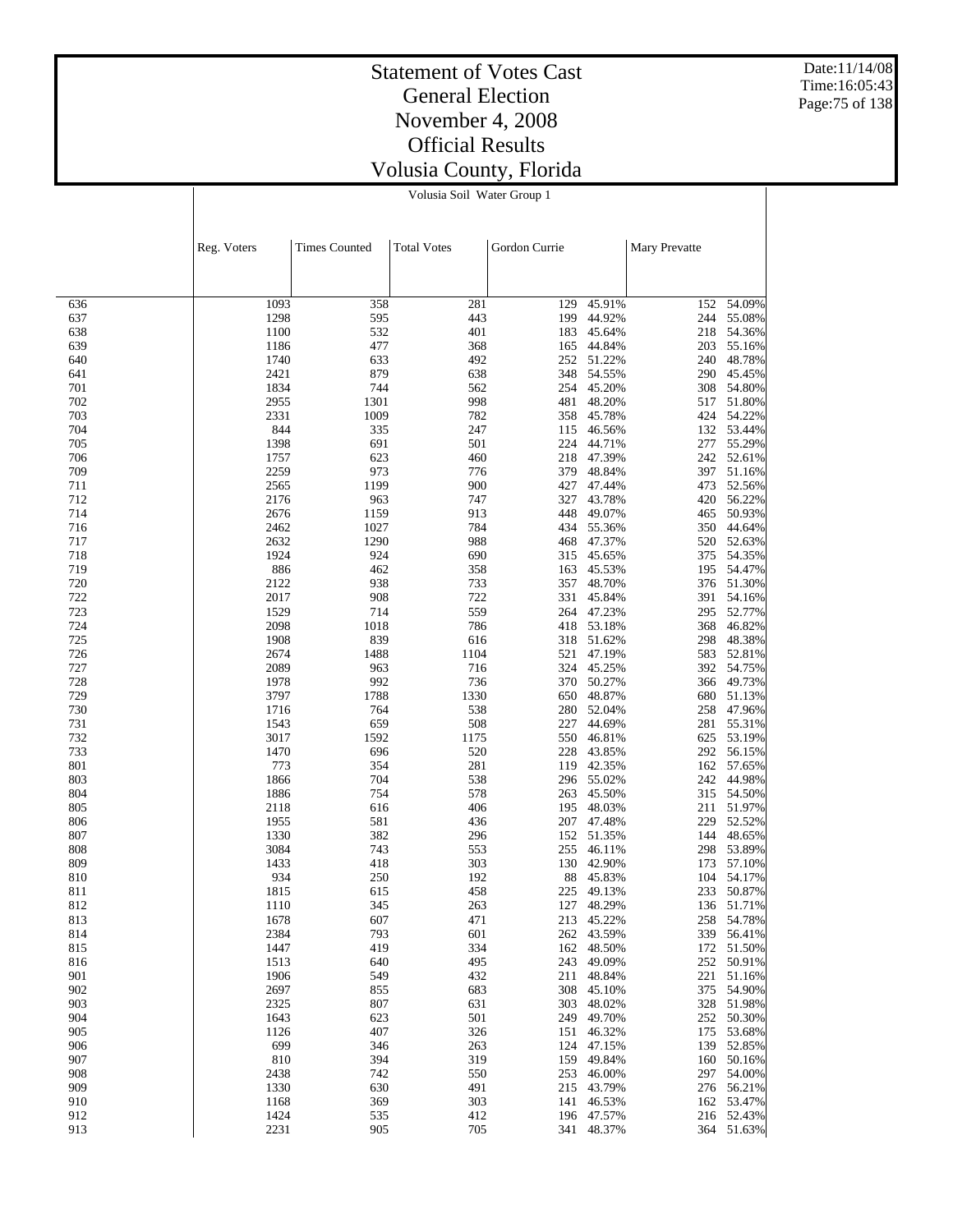Date:11/14/08 Time:16:05:43 Page:76 of 138

|                       |             |                      | Volusia Soil Water Group 1 |               |        |               |        |
|-----------------------|-------------|----------------------|----------------------------|---------------|--------|---------------|--------|
|                       | Reg. Voters | <b>Times Counted</b> | <b>Total Votes</b>         | Gordon Currie |        | Mary Prevatte |        |
| Absentee              | $\theta$    | 52045                | 37878                      | 18807         | 49.65% | 19071         | 50.35% |
| Early Voting OS       | 0           | 68371                | 50264                      | 22118         | 44.00% | 28146         | 56.00% |
| Provisional           | $\Omega$    | 262                  | 176                        | 78            | 44.32% | 98            | 55.68% |
| Unscanned             |             | 327                  | 259                        | 111           | 42.86% | 148           | 57.14% |
| Provisional After 7pm |             |                      |                            |               |        |               |        |
| 10 Day Extension      |             | 30                   |                            |               |        |               |        |
| Total                 | 326886      | 245842               | 183920                     | 85384         | 46.42% | 98536         | 53.58% |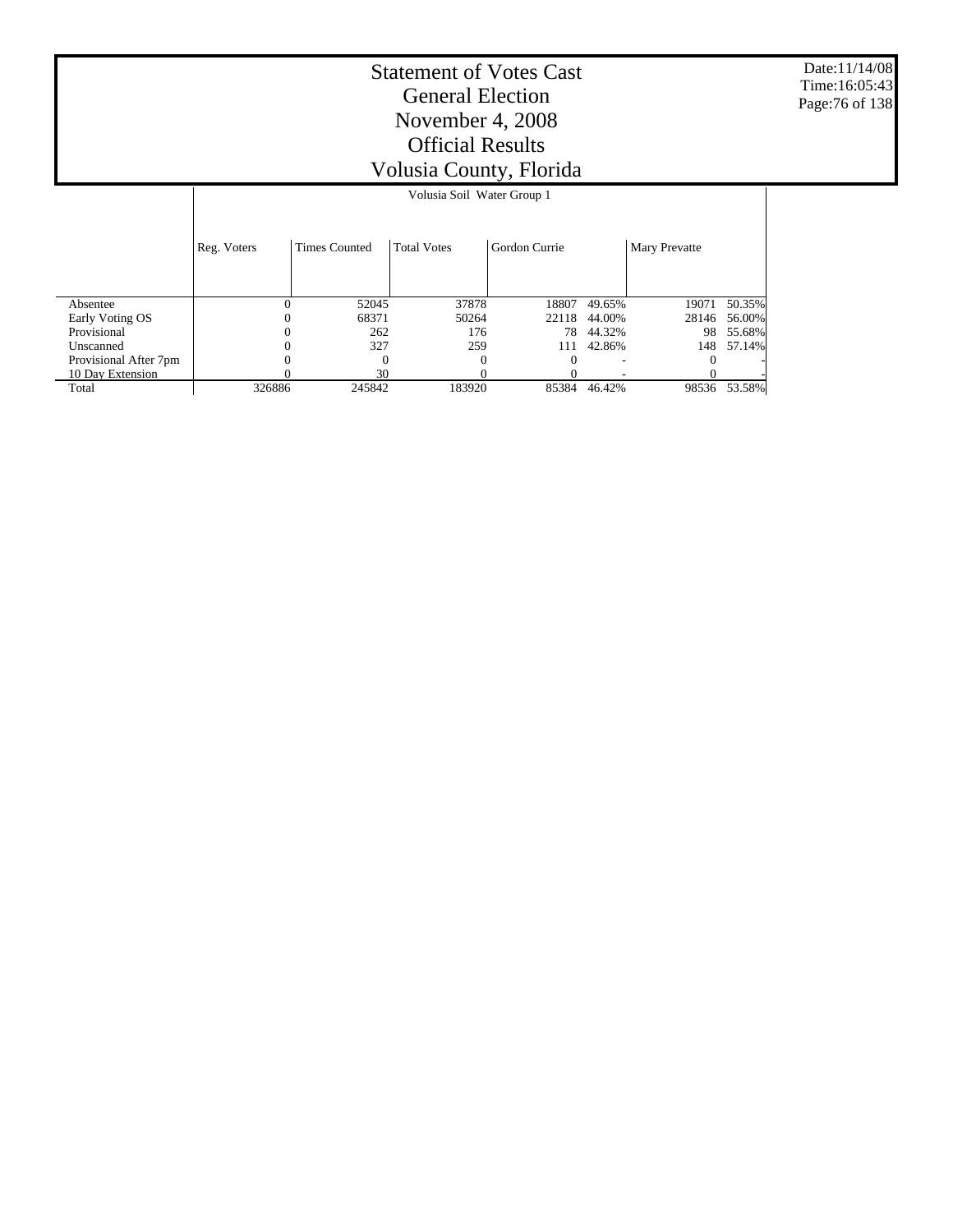Date:11/14/08 Time:16:05:43 Page:77 of 138

#### Statement of Votes Cast General Election November 4, 2008 Official Results Volusia County, Florida

Volusia Soil Water Group 4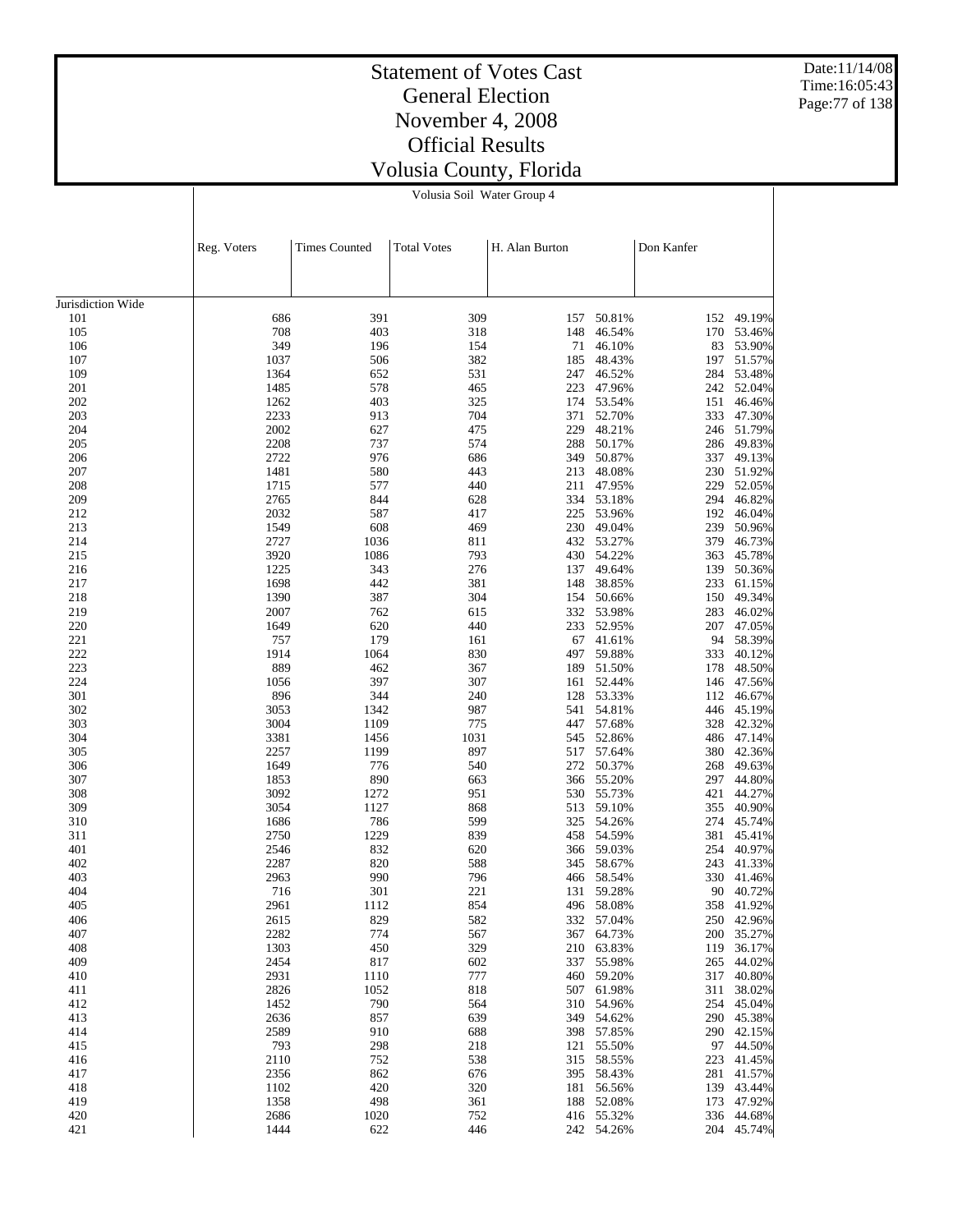Date:11/14/08 Time:16:05:43 Page:78 of 138

#### Statement of Votes Cast General Election November 4, 2008 Official Results Volusia County, Florida

Volusia Soil Water Group 4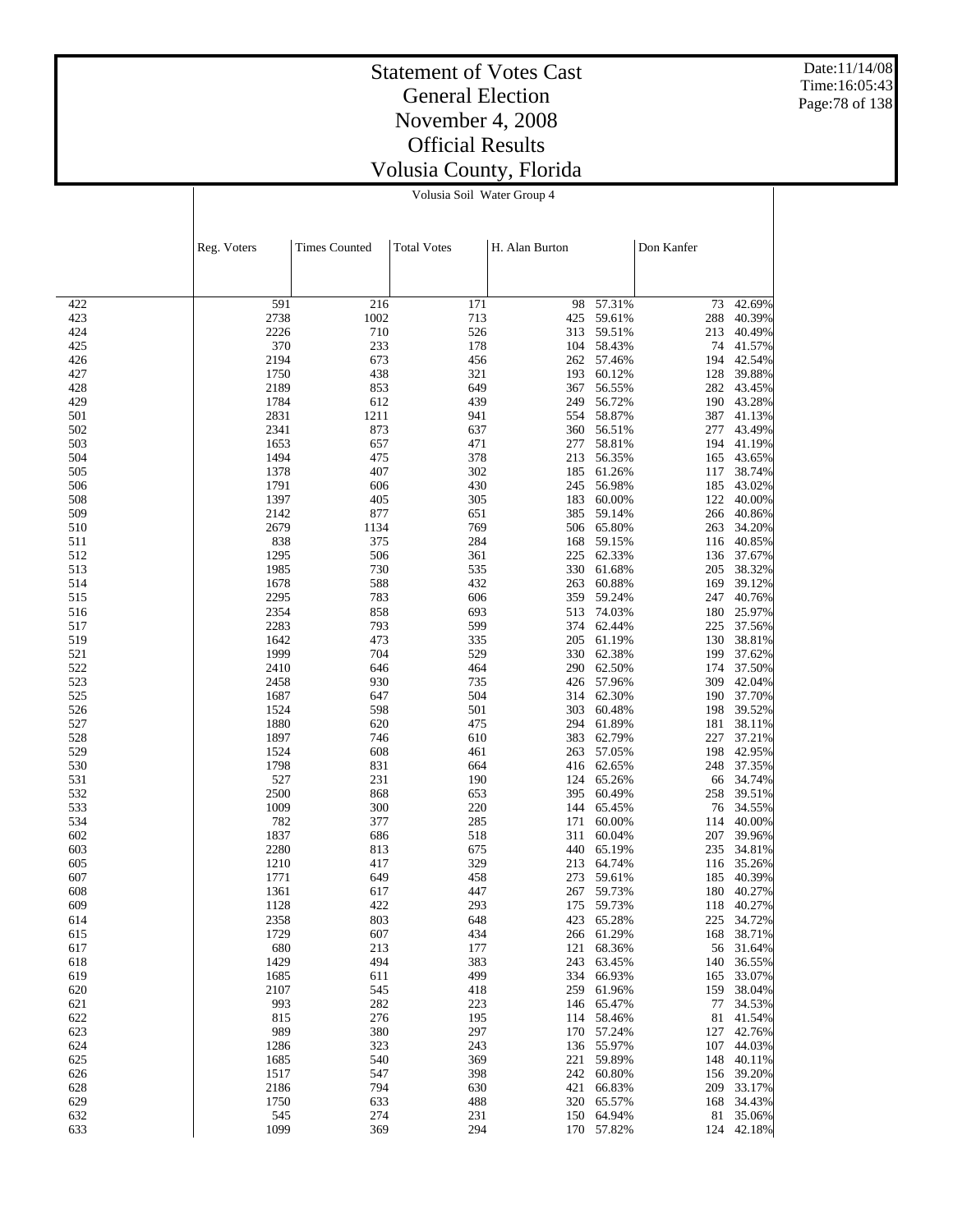Date:11/14/08 Time:16:05:43 Page:79 of 138

#### Statement of Votes Cast General Election November 4, 2008 Official Results Volusia County, Florida

Volusia Soil Water Group 4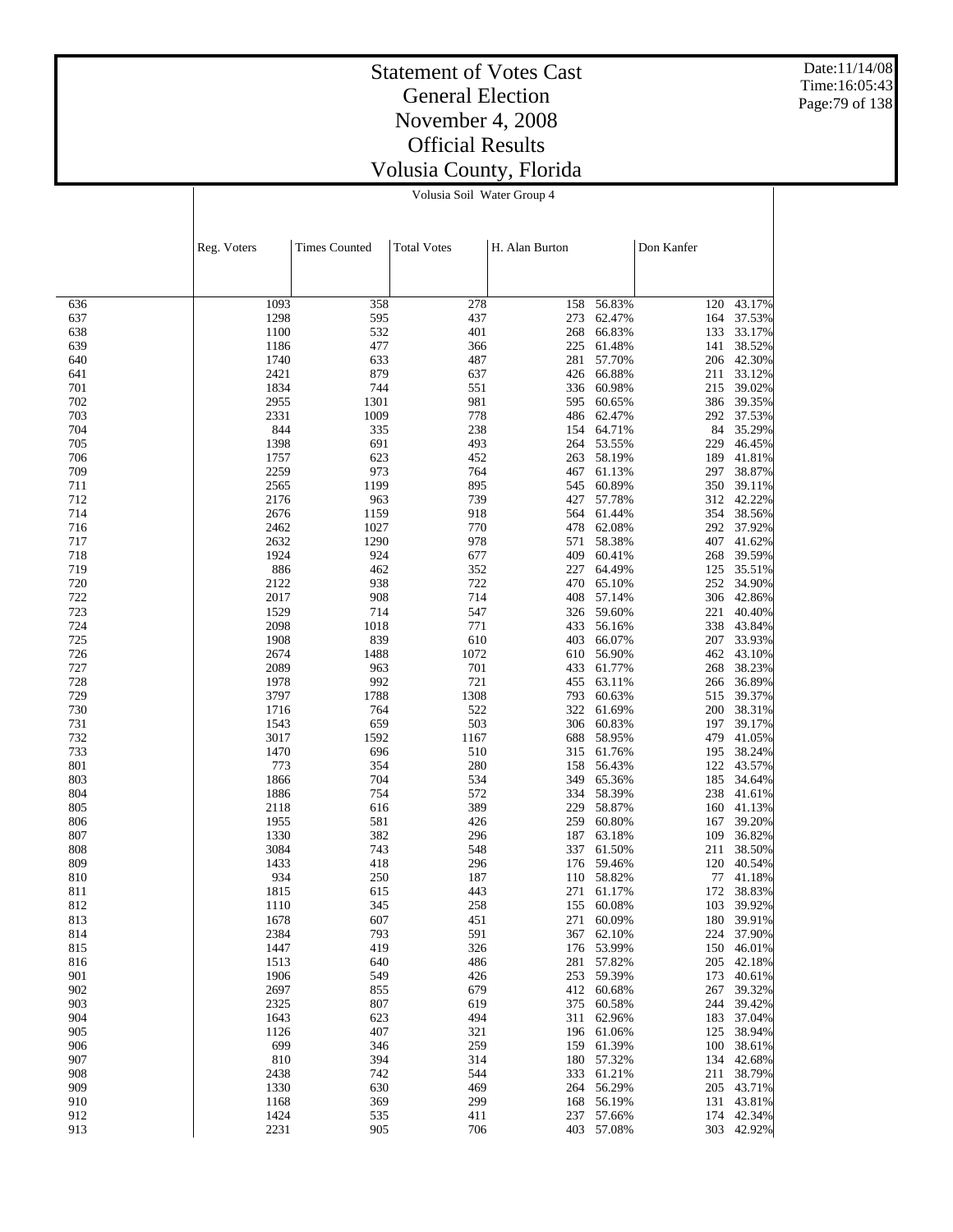Date:11/14/08 Time:16:05:43 Page:80 of 138

|                       |             |                      | Volusia Soil Water Group 4 |                |        |            |        |
|-----------------------|-------------|----------------------|----------------------------|----------------|--------|------------|--------|
|                       | Reg. Voters | <b>Times Counted</b> | <b>Total Votes</b>         | H. Alan Burton |        | Don Kanfer |        |
|                       |             |                      |                            |                |        |            |        |
| Absentee              |             | 52045                | 36911                      | 21803          | 59.07% | 15108      | 40.93% |
| Early Voting OS       |             | 68371                | 49281                      | 27840          | 56.49% | 21441      | 43.51% |
| Provisional           |             | 262                  | 180                        | 106            | 58.89% | 74         | 41.11% |
| Unscanned             |             | 327                  | 261                        | 163            | 62.45% | 98         | 37.55% |
| Provisional After 7pm |             |                      | 0                          | $\theta$       |        |            |        |
| 10 Day Extension      |             | 30                   |                            |                |        |            |        |
| Total                 | 326886      | 245842               | 180388                     | 104875         | 58.14% | 75513      | 41.86% |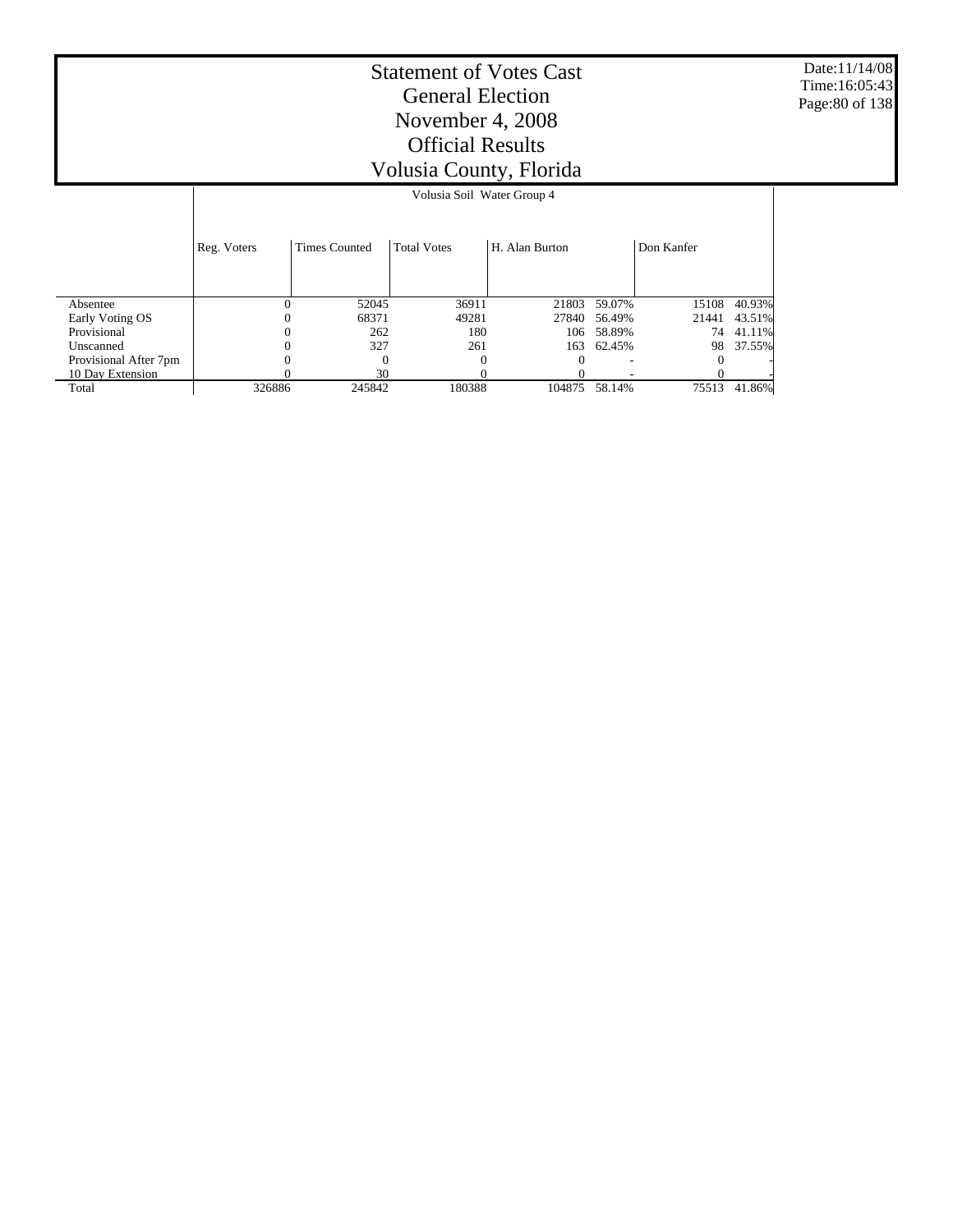Date:11/14/08 Time:16:05:44 Page:81 of 138

#### Statement of Votes Cast General Election November 4, 2008 Official Results Volusia County, Florida

West Volusia Hospital Seat 1

|                   | Reg. Voters  | <b>Times Counted</b> | <b>Total Votes</b> | John D. Adams |                         | <b>Tracy Lunquist</b> |                          |
|-------------------|--------------|----------------------|--------------------|---------------|-------------------------|-----------------------|--------------------------|
|                   |              |                      |                    |               |                         |                       |                          |
|                   |              |                      |                    |               |                         |                       |                          |
| Jurisdiction Wide |              |                      |                    |               |                         |                       |                          |
| 101<br>105        | 686<br>708   | 391<br>403           | 310<br>315         | 149<br>146    | 48.06%<br>46.35%        | 161<br>169            | 51.94%<br>53.65%         |
| 106               | 349          | 196                  | 152                | 74            | 48.68%                  | 78                    | 51.32%                   |
| 107               | 1037         | 506                  | 387                | 163           | 42.12%                  | 224                   | 57.88%                   |
| 109               | 1364         | 652                  | 525                | 241           | 45.90%                  | 284                   | 54.10%                   |
| 201               | 1485         | 578                  | 474                | 209           | 44.09%                  | 265                   | 55.91%                   |
| 202               | 1262         | 403                  | 328                | 141           | 42.99%                  | 187                   | 57.01%                   |
| 203               | 2233         | 913                  | 725                |               | 312 43.03%              | 413                   | 56.97%                   |
| 204               | 2002         | 627                  | 504                | 198           | 39.29%                  | 306                   | 60.71%                   |
| 205               | 2208         | 737                  | 590                | 241           | 40.85%                  | 349                   | 59.15%                   |
| 206               | 2722         | 976                  | 703                | 279           | 39.69%                  | 424                   | 60.31%                   |
| 207               | 1481         | 580                  | 456                | 182           | 39.91%                  | 274                   | 60.09%                   |
| 208               | 1715         | 577                  | 441                | 195           | 44.22%                  | 246                   | 55.78%                   |
| 209               | 2765         | 844                  | 631                | 275           | 43.58%                  | 356                   | 56.42%                   |
| 212               | 2032         | 587                  | 439                | 179           | 40.77%                  | 260                   | 59.23%                   |
| 213               | 1549         | 608                  | 481                | 202           | 42.00%                  | 279                   | 58.00%                   |
| 214               | 2727         | 1036                 | 815                | 333           | 40.86%                  | 482                   | 59.14%                   |
| 215<br>216        | 3920<br>1225 | 1086<br>343          | 800<br>279         | 320<br>105    | 40.00%<br>37.63%        | 480<br>174            | 60.00%<br>62.37%         |
| 217               | 1698         | 442                  | 385                | 124           | 32.21%                  | 261                   | 67.79%                   |
| 218               | 1390         | 387                  | 310                | 100           | 32.26%                  |                       | 210 67.74%               |
| 219               | 2007         | 762                  | 618                | 228           | 36.89%                  | 390                   | 63.11%                   |
| 220               | 1649         | 620                  | 467                | 176           | 37.69%                  | 291                   | 62.31%                   |
| 221               | 757          | 179                  | 164                | 44            | 26.83%                  | 120                   | 73.17%                   |
| 222               | 1914         | 1064                 | 806                | 333           | 41.32%                  | 473                   | 58.68%                   |
| 223               | 889          | 462                  | 358                | 128           | 35.75%                  | 230                   | 64.25%                   |
| 224               | 1056         | 397                  | 313                | 123           | 39.30%                  | 190                   | 60.70%                   |
| 301               | 896          | 344                  | 245                | 110           | 44.90%                  | 135                   | 55.10%                   |
| 302               | 3053         | 1342                 | 1021               | 436           | 42.70%                  | 585                   | 57.30%                   |
| 303               | 3004         | 1109                 | 798                | 376           | 47.12%                  | 422                   | 52.88%                   |
| 304               | 3381         | 1456                 | 1061               | 437           | 41.19%                  | 624                   | 58.81%                   |
| 305               | 2257         | 1199                 | 918                | 395           | 43.03%                  | 523                   | 56.97%                   |
| 306               | 1649         | 776                  | 562                | 215           | 38.26%                  | 347                   | 61.74%                   |
| 307               | 1853<br>3092 | 890                  | 675<br>984         | 293<br>420    | 43.41%                  | 382<br>564            | 56.59%<br>57.32%         |
| 308<br>309        | 3054         | 1272<br>1127         | 881                | 394           | 42.68%<br>44.72%        | 487                   | 55.28%                   |
| 310               | 1686         | 786                  | 604                | 240           | 39.74%                  | 364                   | 60.26%                   |
| 311               | 2750         | 1229                 | 862                | 376           | 43.62%                  | 486                   | 56.38%                   |
| 401               | 2546         | 832                  | 637                | 282           | 44.27%                  | 355                   | 55.73%                   |
| 402               | 2287         | 820                  | 610                | 292           | 47.87%                  | 318                   | 52.13%                   |
| 403               | 2963         | 990                  | 806                | 327           | 40.57%                  | 479                   | 59.43%                   |
| 404               | 716          | 301                  | 222                | 116           | 52.25%                  | 106                   | 47.75%                   |
| 405               | 2961         | 1112                 | 866                |               | 359 41.45%              | 507                   | 58.55%                   |
| 406               | 2615         | 829                  | 597                |               | 261 43.72%              |                       | 336 56.28%               |
| 407               | 2282         | 774                  | 585                |               | 283 48.38%              |                       | 302 51.62%               |
| 408               | 1303         | 450                  | 335                |               | 142 42.39%              | 193                   | 57.61%                   |
| 409               | 2454         | 817                  | 629                |               | 276 43.88%              |                       | 353 56.12%               |
| 410               | 2931         | 1110                 | 811                |               | 352 43.40%              |                       | 459 56.60%               |
| 411               | 2826         | 1052                 | 825                |               | 351 42.55%              |                       | 474 57.45%               |
| 412               | 1452         | 790                  | 570                |               | 254 44.56%              |                       | 316 55.44%               |
| 413               | 2636<br>2589 | 857<br>910           | 659<br>697         |               | 297 45.07%<br>41.75%    |                       | 362 54.93%               |
| 414               | 793          |                      |                    | 291           |                         |                       | 406 58.25%<br>136 60.99% |
| 415<br>416        | 2110         | 298<br>752           | 223<br>555         |               | 87 39.01%<br>242 43.60% | 313                   | 56.40%                   |
| 417               | 2356         | 862                  | 691                |               | 313 45.30%              |                       | 378 54.70%               |
| 418               | 1102         | 420                  | 322                |               | 158 49.07%              |                       | 164 50.93%               |
| 419               | 1358         | 498                  | 364                |               | 157 43.13%              |                       | 207 56.87%               |
| 420               | 2686         | 1020                 | 776                |               | 342 44.07%              |                       | 434 55.93%               |
| 421               | 1444         | 622                  | 448                |               | 194 43.30%              |                       | 254 56.70%               |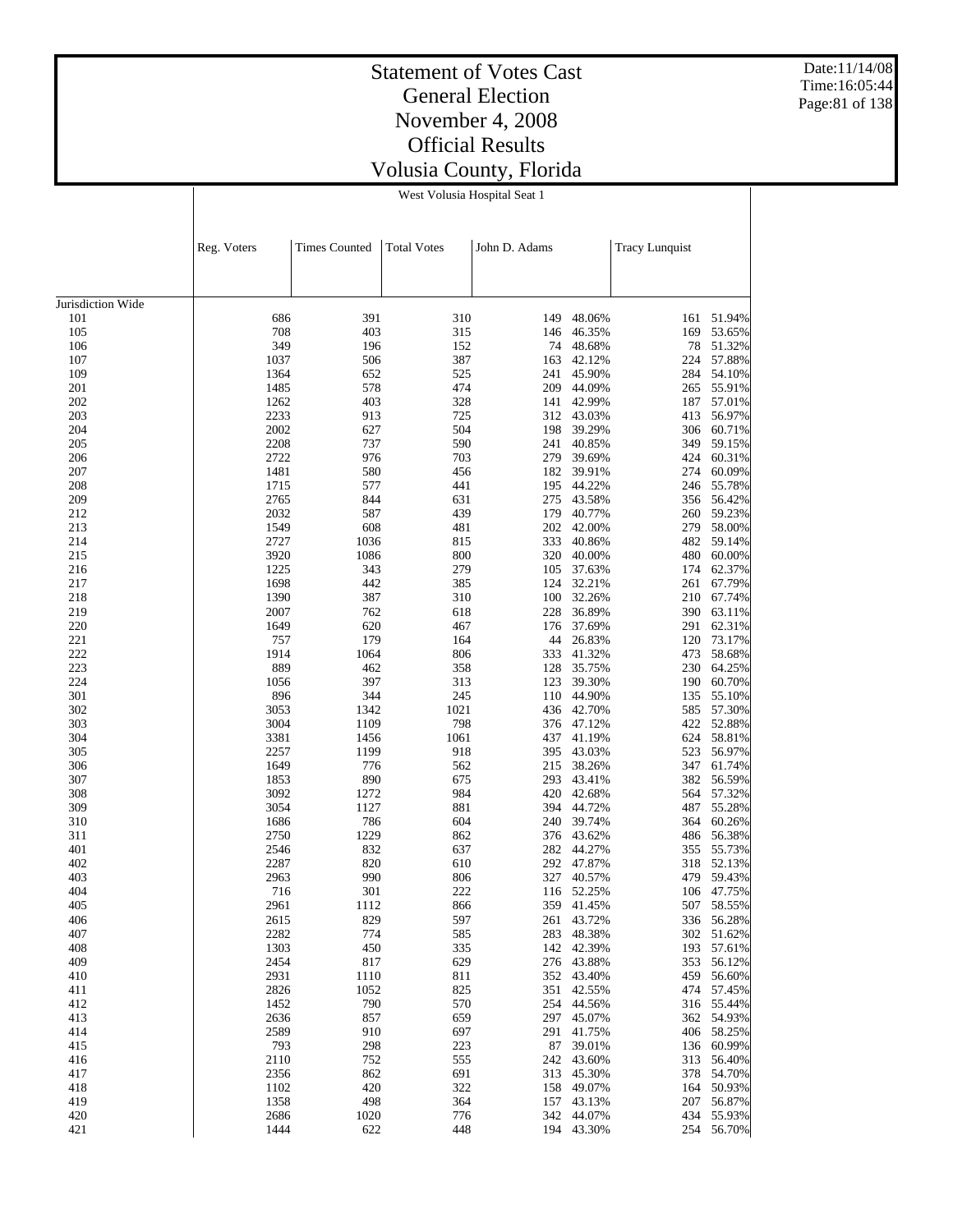Date:11/14/08 Time:16:05:44 Page:82 of 138

|                       | Reg. Voters | <b>Times Counted</b> | <b>Total Votes</b> | John D. Adams |        | <b>Tracy Lunquist</b> |        |
|-----------------------|-------------|----------------------|--------------------|---------------|--------|-----------------------|--------|
|                       |             |                      |                    |               |        |                       |        |
|                       |             |                      |                    |               |        |                       |        |
|                       |             |                      |                    |               |        |                       |        |
| 422                   | 591         | 216                  | 172                | 69            | 40.12% | 103                   | 59.88% |
| 423                   | 2738        | 1002                 | 739                | 299           | 40.46% | 440                   | 59.54% |
| 424                   | 2226        | 710                  | 534                | 214           | 40.07% | 320                   | 59.93% |
| 425                   | 370         | 233                  | 180                | 79            | 43.89% | 101                   | 56.11% |
| 426                   | 2194        | 673                  | 472                | 202           | 42.80% | 270                   | 57.20% |
| 427                   | 1750        | 438                  | 328                | 123           | 37.50% | 205                   | 62.50% |
| 428                   | 2189        | 853                  | 675                | 325           | 48.15% | 350                   | 51.85% |
| 429                   | 1784        | 612                  | 453                | 201           | 44.37% | 252                   | 55.63% |
| 511                   | 349         | 184                  | 131                | 63            | 48.09% | 68                    | 51.91% |
| 632                   | 41          | 11                   | 10                 |               | 20.00% | 8                     | 80.00% |
| 816                   | 259         | 137                  | 104                | 44            | 42.31% | 60                    | 57.69% |
| Absentee              | 0           | 21038                | 15481              | 6398          | 41.33% | 9083                  | 58.67% |
| Early Voting OS       | 0           | 26889                | 19849              | 7564          | 38.11% | 12285                 | 61.89% |
| Provisional           | 0           | 91                   | 65                 | 32            | 49.23% | 33                    | 50.77% |
| Unscanned             | 0           | 64                   | 53                 | 24            | 45.28% | 29                    | 54.72% |
| Provisional After 7pm |             | $\theta$             | $\boldsymbol{0}$   | $\Omega$      |        | $\Omega$              |        |
| 10 Day Extension      | 0           | 17                   | $\mathbf{0}$       | 0             |        |                       |        |
| Total                 | 130406      | 97170                | 72861              | 29907         | 41.05% | 42954                 | 58.95% |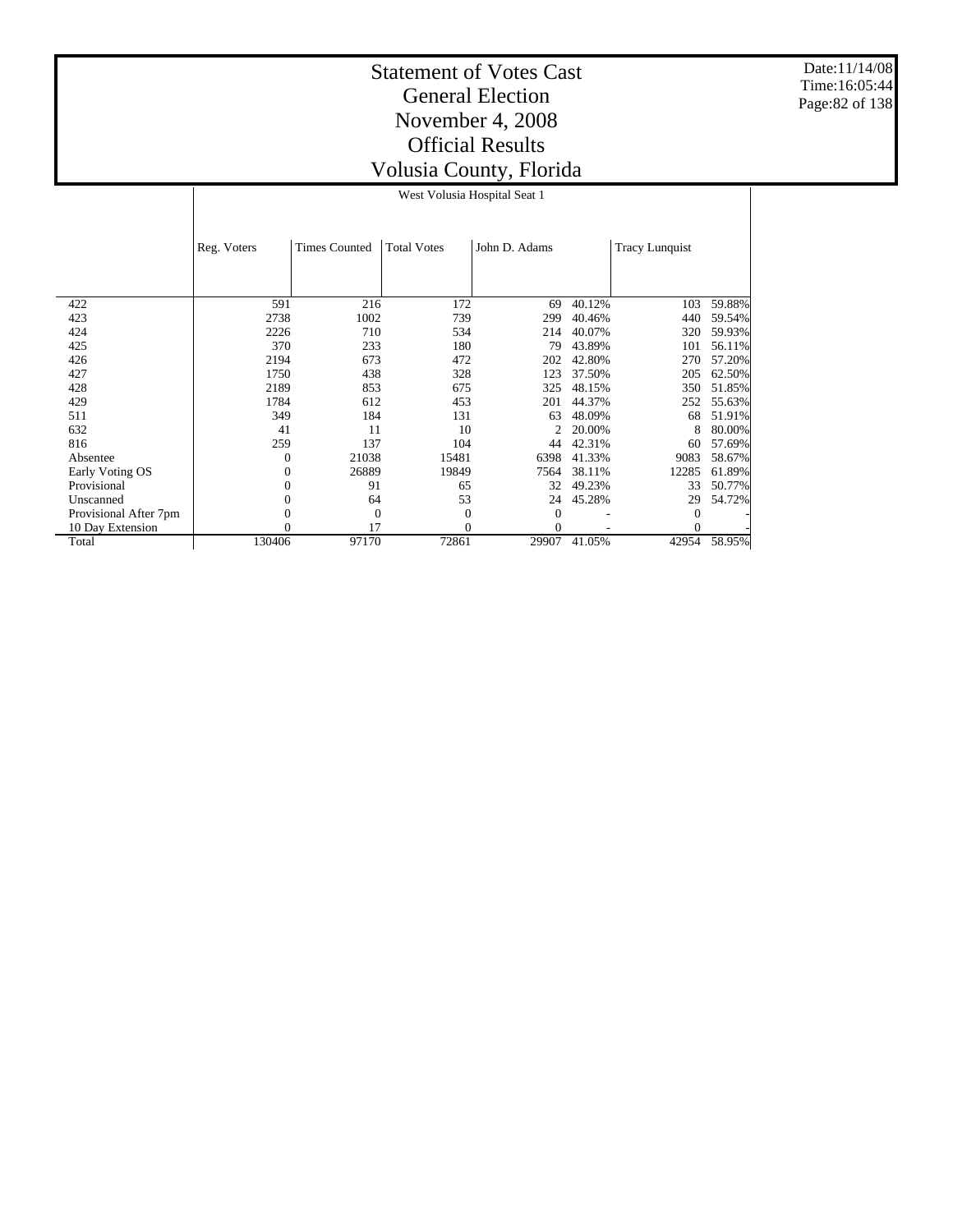Date:11/14/08 Time:16:05:44 Page:83 of 138

#### Statement of Votes Cast General Election November 4, 2008 Official Results Volusia County, Florida

West Volusia Hospital Seat 2

|                   | Reg. Voters  | <b>Times Counted</b> | Total Votes | Teresa K. Apgar |                          | William C. Hall |                      |
|-------------------|--------------|----------------------|-------------|-----------------|--------------------------|-----------------|----------------------|
|                   |              |                      |             |                 |                          |                 |                      |
| Jurisdiction Wide |              |                      |             |                 |                          |                 |                      |
| 101               | 686          | 391                  | 314         |                 | 184 58.60%               | 130             | 41.40%               |
| 105               | 708          | 403                  | 325         | 192             | 59.08%                   | 133             | 40.92%               |
| 106               | 349          | 196                  | 155         | 91              | 58.71%                   | 64              | 41.29%               |
| 107               | 1037         | 506                  | 395         | 256             | 64.81%                   | 139             | 35.19%               |
| 109               | 1364         | 652                  | 542         | 335             | 61.81%                   | 207             | 38.19%               |
| 201               | 1485         | 578                  | 479         | 299             | 62.42%                   | 180             | 37.58%               |
| 202<br>203        | 1262<br>2233 | 403<br>913           | 339<br>757  | 234<br>522      | 69.03%<br>68.96%         | 105<br>235      | 30.97%<br>31.04%     |
| 204               | 2002         | 627                  | 520         | 347             | 66.73%                   | 173             | 33.27%               |
| 205               | 2208         | 737                  | 609         | 386             | 63.38%                   | 223             | 36.62%               |
| 206               | 2722         | 976                  | 740         | 463             | 62.57%                   | 277             | 37.43%               |
| 207               | 1481         | 580                  | 485         | 316             | 65.15%                   | 169             | 34.85%               |
| 208               | 1715         | 577                  | 458         | 295             | 64.41%                   | 163             | 35.59%               |
| 209               | 2765         | 844                  | 666         | 406             | 60.96%                   | 260             | 39.04%               |
| 212               | 2032         | 587                  | 462         | 303             | 65.58%                   | 159             | 34.42%               |
| 213               | 1549         | 608                  | 504         | 317             | 62.90%                   | 187             | 37.10%               |
| 214               | 2727         | 1036                 | 845         | 547             | 64.73%                   | 298             | 35.27%               |
| 215               | 3920         | 1086                 | 847         | 577             | 68.12%                   | 270             | 31.88%               |
| 216               | 1225         | 343                  | 284         | 155             | 54.58%                   | 129             | 45.42%               |
| 217               | 1698         | 442                  | 403         | 192             | 47.64%                   | 211             | 52.36%               |
| 218<br>219        | 1390<br>2007 | 387<br>762           | 321<br>640  | 201             | 62.62%                   |                 | 120 37.38%<br>33.28% |
| 220               | 1649         | 620                  | 495         | 427<br>333      | 66.72%<br>67.27%         | 213<br>162      | 32.73%               |
| 221               | 757          | 179                  | 166         | 75              | 45.18%                   | 91              | 54.82%               |
| 222               | 1914         | 1064                 | 823         | 537             | 65.25%                   | 286             | 34.75%               |
| 223               | 889          | 462                  | 365         | 223             | 61.10%                   | 142             | 38.90%               |
| 224               | 1056         | 397                  | 323         | 221             | 68.42%                   | 102             | 31.58%               |
| 301               | 896          | 344                  | 257         | 162             | 63.04%                   | 95              | 36.96%               |
| 302               | 3053         | 1342                 | 1020        | 689             | 67.55%                   | 331             | 32.45%               |
| 303               | 3004         | 1109                 | 827         | 531             | 64.21%                   | 296             | 35.79%               |
| 304               | 3381         | 1456                 | 1068        | 723             | 67.70%                   | 345             | 32.30%               |
| 305               | 2257         | 1199                 | 912         | 611             | 67.00%                   | 301             | 33.00%               |
| 306               | 1649         | 776                  | 550         | 340             | 61.82%                   | 210             | 38.18%               |
| 307               | 1853         | 890                  | 668         | 410             | 61.38%                   | 258             | 38.62%               |
| 308               | 3092         | 1272                 | 993         | 667             | 67.17%                   | 326             | 32.83%               |
| 309               | 3054         | 1127                 | 890         | 580             | 65.17%                   | 310             | 34.83%               |
| 310               | 1686         | 786                  | 601         | 404             | 67.22%                   | 197             | 32.78%               |
| 311<br>401        | 2750<br>2546 | 1229<br>832          | 869<br>636  | 568<br>408      | 65.36%<br>64.15%         | 301<br>228      | 34.64%<br>35.85%     |
| 402               | 2287         | 820                  | 614         | 385             | 62.70%                   | 229             | 37.30%               |
| 403               | 2963         | 990                  | 809         | 548             | 67.74%                   | 261             | 32.26%               |
| 404               | 716          | 301                  | 226         | 130             | 57.52%                   | 96              | 42.48%               |
| 405               | 2961         | 1112                 | 878         |                 | 566 64.46%               |                 | 312 35.54%           |
| 406               | 2615         | 829                  | 600         |                 | 412 68.67%               |                 | 188 31.33%           |
| 407               | 2282         | 774                  | 590         |                 | 385 65.25%               |                 | 205 34.75%           |
| 408               | 1303         | 450                  | 337         |                 | 232 68.84%               | 105             | 31.16%               |
| 409               | 2454         | 817                  | 623         |                 | 411 65.97%               |                 | 212 34.03%           |
| 410               | 2931         | 1110                 | 801         |                 | 521 65.04%               | 280             | 34.96%               |
| 411               | 2826         | 1052                 | 827         |                 | 545 65.90%               |                 | 282 34.10%           |
| 412               | 1452         | 790                  | 573         |                 | 333 58.12%               | 240             | 41.88%               |
| 413               | 2636         | 857                  | 653         |                 | 430 65.85%               | 223             | 34.15%               |
| 414               | 2589         | 910                  | 702         |                 | 457 65.10%               | 245             | 34.90%               |
| 415<br>416        | 793<br>2110  | 298<br>752           | 225<br>555  |                 | 144 64.00%<br>350 63.06% | 81<br>205       | 36.00%<br>36.94%     |
| 417               | 2356         | 862                  | 684         |                 | 434 63.45%               |                 | 250 36.55%           |
| 418               | 1102         | 420                  | 327         |                 | 213 65.14%               |                 | 114 34.86%           |
| 419               | 1358         | 498                  | 365         |                 | 231 63.29%               | 134             | 36.71%               |
| 420               | 2686         | 1020                 | 774         |                 | 514 66.41%               |                 | 260 33.59%           |
| 421               | 1444         | 622                  | 444         |                 | 280 63.06%               |                 | 164 36.94%           |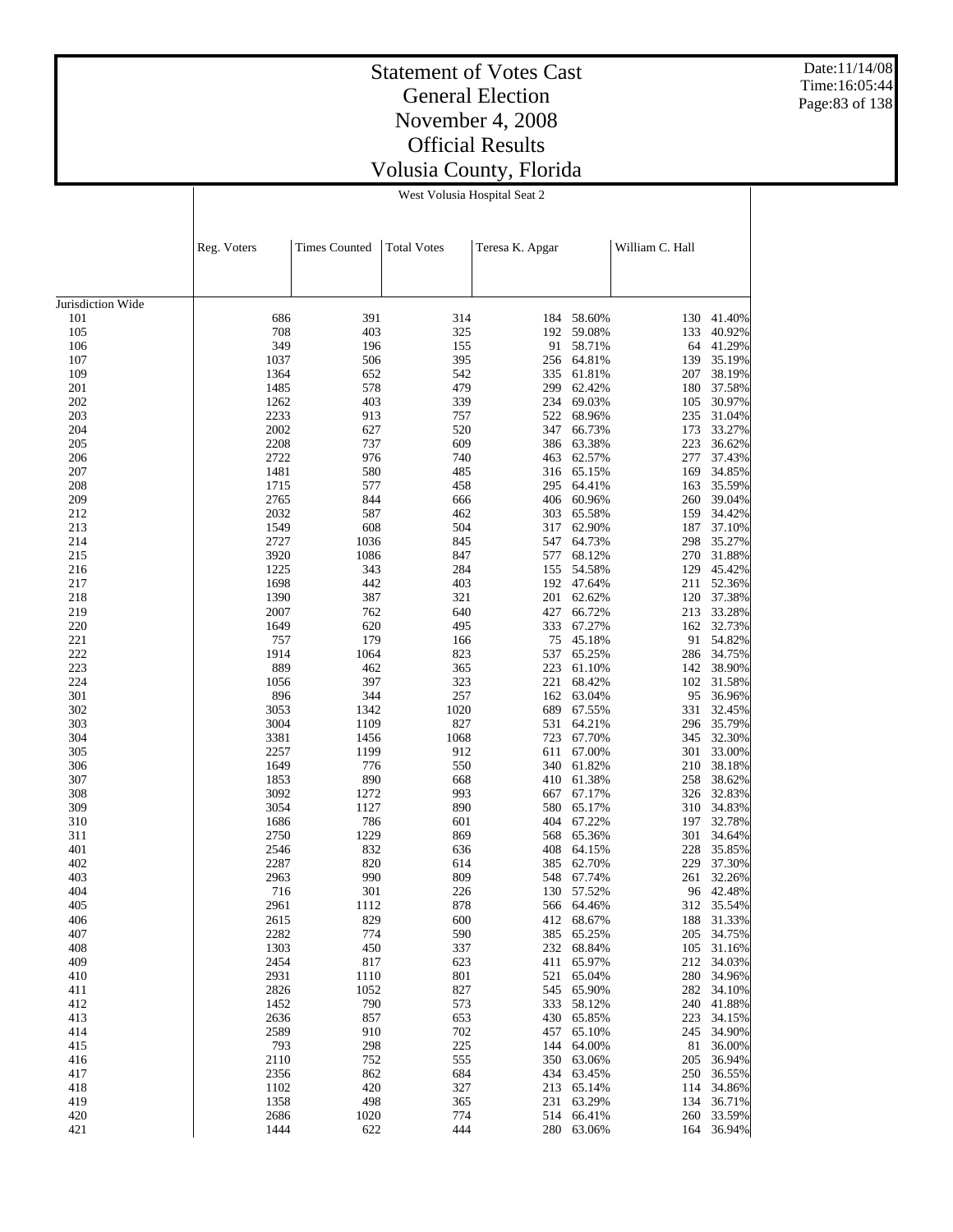Date:11/14/08 Time:16:05:44 Page:84 of 138

|  | West Volusia Hospital Seat 2 |  |
|--|------------------------------|--|
|  |                              |  |

|                       | Reg. Voters  | <b>Times Counted</b> | <b>Total Votes</b> | Teresa K. Apgar |        | William C. Hall |        |
|-----------------------|--------------|----------------------|--------------------|-----------------|--------|-----------------|--------|
|                       |              |                      |                    |                 |        |                 |        |
|                       |              |                      |                    |                 |        |                 |        |
| 422                   | 591          | 216                  | 174                | 105             | 60.34% | 69              | 39.66% |
| 423                   | 2738         | 1002                 | 739                | 474             | 64.14% | 265             | 35.86% |
| 424                   | 2226         | 710                  | 536                | 357             | 66.60% | 179             | 33.40% |
| 425                   | 370          | 233                  | 182                | 107             | 58.79% | 75              | 41.21% |
| 426                   | 2194         | 673                  | 474                | 302             | 63.71% | 172             | 36.29% |
| 427                   | 1750         | 438                  | 334                | 219             | 65.57% | 115             | 34.43% |
| 428                   | 2189         | 853                  | 675                | 445             | 65.93% | 230             | 34.07% |
| 429                   | 1784         | 612                  | 452                | 299             | 66.15% | 153             | 33.85% |
| 511                   | 349          | 184                  | 132                | 73              | 55.30% | 59              | 44.70% |
| 632                   | 41           | 11                   | 9                  |                 | 77.78% |                 | 22.22% |
| 816                   | 259          | 137                  | 106                | 64              | 60.38% | 42              | 39.62% |
| Absentee              | $\mathbf{0}$ | 21038                | 15975              | 10427           | 65.27% | 5548            | 34.73% |
| Early Voting OS       | 0            | 26889                | 20325              | 13018           | 64.05% | 7307            | 35.95% |
| Provisional           | 0            | 91                   | 65                 | 41              | 63.08% | 24              | 36.92% |
| Unscanned             | 0            | 64                   | 58                 | 35              | 60.34% | 23              | 39.66% |
| Provisional After 7pm |              | $\overline{0}$       | $\theta$           | 0               |        |                 |        |
| 10 Day Extension      |              | 17                   | $\theta$           | 0               |        |                 |        |
| Total                 | 130406       | 97170                | 74396              | 48021           | 64.55% | 26375           | 35.45% |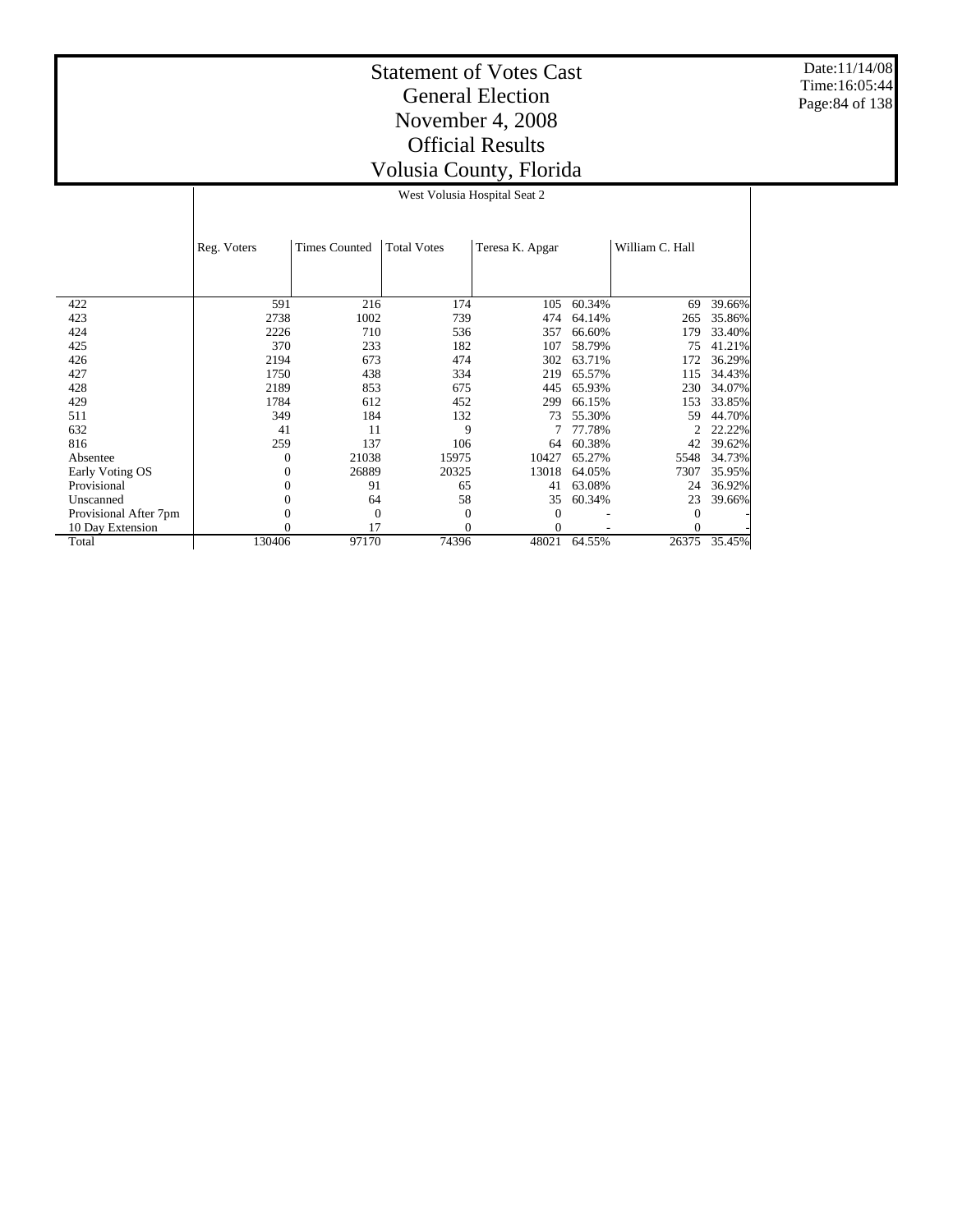Date:11/14/08 Time:16:05:44 Page:85 of 138

| DeBary Mayor Seat 5 |
|---------------------|
|---------------------|

|                       | Reg. Voters | <b>Times Counted</b> | <b>Total Votes</b> | George Coleman |        | <b>Bob Garcia</b> |        |
|-----------------------|-------------|----------------------|--------------------|----------------|--------|-------------------|--------|
|                       |             |                      |                    |                |        |                   |        |
|                       |             |                      |                    |                |        |                   |        |
| Jurisdiction Wide     |             |                      |                    |                |        |                   |        |
| 304                   | 3381        | 1456                 | 1342               | 544            | 40.54% | 798               | 59.46% |
| 305                   | 2257        | 1199                 | 1113               | 526            | 47.26% | 587               | 52.74% |
| 306                   | 1649        | 776                  | 710                | 296            | 41.69% | 414               | 58.31% |
| 307                   | 1853        | 890                  | 826                | 430            | 52.06% | 396               | 47.94% |
| 310                   | 1686        | 786                  | 745                | 353            | 47.38% | 392               | 52.62% |
| 311                   | 2750        | 1229                 | 1124               | 439            | 39.06% | 685               | 60.94% |
| Absentee              |             | 2378                 | 2151               | 1030           | 47.88% | 1121              | 52.12% |
| Early Voting OS       |             | 2159                 | 1967               | 806            | 40.98% | 1161              | 59.02% |
| Provisional           |             |                      | 4                  |                | 25.00% | $\mathcal{E}$     | 75.00% |
| Unscanned             |             |                      |                    | 0              |        |                   |        |
| Provisional After 7pm |             |                      | 0                  | 0              |        |                   |        |
| 10 Day Extension      |             |                      |                    | 0              |        |                   |        |
| Total                 | 13576       | 10881                | 9982               | 4425           | 44.33% | 5557              | 55.67% |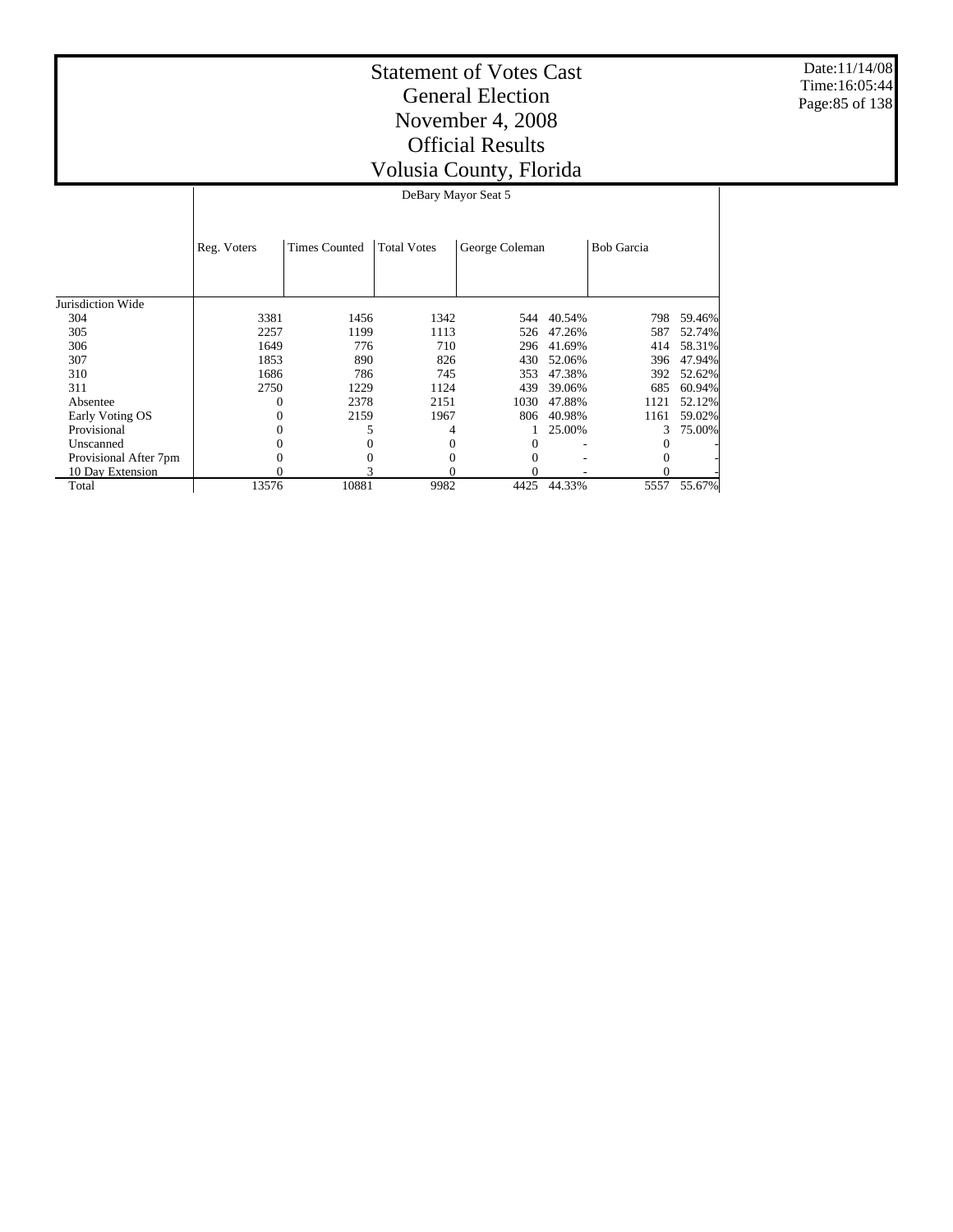Date:11/14/08 Time:16:05:44 Page:86 of 138

| DeBary Seat 3 |  |
|---------------|--|

|                       | Reg. Voters | <b>Times Counted</b> | <b>Total Votes</b> | "Van" Conoley |        | Mark A. Meister |        |
|-----------------------|-------------|----------------------|--------------------|---------------|--------|-----------------|--------|
| Jurisdiction Wide     |             |                      |                    |               |        |                 |        |
| 304                   | 3381        | 1456                 | 1190               | 649           | 54.54% | 541             | 45.46% |
| 305                   | 2257        | 1199                 | 1025               | 598           | 58.34% | 427             | 41.66% |
| 306                   | 1649        | 776                  | 666                | 333           | 50.00% | 333             | 50.00% |
| 307                   | 1853        | 890                  | 762                | 483           | 63.39% | 279             | 36.61% |
| 310                   | 1686        | 786                  | 670                | 342           | 51.04% | 328             | 48.96% |
| 311                   | 2750        | 1229                 | 1027               | 635           | 61.83% | 392             | 38.17% |
| Absentee              |             | 2378                 | 1932               | 1096          | 56.73% | 836             | 43.27% |
| Early Voting OS       |             | 2159                 | 1765               | 995           | 56.37% | 770             | 43.63% |
| Provisional           |             |                      |                    |               | 66.67% |                 | 33.33% |
| Unscanned             |             |                      |                    |               |        |                 |        |
| Provisional After 7pm |             |                      |                    | 0             |        |                 |        |
| 10 Day Extension      | $\Omega$    |                      | 0                  | 0             |        |                 |        |
| Total                 | 13576       | 10881                | 9040               | 5133          | 56.78% | 3907            | 43.22% |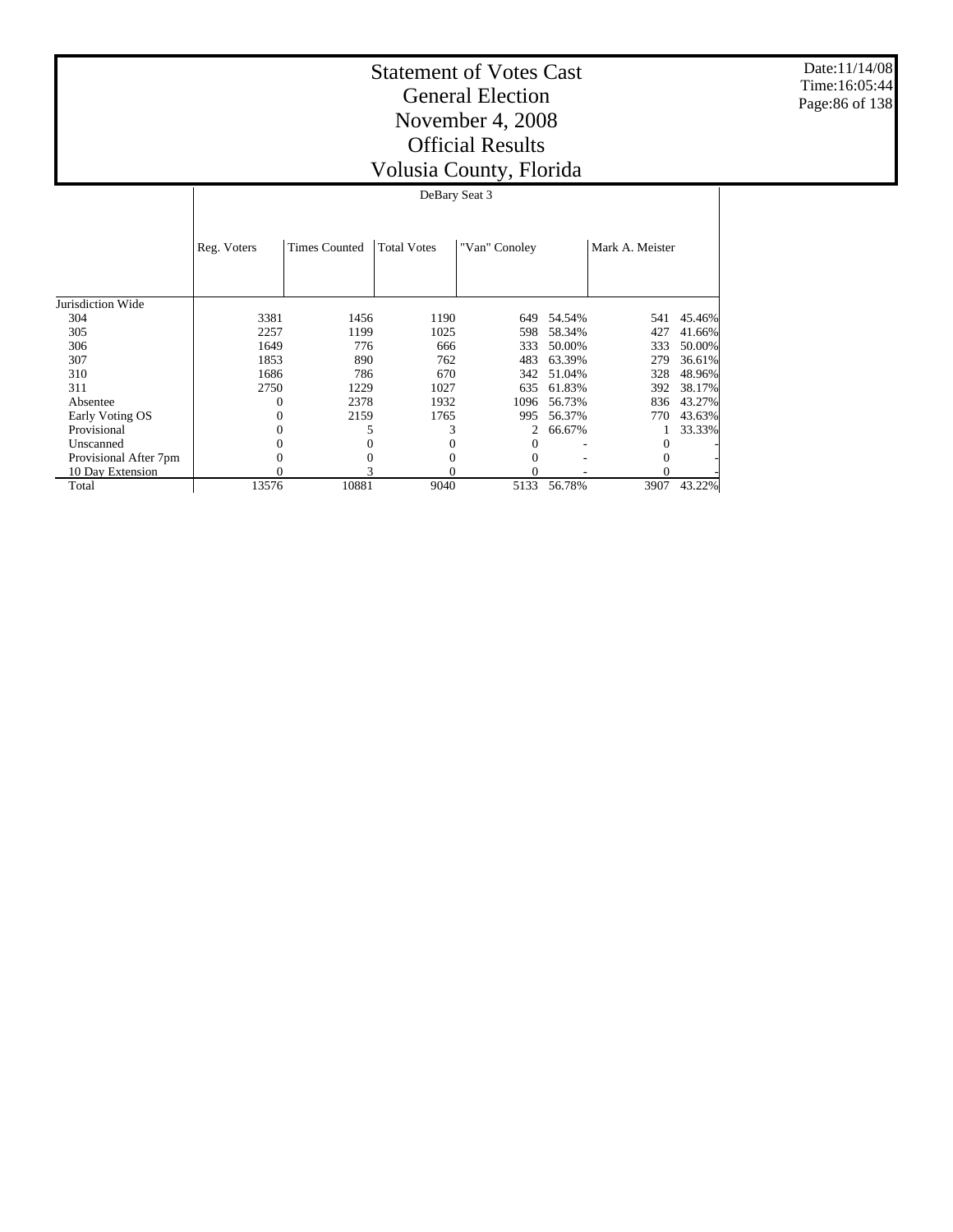Date:11/14/08 Time:16:05:44 Page:87 of 138

 $\overline{\phantom{a}}$ 

#### Statement of Votes Cast General Election November 4, 2008 Official Results Volusia County, Florida Lake Helen Commissioner 2

|                       |             | ваке пект сопшивание в |                    |               |        |                     |            |  |  |  |
|-----------------------|-------------|------------------------|--------------------|---------------|--------|---------------------|------------|--|--|--|
|                       | Reg. Voters | Times<br>Counted       | <b>Total Votes</b> | Vernon Burton |        | Alan "Cookie" Cooke |            |  |  |  |
|                       |             |                        |                    |               |        |                     |            |  |  |  |
| Jurisdiction Wide     |             |                        |                    |               |        |                     |            |  |  |  |
| 222                   | 1914        | 1064                   | 1000               | 488           | 48.80% |                     | 512 51.20% |  |  |  |
| Absentee              |             | 253                    | 239                | 127           | 53.14% | 112                 | 46.86%     |  |  |  |
| Early Voting OS       |             | 180                    | 166                | 90            | 54.22% |                     | 76 45.78%  |  |  |  |
| Provisional           |             |                        |                    |               | ۰      |                     |            |  |  |  |
| Unscanned             |             |                        |                    |               | ۰      |                     |            |  |  |  |
| Provisional After 7pm |             |                        |                    |               |        |                     |            |  |  |  |
| 10 Day Extension      |             |                        |                    |               |        |                     |            |  |  |  |
| Total                 | 1914        | 1497                   | 1405               | 705           | 50.18% | 700                 | 49.82%     |  |  |  |

Τ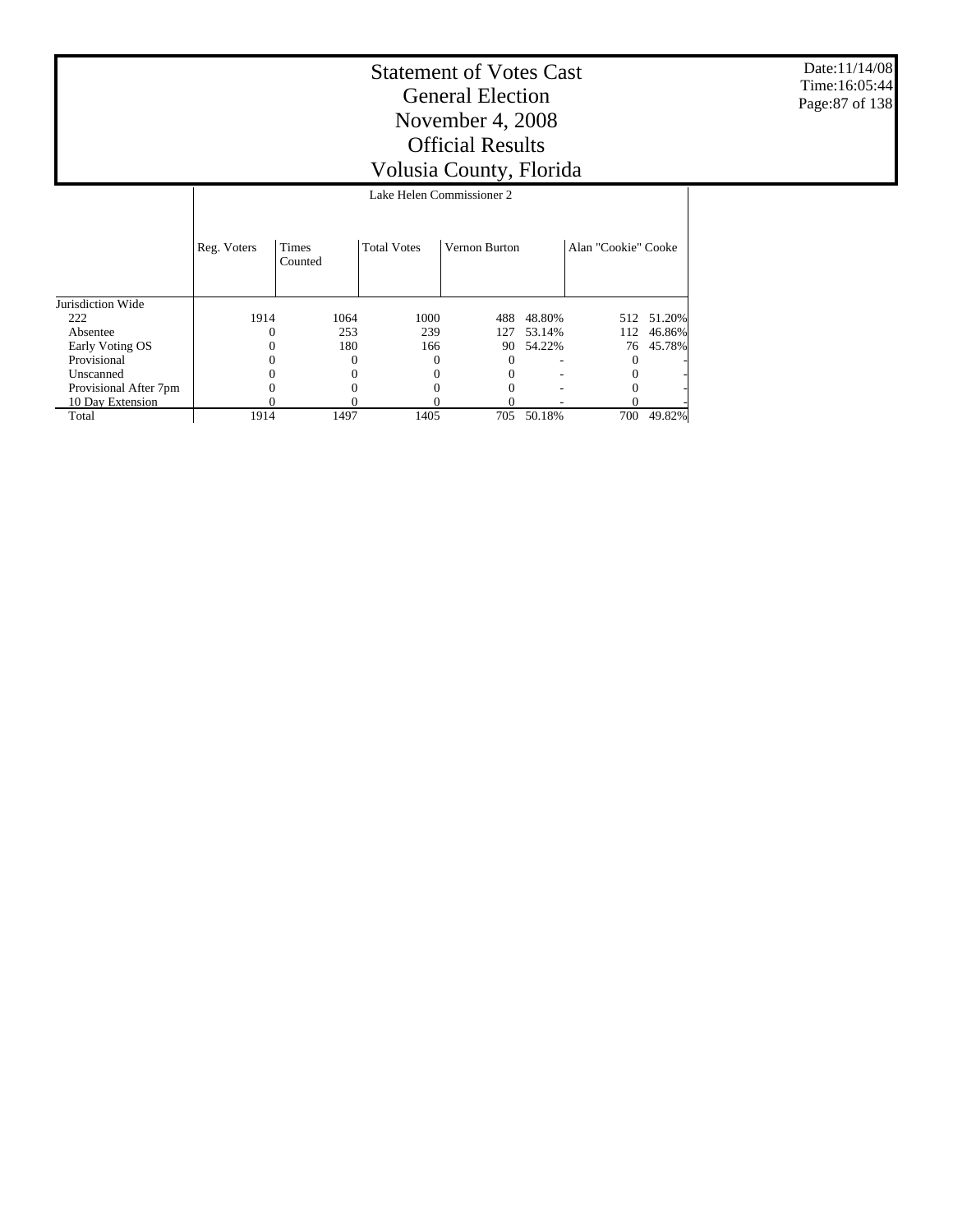Date:11/14/08 Time:16:05:44 Page:88 of 138

#### Statement of Votes Cast General Election November 4, 2008 Official Results Volusia County, Florida Lake Helen Commissioner 4

|                       | Reg. Voters | <b>Times</b><br>Counted | <b>Total Votes</b> | Louis T. Benton III |        | Cameron Lane |        |
|-----------------------|-------------|-------------------------|--------------------|---------------------|--------|--------------|--------|
| Jurisdiction Wide     |             |                         |                    |                     |        |              |        |
| 222                   | 1914        | 1064                    | 977                | 492                 | 50.36% | 485          | 49.64% |
| Absentee              | 0           | 253                     | 234                | 120-                | 51.28% | 114          | 48.72% |
| Early Voting OS       |             | 180                     | 160                | 72                  | 45.00% | 88           | 55.00% |
| Provisional           |             |                         |                    | O                   | ۰      |              |        |
| Unscanned             |             |                         |                    |                     | ۰      |              |        |
| Provisional After 7pm |             |                         |                    |                     | ۰      |              |        |
| 10 Day Extension      |             |                         |                    |                     |        |              |        |
| Total                 | 1914        | 1497                    | 1371               | 684                 | 49.89% | 687          | 50.11% |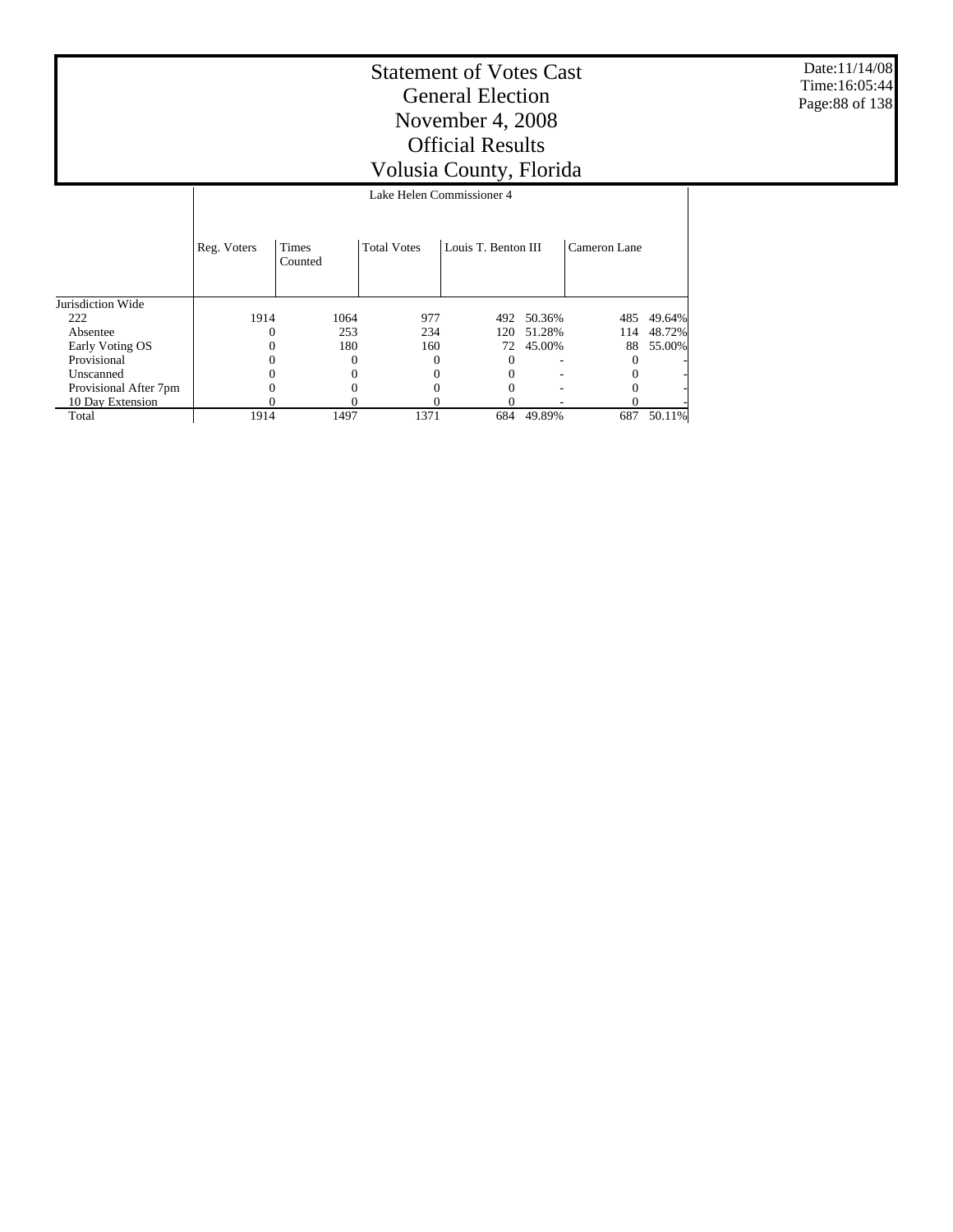Date:11/14/08 Time:16:05:44 Page:89 of 138

# Statement of Votes Cast General Election November 4, 2008 Official Results Volusia County, Florida

Oak Hill Mayor

|                       | Reg. Voters | <b>Times</b><br>Counted | <b>Total Votes</b> | Darla A. Lauer |          | Mike Thompson |           |
|-----------------------|-------------|-------------------------|--------------------|----------------|----------|---------------|-----------|
| Jurisdiction Wide     |             |                         |                    |                |          |               |           |
| 909                   | 1330        | 630                     | 612                | 348            | 56.86%   | 264           | 43.14%    |
| Absentee              | 0           | 168                     | 160                | 94             | 58.75%   | 66            | 41.25%    |
| Early Voting OS       | $\Omega$    | 205                     | 195                | 101            | 51.79%   | 94            | 48.21%    |
| Provisional           | $\Omega$    | 3                       | 2                  |                | 50.00%   |               | 50.00%    |
| Unscanned             | 0           | 4                       | 4                  | 0              | $0.00\%$ |               | 4 100,00% |
| Provisional After 7pm | 0           | 0                       | $\Omega$           | $\Omega$       |          | $\Omega$      | ٠         |
| 10 Day Extension      |             | 0                       |                    |                |          |               |           |
| Total                 | 1330        | 1010                    | 973                | 544            | 55.91%   | 429           | 44.09%    |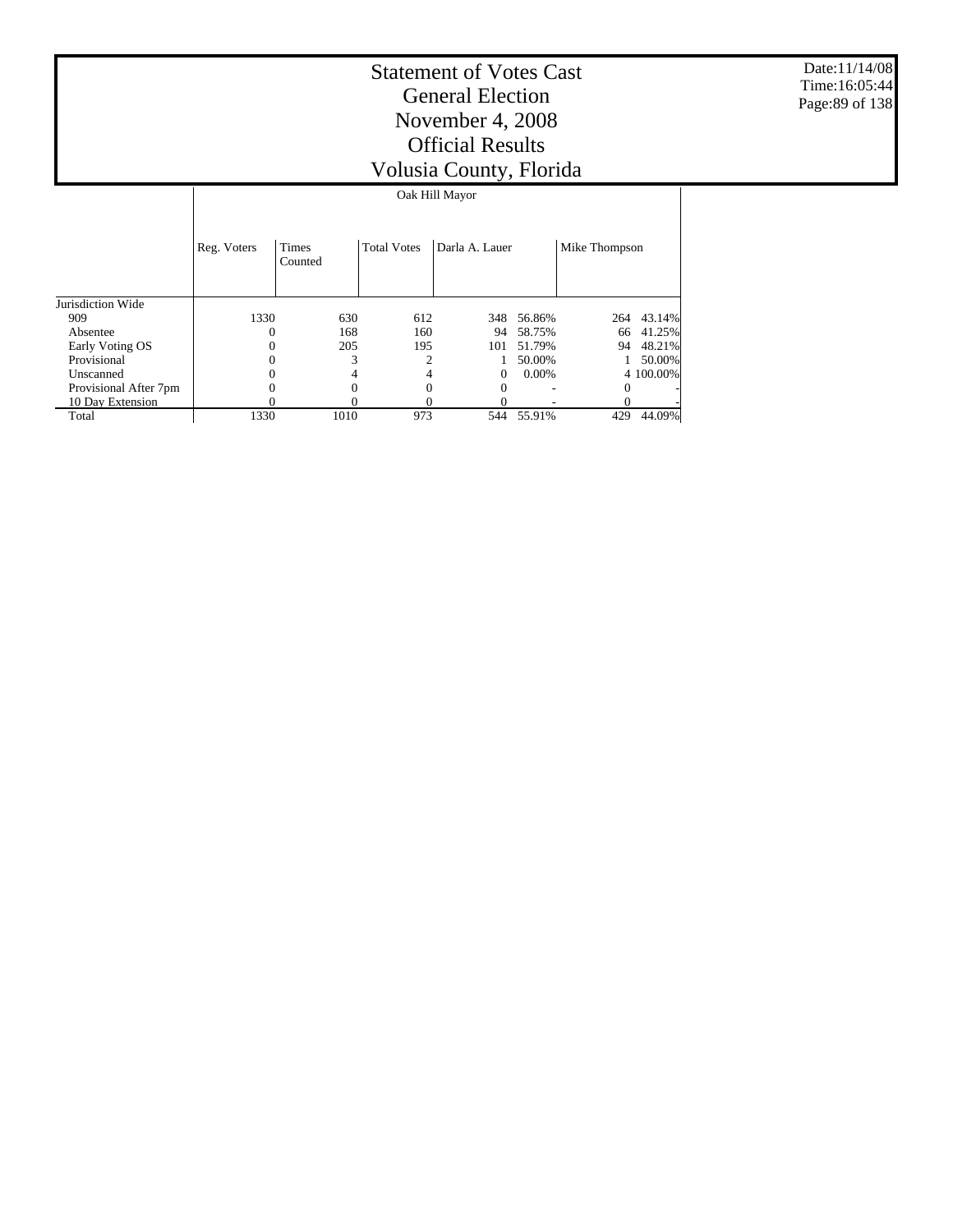Date:11/14/08 Time:16:05:44 Page:90 of 138

| Oak Hill Seat 4 |  |
|-----------------|--|
|                 |  |
|                 |  |

|                       | Reg. Voters | Times<br>Counted | <b>Total Votes</b> | Linda C. Hyatt |            | Ron Mercer |        |
|-----------------------|-------------|------------------|--------------------|----------------|------------|------------|--------|
| Jurisdiction Wide     |             |                  |                    |                |            |            |        |
| 909                   | 1330        | 630              | 602                |                | 315 52.33% | 287        | 47.67% |
| Absentee              | 0           | 168              | 158                | 94             | 59.49%     | 64         | 40.51% |
| Early Voting OS       | $\Omega$    | 205              | 191                | 122            | 63.87%     | 69         | 36.13% |
| Provisional           | 0           | 3                |                    |                | 1 100,00%  | 0          | 0.00%  |
| Unscanned             | 0           | 4                |                    |                | 75.00%     |            | 25.00% |
| Provisional After 7pm | 0           | 0                | 0                  | $_{0}$         |            | $\Omega$   |        |
| 10 Day Extension      | 0           | 0                |                    |                |            |            |        |
| Total                 | 1330        | 1010             | 956                | 535            | 55.96%     | 421        | 44.04% |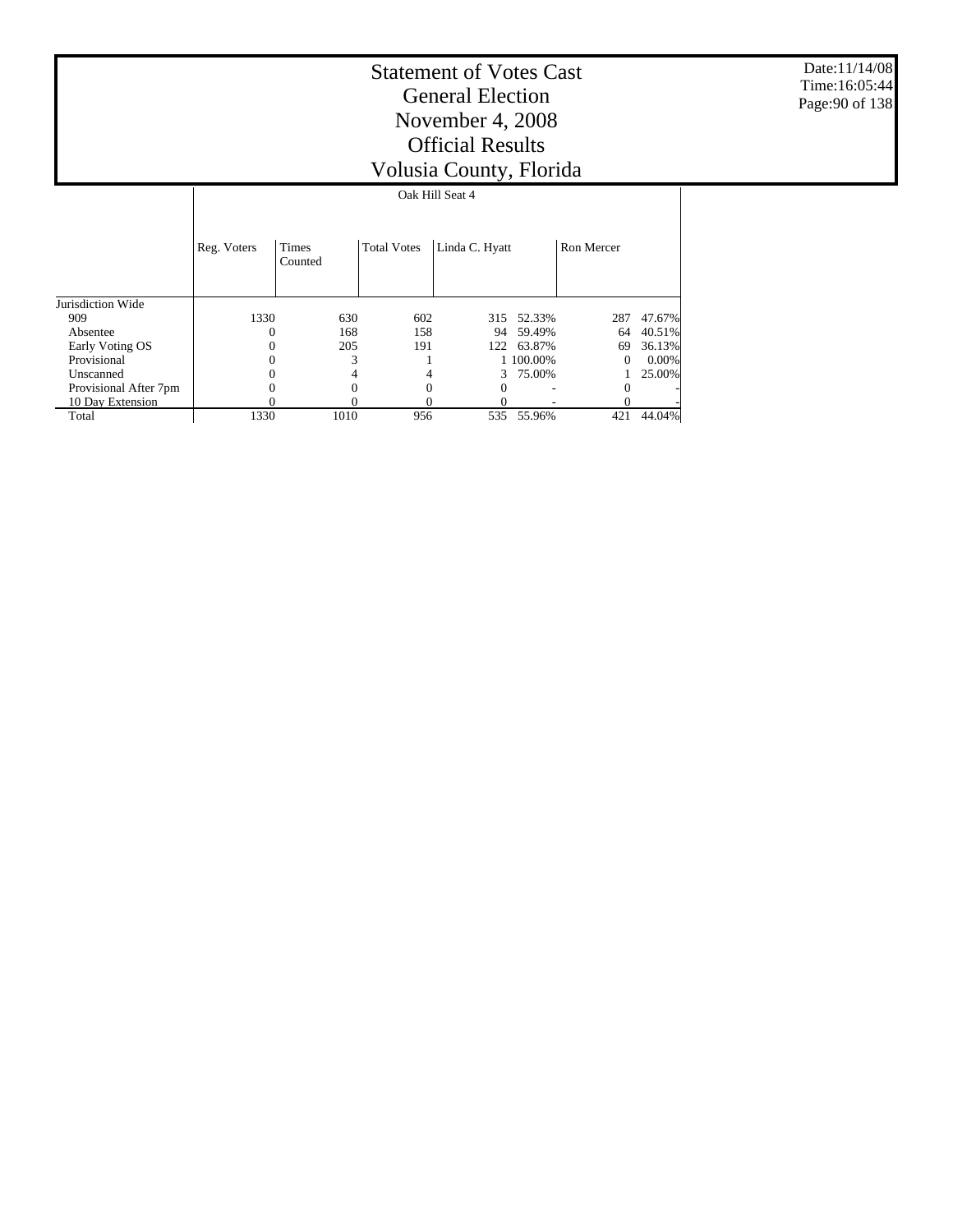Date:11/14/08 Time:16:05:44 Page:91 of 138

## Statement of Votes Cast General Election November 4, 2008 Official Results Volusia County, Florida

|                   | Reg. Voters  | <b>Times Counted</b> | <b>Total Votes</b> | <b>YES</b> |                  | NO         |                  |
|-------------------|--------------|----------------------|--------------------|------------|------------------|------------|------------------|
|                   |              |                      |                    |            |                  |            |                  |
|                   |              |                      |                    |            |                  |            |                  |
| Jurisdiction Wide |              |                      |                    |            |                  |            |                  |
| 101               | 686          | 391                  | 349                | 153        | 43.84%           | 196        | 56.16%           |
| 105<br>106        | 708<br>349   | 403<br>196           | 360<br>179         | 131<br>59  | 36.39%<br>32.96% | 229<br>120 | 63.61%<br>67.04% |
| 107               | 1037         | 506                  | 469                | 184        | 39.23%           | 285        | 60.77%           |
| 109               | 1364         | 652                  | 591                | 235        | 39.76%           | 356        | 60.24%           |
| 201               | 1485         | 578                  | 532                | 202        | 37.97%           | 330        | 62.03%           |
| 202               | 1262         | 403                  | 360                | 171        | 47.50%           | 189        | 52.50%           |
| 203               | 2233         | 913                  | 840                | 338        | 40.24%           | 502        | 59.76%           |
| 204               | 2002         | 627                  | 554                | 229        | 41.34%           | 325        | 58.66%           |
| 205               | 2208<br>2722 | 737<br>976           | 655<br>856         | 287<br>398 | 43.82%           | 368        | 56.18%<br>53.50% |
| 206<br>207        | 1481         | 580                  | 532                | 211        | 46.50%<br>39.66% | 458<br>321 | 60.34%           |
| 208               | 1715         | 577                  | 535                | 242        | 45.23%           | 293        | 54.77%           |
| 209               | 2765         | 844                  | 765                | 355        | 46.41%           | 410        | 53.59%           |
| 212               | 2032         | 587                  | 504                | 227        | 45.04%           | 277        | 54.96%           |
| 213               | 1549         | 608                  | 543                | 218        | 40.15%           | 325        | 59.85%           |
| 214               | 2727         | 1036                 | 942                | 398        | 42.25%           | 544        | 57.75%           |
| 215               | 3920         | 1086                 | 959                | 449        | 46.82%           | 510        | 53.18%           |
| 216<br>217        | 1225<br>1698 | 343<br>442           | 293<br>381         | 168<br>258 | 57.34%<br>67.72% | 125<br>123 | 42.66%<br>32.28% |
| 218               | 1390         | 387                  | 354                | 170        | 48.02%           | 184        | 51.98%           |
| 219               | 2007         | 762                  | 691                | 304        | 43.99%           | 387        | 56.01%           |
| 220               | 1649         | 620                  | 561                | 265        | 47.24%           | 296        | 52.76%           |
| 221               | 757          | 179                  | 156                | 110        | 70.51%           | 46         | 29.49%           |
| 222               | 1914         | 1064                 | 912                | 419        | 45.94%           | 493        | 54.06%           |
| 223               | 889          | 462                  | 431                | 198        | 45.94%           | 233        | 54.06%           |
| 224               | 1056         | 397                  | 361                | 158        | 43.77%           | 203        | 56.23%           |
| 301<br>302        | 896<br>3053  | 344<br>1342          | 316<br>1166        | 131<br>511 | 41.46%<br>43.83% | 185<br>655 | 58.54%<br>56.17% |
| 303               | 3004         | 1109                 | 956                | 454        | 47.49%           | 502        | 52.51%           |
| 304               | 3381         | 1456                 | 1280               | 597        | 46.64%           | 683        | 53.36%           |
| 305               | 2257         | 1199                 | 1090               | 459        | 42.11%           | 631        | 57.89%           |
| 306               | 1649         | 776                  | 698                | 325        | 46.56%           | 373        | 53.44%           |
| 307               | 1853         | 890                  | 800                | 336        | 42.00%           | 464        | 58.00%           |
| 308               | 3092         | 1272                 | 1157               | 486        | 42.01%           | 671        | 57.99%           |
| 309<br>310        | 3054         | 1127<br>786          | 977<br>691         | 421<br>299 | 43.09%<br>43.27% | 556        | 56.91%<br>56.73% |
| 311               | 1686<br>2750 | 1229                 | 1069               | 487        | 45.56%           | 392<br>582 | 54.44%           |
| 401               | 2546         | 832                  | 745                | 344        | 46.17%           | 401        | 53.83%           |
| 402               | 2287         | 820                  | 730                | 298        | 40.82%           | 432        | 59.18%           |
| 403               | 2963         | 990                  | 891                | 404        | 45.34%           | 487        | 54.66%           |
| 404               | 716          | 301                  | 266                | 98         | 36.84%           | 168        | 63.16%           |
| 405               | 2961         | 1112                 | 974                | 441        | 45.28%           | 533        | 54.72%           |
| 406               | 2615         | 829                  | 708                | 290        | 40.96%           |            | 418 59.04%       |
| 407<br>408        | 2282<br>1303 | 774<br>450           | 669<br>384         | 320        | 47.83%<br>41.67% | 349<br>224 | 52.17%<br>58.33% |
| 409               | 2454         | 817                  | 722                | 160<br>333 | 46.12%           | 389        | 53.88%           |
| 410               | 2931         | 1110                 | 954                | 428        | 44.86%           |            | 526 55.14%       |
| 411               | 2826         | 1052                 | 924                | 451        | 48.81%           | 473        | 51.19%           |
| 412               | 1452         | 790                  | 684                | 278        | 40.64%           | 406        | 59.36%           |
| 413               | 2636         | 857                  | 750                | 322        | 42.93%           | 428        | 57.07%           |
| 414               | 2589         | 910                  | 809                | 349        | 43.14%           | 460        | 56.86%           |
| 415               | 793          | 298                  | 262                | 124        | 47.33%           | 138        | 52.67%           |
| 416<br>417        | 2110<br>2356 | 752<br>862           | 628<br>765         | 272<br>356 | 43.31%<br>46.54% | 356<br>409 | 56.69%<br>53.46% |
| 418               | 1102         | 420                  | 393                |            | 162 41.22%       | 231        | 58.78%           |
| 419               | 1358         | 498                  | 430                | 206        | 47.91%           | 224        | 52.09%           |
| 420               | 2686         | 1020                 | 910                |            | 410 45.05%       |            | 500 54.95%       |
| 421               | 1444         | 622                  | 553                |            | 244 44.12%       |            | 309 55.88%       |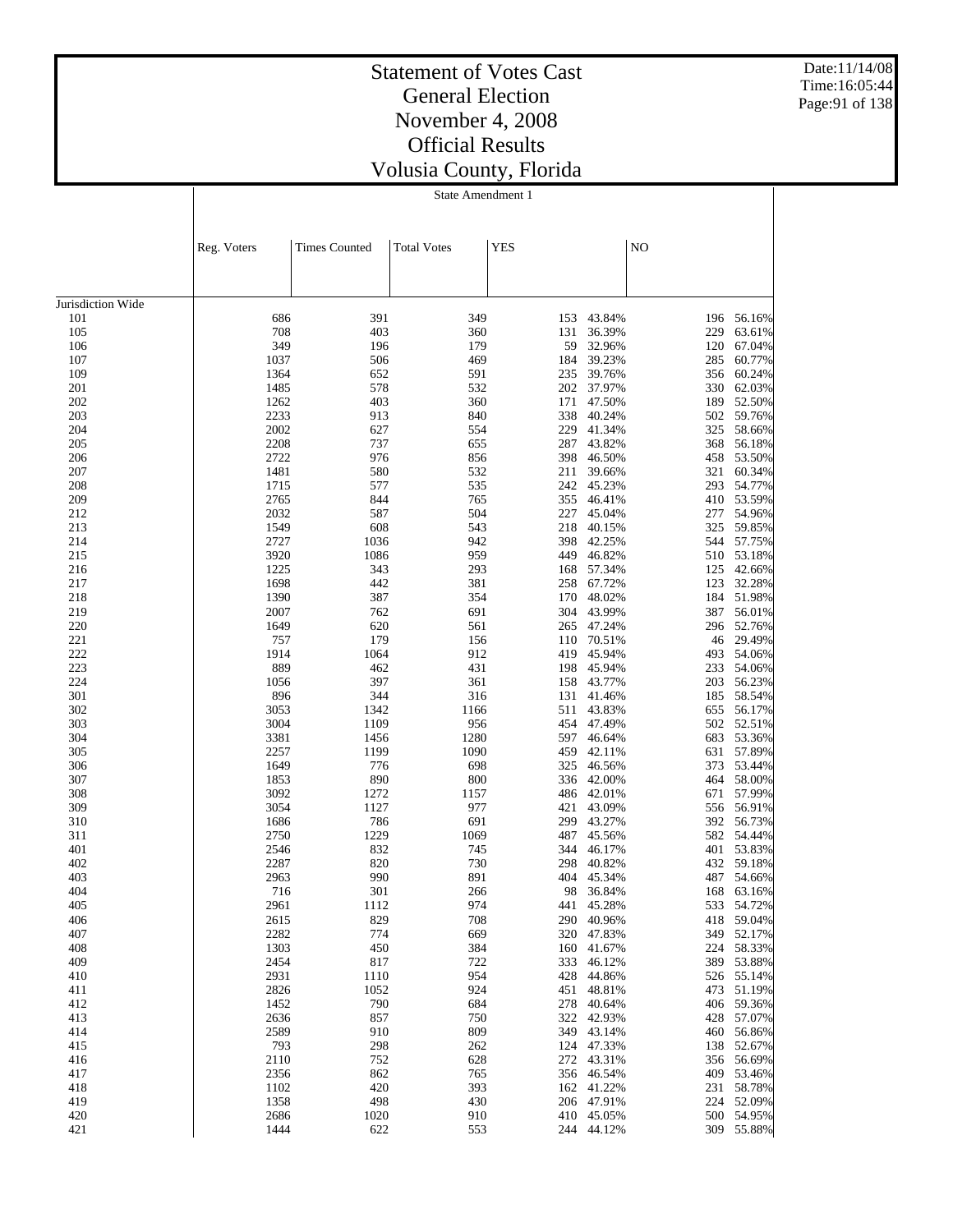Date:11/14/08 Time:16:05:44 Page:92 of 138

### Statement of Votes Cast General Election November 4, 2008 Official Results Volusia County, Florida

|            | Reg. Voters  | <b>Times Counted</b> | <b>Total Votes</b> | <b>YES</b> |                          | NO         |                          |
|------------|--------------|----------------------|--------------------|------------|--------------------------|------------|--------------------------|
|            |              |                      |                    |            |                          |            |                          |
| 422        | 591          | 216                  | 199                | 91         | 45.73%                   | 108        | 54.27%                   |
| 423        | 2738         | 1002                 | 863                | 351        | 40.67%                   |            | 512 59.33%               |
| 424        | 2226         | 710                  | 618                | 277        | 44.82%                   | 341        | 55.18%                   |
| 425        | 370          | 233                  | 221                | 87         | 39.37%                   | 134        | 60.63%                   |
| 426        | 2194         | 673                  | 578                | 252        | 43.60%                   | 326        | 56.40%                   |
| 427<br>428 | 1750<br>2189 | 438<br>853           | 387<br>728         | 177<br>332 | 45.74%<br>45.60%         | 396        | 210 54.26%<br>54.40%     |
| 429        | 1784         | 612                  | 523                | 215        | 41.11%                   | 308        | 58.89%                   |
| 501        | 2831         | 1211                 | 1103               | 486        | 44.06%                   | 617        | 55.94%                   |
| 502        | 2341         | 873                  | 764                | 315        | 41.23%                   | 449        | 58.77%                   |
| 503        | 1653         | 657                  | 572                | 263        | 45.98%                   | 309        | 54.02%                   |
| 504        | 1494         | 475                  | 418                | 205        | 49.04%                   | 213        | 50.96%                   |
| 505<br>506 | 1378<br>1791 | 407<br>606           | 358<br>545         | 163<br>265 | 45.53%<br>48.62%         | 195<br>280 | 54.47%<br>51.38%         |
| 508        | 1397         | 405                  | 355                | 160        | 45.07%                   | 195        | 54.93%                   |
| 509        | 2142         | 877                  | 768                | 314        | 40.89%                   | 454        | 59.11%                   |
| 510        | 2679         | 1134                 | 1030               | 473        | 45.92%                   | 557        | 54.08%                   |
| 511        | 838          | 375                  | 335                | 143        | 42.69%                   |            | 192 57.31%               |
| 512        | 1295         | 506                  | 468                | 210        | 44.87%                   | 258        | 55.13%                   |
| 513        | 1985         | 730                  | 643                | 300        | 46.66%                   |            | 343 53.34%               |
| 514<br>515 | 1678<br>2295 | 588<br>783           | 518<br>715         | 245<br>313 | 47.30%<br>43.78%         | 273        | 52.70%<br>402 56.22%     |
| 516        | 2354         | 858                  | 775                | 352        | 45.42%                   | 423        | 54.58%                   |
| 517        | 2283         | 793                  | 733                | 336        | 45.84%                   |            | 397 54.16%               |
| 519        | 1642         | 473                  | 409                | 186        | 45.48%                   | 223        | 54.52%                   |
| 521        | 1999         | 704                  | 601                | 285        | 47.42%                   |            | 316 52.58%               |
| 522        | 2410         | 646                  | 570                | 264        | 46.32%                   | 306        | 53.68%                   |
| 523        | 2458         | 930                  | 827                | 399        | 48.25%                   |            | 428 51.75%               |
| 525<br>526 | 1687<br>1524 | 647<br>598           | 570<br>542         | 280<br>285 | 49.12%<br>52.58%         | 290<br>257 | 50.88%<br>47.42%         |
| 527        | 1880         | 620                  | 531                | 278        | 52.35%                   | 253        | 47.65%                   |
| 528        | 1897         | 746                  | 683                | 328        | 48.02%                   |            | 355 51.98%               |
| 529        | 1524         | 608                  | 532                | 245        | 46.05%                   | 287        | 53.95%                   |
| 530        | 1798         | 831                  | 739                | 337        | 45.60%                   | 402        | 54.40%                   |
| 531        | 527          | 231                  | 199                | 107        | 53.77%                   | 92         | 46.23%                   |
| 532        | 2500         | 868                  | 773                | 340        | 43.98%                   | 433        | 56.02%                   |
| 533<br>534 | 1009<br>782  | 300<br>377           | 268<br>331         | 114<br>163 | 42.54%<br>49.24%         | 154<br>168 | 57.46%<br>50.76%         |
| 602        | 1837         | 686                  | 610                |            | 292 47.87%               | 318        | 52.13%                   |
| 603        | 2280         | 813                  | 694                | 373        | 53.75%                   | 321        | 46.25%                   |
| 605        | 1210         | 417                  | 342                | 172        | 50.29%                   | 170        | 49.71%                   |
| 607        | 1771         | 649                  | 555                | 287        | 51.71%                   | 268        | 48.29%                   |
| 608        | 1361         | 617                  | 536                | 245        | 45.71%                   | 291        | 54.29%                   |
| 609        | 1128         | 422                  | 356                |            | 170 47.75%               |            | 186 52.25%               |
| 614        | 2358         | 803                  | 710                |            | 349 49.15%               |            | 361 50.85%               |
| 615<br>617 | 1729<br>680  | 607<br>213           | 541<br>179         |            | 228 42.14%<br>98 54.75%  |            | 313 57.86%<br>81 45.25%  |
| 618        | 1429         | 494                  | 412                |            | 217 52.67%               |            | 195 47.33%               |
| 619        | 1685         | 611                  | 483                |            | 266 55.07%               |            | 217 44.93%               |
| 620        | 2107         | 545                  | 423                |            | 213 50.35%               |            | 210 49.65%               |
| 621        | 993          | 282                  | 213                | 121        | 56.81%                   |            | 92 43.19%                |
| 622        | 815          | 276                  | 209                |            | 102 48.80%               |            | 107 51.20%               |
| 623        | 989          | 380                  | 342                |            | 163 47.66%               |            | 179 52.34%               |
| 624<br>625 | 1286<br>1685 | 323<br>540           | 285<br>487         |            | 127 44.56%<br>216 44.35% |            | 158 55.44%<br>271 55.65% |
| 626        | 1517         | 547                  | 445                |            | 211 47.42%               |            | 234 52.58%               |
| 628        | 2186         | 794                  | 624                | 353        | 56.57%                   |            | 271 43.43%               |
| 629        | 1750         | 633                  | 518                |            | 245 47.30%               |            | 273 52.70%               |
| 632        | 545          | 274                  | 239                |            | 106 44.35%               |            | 133 55.65%               |
| 633        | 1099         | 369                  | 336                |            | 182 54.17%               |            | 154 45.83%               |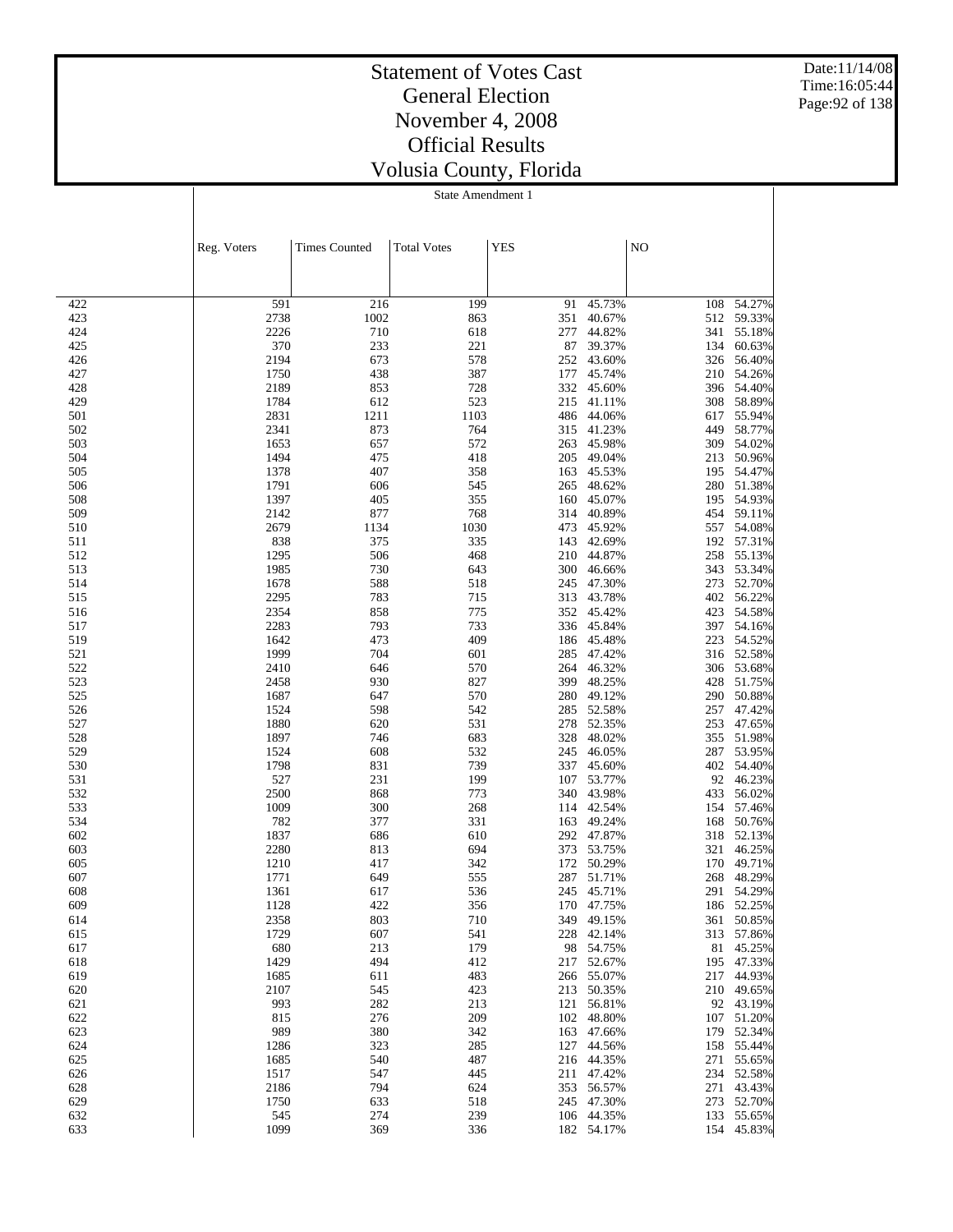Date:11/14/08 Time:16:05:44 Page:93 of 138

### Statement of Votes Cast General Election November 4, 2008 Official Results Volusia County, Florida

|            | Reg. Voters  | <b>Times Counted</b> | <b>Total Votes</b> | <b>YES</b> |                      | NO         |                          |
|------------|--------------|----------------------|--------------------|------------|----------------------|------------|--------------------------|
|            |              |                      |                    |            |                      |            |                          |
| 636        | 1093         | 358                  | 316                | 161        | 50.95%               | 155        | 49.05%                   |
| 637        | 1298         | 595                  | 518                | 259        | 50.00%               | 259        | 50.00%                   |
| 638        | 1100         | 532                  | 448                | 225        | 50.22%               | 223        | 49.78%                   |
| 639<br>640 | 1186<br>1740 | 477<br>633           | 383<br>558         | 195<br>254 | 50.91%<br>45.52%     | 188<br>304 | 49.09%<br>54.48%         |
| 641        | 2421         | 879                  | 776                | 334        | 43.04%               | 442        | 56.96%                   |
| 701        | 1834         | 744                  | 629                | 296        | 47.06%               | 333        | 52.94%                   |
| 702        | 2955         | 1301                 | 1136               | 474        | 41.73%               | 662        | 58.27%                   |
| 703        | 2331         | 1009                 | 911                | 434        | 47.64%               | 477        | 52.36%                   |
| 704        | 844          | 335                  | 286                | 149        | 52.10%               | 137        | 47.90%                   |
| 705<br>706 | 1398<br>1757 | 691<br>623           | 617<br>556         | 291<br>281 | 47.16%<br>50.54%     | 326<br>275 | 52.84%<br>49.46%         |
| 709        | 2259         | 973                  | 873                | 420        | 48.11%               | 453        | 51.89%                   |
| 711        | 2565         | 1199                 | 1028               | 485        | 47.18%               | 543        | 52.82%                   |
| 712        | 2176         | 963                  | 849                | 403        | 47.47%               |            | 446 52.53%               |
| 714        | 2676         | 1159                 | 1046               | 471        | 45.03%               | 575        | 54.97%                   |
| 716        | 2462         | 1027                 | 942                | 420        | 44.59%               | 522        | 55.41%                   |
| 717        | 2632         | 1290                 | 1146               | 553        | 48.25%               | 593        | 51.75%                   |
| 718<br>719 | 1924<br>886  | 924<br>462           | 840<br>407         | 422<br>207 | 50.24%<br>50.86%     | 418<br>200 | 49.76%<br>49.14%         |
| 720        | 2122         | 938                  | 829                | 447        | 53.92%               | 382        | 46.08%                   |
| 722        | 2017         | 908                  | 830                | 407        | 49.04%               | 423        | 50.96%                   |
| 723        | 1529         | 714                  | 653                | 313        | 47.93%               | 340        | 52.07%                   |
| 724        | 2098         | 1018                 | 888                | 394        | 44.37%               | 494        | 55.63%                   |
| 725        | 1908         | 839                  | 749                | 302        | 40.32%               | 447        | 59.68%                   |
| 726        | 2674         | 1488                 | 1322               |            | 620 46.90%           | 702        | 53.10%                   |
| 727<br>728 | 2089<br>1978 | 963<br>992           | 807<br>880         | 395<br>387 | 48.95%<br>43.98%     | 412<br>493 | 51.05%<br>56.02%         |
| 729        | 3797         | 1788                 | 1581               | 739        | 46.74%               | 842        | 53.26%                   |
| 730        | 1716         | 764                  | 658                | 330        | 50.15%               | 328        | 49.85%                   |
| 731        | 1543         | 659                  | 571                | 267        | 46.76%               | 304        | 53.24%                   |
| 732        | 3017         | 1592                 | 1388               | 672        | 48.41%               |            | 716 51.59%               |
| 733        | 1470         | 696                  | 616                | 258        | 41.88%               | 358        | 58.12%                   |
| 801<br>803 | 773<br>1866  | 354<br>704           | 330<br>636         | 144<br>297 | 43.64%<br>46.70%     | 186<br>339 | 56.36%<br>53.30%         |
| 804        | 1886         | 754                  | 663                | 309        | 46.61%               | 354        | 53.39%                   |
| 805        | 2118         | 616                  | 541                | 258        | 47.69%               | 283        | 52.31%                   |
| 806        | 1955         | 581                  | 533                | 233        | 43.71%               | 300        | 56.29%                   |
| 807        | 1330         | 382                  | 352                | 164        | 46.59%               | 188        | 53.41%                   |
| 808        | 3084         | 743                  | 648                | 298        | 45.99%               | 350        | 54.01%                   |
| 809<br>810 | 1433         | 418<br>250           | 371<br>234         | 168        | 45.28%<br>43.16%     | 203        | 54.72%<br>56.84%         |
| 811        | 934<br>1815  | 615                  | 560                | 101<br>242 | 43.21%               | 133<br>318 | 56.79%                   |
| 812        | 1110         | 345                  | 311                |            | 168 54.02%           |            | 143 45.98%               |
| 813        | 1678         | 607                  | 547                |            | 263 48.08%           |            | 284 51.92%               |
| 814        | 2384         | 793                  | 702                |            | 294 41.88%           |            | 408 58.12%               |
| 815        | 1447         | 419                  | 374                |            | 180 48.13%           |            | 194 51.87%               |
| 816        | 1513         | 640                  | 576                |            | 222 38.54%           |            | 354 61.46%               |
| 901<br>902 | 1906<br>2697 | 549<br>855           | 498<br>774         | 239        | 47.99%<br>334 43.15% | 440        | 259 52.01%<br>56.85%     |
| 903        | 2325         | 807                  | 720                | 341        | 47.36%               |            | 379 52.64%               |
| 904        | 1643         | 623                  | 560                |            | 257 45.89%           |            | 303 54.11%               |
| 905        | 1126         | 407                  | 364                | 151        | 41.48%               |            | 213 58.52%               |
| 906        | 699          | 346                  | 309                |            | 162 52.43%           |            | 147 47.57%               |
| 907        | 810          | 394                  | 346                |            | 144 41.62%           |            | 202 58.38%               |
| 908        | 2438         | 742                  | 633                |            | 327 51.66%           |            | 306 48.34%               |
| 909<br>910 | 1330<br>1168 | 630<br>369           | 557<br>338         | 229        | 41.11%<br>146 43.20% |            | 328 58.89%<br>192 56.80% |
| 912        | 1424         | 535                  | 485                |            | 212 43.71%           |            | 273 56.29%               |
| 913        | 2231         | 905                  | 817                |            | 375 45.90%           |            | 442 54.10%               |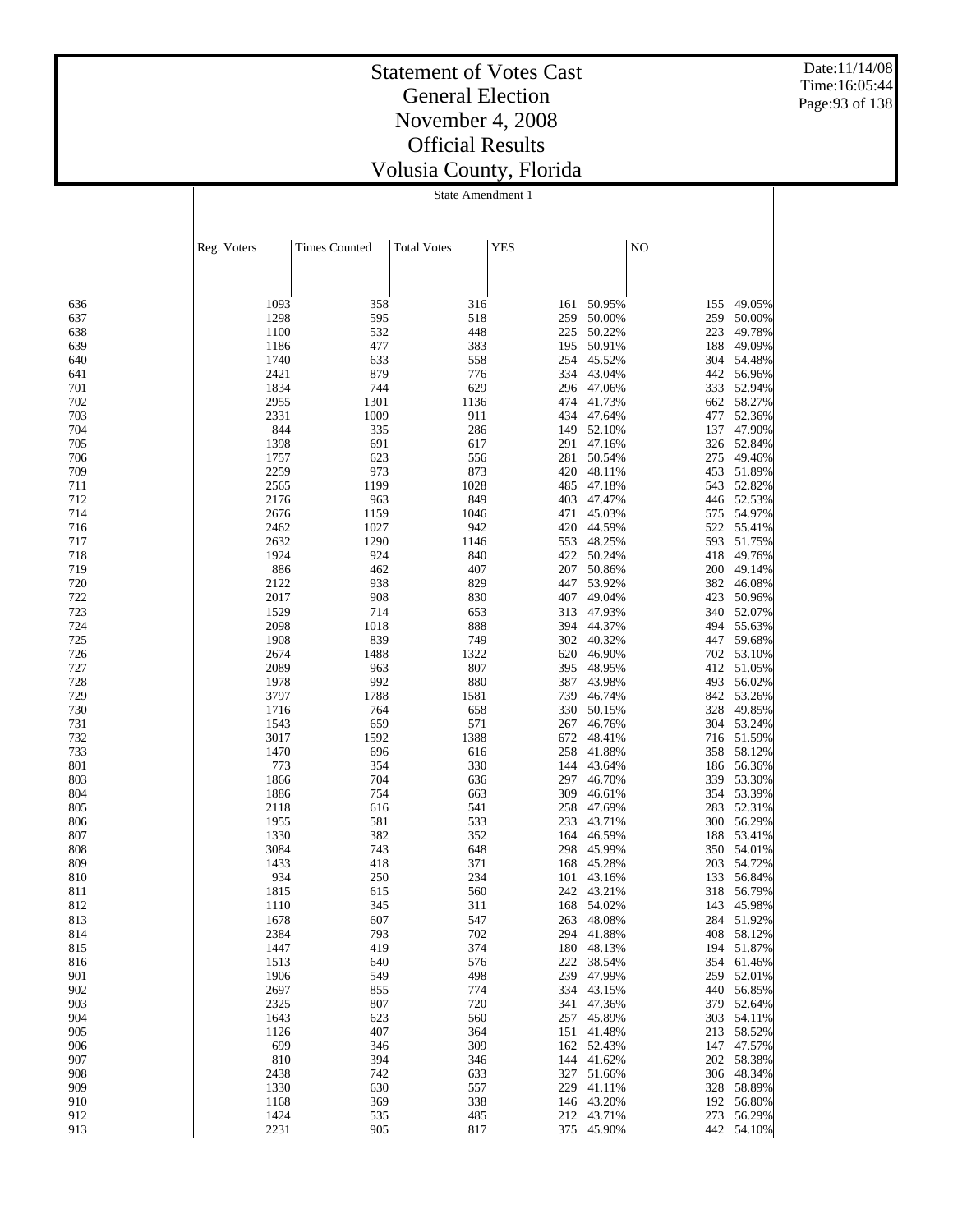Date:11/14/08 Time:16:05:44 Page:94 of 138

|                       |             | State Amendment 1    |                    |            |        |                |        |  |  |  |
|-----------------------|-------------|----------------------|--------------------|------------|--------|----------------|--------|--|--|--|
|                       |             |                      |                    |            |        |                |        |  |  |  |
|                       | Reg. Voters | <b>Times Counted</b> | <b>Total Votes</b> | <b>YES</b> |        | N <sub>O</sub> |        |  |  |  |
|                       |             |                      |                    |            |        |                |        |  |  |  |
| Absentee              |             | 52045                | 46760              | 19842      | 42.43% | 26918          | 57.57% |  |  |  |
| Early Voting OS       |             | 68371                | 60337              | 28771      | 47.68% | 31566          | 52.32% |  |  |  |
| Provisional           |             | 262                  | 206                | 101        | 49.03% | 105            | 50.97% |  |  |  |
| Unscanned             |             | 327                  | 294                | 152        | 51.70% | 142            | 48.30% |  |  |  |
| Provisional After 7pm |             | $\Omega$             | $\theta$           |            |        |                |        |  |  |  |
| 10 Day Extension      |             | 30                   |                    |            |        |                |        |  |  |  |
| Total                 | 326886      | 245842               | 217760             | 99394      | 45.64% | 118366         | 54.36% |  |  |  |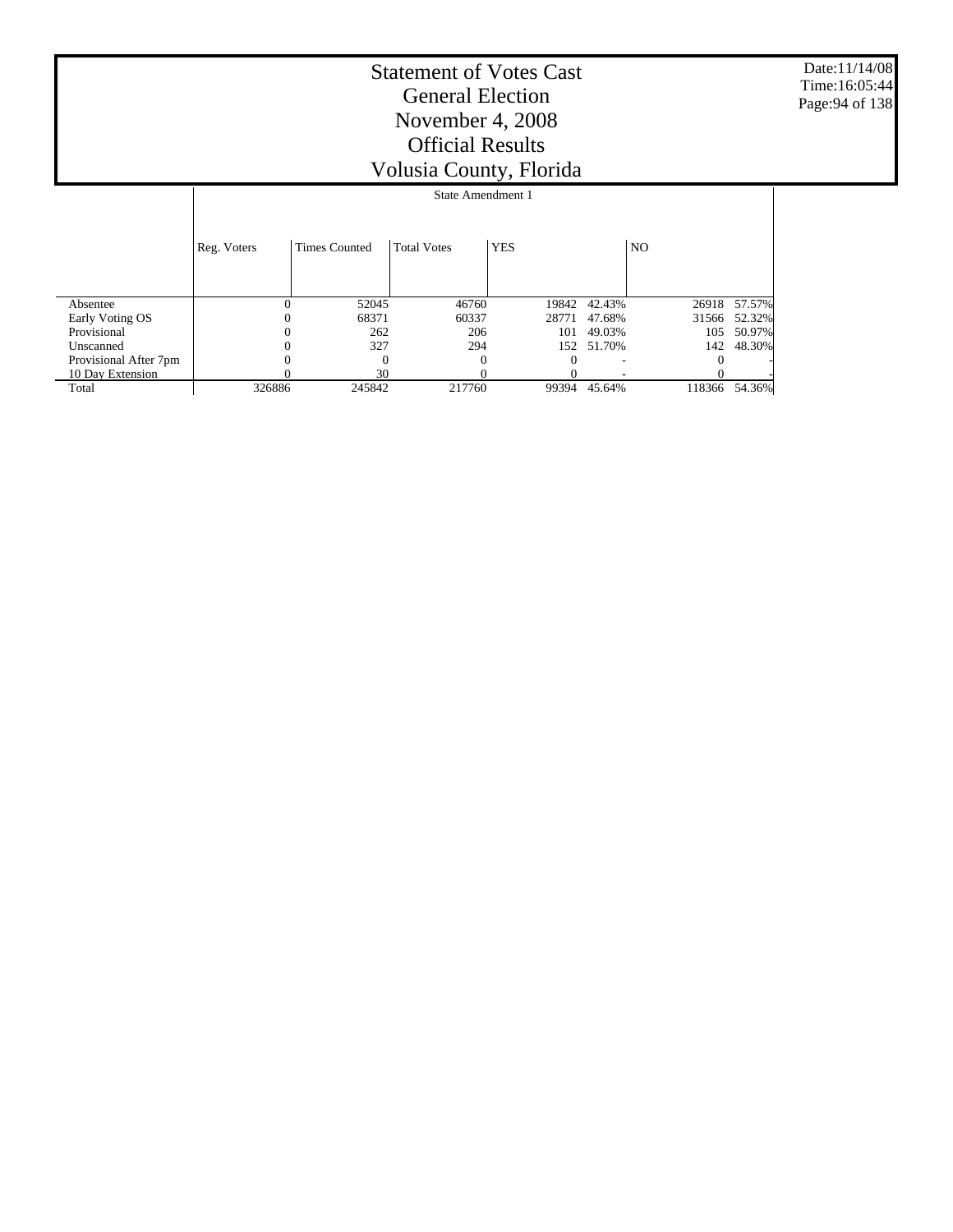Date:11/14/08 Time:16:05:44 Page:95 of 138

## Statement of Votes Cast General Election November 4, 2008 Official Results Volusia County, Florida

|                   | Reg. Voters  | <b>Times Counted</b> | <b>Total Votes</b> | <b>YES</b> |                  | NO         |                  |
|-------------------|--------------|----------------------|--------------------|------------|------------------|------------|------------------|
|                   |              |                      |                    |            |                  |            |                  |
|                   |              |                      |                    |            |                  |            |                  |
| Jurisdiction Wide |              |                      |                    |            |                  |            |                  |
| 101<br>105        | 686<br>708   | 391<br>403           | 371<br>382         | 265<br>294 | 71.43%<br>76.96% | 106<br>88  | 28.57%<br>23.04% |
| 106               | 349          | 196                  | 189                | 129        | 68.25%           | 60         | 31.75%           |
| 107               | 1037         | 506                  | 489                | 370        | 75.66%           | 119        | 24.34%           |
| 109               | 1364         | 652                  | 615                | 436        | 70.89%           | 179        | 29.11%           |
| 201               | 1485         | 578                  | 551                | 364        | 66.06%           | 187        | 33.94%           |
| 202               | 1262         | 403                  | 376                | 247        | 65.69%           | 129        | 34.31%           |
| 203               | 2233         | 913                  | 887                | 585        | 65.95%           | 302        | 34.05%           |
| 204               | 2002         | 627                  | 584                | 373        | 63.87%           | 211        | 36.13%           |
| 205<br>206        | 2208<br>2722 | 737<br>976           | 698<br>931         | 480<br>531 | 68.77%<br>57.04% | 218<br>400 | 31.23%<br>42.96% |
| 207               | 1481         | 580                  | 556                | 374        | 67.27%           | 182        | 32.73%           |
| 208               | 1715         | 577                  | 562                | 368        | 65.48%           | 194        | 34.52%           |
| 209               | 2765         | 844                  | 805                | 507        | 62.98%           | 298        | 37.02%           |
| 212               | 2032         | 587                  | 549                | 344        | 62.66%           | 205        | 37.34%           |
| 213               | 1549         | 608                  | 573                | 337        | 58.81%           | 236        | 41.19%           |
| 214               | 2727         | 1036                 | 993                | 628        | 63.24%           | 365        | 36.76%           |
| 215               | 3920         | 1086                 | 1032               | 643        | 62.31%           | 389        | 37.69%           |
| 216<br>217        | 1225<br>1698 | 343<br>442           | 304<br>393         | 179<br>203 | 58.88%<br>51.65% | 125<br>190 | 41.12%<br>48.35% |
| 218               | 1390         | 387                  | 371                | 184        | 49.60%           | 187        | 50.40%           |
| 219               | 2007         | 762                  | 727                | 450        | 61.90%           | 277        | 38.10%           |
| 220               | 1649         | 620                  | 605                | 392        | 64.79%           | 213        | 35.21%           |
| 221               | 757          | 179                  | 160                | 84         | 52.50%           |            | 76 47.50%        |
| 222               | 1914         | 1064                 | 984                | 600        | 60.98%           | 384        | 39.02%           |
| 223               | 889          | 462                  | 451                | 243        | 53.88%           | 208        | 46.12%           |
| 224               | 1056         | 397                  | 382                | 256        | 67.02%           | 126        | 32.98%           |
| 301<br>302        | 896<br>3053  | 344<br>1342          | 335<br>1250        | 240<br>780 | 71.64%<br>62.40% | 95<br>470  | 28.36%<br>37.60% |
| 303               | 3004         | 1109                 | 1022               | 661        | 64.68%           | 361        | 35.32%           |
| 304               | 3381         | 1456                 | 1374               | 942        | 68.56%           | 432        | 31.44%           |
| 305               | 2257         | 1199                 | 1156               | 753        | 65.14%           | 403        | 34.86%           |
| 306               | 1649         | 776                  | 732                | 485        | 66.26%           | 247        | 33.74%           |
| 307               | 1853         | 890                  | 853                | 536        | 62.84%           | 317        | 37.16%           |
| 308               | 3092         | 1272                 | 1212               | 797        | 65.76%           | 415        | 34.24%           |
| 309               | 3054         | 1127                 | 1044               | 628        | 60.15%           | 416        | 39.85%           |
| 310<br>311        | 1686<br>2750 | 786<br>1229          | 737<br>1151        | 425<br>792 | 57.67%<br>68.81% | 312<br>359 | 42.33%<br>31.19% |
| 401               | 2546         | 832                  | 788                | 494        | 62.69%           | 294        | 37.31%           |
| 402               | 2287         | 820                  | 768                | 501        | 65.23%           | 267        | 34.77%           |
| 403               | 2963         | 990                  | 943                | 608        | 64.48%           | 335        | 35.52%           |
| 404               | 716          | 301                  | 288                | 199        | 69.10%           | 89         | 30.90%           |
| 405               | 2961         | 1112                 | 1033               | 648        | 62.73%           | 385        | 37.27%           |
| 406               | 2615         | 829                  | 783                |            | 500 63.86%       | 283        | 36.14%           |
| 407               | 2282         | 774                  | 727                | 459        | 63.14%           | 268        | 36.86%           |
| 408<br>409        | 1303<br>2454 | 450<br>817           | 413<br>766         | 278<br>491 | 67.31%<br>64.10% | 135<br>275 | 32.69%<br>35.90% |
| 410               | 2931         | 1110                 | 1031               | 664        | 64.40%           | 367        | 35.60%           |
| 411               | 2826         | 1052                 | 994                | 645        | 64.89%           | 349        | 35.11%           |
| 412               | 1452         | 790                  | 726                | 514        | 70.80%           | 212        | 29.20%           |
| 413               | 2636         | 857                  | 810                | 518        | 63.95%           | 292        | 36.05%           |
| 414               | 2589         | 910                  | 869                | 564        | 64.90%           | 305        | 35.10%           |
| 415               | 793          | 298                  | 280                | 172        | 61.43%           | 108        | 38.57%           |
| 416               | 2110         | 752                  | 692                | 413        | 59.68%           |            | 279 40.32%       |
| 417<br>418        | 2356<br>1102 | 862<br>420           | 810<br>410         | 516<br>284 | 63.70%<br>69.27% | 294<br>126 | 36.30%<br>30.73% |
| 419               | 1358         | 498                  | 469                | 276        | 58.85%           | 193        | 41.15%           |
| 420               | 2686         | 1020                 | 975                |            | 624 64.00%       | 351        | 36.00%           |
| 421               | 1444         | 622                  | 587                | 367        | 62.52%           | 220        | 37.48%           |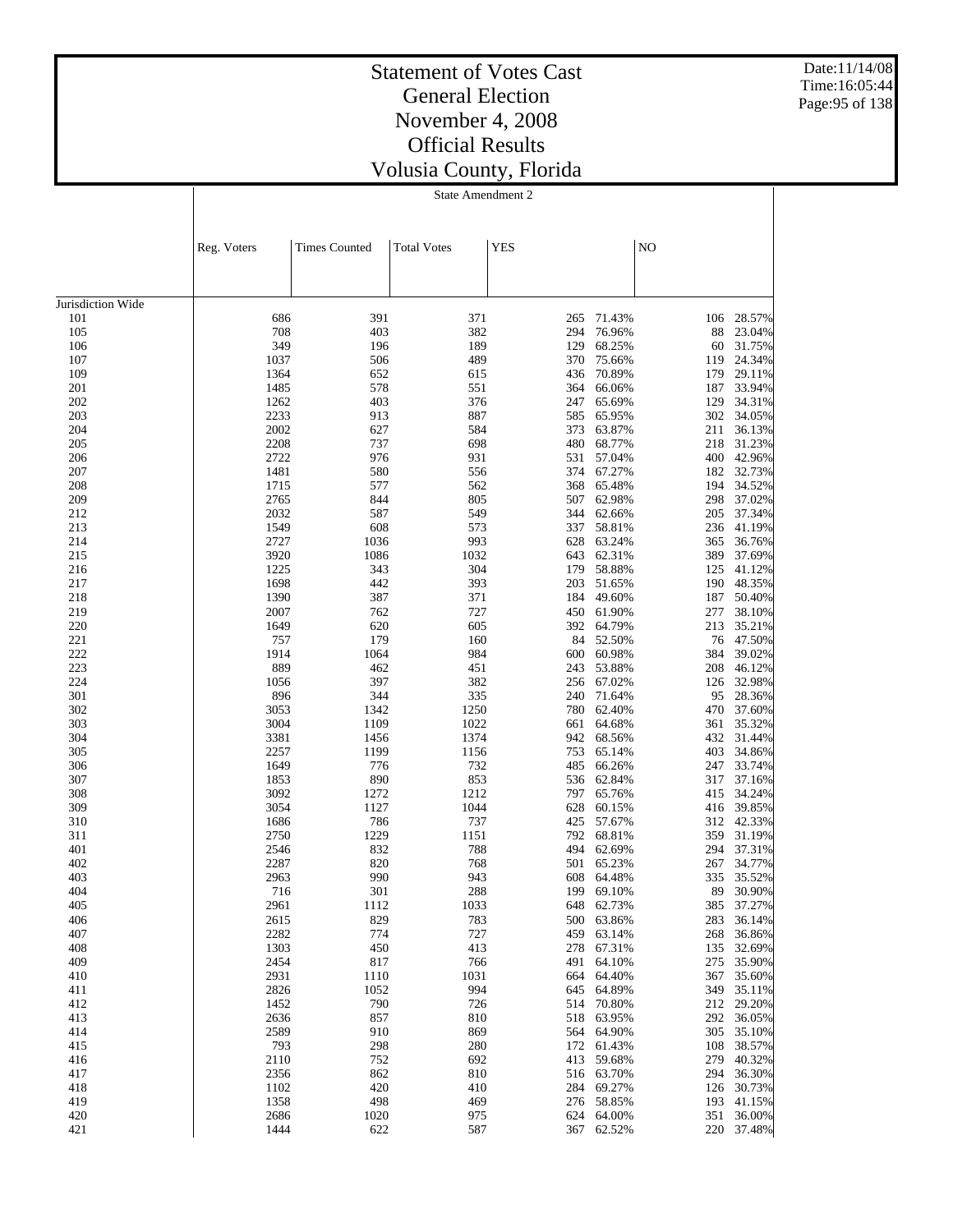Date:11/14/08 Time:16:05:44 Page:96 of 138

### Statement of Votes Cast General Election November 4, 2008 Official Results Volusia County, Florida

|            | Reg. Voters  | <b>Times Counted</b> | <b>Total Votes</b> | <b>YES</b> |                      | NO         |                  |
|------------|--------------|----------------------|--------------------|------------|----------------------|------------|------------------|
|            |              |                      |                    |            |                      |            |                  |
| 422        | 591          | 216                  | 207                | 134        | 64.73%               | 73         | 35.27%           |
| 423        | 2738         | 1002                 | 927                | 597        | 64.40%               | 330        | 35.60%           |
| 424        | 2226         | 710                  | 658                | 392        | 59.57%               | 266        | 40.43%           |
| 425        | 370          | 233                  | 227                | 150        | 66.08%               | 77         | 33.92%           |
| 426        | 2194         | 673                  | 635                | 383        | 60.31%               | 252        | 39.69%           |
| 427        | 1750         | 438                  | 420                | 265        | 63.10%               | 155        | 36.90%           |
| 428        | 2189         | 853                  | 780                | 513        | 65.77%               | 267        | 34.23%           |
| 429        | 1784         | 612                  | 554                | 358        | 64.62%               | 196        | 35.38%           |
| 501        | 2831         | 1211                 | 1149               | 703        | 61.18%               | 446        | 38.82%           |
| 502        | 2341         | 873                  | 814                | 481        | 59.09%               | 333        | 40.91%           |
| 503        | 1653         | 657                  | 600                | 345        | 57.50%               | 255        | 42.50%           |
| 504        | 1494         | 475                  | 442                |            | 212 47.96%           | 230        | 52.04%           |
| 505        | 1378         | 407                  | 375                | 197        | 52.53%               | 178        | 47.47%           |
| 506        | 1791         | 606                  | 580                | 344        | 59.31%               | 236        | 40.69%           |
| 508        | 1397         | 405                  | 377                | 255        | 67.64%               | 122        | 32.36%           |
| 509        | 2142         | 877                  | 820                | 542        | 66.10%               | 278        | 33.90%           |
| 510        | 2679         | 1134                 | 1091               | 708        | 64.89%               | 383        | 35.11%           |
| 511        | 838          | 375                  | 352                | 239        | 67.90%               | 113        | 32.10%           |
| 512        | 1295         | 506                  | 489                | 284        | 58.08%<br>59.91%     | 205<br>275 | 41.92%<br>40.09% |
| 513<br>514 | 1985<br>1678 | 730<br>588           | 686<br>560         | 411<br>315 | 56.25%               | 245        | 43.75%           |
| 515        | 2295         | 783                  | 756                | 437        | 57.80%               |            | 319 42.20%       |
| 516        | 2354         | 858                  | 814                | 465        | 57.13%               | 349        | 42.87%           |
| 517        | 2283         | 793                  | 770                | 451        | 58.57%               | 319        | 41.43%           |
| 519        | 1642         | 473                  | 433                | 266        | 61.43%               | 167        | 38.57%           |
| 521        | 1999         | 704                  | 642                | 383        | 59.66%               | 259        | 40.34%           |
| 522        | 2410         | 646                  | 613                | 408        | 66.56%               | 205        | 33.44%           |
| 523        | 2458         | 930                  | 872                | 513        | 58.83%               | 359        | 41.17%           |
| 525        | 1687         | 647                  | 614                | 364        | 59.28%               | 250        | 40.72%           |
| 526        | 1524         | 598                  | 565                | 325        | 57.52%               | 240        | 42.48%           |
| 527        | 1880         | 620                  | 580                | 311        | 53.62%               | 269        | 46.38%           |
| 528        | 1897         | 746                  | 717                | 406        | 56.62%               | 311        | 43.38%           |
| 529        | 1524         | 608                  | 571                | 307        | 53.77%               | 264        | 46.23%           |
| 530        | 1798         | 831                  | 775                | 430        | 55.48%               | 345        | 44.52%           |
| 531        | 527          | 231                  | 212                | 148        | 69.81%               | 64         | 30.19%           |
| 532        | 2500         | 868                  | 811                | 561        | 69.17%               | 250        | 30.83%           |
| 533        | 1009         | 300                  | 281                | 167        | 59.43%               | 114        | 40.57%           |
| 534        | 782          | 377                  | 357                | 206        | 57.70%               | 151        | 42.30%           |
| 602        | 1837         | 686                  | 650                | 402        | 61.85%               | 248        | 38.15%           |
| 603        | 2280         | 813                  | 729                | 475        | 65.16%               | 254        | 34.84%           |
| 605        | 1210         | 417                  | 369                | 258        | 69.92%               | 111        | 30.08%           |
| 607<br>608 | 1771<br>1361 | 649                  | 589<br>565         | 339        | 57.56%               | 250        | 42.44%<br>50.44% |
| 609        | 1128         | 617<br>422           | 384                | 280        | 49.56%<br>180 46.88% | 285        | 204 53.13%       |
| 614        | 2358         | 803                  | 753                |            | 512 67.99%           |            | 241 32.01%       |
| 615        | 1729         | 607                  | 575                |            | 334 58.09%           |            | 241 41.91%       |
| 617        | 680          | 213                  | 192                |            | 134 69.79%           |            | 58 30.21%        |
| 618        | 1429         | 494                  | 444                |            | 291 65.54%           |            | 153 34.46%       |
| 619        | 1685         | 611                  | 504                |            | 338 67.06%           |            | 166 32.94%       |
| 620        | 2107         | 545                  | 444                |            | 301 67.79%           |            | 143 32.21%       |
| 621        | 993          | 282                  | 222                | 158        | 71.17%               |            | 64 28.83%        |
| 622        | 815          | 276                  | 229                | 128        | 55.90%               |            | 101 44.10%       |
| 623        | 989          | 380                  | 354                | 171        | 48.31%               |            | 183 51.69%       |
| 624        | 1286         | 323                  | 302                |            | 138 45.70%           |            | 164 54.30%       |
| 625        | 1685         | 540                  | 520                |            | 269 51.73%           |            | 251 48.27%       |
| 626        | 1517         | 547                  | 481                |            | 269 55.93%           |            | 212 44.07%       |
| 628        | 2186         | 794                  | 659                |            | 449 68.13%           |            | 210 31.87%       |
| 629        | 1750         | 633                  | 553                |            | 332 60.04%           |            | 221 39.96%       |
| 632        | 545          | 274                  | 252                | 151        | 59.92%               |            | 101 40.08%       |
| 633        | 1099         | 369                  | 352                |            | 210 59.66%           |            | 142 40.34%       |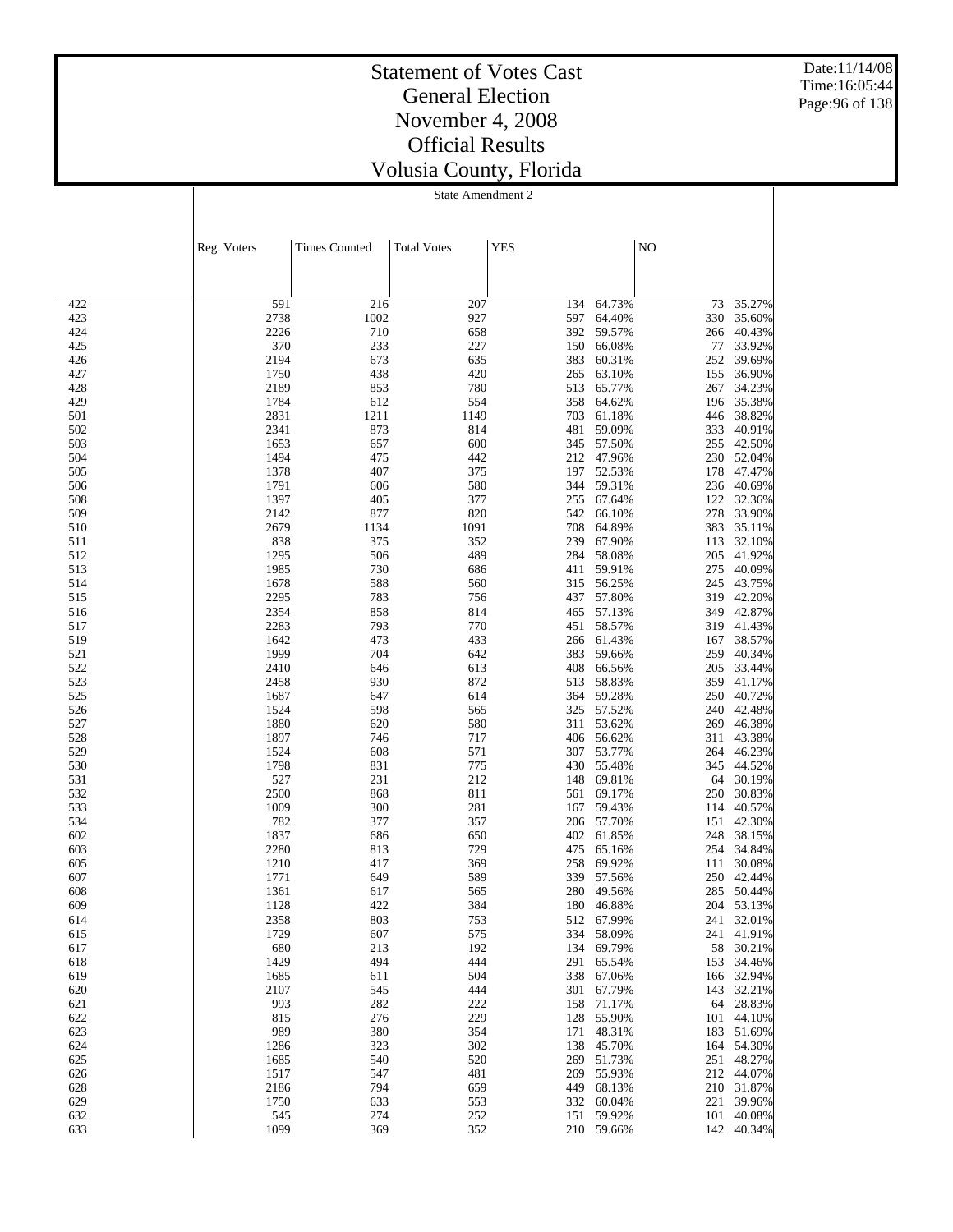Date:11/14/08 Time:16:05:45 Page:97 of 138

## Statement of Votes Cast General Election November 4, 2008 Official Results Volusia County, Florida

|            | Reg. Voters  | <b>Times Counted</b> | <b>Total Votes</b> | <b>YES</b> |                          | NO         |                      |
|------------|--------------|----------------------|--------------------|------------|--------------------------|------------|----------------------|
|            |              |                      |                    |            |                          |            |                      |
| 636        | 1093         | 358                  | 340                | 196        | 57.65%                   | 144        | 42.35%               |
| 637        | 1298         | 595                  | 552                | 333        | 60.33%                   | 219        | 39.67%               |
| 638        | 1100         | 532                  | 485                | 311        | 64.12%                   | 174        | 35.88%               |
| 639        | 1186         | 477                  | 424                | 249        | 58.73%                   | 175        | 41.27%               |
| 640<br>641 | 1740<br>2421 | 633<br>879           | 599<br>829         | 378<br>546 | 63.11%<br>65.86%         | 221<br>283 | 36.89%<br>34.14%     |
| 701        | 1834         | 744                  | 676                | 359        | 53.11%                   | 317        | 46.89%               |
| 702        | 2955         | 1301                 | 1210               | 752        | 62.15%                   | 458        | 37.85%               |
| 703        | 2331         | 1009                 | 962                | 563        | 58.52%                   | 399        | 41.48%               |
| 704        | 844          | 335                  | 304                | 173        | 56.91%                   | 131        | 43.09%               |
| 705        | 1398         | 691                  | 651                | 332        | 51.00%                   | 319        | 49.00%               |
| 706<br>709 | 1757<br>2259 | 623<br>973           | 587<br>922         | 361<br>578 | 61.50%<br>62.69%         | 226<br>344 | 38.50%<br>37.31%     |
| 711        | 2565         | 1199                 | 1089               | 615        | 56.47%                   |            | 474 43.53%           |
| 712        | 2176         | 963                  | 900                | 506        | 56.22%                   | 394        | 43.78%               |
| 714        | 2676         | 1159                 | 1108               | 696        | 62.82%                   | 412        | 37.18%               |
| 716        | 2462         | 1027                 | 981                | 653        | 66.56%                   | 328        | 33.44%               |
| 717        | 2632         | 1290                 | 1219               | 719        | 58.98%                   |            | 500 41.02%           |
| 718        | 1924         | 924                  | 884<br>429         | 489        | 55.32%                   | 395        | 44.68%               |
| 719<br>720 | 886<br>2122  | 462<br>938           | 874                | 252<br>494 | 58.74%<br>56.52%         | 177<br>380 | 41.26%<br>43.48%     |
| 722        | 2017         | 908                  | 870                | 503        | 57.82%                   | 367        | 42.18%               |
| 723        | 1529         | 714                  | 691                | 381        | 55.14%                   | 310        | 44.86%               |
| 724        | 2098         | 1018                 | 946                | 568        | 60.04%                   | 378        | 39.96%               |
| 725        | 1908         | 839                  | 815                | 505        | 61.96%                   | 310        | 38.04%               |
| 726        | 2674         | 1488                 | 1379               | 849        | 61.57%                   | 530        | 38.43%               |
| 727<br>728 | 2089<br>1978 | 963<br>992           | 868<br>938         | 489<br>559 | 56.34%<br>59.59%         | 379<br>379 | 43.66%<br>40.41%     |
| 729        | 3797         | 1788                 | 1700               | 1118       | 65.76%                   | 582        | 34.24%               |
| 730        | 1716         | 764                  | 700                | 454        | 64.86%                   |            | 246 35.14%           |
| 731        | 1543         | 659                  | 606                | 357        | 58.91%                   | 249        | 41.09%               |
| 732        | 3017         | 1592                 | 1502               | 935        | 62.25%                   | 567        | 37.75%               |
| 733        | 1470         | 696                  | 652                | 367        | 56.29%                   | 285        | 43.71%               |
| 801<br>803 | 773<br>1866  | 354<br>704           | 342<br>677         | 231<br>452 | 67.54%<br>66.77%         | 111<br>225 | 32.46%<br>33.23%     |
| 804        | 1886         | 754                  | 709                | 429        | 60.51%                   | 280        | 39.49%               |
| 805        | 2118         | 616                  | 573                | 322        | 56.20%                   | 251        | 43.80%               |
| 806        | 1955         | 581                  | 554                | 333        | 60.11%                   | 221        | 39.89%               |
| 807        | 1330         | 382                  | 366                | 245        | 66.94%                   | 121        | 33.06%               |
| 808        | 3084         | 743                  | 689                | 424        | 61.54%                   | 265        | 38.46%               |
| 809        | 1433         | 418                  | 392                | 220        | 56.12%                   | 172        | 43.88%               |
| 810<br>811 | 934<br>1815  | 250<br>615           | 238<br>587         | 138<br>304 | 57.98%<br>51.79%         | 283        | 100 42.02%<br>48.21% |
| 812        | 1110         | 345                  | 331                |            | 176 53.17%               |            | 155 46.83%           |
| 813        | 1678         | 607                  | 574                |            | 299 52.09%               |            | 275 47.91%           |
| 814        | 2384         | 793                  | 744                |            | 487 65.46%               |            | 257 34.54%           |
| 815        | 1447         | 419                  | 394                |            | 209 53.05%               |            | 185 46.95%           |
| 816        | 1513         | 640                  | 612                |            | 405 66.18%               |            | 207 33.82%           |
| 901<br>902 | 1906<br>2697 | 549<br>855           | 525<br>806         |            | 327 62.29%<br>481 59.68% | 198        | 37.71%<br>325 40.32% |
| 903        | 2325         | 807                  | 770                |            | 477 61.95%               |            | 293 38.05%           |
| 904        | 1643         | 623                  | 598                | 352        | 58.86%                   |            | 246 41.14%           |
| 905        | 1126         | 407                  | 379                |            | 226 59.63%               | 153        | 40.37%               |
| 906        | 699          | 346                  | 330                |            | 206 62.42%               | 124        | 37.58%               |
| 907        | 810          | 394                  | 364                | 256        | 70.33%                   | 108        | 29.67%               |
| 908<br>909 | 2438<br>1330 | 742<br>630           | 688<br>592         | 473        | 68.75%<br>399 67.40%     | 193        | 215 31.25%<br>32.60% |
| 910        | 1168         | 369                  | 349                |            | 206 59.03%               |            | 143 40.97%           |
| 912        | 1424         | 535                  | 512                |            | 312 60.94%               |            | 200 39.06%           |
| 913        | 2231         | 905                  | 863                |            | 533 61.76%               |            | 330 38.24%           |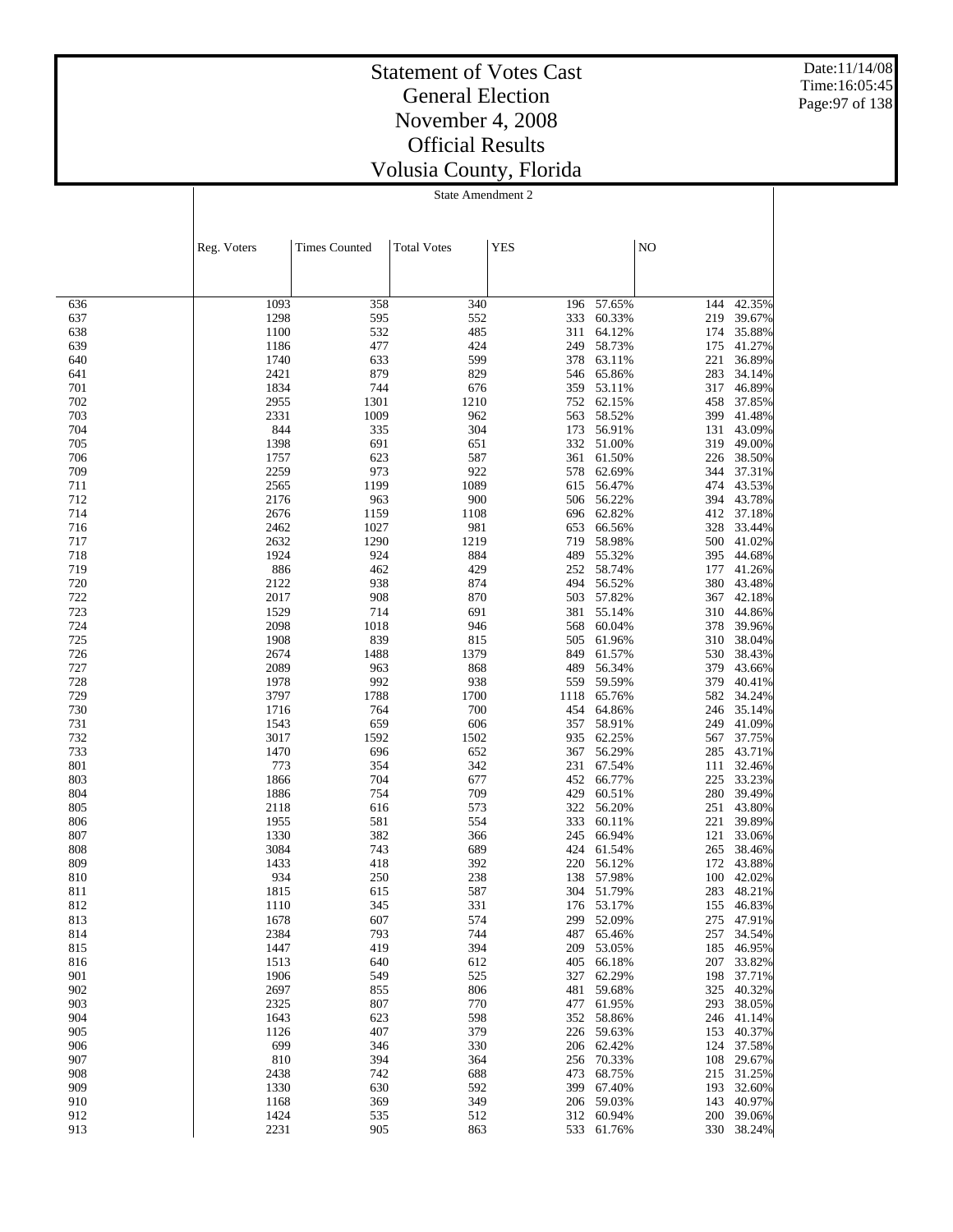Date:11/14/08 Time:16:05:45 Page:98 of 138

|                       |             | State Amendment 2 |                    |            |              |       |              |  |  |
|-----------------------|-------------|-------------------|--------------------|------------|--------------|-------|--------------|--|--|
|                       | Reg. Voters | Times Counted     | <b>Total Votes</b> | <b>YES</b> |              | NO.   |              |  |  |
| Absentee              | 0           | 52045             | 49542              |            | 33708 68.04% |       | 15834 31.96% |  |  |
| Early Voting OS       |             | 68371             | 63969              | 35085      | 54.85%       | 28884 | 45.15%       |  |  |
| Provisional           | 0           | 262               | 226                | 142        | 62.83%       | 84    | 37.17%       |  |  |
| Unscanned             |             | 327               | 297                | 177        | 59.60%       | 120   | 40.40%       |  |  |
| Provisional After 7pm |             | $\Omega$          | $\Omega$           | $\Omega$   |              |       |              |  |  |
| 10 Day Extension      |             | 30                |                    |            |              |       |              |  |  |
| Total                 | 326886      | 245842            | 231080             | 141409     | 61.19%       | 89671 | 38.81%       |  |  |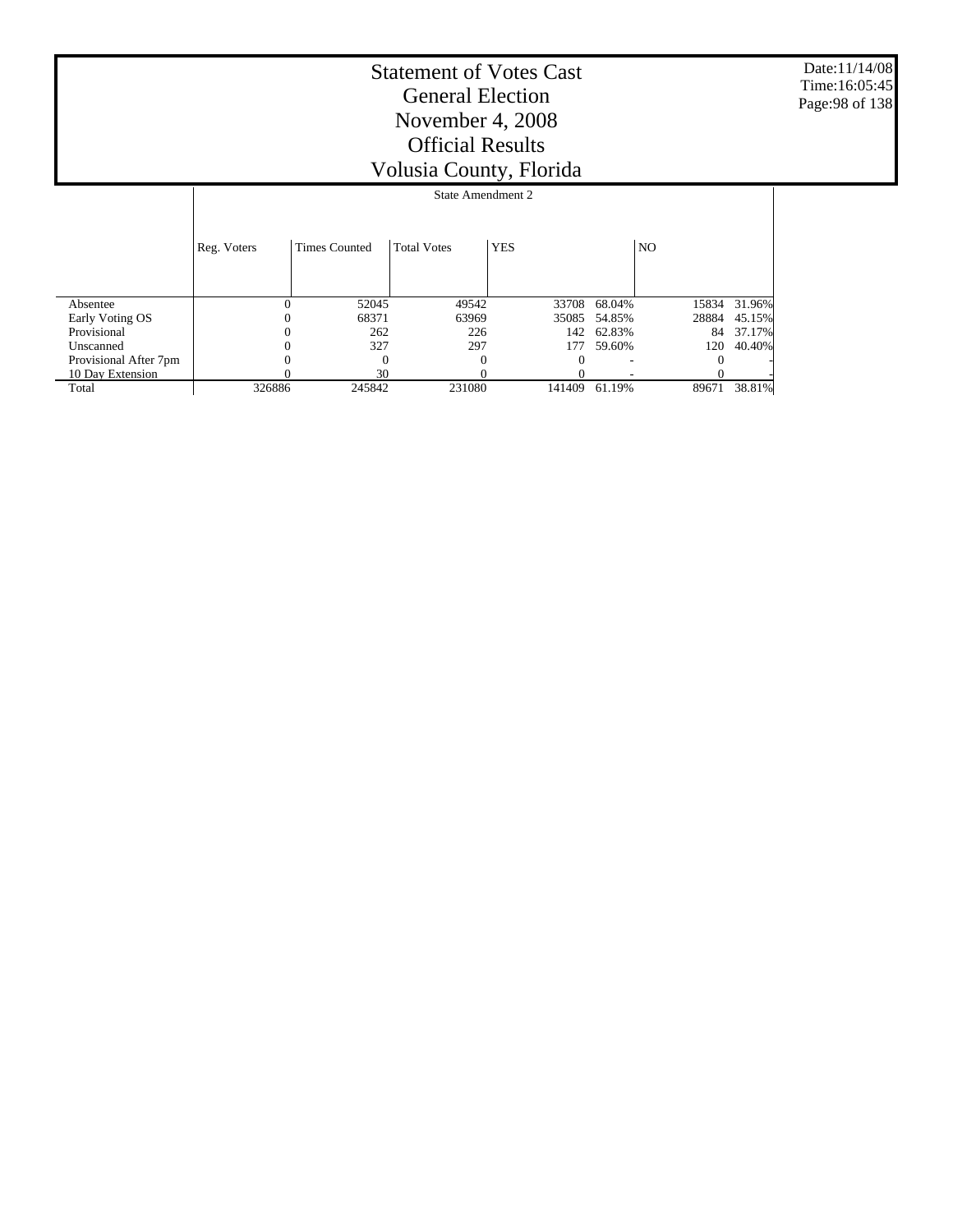Date:11/14/08 Time:16:05:45 Page:99 of 138

## Statement of Votes Cast General Election November 4, 2008 Official Results Volusia County, Florida

|                   | Reg. Voters  | <b>Times Counted</b> | <b>Total Votes</b> | <b>YES</b> |                  | NO         |                          |
|-------------------|--------------|----------------------|--------------------|------------|------------------|------------|--------------------------|
|                   |              |                      |                    |            |                  |            |                          |
|                   |              |                      |                    |            |                  |            |                          |
| Jurisdiction Wide |              |                      |                    |            |                  |            |                          |
| 101               | 686          | 391                  | 333                | 168        | 50.45%           | 165        | 49.55%                   |
| 105               | 708<br>349   | 403<br>196           | 339<br>170         | 173<br>86  | 51.03%           | 166<br>84  | 48.97%                   |
| 106<br>107        | 1037         | 506                  | 454                | 275        | 50.59%<br>60.57% | 179        | 49.41%<br>39.43%         |
| 109               | 1364         | 652                  | 571                | 300        | 52.54%           | 271        | 47.46%                   |
| 201               | 1485         | 578                  | 521                | 281        | 53.93%           | 240        | 46.07%                   |
| 202               | 1262         | 403                  | 333                | 170        | 51.05%           | 163        | 48.95%                   |
| 203               | 2233         | 913                  | 817                | 471        | 57.65%           | 346        | 42.35%                   |
| 204               | 2002         | 627                  | 528                | 292        | 55.30%           | 236        | 44.70%                   |
| 205               | 2208         | 737                  | 636                | 358        | 56.29%           | 278        | 43.71%                   |
| 206               | 2722         | 976                  | 787                | 424        | 53.88%           | 363        | 46.12%                   |
| 207<br>208        | 1481<br>1715 | 580<br>577           | 508<br>508         | 272<br>296 | 53.54%<br>58.27% | 236<br>212 | 46.46%<br>41.73%         |
| 209               | 2765         | 844                  | 726                | 388        | 53.44%           | 338        | 46.56%                   |
| 212               | 2032         | 587                  | 479                | 264        | 55.11%           | 215        | 44.89%                   |
| 213               | 1549         | 608                  | 523                | 288        | 55.07%           | 235        | 44.93%                   |
| 214               | 2727         | 1036                 | 902                | 477        | 52.88%           | 425        | 47.12%                   |
| 215               | 3920         | 1086                 | 911                | 546        | 59.93%           | 365        | 40.07%                   |
| 216               | 1225         | 343                  | 284                | 156        | 54.93%           | 128        | 45.07%                   |
| 217               | 1698         | 442                  | 377                | 265        | 70.29%           | 112        | 29.71%<br>49.11%         |
| 218<br>219        | 1390<br>2007 | 387<br>762           | 338<br>665         | 172<br>353 | 50.89%<br>53.08% | 166<br>312 | 46.92%                   |
| 220               | 1649         | 620                  | 547                | 325        | 59.41%           | 222        | 40.59%                   |
| 221               | 757          | 179                  | 156                | 97         | 62.18%           | 59         | 37.82%                   |
| 222               | 1914         | 1064                 | 882                | 478        | 54.20%           | 404        | 45.80%                   |
| 223               | 889          | 462                  | 415                | 233        | 56.14%           | 182        | 43.86%                   |
| 224               | 1056         | 397                  | 355                | 201        | 56.62%           | 154        | 43.38%                   |
| 301               | 896          | 344                  | 304                | 176        | 57.89%           | 128        | 42.11%                   |
| 302               | 3053         | 1342                 | 1120               | 593        | 52.95%           | 527        | 47.05%                   |
| 303<br>304        | 3004<br>3381 | 1109<br>1456         | 908<br>1229        | 518<br>730 | 57.05%<br>59.40% | 390<br>499 | 42.95%<br>40.60%         |
| 305               | 2257         | 1199                 | 1055               | 629        | 59.62%           | 426        | 40.38%                   |
| 306               | 1649         | 776                  | 673                | 418        | 62.11%           | 255        | 37.89%                   |
| 307               | 1853         | 890                  | 760                |            | 410 53.95%       | 350        | 46.05%                   |
| 308               | 3092         | 1272                 | 1102               | 586        | 53.18%           | 516        | 46.82%                   |
| 309               | 3054         | 1127                 | 946                | 494        | 52.22%           | 452        | 47.78%                   |
| 310               | 1686         | 786                  | 662                | 361        | 54.53%           | 301        | 45.47%                   |
| 311               | 2750         | 1229                 | 1036               | 615        | 59.36%           | 421        | 40.64%                   |
| 401<br>402        | 2546<br>2287 | 832<br>820           | 713<br>688         | 401<br>373 | 56.24%<br>54.22% | 312<br>315 | 43.76%<br>45.78%         |
| 403               | 2963         | 990                  | 869                | 480        | 55.24%           | 389        | 44.76%                   |
| 404               | 716          | 301                  | 254                | 137        | 53.94%           | 117        | 46.06%                   |
| 405               | 2961         | 1112                 | 933                | 506        | 54.23%           | 427        | 45.77%                   |
| 406               | 2615         | 829                  | 677                | 378        | 55.83%           |            | 299 44.17%               |
| 407               | 2282         | 774                  | 645                | 354        | 54.88%           |            | 291 45.12%               |
| 408               | 1303         | 450                  | 369                | 204        | 55.28%           | 165        | 44.72%                   |
| 409               | 2454         | 817                  | 688                | 367        | 53.34%           | 321        | 46.66%                   |
| 410<br>411        | 2931<br>2826 | 1110<br>1052         | 911<br>882         | 477<br>516 | 52.36%<br>58.50% |            | 434 47.64%<br>366 41.50% |
| 412               | 1452         | 790                  | 657                | 365        | 55.56%           | 292        | 44.44%                   |
| 413               | 2636         | 857                  | 730                | 384        | 52.60%           |            | 346 47.40%               |
| 414               | 2589         | 910                  | 775                | 432        | 55.74%           | 343        | 44.26%                   |
| 415               | 793          | 298                  | 256                | 143        | 55.86%           | 113        | 44.14%                   |
| 416               | 2110         | 752                  | 608                | 327        | 53.78%           |            | 281 46.22%               |
| 417               | 2356         | 862                  | 735                | 379        | 51.56%           |            | 356 48.44%               |
| 418               | 1102         | 420                  | 375                | 236        | 62.93%           |            | 139 37.07%               |
| 419<br>420        | 1358<br>2686 | 498<br>1020          | 405<br>856         | 227<br>474 | 56.05%<br>55.37% | 178<br>382 | 43.95%<br>44.63%         |
| 421               | 1444         | 622                  | 547                | 327        | 59.78%           | 220        | 40.22%                   |
|                   |              |                      |                    |            |                  |            |                          |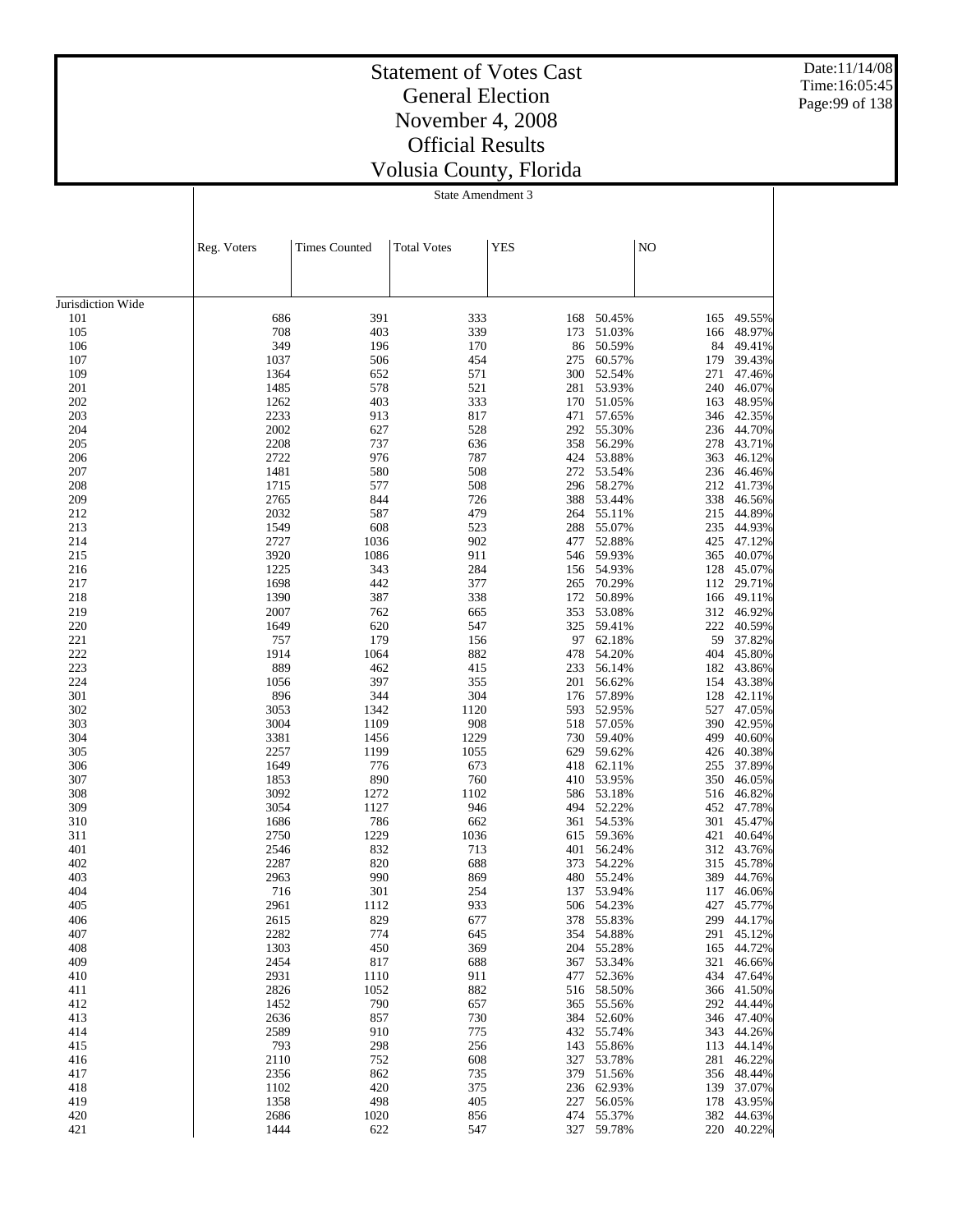Date:11/14/08 Time:16:05:45 Page:100 of 138

### Statement of Votes Cast General Election November 4, 2008 Official Results Volusia County, Florida

|            | Reg. Voters  | <b>Times Counted</b> | <b>Total Votes</b> | <b>YES</b> |                      | NO         |                      |
|------------|--------------|----------------------|--------------------|------------|----------------------|------------|----------------------|
|            |              |                      |                    |            |                      |            |                      |
| 422        | 591          | 216                  | 194                | 109        | 56.19%               | 85         | 43.81%               |
| 423        | 2738         | 1002                 | 822                | 479        | 58.27%               | 343        | 41.73%               |
| 424        | 2226         | 710                  | 584                | 310        | 53.08%               | 274        | 46.92%               |
| 425        | 370          | 233                  | 215                | 131        | 60.93%               | 84         | 39.07%               |
| 426        | 2194         | 673                  | 557                | 294        | 52.78%               | 263        | 47.22%               |
| 427        | 1750         | 438                  | 373                | 212        | 56.84%               | 161        | 43.16%               |
| 428        | 2189         | 853                  | 694                | 353        | 50.86%               | 341        | 49.14%               |
| 429        | 1784         | 612                  | 499                | 261        | 52.30%               | 238        | 47.70%               |
| 501        | 2831         | 1211                 | 1070               | 596        | 55.70%               | 474        | 44.30%               |
| 502        | 2341         | 873                  | 729                | 392        | 53.77%               | 337        | 46.23%               |
| 503        | 1653         | 657                  | 549                | 313        | 57.01%               |            | 236 42.99%           |
| 504        | 1494         | 475<br>407           | 403<br>340         |            | 212 52.61%<br>50.29% |            | 191 47.39%<br>49.71% |
| 505<br>506 | 1378<br>1791 | 606                  | 522                | 171<br>296 | 56.70%               | 169        | 226 43.30%           |
| 508        | 1397         | 405                  | 343                | 199        | 58.02%               | 144        | 41.98%               |
| 509        | 2142         | 877                  | 734                | 431        | 58.72%               | 303        | 41.28%               |
| 510        | 2679         | 1134                 | 975                | 580        | 59.49%               | 395        | 40.51%               |
| 511        | 838          | 375                  | 325                | 198        | 60.92%               | 127        | 39.08%               |
| 512        | 1295         | 506                  | 442                | 260        | 58.82%               | 182        | 41.18%               |
| 513        | 1985         | 730                  | 616                | 368        | 59.74%               | 248        | 40.26%               |
| 514        | 1678         | 588                  | 496                | 272        | 54.84%               | 224        | 45.16%               |
| 515        | 2295         | 783                  | 691                | 380        | 54.99%               |            | 311 45.01%           |
| 516        | 2354         | 858                  | 755                | 434        | 57.48%               | 321        | 42.52%               |
| 517        | 2283         | 793                  | 714                | 420        | 58.82%               | 294        | 41.18%               |
| 519        | 1642         | 473                  | 388                | 193        | 49.74%               | 195        | 50.26%               |
| 521        | 1999         | 704                  | 568                |            | 279 49.12%           | 289        | 50.88%               |
| 522        | 2410         | 646                  | 530                | 301        | 56.79%               | 229        | 43.21%               |
| 523        | 2458         | 930                  | 805                | 415        | 51.55%               |            | 390 48.45%           |
| 525        | 1687         | 647                  | 559                | 287        | 51.34%               | 272        | 48.66%               |
| 526        | 1524         | 598                  | 526                | 285        | 54.18%               |            | 241 45.82%           |
| 527        | 1880         | 620                  | 503                | 295        | 58.65%               | 208        | 41.35%               |
| 528        | 1897         | 746                  | 659                | 354        | 53.72%               | 305        | 46.28%               |
| 529        | 1524         | 608                  | 513                | 267        | 52.05%               |            | 246 47.95%           |
| 530        | 1798         | 831                  | 720                |            | 352 48.89%           | 368        | 51.11%               |
| 531        | 527          | 231                  | 195                | 96         | 49.23%               | 99         | 50.77%               |
| 532        | 2500         | 868                  | 736                | 430        | 58.42%               |            | 306 41.58%           |
| 533        | 1009         | 300                  | 252                | 130        | 51.59%               | 122        | 48.41%               |
| 534        | 782          | 377                  | 322                | 175<br>310 | 54.35%               |            | 147 45.65%<br>46.55% |
| 602        | 1837         | 686                  | 580                |            | 53.45%<br>349 51.55% | 270        |                      |
| 603<br>605 | 2280<br>1210 | 813<br>417           | 677<br>335         | 177        | 52.84%               | 328<br>158 | 48.45%<br>47.16%     |
| 607        | 1771         | 649                  | 526                |            | 296 56.27%           |            | 230 43.73%           |
| 608        | 1361         | 617                  | 518                | 267        | 51.54%               | 251        | 48.46%               |
| 609        | 1128         | 422                  | 342                |            | 172 50.29%           |            | 170 49.71%           |
| 614        | 2358         | 803                  | 691                |            | 382 55.28%           |            | 309 44.72%           |
| 615        | 1729         | 607                  | 498                |            | 245 49.20%           |            | 253 50.80%           |
| 617        | 680          | 213                  | 171                |            | 96 56.14%            |            | 75 43.86%            |
| 618        | 1429         | 494                  | 402                |            | 230 57.21%           |            | 172 42.79%           |
| 619        | 1685         | 611                  | 470                |            | 266 56.60%           |            | 204 43.40%           |
| 620        | 2107         | 545                  | 410                |            | 229 55.85%           |            | 181 44.15%           |
| 621        | 993          | 282                  | 206                |            | 139 67.48%           |            | 67 32.52%            |
| 622        | 815          | 276                  | 199                | 103        | 51.76%               |            | 96 48.24%            |
| 623        | 989          | 380                  | 323                |            | 170 52.63%           |            | 153 47.37%           |
| 624        | 1286         | 323                  | 280                | 144        | 51.43%               |            | 136 48.57%           |
| 625        | 1685         | 540                  | 472                | 288        | 61.02%               | 184        | 38.98%               |
| 626        | 1517         | 547                  | 435                | 228        | 52.41%               |            | 207 47.59%           |
| 628        | 2186         | 794                  | 610                |            | 319 52.30%           |            | 291 47.70%           |
| 629        | 1750         | 633                  | 507                |            | 274 54.04%           |            | 233 45.96%           |
| 632        | 545          | 274                  | 236                |            | 142 60.17%           |            | 94 39.83%            |
| 633        | 1099         | 369                  | 319                |            | 162 50.78%           |            | 157 49.22%           |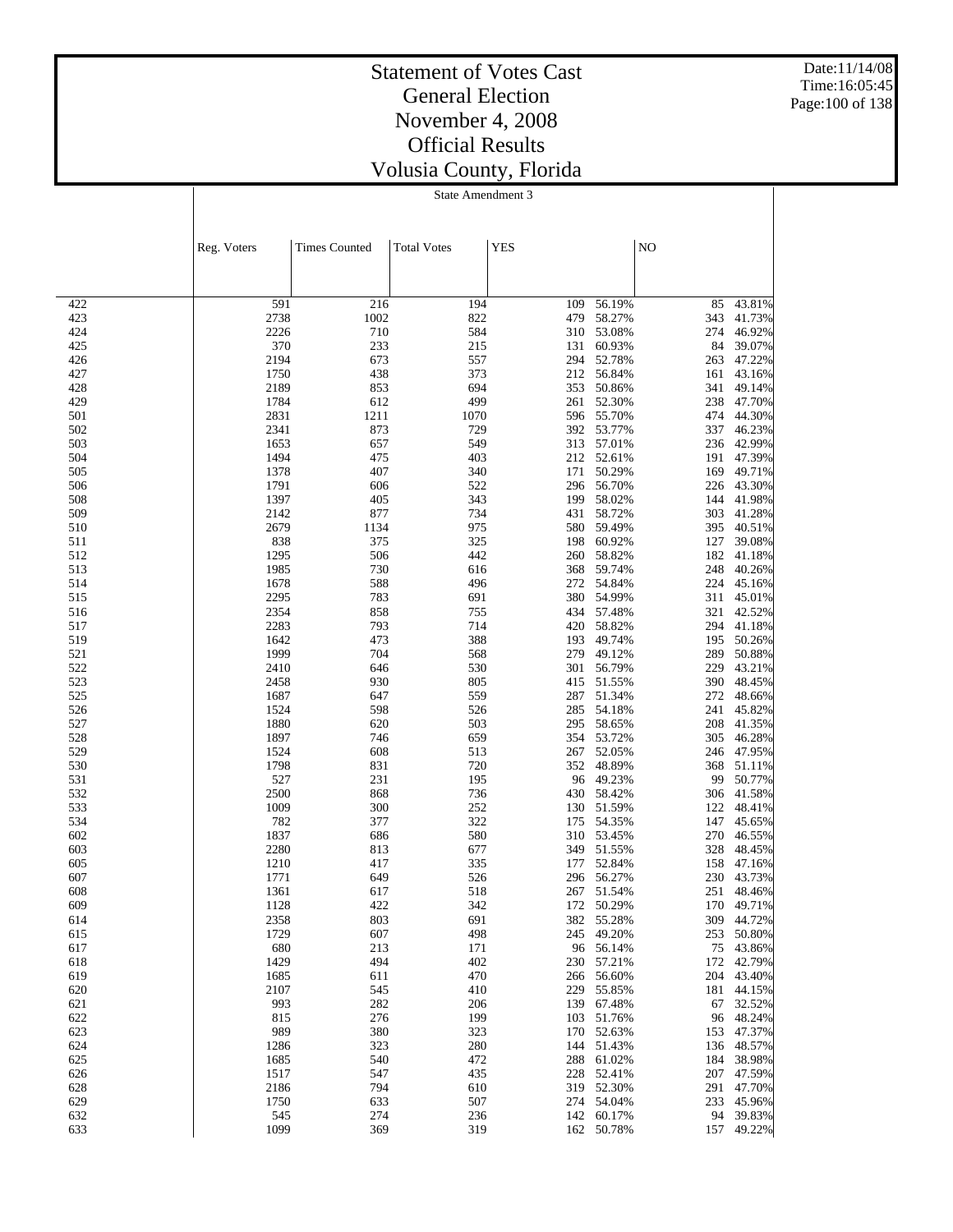Date:11/14/08 Time:16:05:45 Page:101 of 138

### Statement of Votes Cast General Election November 4, 2008 Official Results Volusia County, Florida

|            | Reg. Voters  | <b>Times Counted</b> | <b>Total Votes</b> | <b>YES</b> |                          | NO         |                          |
|------------|--------------|----------------------|--------------------|------------|--------------------------|------------|--------------------------|
|            |              |                      |                    |            |                          |            |                          |
| 636        | 1093         | 358                  | 308                | 157        | 50.97%                   | 151        | 49.03%                   |
| 637        | 1298         | 595                  | 503                | 256        | 50.89%                   | 247        | 49.11%                   |
| 638        | 1100         | 532                  | 418                | 223        | 53.35%                   | 195        | 46.65%                   |
| 639        | 1186         | 477                  | 369                | 197        | 53.39%                   | 172        | 46.61%                   |
| 640        | 1740         | 633                  | 541                | 278        | 51.39%                   | 263        | 48.61%                   |
| 641        | 2421         | 879                  | 732                | 398        | 54.37%                   | 334        | 45.63%                   |
| 701        | 1834         | 744                  | 592                | 288        | 48.65%                   | 304        | 51.35%                   |
| 702        | 2955         | 1301                 | 1083               | 568        | 52.45%                   |            | 515 47.55%               |
| 703        | 2331         | 1009                 | 876                | 490        | 55.94%                   | 386        | 44.06%                   |
| 704        | 844          | 335                  | 270                | 160        | 59.26%                   |            | 110 40.74%               |
| 705        | 1398         | 691                  | 604                | 355<br>326 | 58.77%<br>59.60%         | 249<br>221 | 41.23%<br>40.40%         |
| 706<br>709 | 1757<br>2259 | 623<br>973           | 547<br>839         | 461        | 54.95%                   | 378        | 45.05%                   |
| 711        | 2565         | 1199                 | 964                | 495        | 51.35%                   | 469        | 48.65%                   |
| 712        | 2176         | 963                  | 802                | 431        | 53.74%                   | 371        | 46.26%                   |
| 714        | 2676         | 1159                 | 1004               | 550        | 54.78%                   | 454        | 45.22%                   |
| 716        | 2462         | 1027                 | 910                | 557        | 61.21%                   | 353        | 38.79%                   |
| 717        | 2632         | 1290                 | 1092               | 580        | 53.11%                   | 512        | 46.89%                   |
| 718        | 1924         | 924                  | 804                | 434        | 53.98%                   | 370        | 46.02%                   |
| 719        | 886          | 462                  | 390                | 206        | 52.82%                   | 184        | 47.18%                   |
| 720        | 2122         | 938                  | 789                | 435        | 55.13%                   | 354        | 44.87%                   |
| 722        | 2017         | 908                  | 791                | 422        | 53.35%                   | 369        | 46.65%                   |
| 723        | 1529         | 714                  | 626                | 332        | 53.04%                   | 294        | 46.96%                   |
| 724        | 2098         | 1018                 | 843                | 429        | 50.89%                   | 414        | 49.11%                   |
| 725        | 1908         | 839                  | 728                | 419        | 57.55%                   | 309        | 42.45%                   |
| 726        | 2674         | 1488                 | 1281               | 767        | 59.88%                   | 514        | 40.12%                   |
| 727        | 2089         | 963                  | 781                | 415        | 53.14%                   | 366        | 46.86%                   |
| 728        | 1978         | 992                  | 850                | 487        | 57.29%                   | 363        | 42.71%                   |
| 729<br>730 | 3797         | 1788                 | 1508<br>634        | 873<br>348 | 57.89%<br>54.89%         | 635        | 42.11%<br>286 45.11%     |
| 731        | 1716<br>1543 | 764<br>659           | 536                | 282        | 52.61%                   | 254        | 47.39%                   |
| 732        | 3017         | 1592                 | 1317               | 726        | 55.13%                   |            | 591 44.87%               |
| 733        | 1470         | 696                  | 583                | 324        | 55.57%                   | 259        | 44.43%                   |
| 801        | 773          | 354                  | 321                | 167        | 52.02%                   | 154        | 47.98%                   |
| 803        | 1866         | 704                  | 611                | 359        | 58.76%                   | 252        | 41.24%                   |
| 804        | 1886         | 754                  | 639                | 334        | 52.27%                   |            | 305 47.73%               |
| 805        | 2118         | 616                  | 523                | 303        | 57.93%                   | 220        | 42.07%                   |
| 806        | 1955         | 581                  | 505                |            | 290 57.43%               |            | 215 42.57%               |
| 807        | 1330         | 382                  | 338                | 181        | 53.55%                   | 157        | 46.45%                   |
| 808        | 3084         | 743                  | 613                | 344        | 56.12%                   | 269        | 43.88%                   |
| 809        | 1433         | 418                  | 347                | 213        | 61.38%                   | 134        | 38.62%                   |
| 810        | 934          | 250                  | 226                | 120        | 53.10%                   | 106        | 46.90%                   |
| 811        | 1815         | 615                  | 544                | 309        | 56.80%                   | 235        | 43.20%                   |
| 812        | 1110         | 345                  | 302                | 173        | 57.28%                   | 129        | 42.72%                   |
| 813        | 1678         | 607                  | 533                |            | 308 57.79%               |            | 225 42.21%               |
| 814<br>815 | 2384<br>1447 | 793<br>419           | 672<br>366         |            | 370 55.06%<br>177 48.36% |            | 302 44.94%<br>189 51.64% |
| 816        | 1513         | 640                  | 552                |            | 301 54.53%               |            | 251 45.47%               |
| 901        | 1906         | 549                  | 474                | 275        | 58.02%                   |            | 199 41.98%               |
| 902        | 2697         | 855                  | 746                |            | 390 52.28%               |            | 356 47.72%               |
| 903        | 2325         | 807                  | 696                | 414        | 59.48%                   |            | 282 40.52%               |
| 904        | 1643         | 623                  | 540                |            | 295 54.63%               |            | 245 45.37%               |
| 905        | 1126         | 407                  | 354                |            | 199 56.21%               |            | 155 43.79%               |
| 906        | 699          | 346                  | 296                |            | 149 50.34%               |            | 147 49.66%               |
| 907        | 810          | 394                  | 330                |            | 202 61.21%               | 128        | 38.79%                   |
| 908        | 2438         | 742                  | 616                |            | 318 51.62%               |            | 298 48.38%               |
| 909        | 1330         | 630                  | 547                | 320        | 58.50%                   |            | 227 41.50%               |
| 910        | 1168         | 369                  | 326                | 188        | 57.67%                   |            | 138 42.33%               |
| 912        | 1424         | 535                  | 467                |            | 230 49.25%               | 237        | 50.75%                   |
| 913        | 2231         | 905                  | 800                |            | 428 53.50%               |            | 372 46.50%               |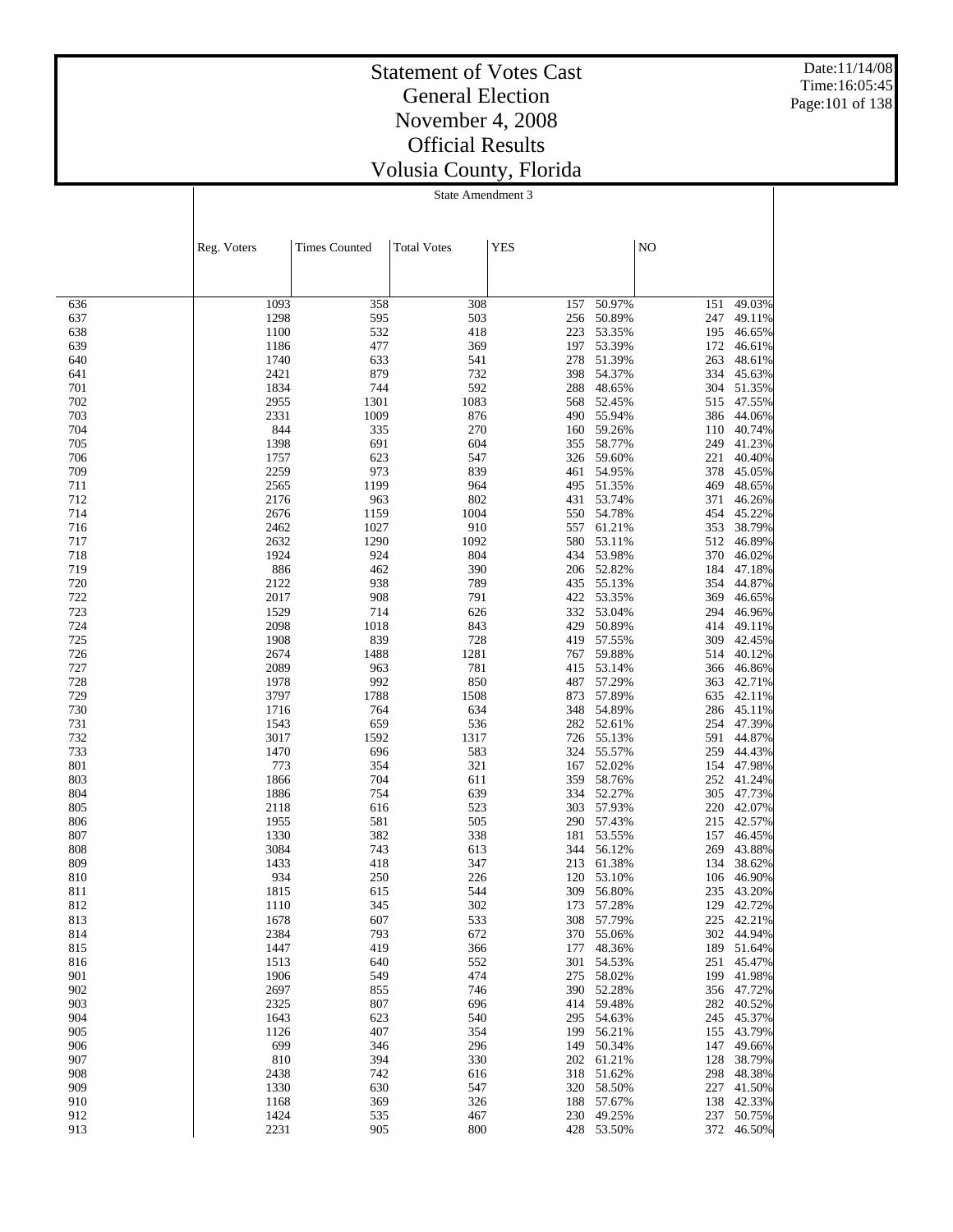Date:11/14/08 Time:16:05:45 Page:102 of 138

|                       |             | State Amendment 3    |                    |            |        |                |        |  |
|-----------------------|-------------|----------------------|--------------------|------------|--------|----------------|--------|--|
|                       | Reg. Voters | <b>Times Counted</b> | <b>Total Votes</b> | <b>YES</b> |        | N <sub>O</sub> |        |  |
| Absentee              | 0           | 52045                | 44369              | 25614      | 57.73% | 18755          | 42.27% |  |
| Early Voting OS       |             | 68371                | 58037              | 30891      | 53.23% | 27146          | 46.77% |  |
| Provisional           |             | 262                  | 190                | 114        | 60.00% | 76             | 40.00% |  |
| Unscanned             |             | 327                  | 283                | 147        | 51.94% | 136            | 48.06% |  |
| Provisional After 7pm |             | $\Omega$             |                    |            |        |                |        |  |
| 10 Day Extension      |             | 30                   |                    |            |        |                |        |  |
| Total                 | 326886      | 245842               | 208636             | 115136     | 55.19% | 93500          | 44.81% |  |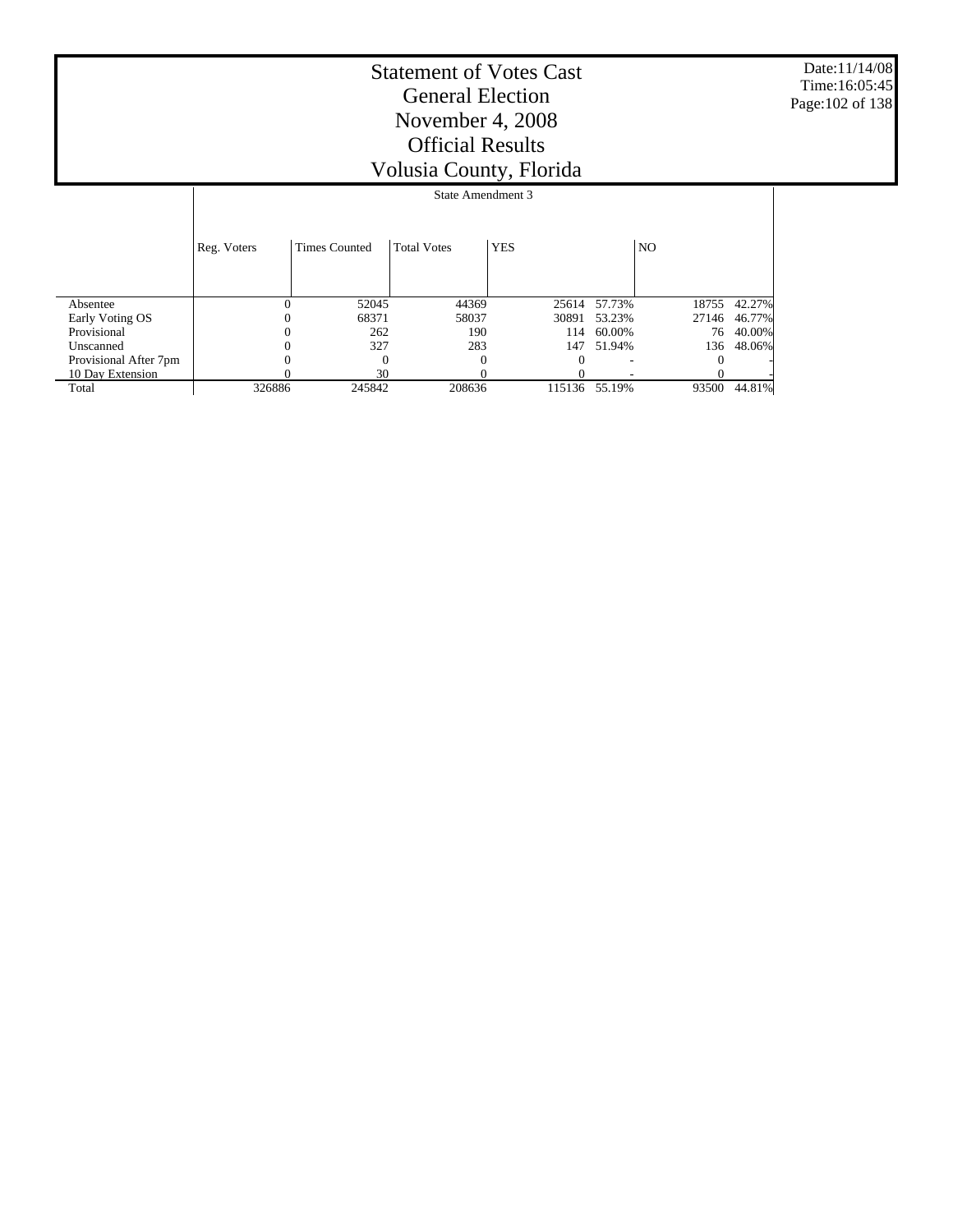Date:11/14/08 Time:16:05:45 Page:103 of 138

## Statement of Votes Cast General Election November 4, 2008 Official Results Volusia County, Florida

|                   | Reg. Voters  | <b>Times Counted</b> | <b>Total Votes</b> | <b>YES</b> |                  | $\rm NO$   |                  |
|-------------------|--------------|----------------------|--------------------|------------|------------------|------------|------------------|
|                   |              |                      |                    |            |                  |            |                  |
|                   |              |                      |                    |            |                  |            |                  |
| Jurisdiction Wide |              |                      |                    |            |                  |            |                  |
| 101               | 686          | 391                  | 338                | 217        | 64.20%           | 121        | 35.80%           |
| 105               | 708<br>349   | 403<br>196           | 333<br>171         | 205<br>107 | 61.56%<br>62.57% | 128<br>64  | 38.44%<br>37.43% |
| 106<br>107        | 1037         | 506                  | 453                | 315        | 69.54%           | 138        | 30.46%           |
| 109               | 1364         | 652                  | 565                | 364        | 64.42%           | 201        | 35.58%           |
| 201               | 1485         | 578                  | 508                | 328        | 64.57%           | 180        | 35.43%           |
| 202               | 1262         | 403                  | 337                | 218        | 64.69%           | 119        | 35.31%           |
| 203               | 2233         | 913                  | 810                | 537        | 66.30%           | 273        | 33.70%           |
| 204               | 2002         | 627                  | 529                | 328        | 62.00%           | 201        | 38.00%           |
| 205               | 2208         | 737                  | 634                | 427        | 67.35%           | 207        | 32.65%           |
| 206<br>207        | 2722<br>1481 | 976<br>580           | 797<br>504         | 549<br>331 | 68.88%<br>65.67% | 248<br>173 | 31.12%<br>34.33% |
| 208               | 1715         | 577                  | 508                | 352        | 69.29%           | 156        | 30.71%           |
| 209               | 2765         | 844                  | 730                | 498        | 68.22%           | 232        | 31.78%           |
| 212               | 2032         | 587                  | 479                | 317        | 66.18%           | 162        | 33.82%           |
| 213               | 1549         | 608                  | 522                | 342        | 65.52%           | 180        | 34.48%           |
| 214               | 2727         | 1036                 | 899                | 610        | 67.85%           | 289        | 32.15%           |
| 215               | 3920         | 1086                 | 900                | 595        | 66.11%           | 305        | 33.89%           |
| 216               | 1225         | 343                  | 278                | 175        | 62.95%           | 103        | 37.05%           |
| 217<br>218        | 1698<br>1390 | 442<br>387           | 375<br>333         | 170<br>220 | 45.33%<br>66.07% | 205        | 54.67%<br>33.93% |
| 219               | 2007         | 762                  | 669                | 423        | 63.23%           | 113<br>246 | 36.77%           |
| 220               | 1649         | 620                  | 536                | 360        | 67.16%           | 176        | 32.84%           |
| 221               | 757          | 179                  | 155                | 72         | 46.45%           | 83         | 53.55%           |
| 222               | 1914         | 1064                 | 881                | 581        | 65.95%           | 300        | 34.05%           |
| 223               | 889          | 462                  | 407                | 273        | 67.08%           | 134        | 32.92%           |
| 224               | 1056         | 397                  | 347                | 239        | 68.88%           | 108        | 31.12%           |
| 301               | 896          | 344                  | 306                | 200        | 65.36%           | 106        | 34.64%           |
| 302<br>303        | 3053<br>3004 | 1342<br>1109         | 1120<br>903        | 728<br>628 | 65.00%<br>69.55% | 392<br>275 | 35.00%<br>30.45% |
| 304               | 3381         | 1456                 | 1216               | 836        | 68.75%           | 380        | 31.25%           |
| 305               | 2257         | 1199                 | 1041               | 717        | 68.88%           | 324        | 31.12%           |
| 306               | 1649         | 776                  | 666                | 472        | 70.87%           | 194        | 29.13%           |
| 307               | 1853         | 890                  | 760                | 499        | 65.66%           | 261        | 34.34%           |
| 308               | 3092         | 1272                 | 1094               | 734        | 67.09%           | 360        | 32.91%           |
| 309               | 3054         | 1127                 | 930                | 603        | 64.84%           | 327        | 35.16%           |
| 310               | 1686         | 786                  | 655                | 444        | 67.79%           | 211        | 32.21%           |
| 311<br>401        | 2750<br>2546 | 1229<br>832          | 1029<br>705        | 699<br>467 | 67.93%<br>66.24% | 330<br>238 | 32.07%<br>33.76% |
| 402               | 2287         | 820                  | 681                | 458        | 67.25%           | 223        | 32.75%           |
| 403               | 2963         | 990                  | 862                | 552        | 64.04%           | 310        | 35.96%           |
| 404               | 716          | 301                  | 257                | 198        | 77.04%           | 59         | 22.96%           |
| 405               | 2961         | 1112                 | 915                | 627        | 68.52%           | 288        | 31.48%           |
| 406               | 2615         | 829                  | 679                | 436        | 64.21%           | 243        | 35.79%           |
| 407               | 2282         | 774                  | 639                | 444        | 69.48%           | 195        | 30.52%           |
| 408               | 1303         | 450                  | 368                | 257        | 69.84%           | 111        | 30.16%           |
| 409<br>410        | 2454<br>2931 | 817<br>1110          | 669<br>890         | 448<br>611 | 66.97%<br>68.65% | 221<br>279 | 33.03%<br>31.35% |
| 411               | 2826         | 1052                 | 869                | 602        | 69.28%           | 267        | 30.72%           |
| 412               | 1452         | 790                  | 661                | 458        | 69.29%           | 203        | 30.71%           |
| 413               | 2636         | 857                  | 719                | 460        | 63.98%           | 259        | 36.02%           |
| 414               | 2589         | 910                  | 762                | 522        | 68.50%           | 240        | 31.50%           |
| 415               | 793          | 298                  | 251                | 168        | 66.93%           | 83         | 33.07%           |
| 416               | 2110         | 752                  | 603                | 395        | 65.51%           | 208        | 34.49%           |
| 417               | 2356         | 862                  | 725                | 469        | 64.69%           | 256        | 35.31%           |
| 418<br>419        | 1102<br>1358 | 420<br>498           | 369<br>401         | 250<br>253 | 67.75%<br>63.09% | 119<br>148 | 32.25%<br>36.91% |
| 420               | 2686         | 1020                 | 830                | 528        | 63.61%           | 302        | 36.39%           |
| 421               | 1444         | 622                  | 542                |            | 404 74.54%       |            | 138 25.46%       |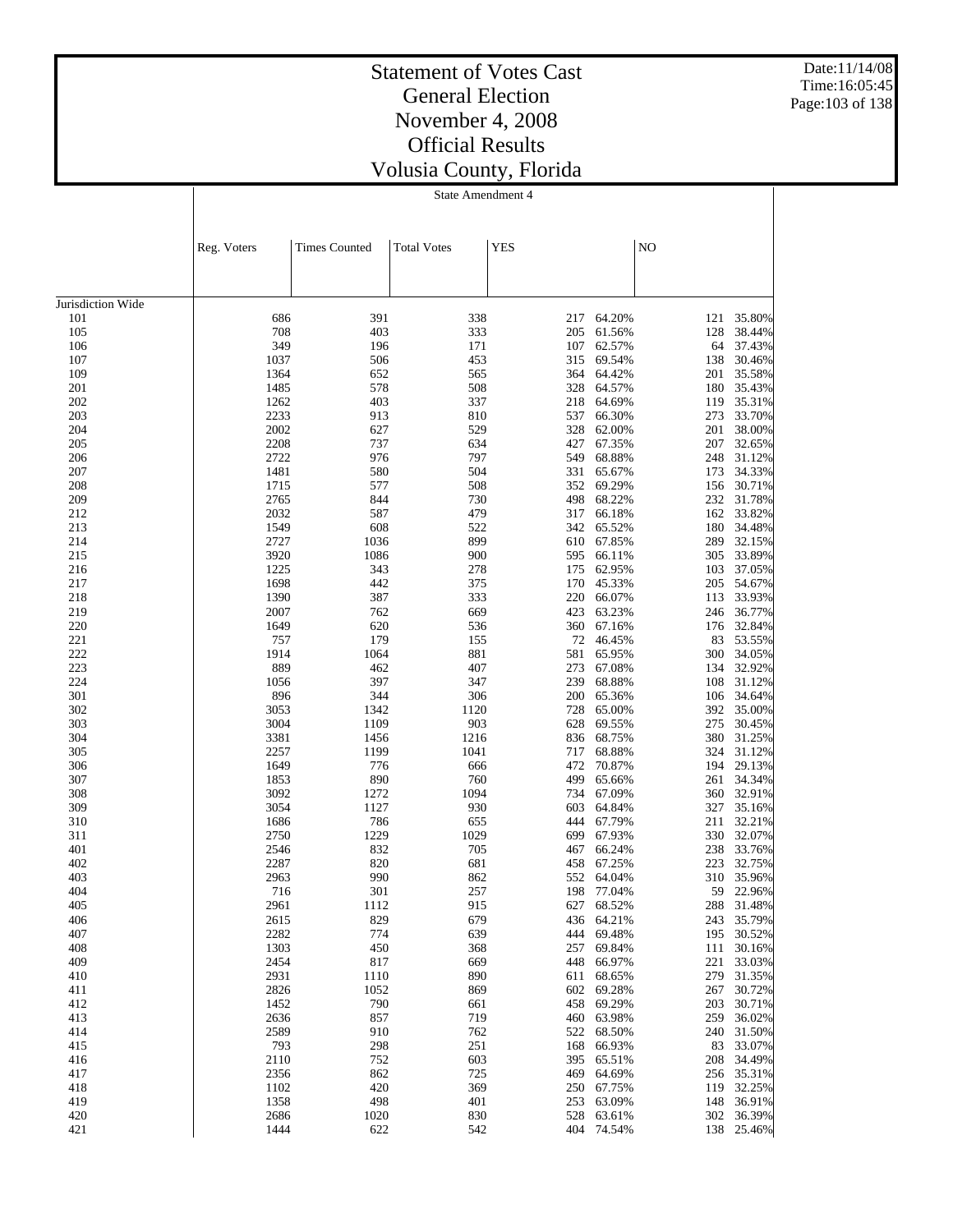Date:11/14/08 Time:16:05:45 Page:104 of 138

### Statement of Votes Cast General Election November 4, 2008 Official Results Volusia County, Florida

|            | Reg. Voters  | <b>Times Counted</b> | <b>Total Votes</b> | <b>YES</b> |                          | NO         |                          |
|------------|--------------|----------------------|--------------------|------------|--------------------------|------------|--------------------------|
|            |              |                      |                    |            |                          |            |                          |
| 422        | 591          | 216                  | 194                | 130        | 67.01%                   | 64         | 32.99%                   |
| 423        | 2738         | 1002                 | 812                | 564        | 69.46%                   | 248        | 30.54%                   |
| 424        | 2226         | 710                  | 573                | 360        | 62.83%                   | 213        | 37.17%                   |
| 425        | 370          | 233                  | 216                | 152        | 70.37%                   | 64         | 29.63%                   |
| 426        | 2194         | 673                  | 537                | 374        | 69.65%                   | 163        | 30.35%                   |
| 427        | 1750         | 438                  | 361                | 249        | 68.98%                   | 112        | 31.02%                   |
| 428        | 2189         | 853                  | 697                | 483        | 69.30%                   | 214        | 30.70%                   |
| 429        | 1784         | 612                  | 495                | 321        | 64.85%                   | 174        | 35.15%                   |
| 501        | 2831         | 1211                 | 1070               | 741        | 69.25%                   | 329        | 30.75%                   |
| 502        | 2341         | 873                  | 731                | 462        | 63.20%                   | 269        | 36.80%                   |
| 503<br>504 | 1653<br>1494 | 657<br>475           | 549<br>392         | 377<br>289 | 68.67%<br>73.72%         | 172<br>103 | 31.33%<br>26.28%         |
| 505        | 1378         | 407                  | 332                | 211        | 63.55%                   | 121        | 36.45%                   |
| 506        | 1791         | 606                  | 521                | 367        | 70.44%                   | 154        | 29.56%                   |
| 508        | 1397         | 405                  | 344                | 228        | 66.28%                   | 116        | 33.72%                   |
| 509        | 2142         | 877                  | 723                | 494        | 68.33%                   | 229        | 31.67%                   |
| 510        | 2679         | 1134                 | 961                | 669        | 69.61%                   | 292        | 30.39%                   |
| 511        | 838          | 375                  | 325                | 220        | 67.69%                   | 105        | 32.31%                   |
| 512        | 1295         | 506                  | 437                | 305        | 69.79%                   | 132        | 30.21%                   |
| 513        | 1985         | 730                  | 614                | 418        | 68.08%                   | 196        | 31.92%                   |
| 514        | 1678         | 588                  | 490                | 343        | 70.00%                   | 147        | 30.00%                   |
| 515        | 2295         | 783                  | 686                | 492        | 71.72%                   | 194        | 28.28%                   |
| 516        | 2354         | 858                  | 748                | 533        | 71.26%                   | 215        | 28.74%                   |
| 517        | 2283         | 793                  | 687                | 463        | 67.39%                   | 224        | 32.61%                   |
| 519        | 1642         | 473                  | 376                | 258        | 68.62%                   | 118        | 31.38%                   |
| 521        | 1999         | 704                  | 563                | 385        | 68.38%                   | 178        | 31.62%                   |
| 522        | 2410         | 646                  | 525                | 367        | 69.90%                   | 158        | 30.10%                   |
| 523        | 2458         | 930                  | 792                | 534        | 67.42%                   | 258        | 32.58%                   |
| 525<br>526 | 1687<br>1524 | 647<br>598           | 552<br>523         | 383<br>349 | 69.38%<br>66.73%         | 169<br>174 | 30.62%<br>33.27%         |
| 527        | 1880         | 620                  | 505                | 364        | 72.08%                   | 141        | 27.92%                   |
| 528        | 1897         | 746                  | 657                | 438        | 66.67%                   | 219        | 33.33%                   |
| 529        | 1524         | 608                  | 520                | 343        | 65.96%                   | 177        | 34.04%                   |
| 530        | 1798         | 831                  | 718                | 460        | 64.07%                   | 258        | 35.93%                   |
| 531        | 527          | 231                  | 196                | 135        | 68.88%                   | 61         | 31.12%                   |
| 532        | 2500         | 868                  | 737                | 482        | 65.40%                   | 255        | 34.60%                   |
| 533        | 1009         | 300                  | 249                | 172        | 69.08%                   | 77         | 30.92%                   |
| 534        | 782          | 377                  | 329                | 226        | 68.69%                   | 103        | 31.31%                   |
| 602        | 1837         | 686                  | 579                | 390        | 67.36%                   | 189        | 32.64%                   |
| 603        | 2280         | 813                  | 676                | 450        | 66.57%                   | 226        | 33.43%                   |
| 605        | 1210         | 417                  | 333                | 215        | 64.56%                   | 118        | 35.44%                   |
| 607        | 1771         | 649                  | 529                | 351        | 66.35%                   | 178        | 33.65%                   |
| 608        | 1361         | 617                  | 507                | 346        | 68.24%                   | 161        | 31.76%                   |
| 609<br>614 | 1128<br>2358 | 422<br>803           | 339<br>692         |            | 229 67.55%<br>442 63.87% |            | 110 32.45%<br>250 36.13% |
| 615        | 1729         | 607                  | 493                |            | 337 68.36%               |            | 156 31.64%               |
| 617        | 680          | 213                  | 175                |            | 113 64.57%               |            | 62 35.43%                |
| 618        | 1429         | 494                  | 401                |            | 267 66.58%               |            | 134 33.42%               |
| 619        | 1685         | 611                  | 471                | 285        | 60.51%                   |            | 186 39.49%               |
| 620        | 2107         | 545                  | 407                | 253        | 62.16%                   |            | 154 37.84%               |
| 621        | 993          | 282                  | 206                | 137        | 66.50%                   | 69         | 33.50%                   |
| 622        | 815          | 276                  | 207                | 147        | 71.01%                   |            | 60 28.99%                |
| 623        | 989          | 380                  | 323                | 210        | 65.02%                   |            | 113 34.98%               |
| 624        | 1286         | 323                  | 277                |            | 196 70.76%               |            | 81 29.24%                |
| 625        | 1685         | 540                  | 464                | 335        | 72.20%                   |            | 129 27.80%               |
| 626        | 1517         | 547                  | 428                |            | 276 64.49%               |            | 152 35.51%               |
| 628        | 2186         | 794                  | 608                |            | 381 62.66%               |            | 227 37.34%               |
| 629        | 1750         | 633                  | 505                |            | 332 65.74%               |            | 173 34.26%               |
| 632        | 545          | 274                  | 233                | 148        | 63.52%                   | 85         | 36.48%                   |
| 633        | 1099         | 369                  | 317                | 227        | 71.61%                   |            | 90 28.39%                |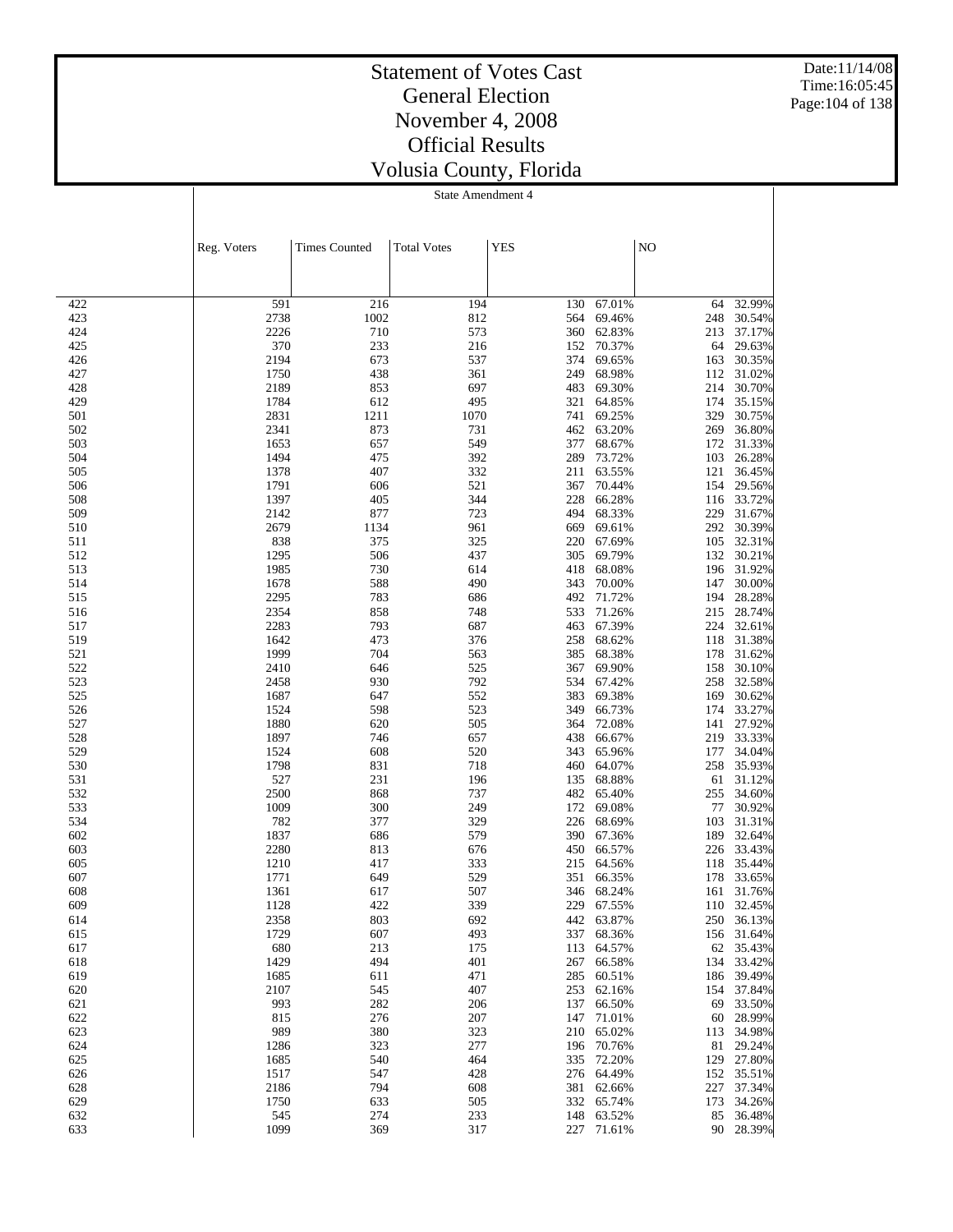Date:11/14/08 Time:16:05:45 Page:105 of 138

### Statement of Votes Cast General Election November 4, 2008 Official Results Volusia County, Florida

|            | Reg. Voters  | <b>Times Counted</b> | <b>Total Votes</b> | <b>YES</b> |                  | NO         |                  |
|------------|--------------|----------------------|--------------------|------------|------------------|------------|------------------|
|            |              |                      |                    |            |                  |            |                  |
|            |              |                      |                    |            |                  |            |                  |
| 636        | 1093         | 358                  | 302                | 202        | 66.89%           | 100        | 33.11%           |
| 637        | 1298         | 595                  | 492                | 321        | 65.24%           | 171        | 34.76%           |
| 638        | 1100         | 532                  | 420                | 267        | 63.57%           | 153        | 36.43%           |
| 639        | 1186         | 477                  | 363                | 250        | 68.87%           | 113        | 31.13%           |
| 640        | 1740         | 633                  | 531                | 368        | 69.30%           | 163        | 30.70%           |
| 641        | 2421         | 879                  | 733                | 478        | 65.21%           | 255        | 34.79%           |
| 701<br>702 | 1834<br>2955 | 744<br>1301          | 596<br>1077        | 392<br>700 | 65.77%<br>65.00% | 204<br>377 | 34.23%<br>35.00% |
| 703        | 2331         | 1009                 | 876                | 581        | 66.32%           | 295        | 33.68%           |
| 704        | 844          | 335                  | 267                | 174        | 65.17%           | 93         | 34.83%           |
| 705        | 1398         | 691                  | 597                | 421        | 70.52%           | 176        | 29.48%           |
| 706        | 1757         | 623                  | 543                | 373        | 68.69%           | 170        | 31.31%           |
| 709        | 2259         | 973                  | 836                | 581        | 69.50%           | 255        | 30.50%           |
| 711        | 2565         | 1199                 | 960                | 645        | 67.19%           | 315        | 32.81%           |
| 712        | 2176         | 963                  | 800                | 522        | 65.25%           | 278        | 34.75%           |
| 714        | 2676         | 1159                 | 1003               | 680        | 67.80%           | 323        | 32.20%           |
| 716        | 2462         | 1027                 | 913                | 601        | 65.83%           | 312        | 34.17%           |
| 717<br>718 | 2632<br>1924 | 1290<br>924          | 1081<br>786        | 718<br>522 | 66.42%<br>66.41% | 363<br>264 | 33.58%<br>33.59% |
| 719        | 886          | 462                  | 389                | 250        | 64.27%           | 139        | 35.73%           |
| 720        | 2122         | 938                  | 794                | 518        | 65.24%           | 276        | 34.76%           |
| 722        | 2017         | 908                  | 795                | 536        | 67.42%           | 259        | 32.58%           |
| 723        | 1529         | 714                  | 623                | 417        | 66.93%           | 206        | 33.07%           |
| 724        | 2098         | 1018                 | 841                | 533        | 63.38%           | 308        | 36.62%           |
| 725        | 1908         | 839                  | 723                | 463        | 64.04%           | 260        | 35.96%           |
| 726        | 2674         | 1488                 | 1271               | 922        | 72.54%           | 349        | 27.46%           |
| 727        | 2089         | 963                  | 767                | 490        | 63.89%           | 277        | 36.11%           |
| 728        | 1978         | 992                  | 832                | 546        | 65.63%           | 286        | 34.38%           |
| 729<br>730 | 3797         | 1788                 | 1495<br>621        | 986        | 65.95%           | 509        | 34.05%<br>38.81% |
| 731        | 1716<br>1543 | 764<br>659           | 533                | 380<br>338 | 61.19%<br>63.41% | 241<br>195 | 36.59%           |
| 732        | 3017         | 1592                 | 1298               | 832        | 64.10%           | 466        | 35.90%           |
| 733        | 1470         | 696                  | 587                | 406        | 69.17%           | 181        | 30.83%           |
| 801        | 773          | 354                  | 317                | 206        | 64.98%           | 111        | 35.02%           |
| 803        | 1866         | 704                  | 604                | 431        | 71.36%           | 173        | 28.64%           |
| 804        | 1886         | 754                  | 631                | 406        | 64.34%           | 225        | 35.66%           |
| 805        | 2118         | 616                  | 514                | 370        | 71.98%           | 144        | 28.02%           |
| 806        | 1955         | 581                  | 502                | 318        | 63.35%           | 184        | 36.65%           |
| 807        | 1330         | 382                  | 338                | 239        | 70.71%           | 99         | 29.29%           |
| 808        | 3084         | 743                  | 612<br>354         | 417        | 68.14%<br>73.45% | 195        | 31.86%           |
| 809<br>810 | 1433<br>934  | 418<br>250           | 221                | 260<br>151 | 68.33%           | 94<br>70   | 26.55%<br>31.67% |
| 811        | 1815         | 615                  | 537                | 370        | 68.90%           | 167        | 31.10%           |
| 812        | 1110         | 345                  | 298                | 210        | 70.47%           | 88         | 29.53%           |
| 813        | 1678         | 607                  | 532                |            | 371 69.74%       | 161        | 30.26%           |
| 814        | 2384         | 793                  | 671                | 451        | 67.21%           | 220        | 32.79%           |
| 815        | 1447         | 419                  | 359                | 232        | 64.62%           | 127        | 35.38%           |
| 816        | 1513         | 640                  | 557                | 386        | 69.30%           | 171        | 30.70%           |
| 901        | 1906         | 549                  | 470                | 327        | 69.57%           | 143        | 30.43%           |
| 902        | 2697         | 855                  | 743                | 479        | 64.47%           | 264        | 35.53%           |
| 903        | 2325         | 807                  | 689                | 451        | 65.46%           | 238        | 34.54%           |
| 904<br>905 | 1643         | 623<br>407           | 536<br>349         | 360<br>233 | 67.16%<br>66.76% | 176        | 32.84%<br>33.24% |
| 906        | 1126<br>699  | 346                  | 294                | 187        | 63.61%           | 116<br>107 | 36.39%           |
| 907        | 810          | 394                  | 326                | 211        | 64.72%           | 115        | 35.28%           |
| 908        | 2438         | 742                  | 605                | 398        | 65.79%           | 207        | 34.21%           |
| 909        | 1330         | 630                  | 546                |            | 336 61.54%       | 210        | 38.46%           |
| 910        | 1168         | 369                  | 325                | 227        | 69.85%           | 98         | 30.15%           |
| 912        | 1424         | 535                  | 468                | 303        | 64.74%           | 165        | 35.26%           |
| 913        | 2231         | 905                  | 792                | 506        | 63.89%           | 286        | 36.11%           |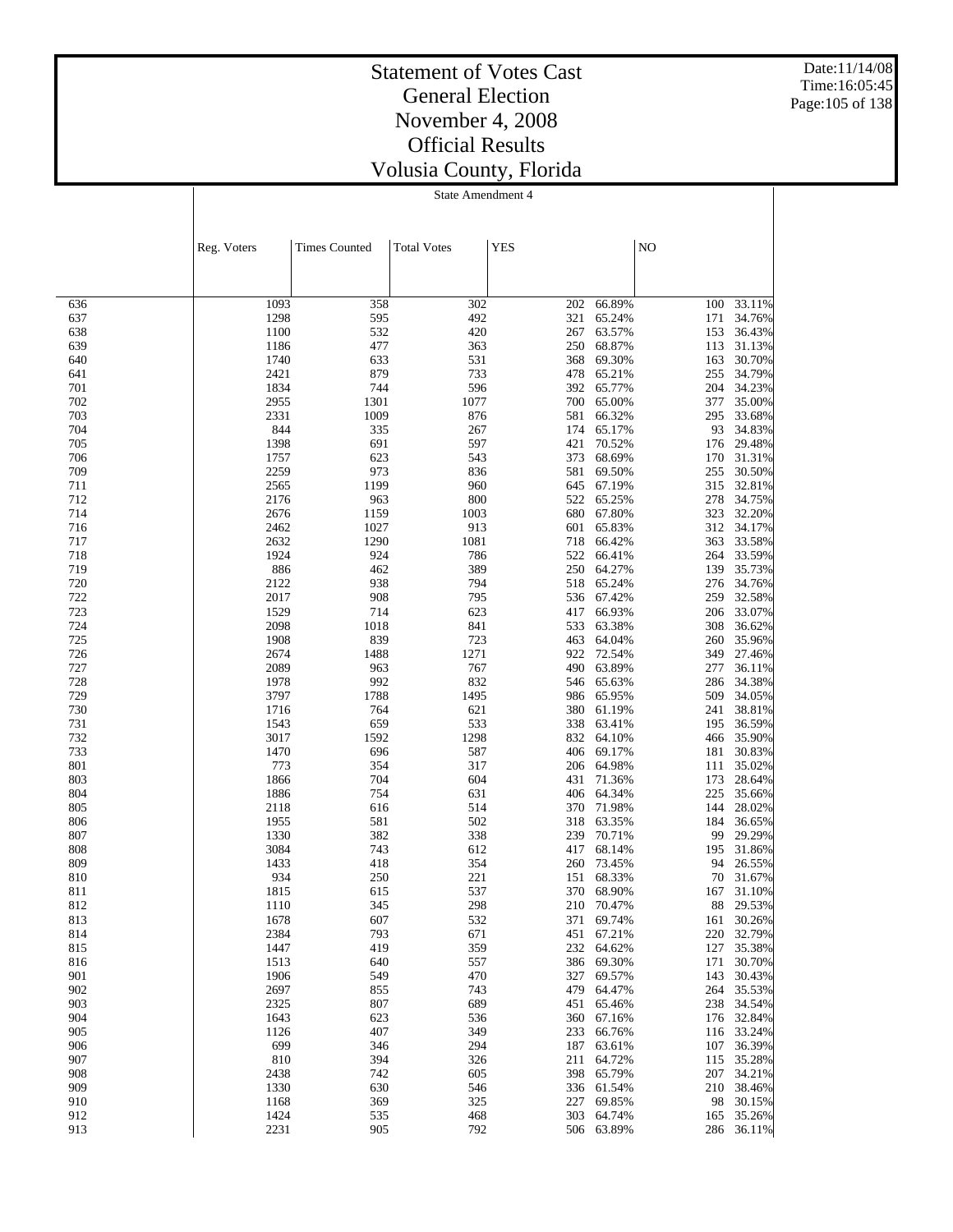Date:11/14/08 Time:16:05:45 Page:106 of 138

|                       |             | State Amendment 4    |                    |            |              |                |        |  |
|-----------------------|-------------|----------------------|--------------------|------------|--------------|----------------|--------|--|
|                       | Reg. Voters | <b>Times Counted</b> | <b>Total Votes</b> | <b>YES</b> |              | N <sub>O</sub> |        |  |
| Absentee              | 0           | 52045                | 44072              |            | 30415 69.01% | 13657          | 30.99% |  |
| Early Voting OS       |             | 68371                | 57474              | 37988      | 66.10%       | 19486          | 33.90% |  |
| Provisional           | 0           | 262                  | 190                | 133        | 70.00%       | 57             | 30.00% |  |
| Unscanned             |             | 327                  | 275                | 179        | 65.09%       | 96             | 34.91% |  |
| Provisional After 7pm |             | $\Omega$             | $\Omega$           | 0          |              |                |        |  |
| 10 Day Extension      |             | 30                   |                    |            |              |                |        |  |
| Total                 | 326886      | 245842               | 206968             | 138892     | 67.11%       | 68076          | 32.89% |  |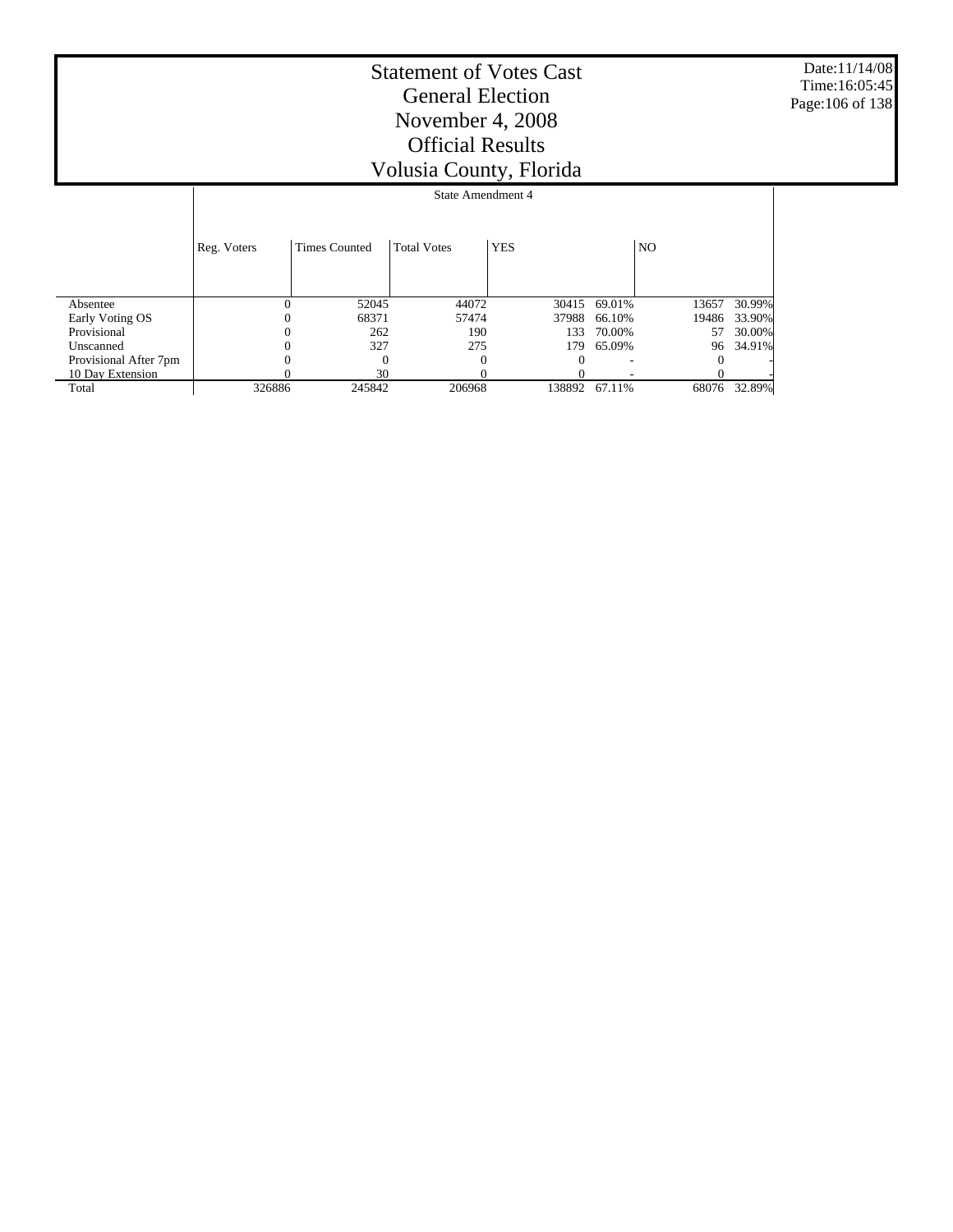Date:11/14/08 Time:16:05:45 Page:107 of 138

## Statement of Votes Cast General Election November 4, 2008 Official Results Volusia County, Florida

State Amendment 6

|                   | Reg. Voters  | <b>Times Counted</b> | <b>Total Votes</b> | <b>YES</b> |                      | NO         |                  |
|-------------------|--------------|----------------------|--------------------|------------|----------------------|------------|------------------|
|                   |              |                      |                    |            |                      |            |                  |
|                   |              |                      |                    |            |                      |            |                  |
| Jurisdiction Wide |              |                      |                    |            |                      |            |                  |
| 101               | 686          | 391                  | 336                | 201        | 59.82%               | 135        | 40.18%           |
| 105               | 708          | 403                  | 329                | 193        | 58.66%               | 136        | 41.34%           |
| 106               | 349          | 196                  | 171                | 108        | 63.16%               | 63         | 36.84%           |
| 107               | 1037         | 506                  | 456                | 295        | 64.69%               | 161        | 35.31%           |
| 109               | 1364         | 652                  | 571                | 354        | 62.00%               | 217        | 38.00%           |
| 201               | 1485         | 578                  | 505                | 322        | 63.76%               | 183        | 36.24%           |
| 202               | 1262         | 403                  | 337                | 214        | 63.50%               | 123        | 36.50%           |
| 203               | 2233         | 913                  | 808                | 517        | 63.99%               | 291        | 36.01%           |
| 204<br>205        | 2002<br>2208 | 627<br>737           | 525<br>627         | 311        | 59.24%               | 214        | 40.76%           |
| 206               | 2722         | 976                  | 786                | 388<br>522 | 61.88%<br>66.41%     | 239<br>264 | 38.12%<br>33.59% |
| 207               | 1481         | 580                  | 498                | 309        | 62.05%               | 189        | 37.95%           |
| 208               | 1715         | 577                  | 514                | 351        | 68.29%               | 163        | 31.71%           |
| 209               | 2765         | 844                  | 726                | 495        | 68.18%               | 231        | 31.82%           |
| 212               | 2032         | 587                  | 463                | 322        | 69.55%               | 141        | 30.45%           |
| 213               | 1549         | 608                  | 513                | 335        | 65.30%               | 178        | 34.70%           |
| 214               | 2727         | 1036                 | 892                | 592        | 66.37%               | 300        | 33.63%           |
| 215               | 3920         | 1086                 | 883                | 621        | 70.33%               | 262        | 29.67%           |
| 216               | 1225         | 343                  | 283                | 177        | 62.54%               | 106        | 37.46%           |
| 217               | 1698         | 442                  | 374                | 290        | 77.54%               | 84         | 22.46%           |
| 218               | 1390         | 387                  | 335                | 231        | 68.96%               | 104        | 31.04%           |
| 219               | 2007         | 762                  | 662                | 435        | 65.71%               | 227        | 34.29%           |
| 220               | 1649         | 620                  | 534                | 348        | 65.17%               | 186        | 34.83%           |
| 221               | 757          | 179                  | 152                |            | 106 69.74%           | 46         | 30.26%           |
| 222               | 1914         | 1064                 | 878                | 551        | 62.76%               | 327        | 37.24%           |
| 223               | 889          | 462                  | 406                |            | 256 63.05%           | 150        | 36.95%           |
| 224               | 1056         | 397                  | 342                | 236        | 69.01%               | 106        | 30.99%           |
| 301               | 896          | 344                  | 300                | 201        | 67.00%               | 99         | 33.00%           |
| 302               | 3053<br>3004 | 1342<br>1109         | 1101<br>882        | 721        | 65.49%               | 380        | 34.51%           |
| 303<br>304        | 3381         | 1456                 | 1215               | 573<br>794 | 64.97%<br>65.35%     | 309<br>421 | 35.03%<br>34.65% |
| 305               | 2257         | 1199                 | 1026               | 676        | 65.89%               | 350        | 34.11%           |
| 306               | 1649         | 776                  | 664                | 428        | 64.46%               | 236        | 35.54%           |
| 307               | 1853         | 890                  | 750                | 490        | 65.33%               | 260        | 34.67%           |
| 308               | 3092         | 1272                 | 1084               | 734        | 67.71%               | 350        | 32.29%           |
| 309               | 3054         | 1127                 | 911                |            | 596 65.42%           | 315        | 34.58%           |
| 310               | 1686         | 786                  | 647                | 415        | 64.14%               | 232        | 35.86%           |
| 311               | 2750         | 1229                 | 1005               | 642        | 63.88%               | 363        | 36.12%           |
| 401               | 2546         | 832                  | 677                | 470        | 69.42%               | 207        | 30.58%           |
| 402               | 2287         | 820                  | 660                | 425        | 64.39%               | 235        | 35.61%           |
| 403               | 2963         | 990                  | 844                | 546        | 64.69%               | 298        | 35.31%           |
| 404               | 716          | 301                  | 255                | 171        | 67.06%               | 84         | 32.94%           |
| 405               | 2961         | 1112                 | 904                | 618        | 68.36%               | 286        | 31.64%           |
| 406               | 2615         | 829                  | 663                |            | 437 65.91%           | 226        | 34.09%           |
| 407               | 2282         | 774                  | 615                |            | 420 68.29%           | 195        | 31.71%           |
| 408               | 1303         | 450                  | 358                | 248        | 69.27%               | 110        | 30.73%           |
| 409               | 2454         | 817                  | 660                | 458        | 69.39%               | 202        | 30.61%           |
| 410               | 2931<br>2826 | 1110<br>1052         | 871<br>861         | 587        | 570 65.44%<br>68.18% | 301        | 34.56%<br>31.82% |
| 411<br>412        | 1452         | 790                  | 646                | 421        | 65.17%               | 274<br>225 | 34.83%           |
| 413               | 2636         | 857                  | 704                | 467        | 66.34%               | 237        | 33.66%           |
| 414               | 2589         | 910                  | 750                |            | 524 69.87%           | 226        | 30.13%           |
| 415               | 793          | 298                  | 251                | 154        | 61.35%               | 97         | 38.65%           |
| 416               | 2110         | 752                  | 591                |            | 398 67.34%           | 193        | 32.66%           |
| 417               | 2356         | 862                  | 725                |            | 450 62.07%           | 275        | 37.93%           |
| 418               | 1102         | 420                  | 365                |            | 240 65.75%           | 125        | 34.25%           |

 $\begin{array}{cccc}\n 1102 & 420 & 365 & 240 & 65.75\% \\
1358 & 498 & 390 & 262 & 67.18\% \end{array}$ 

 $\begin{array}{ccccccccc} 1358 && 498 && 390 && 262 & 67.18\% & && 128 & 32.82\% \\ 2686 && 1020 && 830 && 553 & 66.63\% && 277 & 33.37\% \end{array}$ 2686 1020 830 553 66.63% 277 33.37% 1444 622 542 354 65.31% 188 34.69%

354 65.31%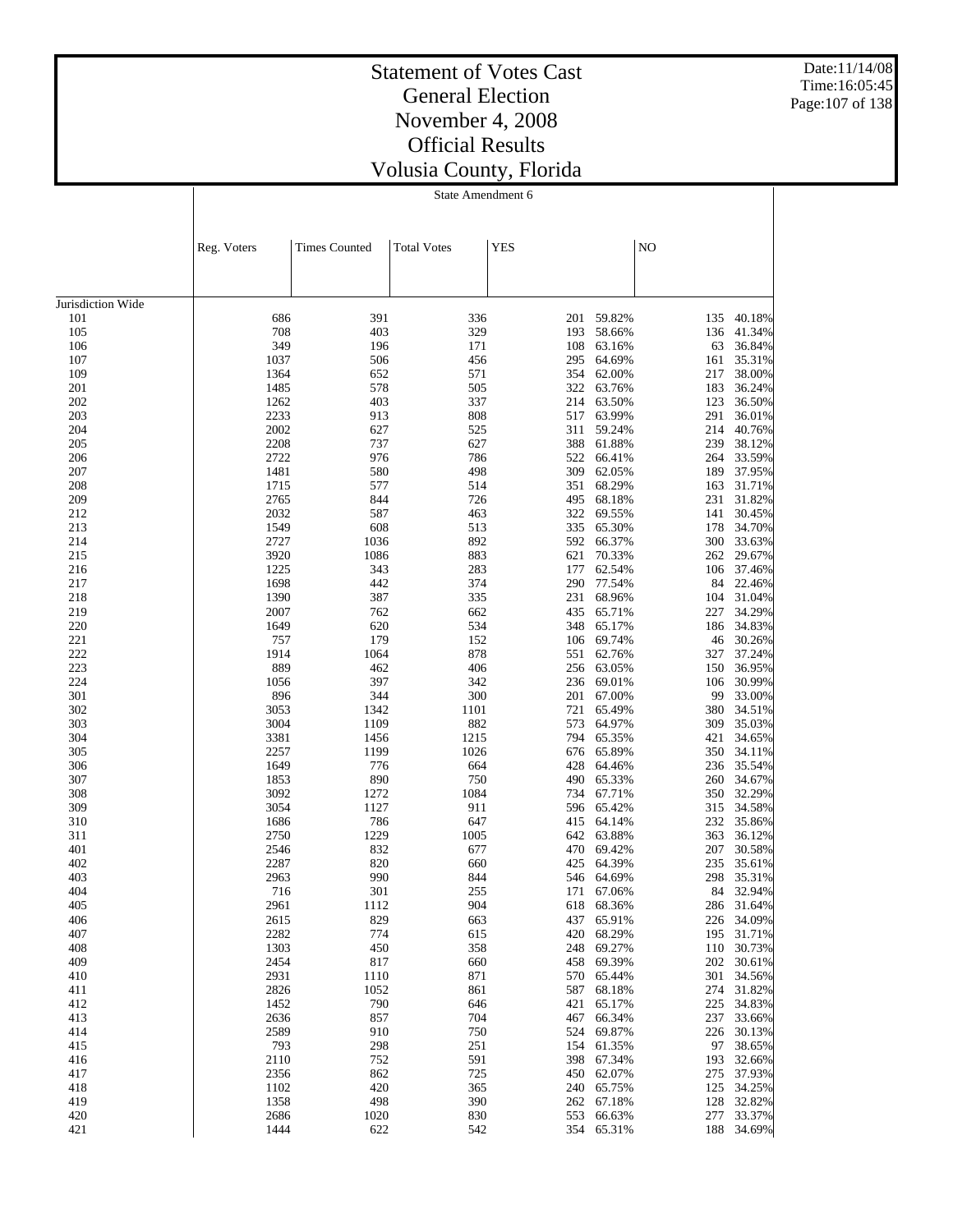Date:11/14/08 Time:16:05:45 Page:108 of 138

### Statement of Votes Cast General Election November 4, 2008 Official Results Volusia County, Florida

|            | Reg. Voters  | <b>Times Counted</b> | <b>Total Votes</b> | <b>YES</b> |                          | NO         |                          |
|------------|--------------|----------------------|--------------------|------------|--------------------------|------------|--------------------------|
|            |              |                      |                    |            |                          |            |                          |
| 422        | 591          | 216                  | 190                | 127        | 66.84%                   | 63         | 33.16%                   |
| 423        | 2738         | 1002                 | 794                | 526        | 66.25%                   | 268        | 33.75%                   |
| 424        | 2226         | 710                  | 561                | 368        | 65.60%                   | 193        | 34.40%                   |
| 425        | 370          | 233                  | 214                | 128        | 59.81%                   | 86         | 40.19%                   |
| 426        | 2194         | 673                  | 520                | 344        | 66.15%                   | 176        | 33.85%                   |
| 427<br>428 | 1750<br>2189 | 438<br>853           | 358<br>687         | 236<br>453 | 65.92%<br>65.94%         | 122<br>234 | 34.08%<br>34.06%         |
| 429        | 1784         | 612                  | 484                | 303        | 62.60%                   | 181        | 37.40%                   |
| 501        | 2831         | 1211                 | 1057               | 703        | 66.51%                   | 354        | 33.49%                   |
| 502        | 2341         | 873                  | 725                | 461        | 63.59%                   | 264        | 36.41%                   |
| 503        | 1653         | 657                  | 538                | 369        | 68.59%                   | 169        | 31.41%                   |
| 504        | 1494         | 475                  | 397                | 270        | 68.01%                   | 127        | 31.99%                   |
| 505<br>506 | 1378<br>1791 | 407<br>606           | 338<br>514         | 233<br>359 | 68.93%<br>69.84%         | 105<br>155 | 31.07%<br>30.16%         |
| 508        | 1397         | 405                  | 335                | 210        | 62.69%                   | 125        | 37.31%                   |
| 509        | 2142         | 877                  | 728                | 506        | 69.51%                   | 222        | 30.49%                   |
| 510        | 2679         | 1134                 | 932                | 650        | 69.74%                   | 282        | 30.26%                   |
| 511        | 838          | 375                  | 323                | 222        | 68.73%                   | 101        | 31.27%                   |
| 512        | 1295         | 506                  | 430                | 301        | 70.00%                   | 129        | 30.00%                   |
| 513<br>514 | 1985<br>1678 | 730<br>588           | 618<br>483         | 430<br>335 | 69.58%<br>69.36%         | 188<br>148 | 30.42%<br>30.64%         |
| 515        | 2295         | 783                  | 671                | 451        | 67.21%                   | 220        | 32.79%                   |
| 516        | 2354         | 858                  | 745                | 532        | 71.41%                   | 213        | 28.59%                   |
| 517        | 2283         | 793                  | 690                | 500        | 72.46%                   |            | 190 27.54%               |
| 519        | 1642         | 473                  | 382                | 253        | 66.23%                   | 129        | 33.77%                   |
| 521        | 1999         | 704                  | 554                | 383        | 69.13%                   | 171        | 30.87%                   |
| 522        | 2410         | 646                  | 521                | 346        | 66.41%                   | 175        | 33.59%                   |
| 523<br>525 | 2458<br>1687 | 930<br>647           | 788<br>548         | 521<br>370 | 66.12%<br>67.52%         | 267<br>178 | 33.88%<br>32.48%         |
| 526        | 1524         | 598                  | 524                | 335        | 63.93%                   | 189        | 36.07%                   |
| 527        | 1880         | 620                  | 513                | 362        | 70.57%                   | 151        | 29.43%                   |
| 528        | 1897         | 746                  | 652                | 422        | 64.72%                   | 230        | 35.28%                   |
| 529        | 1524         | 608                  | 521                | 347        | 66.60%                   | 174        | 33.40%                   |
| 530        | 1798<br>527  | 831                  | 710                | 440        | 61.97%<br>62.37%         | 270        | 38.03%<br>37.63%         |
| 531<br>532 | 2500         | 231<br>868           | 194<br>734         | 121<br>501 | 68.26%                   | 73<br>233  | 31.74%                   |
| 533        | 1009         | 300                  | 245                | 171        | 69.80%                   | 74         | 30.20%                   |
| 534        | 782          | 377                  | 325                | 231        | 71.08%                   | 94         | 28.92%                   |
| 602        | 1837         | 686                  | 566                | 377        | 66.61%                   | 189        | 33.39%                   |
| 603        | 2280         | 813                  | 665                | 442        | 66.47%                   | 223        | 33.53%                   |
| 605        | 1210         | 417                  | 334                | 208        | 62.28%                   | 126        | 37.72%                   |
| 607<br>608 | 1771<br>1361 | 649<br>617           | 526<br>510         | 359<br>346 | 68.25%<br>67.84%         | 167<br>164 | 31.75%<br>32.16%         |
| 609        | 1128         | 422                  | 336                |            | 233 69.35%               |            | 103 30.65%               |
| 614        | 2358         | 803                  | 683                |            | 433 63.40%               |            | 250 36.60%               |
| 615        | 1729         | 607                  | 490                |            | 350 71.43%               |            | 140 28.57%               |
| 617        | 680          | 213                  | 173                |            | 111 64.16%               |            | 62 35.84%                |
| 618        | 1429         | 494                  | 398                |            | 254 63.82%               |            | 144 36.18%               |
| 619<br>620 | 1685<br>2107 | 611<br>545           | 465<br>400         |            | 267 57.42%<br>281 70.25% |            | 198 42.58%<br>119 29.75% |
| 621        | 993          | 282                  | 200                | 152        | 76.00%                   | 48         | 24.00%                   |
| 622        | 815          | 276                  | 201                | 129        | 64.18%                   |            | 72 35.82%                |
| 623        | 989          | 380                  | 326                | 223        | 68.40%                   |            | 103 31.60%               |
| 624        | 1286         | 323                  | 271                | 164        | 60.52%                   |            | 107 39.48%               |
| 625        | 1685         | 540                  | 470                | 348        | 74.04%                   |            | 122 25.96%               |
| 626        | 1517<br>2186 | 547<br>794           | 439<br>603         | 308<br>363 | 70.16%<br>60.20%         |            | 131 29.84%<br>240 39.80% |
| 628<br>629 | 1750         | 633                  | 491                |            | 312 63.54%               |            | 179 36.46%               |
| 632        | 545          | 274                  | 231                |            | 143 61.90%               | 88         | 38.10%                   |
| 633        | 1099         | 369                  | 315                |            | 220 69.84%               |            | 95 30.16%                |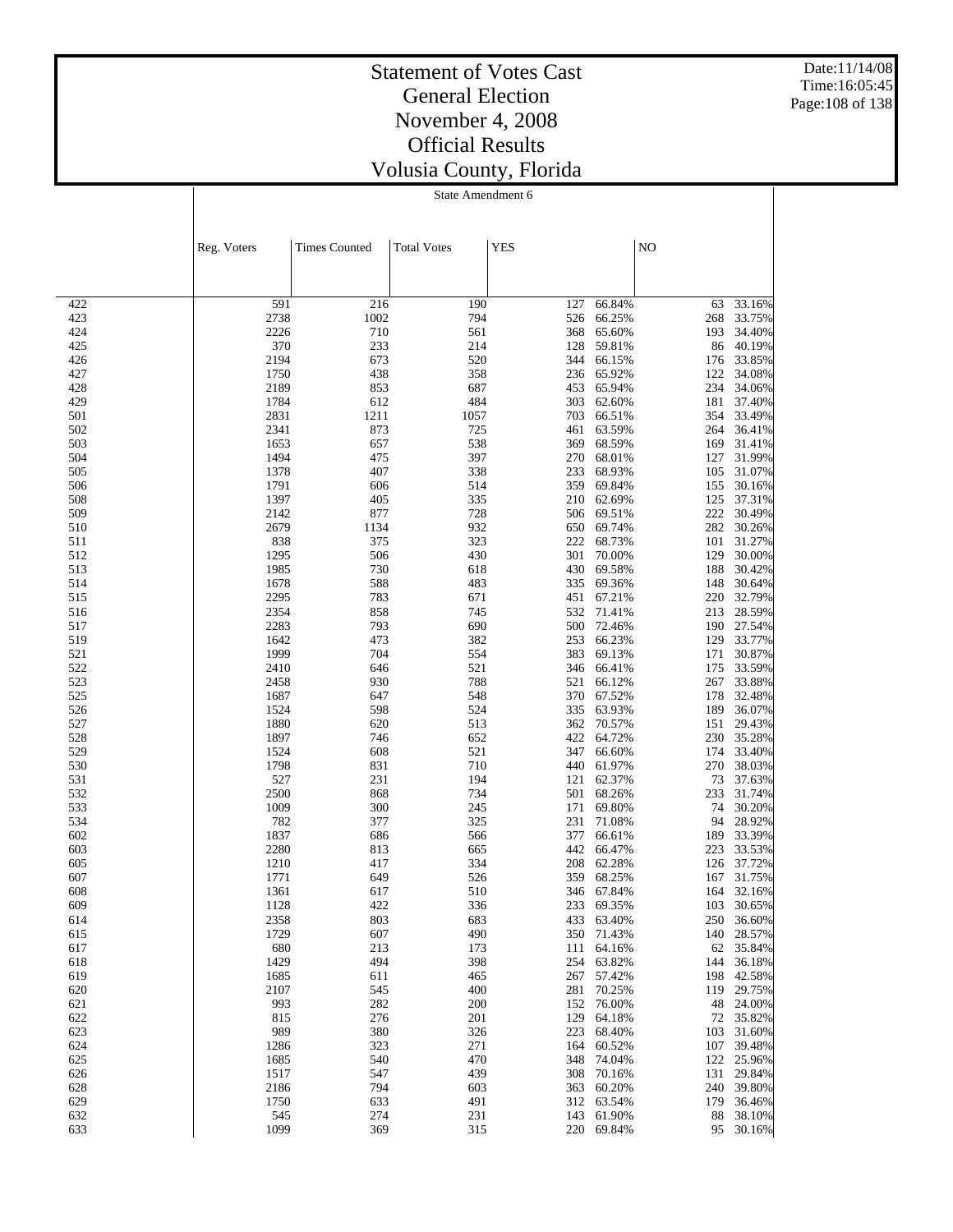Date:11/14/08 Time:16:05:46 Page:109 of 138

### Statement of Votes Cast General Election November 4, 2008 Official Results Volusia County, Florida

State Amendment 6

|            | Reg. Voters  | <b>Times Counted</b> | <b>Total Votes</b> | <b>YES</b> |                  | NO         |                      |
|------------|--------------|----------------------|--------------------|------------|------------------|------------|----------------------|
|            |              |                      |                    |            |                  |            |                      |
|            |              |                      |                    |            |                  |            |                      |
| 636        | 1093         | 358                  | 305                | 209        | 68.52%           | 96         | 31.48%               |
| 637        | 1298         | 595                  | 487                | 312        | 64.07%           | 175        | 35.93%               |
| 638        | 1100         | 532                  | 416                | 253        | 60.82%           | 163        | 39.18%               |
| 639        | 1186         | 477                  | 368                | 224<br>366 | 60.87%           | 144        | 39.13%<br>31.59%     |
| 640<br>641 | 1740<br>2421 | 633<br>879           | 535<br>727         | 482        | 68.41%<br>66.30% | 169<br>245 | 33.70%               |
| 701        | 1834         | 744                  | 586                | 394        | 67.24%           | 192        | 32.76%               |
| 702        | 2955         | 1301                 | 1085               | 675        | 62.21%           | 410        | 37.79%               |
| 703        | 2331         | 1009                 | 861                | 570        | 66.20%           | 291        | 33.80%               |
| 704        | 844          | 335                  | 269                | 186        | 69.14%           | 83         | 30.86%               |
| 705        | 1398         | 691                  | 598                | 451        | 75.42%           | 147        | 24.58%               |
| 706        | 1757         | 623                  | 524                | 341        | 65.08%           | 183        | 34.92%               |
| 709        | 2259         | 973                  | 832                | 578<br>619 | 69.47%<br>64.35% | 254        | 30.53%               |
| 711<br>712 | 2565<br>2176 | 1199<br>963          | 962<br>795         | 504        | 63.40%           | 343<br>291 | 35.65%<br>36.60%     |
| 714        | 2676         | 1159                 | 994                | 688        | 69.22%           | 306        | 30.78%               |
| 716        | 2462         | 1027                 | 911                | 629        | 69.05%           | 282        | 30.95%               |
| 717        | 2632         | 1290                 | 1075               | 725        | 67.44%           | 350        | 32.56%               |
| 718        | 1924         | 924                  | 779                | 519        | 66.62%           | 260        | 33.38%               |
| 719        | 886          | 462                  | 388                | 243        | 62.63%           | 145        | 37.37%               |
| 720        | 2122         | 938                  | 794                | 523        | 65.87%           | 271        | 34.13%               |
| 722        | 2017         | 908                  | 797                | 543        | 68.13%           | 254        | 31.87%               |
| 723        | 1529         | 714                  | 619                | 398<br>543 | 64.30%           | 221        | 35.70%<br>35.20%     |
| 724<br>725 | 2098<br>1908 | 1018<br>839          | 838<br>718         | 492        | 64.80%<br>68.52% | 295<br>226 | 31.48%               |
| 726        | 2674         | 1488                 | 1320               | 963        | 72.95%           | 357        | 27.05%               |
| 727        | 2089         | 963                  | 772                | 506        | 65.54%           | 266        | 34.46%               |
| 728        | 1978         | 992                  | 839                | 555        | 66.15%           | 284        | 33.85%               |
| 729        | 3797         | 1788                 | 1485               | 1023       | 68.89%           | 462        | 31.11%               |
| 730        | 1716         | 764                  | 615                | 397        | 64.55%           | 218        | 35.45%               |
| 731        | 1543         | 659                  | 530                | 322        | 60.75%           | 208        | 39.25%               |
| 732        | 3017         | 1592                 | 1303               | 860        | 66.00%           | 443        | 34.00%               |
| 733<br>801 | 1470<br>773  | 696<br>354           | 579<br>316         | 406<br>191 | 70.12%<br>60.44% | 173<br>125 | 29.88%<br>39.56%     |
| 803        | 1866         | 704                  | 609                | 416        | 68.31%           | 193        | 31.69%               |
| 804        | 1886         | 754                  | 630                | 431        | 68.41%           | 199        | 31.59%               |
| 805        | 2118         | 616                  | 513                | 372        | 72.51%           | 141        | 27.49%               |
| 806        | 1955         | 581                  | 515                | 346        | 67.18%           | 169        | 32.82%               |
| 807        | 1330         | 382                  | 329                | 215        | 65.35%           | 114        | 34.65%               |
| 808        | 3084         | 743                  | 615                | 438        | 71.22%           | 177        | 28.78%               |
| 809        | 1433         | 418                  | 354                | 273        | 77.12%           | 81         | 22.88%               |
| 810<br>811 | 934<br>1815  | 250<br>615           | 224<br>541         | 151<br>391 | 67.41%<br>72.27% | 73<br>150  | 32.59%<br>27.73%     |
| 812        | 1110         | 345                  | 293                | 194        | 66.21%           | 99         | 33.79%               |
| 813        | 1678         | 607                  | 537                |            | 348 64.80%       |            | 189 35.20%           |
| 814        | 2384         | 793                  | 666                |            | 424 63.66%       |            | 242 36.34%           |
| 815        | 1447         | 419                  | 359                | 231        | 64.35%           | 128        | 35.65%               |
| 816        | 1513         | 640                  | 551                | 375        | 68.06%           |            | 176 31.94%           |
| 901        | 1906         | 549                  | 463                | 314        | 67.82%           | 149        | 32.18%               |
| 902        | 2697         | 855                  | 729                | 480        | 65.84%           | 249        | 34.16%               |
| 903        | 2325         | 807                  | 675                | 473        | 70.07%<br>65.13% |            | 202 29.93%<br>34.87% |
| 904<br>905 | 1643<br>1126 | 623<br>407           | 519<br>345         | 338<br>233 | 67.54%           | 181        | 112 32.46%           |
| 906        | 699          | 346                  | 303                | 197        | 65.02%           | 106        | 34.98%               |
| 907        | 810          | 394                  | 332                | 233        | 70.18%           | 99         | 29.82%               |
| 908        | 2438         | 742                  | 604                | 369        | 61.09%           | 235        | 38.91%               |
| 909        | 1330         | 630                  | 552                | 353        | 63.95%           | 199        | 36.05%               |
| 910        | 1168         | 369                  | 320                | 202        | 63.13%           | 118        | 36.88%               |
| 912        | 1424         | 535                  | 459                | 286        | 62.31%           | 173        | 37.69%               |
| 913        | 2231         | 905                  | 771                |            | 522 67.70%       | 249        | 32.30%               |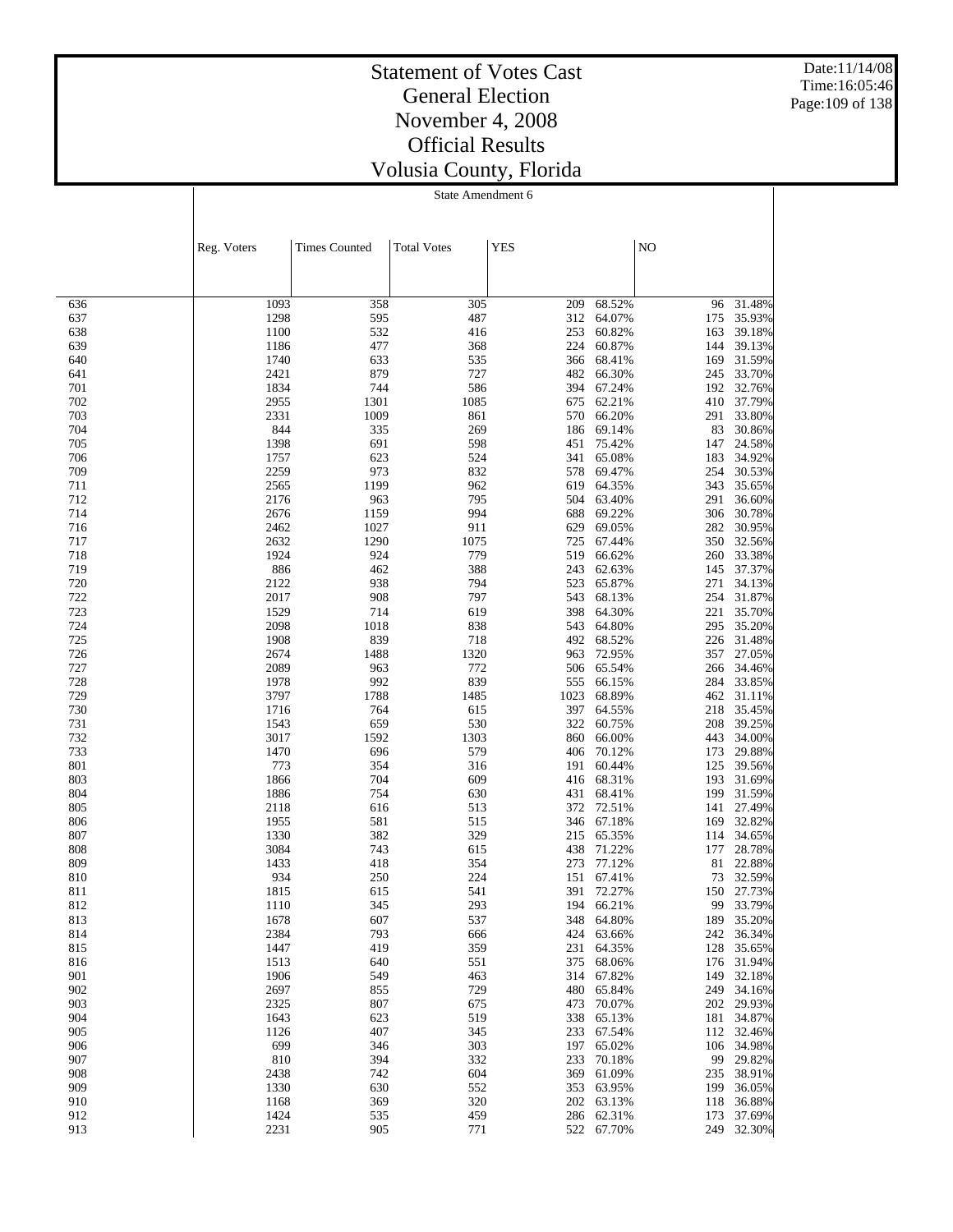Date:11/14/08 Time:16:05:46 Page:110 of 138

|                       |             |                      | State Amendment 6  |            |        |       |        |
|-----------------------|-------------|----------------------|--------------------|------------|--------|-------|--------|
|                       | Reg. Voters | <b>Times Counted</b> | <b>Total Votes</b> | <b>YES</b> |        | NO.   |        |
| Absentee              | $\theta$    | 52045                | 43765              | 29797      | 68.08% | 13968 | 31.92% |
| Early Voting OS       |             | 68371                | 56831              | 36099      | 63.52% | 20732 | 36.48% |
| Provisional           | 0           | 262                  | 188                | 118        | 62.77% | 70    | 37.23% |
| Unscanned             |             | 327                  | 274                | 178        | 64.96% | 96    | 35.04% |
| Provisional After 7pm | $_{0}$      | 0                    | $\Omega$           | 0          |        |       |        |
| 10 Day Extension      |             | 30                   |                    |            |        |       |        |
| Total                 | 326886      | 245842               | 205177             | 135453     | 66.02% | 69724 | 33.98% |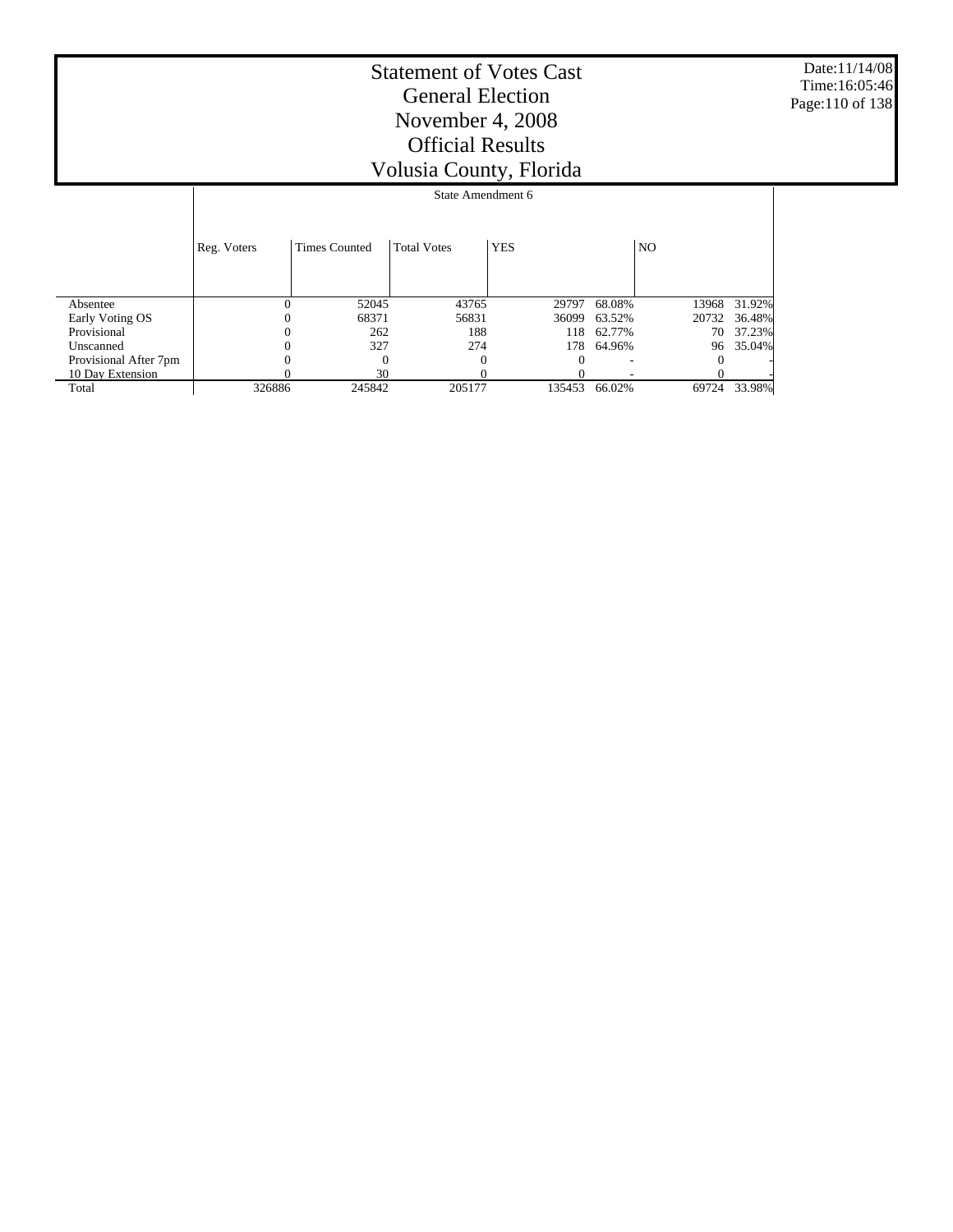Date:11/14/08 Time:16:05:46 Page:111 of 138

## Statement of Votes Cast General Election November 4, 2008 Official Results Volusia County, Florida

State Amendment 8

|                   | Reg. Voters  | <b>Times Counted</b> | <b>Total Votes</b> | <b>YES</b> |                  | N <sub>O</sub> |                  |
|-------------------|--------------|----------------------|--------------------|------------|------------------|----------------|------------------|
|                   |              |                      |                    |            |                  |                |                  |
| Jurisdiction Wide |              |                      |                    |            |                  |                |                  |
| 101               | 686          | 391                  | 344                | 117        | 34.01%           | 227            | 65.99%           |
| 105               | 708          | 403                  | 348                | 107        | 30.75%           | 241            | 69.25%           |
| 106               | 349          | 196                  | 176                | 45         | 25.57%           | 131            | 74.43%           |
| 107               | 1037         | 506                  | 462                | 128        | 27.71%           | 334            | 72.29%           |
| 109               | 1364         | 652                  | 588                | 161        | 27.38%           | 427            | 72.62%           |
| 201               | 1485         | 578                  | 515                | 144        | 27.96%           | 371            | 72.04%           |
| 202               | 1262         | 403                  | 341                | 140        | 41.06%           | 201            | 58.94%           |
| 203               | 2233         | 913                  | 838                | 275        | 32.82%           | 563            | 67.18%           |
| 204               | 2002         | 627                  | 549                | 173        | 31.51%           | 376            | 68.49%           |
| 205               | 2208         | 737                  | 643                | 215        | 33.44%           | 428            | 66.56%           |
| 206               | 2722         | 976                  | 831                | 327        | 39.35%           | 504            | 60.65%           |
| 207<br>208        | 1481<br>1715 | 580<br>577           | 519<br>518         | 125        | 24.08%<br>29.92% | 394            | 75.92%           |
| 209               | 2765         | 844                  | 750                | 155<br>289 | 38.53%           | 363<br>461     | 70.08%<br>61.47% |
| 212               | 2032         | 587                  | 497                | 212        | 42.66%           | 285            | 57.34%           |
| 213               | 1549         | 608                  | 532                | 206        | 38.72%           | 326            | 61.28%           |
| 214               | 2727         | 1036                 | 921                | 273        | 29.64%           | 648            | 70.36%           |
| 215               | 3920         | 1086                 | 942                | 345        | 36.62%           | 597            | 63.38%           |
| 216               | 1225         | 343                  | 289                | 141        | 48.79%           | 148            | 51.21%           |
| 217               | 1698         | 442                  | 379                | 121        | 31.93%           | 258            | 68.07%           |
| 218               | 1390         | 387                  | 347                | 130        | 37.46%           | 217            | 62.54%           |
| 219               | 2007         | 762                  | 684                | 253        | 36.99%           | 431            | 63.01%           |
| 220               | 1649         | 620                  | 561                | 188        | 33.51%           | 373            | 66.49%           |
| 221               | 757          | 179                  | 154                | 57         | 37.01%           | 97             | 62.99%           |
| 222               | 1914         | 1064                 | 916                | 344        | 37.55%           | 572            | 62.45%           |
| 223               | 889          | 462                  | 424                | 150        | 35.38%           | 274            | 64.62%           |
| 224               | 1056         | 397                  | 352                | 121        | 34.38%           | 231            | 65.63%           |
| 301               | 896          | 344                  | 310                | 102        | 32.90%           | 208            | 67.10%           |
| 302               | 3053         | 1342                 | 1146               | 396        | 34.55%           | 750            | 65.45%           |
| 303<br>304        | 3004<br>3381 | 1109<br>1456         | 933<br>1266        | 371<br>400 | 39.76%<br>31.60% | 562<br>866     | 60.24%<br>68.40% |
| 305               | 2257         | 1199                 | 1076               | 384        | 35.69%           | 692            | 64.31%           |
| 306               | 1649         | 776                  | 685                | 225        | 32.85%           | 460            | 67.15%           |
| 307               | 1853         | 890                  | 777                | 277        | 35.65%           | 500            | 64.35%           |
| 308               | 3092         | 1272                 | 1127               | 401        | 35.58%           | 726            | 64.42%           |
| 309               | 3054         | 1127                 | 965                | 380        | 39.38%           | 585            | 60.62%           |
| 310               | 1686         | 786                  | 686                | 232        | 33.82%           | 454            | 66.18%           |
| 311               | 2750         | 1229                 | 1061               | 314        | 29.59%           | 747            | 70.41%           |
| 401               | 2546         | 832                  | 703                | 246        | 34.99%           | 457            | 65.01%           |
| 402               | 2287         | 820                  | 697                | 224        | 32.14%           | 473            | 67.86%           |
| 403               | 2963         | 990                  | 871                | 327        | 37.54%           | 544            | 62.46%           |
| 404               | 716          | 301                  | 259                | 70         | 27.03%           | 189            | 72.97%           |
| 405               | 2961         | 1112                 | 927                | 407        | 43.91%           | 520            | 56.09%           |
| 406               | 2615         | 829                  | 696                |            | 240 34.48%       |                | 456 65.52%       |
| 407               | 2282         | 774                  | 652                |            | 303 46.47%       | 349            | 53.53%           |
| 408<br>409        | 1303<br>2454 | 450<br>817           | 372<br>701         | 141<br>274 | 37.90%<br>39.09% | 231<br>427     | 62.10%<br>60.91% |
| 410               | 2931         | 1110                 | 920                | 385        | 41.85%           | 535            | 58.15%           |
| 411               | 2826         | 1052                 | 893                | 353        | 39.53%           | 540            | 60.47%           |
| 412               | 1452         | 790                  | 671                | 208        | 31.00%           | 463            | 69.00%           |
| 413               | 2636         | 857                  | 734                | 278        | 37.87%           | 456            | 62.13%           |
| 414               | 2589         | 910                  | 788                |            | 302 38.32%       | 486            | 61.68%           |
| 415               | 793          | 298                  | 257                | 91         | 35.41%           | 166            | 64.59%           |
| 416               | 2110         | 752                  | 607                | 246        | 40.53%           | 361            | 59.47%           |
| 417               | 2356         | 862                  | 738                |            | 292 39.57%       | 446            | 60.43%           |
| 418               | 1102         | 420                  | 385                |            | 120 31.17%       | 265            | 68.83%           |
| 419               | 1358         | 498                  | 406                |            | 166 40.89%       | 240            | 59.11%           |
| 420               | 2686         | 1020                 | 871                |            | 312 35.82%       | 559            | 64.18%           |
| 421               | 1444         | 622                  | 555                |            | 181 32.61%       | 374            | 67.39%           |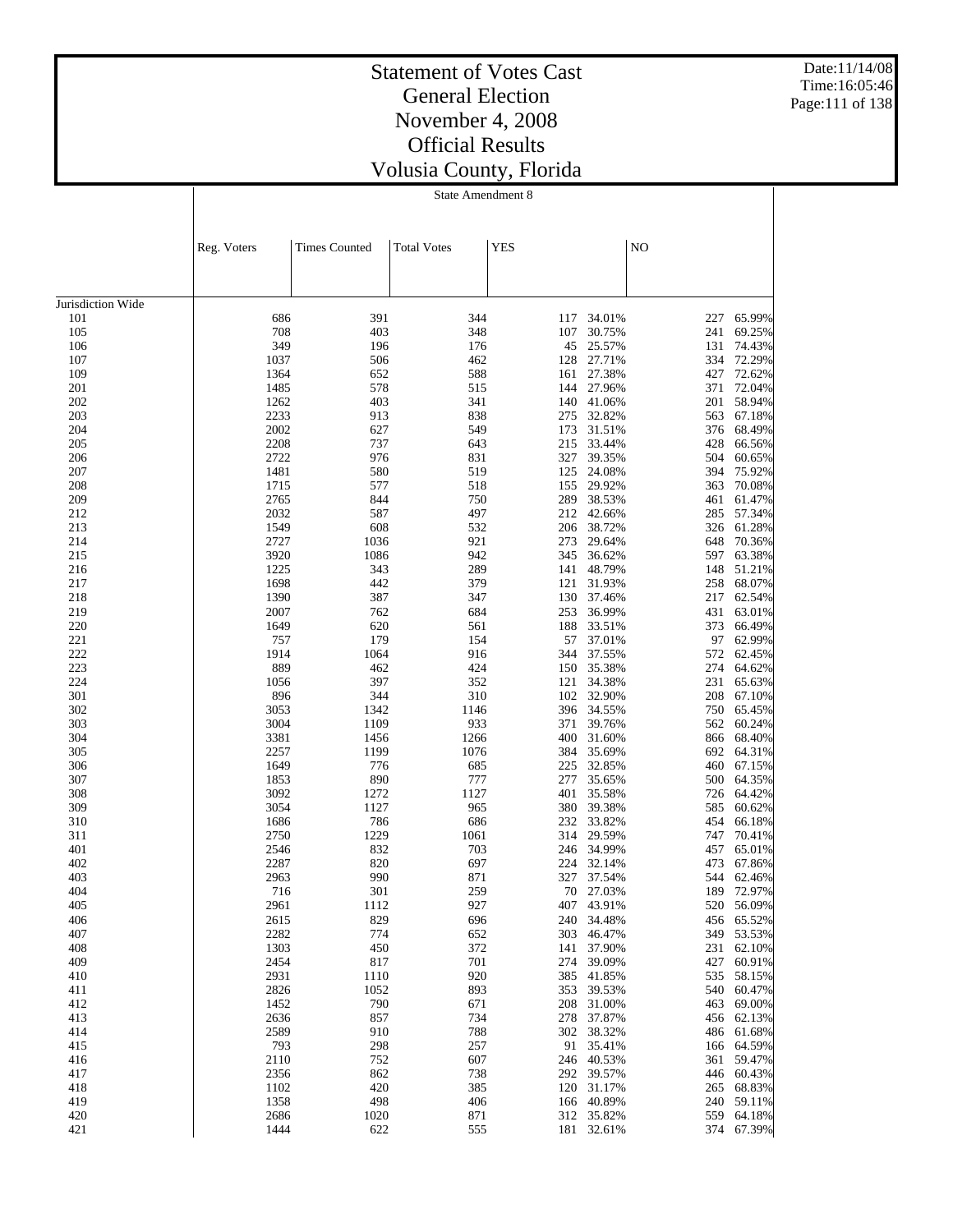Date:11/14/08 Time:16:05:46 Page:112 of 138

#### Statement of Votes Cast General Election November 4, 2008 Official Results Volusia County, Florida

State Amendment 8

> 1128 422 356 169 47.47% 187 52.53% 803 708 372 52.54% 336 47.46% 607 538 247 45.91% 291 54.09% 213 185 102 55.14% 83 44.86% 1429 494 409 196 47.92% 213 52.08% 611 474 278 58.65% 196 41.35% 545 418 295 70.57% 123 29.43% 282 209 144 68.90% 65 31.10% 276 211 103 48.82% 108 51.18% 380 338 149 44.08% 189 55.92% 1286 323 291 120 41.24% 171 58.76%<br>1685 540 491 188 38.29% 303 61.71% 1685 540 491 188 38.29% 303 61.71% 547 450 217 48.22% 233 51.78% 794 619 388 62.68% 231 37.32% 633 514 235 45.72% 279 54.28% 274 235 74 31.49% 161 68.51% 1099 369 333 159 47.75% 174 52.25%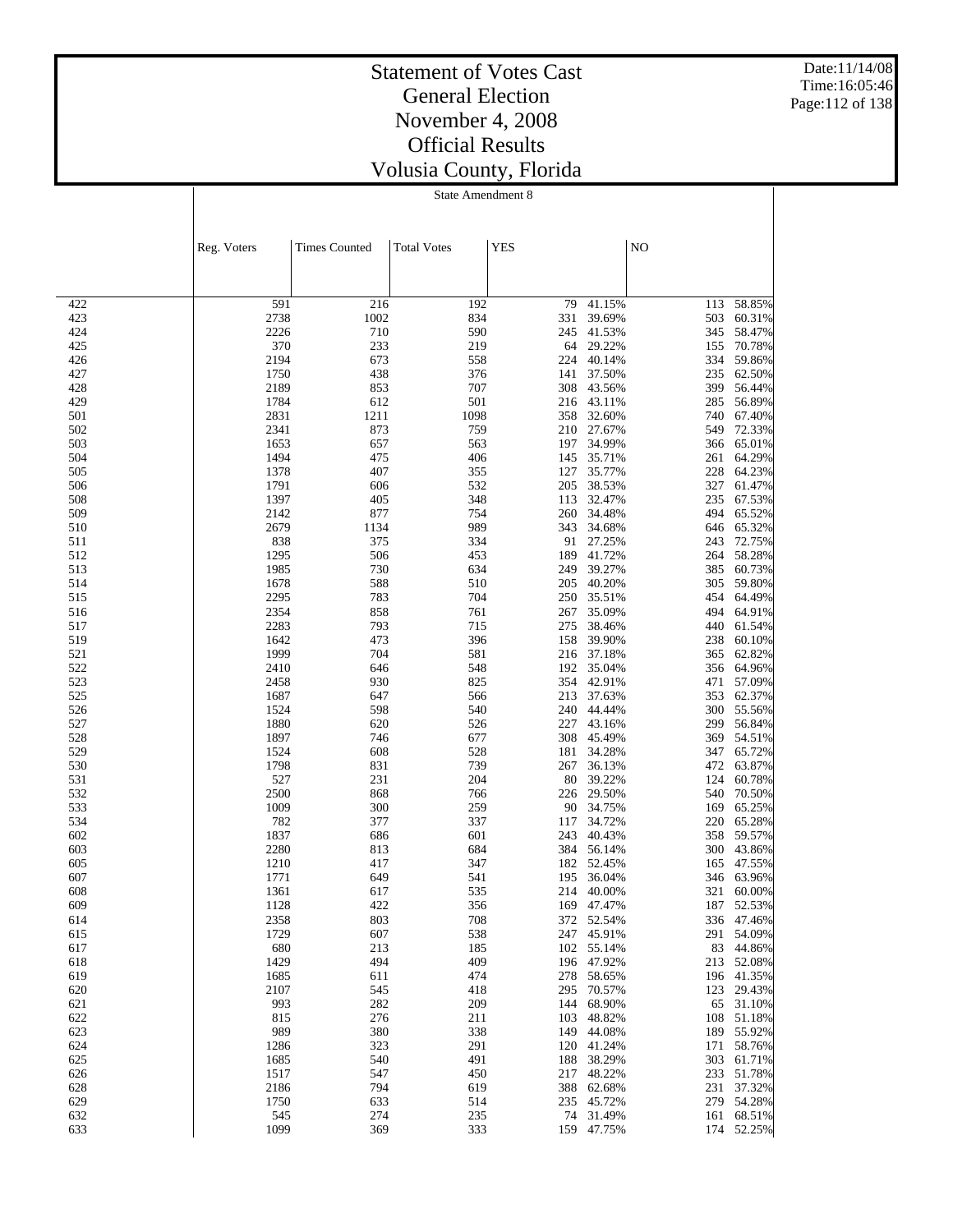Date:11/14/08 Time:16:05:46 Page:113 of 138

### Statement of Votes Cast General Election November 4, 2008 Official Results Volusia County, Florida

State Amendment 8

|            | Reg. Voters  | <b>Times Counted</b> | <b>Total Votes</b> | <b>YES</b> |                  | NO         |                  |
|------------|--------------|----------------------|--------------------|------------|------------------|------------|------------------|
|            |              |                      |                    |            |                  |            |                  |
|            |              |                      |                    |            |                  |            |                  |
| 636        | 1093         | 358                  | 322                | 169        | 52.48%           | 153        | 47.52%           |
| 637        | 1298         | 595                  | 513                | 183        | 35.67%           | 330        | 64.33%           |
| 638        | 1100         | 532                  | 437                | 169        | 38.67%           | 268        | 61.33%           |
| 639        | 1186         | 477                  | 382                | 148        | 38.74%           | 234        | 61.26%           |
| 640        | 1740         | 633                  | 550                | 230        | 41.82%           | 320        | 58.18%           |
| 641        | 2421         | 879                  | 762                | 262        | 34.38%           | 500        | 65.62%           |
| 701<br>702 | 1834         | 744<br>1301          | 628<br>1131        | 252        | 40.13%<br>34.31% | 376        | 59.87%<br>65.69% |
| 703        | 2955<br>2331 | 1009                 | 897                | 388<br>334 | 37.24%           | 743<br>563 | 62.76%           |
| 704        | 844          | 335                  | 278                | 133        | 47.84%           | 145        | 52.16%           |
| 705        | 1398         | 691                  | 616                | 222        | 36.04%           | 394        | 63.96%           |
| 706        | 1757         | 623                  | 540                | 204        | 37.78%           | 336        | 62.22%           |
| 709        | 2259         | 973                  | 859                | 335        | 39.00%           | 524        | 61.00%           |
| 711        | 2565         | 1199                 | 1000               | 404        | 40.40%           |            | 596 59.60%       |
| 712        | 2176         | 963                  | 834                | 298        | 35.73%           |            | 536 64.27%       |
| 714        | 2676         | 1159                 | 1035               | 375        | 36.23%           | 660        | 63.77%           |
| 716        | 2462         | 1027                 | 934                | 248        | 26.55%           | 686        | 73.45%           |
| 717        | 2632         | 1290                 | 1129               | 437        | 38.71%           | 692        | 61.29%           |
| 718        | 1924         | 924                  | 819                | 307        | 37.48%           | 512        | 62.52%           |
| 719<br>720 | 886          | 462<br>938           | 404                | 143<br>326 | 35.40%           | 261        | 64.60%           |
| 722        | 2122<br>2017 | 908                  | 817<br>817         | 302        | 39.90%<br>36.96% | 491<br>515 | 60.10%<br>63.04% |
| 723        | 1529         | 714                  | 651                | 233        | 35.79%           | 418        | 64.21%           |
| 724        | 2098         | 1018                 | 873                | 265        | 30.36%           | 608        | 69.64%           |
| 725        | 1908         | 839                  | 752                | 238        | 31.65%           | 514        | 68.35%           |
| 726        | 2674         | 1488                 | 1324               | 438        | 33.08%           | 886        | 66.92%           |
| 727        | 2089         | 963                  | 806                | 327        | 40.57%           | 479        | 59.43%           |
| 728        | 1978         | 992                  | 870                | 303        | 34.83%           | 567        | 65.17%           |
| 729        | 3797         | 1788                 | 1567               | 519        | 33.12%           | 1048       | 66.88%           |
| 730        | 1716         | 764                  | 641                | 213        | 33.23%           | 428        | 66.77%           |
| 731        | 1543         | 659                  | 568                | 210        | 36.97%           | 358        | 63.03%           |
| 732        | 3017         | 1592                 | 1357               | 447        | 32.94%           | 910        | 67.06%           |
| 733        | 1470         | 696                  | 609                | 210        | 34.48%           | 399        | 65.52%           |
| 801<br>803 | 773<br>1866  | 354<br>704           | 322<br>628         | 86<br>209  | 26.71%<br>33.28% | 236<br>419 | 73.29%<br>66.72% |
| 804        | 1886         | 754                  | 658                | 213        | 32.37%           | 445        | 67.63%           |
| 805        | 2118         | 616                  | 532                | 197        | 37.03%           | 335        | 62.97%           |
| 806        | 1955         | 581                  | 521                | 179        | 34.36%           | 342        | 65.64%           |
| 807        | 1330         | 382                  | 344                | 140        | 40.70%           | 204        | 59.30%           |
| 808        | 3084         | 743                  | 642                | 301        | 46.88%           | 341        | 53.12%           |
| 809        | 1433         | 418                  | 364                | 155        | 42.58%           | 209        | 57.42%           |
| 810        | 934          | 250                  | 225                | 87         | 38.67%           | 138        | 61.33%           |
| 811        | 1815         | 615                  | 554                | 208        | 37.55%           | 346        | 62.45%           |
| 812        | 1110         | 345                  | 312                | 119        | 38.14%           | 193        | 61.86%           |
| 813        | 1678         | 607                  | 546                | 179        | 32.78%           |            | 367 67.22%       |
| 814        | 2384         | 793                  | 690                |            | 226 32.75%       |            | 464 67.25%       |
| 815        | 1447         | 419                  | 368                |            | 124 33.70%       |            | 244 66.30%       |
| 816<br>901 | 1513<br>1906 | 640<br>549           | 568<br>472         | 144        | 25.35%<br>38.77% | 424<br>289 | 74.65%<br>61.23% |
| 902        | 2697         | 855                  | 754                | 183<br>275 | 36.47%           | 479        | 63.53%           |
| 903        | 2325         | 807                  | 691                | 229        | 33.14%           | 462        | 66.86%           |
| 904        | 1643         | 623                  | 537                | 210        | 39.11%           | 327        | 60.89%           |
| 905        | 1126         | 407                  | 356                |            | 139 39.04%       | 217        | 60.96%           |
| 906        | 699          | 346                  | 308                |            | 96 31.17%        | 212        | 68.83%           |
| 907        | 810          | 394                  | 337                | 104        | 30.86%           |            | 233 69.14%       |
| 908        | 2438         | 742                  | 628                | 222        | 35.35%           |            | 406 64.65%       |
| 909        | 1330         | 630                  | 554                | 166        | 29.96%           |            | 388 70.04%       |
| 910        | 1168         | 369                  | 328                | 120        | 36.59%           |            | 208 63.41%       |
| 912        | 1424         | 535                  | 466                |            | 159 34.12%       |            | 307 65.88%       |
| 913        | 2231         | 905                  | 781                |            | 263 33.67%       |            | 518 66.33%       |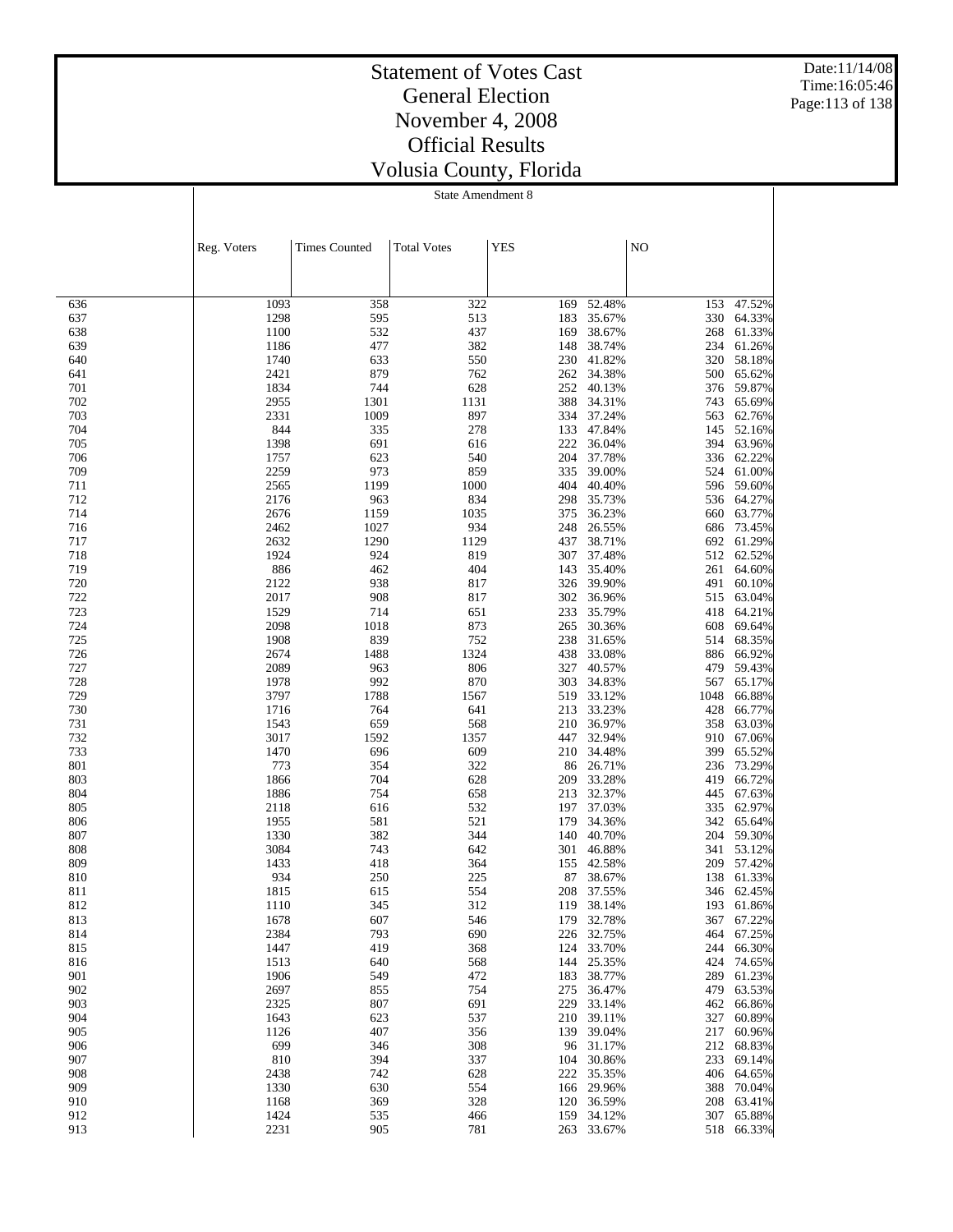Date:11/14/08 Time:16:05:46 Page:114 of 138

|                       |             |                      | State Amendment 8  |            |        |                |        |
|-----------------------|-------------|----------------------|--------------------|------------|--------|----------------|--------|
|                       | Reg. Voters | <b>Times Counted</b> | <b>Total Votes</b> | <b>YES</b> |        | N <sub>O</sub> |        |
| Absentee              | 0           | 52045                | 46233              | 16123      | 34.87% | 30110          | 65.13% |
| Early Voting OS       |             | 68371                | 59382              | 24439      | 41.16% | 34943          | 58.84% |
| Provisional           |             | 262                  | 200                | 96         | 48.00% | 104            | 52.00% |
| Unscanned             |             | 327                  | 276                | 123        | 44.57% | 153            | 55.43% |
| Provisional After 7pm |             | $\Omega$             | $\theta$           |            |        |                |        |
| 10 Day Extension      |             | 30                   |                    |            |        |                |        |
| Total                 | 326886      | 245842               | 214325             | 80991      | 37.79% | 133334         | 62.21% |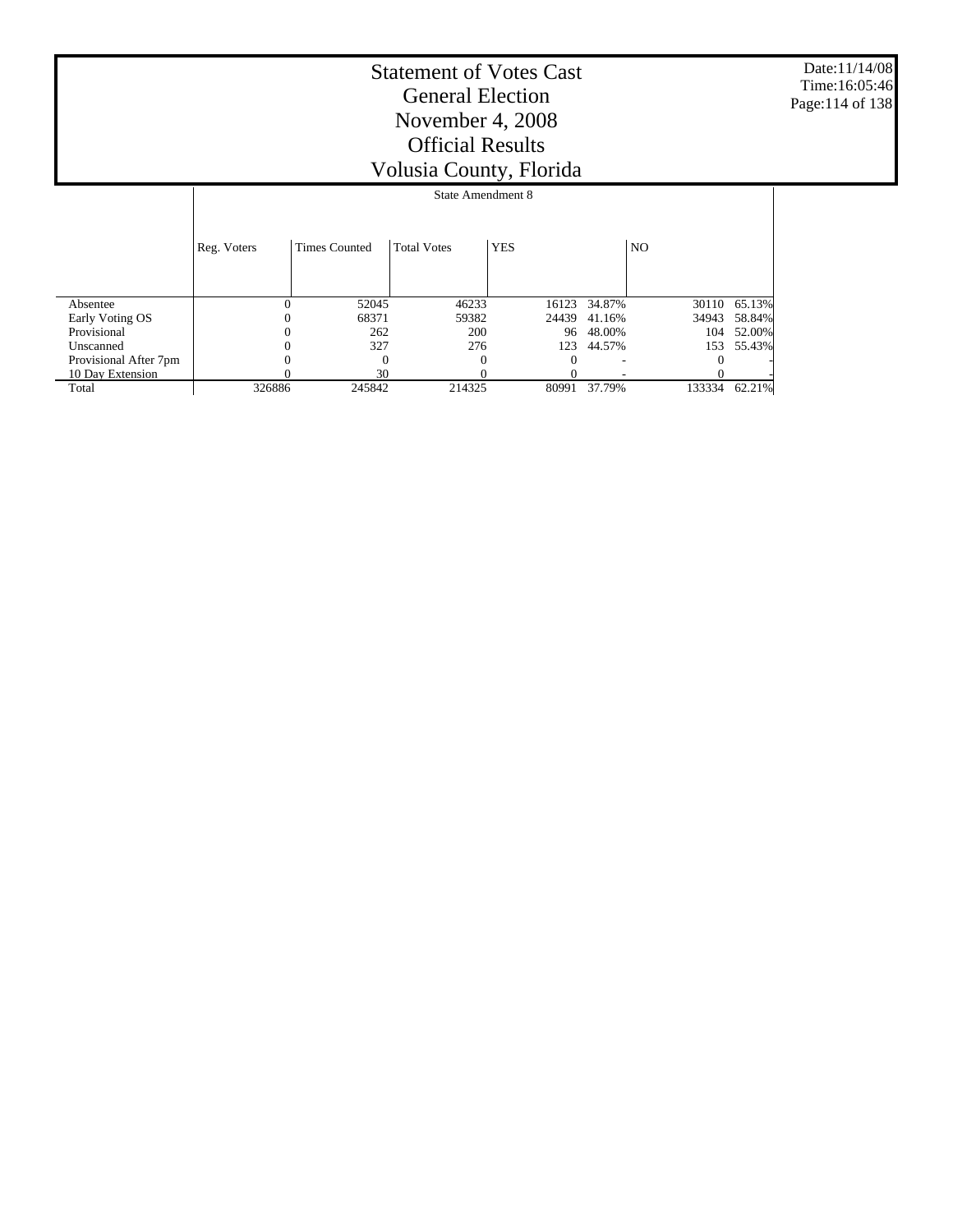Date:11/14/08 Time:16:05:46 Page:115 of 138

|                       |             |                         |                    | <b>DBS</b> Referendum 1 |        |                |        |
|-----------------------|-------------|-------------------------|--------------------|-------------------------|--------|----------------|--------|
|                       | Reg. Voters | <b>Times</b><br>Counted | <b>Total Votes</b> | <b>YES</b>              |        | N <sub>O</sub> |        |
| Jurisdiction Wide     |             |                         |                    |                         |        |                |        |
| 706                   | 1757        | 623                     | 571                | 349                     | 61.12% | 222            | 38.88% |
| 730                   | 1716        | 764                     | 683                | 394                     | 57.69% | 289            | 42.31% |
| Absentee              |             | 861                     | 731                | 457                     | 62.52% | 274            | 37.48% |
| Early Voting OS       |             | 514                     | 443                | 252                     | 56.88% | 191            | 43.12% |
| Provisional           |             | $\theta$                |                    | 0                       |        | $\Omega$       |        |
| Unscanned             |             |                         |                    | 0                       |        | $\Omega$       |        |
| Provisional After 7pm |             |                         |                    | 0                       |        | $\Omega$       |        |
| 10 Day Extension      |             | 0                       |                    | 0                       |        |                |        |
| Total                 | 3473        | 2762                    | 2428               | 1452                    | 59.80% | 976            | 40.20% |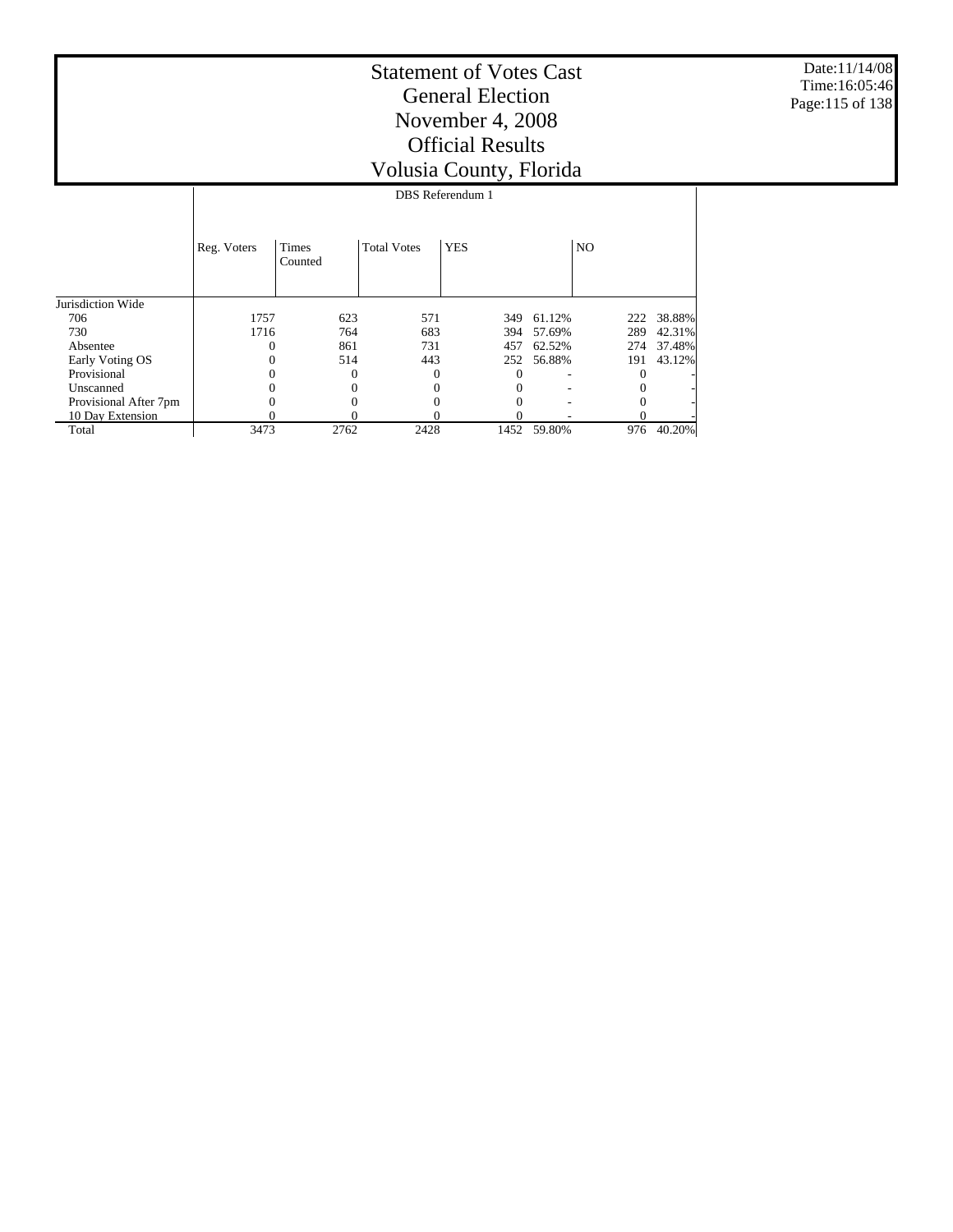Date:11/14/08 Time:16:05:46 Page:116 of 138

|                       |             |                         |                    | DBS Referendum 2 |        |                |        |
|-----------------------|-------------|-------------------------|--------------------|------------------|--------|----------------|--------|
|                       | Reg. Voters | <b>Times</b><br>Counted | <b>Total Votes</b> | <b>YES</b>       |        | N <sub>O</sub> |        |
| Jurisdiction Wide     |             |                         |                    |                  |        |                |        |
| 706                   | 1757        | 623                     | 564                | 326              | 57.80% | 238            | 42.20% |
| 730                   | 1716        | 764                     | 687                | 371              | 54.00% | 316            | 46.00% |
| Absentee              |             | 861                     | 725                | 411              | 56.69% | 314            | 43.31% |
| Early Voting OS       |             | 514                     | 446                | 243              | 54.48% | 203            | 45.52% |
| Provisional           |             |                         | 0                  | 0                |        | $^{0}$         |        |
| Unscanned             |             |                         | 0                  |                  |        | $\theta$       |        |
| Provisional After 7pm |             |                         |                    |                  |        |                |        |
| 10 Day Extension      |             |                         | 0                  |                  |        |                |        |
| Total                 | 3473        | 2762                    | 2422               | 1351             | 55.78% | 1071           | 44.22% |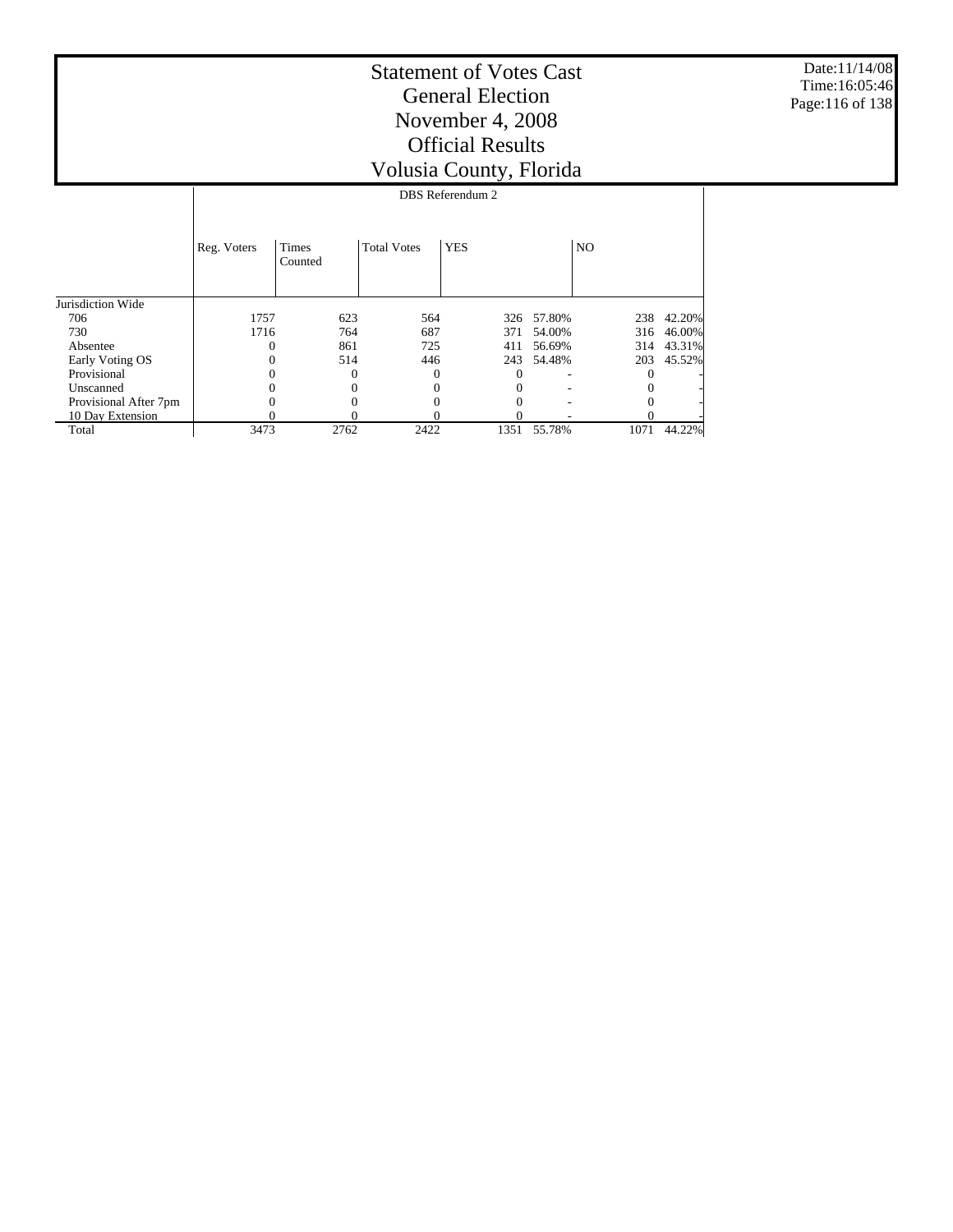Date:11/14/08 Time:16:05:46 Page:117 of 138

|                       |             |                         |                    | DBS Referendum 3 |        |                |        |  |  |  |  |  |  |
|-----------------------|-------------|-------------------------|--------------------|------------------|--------|----------------|--------|--|--|--|--|--|--|
|                       | Reg. Voters | <b>Times</b><br>Counted | <b>Total Votes</b> | <b>YES</b>       |        | N <sub>O</sub> |        |  |  |  |  |  |  |
| Jurisdiction Wide     |             |                         |                    |                  |        |                |        |  |  |  |  |  |  |
| 706                   | 1757        | 623                     | 580                | 243              | 41.90% | 337            | 58.10% |  |  |  |  |  |  |
| 730                   | 1716        | 764                     | 708                | 273              | 38.56% | 435            | 61.44% |  |  |  |  |  |  |
| Absentee              |             | 861                     | 773                | 229              | 29.62% | 544            | 70.38% |  |  |  |  |  |  |
| Early Voting OS       |             | 514                     | 461                | 155              | 33.62% | 306            | 66.38% |  |  |  |  |  |  |
| Provisional           |             | 0                       | $\theta$           | $\Omega$         |        | 0              |        |  |  |  |  |  |  |
| Unscanned             |             |                         | $\Omega$           | 0                |        | 0              |        |  |  |  |  |  |  |
| Provisional After 7pm |             |                         |                    | 0                |        |                |        |  |  |  |  |  |  |
| 10 Day Extension      | 0           |                         |                    |                  |        |                |        |  |  |  |  |  |  |
| Total                 | 3473        | 2762                    | 2522               | 900              | 35.69% | 1622           | 64.31% |  |  |  |  |  |  |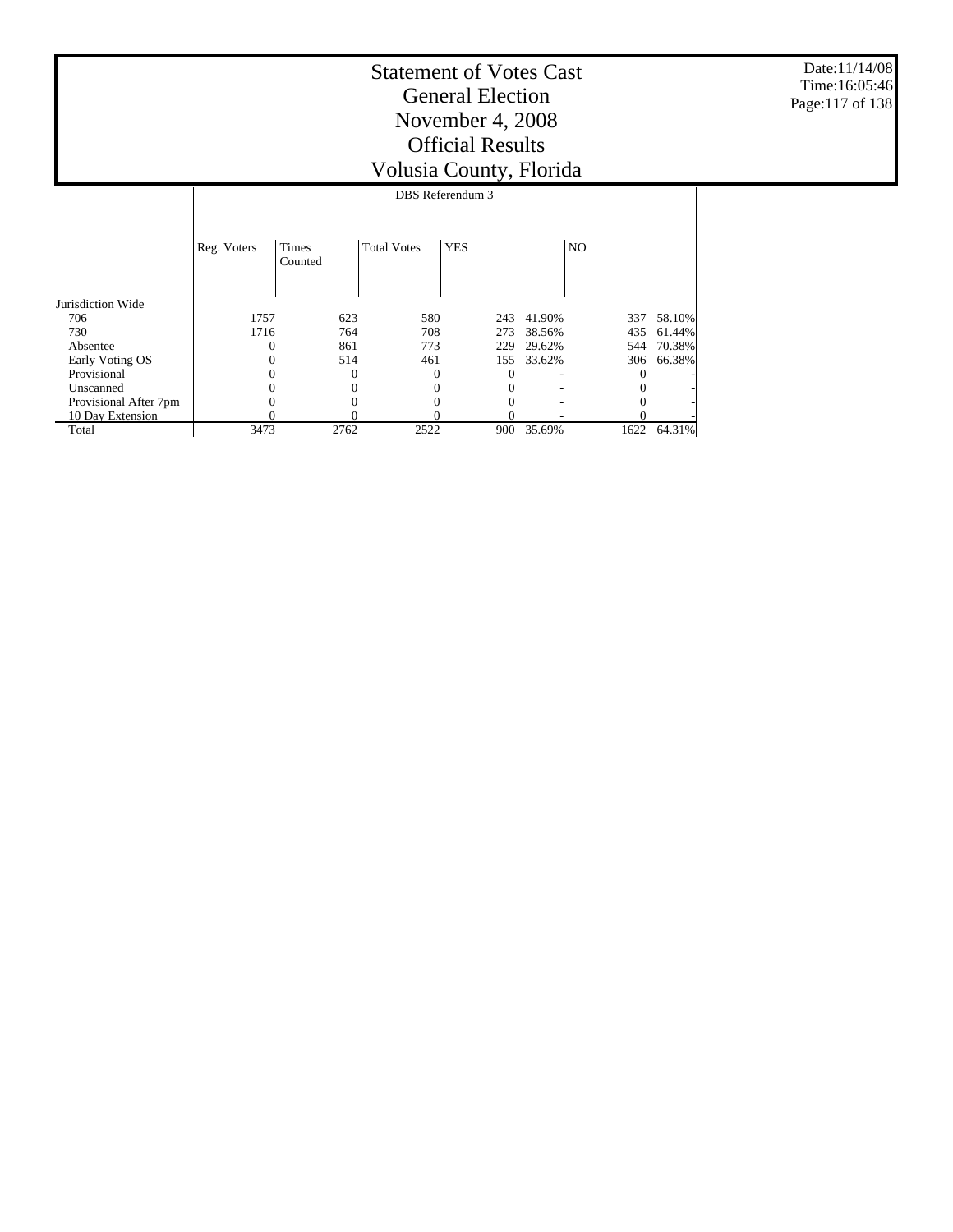Date:11/14/08 Time:16:05:46 Page:118 of 138

| DeBary Referendum 1 |  |
|---------------------|--|
|---------------------|--|

|                       | Reg. Voters | <b>Times Counted</b> | <b>Total Votes</b> | <b>YES</b> |          | N <sub>O</sub> |           |
|-----------------------|-------------|----------------------|--------------------|------------|----------|----------------|-----------|
| Jurisdiction Wide     |             |                      |                    |            |          |                |           |
| 304                   | 3381        | 1456                 | 1294               | 511        | 39.49%   | 783            | 60.51%    |
| 305                   | 2257        | 1199                 | 1098               | 424        | 38.62%   | 674            | 61.38%    |
| 306                   | 1649        | 776                  | 698                | 277        | 39.68%   | 421            | 60.32%    |
| 307                   | 1853        | 890                  | 803                | 332        | 41.34%   | 471            | 58.66%    |
| 310                   | 1686        | 786                  | 691                | 290        | 41.97%   | 401            | 58.03%    |
| 311                   | 2750        | 1229                 | 1094               | 435        | 39.76%   | 659            | 60.24%    |
| Absentee              |             | 2378                 | 2216               | 840        | 37.91%   | 1376           | 62.09%    |
| Early Voting OS       |             | 2159                 | 1959               | 741        | 37.83%   | 1218           | 62.17%    |
| Provisional           |             |                      |                    | $\Omega$   | $0.00\%$ |                | 5 100.00% |
| Unscanned             |             |                      |                    | 0          |          |                |           |
| Provisional After 7pm |             |                      |                    |            |          |                |           |
| 10 Day Extension      |             |                      |                    |            |          |                |           |
| Total                 | 13576       | 10881                | 9858               | 3850       | 39.05%   | 6008           | 60.95%    |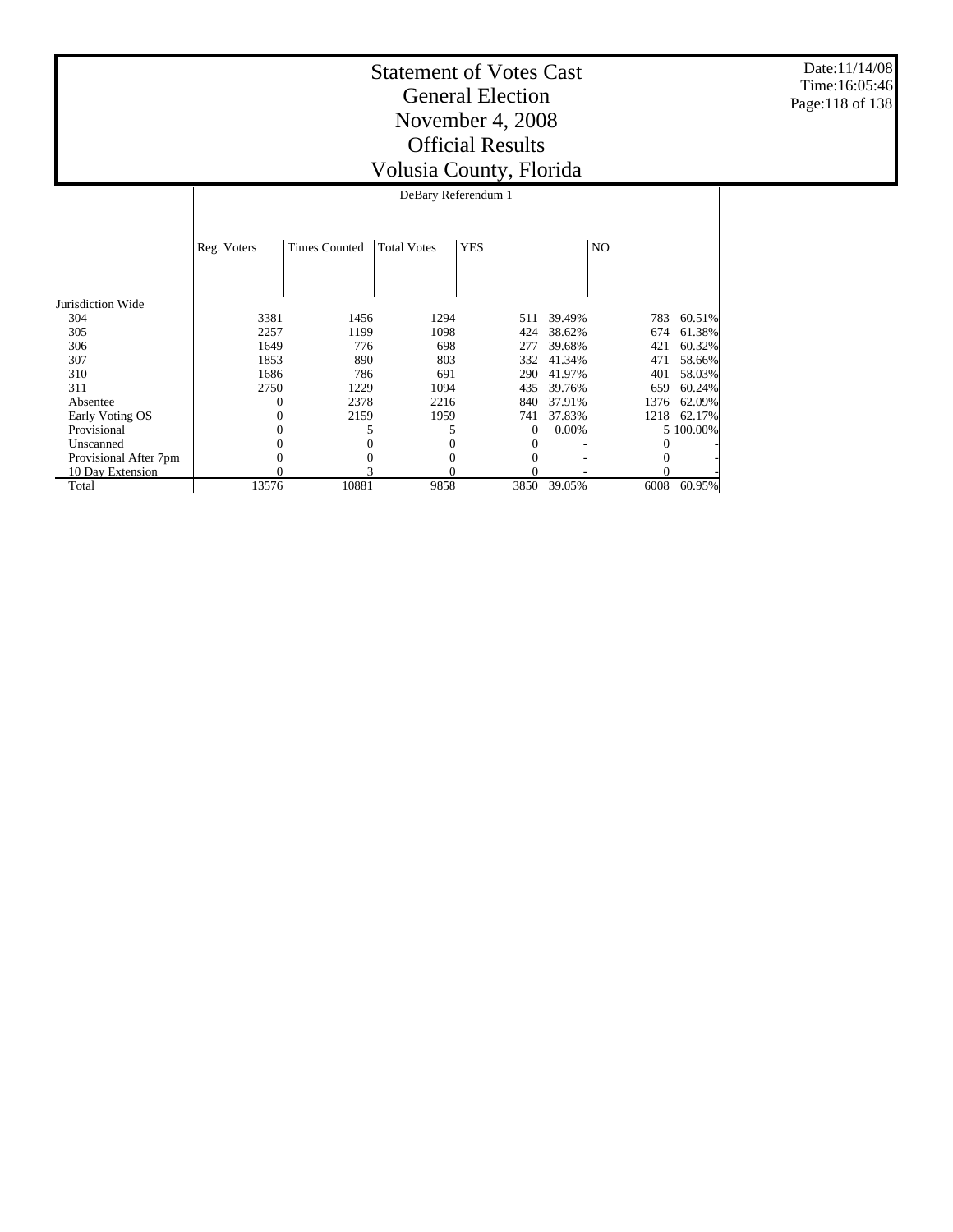Date:11/14/08 Time:16:05:46 Page:119 of 138

## Statement of Votes Cast General Election November 4, 2008 Official Results Volusia County, Florida

DeLand Referendum 1

|                       | Reg. Voters | <b>Times Counted</b> | <b>Total Votes</b> | <b>YES</b>   |        | NO <sub>1</sub> |        |
|-----------------------|-------------|----------------------|--------------------|--------------|--------|-----------------|--------|
|                       |             |                      |                    |              |        |                 |        |
|                       |             |                      |                    |              |        |                 |        |
| Jurisdiction Wide     |             |                      |                    |              |        |                 |        |
| 206                   | 2722        | 976                  | 835                | 656          | 78.56% | 179             | 21.44% |
| 209                   | 2765        | 844                  | 753                | 560          | 74.37% | 193             | 25.63% |
| 212                   | 2032        | 587                  | 491                | 387          | 78.82% | 104             | 21.18% |
| 215                   | 3920        | 1086                 | 952                | 759          | 79.73% | 193             | 20.27% |
| 216                   | 1225        | 343                  | 287                | 192          | 66.90% | 95              | 33.10% |
| 217                   | 1698        | 442                  | 378                | 321          | 84.92% | 57              | 15.08% |
| 218                   | 1144        | 387                  | 353                | 264          | 74.79% | 89              | 25.21% |
| Absentee              | $\Omega$    | 3248                 | 2827               | 2442         | 86.38% | 385             | 13.62% |
| Early Voting OS       | $\Omega$    | 4109                 | 3654               | 2979         | 81.53% | 675             | 18.47% |
| Provisional           | $\Omega$    | 13                   | 10                 | 9            | 90.00% |                 | 10.00% |
| Unscanned             | $\Omega$    | 2                    | 2                  |              | 50.00% |                 | 50.00% |
| Provisional After 7pm | $\Omega$    | 0                    | 0                  | $\mathbf{0}$ |        | $\Omega$        |        |
| 10 Day Extension      |             | ◠                    |                    | $\Omega$     |        | $\Omega$        |        |
| Total                 | 15506       | 12039                | 10542              | 8570         | 81.29% | 1972            | 18.71% |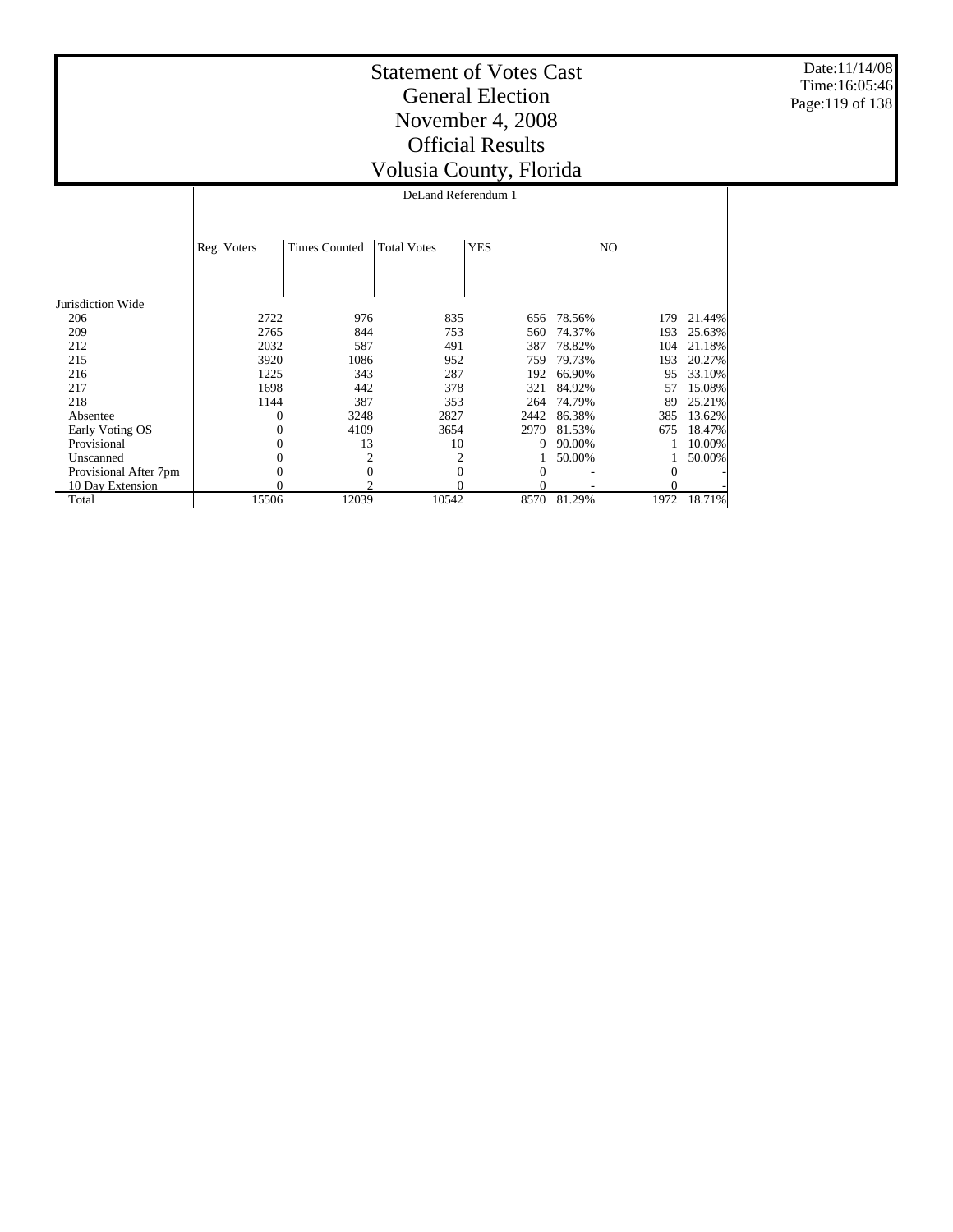Date:11/14/08 Time:16:05:46 Page:120 of 138

|                       | Reg. Voters      | <b>Times Counted</b> | <b>Total Votes</b> | <b>YES</b>     |        | N <sub>O</sub> |                  |
|-----------------------|------------------|----------------------|--------------------|----------------|--------|----------------|------------------|
|                       |                  |                      |                    |                |        |                |                  |
| Jurisdiction Wide     |                  |                      |                    |                |        |                |                  |
| 401                   | 2546             | 832                  | 781                | 317            | 40.59% | 464            | 59.41%           |
| 402                   | 2287             | 820                  | 769                | 312            | 40.57% | 457            | 59.43%           |
| 403                   | 2963             | 990                  | 934                | 435            | 46.57% | 499            | 53.43%           |
| 405                   |                  |                      |                    | 539            | 52.79% | 482            |                  |
|                       | 2961             | 1112                 | 1021               |                |        |                | 47.21%           |
| 406                   | 2615             | 829<br>774           | 767<br>722         | 315            | 41.07% | 452            | 58.93%           |
| 407                   | 2282             |                      |                    | 260            | 36.01% | 462            | 63.99%           |
| 408                   | 1303             | 450                  | 411                | 187            | 45.50% | 224            | 54.50%           |
| 409                   | 2454             | 817                  | 779                | 338            | 43.39% | 441            | 56.61%           |
| 410                   | 2931             | 1110                 | 1040               | 494            | 47.50% | 546            | 52.50%           |
| 411                   | 2759             | 1039                 | 978                | 452            | 46.22% | 526            | 53.78%           |
| 413                   | 2636             | 857                  | 806                | 359            | 44.54% | 447            | 55.46%           |
| 414                   | 2589             | 910                  | 869                | 377<br>128     | 43.38% | 492            | 56.62%           |
| 415                   | 793              | 298                  | 287                |                | 44.60% | 159            | 55.40%           |
| 416                   | 2110             | 752<br>862           | 681                | 286            | 42.00% | 395            | 58.00%<br>63.96% |
| 417                   | 2356             |                      | 813                | 293            | 36.04% | 520            |                  |
| 418                   | 765              | 280                  | 273                | 103            | 37.73% | 170            | 62.27%           |
| 419                   | 1358             | 498                  | 469                | 178            | 37.95% | 291            | 62.05%           |
| 420                   | 2686             | 1020                 | 963                | 403            | 41.85% | 560            | 58.15%           |
| 422                   | 591              | 216                  | 210                | 75             | 35.71% | 135            | 64.29%           |
| 423                   | 2340             | 817                  | 746                | 348            | 46.65% | 398            | 53.35%           |
| 424                   | 2226             | 710                  | 660                | 270            | 40.91% | 390            | 59.09%           |
| 426                   | 2194             | 673                  | 636                | 327            | 51.42% | 309            | 48.58%           |
| 427                   | 1750             | 438                  | 414                | 196            | 47.34% | 218            | 52.66%           |
| 428                   | 2189             | 853                  | 774                | 393            | 50.78% | 381            | 49.22%           |
| 429                   | 1716             | 584                  | 527                | 190            | 36.05% | 337            | 63.95%           |
| Absentee              | $\boldsymbol{0}$ | 6505                 | 6158               | 2516           | 40.86% | 3642           | 59.14%           |
| Early Voting OS       | $\overline{0}$   | 12562                | 11764              | 5732           | 48.72% | 6032           | 51.28%           |
| Provisional           | $\mathbf{0}$     | 48                   | 42                 | 18             | 42.86% | 24             | 57.14%           |
| Unscanned             | $\overline{0}$   | 41                   | 37                 | 19             | 51.35% | 18             | 48.65%           |
| Provisional After 7pm | $\boldsymbol{0}$ | $\mathbf{0}$         | $\mathbf{0}$       | $\theta$       |        | $\overline{0}$ |                  |
| 10 Day Extension      | $\overline{0}$   | 9                    | $\mathbf{0}$       | $\overline{0}$ |        | $\overline{0}$ |                  |
| Total                 | 53400            | 37706                | 35331              | 15860          | 44.89% | 19471          | 55.11%           |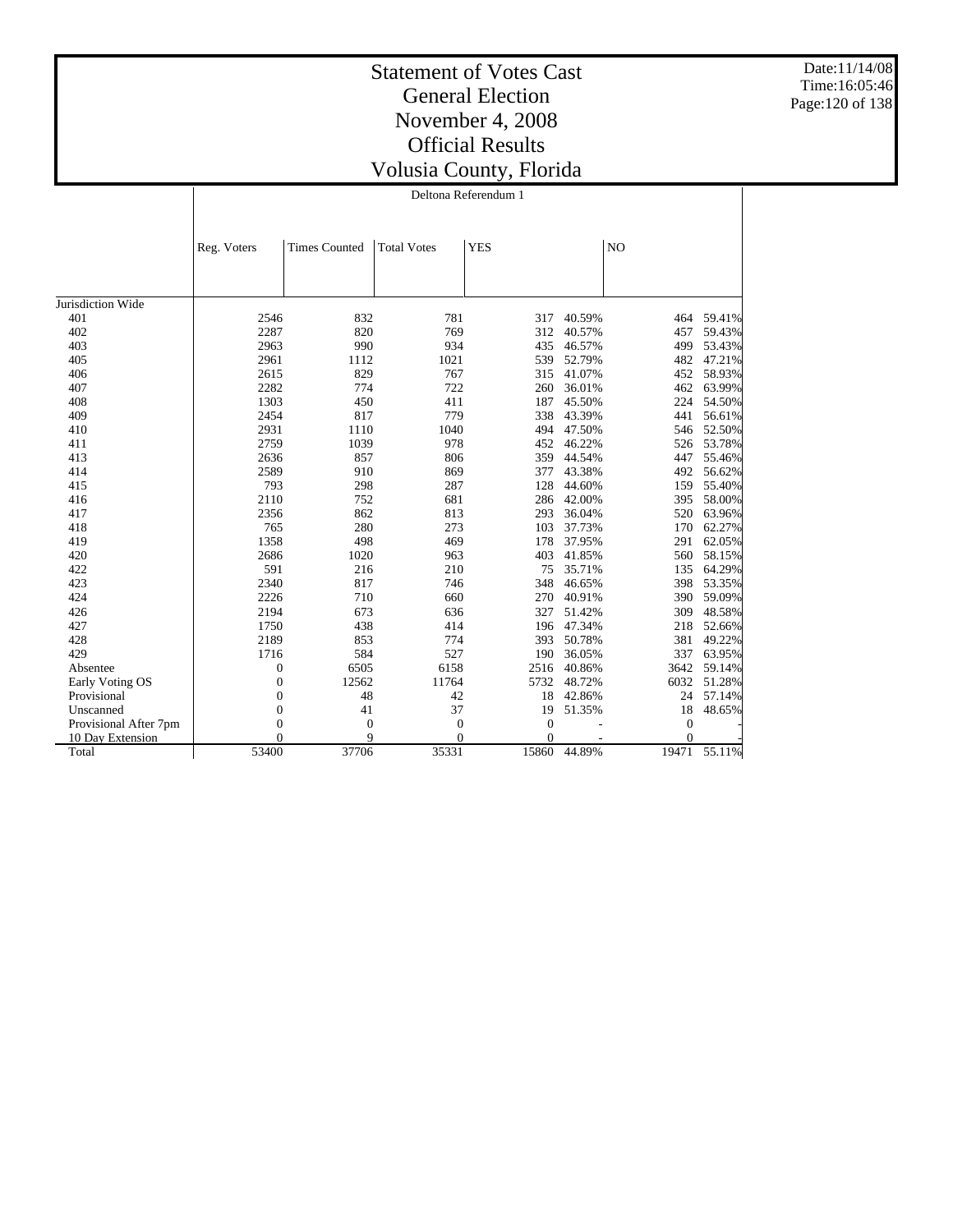Date:11/14/08 Time:16:05:46 Page:121 of 138

|                       | Reg. Voters      | <b>Times Counted</b> | <b>Total Votes</b> | <b>YES</b>     |        | NO             |        |
|-----------------------|------------------|----------------------|--------------------|----------------|--------|----------------|--------|
|                       |                  |                      |                    |                |        |                |        |
|                       |                  |                      |                    |                |        |                |        |
|                       |                  |                      |                    |                |        |                |        |
| Jurisdiction Wide     |                  |                      |                    |                |        |                |        |
| 401                   | 2546             | 832                  | 732                | 577            | 78.83% | 155            | 21.17% |
| 402                   | 2287             | 820                  | 722                | 560            | 77.56% | 162            | 22.44% |
| 403                   | 2963             | 990                  | 876                | 693            | 79.11% | 183            | 20.89% |
| 405                   | 2961             | 1112                 | 946                | 733            | 77.48% | 213            | 22.52% |
| 406                   | 2615             | 829                  | 703                | 529            | 75.25% | 174            | 24.75% |
| 407                   | 2282             | 774                  | 655                | 521            | 79.54% | 134            | 20.46% |
| 408                   | 1303             | 450                  | 380                | 301            | 79.21% | 79             | 20.79% |
| 409                   | 2454             | 817                  | 714                | 572            | 80.11% | 142            | 19.89% |
| 410                   | 2931             | 1110                 | 946                | 734            | 77.59% | 212            | 22.41% |
| 411                   | 2759             | 1039                 | 907                | 719            | 79.27% | 188            | 20.73% |
| 413                   | 2636             | 857                  | 755                | 589            | 78.01% | 166            | 21.99% |
| 414                   | 2589             | 910                  | 803                | 643            | 80.07% | 160            | 19.93% |
| 415                   | 793              | 298                  | 264                | 189            | 71.59% | 75             | 28.41% |
| 416                   | 2110             | 752                  | 620                | 446            | 71.94% | 174            | 28.06% |
| 417                   | 2356             | 862                  | 752                | 595            | 79.12% | 157            | 20.88% |
| 418                   | 765              | 280                  | 255                | 200            | 78.43% | 55             | 21.57% |
| 419                   | 1358             | 498                  | 417                | 334            | 80.10% | 83             | 19.90% |
| 420                   | 2686             | 1020                 | 892                | 672            | 75.34% | 220            | 24.66% |
| 422                   | 591              | 216                  | 202                | 145            | 71.78% | 57             | 28.22% |
| 423                   | 2340             | 817                  | 689                | 543            | 78.81% | 146            | 21.19% |
| 424                   | 2226             | 710                  | 604                | 471            | 77.98% | 133            | 22.02% |
| 426                   | 2194             | 673                  | 575                | 441            | 76.70% | 134            | 23.30% |
| 427                   | 1750             | 438                  | 373                | 286            | 76.68% | 87             | 23.32% |
| 428                   | 2189             | 853                  | 713                | 557            | 78.12% | 156            | 21.88% |
| 429                   | 1716             | 584                  | 479                | 361            | 75.37% | 118            | 24.63% |
| Absentee              | 0                | 6505                 | 5866               | 4711           | 80.31% | 1155           | 19.69% |
| Early Voting OS       | $\boldsymbol{0}$ | 12562                | 10635              | 8263           | 77.70% | 2372           | 22.30% |
| Provisional           | $\boldsymbol{0}$ | 48                   | 39                 | 29             | 74.36% | 10             | 25.64% |
| Unscanned             | $\boldsymbol{0}$ | 41                   | 35                 | 28             | 80.00% | 7              | 20.00% |
| Provisional After 7pm | $\boldsymbol{0}$ | $\mathbf{0}$         | $\mathbf{0}$       | $\mathbf{0}$   |        | $\mathbf{0}$   |        |
| 10 Day Extension      | $\Omega$         | 9                    | $\Omega$           | $\overline{0}$ |        | $\overline{0}$ |        |
| Total                 | 53400            | 37706                | 32549              | 25442          | 78.17% | 7107           | 21.83% |
|                       |                  |                      |                    |                |        |                |        |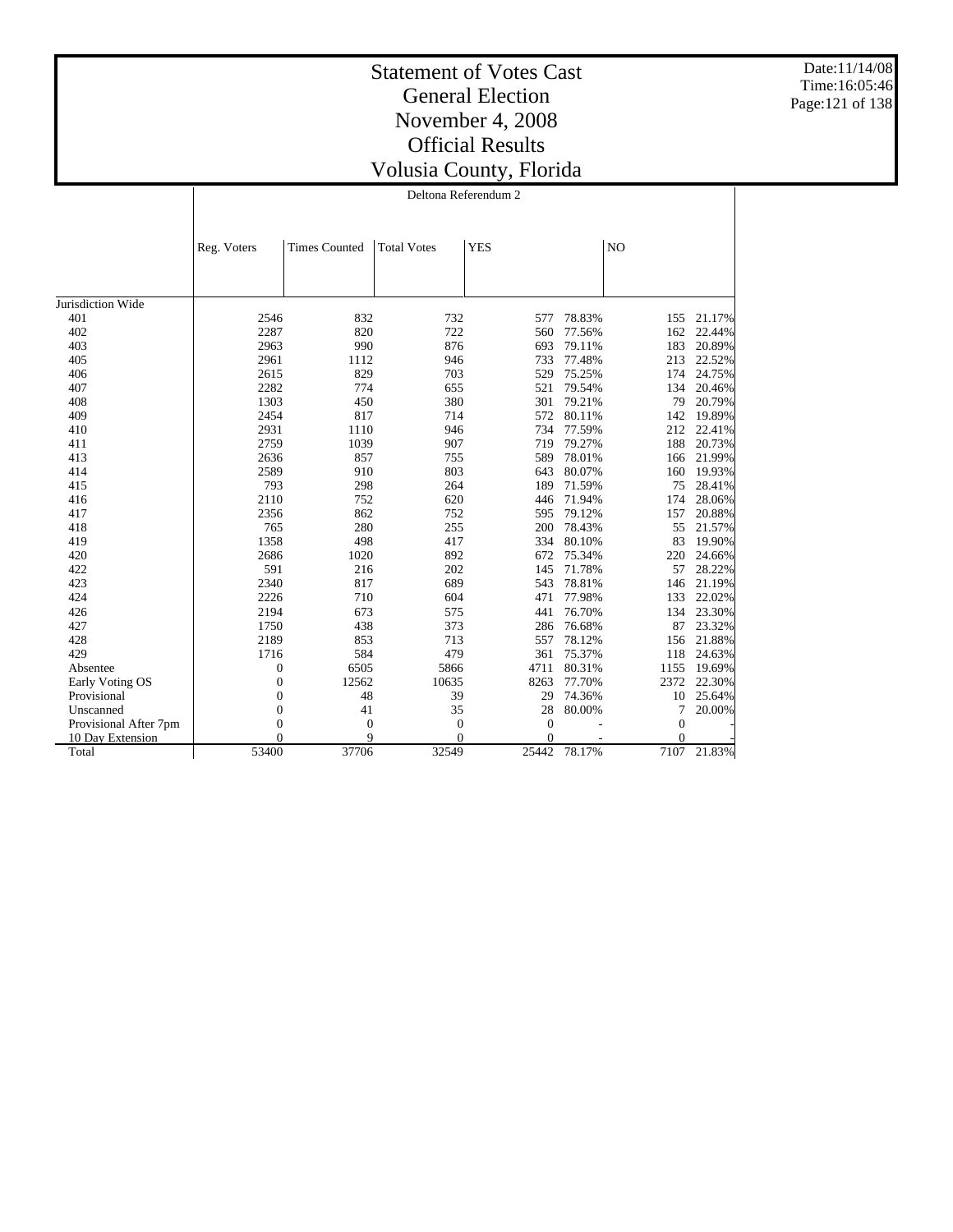Date:11/14/08 Time:16:05:46 Page:122 of 138

|                       | Reg. Voters      | <b>Times Counted</b> | <b>Total Votes</b> | <b>YES</b> |        | N <sub>O</sub> |        |
|-----------------------|------------------|----------------------|--------------------|------------|--------|----------------|--------|
|                       |                  |                      |                    |            |        |                |        |
| Jurisdiction Wide     |                  |                      |                    |            |        |                |        |
| 401                   | 2546             | 832                  | 735                | 288        | 39.18% | 447            | 60.82% |
| 402                   | 2287             | 820                  | 724                | 285        | 39.36% | 439            | 60.64% |
| 403                   | 2963             | 990                  | 875                | 373        | 42.63% | 502            | 57.37% |
| 405                   | 2961             | 1112                 | 947                | 420        | 44.35% | 527            | 55.65% |
| 406                   | 2615             | 829                  | 704                | 296        | 42.05% | 408            | 57.95% |
| 407                   | 2282             | 774                  | 657                | 286        | 43.53% | 371            | 56.47% |
| 408                   | 1303             | 450                  | 384                | 170        | 44.27% | 214            | 55.73% |
| 409                   | 2454             | 817                  | 720                | 295        | 40.97% | 425            | 59.03% |
| 410                   | 2931             | 1110                 | 945                | 407        | 43.07% | 538            | 56.93% |
| 411                   | 2759             | 1039                 | 889                | 414        | 46.57% | 475            | 53.43% |
| 413                   | 2636             | 857                  | 752                | 306        | 40.69% | 446            | 59.31% |
| 414                   | 2589             | 910                  | 804                | 343        | 42.66% | 461            | 57.34% |
| 415                   | 793              | 298                  | 262                | 99         | 37.79% | 163            | 62.21% |
| 416                   | 2110             | 752                  | 611                | 238        | 38.95% | 373            | 61.05% |
| 417                   | 2356             | 862                  | 752                | 300        | 39.89% | 452            | 60.11% |
| 418                   | 765              | 280                  | 255                | 103        | 40.39% | 152            | 59.61% |
| 419                   | 1358             | 498                  | 413                | 175        | 42.37% | 238            | 57.63% |
| 420                   | 2686             | 1020                 | 882                | 345        | 39.12% | 537            | 60.88% |
| 422                   | 591              | 216                  | 202                | 91         | 45.05% | 111            | 54.95% |
| 423                   | 2340             | 817                  | 682                | 347        | 50.88% | 335            | 49.12% |
| 424                   | 2226             | 710                  | 602                | 235        | 39.04% | 367            | 60.96% |
| 426                   | 2194             | 673                  | 572                | 238        | 41.61% | 334            | 58.39% |
| 427                   | 1750             | 438                  | 372                | 164        | 44.09% | 208            | 55.91% |
| 428                   | 2189             | 853                  | 709                | 286        | 40.34% | 423            | 59.66% |
| 429                   | 1716             | 584                  | 476                | 180        | 37.82% | 296            | 62.18% |
| Absentee              | $\overline{0}$   | 6505                 | 5860               | 2488       | 42.46% | 3372           | 57.54% |
| Early Voting OS       | $\overline{0}$   | 12562                | 10631              | 4578       | 43.06% | 6053           | 56.94% |
| Provisional           | $\mathbf{0}$     | 48                   | 38                 | 23         | 60.53% | 15             | 39.47% |
| Unscanned             | $\boldsymbol{0}$ | 41                   | 34                 | 19         | 55.88% | 15             | 44.12% |
| Provisional After 7pm | $\overline{0}$   | $\mathbf{0}$         | $\boldsymbol{0}$   | $\theta$   |        | 0              |        |
| 10 Day Extension      | $\theta$         | 9                    | $\overline{0}$     | $\Omega$   |        | $\overline{0}$ |        |
| Total                 | 53400            | 37706                | 32489              | 13792      | 42.45% | 18697          | 57.55% |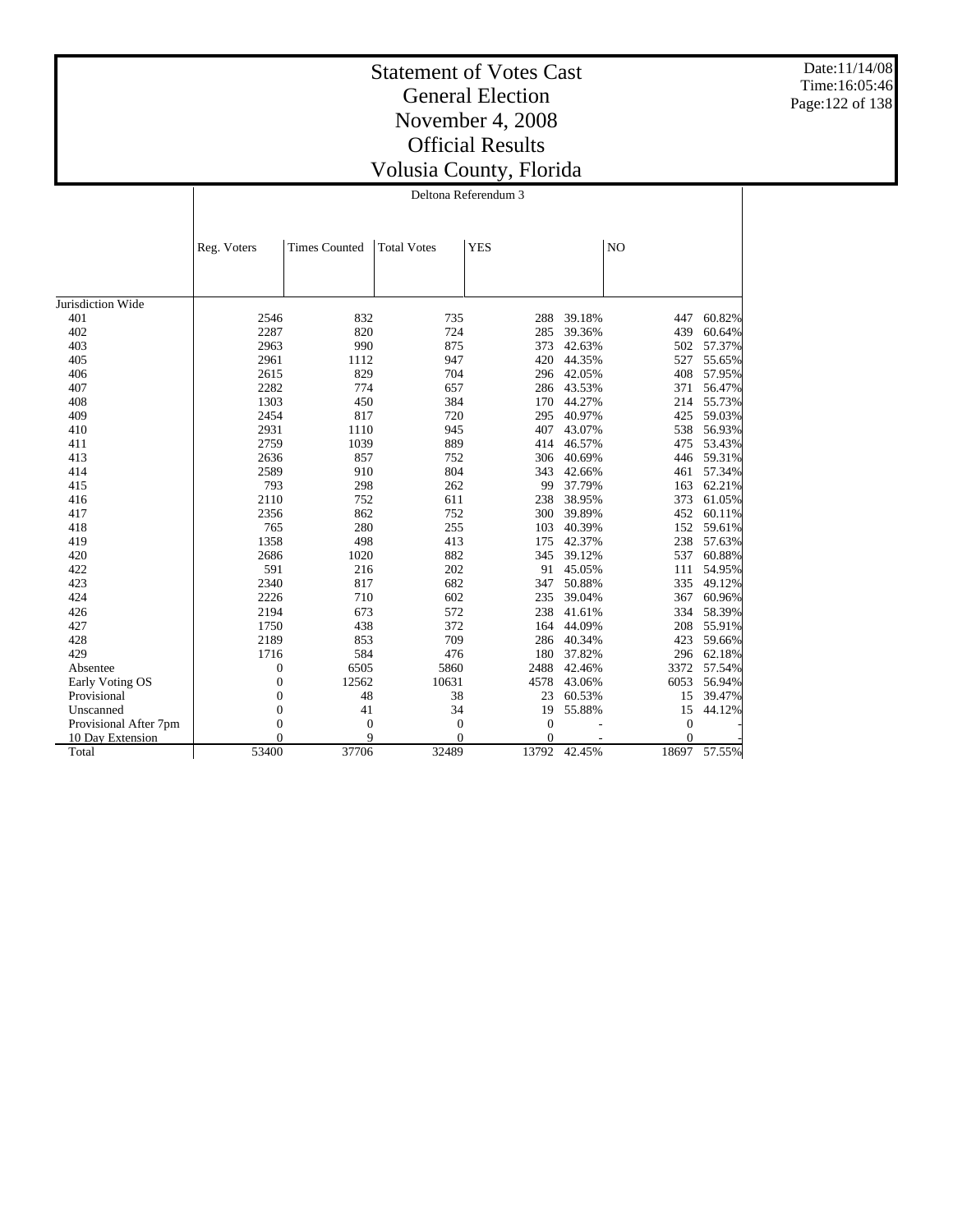Date:11/14/08 Time:16:05:46 Page:123 of 138

## Statement of Votes Cast General Election November 4, 2008 Official Results Volusia County, Florida

Deltona Referendum 4

|                       | Reg. Voters      | <b>Times Counted</b> | <b>Total Votes</b> | <b>YES</b>     |        | NO             |        |
|-----------------------|------------------|----------------------|--------------------|----------------|--------|----------------|--------|
|                       |                  |                      |                    |                |        |                |        |
|                       |                  |                      |                    |                |        |                |        |
| Jurisdiction Wide     |                  |                      |                    |                |        |                |        |
| 401                   | 2546             | 832                  | 704                | 483            | 68.61% | 221            | 31.39% |
| 402                   | 2287             | 820                  | 703                | 501            | 71.27% | 202            | 28.73% |
| 403                   | 2963             | 990                  | 857                | 578            | 67.44% | 279            | 32.56% |
| 405                   | 2961             | 1112                 | 926                | 642            | 69.33% | 284            | 30.67% |
| 406                   | 2615             | 829                  | 681                | 463            | 67.99% | 218            | 32.01% |
| 407                   | 2282             | 774                  | 622                | 436            | 70.10% | 186            | 29.90% |
| 408                   | 1303             | 450                  | 361                | 250            | 69.25% | 111            | 30.75% |
| 409                   | 2454             | 817                  | 691                | 483            | 69.90% | 208            | 30.10% |
| 410                   | 2931             | 1110                 | 900                | 617            | 68.56% | 283            | 31.44% |
| 411                   | 2759             | 1039                 | 868                | 612            | 70.51% | 256            | 29.49% |
| 413                   | 2636             | 857                  | 715                | 476            | 66.57% | 239            | 33.43% |
| 414                   | 2589             | 910                  | 759                | 521            | 68.64% | 238            | 31.36% |
| 415                   | 793              | 298                  | 252                | 174            | 69.05% | 78             | 30.95% |
| 416                   | 2110             | 752                  | 597                | 391            | 65.49% | 206            | 34.51% |
| 417                   | 2356             | 862                  | 729                | 489            | 67.08% | 240            | 32.92% |
| 418                   | 765              | 280                  | 241                | 153            | 63.49% | 88             | 36.51% |
| 419                   | 1358             | 498                  | 395                | 255            | 64.56% | 140            | 35.44% |
| 420                   | 2686             | 1020                 | 847                | 561            | 66.23% | 286            | 33.77% |
| 422                   | 591              | 216                  | 197                | 134            | 68.02% | 63             | 31.98% |
| 423                   | 2340             | 817                  | 643                | 427            | 66.41% | 216            | 33.59% |
| 424                   | 2226             | 710                  | 577                | 367            | 63.60% | 210            | 36.40% |
| 426                   | 2194             | 673                  | 539                | 369            | 68.46% | 170            | 31.54% |
| 427                   | 1750             | 438                  | 355                | 243            | 68.45% | 112            | 31.55% |
| 428                   | 2189             | 853                  | 689                | 475            | 68.94% | 214            | 31.06% |
| 429                   | 1716             | 584                  | 462                | 323            | 69.91% | 139            | 30.09% |
| Absentee              | $\boldsymbol{0}$ | 6505                 | 5674               | 4086           | 72.01% | 1588           | 27.99% |
| Early Voting OS       | $\boldsymbol{0}$ | 12562                | 10158              | 7110           | 69.99% | 3048           | 30.01% |
| Provisional           | $\mathbf{0}$     | 48                   | 37                 | 31             | 83.78% | 6              | 16.22% |
| Unscanned             | $\boldsymbol{0}$ | 41                   | 35                 | 26             | 74.29% | 9              | 25.71% |
| Provisional After 7pm | $\mathbf{0}$     | $\mathbf{0}$         | $\overline{0}$     | $\overline{0}$ |        | $\overline{0}$ |        |
| 10 Day Extension      | 0                | 9                    | $\Omega$           | $\overline{0}$ |        | $\theta$       |        |
| Total                 | 53400            | 37706                | 31214              | 21676          | 69.44% | 9538           | 30.56% |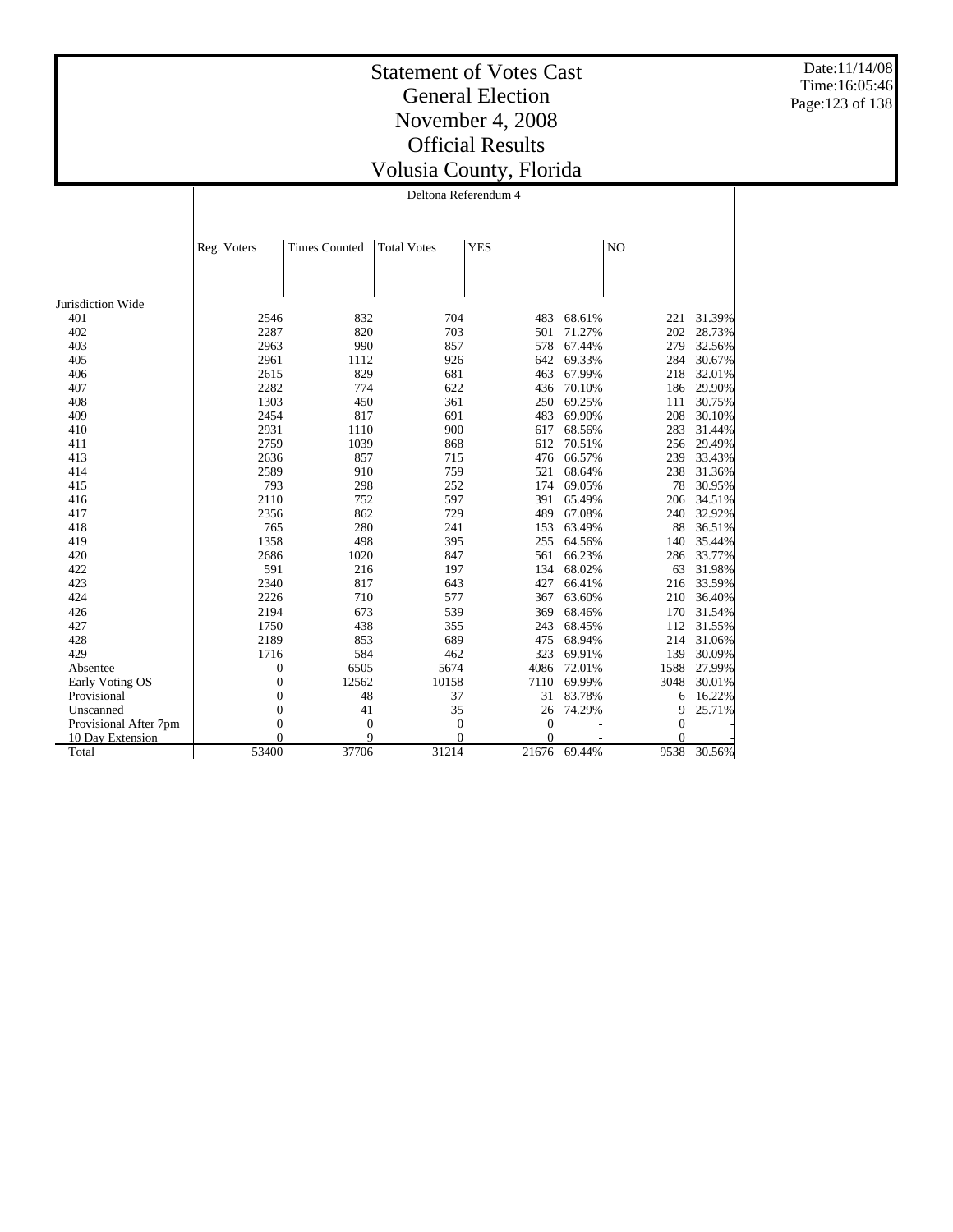Date:11/14/08 Time:16:05:46 Page:124 of 138

|  | Deltona Referendum 5 |  |  |
|--|----------------------|--|--|
|--|----------------------|--|--|

|                       | Reg. Voters      | <b>Times Counted</b> | <b>Total Votes</b> | <b>YES</b>       |        | N <sub>O</sub> |        |
|-----------------------|------------------|----------------------|--------------------|------------------|--------|----------------|--------|
|                       |                  |                      |                    |                  |        |                |        |
|                       |                  |                      |                    |                  |        |                |        |
| Jurisdiction Wide     |                  |                      |                    |                  |        |                |        |
| 401                   | 2546             | 832                  | 721                | 579              | 80.31% | 142            | 19.69% |
| 402                   | 2287             | 820                  | 721                | 579              | 80.31% | 142            | 19.69% |
| 403                   | 2963             | 990                  | 880                | 694              | 78.86% | 186            | 21.14% |
| 405                   | 2961             | 1112                 | 940                | 739              | 78.62% | 201            | 21.38% |
| 406                   | 2615             | 829                  | 698                | 559              | 80.09% | 139            | 19.91% |
| 407                   | 2282             | 774                  | 648                | 511              | 78.86% | 137            | 21.14% |
| 408                   | 1303             | 450                  | 378                | 302              | 79.89% | 76             | 20.11% |
| 409                   | 2454             | 817                  | 697                | 537              | 77.04% | 160            | 22.96% |
| 410                   | 2931             | 1110                 | 942                | 744              | 78.98% | 198            | 21.02% |
| 411                   | 2759             | 1039                 | 893                | 696              | 77.94% | 197            | 22.06% |
| 413                   | 2636             | 857                  | 733                | 598              | 81.58% | 135            | 18.42% |
| 414                   | 2589             | 910                  | 793                | 637              | 80.33% | 156            | 19.67% |
| 415                   | 793              | 298                  | 260                | 202              | 77.69% | 58             | 22.31% |
| 416                   | 2110             | 752                  | 602                | 462              | 76.74% | 140            | 23.26% |
| 417                   | 2356             | 862                  | 741                | 562              | 75.84% | 179            | 24.16% |
| 418                   | 765              | 280                  | 251                | 167              | 66.53% | 84             | 33.47% |
| 419                   | 1358             | 498                  | 410                | 333              | 81.22% | 77             | 18.78% |
| 420                   | 2686             | 1020                 | 865                | 677              | 78.27% | 188            | 21.73% |
| 422                   | 591              | 216                  | 200                | 149              | 74.50% | 51             | 25.50% |
| 423                   | 2340             | 817                  | 676                | 525              | 77.66% | 151            | 22.34% |
| 424                   | 2226             | 710                  | 594                | 474              | 79.80% | 120            | 20.20% |
| 426                   | 2194             | 673                  | 568                | 446              | 78.52% | 122            | 21.48% |
| 427                   | 1750             | 438                  | 370                | 279              | 75.41% | 91             | 24.59% |
| 428                   | 2189             | 853                  | 713                | 559              | 78.40% | 154            | 21.60% |
| 429                   | 1716             | 584                  | 483                | 372              | 77.02% | 111            | 22.98% |
| Absentee              | 0                | 6505                 | 5795               | 4775             | 82.40% | 1020           | 17.60% |
| Early Voting OS       | $\boldsymbol{0}$ | 12562                | 10546              | 8434             | 79.97% | 2112           | 20.03% |
| Provisional           | $\mathbf{0}$     | 48                   | 40                 | 33               | 82.50% | 7              | 17.50% |
| Unscanned             | $\boldsymbol{0}$ | 41                   | 35                 | 30               | 85.71% | 5              | 14.29% |
| Provisional After 7pm | $\overline{0}$   | $\overline{0}$       | $\boldsymbol{0}$   | $\boldsymbol{0}$ |        | $\theta$       |        |
| 10 Day Extension      | 0                | 9                    | $\theta$           | $\overline{0}$   |        | $\Omega$       |        |
| Total                 | 53400            | 37706                | 32193              | 25654            | 79.69% | 6539           | 20.31% |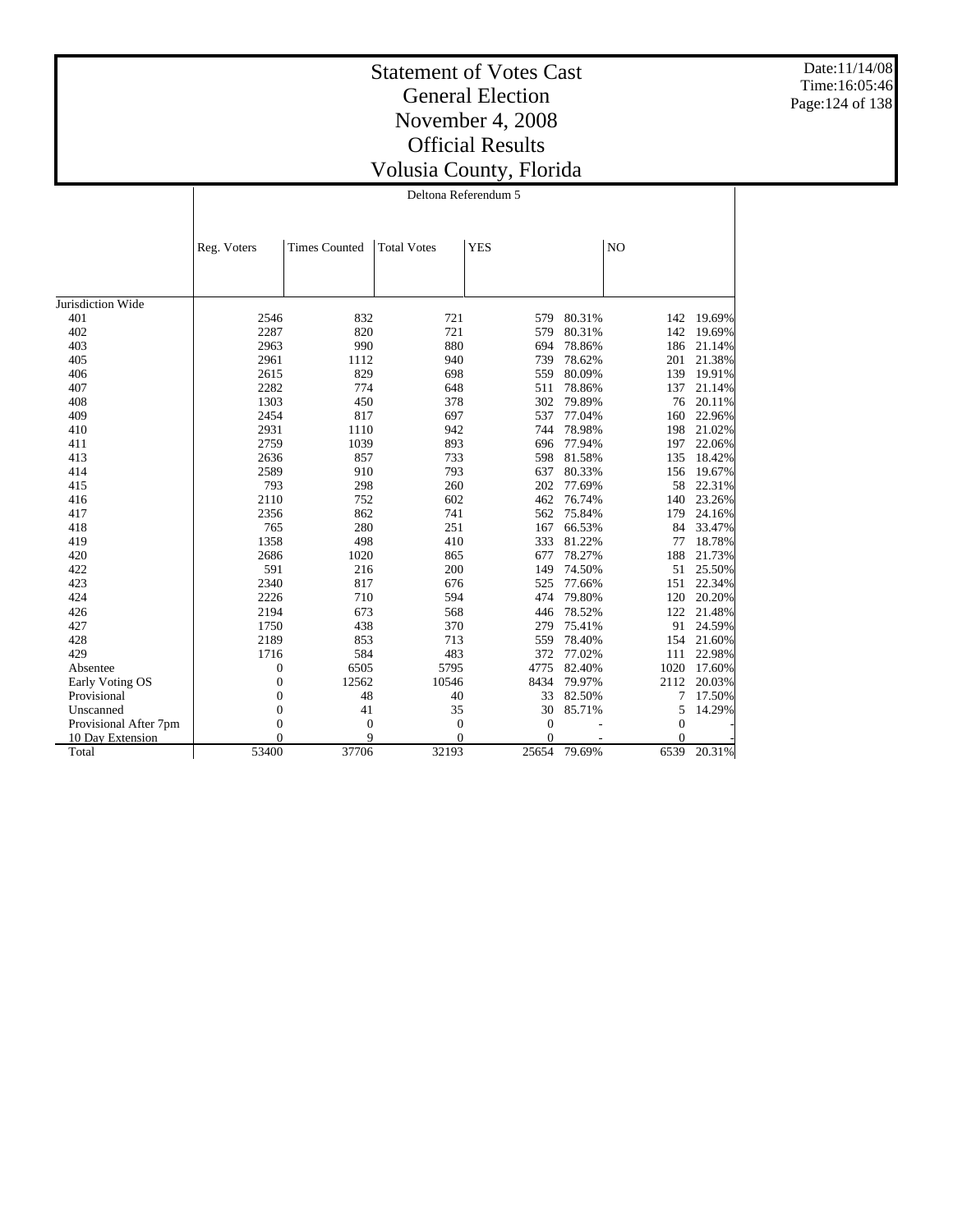Date:11/14/08 Time:16:05:47 Page:125 of 138

## Statement of Votes Cast General Election November 4, 2008 Official Results Volusia County, Florida

Deltona Referendum 6

|                       | Reg. Voters      | <b>Times Counted</b> | <b>Total Votes</b> | <b>YES</b>     |        | N <sub>O</sub> |        |
|-----------------------|------------------|----------------------|--------------------|----------------|--------|----------------|--------|
|                       |                  |                      |                    |                |        |                |        |
|                       |                  |                      |                    |                |        |                |        |
| Jurisdiction Wide     |                  |                      |                    |                |        |                |        |
| 401                   | 2546             | 832                  | 709                | 476            | 67.14% | 233            | 32.86% |
| 402                   | 2287             | 820                  | 714                | 482            | 67.51% | 232            | 32.49% |
| 403                   | 2963             | 990                  | 870                | 596            | 68.51% | 274            | 31.49% |
| 405                   | 2961             | 1112                 | 930                | 660            | 70.97% | 270            | 29.03% |
| 406                   | 2615             | 829                  | 691                | 481            | 69.61% | 210            | 30.39% |
| 407                   | 2282             | 774                  | 641                | 439            | 68.49% | 202            | 31.51% |
| 408                   | 1303             | 450                  | 375                | 258            | 68.80% | 117            | 31.20% |
| 409                   | 2454             | 817                  | 699                | 479            | 68.53% | 220            | 31.47% |
| 410                   | 2931             | 1110                 | 931                | 620            | 66.60% | 311            | 33.40% |
| 411                   | 2759             | 1039                 | 879                | 611            | 69.51% | 268            | 30.49% |
| 413                   | 2636             | 857                  | 736                | 503            | 68.34% | 233            | 31.66% |
| 414                   | 2589             | 910                  | 790                | 531            | 67.22% | 259            | 32.78% |
| 415                   | 793              | 298                  | 262                | 164            | 62.60% | 98             | 37.40% |
| 416                   | 2110             | 752                  | 605                | 425            | 70.25% | 180            | 29.75% |
| 417                   | 2356             | 862                  | 738                | 497            | 67.34% | 241            | 32.66% |
| 418                   | 765              | 280                  | 250                | 164            | 65.60% | 86             | 34.40% |
| 419                   | 1358             | 498                  | 405                | 283            | 69.88% | 122            | 30.12% |
| 420                   | 2686             | 1020                 | 869                | 564            | 64.90% | 305            | 35.10% |
| 422                   | 591              | 216                  | 192                | 113            | 58.85% | 79             | 41.15% |
| 423                   | 2340             | 817                  | 667                | 467            | 70.01% | 200            | 29.99% |
| 424                   | 2226             | 710                  | 594                | 396            | 66.67% | 198            | 33.33% |
| 426                   | 2194             | 673                  | 557                | 388            | 69.66% | 169            | 30.34% |
| 427                   | 1750             | 438                  | 367                | 253            | 68.94% | 114            | 31.06% |
| 428                   | 2189             | 853                  | 709                | 482            | 67.98% | 227            | 32.02% |
| 429                   | 1716             | 584                  | 474                | 314            | 66.24% | 160            | 33.76% |
| Absentee              | $\boldsymbol{0}$ | 6505                 | 5785               | 4140           | 71.56% | 1645           | 28.44% |
| Early Voting OS       | $\boldsymbol{0}$ | 12562                | 10434              | 7288           | 69.85% | 3146           | 30.15% |
| Provisional           | $\overline{0}$   | 48                   | 38                 | 27             | 71.05% | 11             | 28.95% |
| Unscanned             | $\overline{0}$   | 41                   | 35                 | 25             | 71.43% | 10             | 28.57% |
| Provisional After 7pm | $\overline{0}$   | $\mathbf{0}$         | $\overline{0}$     | $\overline{0}$ |        | $\mathbf{0}$   |        |
| 10 Day Extension      | 0                | 9                    | $\Omega$           | $\overline{0}$ |        | $\theta$       |        |
| Total                 | 53400            | 37706                | 31946              | 22126          | 69.26% | 9820           | 30.74% |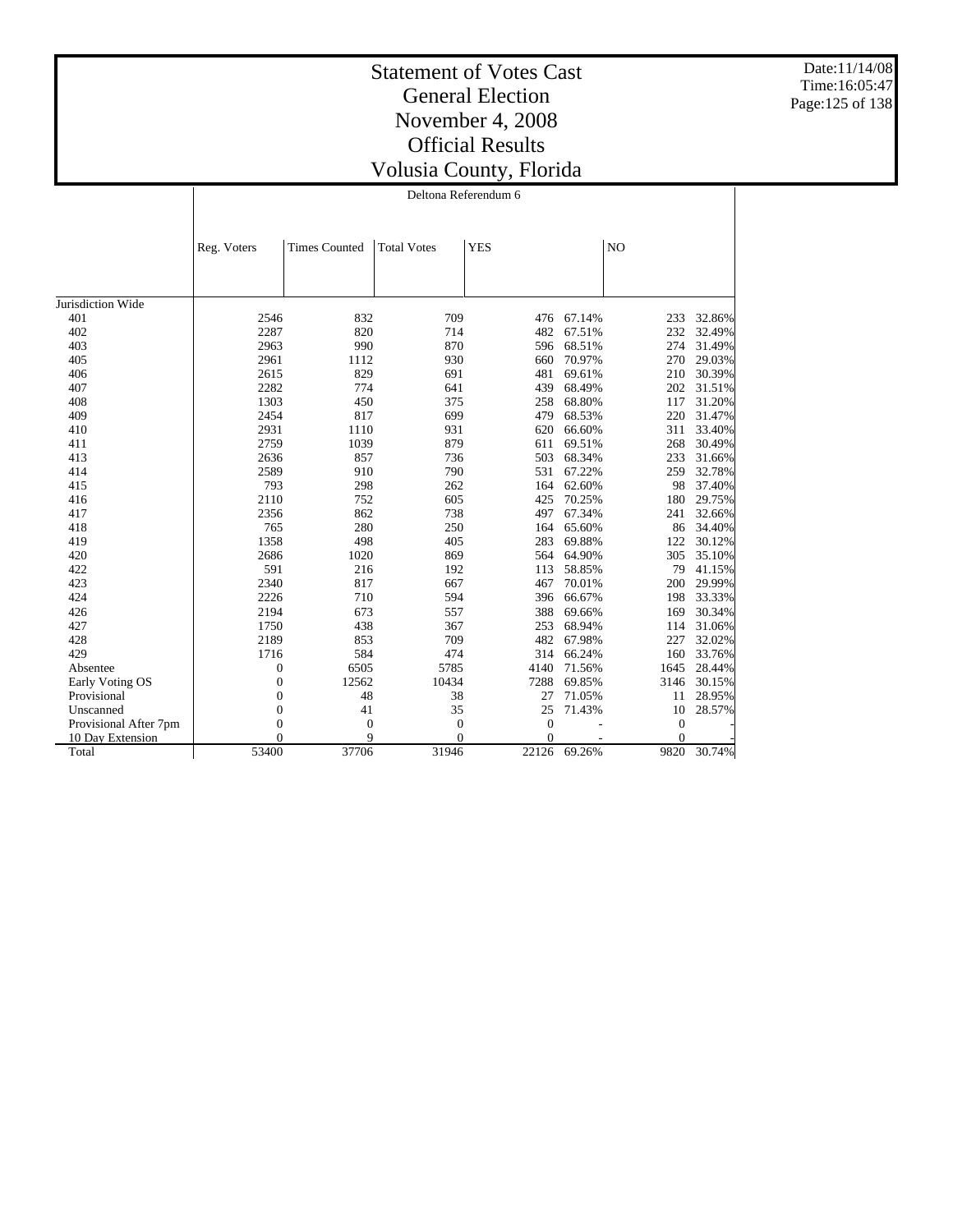Date:11/14/08 Time:16:05:47 Page:126 of 138

|                       | Reg. Voters      | <b>Times Counted</b> | <b>Total Votes</b> | <b>YES</b>     |              | N <sub>O</sub> |        |
|-----------------------|------------------|----------------------|--------------------|----------------|--------------|----------------|--------|
|                       |                  |                      |                    |                |              |                |        |
|                       |                  |                      |                    |                |              |                |        |
| Jurisdiction Wide     |                  |                      |                    |                |              |                |        |
| 401                   | 2546             | 832                  | 696                | 400            | 57.47%       | 296            | 42.53% |
| 402                   | 2287             | 820                  | 694                | 384            | 55.33%       | 310            | 44.67% |
| 403                   | 2963             | 990                  | 854                | 445            | 52.11%       | 409            | 47.89% |
| 405                   | 2961             | 1112                 | 921                | 512            | 55.59%       | 409            | 44.41% |
| 406                   | 2615             | 829                  | 678                | 392            | 57.82%       | 286            | 42.18% |
| 407                   | 2282             | 774                  | 621                | 342            | 55.07%       | 279            | 44.93% |
| 408                   | 1303             | 450                  | 362                | 207            | 57.18%       | 155            | 42.82% |
| 409                   | 2454             | 817                  | 682                | 379            | 55.57%       | 303            | 44.43% |
| 410                   | 2931             | 1110                 | 884                | 500            | 56.56%       | 384            | 43.44% |
| 411                   | 2759             | 1039                 | 865                | 503            | 58.15%       | 362            | 41.85% |
| 413                   | 2636             | 857                  | 716                | 405            | 56.56%       | 311            | 43.44% |
| 414                   | 2589             | 910                  | 764                | 428            | 56.02%       | 336            | 43.98% |
| 415                   | 793              | 298                  | 252                | 142            | 56.35%       | 110            | 43.65% |
| 416                   | 2110             | 752                  | 593                | 347            | 58.52%       | 246            | 41.48% |
| 417                   | 2356             | 862                  | 728                | 367            | 50.41%       | 361            | 49.59% |
| 418                   | 765              | 280                  | 243                | 123            | 50.62%       | 120            | 49.38% |
| 419                   | 1358             | 498                  | 399                | 217            | 54.39%       | 182            | 45.61% |
| 420                   | 2686             | 1020                 | 834                | 449            | 53.84%       | 385            | 46.16% |
| 422                   | 591              | 216                  | 193                | 107            | 55.44%       | 86             | 44.56% |
| 423                   | 2340             | 817                  | 649                | 367            | 56.55%       | 282            | 43.45% |
| 424                   | 2226             | 710                  | 579                | 305            | 52.68%       | 274            | 47.32% |
| 426                   | 2194             | 673                  | 532                | 280            | 52.63%       | 252            | 47.37% |
| 427                   | 1750             | 438                  | 355                | 184            | 51.83%       | 171            | 48.17% |
| 428                   | 2189             | 853                  | 699                | 383            | 54.79%       | 316            | 45.21% |
| 429                   | 1716             | 584                  | 460                | 240            | 52.17%       | 220            | 47.83% |
| Absentee              | 0                | 6505                 | 5678               | 3443           | 60.64%       | 2235           | 39.36% |
| Early Voting OS       | $\boldsymbol{0}$ | 12562                | 10111              | 5921           | 58.56%       | 4190           | 41.44% |
| Provisional           | 0                | 48                   | 38                 | 24             | 63.16%       | 14             | 36.84% |
| Unscanned             | $\boldsymbol{0}$ | 41                   | 36                 | 20             | 55.56%       | 16             | 44.44% |
| Provisional After 7pm | $\overline{0}$   | $\overline{0}$       | $\boldsymbol{0}$   | $\overline{0}$ |              | $\mathbf{0}$   |        |
| 10 Day Extension      | $\theta$         | 9                    | $\theta$           | $\overline{0}$ |              | $\Omega$       |        |
| Total                 | 53400            | 37706                | 31116              |                | 17816 57.26% | 13300          | 42.74% |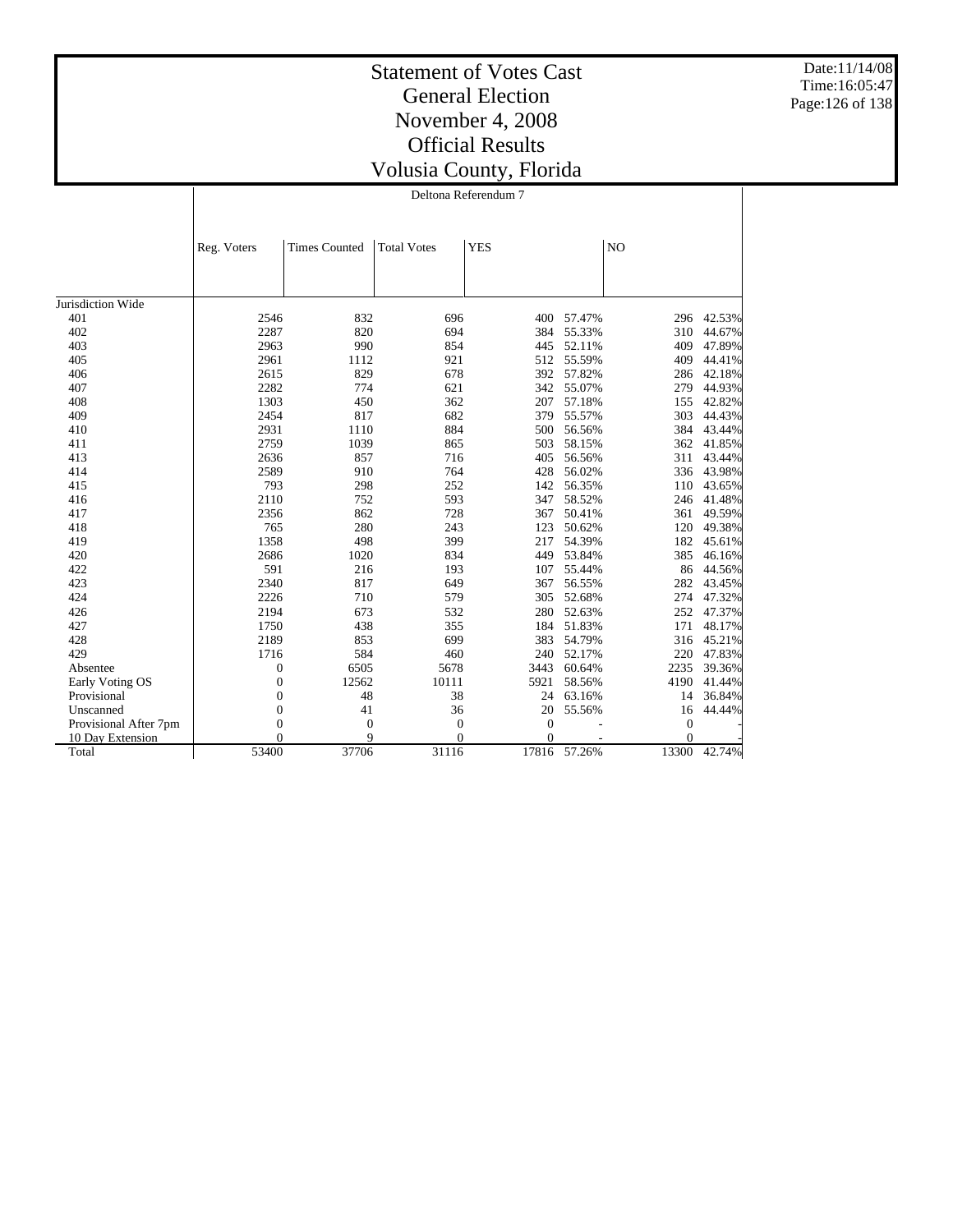Date:11/14/08 Time:16:05:47 Page:127 of 138

|                       | Reg. Voters      | <b>Times Counted</b> | <b>Total Votes</b> | <b>YES</b>     |        | N <sub>O</sub> |        |
|-----------------------|------------------|----------------------|--------------------|----------------|--------|----------------|--------|
|                       |                  |                      |                    |                |        |                |        |
| Jurisdiction Wide     |                  |                      |                    |                |        |                |        |
| 401                   | 2546             | 832                  | 695                | 355            | 51.08% | 340            | 48.92% |
| 402                   | 2287             | 820                  | 692                | 348            | 50.29% | 344            | 49.71% |
| 403                   | 2963             | 990                  | 852                | 409            | 48.00% | 443            | 52.00% |
| 405                   | 2961             | 1112                 | 922                | 473            | 51.30% | 449            | 48.70% |
| 406                   | 2615             | 829                  | 670                | 328            | 48.96% | 342            | 51.04% |
| 407                   | 2282             | 774                  | 628                | 322            | 51.27% | 306            | 48.73% |
| 408                   | 1303             | 450                  | 364                | 186            | 51.10% | 178            | 48.90% |
| 409                   | 2454             | 817                  | 678                | 327            | 48.23% | 351            | 51.77% |
| 410                   | 2931             | 1110                 | 890                | 446            | 50.11% | 444            | 49.89% |
| 411                   | 2759             | 1039                 | 867                | 446            | 51.44% | 421            | 48.56% |
| 413                   | 2636             | 857                  | 721                | 355            | 49.24% | 366            | 50.76% |
| 414                   | 2589             | 910                  | 762                | 375            | 49.21% | 387            | 50.79% |
| 415                   | 793              | 298                  | 252                | 124            | 49.21% | 128            | 50.79% |
| 416                   | 2110             | 752                  | 594                | 302            | 50.84% | 292            | 49.16% |
| 417                   | 2356             | 862                  | 736                | 337            | 45.79% | 399            | 54.21% |
| 418                   | 765              | 280                  | 241                | 92             | 38.17% | 149            | 61.83% |
| 419                   | 1358             | 498                  | 396                | 201            | 50.76% | 195            | 49.24% |
| 420                   | 2686             | 1020                 | 841                | 397            | 47.21% | 444            | 52.79% |
| 422                   | 591              | 216                  | 190                | 85             | 44.74% | 105            | 55.26% |
| 423                   | 2340             | 817                  | 643                | 341            | 53.03% | 302            | 46.97% |
| 424                   | 2226             | 710                  | 582                | 281            | 48.28% | 301            | 51.72% |
| 426                   | 2194             | 673                  | 533                | 265            | 49.72% | 268            | 50.28% |
| 427                   | 1750             | 438                  | 350                | 193            | 55.14% | 157            | 44.86% |
| 428                   | 2189             | 853                  | 704                | 358            | 50.85% | 346            | 49.15% |
| 429                   | 1716             | 584                  | 458                | 213            | 46.51% | 245            | 53.49% |
| Absentee              | $\boldsymbol{0}$ | 6505                 | 5666               | 2695           | 47.56% | 2971           | 52.44% |
| Early Voting OS       | $\boldsymbol{0}$ | 12562                | 10137              | 5250           | 51.79% | 4887           | 48.21% |
| Provisional           | $\boldsymbol{0}$ | 48                   | 38                 | 11             | 28.95% | 27             | 71.05% |
| Unscanned             | $\boldsymbol{0}$ | 41                   | 33                 | 18             | 54.55% | 15             | 45.45% |
| Provisional After 7pm | $\mathbf{0}$     | $\mathbf{0}$         | $\overline{0}$     | $\theta$       |        | $\overline{0}$ |        |
| 10 Day Extension      | $\overline{0}$   | 9                    | $\overline{0}$     | $\overline{0}$ |        | $\Omega$       |        |
| Total                 | 53400            | 37706                | 31135              | 15533          | 49.89% | 15602          | 50.11% |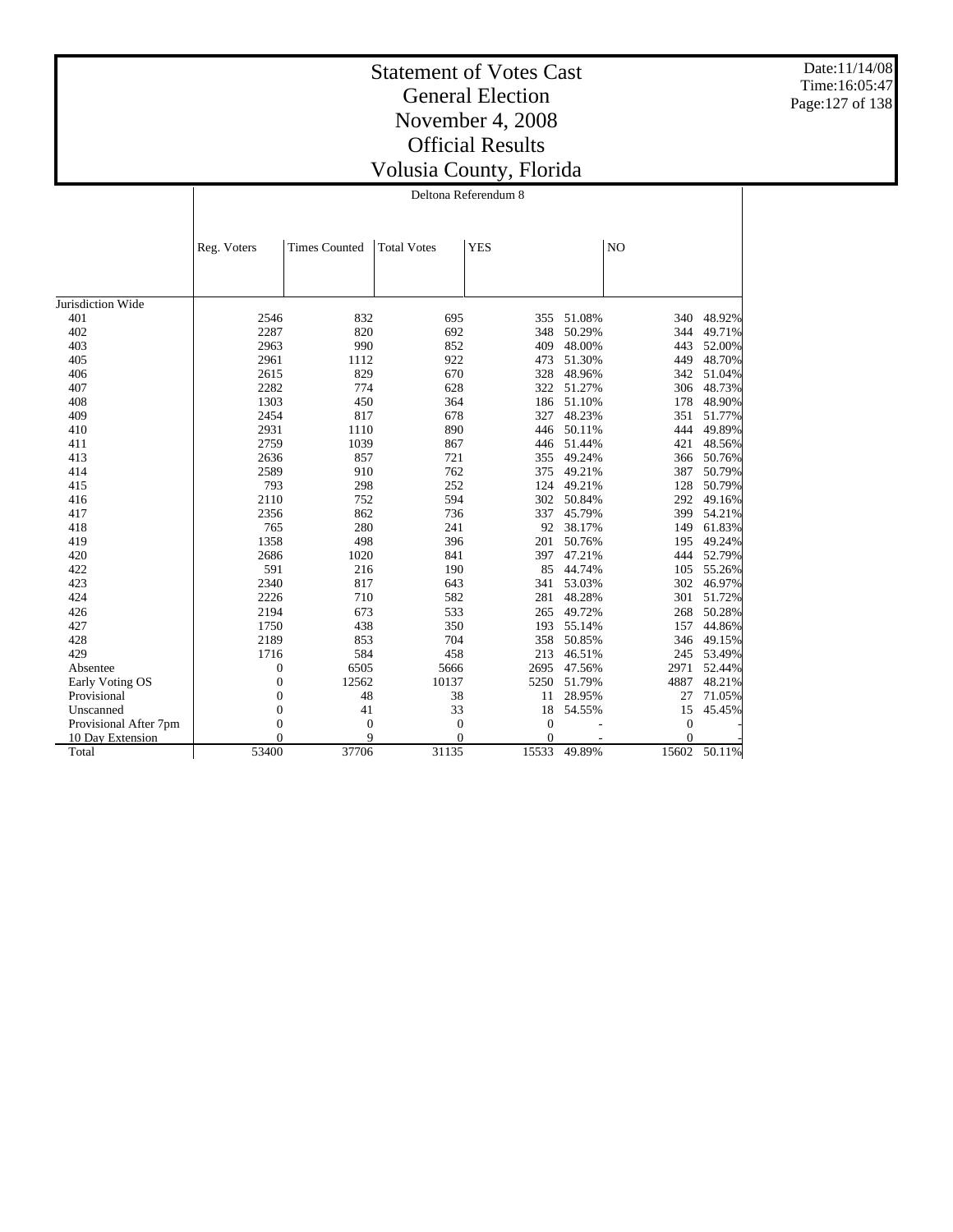Date:11/14/08 Time:16:05:47 Page:128 of 138

|                       |                | Deltona Referendum 9 |                    |              |        |                |        |  |  |
|-----------------------|----------------|----------------------|--------------------|--------------|--------|----------------|--------|--|--|
|                       | Reg. Voters    | <b>Times Counted</b> | <b>Total Votes</b> | <b>YES</b>   |        | N <sub>O</sub> |        |  |  |
|                       |                |                      |                    |              |        |                |        |  |  |
| Jurisdiction Wide     |                |                      |                    |              |        |                |        |  |  |
| 401                   | 2546           | 832                  | 717                | 229          | 31.94% | 488            | 68.06% |  |  |
| 402                   | 2287           | 820                  | 708                | 239          | 33.76% | 469            | 66.24% |  |  |
| 403                   | 2963           | 990                  | 873                | 289          | 33.10% | 584            | 66.90% |  |  |
| 405                   | 2961           | 1112                 | 943                | 333          | 35.31% | 610            | 64.69% |  |  |
| 406                   | 2615           | 829                  | 686                | 226          | 32.94% | 460.           | 67.06% |  |  |
| 407                   | 2282           | 774                  | 645                | 216          | 33.49% | 429            | 66.51% |  |  |
| 408                   | 1303           | 450                  | 370                | 140          | 37.84% | 230            | 62.16% |  |  |
| 409                   | 2454           | 817                  | 700                | 223          | 31.86% | 477            | 68.14% |  |  |
| 410                   | 2931           | 1110                 | 912                | 302          | 33.11% | 610            | 66.89% |  |  |
| 411                   | 2759           | 1039                 | 891                | 292          | 32.77% | 599            | 67.23% |  |  |
| 413                   | 2636           | 857                  | 736                | 253          | 34.38% | 483            | 65.63% |  |  |
| 414                   | 2589           | 910                  | 793                | 282          | 35.56% | 511            | 64.44% |  |  |
| 415                   | 793            | 298                  | 262                | 91           | 34.73% | 171            | 65.27% |  |  |
| 416                   | 2110           | 752                  | 609                | 199          | 32.68% | 410            | 67.32% |  |  |
| 417                   | 2356           | 862                  | 745                | 248          | 33.29% | 497            | 66.71% |  |  |
| 418                   | 765            | 280                  | 250                | 90           | 36.00% | 160            | 64.00% |  |  |
| 419                   | 1358           | 498                  | 411                | 151          | 36.74% | 260            | 63.26% |  |  |
| 420                   | 2686           | 1020                 | 868                | 303          | 34.91% | 565            | 65.09% |  |  |
| 422                   | 591            | 216                  | 194                | 65           | 33.51% | 129            | 66.49% |  |  |
| 423                   | 2340           | 817                  | 671                | 250          | 37.26% | 421            | 62.74% |  |  |
| 424                   | 2226           | 710                  | 591                | 195          | 32.99% | 396            | 67.01% |  |  |
| 426                   | 2194           | 673                  | 553                | 196          | 35.44% | 357            | 64.56% |  |  |
| 427                   | 1750           | 438                  | 361                | 112          | 31.02% | 249            | 68.98% |  |  |
| 428                   | 2189           | 853                  | 719                | 247          | 34.35% | 472            | 65.65% |  |  |
| 429                   | 1716           | 584                  | 472                | 168          | 35.59% | 304            | 64.41% |  |  |
| Absentee              | 0              | 6505                 | 5788               | 1821         | 31.46% | 3967           | 68.54% |  |  |
| Early Voting OS       | $\mathbf{0}$   | 12562                | 10423              | 3495         | 33.53% | 6928           | 66.47% |  |  |
| Provisional           | $\mathbf{0}$   | 48                   | 39                 | 16           | 41.03% | 23             | 58.97% |  |  |
| Unscanned             | $\overline{0}$ | 41                   | 37                 | 17           | 45.95% | 20             | 54.05% |  |  |
| Provisional After 7pm | $\overline{0}$ | $\overline{0}$       | $\mathbf{0}$       | $\mathbf{0}$ |        | $\mathbf{0}$   |        |  |  |
| 10 Day Extension      | $\Omega$       | 9                    | $\theta$           | $\Omega$     |        | $\Omega$       |        |  |  |
| Total                 | 53400          | 37706                | 31967              | 10688        | 33.43% | 21279          | 66.57% |  |  |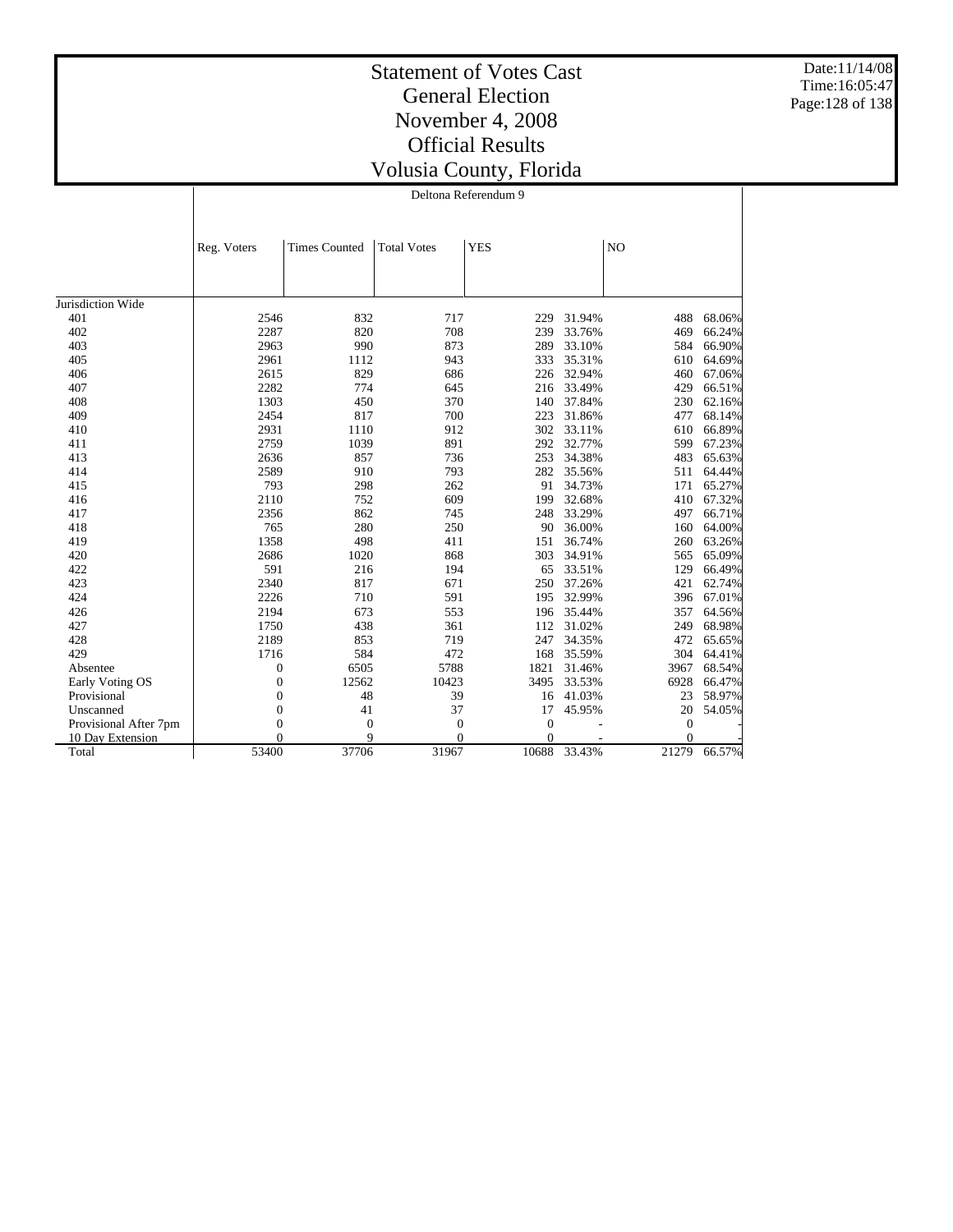Date:11/14/08 Time:16:05:47 Page:129 of 138

# Statement of Votes Cast General Election November 4, 2008 Official Results Volusia County, Florida

 $\begin{array}{ccccccc} 0 & & & 1717 & & & 1514 & & & 1067 & 70.48\% & & & & 447 & 29.52\% \\ 0 & & & & 3743 & & & 3328 & & & 2341 & 70.34\% & & & & 987 & 29.66\% \end{array}$ 0 3743 3328 2341 70.34% 987 29.66%  $\begin{array}{cccccccc} 0 & & 12 & & 10 & & 4 & 40.00\% & & & 6 & 60.00\% \\ 0 & & & 73 & & 65 & & 43 & 66.15\% & & & 22 & 33.85\% \end{array}$  $\begin{array}{ccccccc} 0 & & & & 73 & & & 65 & & & 43 & 66.15\% & & & & 22\ 0 & & & & 0 & & & 0 & & & & 0 \end{array}$  $0 \qquad \qquad 0 \qquad \qquad 0 \qquad \qquad 0 \qquad \qquad 0 \qquad \qquad$  $0 \qquad \qquad 0 \qquad \qquad 0 \qquad \qquad 0 \qquad \qquad 0$ 14520 10595 9444 6186 65.50% 3258 34.50%

|                   |             | Edgewater Referendum 1 |                    |            |            |     |        |  |  |  |
|-------------------|-------------|------------------------|--------------------|------------|------------|-----|--------|--|--|--|
|                   | Reg. Voters | <b>Times Counted</b>   | <b>Total Votes</b> | <b>YES</b> |            | NO  |        |  |  |  |
| Jurisdiction Wide |             |                        |                    |            |            |     |        |  |  |  |
| 901               | 1906        | 549                    | 486                |            | 296 60.91% | 190 | 39.09% |  |  |  |
| 902               | 2697        | 855                    | 758                | 431        | 56.86%     | 327 | 43.14% |  |  |  |
| 903               | 2325        | 807                    | 713                |            | 456 63.96% | 257 | 36.04% |  |  |  |
| 904               | 1643        | 623                    | 561                | 350        | 62.39%     | 211 | 37.61% |  |  |  |
| 905               | 1126        | 407                    | 363                | 212        | 58.40%     | 151 | 41.60% |  |  |  |
| 910               | 1168        | 369                    | 332                | 191        | 57.53%     | 141 | 42.47% |  |  |  |
| 912               | 1424        | 535                    | 485                | 303        | 62.47%     | 182 | 37.53% |  |  |  |
| 913               | 2231        | 905                    | 829                | 492        | 59.35%     | 337 | 40.65% |  |  |  |

 901 902 903 904 905 910 912 913 Absentee Early Voting OS Provisional Unscanned Provisional After 7pm 10 Day Extension

Total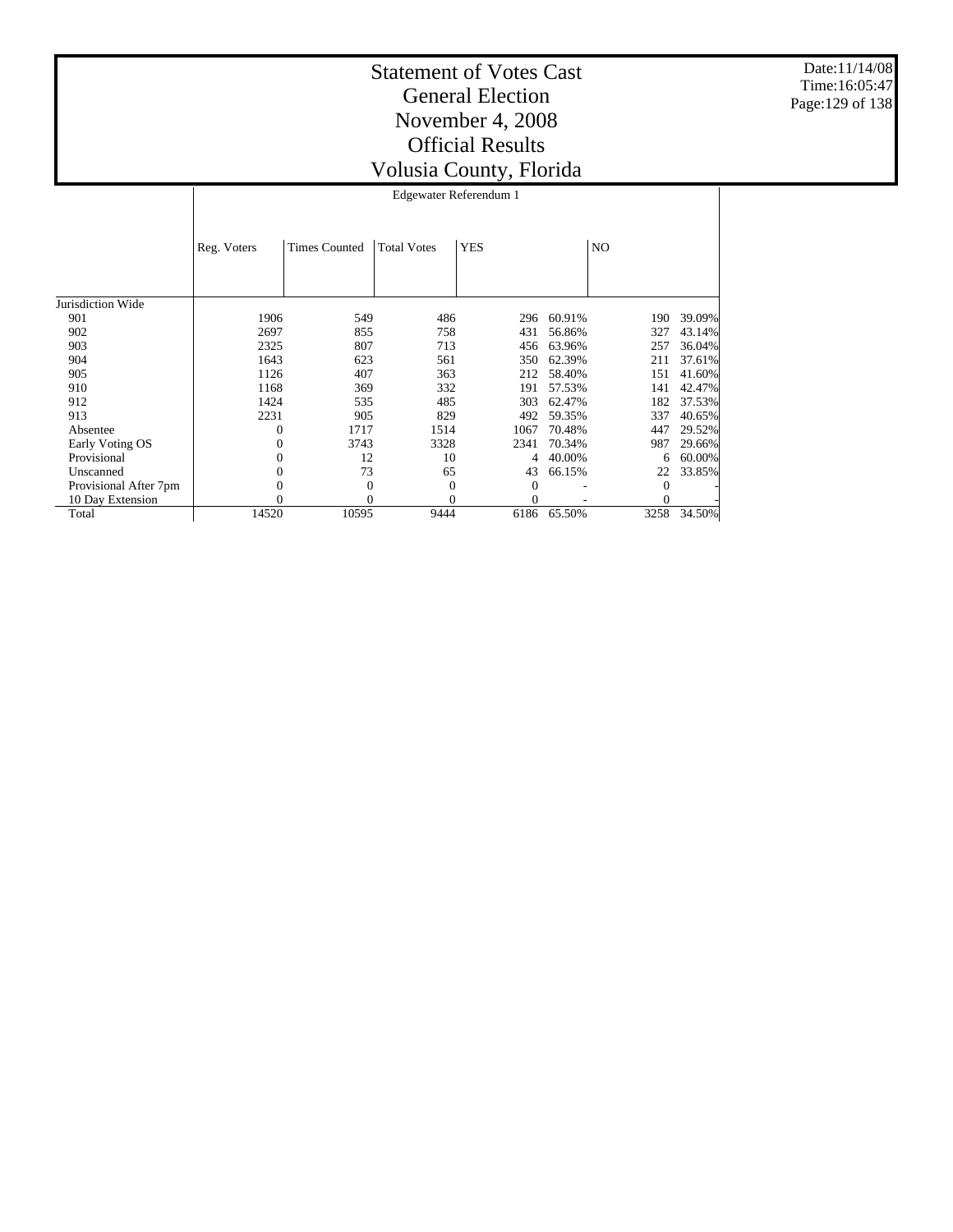Date:11/14/08 Time:16:05:47 Page:130 of 138

Τ

|                       | Reg. Voters | <b>Times Counted</b> | <b>Total Votes</b> | <b>YES</b> |        | NO.      |        |
|-----------------------|-------------|----------------------|--------------------|------------|--------|----------|--------|
| Jurisdiction Wide     |             |                      |                    |            |        |          |        |
| 901                   | 1906        | 549                  | 475                | 272        | 57.26% | 203      | 42.74% |
| 902                   | 2697        | 855                  | 744                | 435        | 58.47% | 309      | 41.53% |
| 903                   | 2325        | 807                  | 699                | 421        | 60.23% | 278      | 39.77% |
| 904                   | 1643        | 623                  | 550                | 334        | 60.73% | 216      | 39.27% |
| 905                   | 1126        | 407                  | 359                | 203        | 56.55% | 156      | 43.45% |
| 910                   | 1168        | 369                  | 327                | 177        | 54.13% | 150      | 45.87% |
| 912                   | 1424        | 535                  | 476                | 287        | 60.29% | 189      | 39.71% |
| 913                   | 2231        | 905                  | 815                | 485        | 59.51% | 330      | 40.49% |
| Absentee              | 0           | 1717                 | 1493               | 1028       | 68.85% | 465      | 31.15% |
| Early Voting OS       | 0           | 3743                 | 3269               | 2291       | 70.08% | 978      | 29.92% |
| Provisional           | 0           | 12                   | 10                 |            | 40.00% | 6        | 60.00% |
| Unscanned             | 0           | 73                   | 65                 | 46         | 70.77% | 19       | 29.23% |
| Provisional After 7pm |             | $\Omega$             | $\Omega$           | 0          |        | $\Omega$ |        |
| 10 Day Extension      | 0           | 0                    | 0                  | 0          |        | 0        |        |
| Total                 | 14520       | 10595                | 9282               | 5983       | 64.46% | 3299     | 35.54% |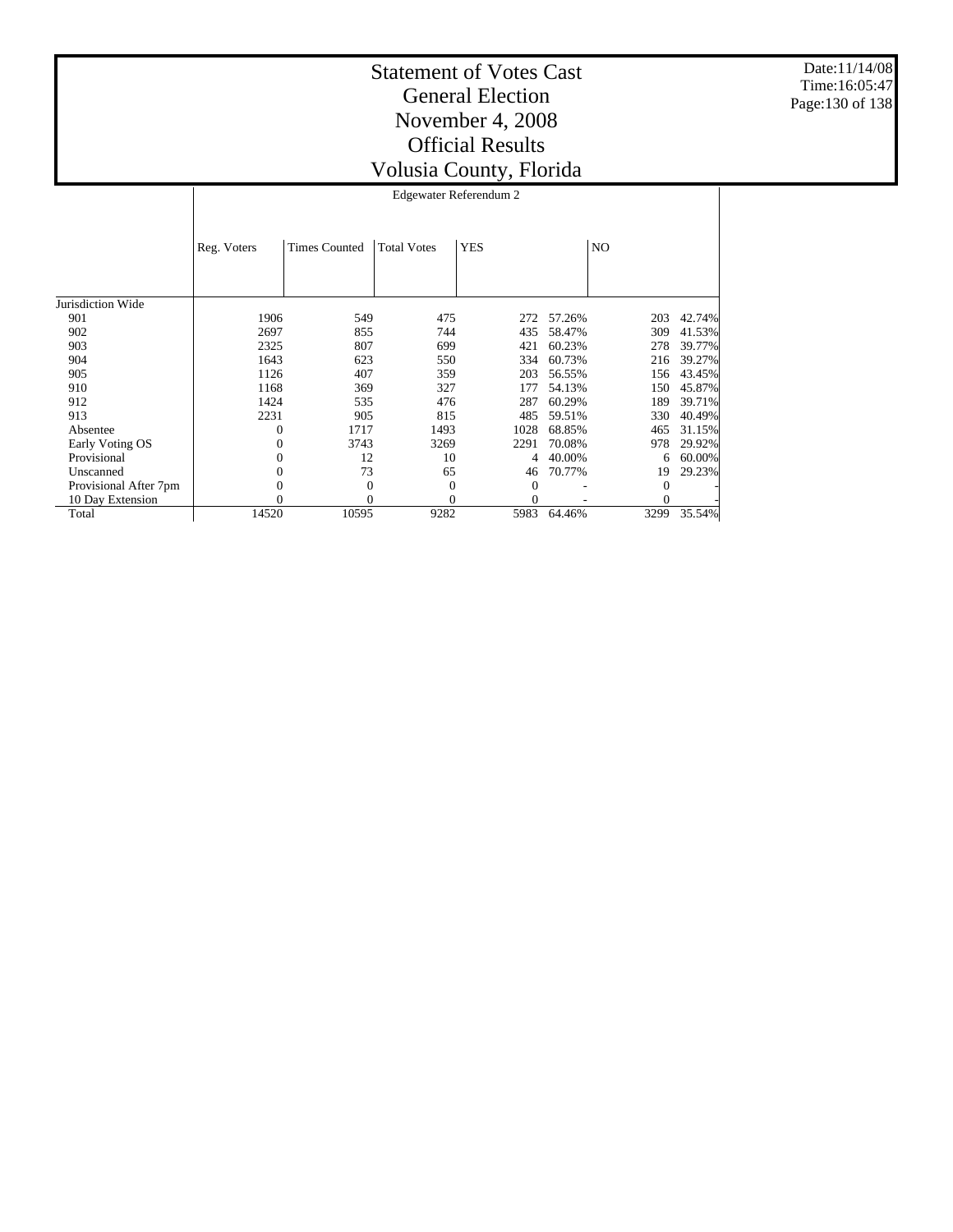Date:11/14/08 Time:16:05:47 Page:131 of 138

|                       | Reg. Voters | <b>Times Counted</b> | <b>Total Votes</b> | <b>YES</b>     |        | N <sub>O</sub> |        |
|-----------------------|-------------|----------------------|--------------------|----------------|--------|----------------|--------|
|                       |             |                      |                    |                |        |                |        |
| Jurisdiction Wide     |             |                      |                    |                |        |                |        |
| 901                   | 1906        | 549                  | 510                | 226            | 44.31% | 284            | 55.69% |
| 902                   | 2697        | 855                  | 783                | 364            | 46.49% | 419            | 53.51% |
| 903                   | 2325        | 807                  | 744                | 368            | 49.46% | 376            | 50.54% |
| 904                   | 1643        | 623                  | 577                | 274            | 47.49% | 303            | 52.51% |
| 905                   | 1126        | 407                  | 370                | 144            | 38.92% | 226            | 61.08% |
| 910                   | 1168        | 369                  | 340                | 147            | 43.24% | 193            | 56.76% |
| 912                   | 1424        | 535                  | 495                | 241            | 48.69% | 254            | 51.31% |
| 913                   | 2231        | 905                  | 862                | 369            | 42.81% | 493            | 57.19% |
| Absentee              | 0           | 1717                 | 1578               | 768            | 48.67% | 810            | 51.33% |
| Early Voting OS       | 0           | 3743                 | 3431               | 1723           | 50.22% | 1708           | 49.78% |
| Provisional           | 0           | 12                   | 10                 | 4              | 40.00% | 6              | 60.00% |
| Unscanned             | 0           | 73                   | 67                 | 34             | 50.75% | 33             | 49.25% |
| Provisional After 7pm | 0           | $\overline{0}$       | $\Omega$           | $\theta$       |        | 0              |        |
| 10 Day Extension      | 0           | $\theta$             | $\theta$           | $\overline{0}$ |        | 0              |        |
| Total                 | 14520       | 10595                | 9767               | 4662           | 47.73% | 5105           | 52.27% |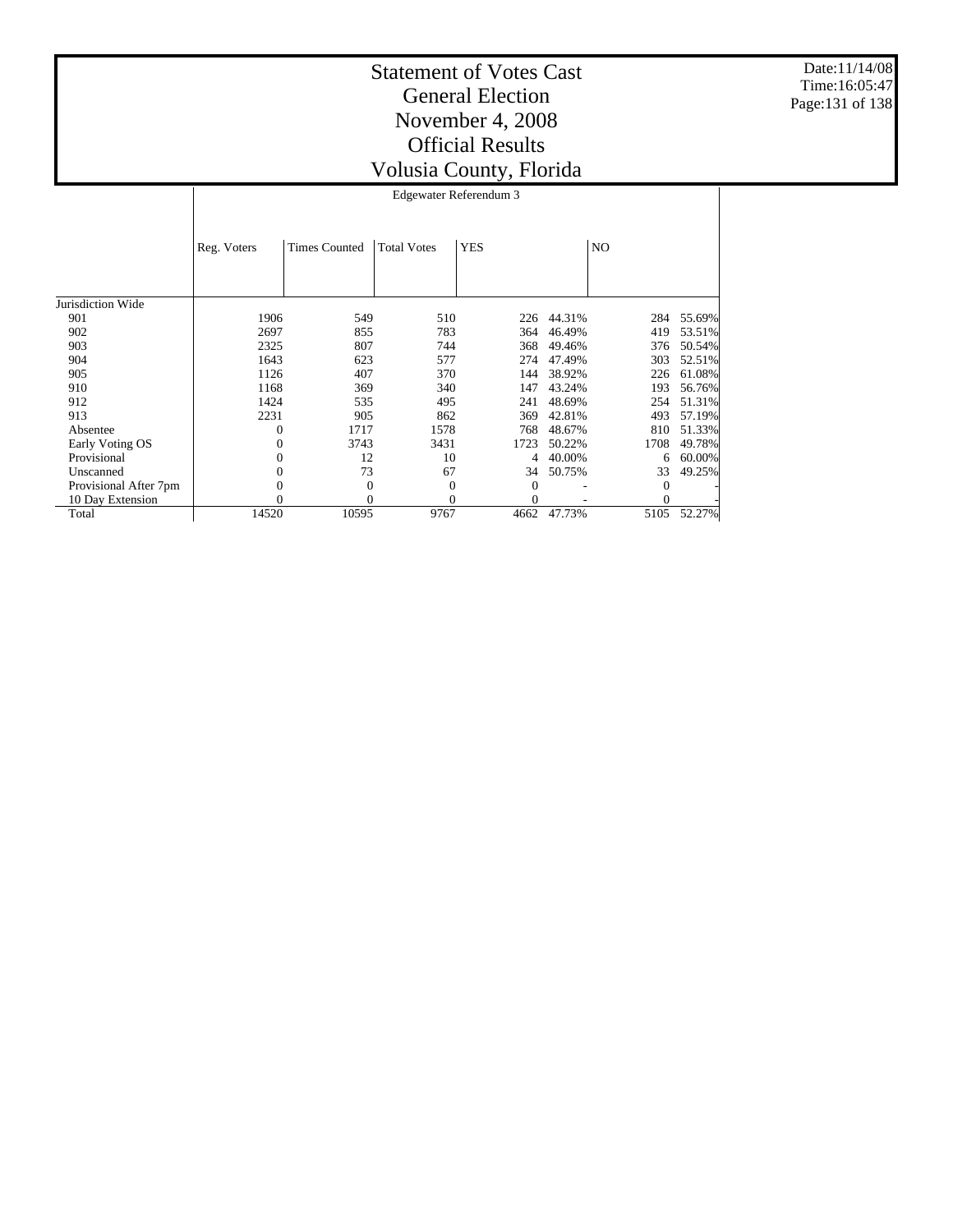Date:11/14/08 Time:16:05:47 Page:132 of 138

| Edgewater Referendum 4                          |  |  |     |  |  |  |
|-------------------------------------------------|--|--|-----|--|--|--|
| Reg. Voters   Times Counted   Total Votes   YES |  |  | NO. |  |  |  |

| Jurisdiction Wide     |       |          |      |          |        |      |        |
|-----------------------|-------|----------|------|----------|--------|------|--------|
| 901                   | 1906  | 549      | 496  | 246      | 49.60% | 250  | 50.40% |
| 902                   | 2697  | 855      | 770  | 354      | 45.97% | 416  | 54.03% |
| 903                   | 2325  | 807      | 735  | 305      | 41.50% | 430  | 58.50% |
| 904                   | 1643  | 623      | 568  | 243      | 42.78% | 325  | 57.22% |
| 905                   | 1126  | 407      | 367  | 175      | 47.68% | 192  | 52.32% |
| 910                   | 1168  | 369      | 335  | 164      | 48.96% | 171  | 51.04% |
| 912                   | 1424  | 535      | 485  | 206      | 42.47% | 279  | 57.53% |
| 913                   | 2231  | 905      | 842  | 368      | 43.71% | 474  | 56.29% |
| Absentee              | 0     | 1717     | 1523 | 706      | 46.36% | 817  | 53.64% |
| Early Voting OS       |       | 3743     | 3353 | 1396     | 41.63% | 1957 | 58.37% |
| Provisional           |       | 12       | 10   | 5.       | 50.00% | 5.   | 50.00% |
| Unscanned             |       | 73       | 64   | 29       | 45.31% | 35   | 54.69% |
| Provisional After 7pm |       | $\Omega$ |      | $\Omega$ |        |      |        |
| 10 Day Extension      |       |          |      | $\Omega$ |        |      |        |
| Total                 | 14520 | 10595    | 9548 | 4197     | 43.96% | 5351 | 56.04% |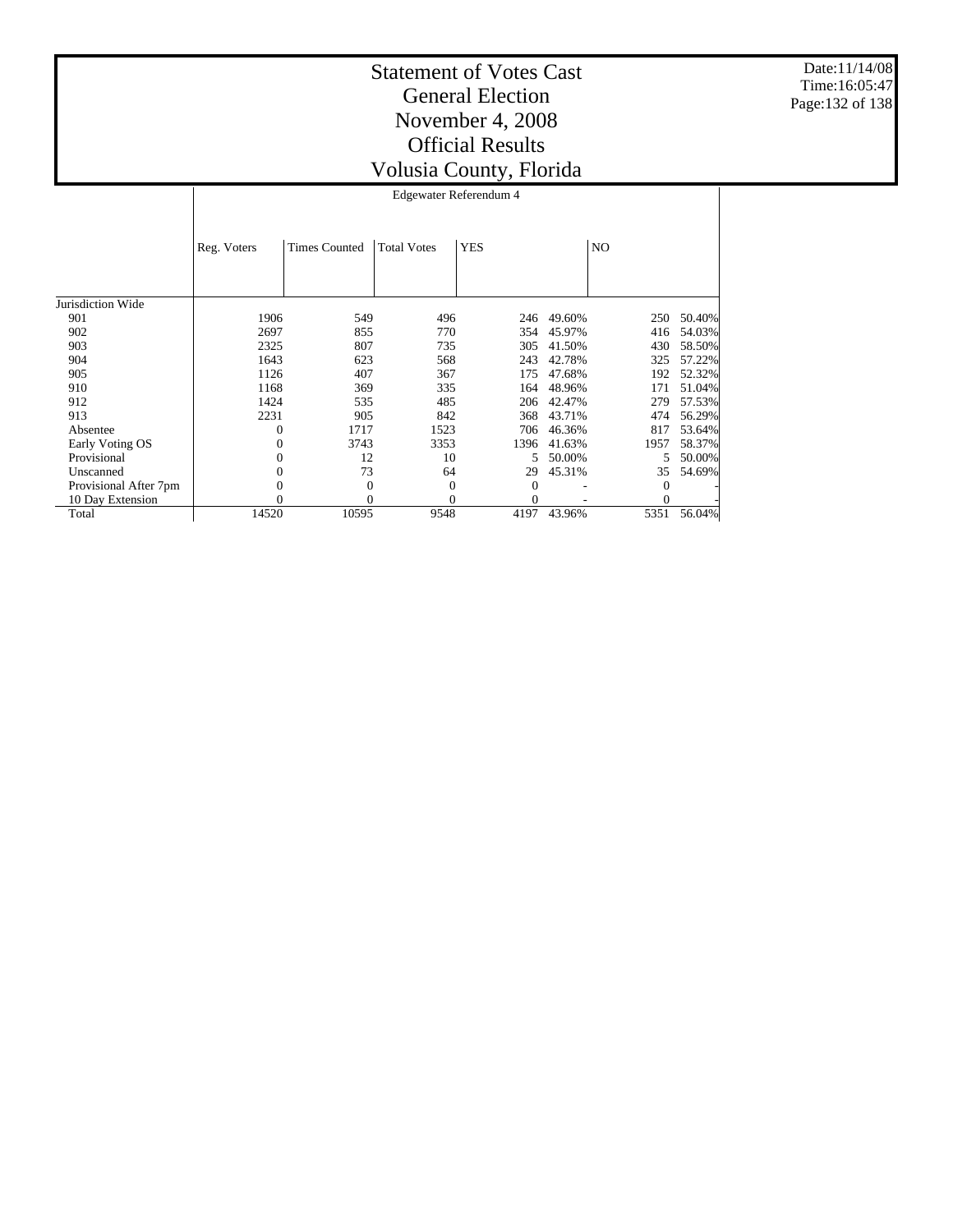Date:11/14/08 Time:16:05:47 Page:133 of 138

## Statement of Votes Cast General Election November 4, 2008 Official Results Volusia County, Florida

NSB Referendum 1

|                       | Reg. Voters | <b>Times Counted</b> | <b>Total Votes</b> | <b>YES</b> |        | NO.      |        |
|-----------------------|-------------|----------------------|--------------------|------------|--------|----------|--------|
|                       |             |                      |                    |            |        |          |        |
|                       |             |                      |                    |            |        |          |        |
| Jurisdiction Wide     |             |                      |                    |            |        |          |        |
| 803                   | 1119        | 472                  | 431                | 290        | 67.29% | 141      | 32.71% |
| 804                   | 1766        | 727                  | 659                | 376        | 57.06% | 283      | 42.94% |
| 805                   | 2118        | 616                  | 563                | 262        | 46.54% | 301      | 53.46% |
| 806                   | 1955        | 581                  | 539                | 282        | 52.32% | 257      | 47.68% |
| 808                   | 3084        | 743                  | 652                | 409        | 62.73% | 243      | 37.27% |
| 809                   | 1433        | 418                  | 375                | 202        | 53.87% | 173      | 46.13% |
| 810                   | 934         | 250                  | 231                | 114        | 49.35% | 117      | 50.65% |
| 811                   | 1815        | 615                  | 579                | 275        | 47.50% | 304      | 52.50% |
| 812                   | 1110        | 345                  | 322                | 158        | 49.07% | 164      | 50.93% |
| 815                   | 1447        | 419                  | 386                | 196        | 50.78% | 190      | 49.22% |
| Absentee              | $\theta$    | 2653                 | 2441               | 1490       | 61.04% | 951      | 38.96% |
| Early Voting OS       | $\Omega$    | 5470                 | 4987               | 2818       | 56.51% | 2169     | 43.49% |
| Provisional           | $\Omega$    | 31                   | 24                 | 13         | 54.17% | 11       | 45.83% |
| Unscanned             | $\Omega$    | 53                   | 47                 | 28         | 59.57% | 19       | 40.43% |
| Provisional After 7pm |             | $\Omega$             | 0                  | 0          |        | $\Omega$ |        |
| 10 Day Extension      |             |                      | 0                  | 0          |        | 0        |        |
| Total                 | 16781       | 13394                | 12236              | 6913       | 56.50% | 5323     | 43.50% |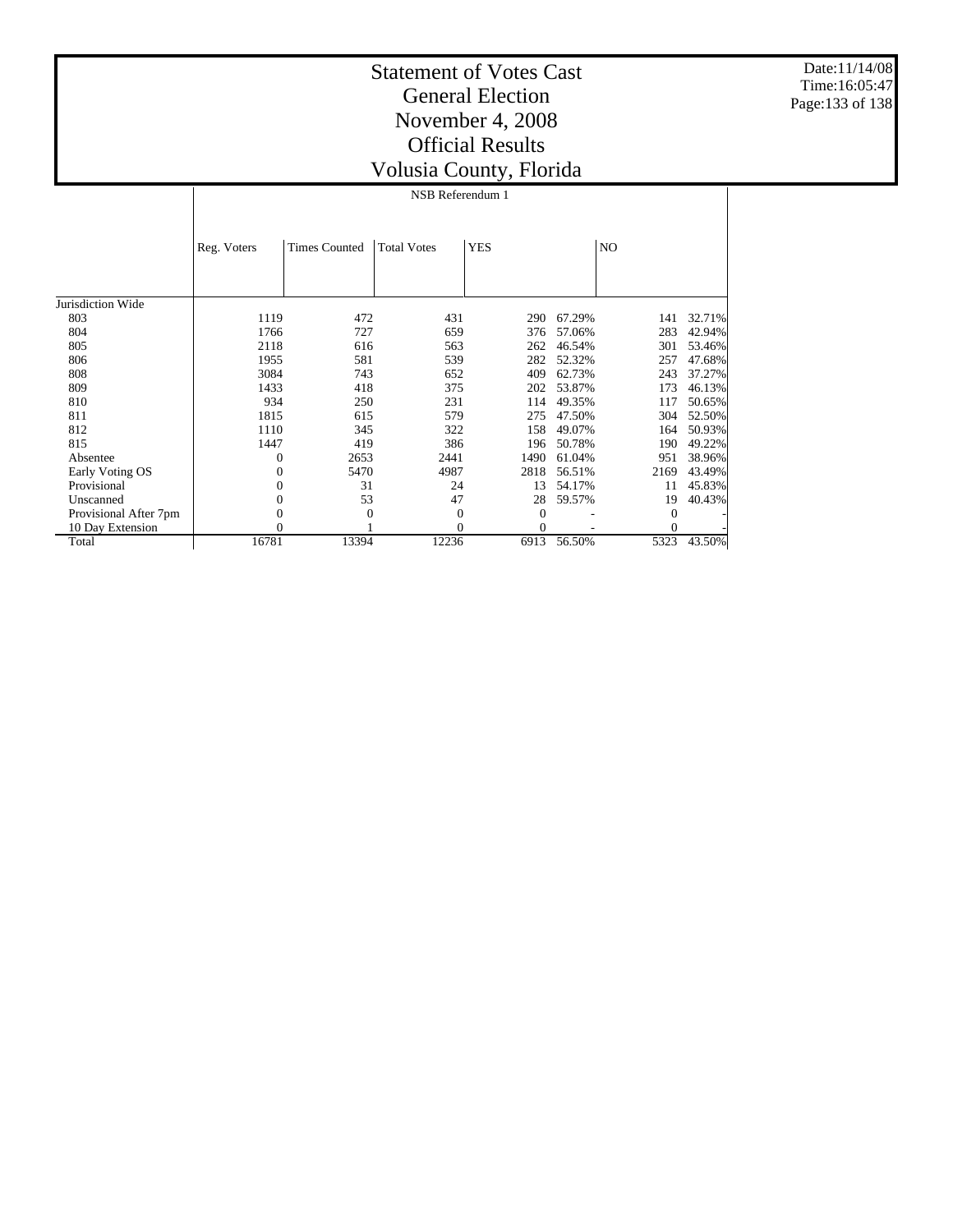Date:11/14/08 Time:16:05:47 Page:134 of 138

|                       | Oak Hill Referendum 1 |                         |                    |            |          |                |           |  |  |
|-----------------------|-----------------------|-------------------------|--------------------|------------|----------|----------------|-----------|--|--|
|                       | Reg. Voters           | <b>Times</b><br>Counted | <b>Total Votes</b> | <b>YES</b> |          | N <sub>O</sub> |           |  |  |
| Jurisdiction Wide     |                       |                         |                    |            |          |                |           |  |  |
| 909                   | 1330                  | 630                     | 595                | 314        | 52.77%   | 281            | 47.23%    |  |  |
| Absentee              | 0                     | 168                     | 161                | 89         | 55.28%   | 72             | 44.72%    |  |  |
| Early Voting OS       | 0                     | 205                     | 186                | 106        | 56.99%   | 80             | 43.01%    |  |  |
| Provisional           | $\Omega$              | 3                       |                    | $\Omega$   | $0.00\%$ |                | 1 100.00% |  |  |
| Unscanned             | 0                     | 4                       |                    |            | 25.00%   | 3              | 75.00%    |  |  |
| Provisional After 7pm |                       | 0                       | 0                  | 0          |          | 0              |           |  |  |
| 10 Day Extension      |                       |                         |                    |            |          |                |           |  |  |
| Total                 | 1330                  | 1010                    | 947                | 510        | 53.85%   | 437            | 46.15%    |  |  |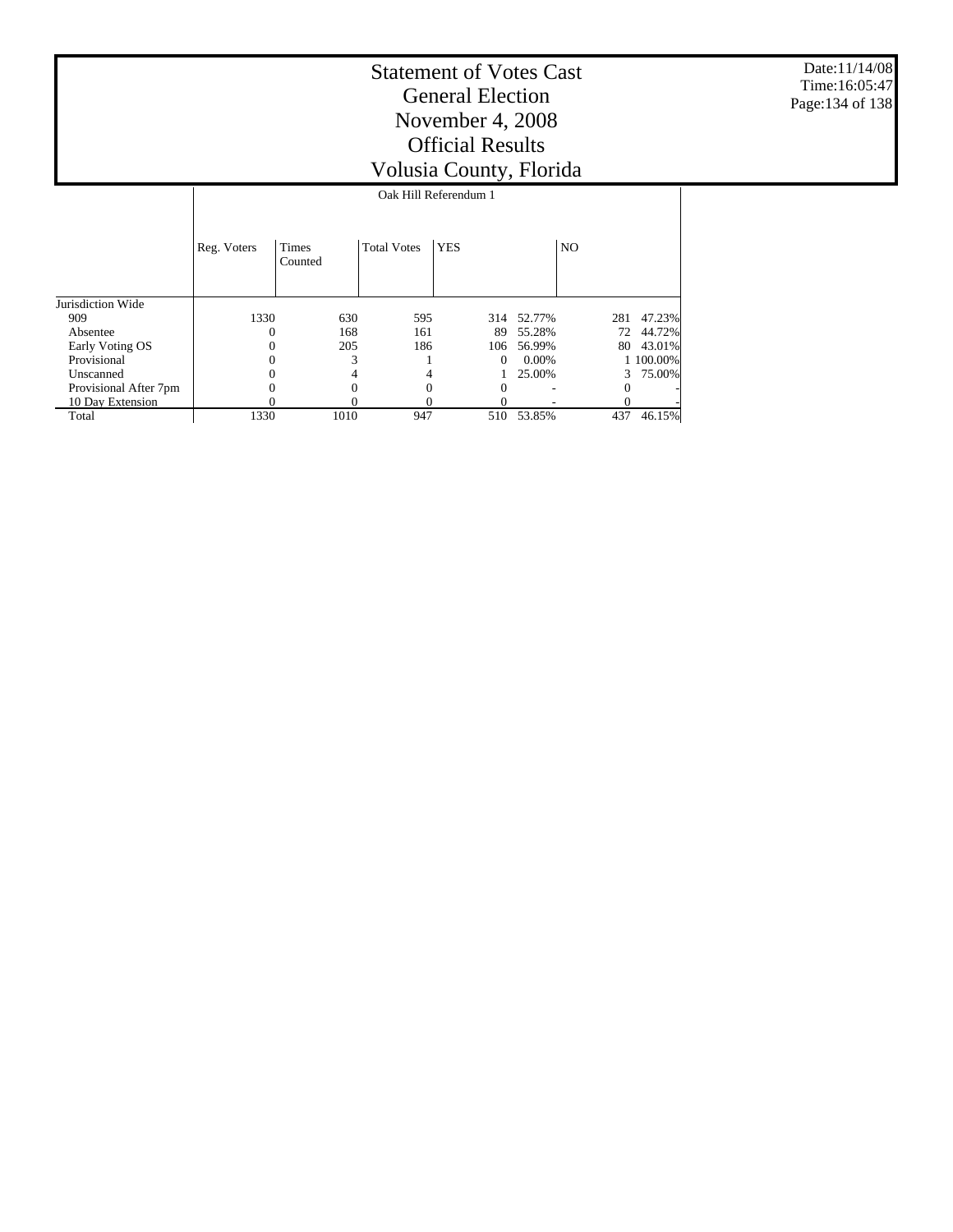Date:11/14/08 Time:16:05:47 Page:135 of 138

#### Statement of Votes Cast General Election November 4, 2008 Official Results Volusia County, Florida Ormond Beach Referendum 1

|                       | Reg. Voters    | <b>Times Counted</b> | <b>Total Votes</b> | <b>YES</b>   |        | N <sub>O</sub> |        |
|-----------------------|----------------|----------------------|--------------------|--------------|--------|----------------|--------|
|                       |                |                      |                    |              |        |                |        |
|                       |                |                      |                    |              |        |                |        |
| Jurisdiction Wide     |                |                      |                    |              |        |                |        |
| 501                   | 954            | 515                  | 482                | 298          | 61.83% | 184            | 38.17% |
| 506                   | 1791           | 606                  | 539                | 315          | 58.44% | 224            | 41.56% |
| 508                   | 1397           | 405                  | 353                | 173          | 49.01% | 180            | 50.99% |
| 509                   | 1287           | 553                  | 480                | 258          | 53.75% | 222            | 46.25% |
| 510                   | 2679           | 1134                 | 996                | 617          | 61.95% | 379            | 38.05% |
| 512                   | 1295           | 506                  | 461                | 278          | 60.30% | 183            | 39.70% |
| 513                   | 1985           | 730                  | 640                | 372          | 58.13% | 268            | 41.88% |
| 514                   | 1678           | 588                  | 488                | 281          | 57.58% | 207            | 42.42% |
| 515                   | 2295           | 783                  | 708                | 382          | 53.95% | 326            | 46.05% |
| 516                   | 2354           | 858                  | 792                | 471          | 59.47% | 321            | 40.53% |
| 517                   | 2283           | 793                  | 738                | 398          | 53.93% | 340            | 46.07% |
| 519                   | 1642           | 473                  | 394                | 205          | 52.03% | 189            | 47.97% |
| 521                   | 1754           | 627                  | 515                | 264          | 51.26% | 251            | 48.74% |
| 522                   | 2410           | 646                  | 555                | 308          | 55.50% | 247            | 44.50% |
| 525                   | 1687           | 647                  | 571                | 345          | 60.42% | 226            | 39.58% |
| 533                   | 1009           | 300                  | 266                | 153          | 57.52% | 113            | 42.48% |
| Absentee              | 0              | 5310                 | 4658               | 2480         | 53.24% | 2178           | 46.76% |
| Early Voting OS       | 0              | 7315                 | 6413               | 3319         | 51.75% | 3094           | 48.25% |
| Provisional           | 0              | 11                   | 10                 |              | 70.00% | 3              | 30.00% |
| Unscanned             | $\overline{0}$ | 11                   | 8                  | 3            | 37.50% | 5              | 62.50% |
| Provisional After 7pm | 0              | $\mathbf{0}$         | $\mathbf{0}$       | $\mathbf{0}$ |        | 0              |        |
| 10 Day Extension      | 0              | $\overline{2}$       | $\Omega$           | $\Omega$     |        | 0              |        |
| Total                 | 28500          | 22813                | 20067              | 10927        | 54.45% | 9140           | 45.55% |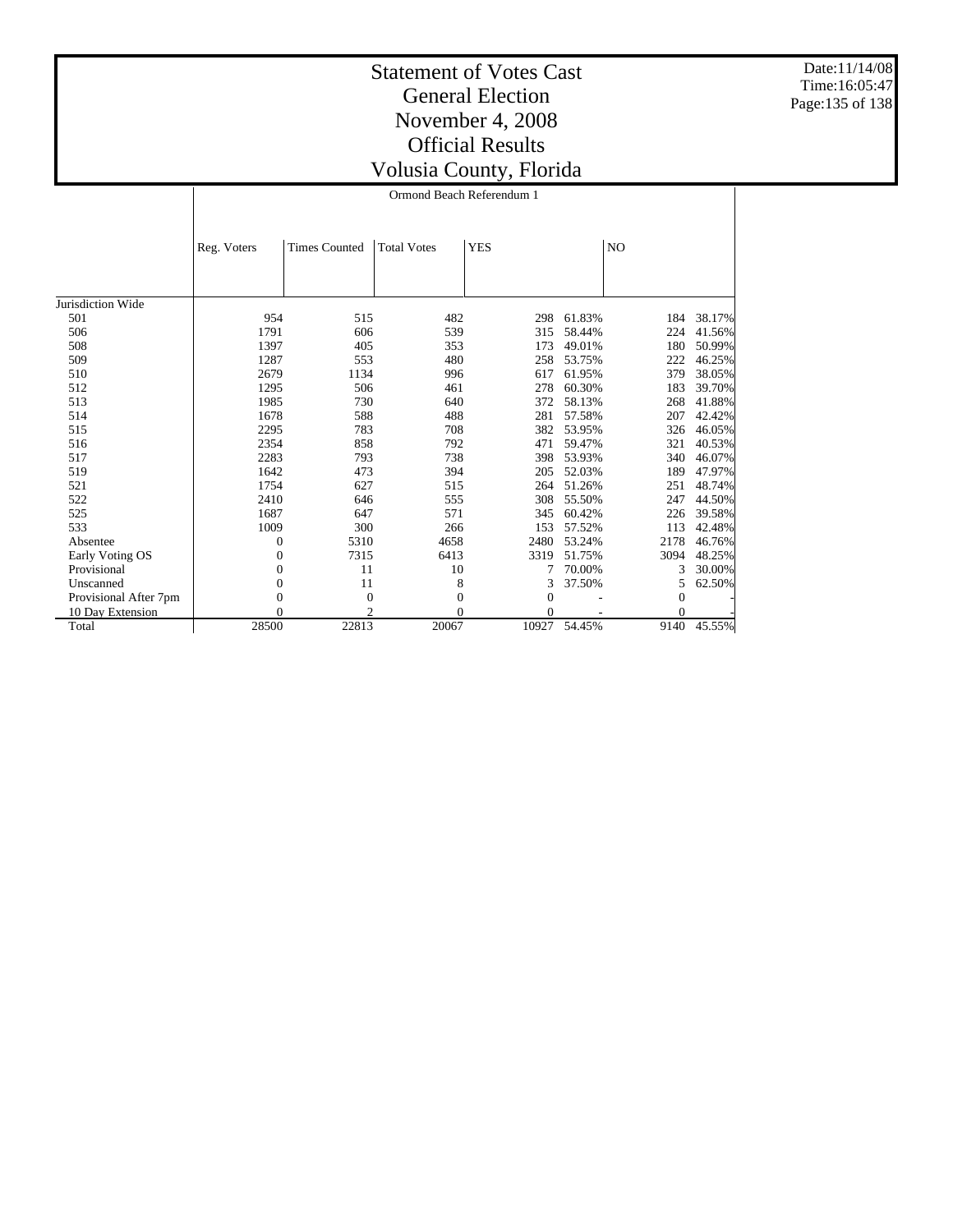Date:11/14/08 Time:16:05:47 Page:136 of 138

## Statement of Votes Cast General Election November 4, 2008 Official Results Volusia County, Florida

Ormond Beach Referendum 2

|                       | Reg. Voters  | <b>Times Counted</b> | <b>Total Votes</b> | <b>YES</b> |        | NO             |        |
|-----------------------|--------------|----------------------|--------------------|------------|--------|----------------|--------|
|                       |              |                      |                    |            |        |                |        |
|                       |              |                      |                    |            |        |                |        |
| Jurisdiction Wide     |              |                      |                    |            |        |                |        |
| 501                   | 954          | 515                  | 471                | 172        | 36.52% | 299            | 63.48% |
| 506                   | 1791         | 606                  | 540                | 186        | 34.44% | 354            | 65.56% |
| 508                   | 1397         | 405                  | 347                | 149        | 42.94% | 198            | 57.06% |
| 509                   | 1287         | 553                  | 469                | 177        | 37.74% | 292            | 62.26% |
| 510                   | 2679         | 1134                 | 988                | 444        | 44.94% | 544            | 55.06% |
| 512                   | 1295         | 506                  | 448                | 186        | 41.52% | 262            | 58.48% |
| 513                   | 1985         | 730                  | 631                | 271        | 42.95% | 360            | 57.05% |
| 514                   | 1678         | 588                  | 499                | 209        | 41.88% | 290            | 58.12% |
| 515                   | 2295         | 783                  | 700                | 244        | 34.86% | 456            | 65.14% |
| 516                   | 2354         | 858                  | 771                | 312        | 40.47% | 459            | 59.53% |
| 517                   | 2283         | 793                  | 711                | 265        | 37.27% | 446            | 62.73% |
| 519                   | 1642         | 473                  | 389                | 147        | 37.79% | 242            | 62.21% |
| 521                   | 1754         | 627                  | 516                | 191        | 37.02% | 325            | 62.98% |
| 522                   | 2410         | 646                  | 555                | 242        | 43.60% | 313            | 56.40% |
| 525                   | 1687         | 647                  | 568                | 209        | 36.80% | 359            | 63.20% |
| 533                   | 1009         | 300                  | 259                | 103        | 39.77% | 156            | 60.23% |
| Absentee              | 0            | 5310                 | 4676               | 1875       | 40.10% | 2801           | 59.90% |
| Early Voting OS       | 0            | 7315                 | 6353               | 2511       | 39.52% | 3842           | 60.48% |
| Provisional           | $\mathbf{0}$ | 11                   | 10                 | 4          | 40.00% | 6              | 60.00% |
| Unscanned             | $\mathbf{0}$ | 11                   | 9                  | 3          | 33.33% | 6              | 66.67% |
| Provisional After 7pm | $\mathbf{0}$ | $\boldsymbol{0}$     | $\overline{0}$     | 0          |        | $\overline{0}$ |        |
| 10 Day Extension      | $\Omega$     | $\mathfrak{D}$       | $\theta$           | $\Omega$   |        | $\Omega$       |        |
| Total                 | 28500        | 22813                | 19910              | 7900       | 39.68% | 12010          | 60.32% |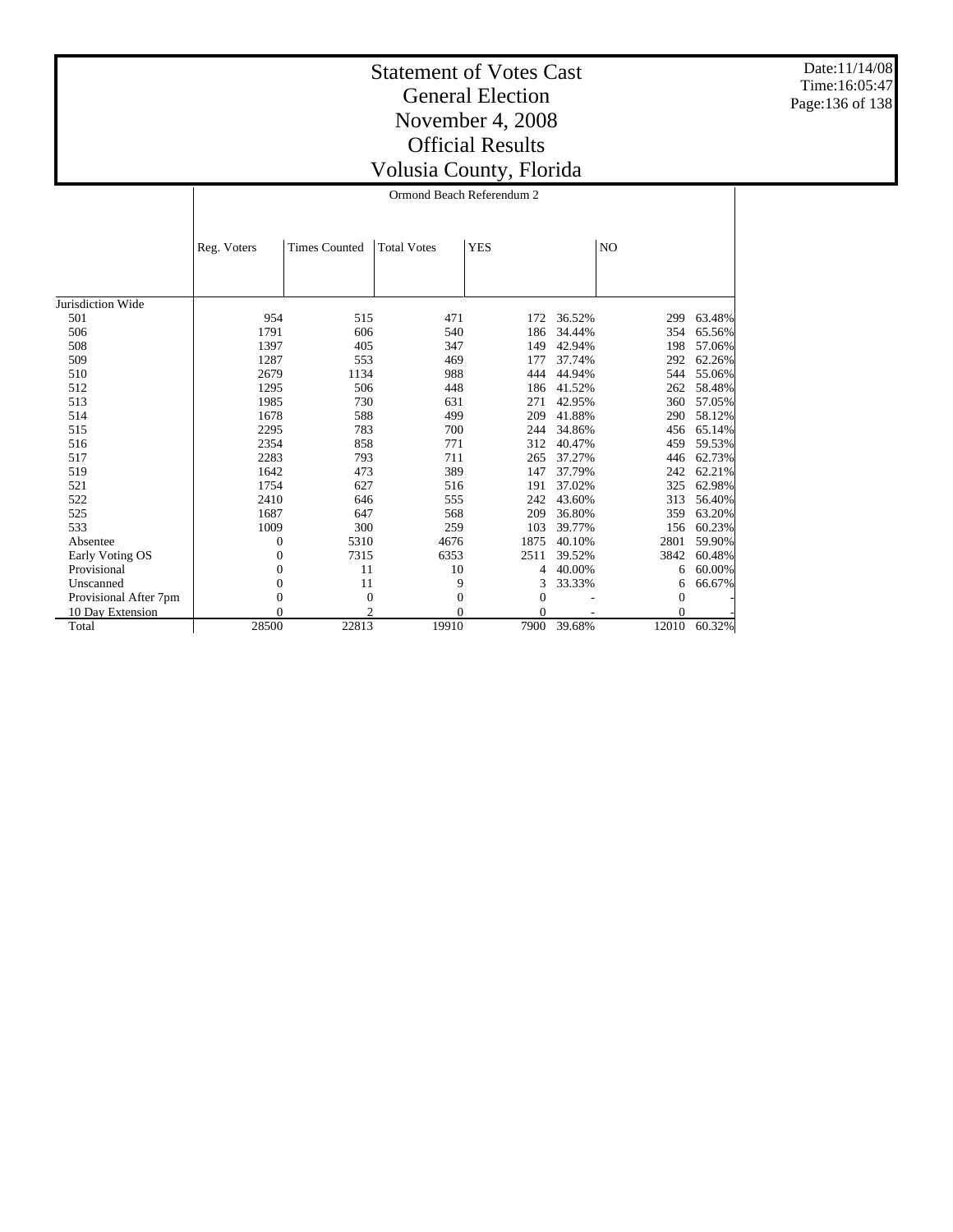Date:11/14/08 Time:16:05:47 Page:137 of 138

#### Statement of Votes Cast General Election November 4, 2008 Official Results Volusia County, Florida Ormond Beach Referendum 3

|                       | Reg. Voters  | <b>Times Counted</b> | <b>Total Votes</b> | <b>YES</b>       |        | N <sub>O</sub> |        |
|-----------------------|--------------|----------------------|--------------------|------------------|--------|----------------|--------|
|                       |              |                      |                    |                  |        |                |        |
| Jurisdiction Wide     |              |                      |                    |                  |        |                |        |
| 501                   | 954          | 515                  | 470                | 348              | 74.04% | 122            | 25.96% |
| 506                   | 1791         | 606                  | 526                | 362              | 68.82% | 164            | 31.18% |
| 508                   | 1397         | 405                  | 343                | 266              | 77.55% | 77             | 22.45% |
| 509                   | 1287         | 553                  | 469                | 339              | 72.28% | 130            | 27.72% |
| 510                   | 2679         | 1134                 | 983                | 759              | 77.21% | 224            | 22.79% |
| 512                   | 1295         | 506                  | 453                | 372              | 82.12% | 81             | 17.88% |
| 513                   | 1985         | 730                  | 639                | 480              | 75.12% | 159            | 24.88% |
| 514                   | 1678         | 588                  | 491                | 386              | 78.62% | 105            | 21.38% |
| 515                   | 2295         | 783                  | 696                | 504              | 72.41% | 192            | 27.59% |
| 516                   | 2354         | 858                  | 760                | 559              | 73.55% | 201            | 26.45% |
| 517                   | 2283         | 793                  | 713                | 522              | 73.21% | 191            | 26.79% |
| 519                   | 1642         | 473                  | 385                | 278              | 72.21% | 107            | 27.79% |
| 521                   | 1754         | 627                  | 512                | 400              | 78.13% | 112            | 21.88% |
| 522                   | 2410         | 646                  | 556                | 424              | 76.26% | 132            | 23.74% |
| 525                   | 1687         | 647                  | 560                | 421              | 75.18% | 139            | 24.82% |
| 533                   | 1009         | 300                  | 263                | 199              | 75.67% | 64             | 24.33% |
| Absentee              | $\mathbf{0}$ | 5310                 | 4612               | 3521             | 76.34% | 1091           | 23.66% |
| Early Voting OS       | 0            | 7315                 | 6323               | 4444             | 70.28% | 1879           | 29.72% |
| Provisional           | $\mathbf{0}$ | 11                   | 10                 | 8                | 80.00% | 2              | 20.00% |
| Unscanned             | $\mathbf{0}$ | 11                   | 8                  |                  | 87.50% |                | 12.50% |
| Provisional After 7pm | $\mathbf{0}$ | $\theta$             | $\boldsymbol{0}$   | $\boldsymbol{0}$ |        | $\Omega$       |        |
| 10 Day Extension      | $\Omega$     | 2                    | $\Omega$           | 0                |        | 0              |        |
| Total                 | 28500        | 22813                | 19772              | 14599            | 73.84% | 5173           | 26.16% |